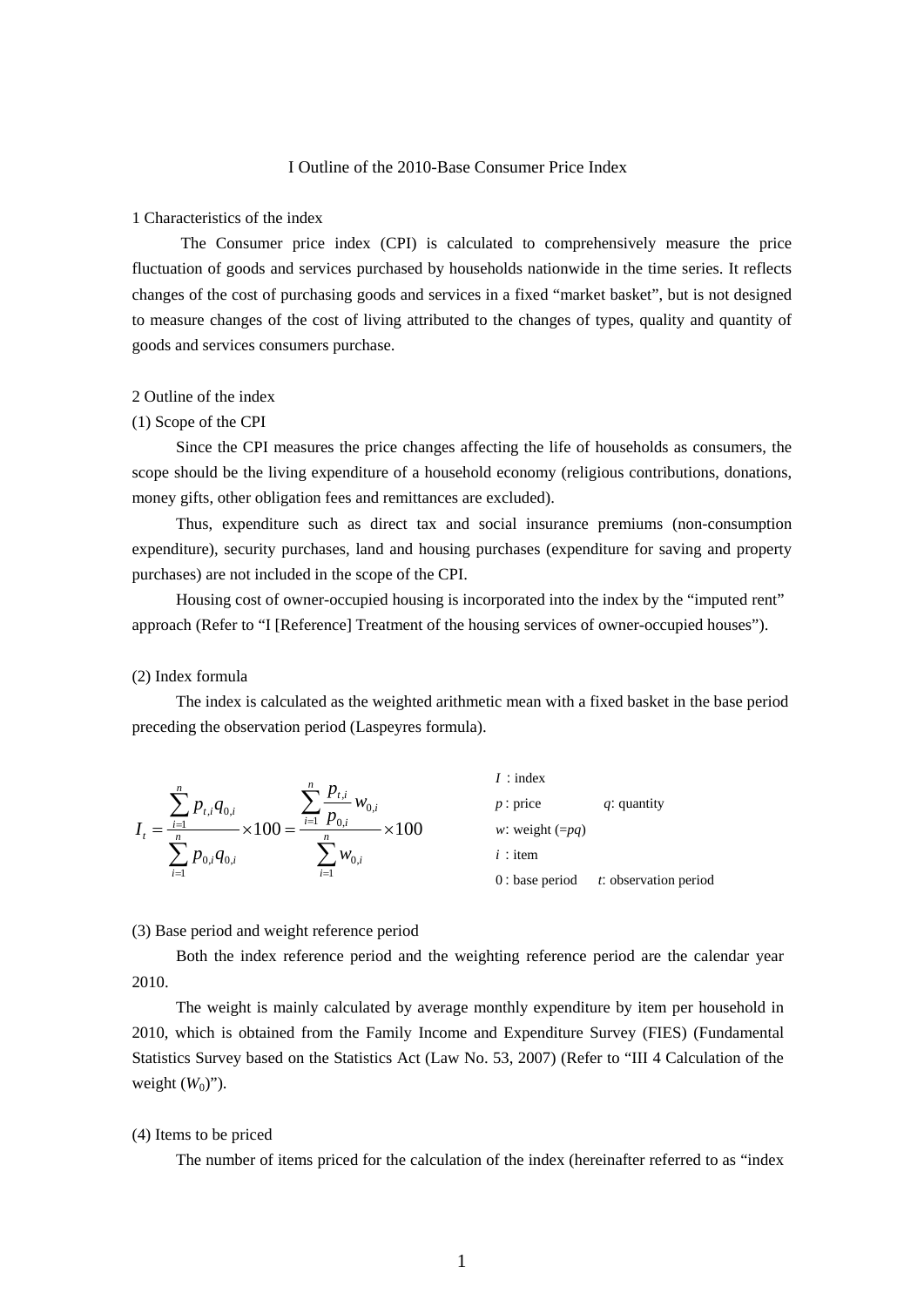items" or simply "items") totals 588, consisting of 587 items and an item of imputed rent of owner-occupied housing (including 5 items priced only in Okinawa Prefecture). Items are selected with consideration of the importance of each item relative to total living expenditure, the representativeness of price movements and feasibility of price data collection, in order to represent the price movement of all goods and services purchased by households.

As for the items, refer to "IV List of information for items of the 2010-Base Consumer Price Index".

## (5) Price data

a) In principle, the prices of index items are derived from the retail prices of each municipality and the items obtained by the Retail Price Survey (RPS) (Fundamental Statistics Survey based on the Statistics Act (Law No. 53, 2007)).

Note that the number of surveyed municipalities (villages, towns and cities) is 167.

b) As for three items, "Personal computers (desktop)", "Personal computers (notebook)" and "Cameras", the average prices sold for each product derived from scanner data from the POS information, collected from major electric appliance shops nationwide, are used for compiling the price indices.

#### (6) Index calculation

Firstly, the indices for the smallest groups are calculated by averaging the item indices, which are calculated by dividing the price in the observation period (refer to "III 1 Calculation of the prices in the observation period  $(P_1)$ ") by the price in the base period (refer to "III 3 Calculation") of the prices in the base period  $(P_0)$ , with a weighting assigned to each item in the group. Secondary, Indices thus obtained are averaged with weight for each group, to obtain the indices for the groups immediately above the smallest groups. Repeating the same procedure, the indices for the minor groups, subgroups, the 10 major groups and the Japan index are obtained in succession.

In the case of the Japan index, the index is calculated as follows. First, the index of the relative price by item is calculated for each municipality and then averaged with the respective weighting for each municipality to obtain the average price index by item nationwide. Then this index is averaged with weight for each item for the whole country to obtain upper level groups and the all items index. The same procedure is also taken for the city groups and districts.

#### 3 Index series available

#### (1) Basic classification indices

a) As for basic classification indices, all items, 10 major groups, subgroups, minor groups and individual items are calculated for Japan and the Ku-area of Tokyo. In addition, as for 69 i.e. city classes (5 groupings), districts (10 groupings), large cities (4 groupings), cities with prefectural governments (excluding the Ku-area of Tokyo), and part of the government ordinance–designated cities (cities of Kawasaki-shi, Hamamatsu-shi, Sakai-shi and Kitakyushu-shi) (50 groupings), indices for all items, ten major groups and subgroup indices are calculated.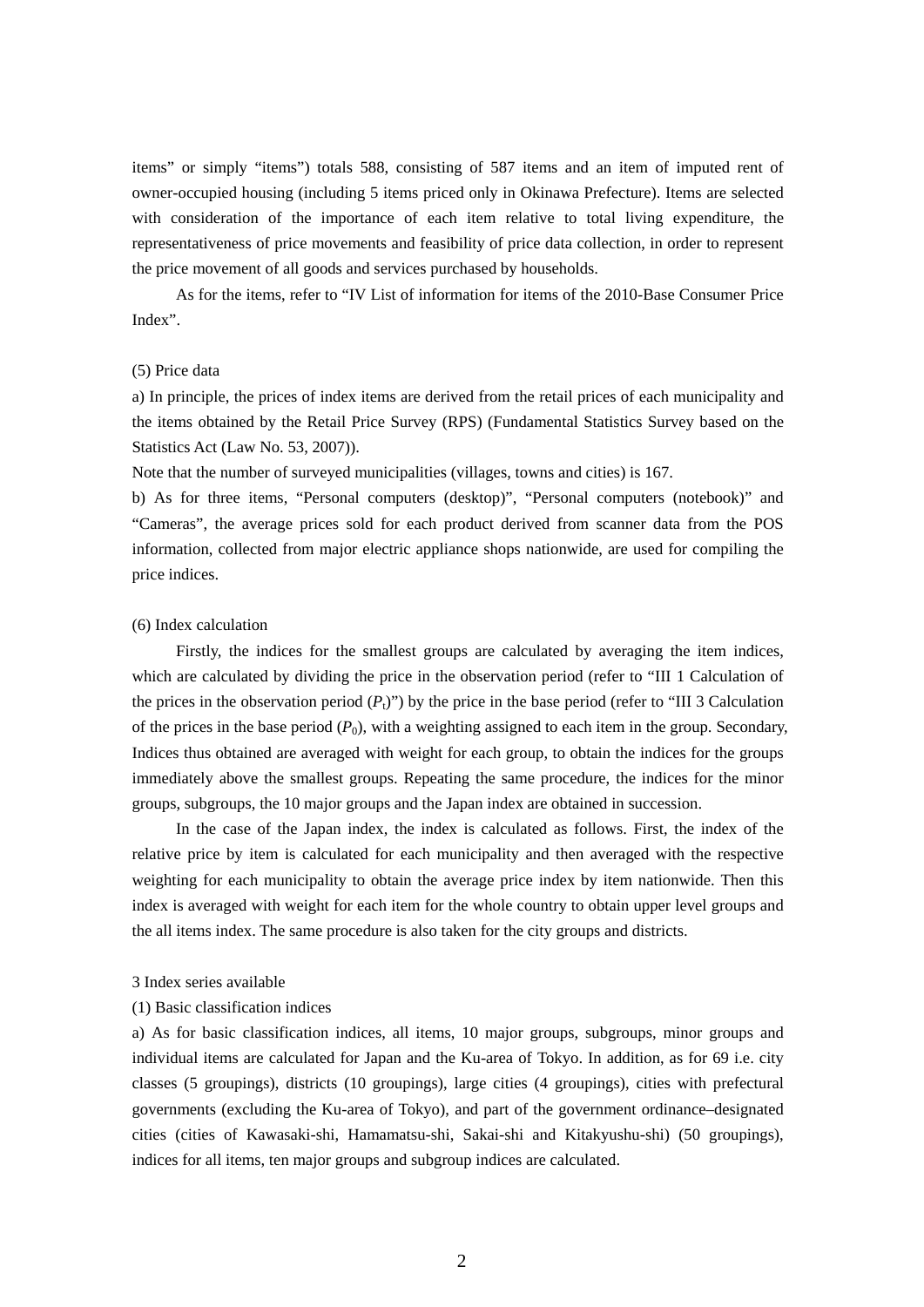b) As for the reference to basic classification indices, indices for "All items, less imputed rent", "All items less fresh food", "All items less imputed rent and fresh food" and "All items, less food (less alcoholic beverages) and energy" are calculated.

(2) Goods and service group indices

a) Goods and service group indices are calculated for Japan and the Ku-area of Tokyo.

b) As for the reference to Goods and service group indices, indices for "Services, less imputed rent" and "Fees for public services" are calculated.

(3) Indices aggregated based on baskets of specific household groups

The following indices are calculated for Japan.

a) Subgroup Index for Total Households<sup>1</sup>

b) Subgroup Index by Yearly Income Quintile Group of Worker's Households

c) Subgroup Index for Retired Elderly Households

d) 10 Major Group Index by Age Group of Household Head

e) 10 Major Group Index by Occupation of Household Head

f) 10 Major Group Index by Type of Tenure of Dwelling of Household Head

(4) Indices by the characteristic of items

The following indices are calculated for Japan.

a) Indices of Goods Groups Classified According to Elasticity to Living Expenditure

b) Indices of Annual Purchase Frequency Classes

(5) Seasonally adjusted indices

The following 8 groupings indices are calculated for Japan and the Ku-area of Tokyo. Basic classification indices:

- All items
- All items, less fresh food
- All items, less imputed rent
- All items, less imputed rent & fresh food
- All items, less food (less alcoholic beverages) and energy

Goods and Service Group Indices:

Goods

-

- Semi-durable goods
- Goods, less fresh food
- (6) Supplementary indices

The following indices are calculated up to the middle classification for Japan.

<sup>&</sup>lt;sup>1</sup> Total households include both one-person households and two-or-more-person households.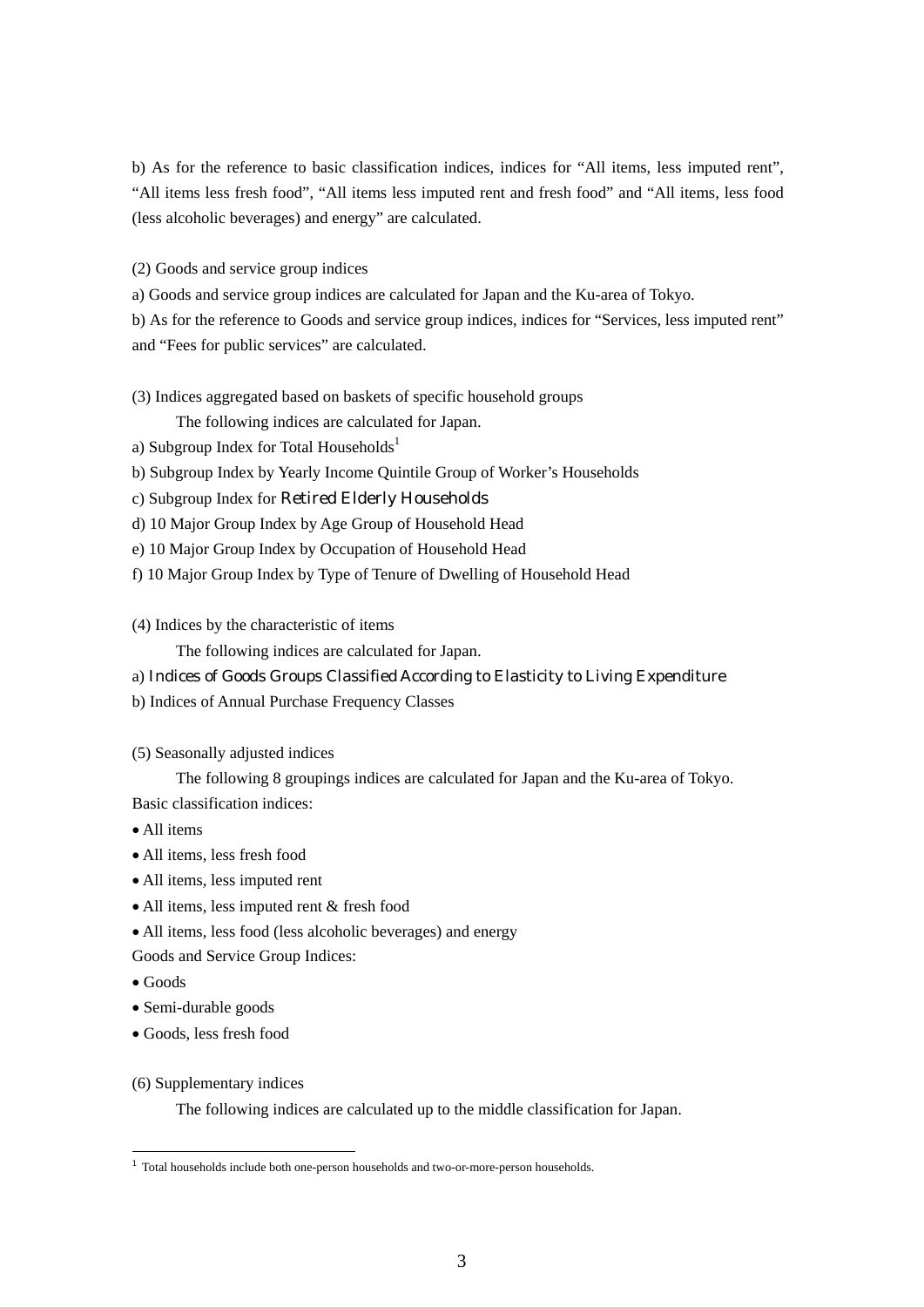- a) CPI calculated by Laspeyres' Chain Index Method
- b) CPI calculated by Midpoint-year Basket Method

# (7) Others

The following indices are calculated.

- a) 5 major group indices (prewar base) for the Ku-area of Tokyo
- b) Subgroup index (2005-base) for Japan and Ku-area of Tokyo
- c) Regional difference index of consumer prices

# 4 Publication of the CPI

In principle, the CPI is released at 8:30 A.M. on Friday of the week including the  $26<sup>th</sup>$  of each month. The index figures of the preceding month for the whole country and the preliminary figures of the current month for the Ku-area of Tokyo are released. The average index figures for the calendar year and fiscal year are released when the monthly figures for December and March are released respectively.

| This report contains basic classification indices,            |
|---------------------------------------------------------------|
| goods and service group indices for Japan and the             |
| Ku-area of Tokyo. This is available on the date of            |
| public release and also available on the Internet<br>website. |
|                                                               |
| This report contains all series of indices and major          |
| time series indices about the month concerned.                |
| This is available only on the Internet website.               |
| This report contains monthly and annually indices             |
| of basic classification, goods and service group. It          |
| also contains indices of characteristics of                   |
| households and items. This is published in the                |
| following spring of the corresponding year, and               |
| also available on the Internet website.                       |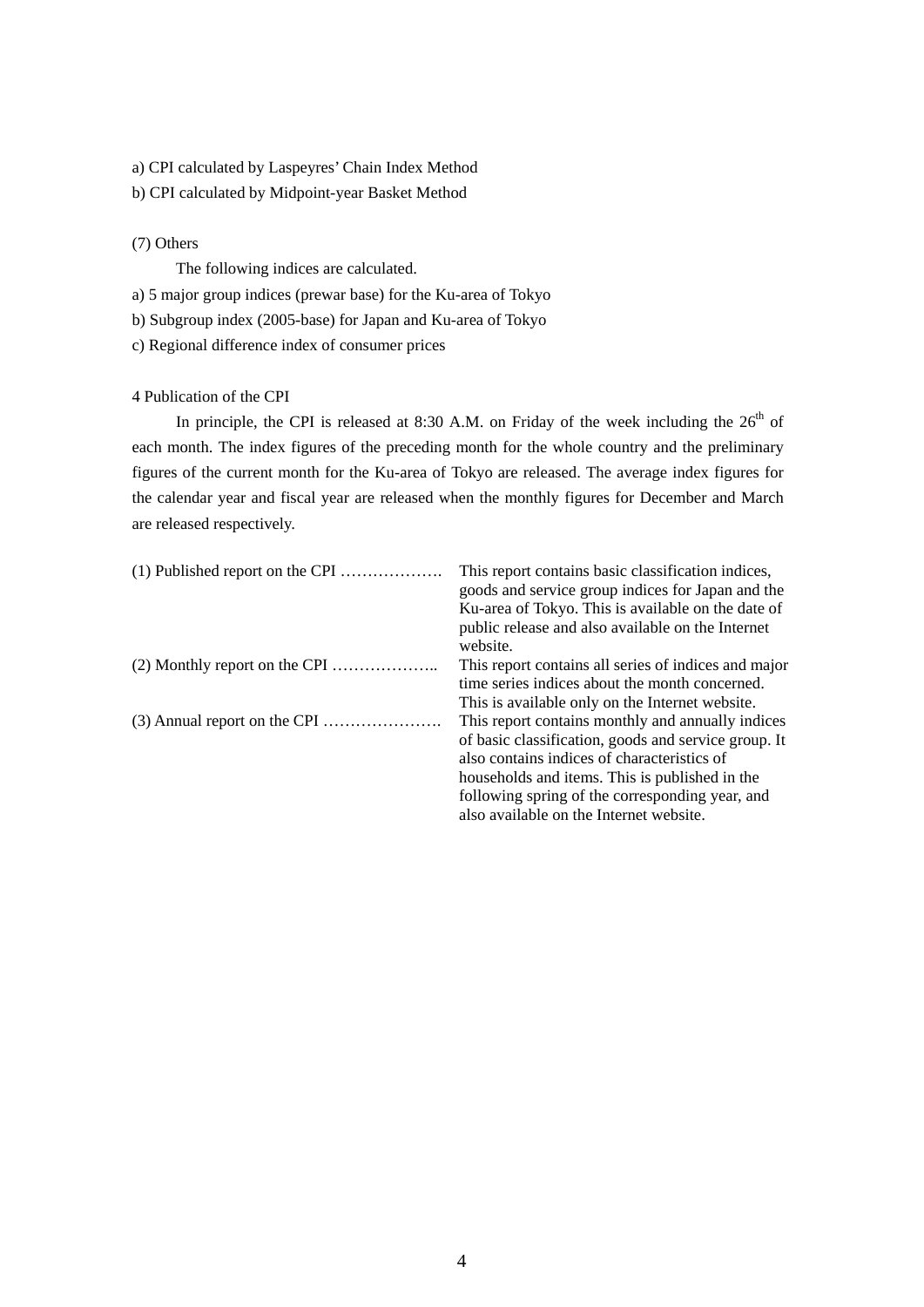[Reference] Treatment of the housing services of owner-occupied houses

To include the housing cost of owner-occupied housing in the price index, the imputed rent index and the all items index<sup>2</sup> including the imputed rent have been calculated since 1970 by the imputed rent approach.

In the Family Income and Expenditure Survey (FIES), which is used for calculating weights of the CPI, the purchase of housing is regarded as a purchase of property (capital accumulation), not included in the living expenditure. However, shelter services derived from houses purchased instead of renting houses are considered to account for a large portion of actual consumption, so it may not be reasonable that it is not included only because of lack of monetary transaction. Therefore, the housing services of owner-occupied housing are incorporated into the CPI considering they are equivalent to house rents of similar houses, which is called the "imputed rent" approach. The treatment of housing cost of owner-occupied housing in the CPI differs by countries. The ILO manual, the "Consumer Price Index Manual: Theory and Practice" published by the International Labor Organization (ILO) in 2004, indicates that there are three approaches to deal with the housing cost of owner-occupied housing, i.e. (i) acquisition, (ii) payment and (iii) use. In Japan, focusing on approach (iii), the housing cost of owner-occupied housing is incorporated into the CPI as a necessary rental cost if the owner occupied housing is rented housing.

In the practical index calculation, weights based on the imputed rent of owner-occupied housing by the National Survey of Family Income and Expenditure<sup>3</sup> (NSFIE), which is conducted every five years (the year before the base year), are calculated, and the 'house rent, private' by the RPS is substituted for the monthly price change of the imputed rent (Refer to "Appendix 3 Calculation of the weights for the imputed rent").

-

<sup>&</sup>lt;sup>2</sup> Since the 1985-base "All items, including imputed rent", which had been calculated as a reference series, has been used as a general index of the main series.

<sup>3</sup> In the 2010-base revision, the 2009 result was used.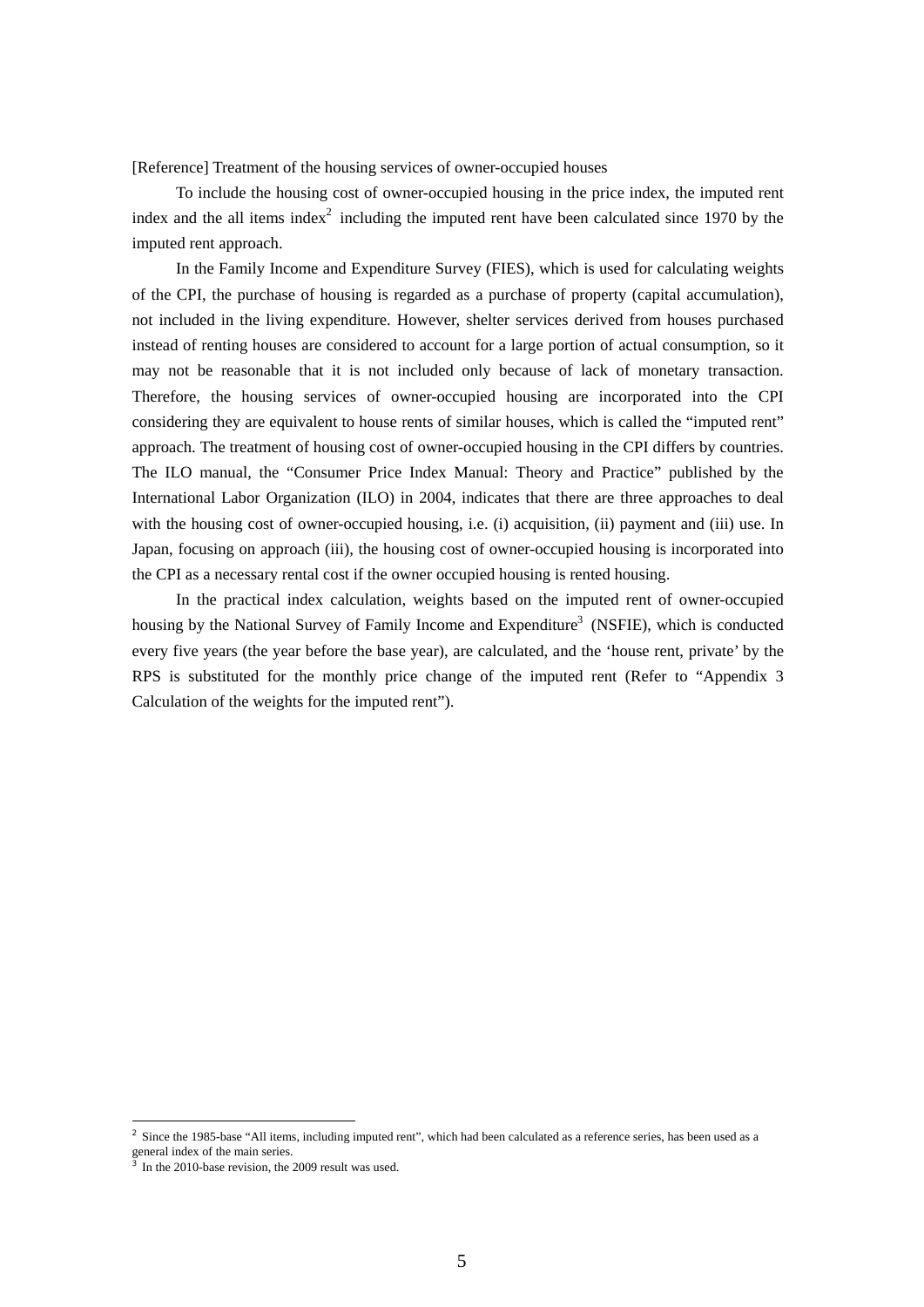#### II Outline of the 2010-Base Revision of the Consumer Price Index

#### 1 Introduction

 The purpose of the CPI is to sequentially determine the fluctuation of prices by comprehensively measuring the fluctuation of prices of goods and services purchased by households nationwide. The measurement commenced in August 1946 shortly after the end of World War II, since which time the CPI has been continually calculated and published every month.

 As the movement of prices is closely related to Japan's economic activities, the CPI is one of the key indices used to formulate and promote economic policy. In addition, it is also used for various other applications such as price indexation for the national pension plan and employees' pension plans, a deflator to actualize important economic indices, calculation of the estimated principal of national bond interlocking to prices (amount of principal after increase or decrease by interlocking to price movement). Also, it is widely used for governmental and private purposes such as revision of wages, housing rent and public charges as a benchmark.

#### 2 Aim of the revision

 Normally, the CPI is calculated by fixing the basket of consumer goods and survices of the base period, and thus indicating the change on prices based on the differences of costs relative to those of the base period. However, the consumption structure of households changes year on year along with the appearance of new goods and services, and changes in their tastes. If the consumption structure were fixed for an extended period, the index would not reflect the actual condition. Therefore, we have periodically revised the base period and reconsidered the index items, the weights, etc ("base revision"). Since the 1955-base revision of the CPI, the base period of the CPI has been revised every five years, in the year when the last digit is 0 or 5.

 In April 2010, the "Statistical standards on the base period of index" (Ministry of Internal Affairs and Communications Notice No. 112, March 31, 2010) was newly established based on Article 28, paragraph 1 of the Statistics Act (Act No. 53 of 2007), as the statistical standards stipulated by Articles 2, paragraph 9 of the Statistics  $Act<sup>4</sup>$ . The 2010-base revision of the CPI has been carried out to reflect changes in economic situations after the 2005-base revision on the principle shown in the statistical standards on the base period of index.

#### 3. Main points of the revision

-

(1) Revision of the CPI base period

The base period and weight reference period of the CPI were revised from 2005 to 2010.

 The CPI is used to determine the movement of prices over time. To enable comparison between new and old indices after the revision of the base period and weights, the indices before December 2009 have been converted into the 2010 base period and linked (linking of old and new

<sup>4</sup> "Statistical standards on the base period of index" was established based on the Statistics Act. The contents were based on the "Updating the base period of index and weight", as reported by the statistics council in March 1981 and revised taking the actual operation of the report into consideration. It is said that the base period of the index should be revised every five years, in the year when the last digit is 0 or 5.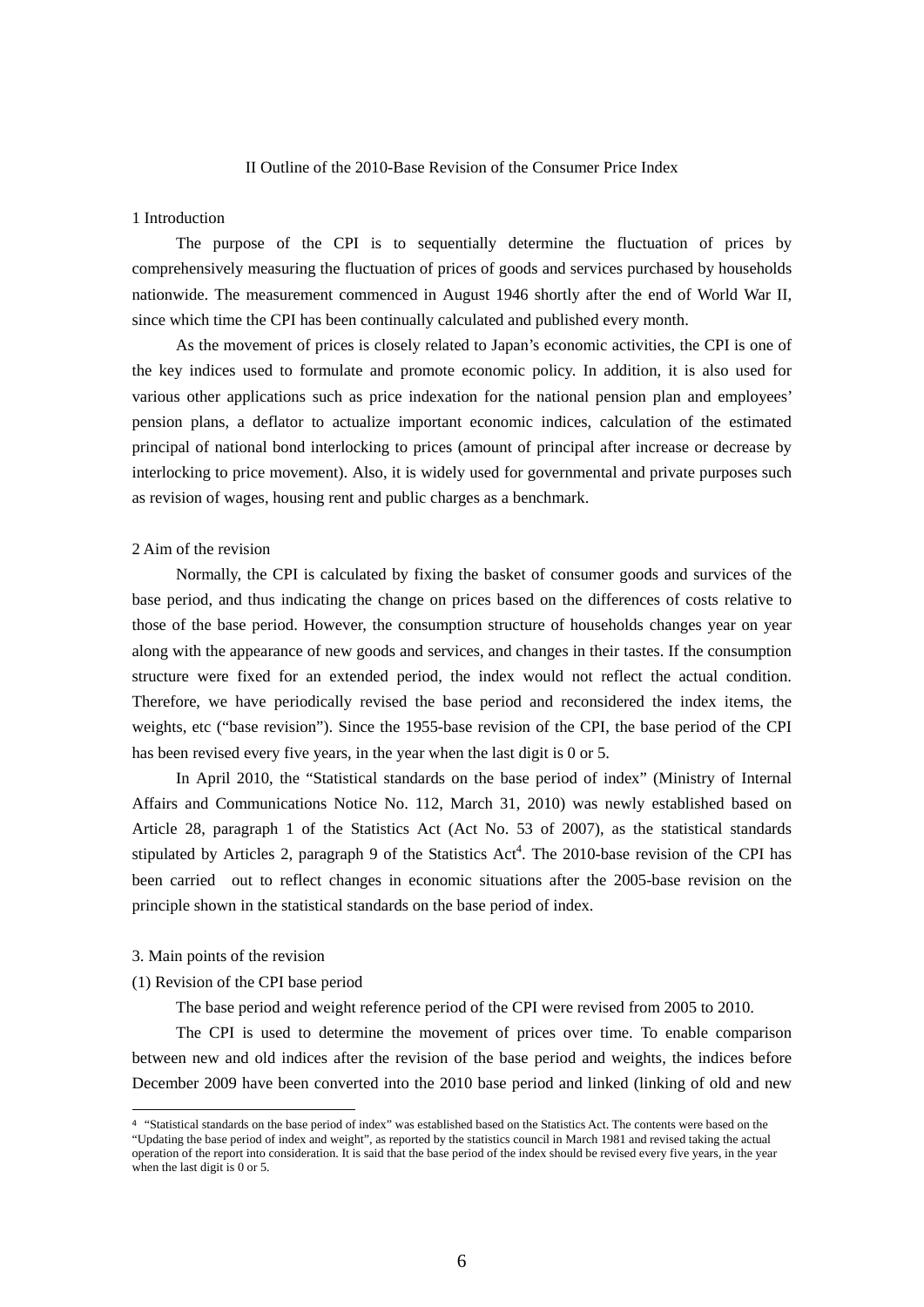indices).

 The linking of old and new indices was performed for areas, all items , groups and items (there was no recalculation to the upper group index with the linked index). The calculation has been performed by dividing the index of each base period by the annual index of the next base year and multiplying it by 100.

For example; when the 2005-base index is linked to the 2010-base index;

The month m of the year y 2010-base linking index

 $=$  (month m of the year y 2005-base index / 2010 annual index of 2005-base)  $\times$  100

 The rates of change are not recalculated with the linked index but the published values for every base period are used unmodified. Also, the rates to the same month of the previous year from January to December of the base period (2010) are calculated with the old base period (2005) index. To facilitate the utilization of the index in relation to other economic indicators with the 2005-base year, the 2005-base indices are calculated and published until December 2011.

 Subsequently, the 2005-base conversion index, which is calculated by multiplying the 2010 annual index of the 2005-base by the 2010-base index of each month and being divided by 100, will be calculated and published until the publication of the 2015-base index.

# (2) Revision of items

 Items whose importance for household consumption expenditure has increased or decreased have been included or omitted respectively from the index items.

 As a result, the number of items used for the 2010-base index has been 588, including 5 items surveyed only in Okinawa Prefecture.

Included items: 28 items; Omitted items: 22 items, including 3 items surveyed only in Okinawa Prefecture

Integrated items: 15 into 4 items; items changed their survey periods: 14 items

Revised items in the 2010-base are shown in the appendix.

 For goods and services subject to rapid diffusion or degeneration during the period between the revision of the base and the next revision, it is discussed whether to include or omit new items before the next revision to enhance the accuracy of the index (midpoint-year revision).

< Standards for the selection of included items >

i) Items whose importance in the living expenditure increased due to change in the consumption structure owing to the appearance and spread of new goods and services, and taste changes.

ii) Items that can contribute to improve accuracy and to retain representativeness of subgroup indices.

iii) Items that can be smoothly collected their prices and correctly represent their price changes. Items meet the all standards of i) to iii) above are to be the included items.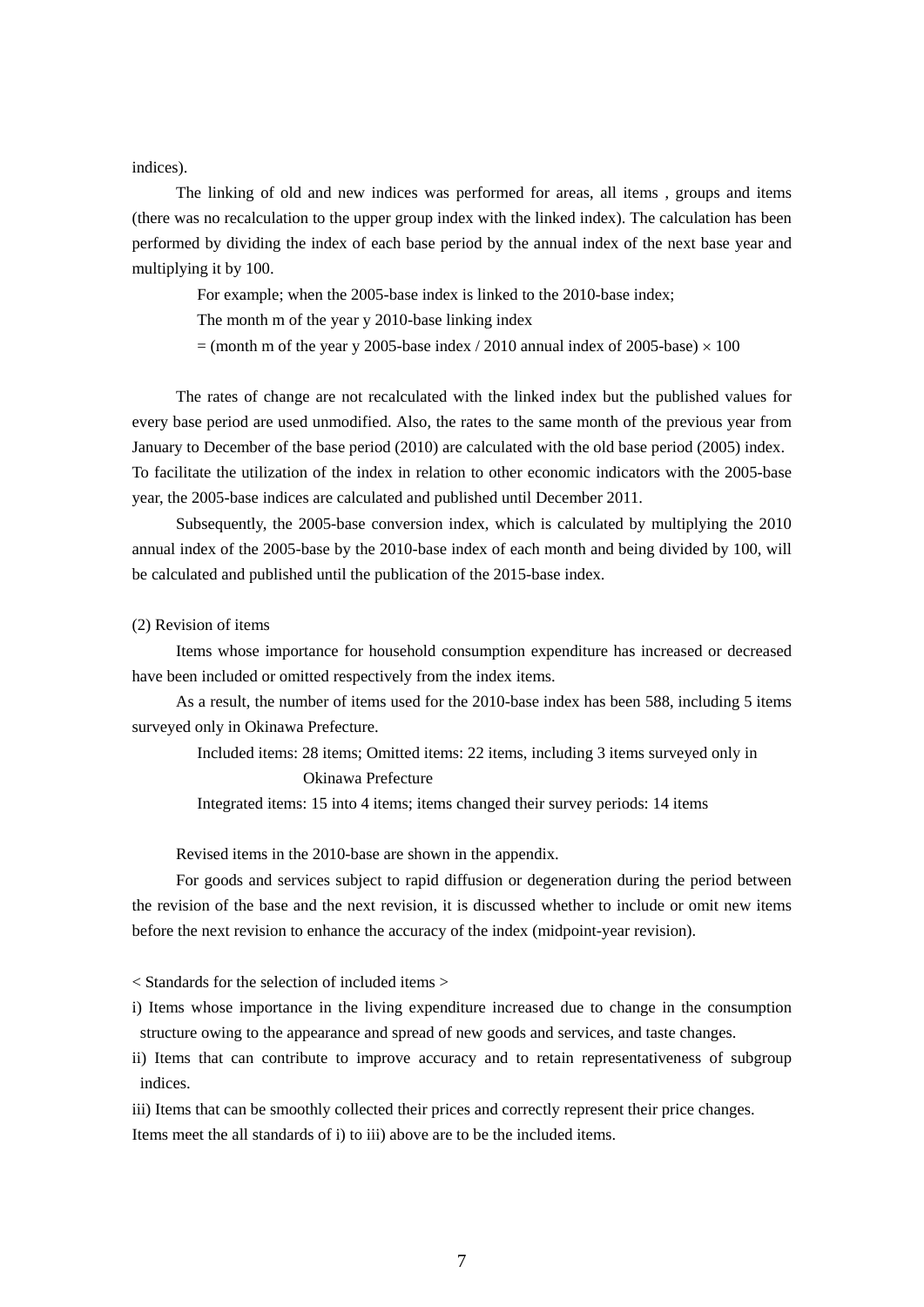< Standards for the selection of omitted items >

i) Items whose importance for living expenditure has decreased, due to changes in the consumer patterns.

ii) Items that even when eliminated do not affect the ability to ensure the accuracy and representativeness of the subgroup indices.

iii) Items that become difficult to collect smoothly or those where the price changes cannot be clearly shown.

Items corresponding to one of the three conditions (i to iii) above are omitted. However, when omitment of these items may adversely affect the accuracy of the subgroup indices, they are not omitted.

#### (3) Weight revision

 The weights used to calculate the 2010-base CPI have been calculated on the basis of average household expenditures by item per month in 2010, principally derived from the FIES (concerned with two-or-more-person households). For fresh food, however, monthly weights (for "Fresh fish  $\&$ seafood", "Fresh vegetables" and "Fresh fruits", group weights are fixed for every month) have been calculated not only based on the expenditures by item in 2010 but also the purchase quantity in each month of 2009 and 2010 because the purchase quantity per month per item differs significantly.

 Weights assigned to items, such as "pocket money" and "social expenses" in the FIES, have been distributed to other items using the results of "private living expenditure" derived from the NSFIE in 2009. The weights of imputed rent have been calculated using the "imputed rent for owned houses" of the NSFIE in 2009.

#### (4) Revision of the price index calculation method using a model formula

 Some items such as airplane fares, electricity and mobile telephone charges have various fare structures, with prices that vary according to the purchased conditions. To accurately reflect the price fluctuation in the price index, monthly indices for these items are calculated with a special formula (model formula) which is designed by using a typical utilization case of each item as a model. Prices surveyed by the RPS are used to calculate these indices. The results of other statistics are used for ratios to formulate the prices of model cases.

 For some of the items using the model formula to calculate their indices (hereinafter referred to as "model item"), the charging systems or price structures of which are further diversified, the calculation formula has been revised to accurately reflect actual conditions to the price indices.

#### (5) Revision of calculation method for the index of house rent, private

 The index of house rent, private of 2005-base was calculated by the following procedures: All private rental houses within the survey areas were surveyed for each municipality,

The living households were categorized into four classes such as "small wooden houses", "medium-sized wooden houses", "small non-wooden houses" and "medium-sized non-wooden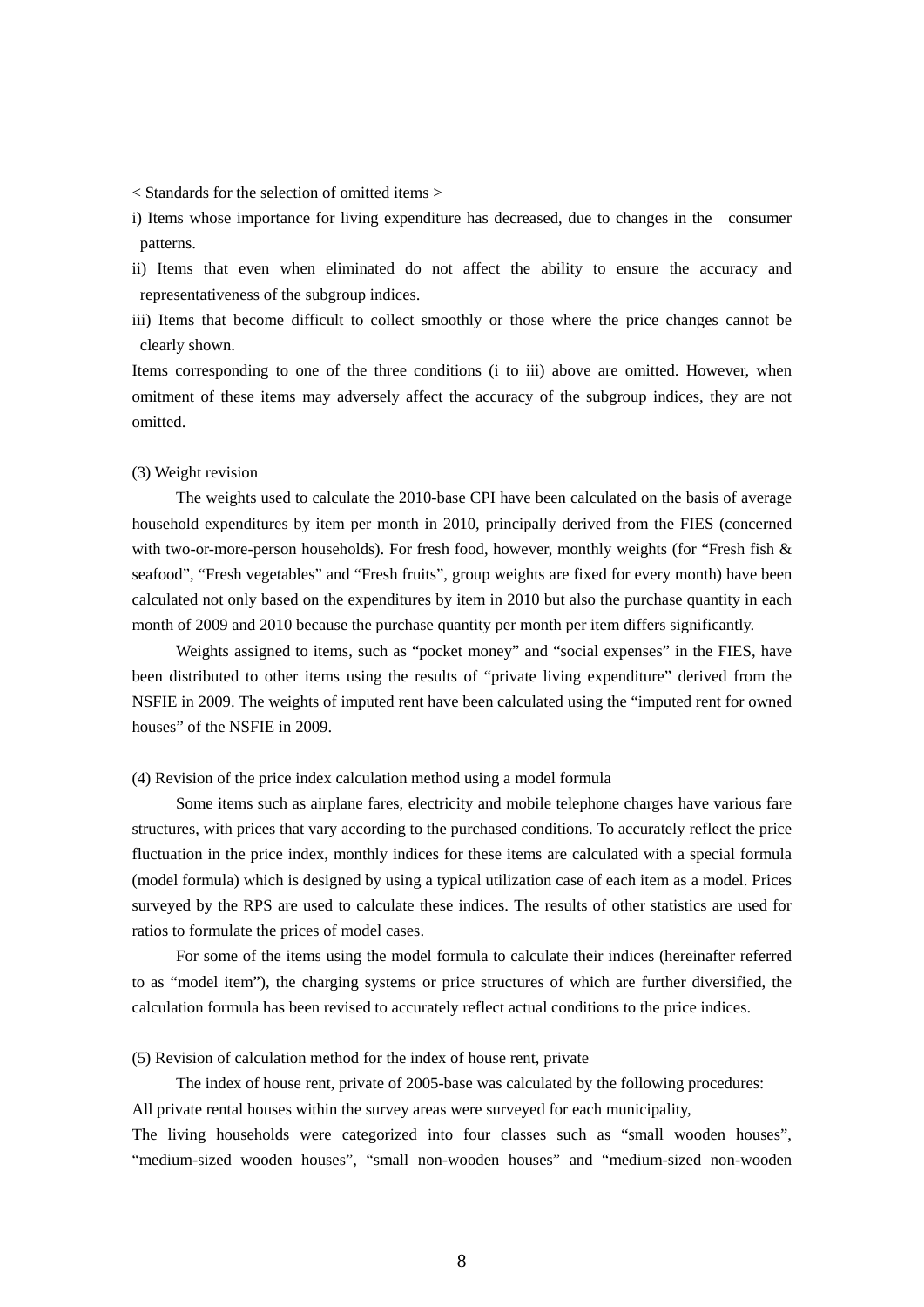houses",

The rent per 3.3  $m<sup>2</sup>$  for each class was calculated based on the total amount of rent and total floor area in a municipality.

The index was calculated by using the rent per 3.3m² and each of the four classes were published as an item.

The following two points have been modified in the 2010 base:

a) Introduction of a carry-forward process for moving-out

 In the formula used for the 2005 base, when households move out and the houses become vacant, the average rent in the municipality changes due to a decrease in the number of samples, which may have substantially affected the index.

 To avoid this negative impact, the carry-forward process (process to assume the previous month rent continuing to this month when the rent cannot be surveyed) has been newly introduced. This process assumes that the rent is continued at the same price for a period until the next tenant uses the house when a household moves out and the house becomes vacant.

b) Measures for change in the composition ratios of the four classes (small wooden houses, medium-sized wooden houses, small non-wooden houses and medium-sized non-wooden houses)

 The composition ratios of house rent, private (the abovementioned four classes) may change after the base year due to conditions such as an increase or decrease in rental houses and households' moving out and moving in. If the composition ratio used to calculate the index is fixed to the base period, changes in the amount of rent may affect the index more significantly than the actual conditions.

 To mitigate the negative impact, only the weight of one item of "house rent, private" is fixed to the base period as a model item and the composition ratio of the four classes of the house rent, private has been designed to be revisable according to actual conditions.

As for the calculation process, indices for the house rent, private of four classes (small wooden houses, medium-sized wooden houses, small non-wooden houses and medium-sized non-wooden houses) are calculated as before, whereupon the results are aggregated to calculate the price index of house rent, private.

 For the "imputed rent", only one item of "imputed rent" has been selected to fix the weight to the base year, as in the case of "house rent, private".

#### (6) Quality adjustment

 The CPI must be calculated from the price movement of goods and services having equal quality. Therefore, the characteristics of commodities such as their function, standards and quantity (hereinafter referred to as "specifications") are stipulated in detail for the Retail Price Survey. Moreover, with representativeness in mind, the commodities to be surveyed are assumed to be specifications with a higher rate of consumption expenditure.

 However, the revision of specifications may be required due to changes in conditions such as discontinued products and market availability. In these cases, factors other than price fluctuation such as changes in quality must be eliminated (quality adjustment) before and after the revision of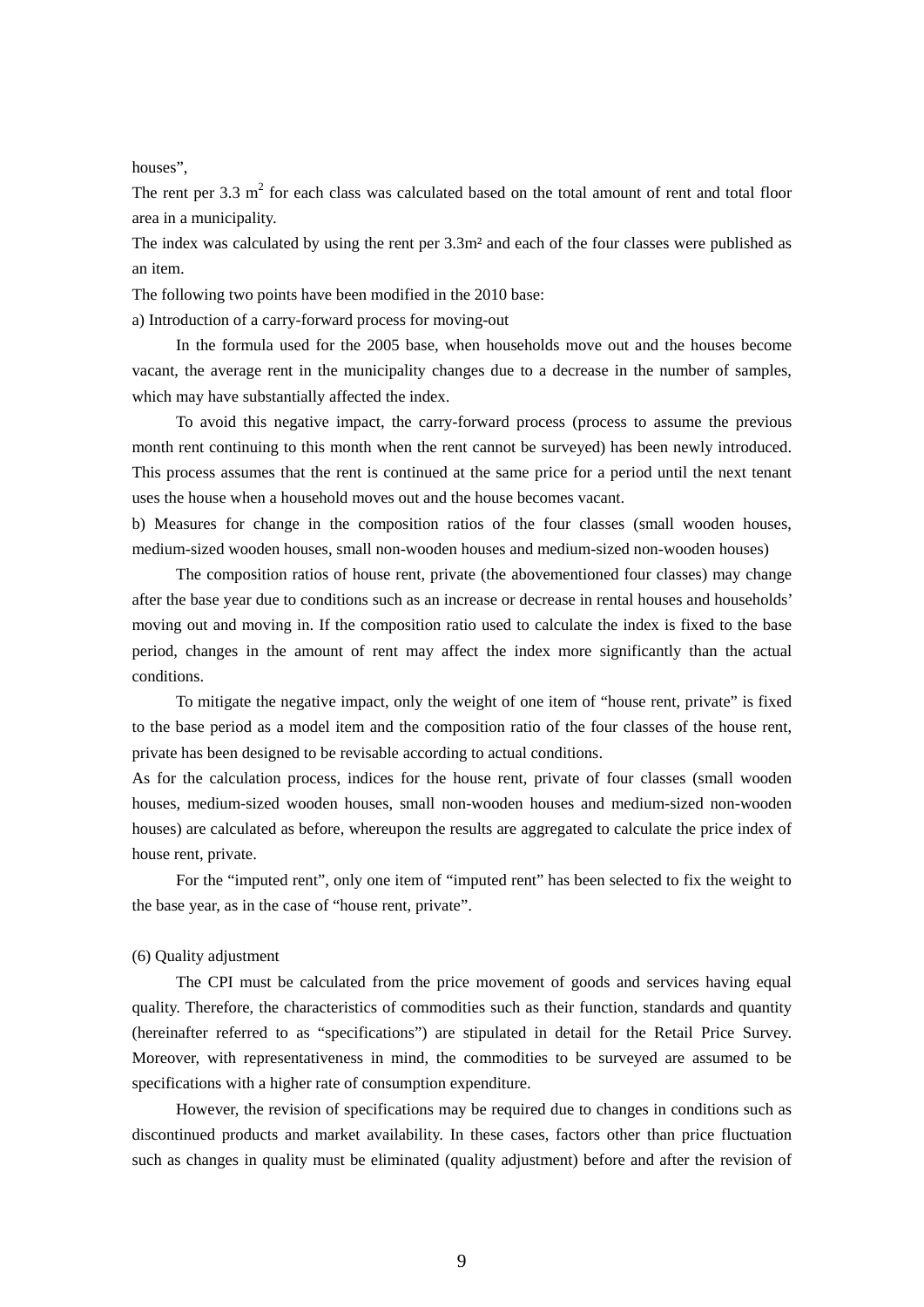the specifications.

 For this quality adjustment, various other methods are available, including the overlap method, adjustment by the ratio of quantity, adjustment by the single regression equation, option cost method, class mean imputation, hedonic approach, direct comparison and so forth. The suitability of these methods should be carefully examined to adopt according to the actual conditions and the most suitable method should be selected for each item (refer to "III 2 Quality adjustment during calculation of the prices in the observation period").

## (7) Revision of publishing series and classification items

#### (a) Basic classification index

 For index by city groups, "small cities B" (cities with populations of less than 50,000) and "towns and villages" have been collectively unified into a single class, while "6 large cities" and "all cities" have been omitted.

# (b) Goods and services group index

 For the classification of goods, "industrial products manufactured by large enterprises" and "industrial products manufactured by small and medium enterprises" in the classification of industrial products have been omitted due to the difficulty in clearly classifying them based on the diversification of product development by enterprises.

 Also, house rent, private (wooden houses), house rent, private (non-wooden houses), imputed rent (wooden houses) and imputed rent (non-wooden houses) have been included to reference indices of goods and services classification.

(c) Indices aggregated based on baskets of specific household groups

 Given the increasing number of households with heads older than 60, an index based on the expenditure composition for "subgroup index for retired elderly households" has been included. Also, as the ratio of typical households (a worker's family consisted of husband and wife with two children, and the occupied person is only the head of the household) as a proportion of entire households is decreasing, the index based on the expenditure composition of "typical household" has been omitted,

(d) Supplementary indices

 The Laspeyres' chain index and the midpoint-year basket index have been calculated only for Japan, while those for the Ku-area of Tokyo have been omitted due to their unstable results.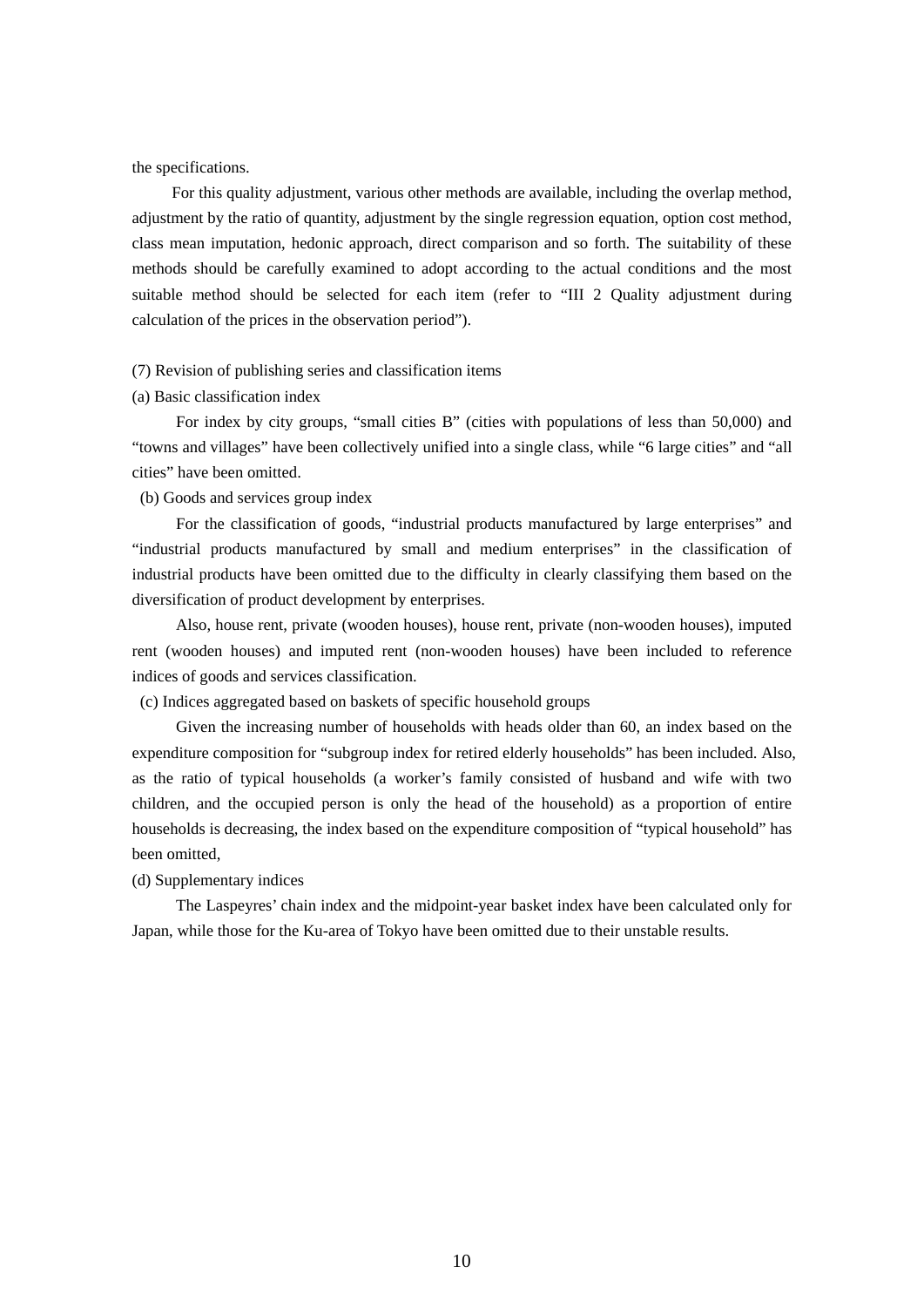# (Appendix)

# Index items revised for the 2010 base

Included items (28 items) and omitte**d items (22 items including 3 items surveyed only in Okinawa Prefecture)** 

| 10 major groups       | <b>Included</b> items                   | <b>Omitted items</b>                                                    |
|-----------------------|-----------------------------------------|-------------------------------------------------------------------------|
|                       | Salmon roe                              | <b>Blended</b> rice                                                     |
|                       | Ginger                                  | Dried sardines                                                          |
|                       | Dressing                                | Sliced vegetables pickled in soy sauce                                  |
|                       | Prepared pasta sauce                    | "Sembei", Japanese wheat crackers <sup>(c)</sup>                        |
| Food                  | "Yakitori", grilled chicken             | "Hamadai" <sup>, (d)</sup>                                              |
|                       | Grilled fish                            | "Takasago" (d)                                                          |
|                       | "Kimpira"                               | "Misoshiru", bean-paste soup <sup>(d)</sup>                             |
|                       | Fried chicken                           |                                                                         |
| Furniture & household | Frying pans                             | Kettles                                                                 |
| utensils              | Matting                                 | Shelves for microwave oven                                              |
|                       | Men's suits (for summer,                | Girls' skirts (for winter) <sup>(e)</sup>                               |
|                       | ordinary) <sup>(a)</sup>                |                                                                         |
|                       | Men's suits (for winter,                | Canvas shoes (for children) <sup>(f)</sup>                              |
|                       | ordinary) <sup>(a)</sup>                |                                                                         |
| Clothes & footwear    | Women's suits (for spring $&$           | "Zori", Japanese sandals                                                |
|                       | summer, ordinary) <sup>(a)</sup>        |                                                                         |
|                       | Women's suits (for autumn &             |                                                                         |
|                       | winter, ordinary) (a)                   |                                                                         |
|                       | <b>Slippers</b>                         |                                                                         |
| Medical care          | Disposable diapers (for adults)<br>(b)  |                                                                         |
|                       | Fees for vaccination                    |                                                                         |
|                       | Expressway bus fares                    | Railway fares (JR) (ordinary fares, for<br>"Shinkansen") <sup>(g)</sup> |
| Transportation &      | Electronic<br><b>Toll</b><br>Collection | Express delivery post                                                   |
| communication         | system tool                             |                                                                         |
|                       | Car wash fees                           | Registered post                                                         |
|                       |                                         | Parcel post                                                             |
|                       | Electronic dictionaries                 | Stereo phonograph sets                                                  |
|                       | Game software                           | TV set repair charges                                                   |
|                       | Grooming parlor fees                    | Albums                                                                  |
| Culture & recreation  | Horticultural fertilizer                | Soccer balls                                                            |
|                       | Memory cards                            | Films                                                                   |
|                       | Admission, theater                      |                                                                         |
|                       | Music download service fees             |                                                                         |
| Miscellaneous         | Facial wash                             | Repair charges of wrist watches                                         |

(a) Only medium quality goods had been surveyed for the 2005 base year, but ordinary quality goods have been included to the 2010 base year.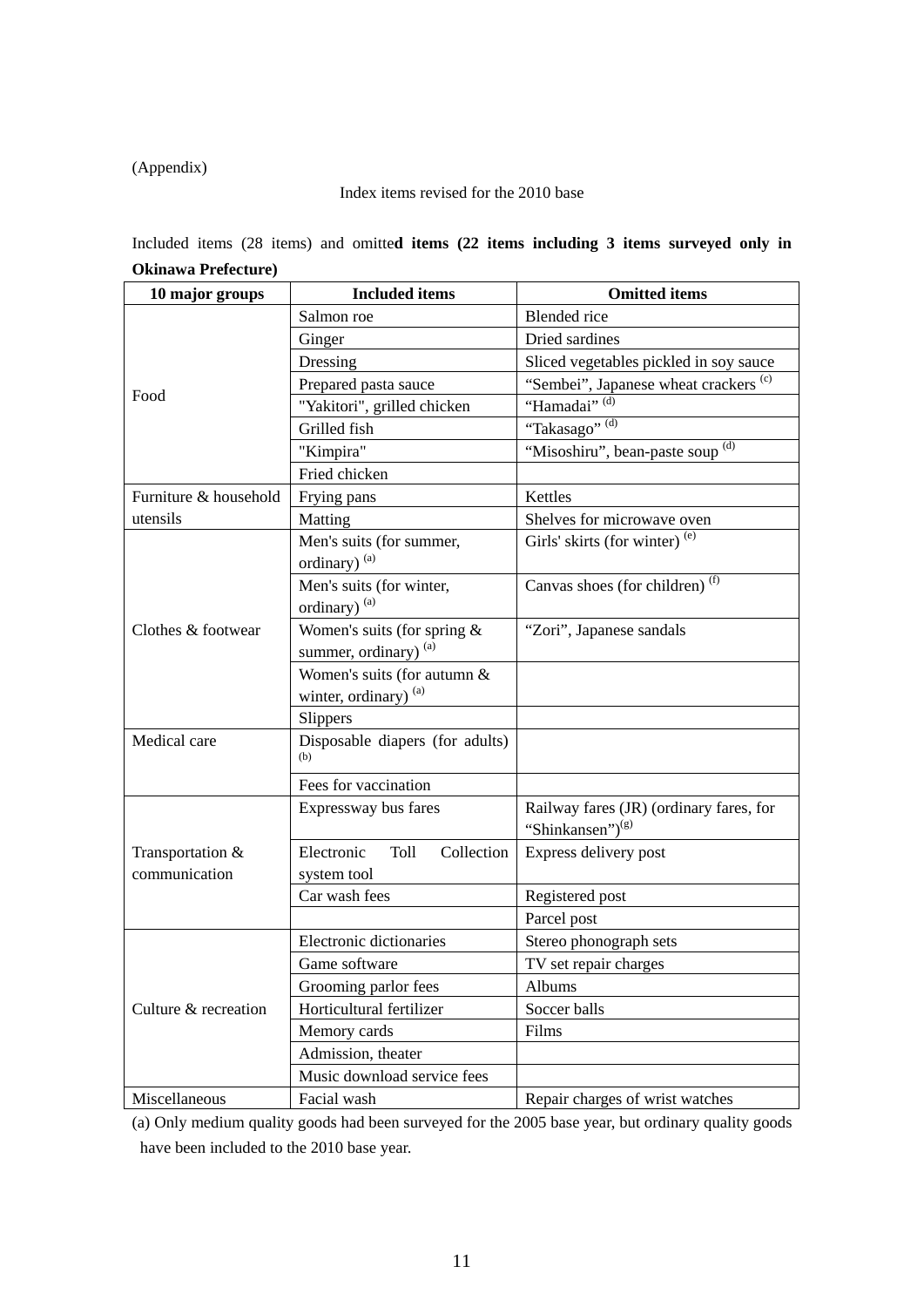- (b) Only goods for babies had been surveyed for the 2005 base year, but goods for adults have been included for the 2010 base year.
- (c) Two items of Japanese crackers, i.e. rice flour and wheat flour had been surveyed for the 2005 base year, but only rice flour Japanese crackers have been surveyed for the 2010 base year.
- (d) Items surveyed only in Okinawa Prefecture
- (e) Two types of girls' skirts (for summer and winter) had been surveyed for the 2005 base year, but only one item of girls' skirts has been surveyed for the 2010 base year.
- (f) Two types of canvas shoes (for adults and children) had been surveyed for 2005 base year, but only one item of canvas shoes has been surveyed for the 2010 base year.
- (g) Two items of railway fares (JR) (ordinary fares, excluding "Shinkansen" and for "Shinkansen") had been surveyed for the 2005 base year, but this has been changed to one item of railway fares (JR) (ordinary fares) for the 2010 base year.

| 10 major groups      | Former (before change)                        | New (after change)        |
|----------------------|-----------------------------------------------|---------------------------|
|                      | House rent, private (small wooden houses)     |                           |
|                      | House rent, private (medium-sized wooden      | House rent, private       |
|                      | houses)                                       |                           |
|                      | House rent, private (small non-wooden houses) |                           |
|                      | House rent, private (medium-sized non-wooden  |                           |
| Housing              | houses)                                       |                           |
|                      | Imputed rent (small wooden houses)            |                           |
|                      | Imputed rent (medium-sized wooden houses)     | Imputed rent              |
|                      | Imputed rent (small non-wooden houses)        |                           |
|                      | Imputed rent (medium-sized non-wooden         |                           |
|                      | houses)                                       |                           |
| Medical care         | Delivery fees in national hospital            | Delivery fees in national |
|                      | Delivery fees in public hospital              | & public hospital         |
|                      | Monthly magazines, boys'                      |                           |
|                      | Monthly magazines, hobbies & cultures         |                           |
| Culture & recreation | Monthly magazines, living information         | Monthly magazines         |
|                      | Monthly magazines, personal computers         |                           |
|                      | Monthly magazines, women's                    |                           |

Integrated items (15 items to 4 items)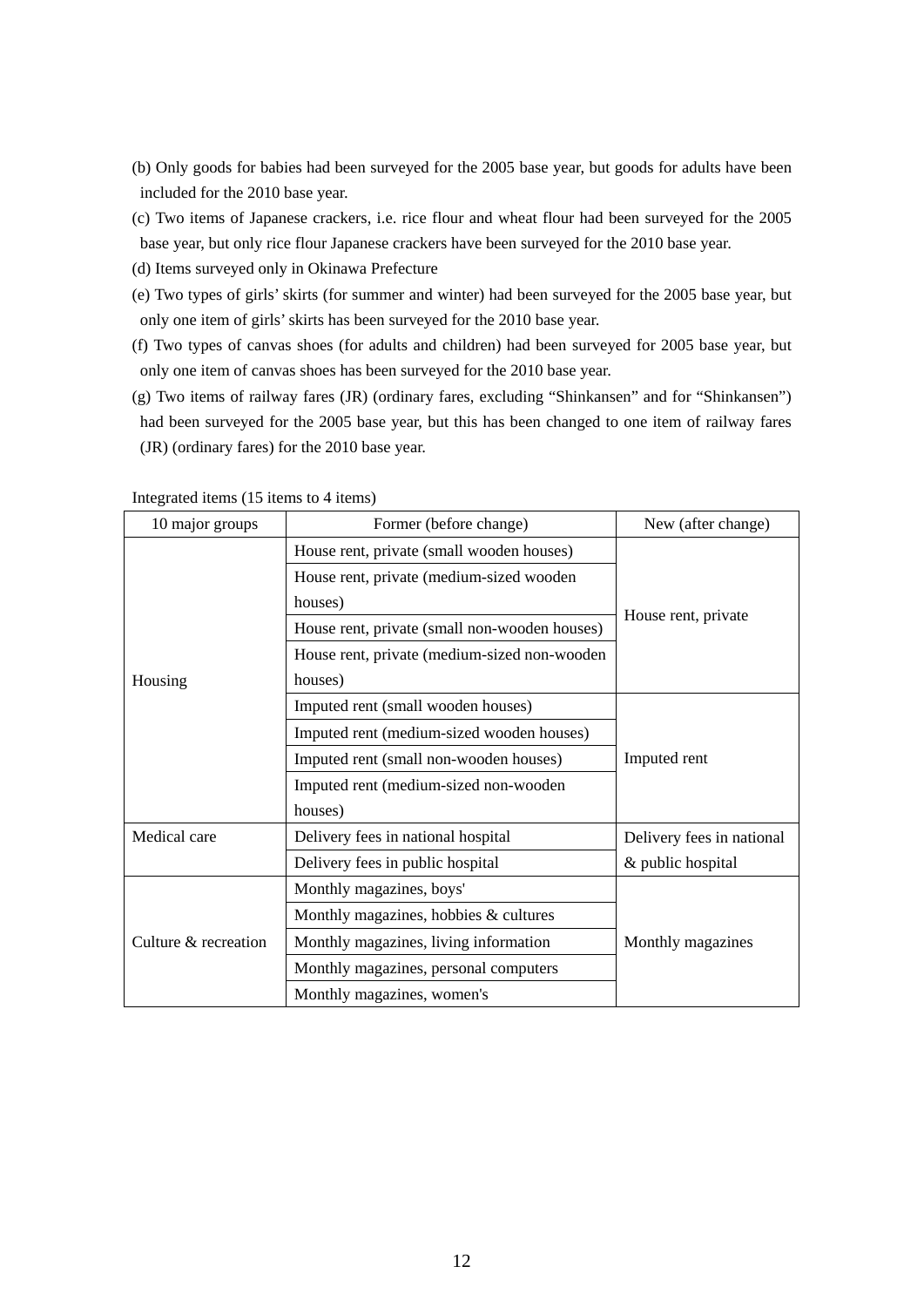III Calculation of the Consumer Price Index

Chapter 1 Calculation of the prices in the observation period  $(P_t)$ 

1. Calculation of the prices in the observation period

(1) Basic formula

r

Prices in the observation  $(P_t)$  period were calculated as the simple arithmetic mean for each month, item and municipality for prices by shops and stores principally obtained from the Retail Price Statistic Survey.

$$
\overline{P}_{t,i,j} = \frac{1}{n} \sum_{k=1}^{n} P_{t,i,j,k}
$$
  
(*t*: observation period *i*: item *j*: municipality *k*: store *n*: number of surveyed price)

 For fresh food and cut flowers, whose daily price changes are significant, surveys are conducted three times a month (every 10 days in a month) to determine the exact price for the month. These items are hereinafter referred to as 10-day surveyed items. Refer to "IV List of information for items of the 2010-Base Consumer Price Index" for details of these items. The average price per month is calculated by averaging prices for each 10-day period. Prices in the observation period during the current month are calculated as the simple arithmetic mean of the average prices for each 10-day period $5$ .

$$
\overline{P}_{t,i,j,s} = \frac{1}{n} \sum_{k=1}^{n} P_{t,i,j,s,k}
$$
\n
$$
\overline{P}_{t,i,j} = \frac{1}{3} \sum_{s=1}^{3} P_{t,i,j,s}
$$
\n(s: season (10-day period in a month))

(2) Calculation of prices in the observation period not depending on the basic formula

(a) Personal computers and cameras

-

 Price indices of "Personal computer (desktop)", "Personal computer (notebook)" and "Cameras" are calculated by the hedonic approach, using scanner data on prices, quantities and other characteristics of all products provided by the POS information. Refer to "Appendix 1 Calculation of the price index for PCs and Cameras by Hedonic approach" for details of the calculation method.

 $5$  When average price of first or last 10-day period cannot be collected, price in observation period in current month is calculated excluding the 10-day period. However, when the average price in the middle 10-day cannot be collected, price in the observation period in current month is treated as lacking, even if the average price of either the first or the last 10-day is collected.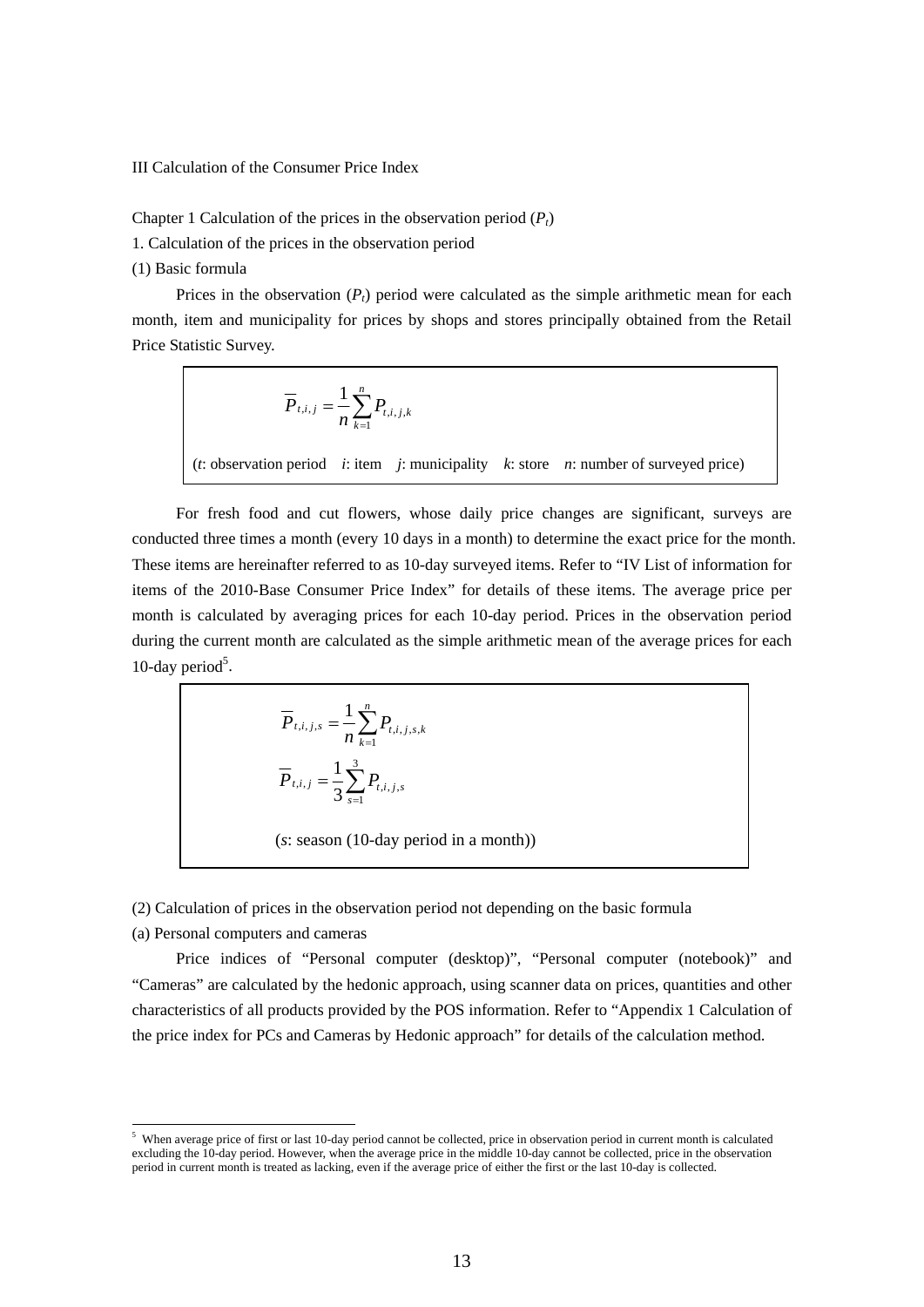## (b) Items with complicated fare structures

 Some items such as airplane fares, electricity and mobile telephone charges have various fare structures, with prices that vary according to the purchased conditions. To accurately reflect the price fluctuation in the price index, monthly indices for these items are calculated with a special formula (model formula) which is designed by using a typical utilization case of each item as a model. Prices surveyed by the RPS are used to calculate these indices. The results of other statistics are used for ratios to formulate the prices of model cases.

# (c) Carry-forward process for seasonal items, less fresh food during the months when such prices are unavailable

 For some items, prices cannot be collected in some months because of out of circulation or very limited supply. In the RPS, prices are collected only in the months when items come on the market.

 In months when these items are unavailable, if we calculate an index of an upper level group excluding them, their weights are prorated to other items in the same group. As a result, the yearly average of monthly weights differs from the original yearly weight<sup>6</sup>.

Therefore, for seasonal items such as clothes and heating and cooling appliances, average prices in the previous season are imputed in months when prices are unavailable.

# 2 Substitution of the prices in the observation period

-

 Some items are surveyed only in large cities among those items surveyed in each municipality by the RPS considering the actual situation of the purchase by consumers or of sales in stores. For these items, the prices in the geographically close city are used as substitutes for monthly pieces of municipalities where the survey is not performed<sup>7</sup>.

 Also, for some items, which are surveyed not in municipalities but in prefectures or nationwide, the monthly prices are substituted into the municipalities.

As for methods of substitution for prices in the observation period and substitution type for each item, refer to "IV List of information for items of the 2010-Base Consumer Price Index".

<sup>&</sup>lt;sup>6</sup> Though monthly weights are used for fresh food, it is not appropriate to use for items other than fresh food because of the restriction on available data and complication in practical work.

 $\overline{I}$  It is determined by the scale of population of municipalities for each item whether prices are surveyed in municipalities. However, some items may not be circulated in some municipalities because representative stores gather in a close city and consumers often visit the close city to purchase such items. In this case, the prices surveyed in the close city are substituted when necessary.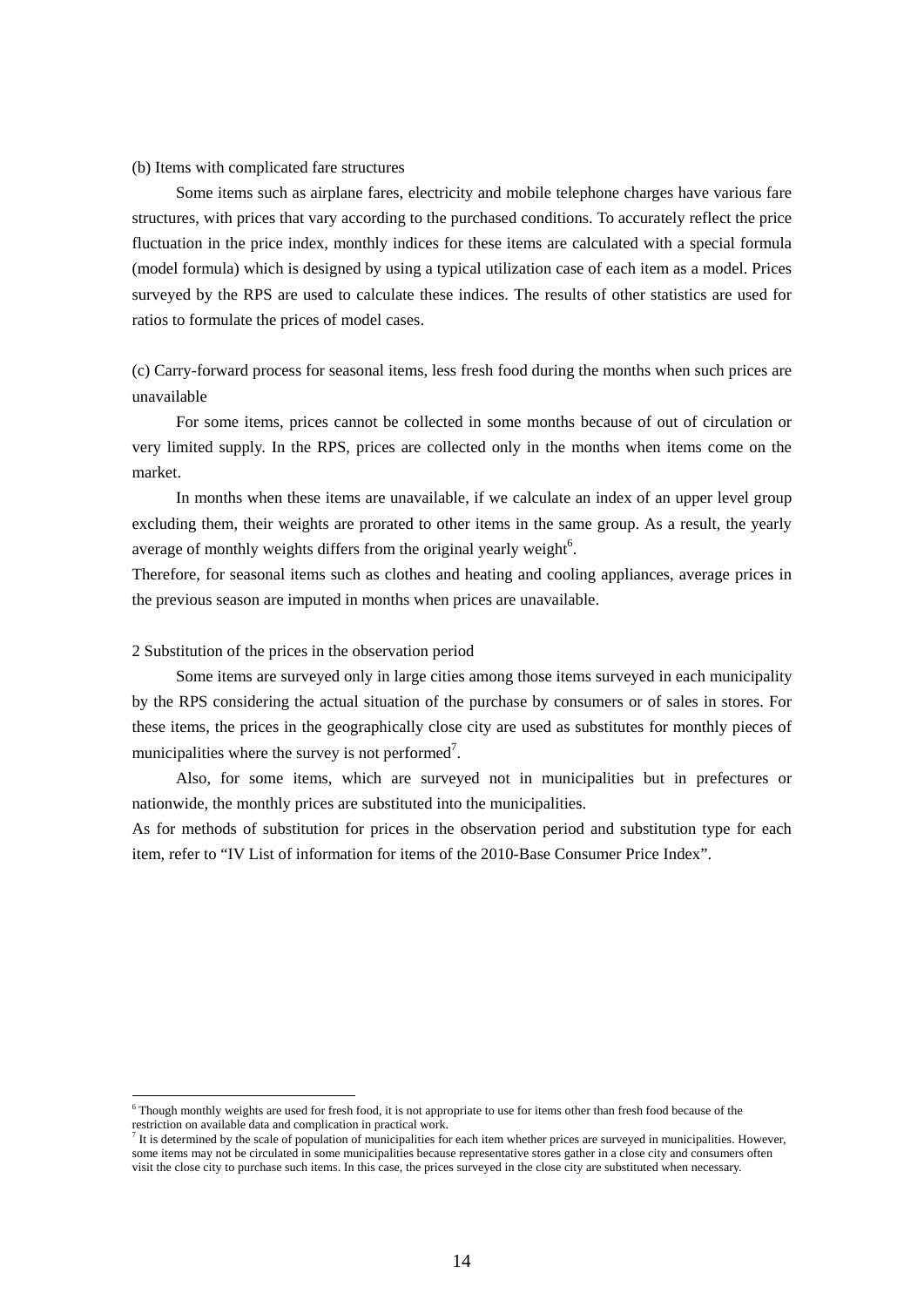# Chapter 2 Quality adjustment during calculation of the prices in the observation period

# 1. Necessity for quality adjustment of the prices in the observation period

 In the RPS, prices of goods and services with the same quality are continuously collected every month, giving the exact specification of the relevant goods and services for each item surveyed. However, in practice, a specification is changed when it is no longer available or commonly found in the market, or the survey district is changed. In such situations, price differences between this month and the previous month may include those caused by factors that are not originated from price movement, such as quality changes.

 Therefore, for calculation of the CPI, it is necessary to remove price differences (quality adjustment) caused by such factors to calculate the prices in the observation period.

# 2 Method of quality adjustment

 It is necessary to apply the most appropriate method to calculate prices in the observation period, carefully considering factors such as the existence of difference in quality between new and old goods or services and variations of difference in quality and price formations in the market. The main methods of quality adjustment used are as follows.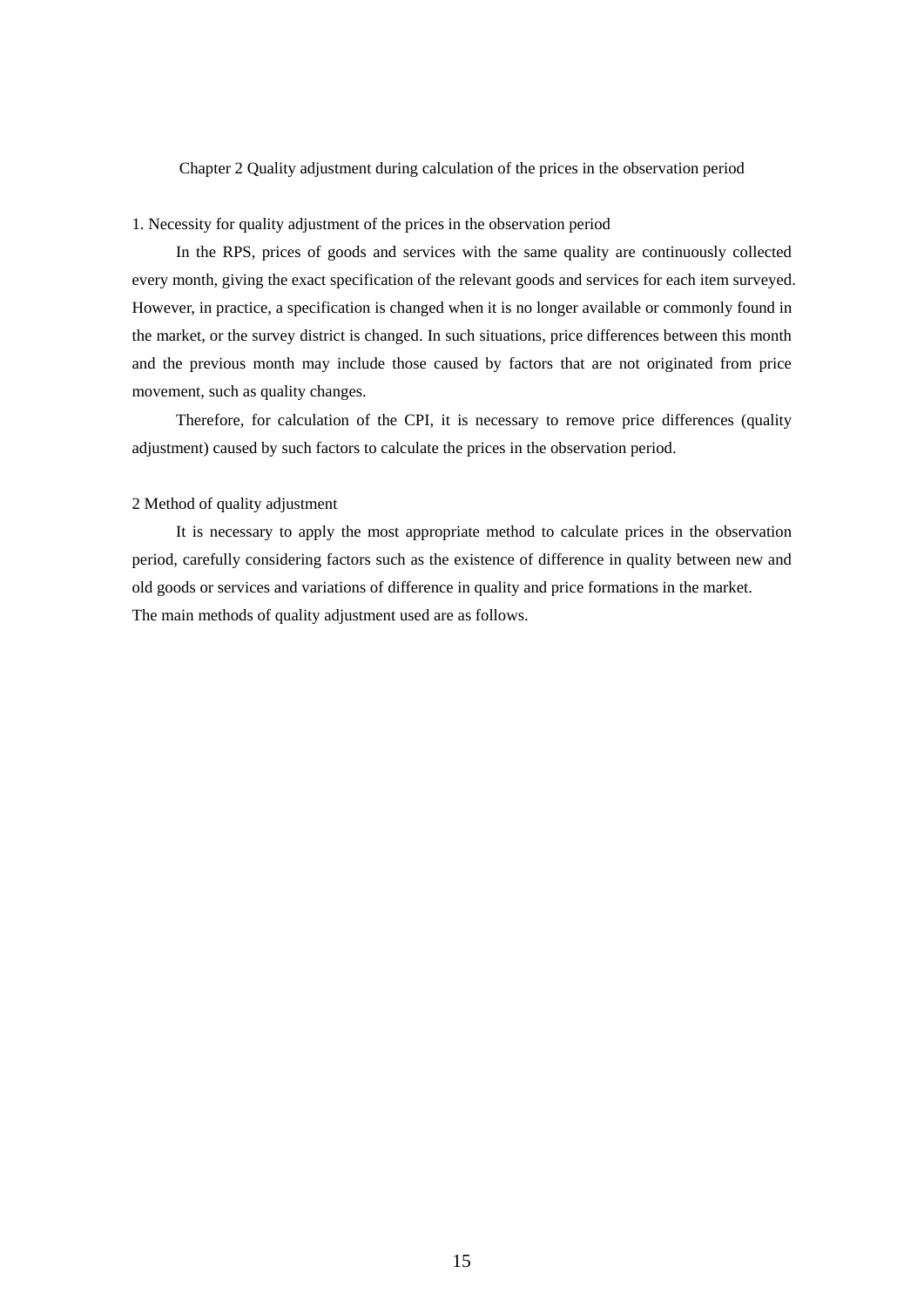(1) Overlap method

 If new and old specifications are sold at the same time under equivalent conditions, the price differences between them can be regarded as reflecting a difference in quality. In this case, price in the observation period is adjusted by the ratio of both prices observed in the same period. This method called "Overlap method".

Adjusting prices by the overlap method is as follows.

| Example 1    |                   |        |                               |                        |
|--------------|-------------------|--------|-------------------------------|------------------------|
|              | Two months before |        | Last month                    | This month             |
| Item A       | ¥120              |        | ¥130                          |                        |
| Item B       |                   |        | ¥160                          | ¥165                   |
|              | Link coefficient  |        | Price of item A in last month |                        |
|              |                   |        | Price of item B in last month |                        |
|              |                   | ¥130   |                               |                        |
|              |                   | ¥160   |                               |                        |
|              |                   | 0.8125 |                               |                        |
| Price in the | Two month before  |        | Last month                    | This month             |
| observation  | ¥120              |        | ¥130                          | ¥134.06                |
| period       |                   |        |                               | $[4165 \times 0.8125]$ |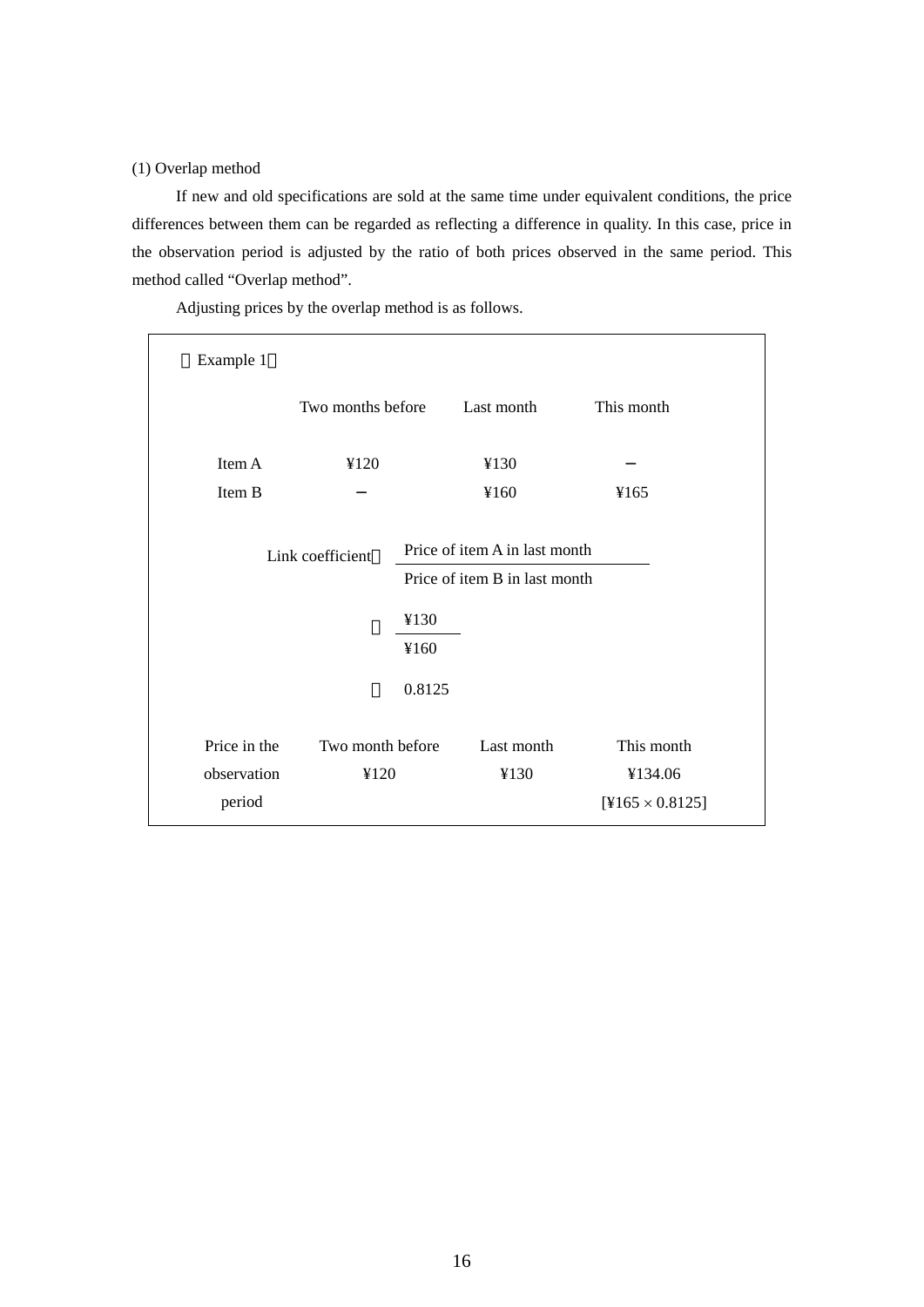# (2) Adjustment by the ratio of quantity

When it is no difference in quality between new and old specifications except for quantity, and price is nearly proportional to quantity, price in the observation period is adjusted by the ratio of quantity between new and old specifications. Adjusting prices by the ratio of quantity is as follows.

| Example 2                             |                                                          |                                                      |
|---------------------------------------|----------------------------------------------------------|------------------------------------------------------|
|                                       | Last month                                               | This month                                           |
| Item A                                | 150g ¥135                                                |                                                      |
| Item B                                |                                                          | 160g ¥150                                            |
| Link coefficient                      | Quantity of item A<br>Quantity of item B<br>150g<br>160g |                                                      |
|                                       | 0.9375                                                   |                                                      |
| Price in the<br>observation<br>period | Last month<br>150g ¥135                                  | This month<br>150g ¥146.63<br>$[160g$ ¥150 x 0.9375] |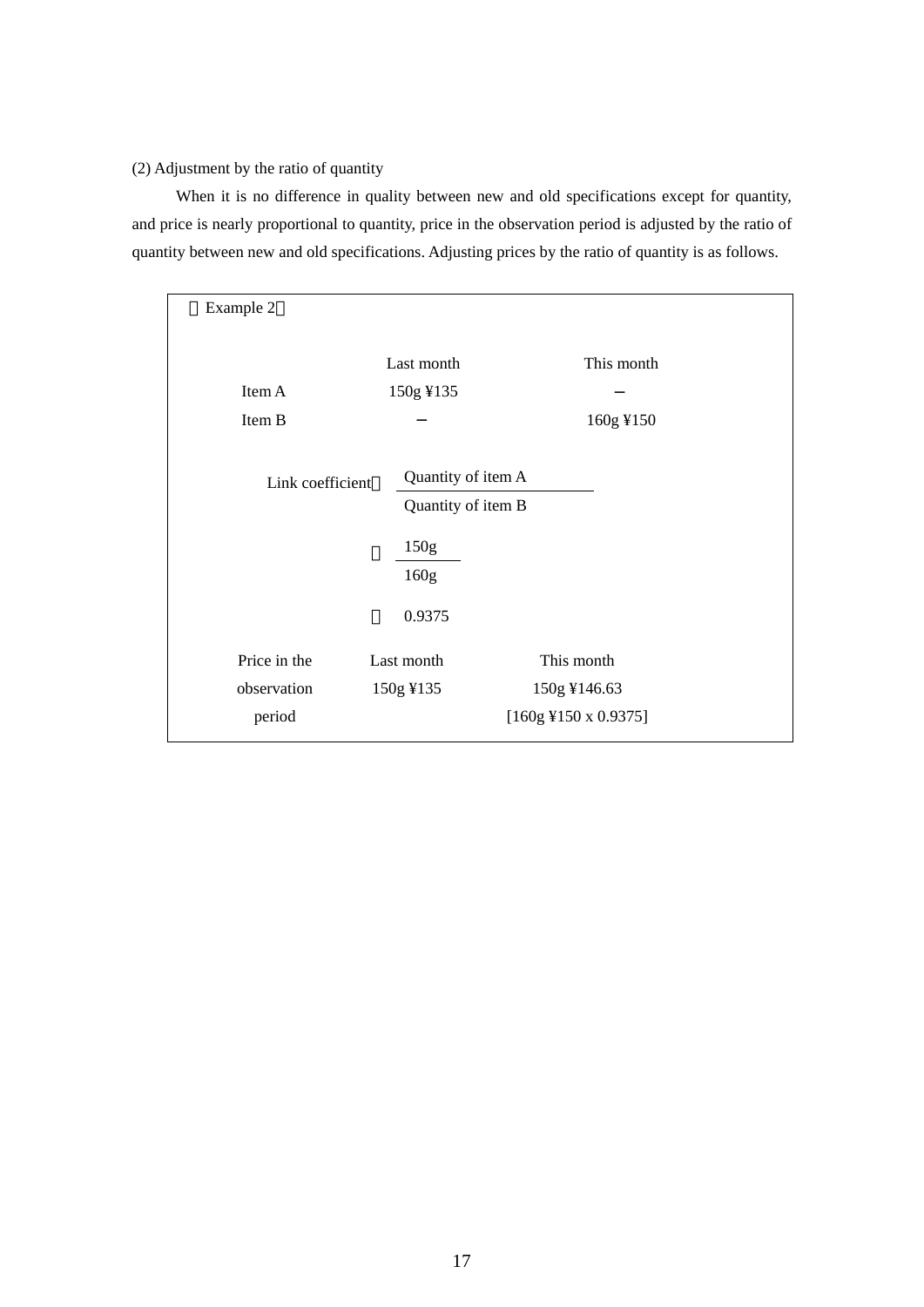# (3) Adjustment by the regression equation

 Applying the price of the new specification into the regression equation, the price of the new specification is estimated when quality is equivalent to the old one, and price in the observation period is adjusted by the ratio of both prices.

 The following example uses single regression equation with quantity as an explanatory variable.

| Example 3                          |                  |                      |                                                                                              |
|------------------------------------|------------------|----------------------|----------------------------------------------------------------------------------------------|
|                                    | Last month       |                      | This month                                                                                   |
| Item A                             | 1,200g ¥1,800    |                      |                                                                                              |
| Item B                             |                  |                      | 1,120g ¥1,760                                                                                |
|                                    |                  |                      | (on the condition that $720g \text{ costs } } \text{\textless} 1,210$ )                      |
| [Estimation by a regression model] |                  |                      |                                                                                              |
| $1,760 = 1,120a + b$               |                  |                      |                                                                                              |
| $1,210 = 720a + b$                 |                  |                      | $a = 1.375$ , $b = 220.0$                                                                    |
|                                    |                  | $y = 1.375x + 220.0$ |                                                                                              |
|                                    |                  |                      |                                                                                              |
|                                    |                  |                      | Therefore, the price of an item B for 1,200g is estimated to be $1.375 \times 1,200 + 220.0$ |
| $= 1,870$ yen.                     |                  |                      |                                                                                              |
|                                    | Link coefficient |                      | Estimated price of an item B for 1,200g                                                      |
|                                    |                  |                      | Price of an item B for 1,120g                                                                |
|                                    |                  | ¥1,870               |                                                                                              |
|                                    |                  | ¥1,760               |                                                                                              |
|                                    |                  | 1.0625               |                                                                                              |
| Price in the                       |                  | Last month           | This month                                                                                   |
| observation                        |                  | 1,200g ¥1,800        | 1,200g ¥1,870                                                                                |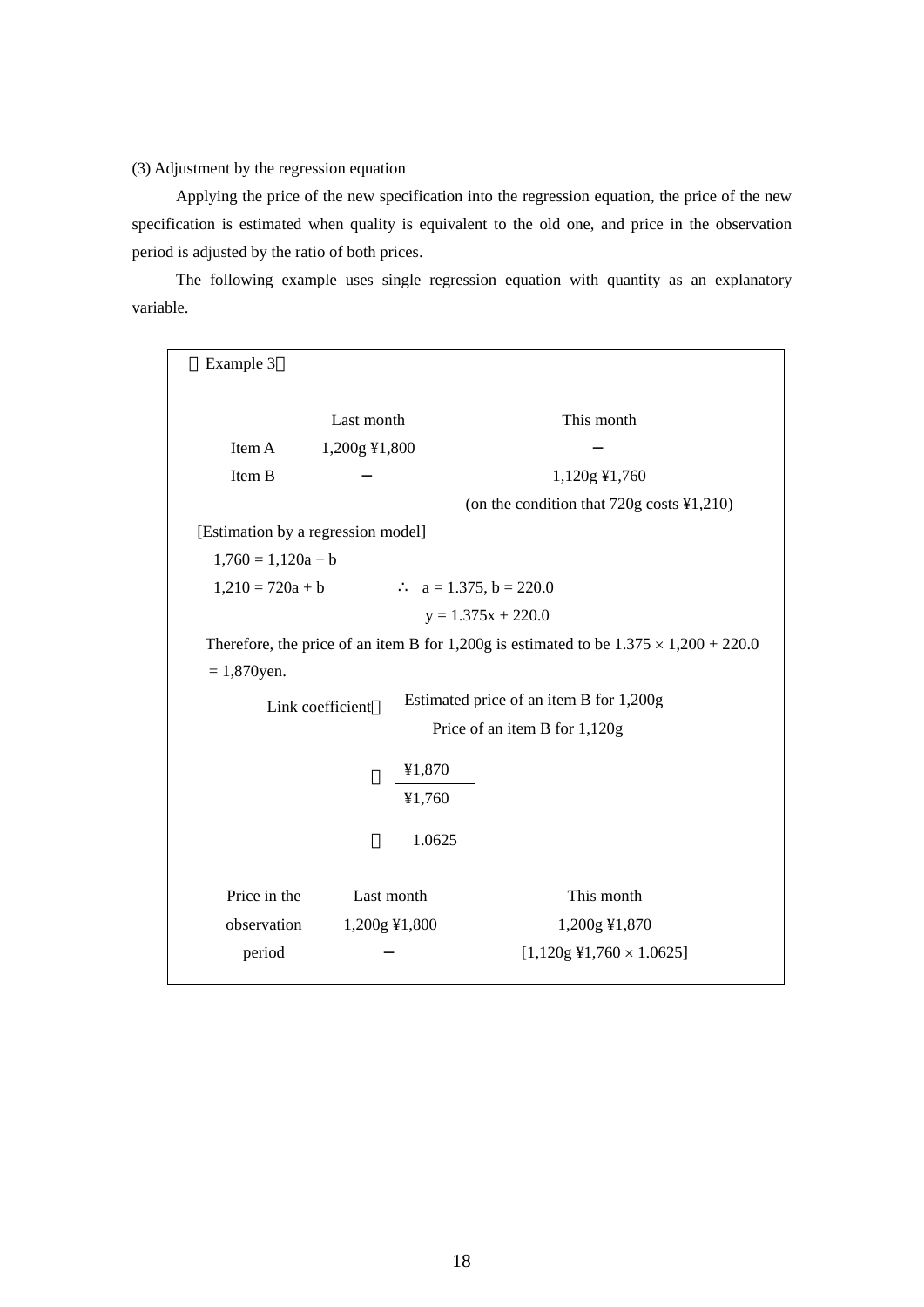# (4) Option cost method

 When equipment which is an option in an old specification is installed as a standard in the new specification, the price increase along with such quality improvement is equal to the purchase cost of the option. However, the cost for standard equipment is considered to be lower than that for an option because of the increase of the production. In addition, consumers lose the opportunity to select or not select the option. Therefore, the price of the quality improvement is estimated by adjusting this part (in general, it is estimated as one half of the option price). This is called "Option cost method".

Adjusting prices by the option cost method is as follows.

| Example 4                                       |            |                                     |                                                                                   |
|-------------------------------------------------|------------|-------------------------------------|-----------------------------------------------------------------------------------|
|                                                 |            |                                     |                                                                                   |
|                                                 | Last month |                                     | This month                                                                        |
| Item A                                          | ¥2,400,000 |                                     |                                                                                   |
| (Option)                                        | ¥200,000   |                                     |                                                                                   |
| Item B (standard)                               |            |                                     | ¥2,550,000                                                                        |
|                                                 |            |                                     | Thus, quality improvement by the standardization of the option is estimated to be |
| $\text{$}200,000 \times 1/2 = \text{$}100,000.$ |            |                                     |                                                                                   |
|                                                 |            | Price of an item A                  |                                                                                   |
| Link coefficient                                |            |                                     |                                                                                   |
|                                                 |            |                                     | Price of an item $A +$ Quality improvement by the                                 |
|                                                 |            | standardization                     |                                                                                   |
|                                                 |            | ¥2,400,000                          |                                                                                   |
|                                                 |            | $42,400,000 + 42,00,000 \times 1/2$ |                                                                                   |
|                                                 |            |                                     |                                                                                   |
|                                                 | 0.9600     |                                     |                                                                                   |
|                                                 |            |                                     |                                                                                   |
| Price in the                                    | Last month | This month                          |                                                                                   |
| observation                                     | ¥2,400,000 | ¥2,448,000                          |                                                                                   |
| period                                          |            | $[42,550,000 \times 0.9600]$        |                                                                                   |
|                                                 |            |                                     |                                                                                   |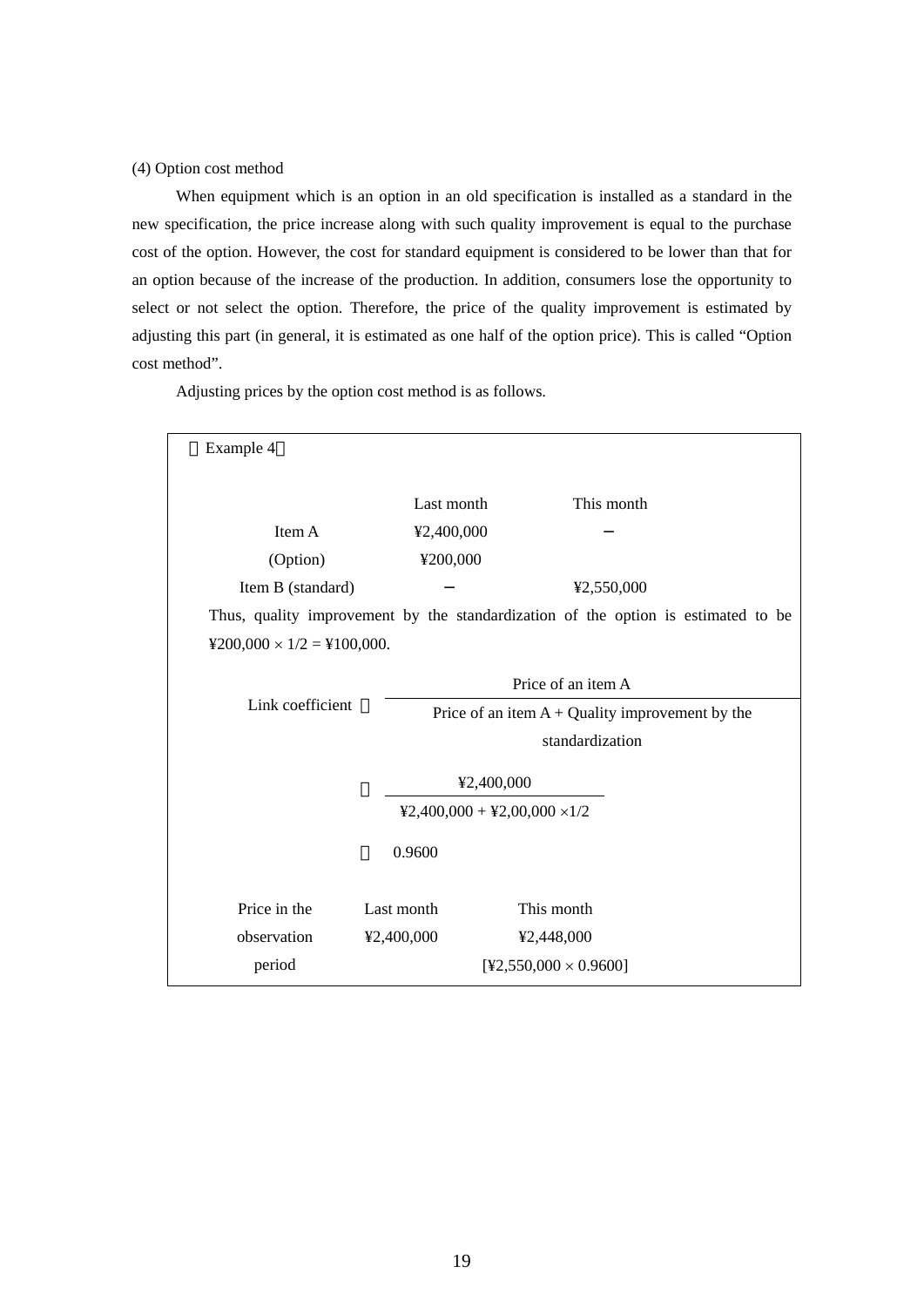## (5) Class mean imputation

 When new and old specifications of an item are unable to compare in the last month, prices are linked by assuming that the price change of the item is equal to the average price change of all the other items classified into the same group. This method is called "Class mean imputation".

 This method is used when new and old specifications are unable to be priced at the same period. In general, it is not appropriate to apply this method, but it is exceptionally used for items sold in the market only for limited season, such as clothes.

| Example 5                            |                                                                              |                                  |                                                                                                                      |
|--------------------------------------|------------------------------------------------------------------------------|----------------------------------|----------------------------------------------------------------------------------------------------------------------|
|                                      | Same month of the<br>previous year                                           | Last month                       | This month                                                                                                           |
| Item A                               | ¥1,500                                                                       |                                  |                                                                                                                      |
| Item B                               |                                                                              |                                  | ¥1,200                                                                                                               |
| Index of an<br>upper level<br>group* | 100.2                                                                        |                                  | 99.8                                                                                                                 |
|                                      | *This is calculated excluding the item in question.                          |                                  |                                                                                                                      |
| Link coefficient                     | Price of an item A in the same<br>month of the previous year<br>$\mathsf{X}$ |                                  | Index of an upper level group in<br>this month<br>Index of an upper level group in<br>the same month of the previous |
|                                      |                                                                              |                                  | year                                                                                                                 |
|                                      |                                                                              | Price of an item B in this month |                                                                                                                      |
|                                      |                                                                              |                                  |                                                                                                                      |
|                                      | 99.8<br>¥1,500 $\times$                                                      |                                  |                                                                                                                      |
|                                      | 100.2                                                                        |                                  |                                                                                                                      |
|                                      | ¥1,200                                                                       |                                  |                                                                                                                      |
|                                      | 1.2450                                                                       |                                  |                                                                                                                      |
| Price in the                         | Same month of the<br>previous year                                           | Last month                       | This month                                                                                                           |
| observation                          | ¥1,500                                                                       |                                  | ¥1,494                                                                                                               |
| period                               |                                                                              |                                  | $[41,200 \times 1.2450]$                                                                                             |
|                                      |                                                                              |                                  |                                                                                                                      |
|                                      |                                                                              |                                  |                                                                                                                      |
|                                      |                                                                              |                                  |                                                                                                                      |

Adjusting prices by the class means imputation is as follows

(6) Direct comparison

 When the new specification can be regarded as equivalent to the old specification, the surveyed prices are adopted directly, in which case no special calculation for the link coefficient is needed. However, it is necessary to investigate the qualities of both new and old specifications and judge them to be equivalent.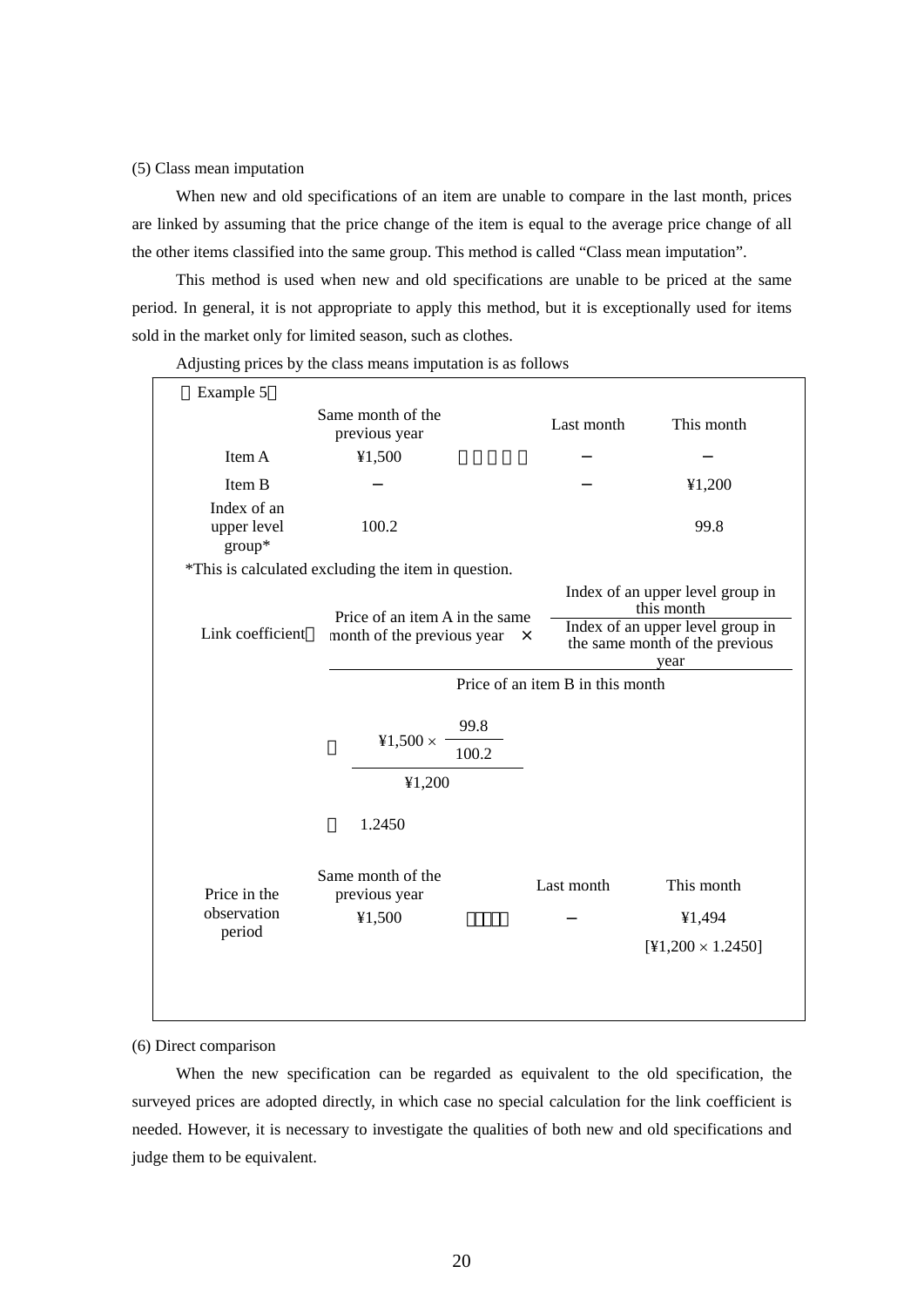Calculation of the prices in the base period

Prices in the base period  $(P_0)$  are the simple arithmetic means of monthly price data of the observation period  $(P_t)$  from January to December of the base year (2010). If some of the monthly prices in the observation period are missing, only the available monthly prices are included in the calculation.

$$
P_{0,i,j} = \frac{1}{M_{i,j}} \sum_{t} P_{t,i,j}
$$
  
(0: base period *M*: number of months where prices exist *t*: month *i*:item *j*: municipality)

 The prices of fresh food are calculated as weighted arithmetic means using monthly weights. If some of the monthly prices in the observation period are unavailable, only available monthly prices are included in the calculation.

$$
P_{0,i,j} = \frac{\sum_{t} P_{t,i,j} w_{t,i,j}}{\sum_{t} w_{t,i,j}}
$$
  
(w: weight)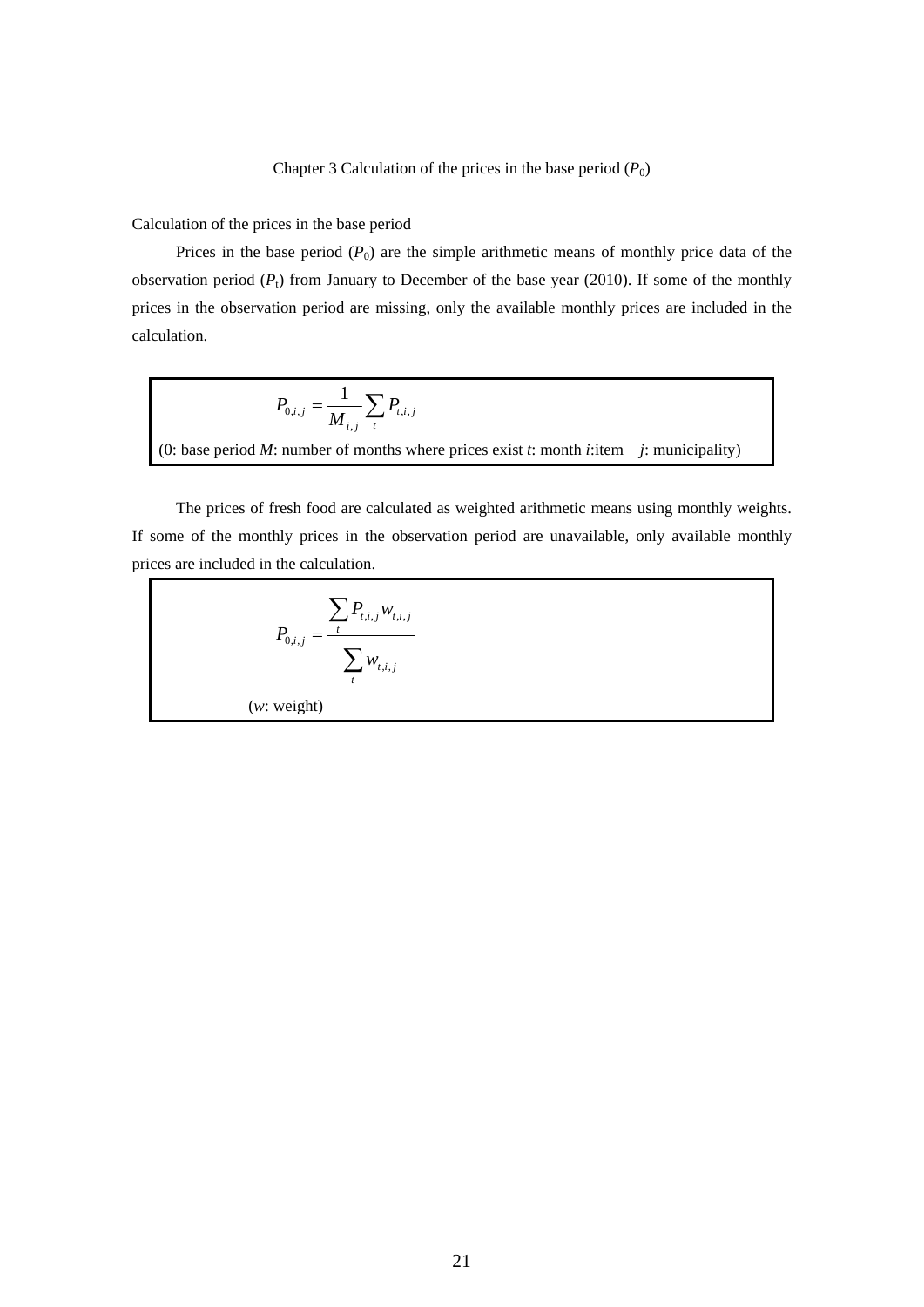## Chapter 4 Calculation of the weight  $(W_0)$

1 Scope of the Family Income and Expenditure Survey (FIES) items adopted for the weights In the FIES, living expenditures are categorized as follows.

| <b>Disbursements</b>                                                             |
|----------------------------------------------------------------------------------|
| Expenditures                                                                     |
| Consumption expenditures                                                         |
| Food, Housing, Fuel, light and water charges, Furniture and household utensils,  |
| Clothing and footwear, Medical care, Transportation and communication,           |
| Education, Culture and recreation, Other consumption expenditures                |
| (Miscellaneous, Pocket money (of which, detailed uses unknown), Social           |
| expenses, Remittance)                                                            |
| Non-consumption expenditures                                                     |
| Direct taxes, Social insurance premiums, Other non-consumption expenditures      |
| Disbursements other than expenditures (excluding carry-over to next month)       |
| Saving, Insurance premium payments, Purchase of securities, Repayment of loans   |
| for house and land purchases, Repayment of loans for other debts, Repayment of   |
| loans for installment purchases, Repayment of loans for purchases in a lump sum, |
| Purchase of properties, Others                                                   |
| Carry-over to next month                                                         |

 As the CPI is designed to measure changes in prices of goods and services consumed by household throughout the country, the scope of the FIES items used for the calculation of weights is limited to the household consumption expenditure. The CPI does not cover non-consumption expenditures (such as direct taxes and social insurance premiums) or disbursements other than expenditure (such as security purchases, purchase of houses and land).

 Also, the following items of consumption expenditure are excluded from the scope of the CPI because markets do not generally exist for such items, the relationship between payment and counter value is not clear or they involve income transfer to other households.

a) Religious contributions

 Religious contributions cannot be specified, because the costs such as donations to religious association and offerings to temples or churches do not have any concrete values and the amounts are arbitrary.

b) Donation

 Donations such as general donations and community chest cannot be specified because they have no concrete counter value and the amounts are arbitrary, just as for religious contributions.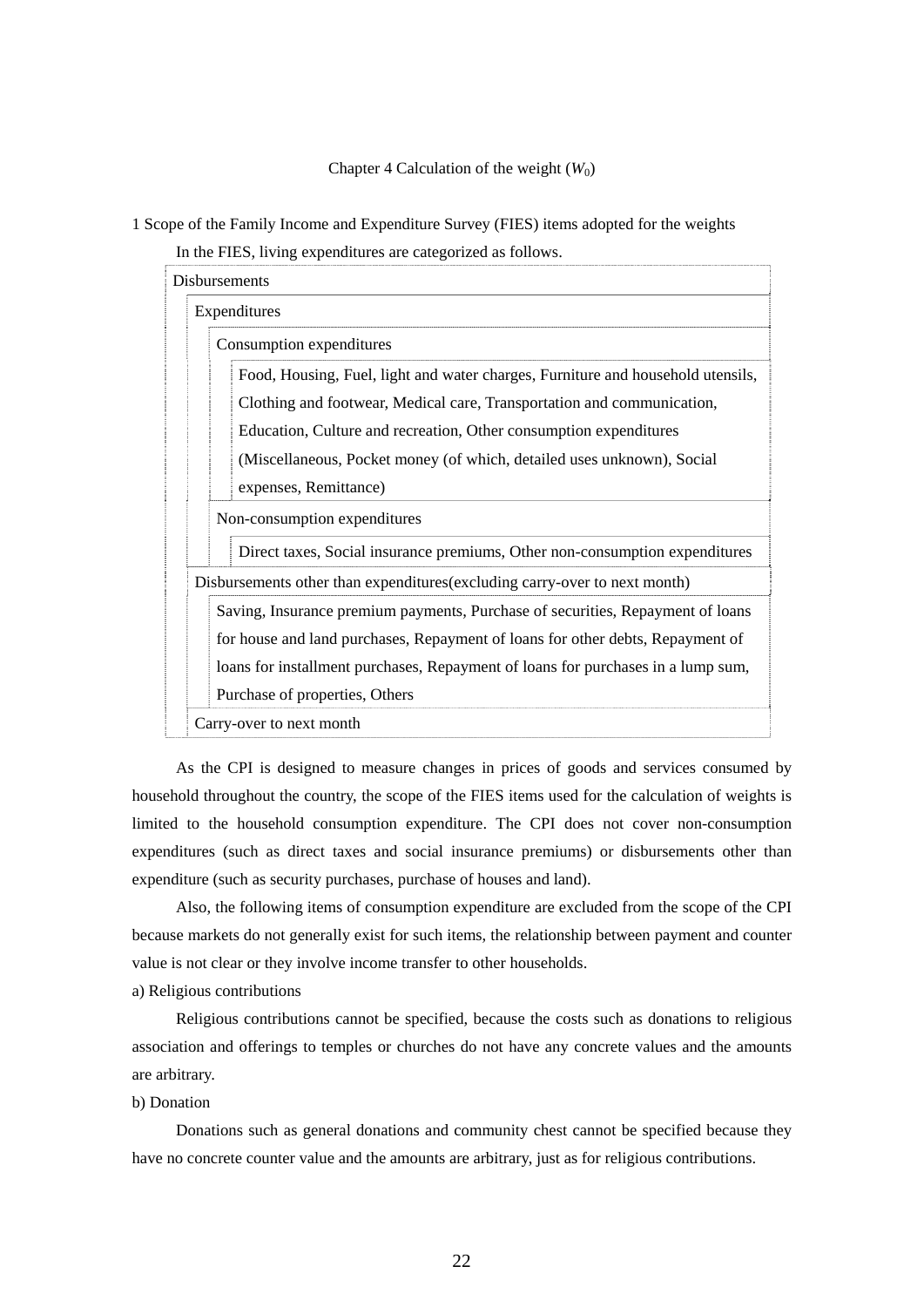## c) Money gifts

 Money gifts such as betrothal money, farewell gifts, consolation payments and gratuity (tips) are income transfer, not a purchase of goods or a counter value of services. They will be re-spent by the household receiving them, and it seems that their spending patterns are approximated by the consumption structure which is the basis of the consumption of weights.

#### d) Other obligation fees

 Obligation fees such as fees for neighborhood association, firefighting and street lamps are a kind of public duties. The concept of price is not applied to them.

#### e) Remittances

-

 Remittances such as education expenses, house rent and living expenses for students studying away from home are income transfer and not counter values.

### 2 Calculation of the weights for the basic classification indices

 In order to distinguish the municipalities used in CPI and FIES, the municipality used in the RPS for the CPI is referred to as the "CPI municipality" and that used in the FIES is referred to as the "FIES municipality".

(1) Calculation of the weights by FIES municipality

 Via the following procedure, the weights for the FIES municipality are calculated before calculating the weights by CPI municipality $\delta$ .

a) Allocation of expenditure by item in the FIES to the CPI items

 The weights allocated to each item is calculated on the basis of the 2010 yearly average of monthly expenditures by item per household, derived from the FIES (two-or-more-person households).

 However, the coverage of items which the FIES uses for the classification (hereinafter referred to as FIES items) and the CPI items differs partially. Moreover, items called "Others" in the FIES are not included in the CPI items. Thus, items in FIES and the CPI do not correspond 1 to 1. Therefore, expenditures by item in the FIES are allocated to the CPI items as follows.

There are two types of rate of allocation, for nationwide and for prefectures or municipalities.

<sup>&</sup>lt;sup>8</sup> The stratum used for extracting the CPI municipality coincides with the stratum used for extracting the FIES municipality.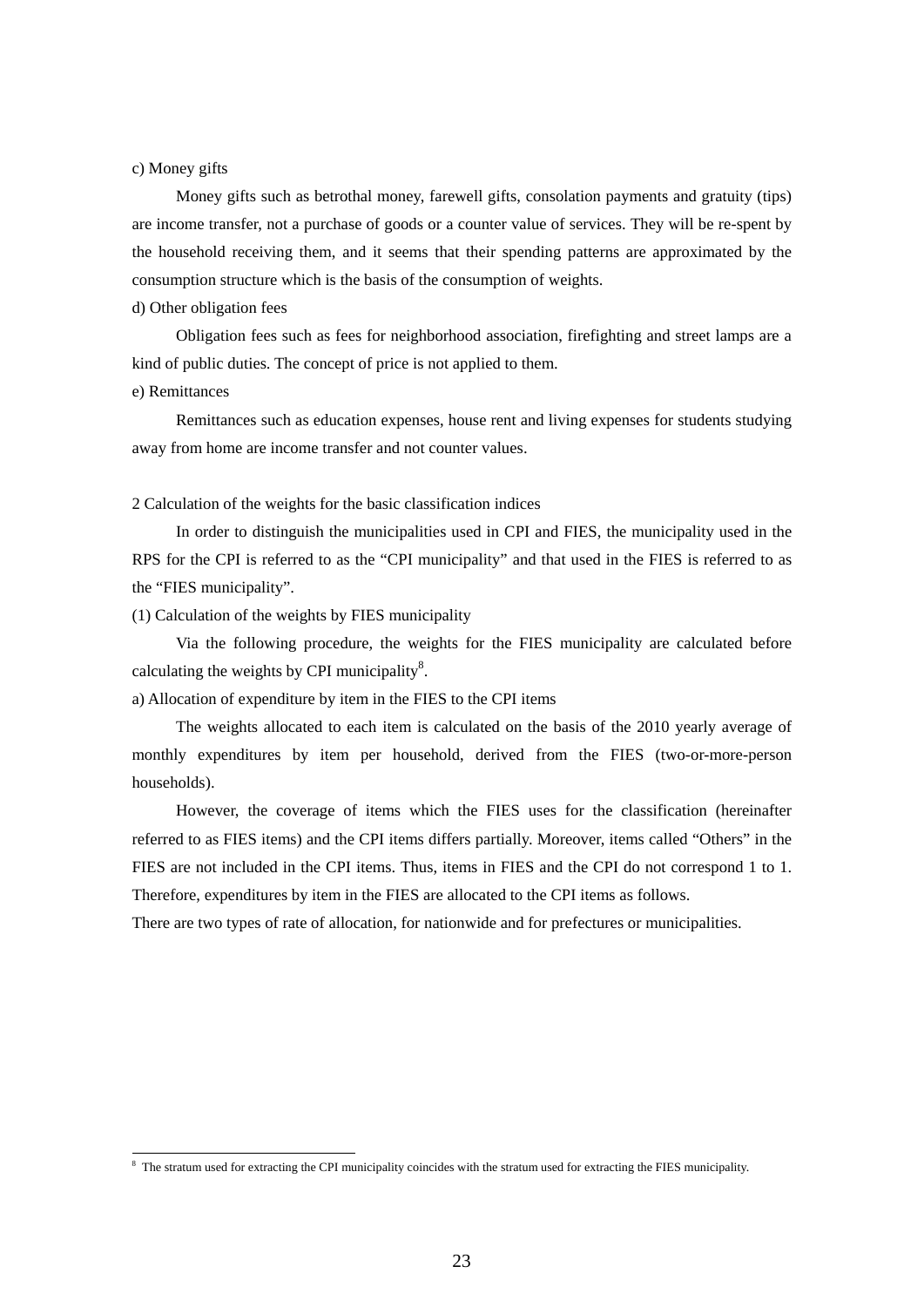1) When there is 1 to 1 correspondence between the FIES item and the CPI item, the correspondence is maintained.

| $<$ FIES $>$   | $\langle$ CPI $>$ |
|----------------|-------------------|
| Tuna fish      | Tuna fish         |
| Horse mackerel | Horse mackerel    |
| Sardines       | <b>Sardines</b>   |

2) When there are no CPI items corresponding to the FIES items, items are allocated as follows.

 When there is a CPI item that represents the FIES items, weights of those items are combined to the CPI item.

 $\langle$  FIES  $>$   $\langle$  CPI  $>$ Short-necked clams The Short-necked clams Fresh water clams

 When a CPI item which represents FIES items cannot be specified, weights are allocated proportionally to each item in the index group in question<sup>9</sup>.

 $\langle$  FIES  $>$   $\langle$  CPI  $>$ "Sashimi", mixed set ―――――― Allocated proportionally to items included in the group "Fresh fish and seafood" (excluding Short-necked clams, Oysters and Scallops)

 When several CPI items correspond to one FIES item, the rates of allocation are determined by expenditure ratios which are obtained from other statistics such as special tabulation of the FIES and the National Survey of Family Income and Expenditure (NSFIE).

 $\langle$  FIES >  $\langle$  CPI > Fresh milk Fresh milk (delivered) Fresh milk (sold in stores)

3) Weights of items called "Others" in the FIES are allocated as follows.

 $\overline{\phantom{a}}$ 

 When several CPI items are included in the item called "Others" in the FIES, the rates of allocation are determined by expenditure ratios, which are obtained from other statistics such as special tabulation of the FIES and the NSFIE.

 $\langle$  FIES >  $\langle$  CPI > Other mushrooms ———————————— "Enokidake", mushrooms "Shimeji", mushrooms

<sup>9</sup> Weights are allocated in proportion to expenditures already assigned to the CPI items included in the group in question.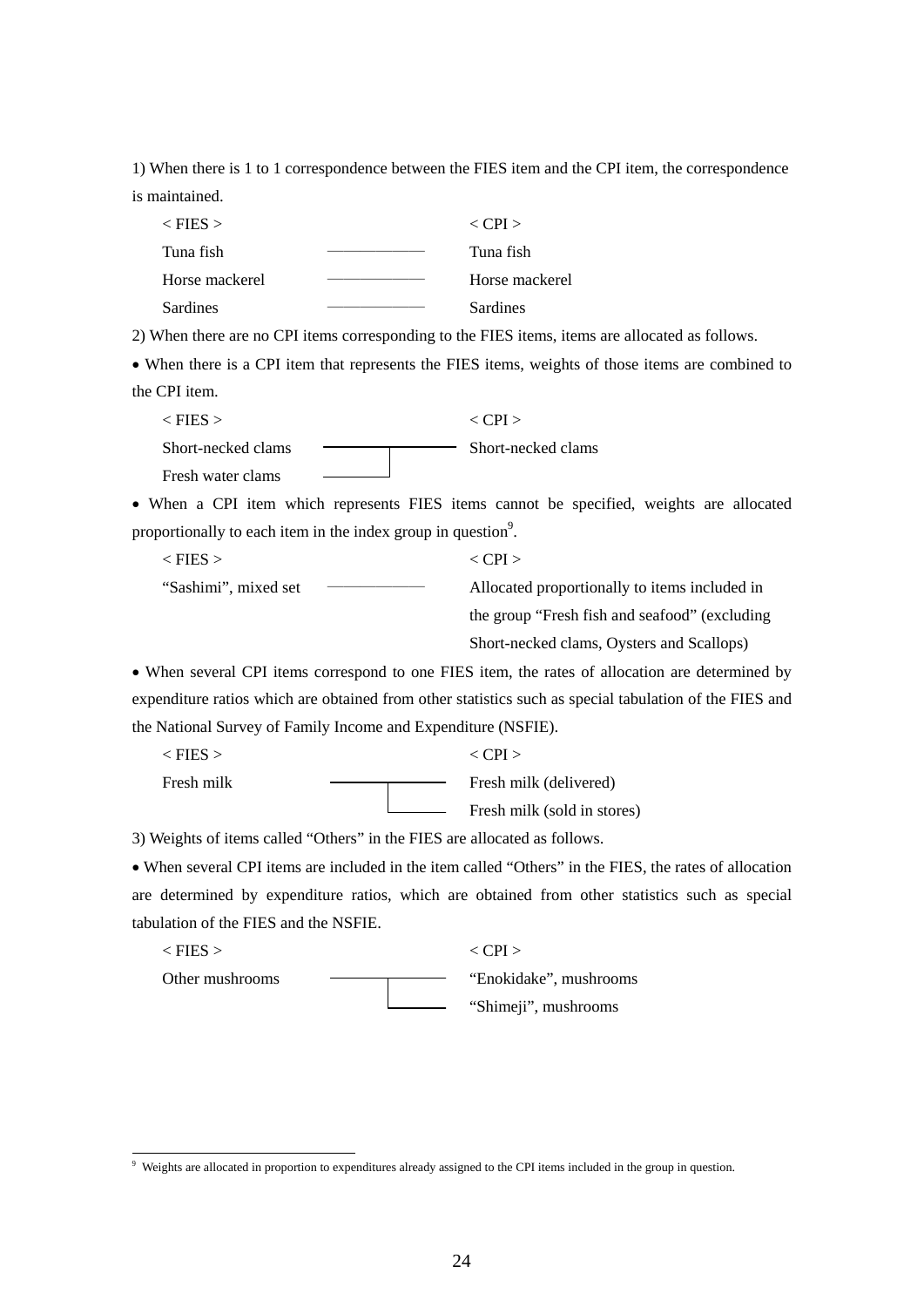When there are no CPI items included in the item called "Others" in the FIES, weights are allocated proportionally to each item in the index group in question.

 $\langle$  FIES  $>$   $\langle$  CPI  $>$ 

Other noodles ―――――― Allocated to proportionally items included in the group "Noodles"

4) "Pocket money" and "social expenses" are allocated to CPI items by the rates of allocation on the basis of "private living expenditure" in the NSFIE.

"Package tours (domestic)" are divided into hotel charges, transportation fares, costs of meals and others using data from other statistics and allocated to the corresponding group and item.

b) Inclusion of weights for the imputed rent

 Weights for the imputed rent by municipality of the FIES, which are calculated based on the "Imputed rent" in the NSFIE, are included. As for details of the calculation, refer to "Appendix 3 Calculation of the weights for the imputed rent."

(2) Calculation of the weights by municipality in the CPI

 Using the weights by the FIES municipality obtained from the calculation above (1), weights by the CPI municipality are calculated as follows.

a) Correspondence of the FIES municipalities to the CPI municipalities

 Weights for cities with prefectural governments, Kawasaki-shi, Hamamatsu-shi, Sakai-shi and Kitakyushu-shi are corresponded directly. As for other cities, the average figures of "the district and the city group", to which the municipality in question belongs are corresponded.

b) Correction depending on the actual situation of the CPI municipalities

Weights for several items, such as fees for water  $\&$  sewerage charges and kindergarten fees, are corrected and redistributed, depending on the actual situation of the municipality.

c) Adjustment depending on the scale of the stratum

 Weights for each municipality, as calculated above, cannot be used for the official indices for Japan because the scale of the stratum where each municipality is sampled is not reflected. Therefore, final weights by the CPI municipalities are calculated by multiplying coefficients<sup>10</sup> that are proportional to the scale of each stratum (the number of two-or-more-person households).

## (3) Calculation of monthly weights for fresh food

 Since monthly purchase quantities greatly fluctuate by item, the monthly weights of fresh food are calculated with the following procedure.

a) Calculation of purchase quantity ratio

-

 $10\;\text{In the FIES, the number of household for tabulation after the adjustment for each stratum (surveved municipalities) is}$ proportional to the scale of the stratum (the number of target households). Therefore, the coefficient used is the ratio of the number of households for tabulation after the adjustment to the total households of Japan (per 10,000).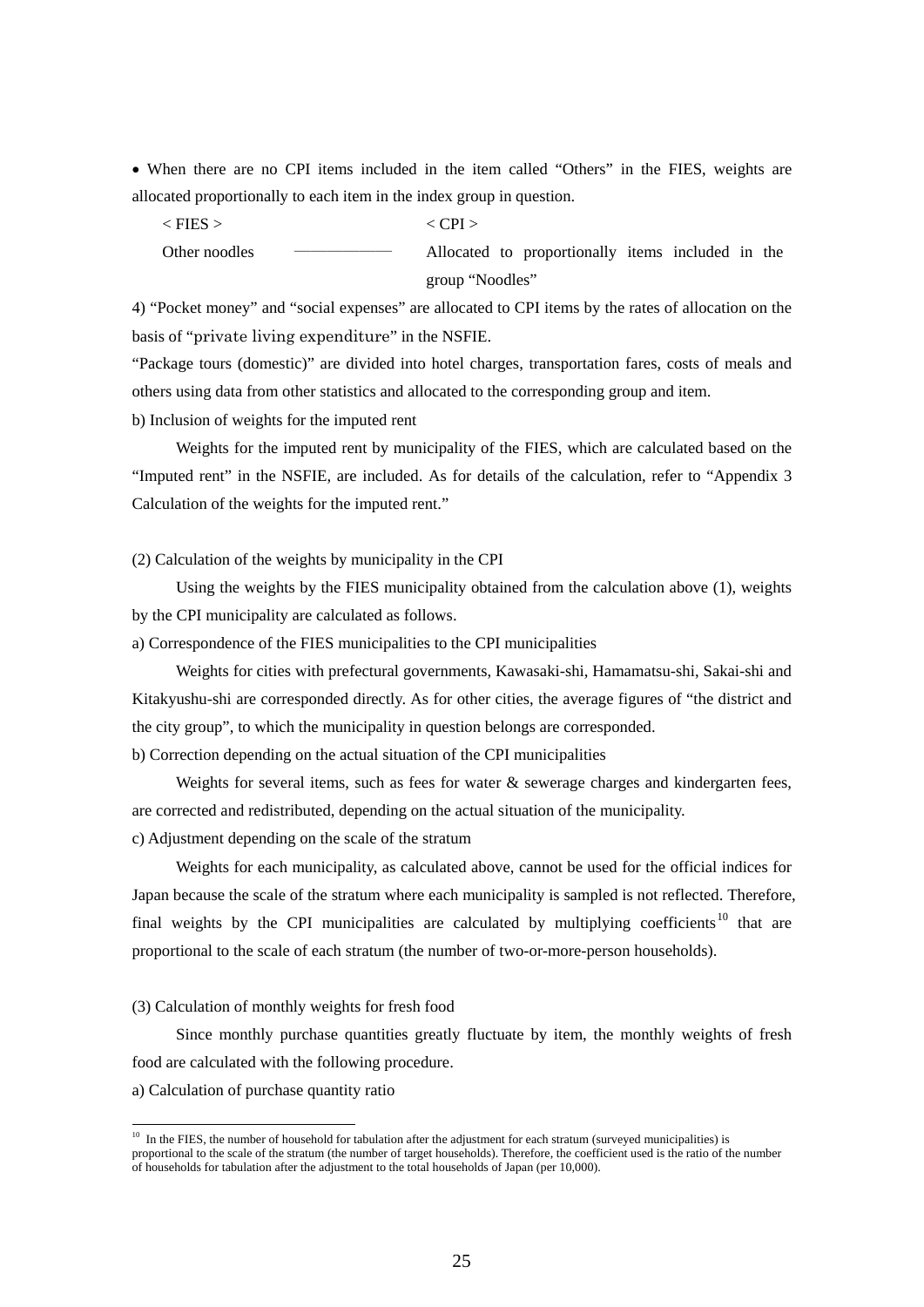Using purchase quantities obtained from the FIES, the ratio of purchase quantity of each month to the yearly average of monthly purchase quantity is calculated by item.

$$
q_{m,i} = \frac{q_{(2009,m),i} + q_{(2010,m),i}}{2}
$$
\n
$$
r_{m,i} = \frac{q_{m,i}}{12 \sum_{m=1}^{12} q_{m,i}}
$$
\n(*r*: ratio of purchase quantity of each month to average monthly quantity *q*: purchase quantity *i*: item *m*: month)

As for quantities, average of two year (2009 and 2010) is used.

b) Calculation of monthly weights

 Multiplying the monthly purchase quantity ratio obtained from the above a) by the annual average weight by item, the monthly weight by item is calculated.

$$
W_{m,i} = W_i \times r_{m,i}
$$
  
( $w_{m,i}$ : monthly weights before group adjustment  $w_i$ : annual average item weight)

# c) Adjustment to group weights

 Although group weights for "Fresh fish & seafood", "Fresh vegetables" and "Fresh fruit" are fixed all year round, the sum of monthly weights by items obtained from the above b) does not coincide with the group weights calculated by the annual average. To avoid this inconsistency, monthly adjustment ratios are calculated and multiplied by item weights for the corresponding month, whereupon final monthly weights are calculated.

$$
w'_{m,i} = w_{m,i} \times \frac{W}{\sum_{i=1}^{n} w_{m,i}}
$$
  
(*w*'<sub>m,i</sub>: monthly weights *W*: annual average weight for upper level group)

3 Calculation of the weights for the goods and services classification

 Weights for the goods and services classification are calculated by adding weights for the basic classification for each item by the goods and services classification.

4 Calculation of the weights for index based on baskets of specific household groups

Weights for Japan are calculated by the following categories.

- Total households
- Yearly Income Quintile Groups of Workers' Households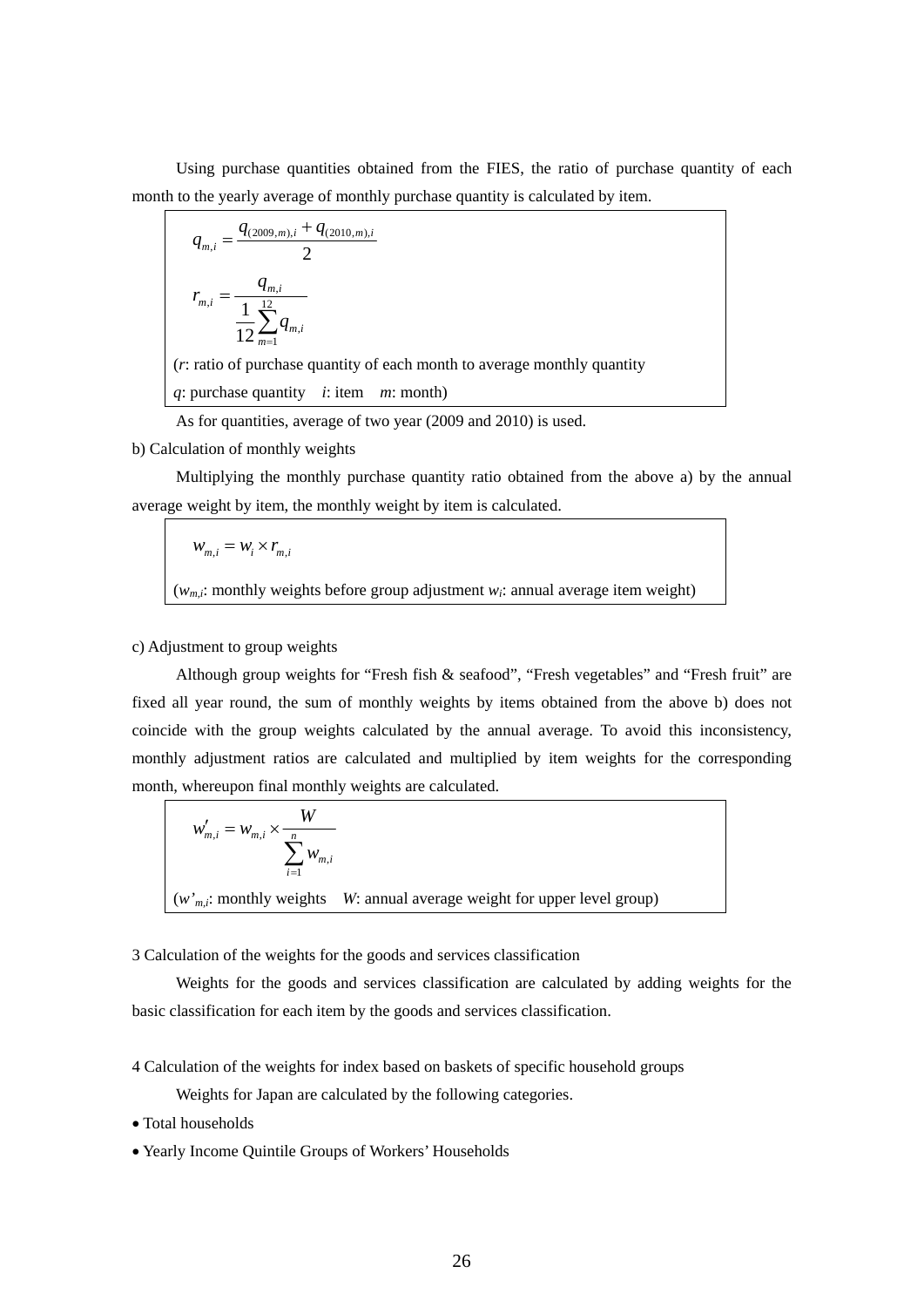- Retired Elderly Households
- By Age Group of Household Head
- By Occupation of Household Head
- By Type of Tenure of Dwelling of Household Head

 To calculate weights, the 2010 yearly average of monthly expenditures by item per household by each category in the FIES are used and the target households are those with two-persons-or-more, except for the total household weights. The allocation method from FIES items to CPI items and rates of allocation are the same as weights for Japan for the basic classification.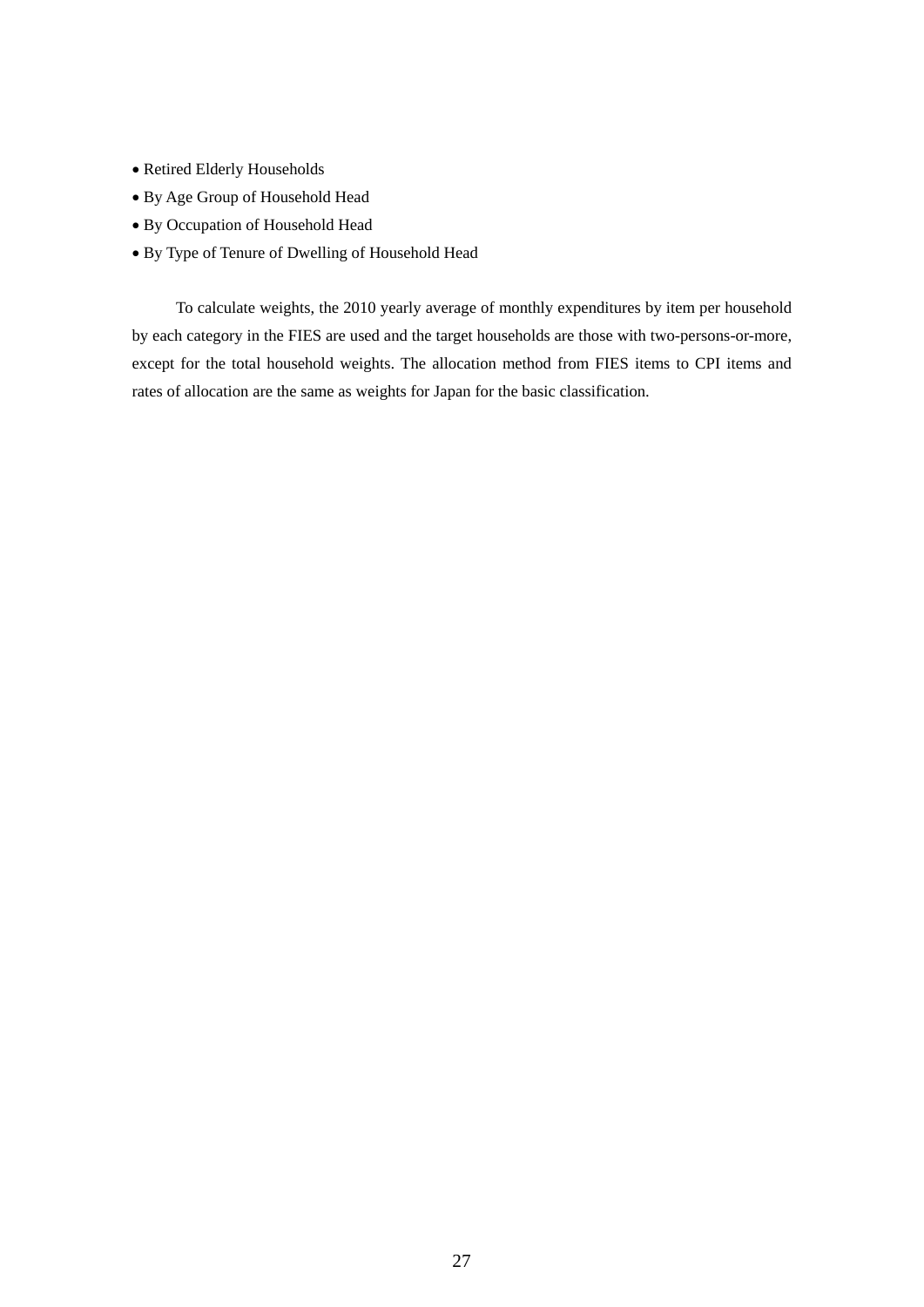## Chapter 5 Method of index calculation and the index series

# 1 Index formula

 The index is calculated as the weighted arithmetic mean with a fixed basket in the base period preceding the observation period (Laspeyres formula).

$$
I_{t} = \frac{\sum_{i=1}^{t} \sum_{j=1}^{t} p_{t,i,j} q_{0,i,j}}{\sum_{i=1}^{t} \sum_{j=1}^{t} p_{0,i,j} q_{0,i,j}} \times 100 = \frac{\sum_{i=1}^{t} \sum_{j=1}^{t} p_{0,i,j}}{\sum_{i=1}^{t} \sum_{j=1}^{t} w_{0,i,j}} \times 100
$$
  
*I*: index *p*: price *q*: quantity *w*: weight (= *pq*)  
*i*: item *j*: municipalities 0: base period *t*: observation period

2 Process of the index calculation

 The process of index calculation is as follows. Firstly, indices of items for municipality are calculated, followed by indices of items for Japan and for districts and city groups. Finally, indices for upper level groups and All items indices are calculated for each area.

 During the process of the calculation of indices, they are not rounded. In the statistical tables, figures are rounded off to one decimal place.



(1) Calculation of indices of items for municipalities

Indices of items are calculated by dividing the price for each municipality in the observation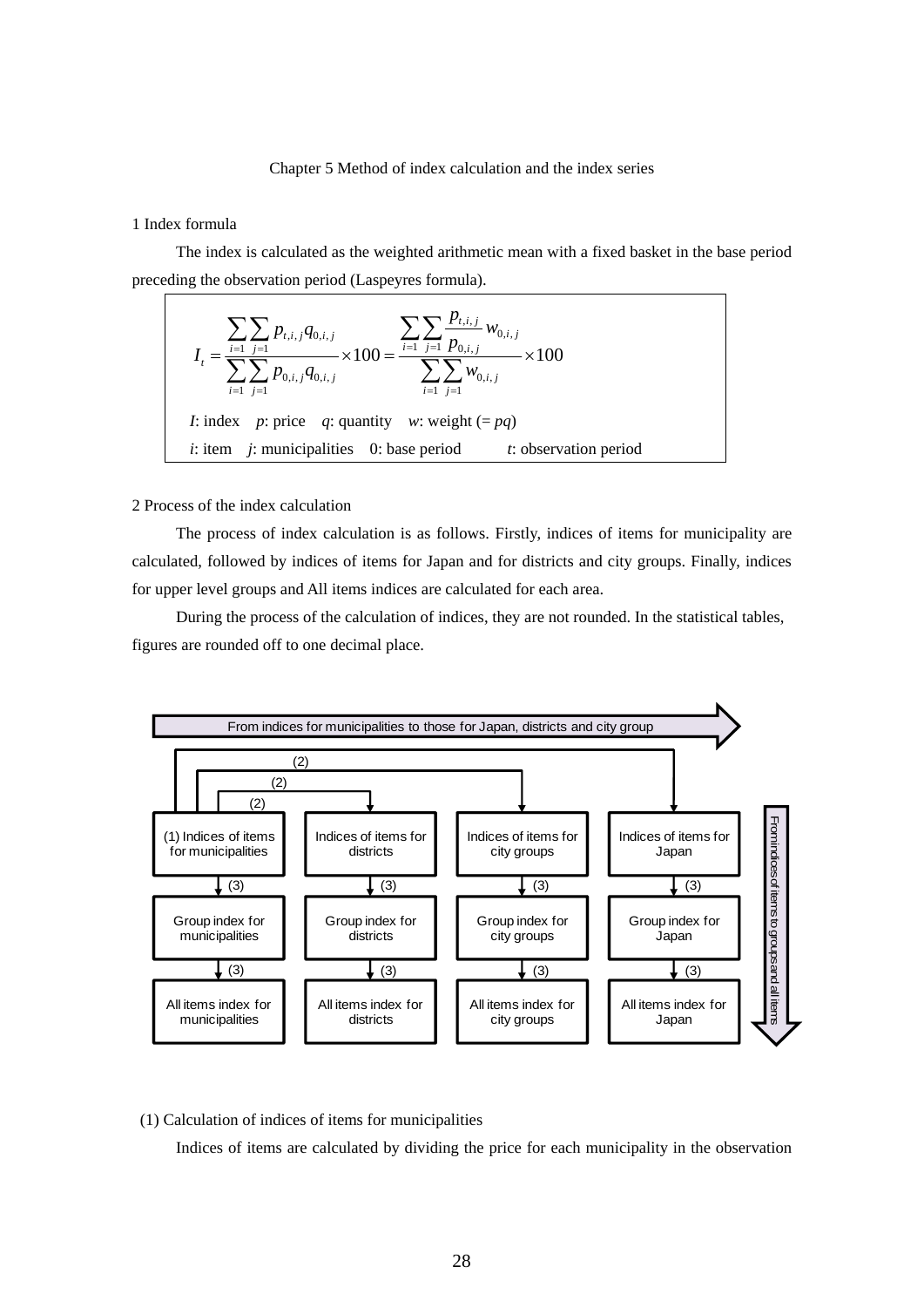period by the price in the base period.

## (2) Calculation of indices of items for districts, city groups and Japan

 First, indices of item for each municipality are calculated. Then, they are averaged with the respective weights for each municipality to obtain the indices of item for districts, city groups and Japan.

# (3) Calculation for group index and All items index

 Indices of items for Japan, districts, city groups and municipalities are calculated and then averaged with weights by item for each municipality to obtain the group index. Subsequently, the indices are averaged with weights by group to obtain the All items index.

 When calculating the group indices for fresh food, the monthly weights are used for the weights of items.

3 Process for the case when the prices in the observation period are not available

When prices of a certain item in a surveyed municipality unavailable such as temporary shortage of the item, the index and weight of the item are excluded from the calculation (actually, it is impossible to calculate as the price is unavailable).

 In the aggregation from items to a group, as a consequence, the group index calculated from other items in the same group is substituted for the price movement of the index for the item whose price is missing<sup>11</sup>.

 In the calculation of indices from lower level groups to upper level group, group weights including the weight of the item whose price is missing are used to avoid the fluctuation of each group weight.

4 Calculation of average indices for calendar year, fiscal year and so on

(1) Average indices for calendar year

 Average indices for calendar year are calculated as the simple arithmetic means of monthly indices (published figures after rounding of fractions) from January to December for each item and group. As for items of fresh food, indices are calculated as weighted arithmetic means by monthly weights. In the statistical tables, figures are rounded off to one decimal place.

#### (2) Average indices for fiscal year

-

 Average indices for fiscal year are calculated by using monthly indices from April to March the following year, using a method similar to that of the average indices for calendar year.

 $11$  Indices for Japan, districts and city groups are calculated after the calculation of indices of items. As a result, the indices of items of the region excluding the municipality in question is substituted for the price fluctuations of the item whose price is missing in the municipality.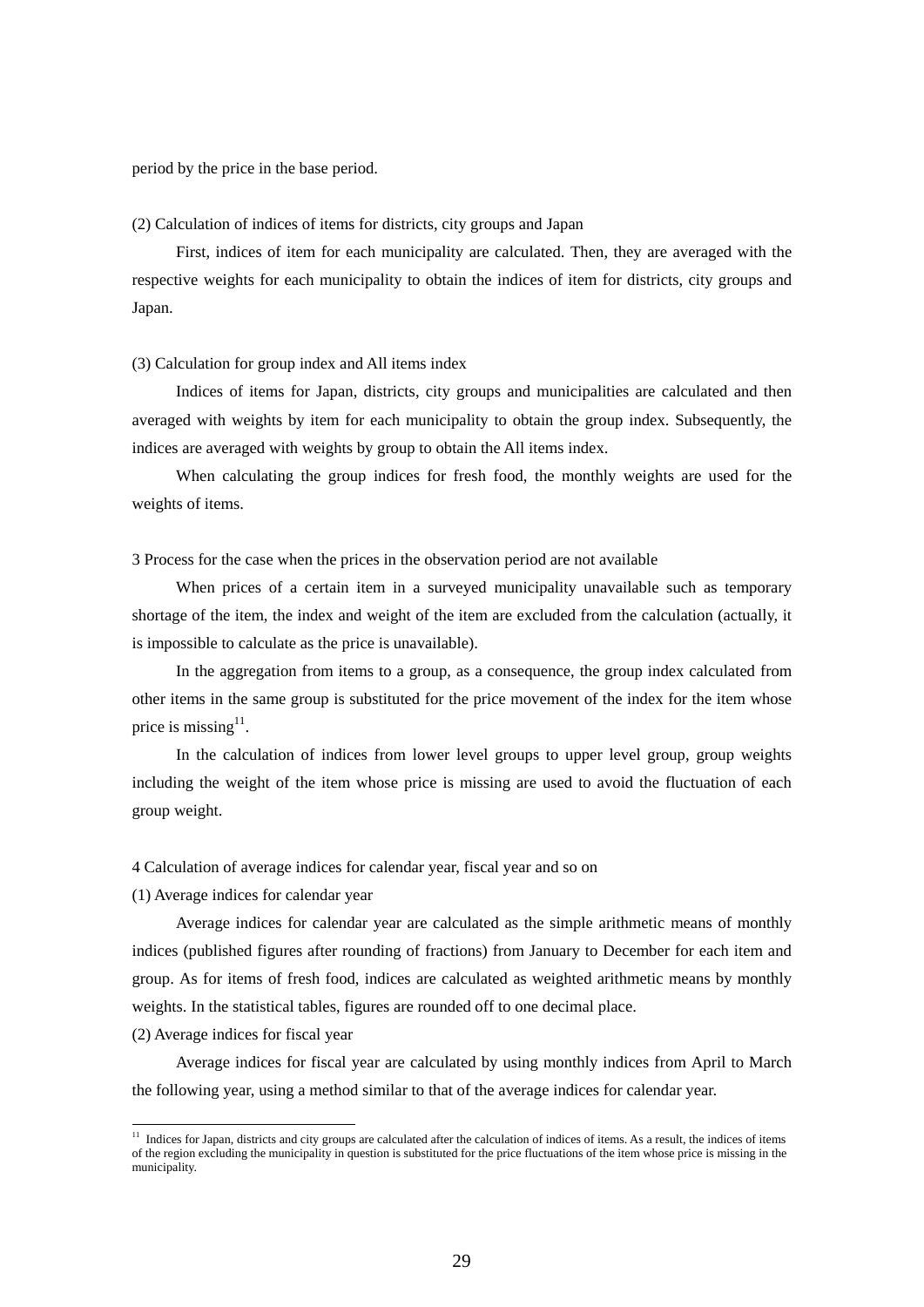# (3) Quarterly and half-yearly average indices

 Quarterly average indices are calculated for periods from January to March, April to June, July to September and October to December, while those of half-yearly average indices are from January to June and July to December and calculated in the same manner as yearly average indices.

5 Calculation of the rate of change

(1) Change from the previous month

Change from the previous month is calculated by item and group by the following equation:

Change from the previous month (%) = 
$$
\frac{I_{\text{this month}} - I_{\text{the previous month}}}{I_{\text{the previous month}}} \times 100
$$
 (I: index)

# (2) Change over the year

Change over the year is calculated by item and group, by the following equation:

| Change from the same  | this month<br>$\leq$ same month of the previous year $\times 100$ |
|-----------------------|-------------------------------------------------------------------|
| month of the previous | same month of the previous year                                   |
| vear $(\%)$           | (I:index)                                                         |

 Changes from the previous quarter, the previous half-year and over the year are calculated in the same way.

 The rate of change is calculated with an index before rounding of fractions. In the statistical tables, figures are rounded off to one decimal place.

6 Calculation of the contribution to the total change and the rate of contribution

(1) Calculation of the contribution to the total change

 Contribution to the total change represents the number of percentage points by which the change of an index for an item or group contributes to the change of the All items index. The sum of contribution to total change is equal to the rate of change of the All items index<sup>12</sup>. The calculation formula is as follows:

-

 $12$  It may not be equal in the statistical tables due to the rounding of fractions.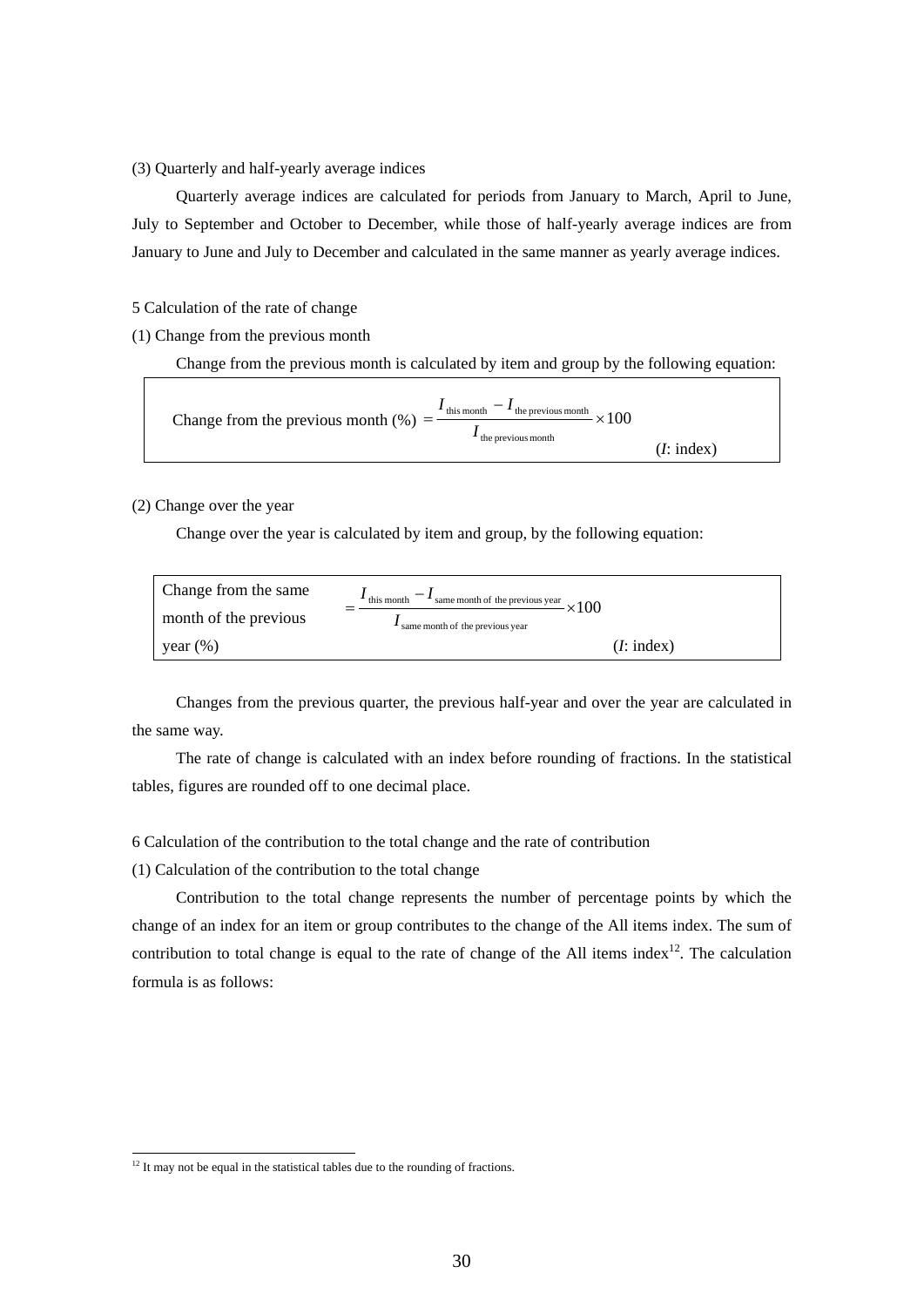| Contribution of an  | $W_{\text{item A}}$<br>$\left(I_{\text{item A in this period}} - I_{\text{item A in the previous period}}\right)$ $\times$ |                     |
|---------------------|----------------------------------------------------------------------------------------------------------------------------|---------------------|
| item A to the total | $\frac{W \text{All items}}{W \times 100}$                                                                                  |                     |
| change              | $I$ All itmes in the previous period                                                                                       | (I:index w: weight) |

 However, the contribution to total change over the year of items categorized as fresh food is calculated using the following formula:



 The contribution to total change is calculated with an index before the rounding of fractions. In the statistical tables, figures are rounded off to two decimal places.

# (2) Calculation of the rate of contribution

The rate of contribution shows the rate of contribution of each item to the All items index in %.

| Rate of contribution of an item $A(\%)$ | Contribution of an item A to the total change | 100 |
|-----------------------------------------|-----------------------------------------------|-----|
|                                         | Rate of change of the All items index (%)     |     |

The sum of the rate of contribution of all items is  $100\%$ <sup>13</sup>. The rate of contribution is calculated using the figures calculated above (1) (before the rounding of fractions). In the statistical tables, figures are rounded off to one decimal places.

# 7 Index series

(1) Basic classification indices

 Indices by basic classification, classified by the use and function of goods and services purchased by households and based on the classification by consumption expenditure in the FIES are calculated.

 The following indices are calculated as the reference to basic classification indices. They are calculated as follows.

a) Fresh food

 $\overline{\phantom{a}}$ 

<sup>&</sup>lt;sup>13</sup> It may not be equal in the statistical tables due to the rounding of fractions.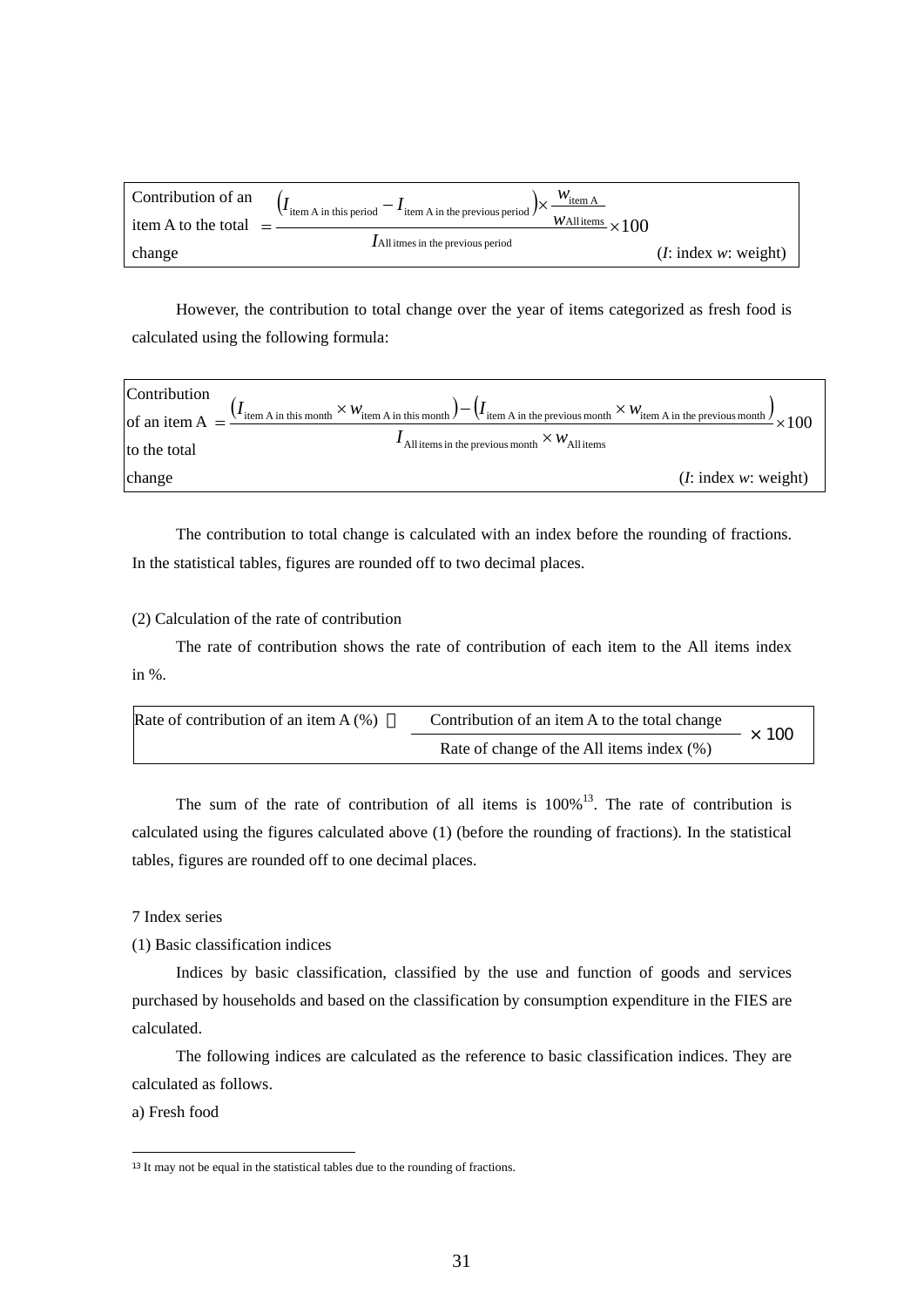"Fresh food" is calculated by averaging group indices of "Fresh fish & seafood", "Fresh vegetables" and "Fresh fruits" with each group weight.

b) All items, less fresh food

All items, less fresh food = 
$$
\frac{(I_{\text{All items}} \times w_{\text{All items}}) - (I_{\text{ fresh food}} \times w_{\text{ fresh food}})}{w_{\text{All items}} - w_{\text{ fresh food}}}
$$
 
$$
\times 100
$$
 (*I*: index *w*: weight)

The index of "Food, less fresh food" is calculated by the same method.

c) All items, less imputed rent

All items, less imputed rent = 
$$
\frac{(I_{\text{All items}} \times w_{\text{All items}}) - (I_{\text{ fresh food}} \times w_{\text{ fresh food}})}{w_{\text{All items}} - w_{\text{ fresh food}}}
$$
 × 100 (I: index w: weight)

"Housing, less imputed rent" and "Rent, less imputed rent" are calculated by the same method.

d) All items, less imputed rent and fresh food



e) Energy

 The index of "Energy" is calculated by averaging indices of five items, "Electricity", "Gas, manufactured & piped", "Liquefied propane", "Kerosene" and "Gasoline" with each weight.

f) All items, less food (less alcoholic beverages) and energy



g) Expenses for education

 The index of expense for education is calculated by averaging the item or group indices categorized into education with each weighting.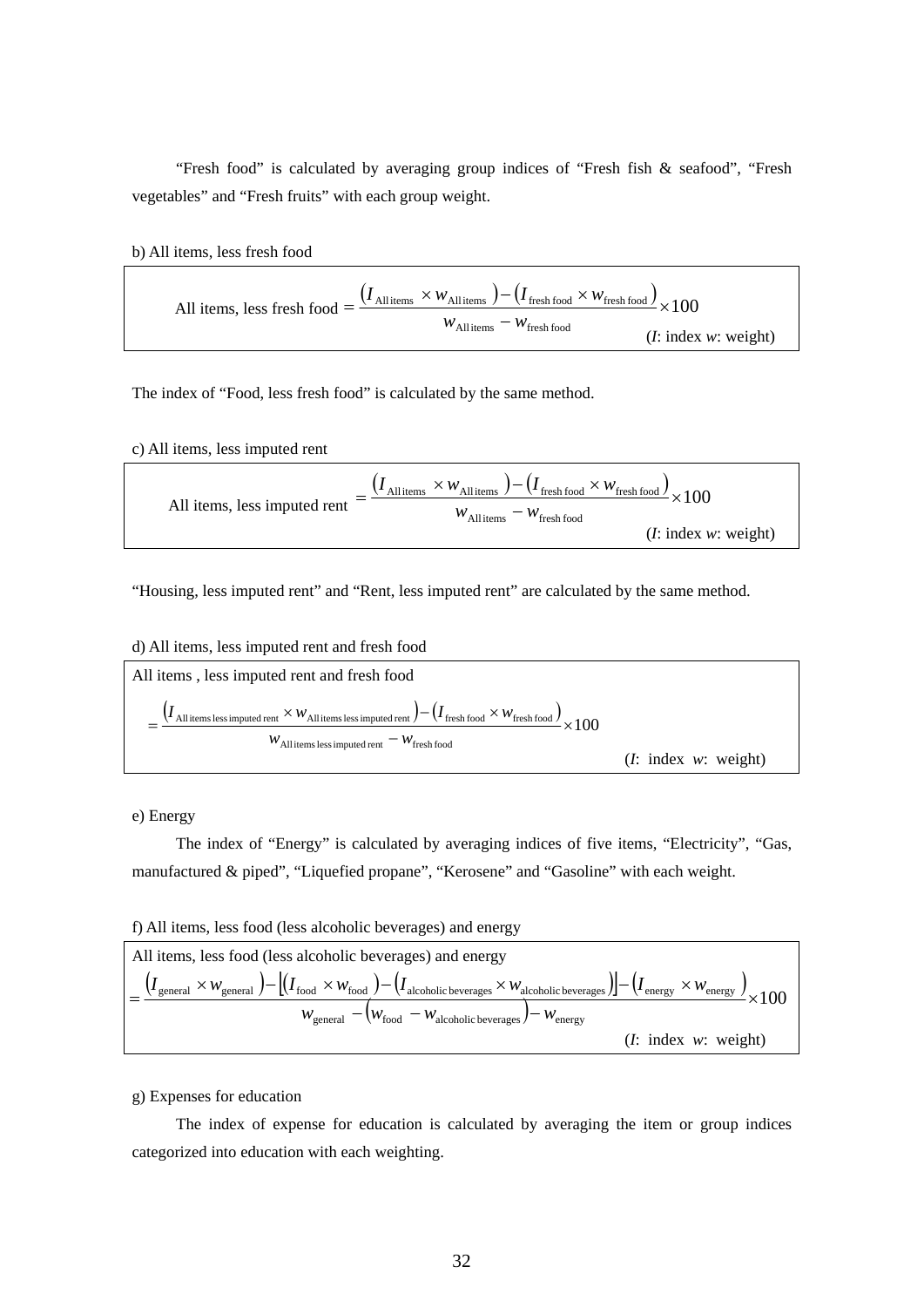#### h) Expenses for culture & recreation

The index of expenses for culture  $\&$  recreation is calculated by averaging the item or group indices categorized into culture & recreation with each weight.

#### i) Expenses for information & communication

The index of expenses for information  $\&$  communication is calculated by averaging indices categorized into information & communication with each weight.

 The basic classification indecies are calculated, as shown in the following table, for a total of 71 series including Japan, Ku-area of Tokyo and city group, Districts, Major Metropolitan, Cities with Prefectural Governments (excluding the Ku-area of Tokyo) and government ordinance-designated cities (Kawasaki-shi, Hamamatsu-shi, Sakai-shi and Kitakyushu-shi).

| <b>Series</b>                                                             | month | Quarterly/half yearly<br>(only in Japan and the<br>Ku-area of Tokyo) | Calendar and<br>fiscal year |
|---------------------------------------------------------------------------|-------|----------------------------------------------------------------------|-----------------------------|
| All items/10 major group                                                  |       |                                                                      |                             |
| Subgroup classification                                                   |       |                                                                      |                             |
| Minor group classification (only<br>in Japan and the Ku-area of<br>Tokyo) |       |                                                                      |                             |
| item (only in Japan and the<br>Ku-area of Tokyo)                          |       |                                                                      |                             |
| Analytical series                                                         |       |                                                                      |                             |

#### (2) Goods and services group indices

 After classifying items depending on whether they are goods or services, Goods and services group indices, segmentized by using industrial classification as a reference, are calculated.

Goods and services group indices are calculated by averaging the price indices of items in a group classified by goods and services with weightings for each item. Indices of item, weights and formulas used for calculating indices are the same as those for the basic classification.

 As for the reference to goods and service group indices, indices are calculated by averaging indices of items and groups classified in each category with each weight.

 Index by monthly, quarterly average, half yearly average, calendar yearly average and fiscal yearly average are calculated for Japan and Ku-area of Tokyo.

# (3) Indices aggregated based on baskets of specific household groups

 The CPI measures the price movement of items purchased by households having a normal consumption pattern, but in practical terms, the consumption pattern varies depending on the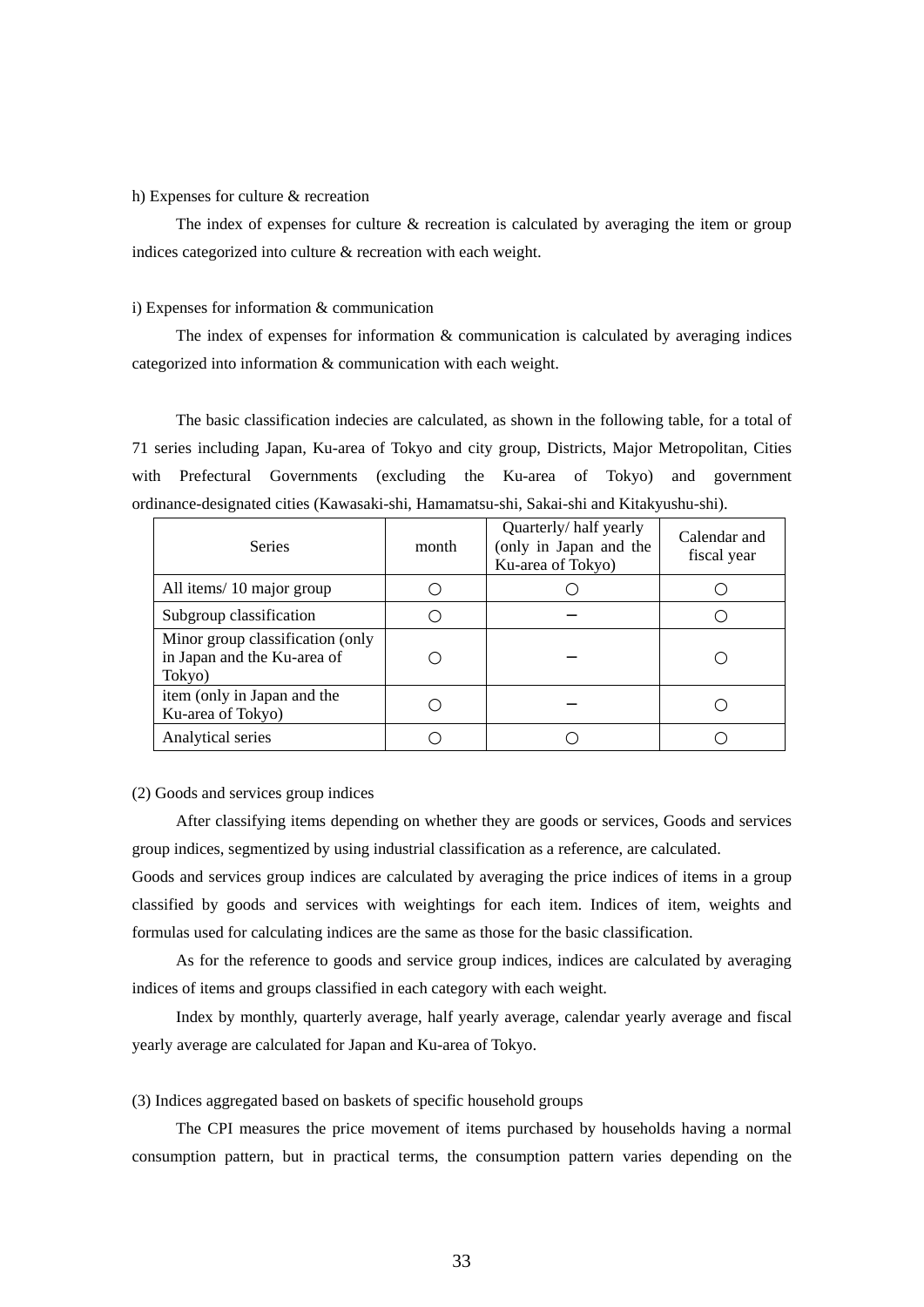conditions of household head such as income, age and occupation, which are closely related to the number of family members and consumption activities. These matters may also impact on the price fluctuation.

 Therefore, the following indices aggregated based on baskets of specific household groups are calculated.

 Indices of item are the same as those for the basic classification, while weights are those calculated for each baskets of specific household groups<sup>14</sup>. Therefore, differences in indices calculated based on baskets of specific household groups result from the difference of item weights by specific household groups, i.e. the difference in the pattern of living expenditure.

a) Subgroup Index for Total Households ........................................................... monthly and annually b) Subgroup Index by Yearly Income

(4) Indices by the characteristics of items

a) Indices by goods groups classified according to elasticity to consumption expenditure

 Categorizing each item by expenditure elasticity obtained from the FIES, the indices by goods groups classified according to elasticity of consumption expenditure is calculated.

<< Expenditure elasticity >>

Less than 1 ........................................... Item classified as basic expenditure

More than 1 .......................................... Item classified as selective expenditure

b) Indices of annual purchase frequency classes

 Items are classified based on the annual purchase frequency per household obtained from the FIES, and indices are calculated by the class of purchase frequency.

<< Classes of purchase frequency >>

-

Items seldom purchased .................................................................................. less than 0.5 times a year Items purchased about once a year ............................0.5 times and over, but less than 1.5 times a year

<sup>&</sup>lt;sup>14</sup> As for fresh food, the monthly weights are calculated using quantity ratios to the yearly average, which are obtained in the calculation of indices for the basic classification.

<sup>&</sup>lt;sup>15</sup> Quintile group: first group ( $\approx$  ¥4.3 million), second group (¥4.3  $\sim$  5.63 million), third group (¥5.63  $\sim$  7.07 million), fourth group  $(*7.07 \sim 919$  million) and fifth group (¥9.19 million ~)

<sup>&</sup>lt;sup>16</sup> Age group: less than 29,  $30 \sim 39$ ,  $40 \sim 49$ ,  $50 \sim 59$ ,  $60 \sim 69$  and 70 and older.

<sup>&</sup>lt;sup>17</sup> The annual indexes for d, e and f are calculated using annual index by item.

<sup>18</sup> Occupation: worker's household (workers, private company staff, civil servant), household other than workers (merchant and craftsman, self-employed individuals, agricultural and forestry workers, corporate managers, freelance professionals and jobless) <sup>19</sup> Type of tenure: own housing, private rent housing, public rent housing and company's house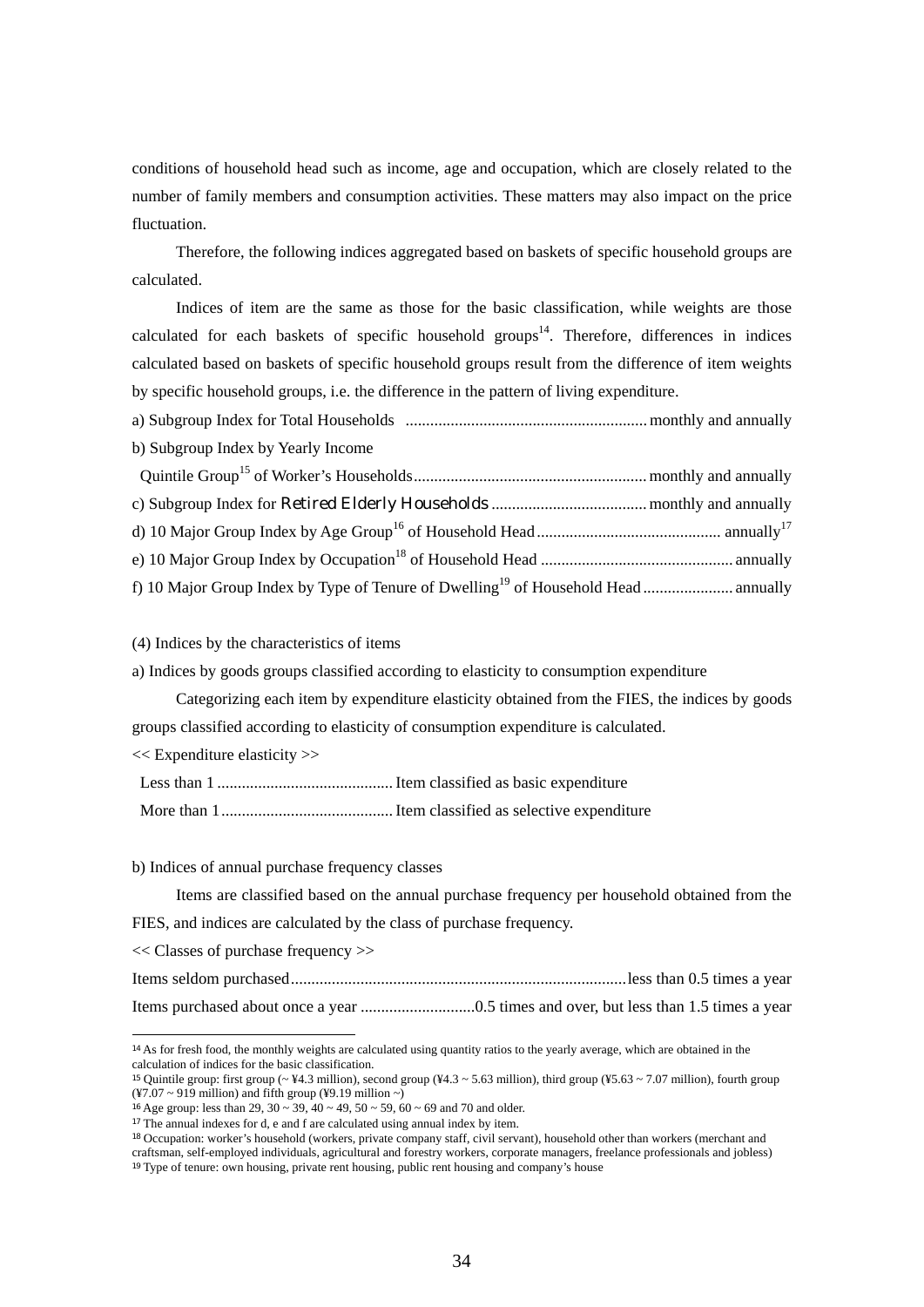Items purchased about once every six months ...........1.5 times and over, but less than 4.5 times a year Items purchased about once every two months .........4.5 times and over, but less than 9.0 times a year Items purchased about once a month ....................... 9.0 times and over, but less than 15.0 times a year Items frequently purchased ........................................................................... 15.0 times and over a year

The indices of a) and b) are calculated as shown in the following table.

| Series                       | Monthly | Yearly |
|------------------------------|---------|--------|
| All items, less imputed rent |         |        |

### (5) Supplementary indices

For the calculation of the CPI, Laspeyres formula is applied and the base period and weights have been fixed for 5 years, i.e. the CPI measure changes of the cost of purchasing goods and services in a fixed "consumption pattern".

However, the consumption pattern of households changes due to aging, low birth rate, taste such as health consciousness, and emergence of new diseases. To correspond to such changes in consumption pattern and to update weights more frequently, the following two indices are compiled as supplementary indices.

a) CPI by the Laspeyres chain index

 An index is calculated at a point in time based on the immediately previous point in time (known as the link index), whereupon an index is calculated by multiplying the neighboring link indices between two time points in series (known as the chain index).

 Since the chain index is calculated by linking indices calculated by changing the base period of prices and weights, it can respond to changes of consumption pattern more rapidly than the Laspeyres index; the base period of which is revised every 5 years (however, a phenomenon called "drift" may occur when price increases and decreases are repeated). The index formulas are the following 1) and 2). The weight is annually updated by using the annual results of FIES (households with two and more family members) in the previous year. The chain index is calculated with the method used in December of the previous year. The Laspeyres formula is used for link indices. Monthly and annual indices are calculated for Japan, but the monthly index is calculated only for the series less fresh food.

# 1) Monthly index

 The monthly index is calculated for the subgroup (including the reference) excluding fresh food. The price ratio by item used for the Laspeyres link index is calculated by dividing the price index by item during the observation period by the price index by item in December the previous year.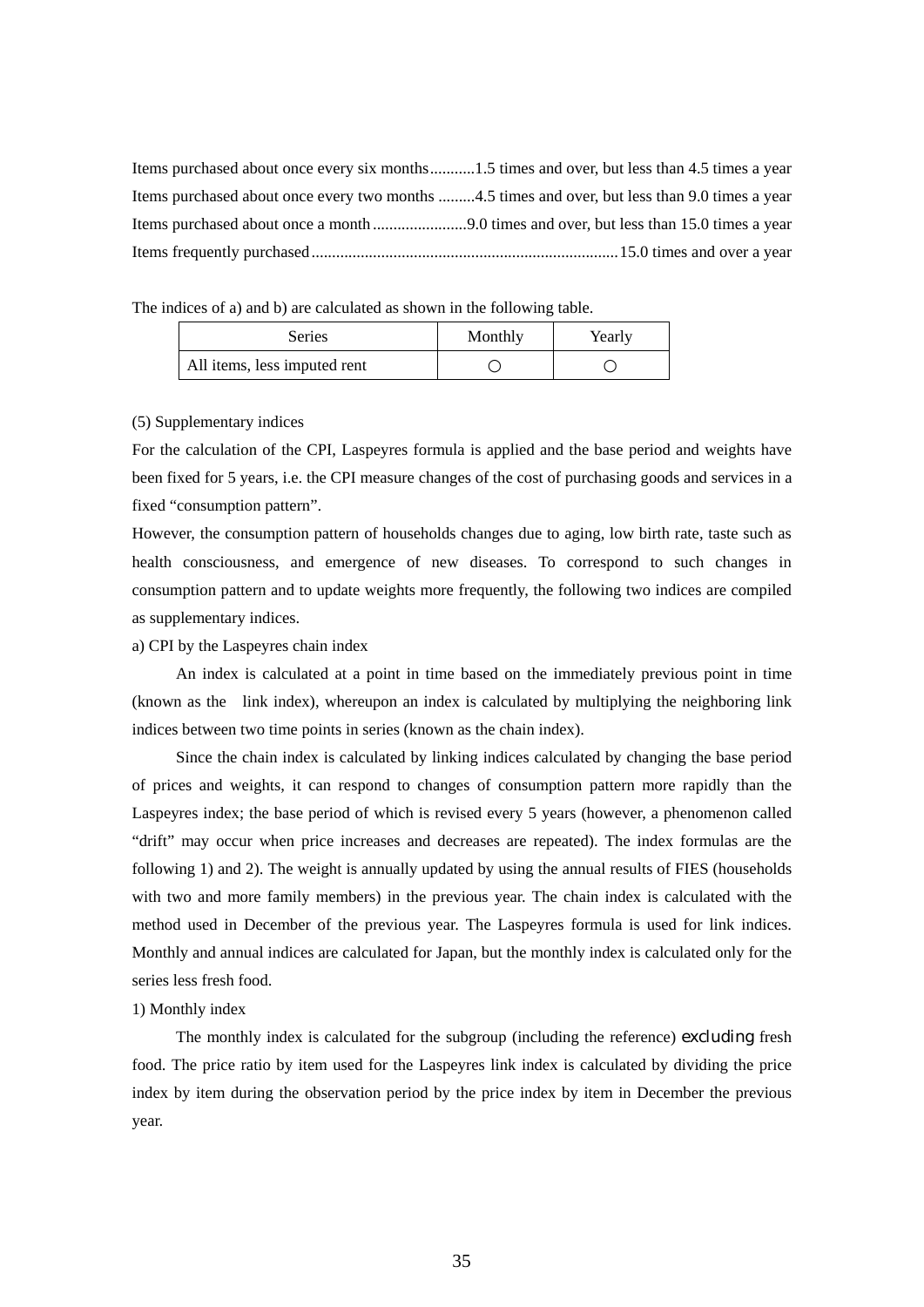

#### 2) Annual index

 The annual index is calculated for the subgroup including fresh food (including the reference). The price ratio by item used for the Laspeyres link index is calculated by dividing the annual price index by item (averaging the monthly price indices by item by the number of months where prices exist) during the observation period by the annual price index by item of the previous year.

 The annual indices of items categorized into fresh food are calculated by averaging with the monthly weighting.



 The monthly index is published in time with the publication of confirmed data for the month in question, but for some time at the beginning of the year, a temporary index is calculated by using the weighting of two years ago due to incompletion of the previous year's weighting. When the results of FIES are published, a confirmed index is calculated with the previous year's weighting and a revised index extending back to January is published.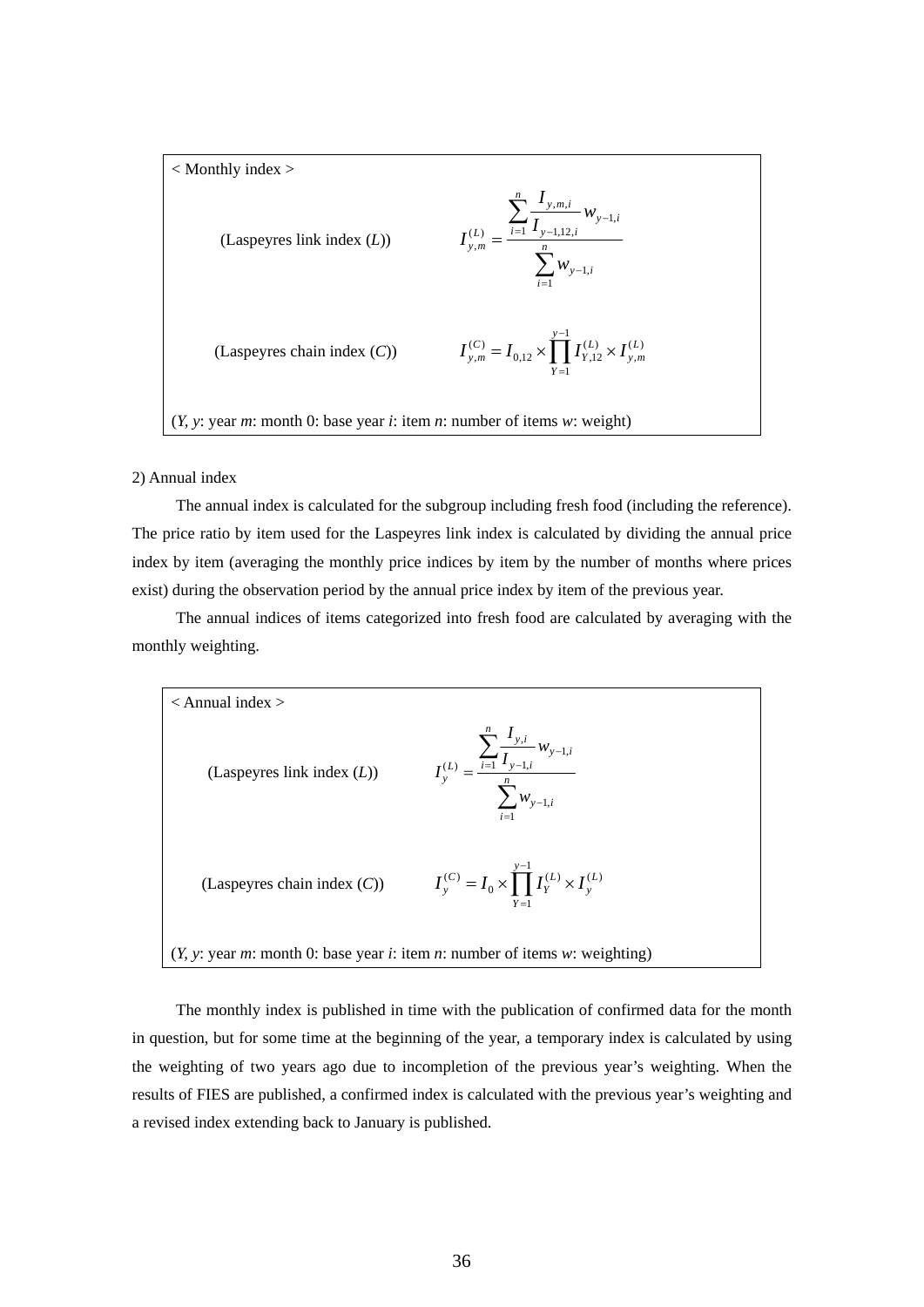b) CPI by the midpoint-year basket method

 The CPI by the midpoint-year basket method calculates indices based on the basket in the middle year between the base year and the observation year. For details, refer to "Appendix 4 Calculation of the CPI by midpoint-year basket method".

 Although this method uses and older reference year than that of the Laspeyres chain index method, under the normal situation when the consumption pattern changes smoothly, it is possible that this method corresponds to the changes of the consumption pattern more appropriately.

An annual index for the subgroup including fresh food (including the reference) is calculated for Japan.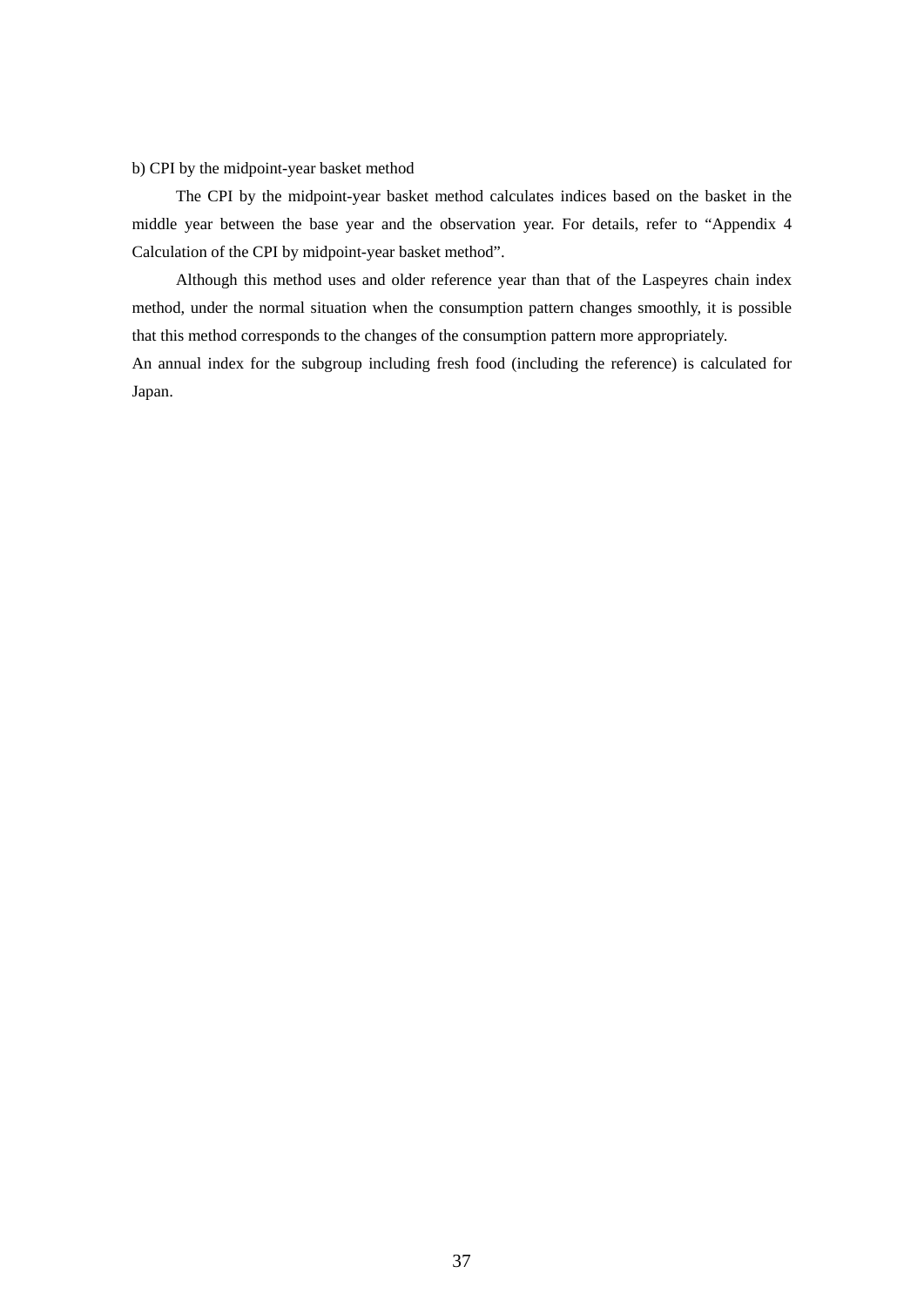# Chapter 6 Linking of new and old indices

#### 1. Method of linking new and old indices

 To enable time series comparison for every index series, new and old indices are linked. The link of old base indices to 2010-base indices is as follows.

#### (1) Linking of new and old indices

 Old and new indices are linked in terms of district, All items index, group and item by dividing indices whose base year is 100 by yearly average indices in the next base year. Therefore, for indices having their base years before 2010 as 100, this procedure must be repeated after every revision. In these cases, rounding is performed only at the final stage, where the 2010-base is 100, because rounding errors would accumulate if rounding was performed in every link.

 In tabulation, link coefficients, which are calculated by multiplying all reciprocals of yearly averaged indices used for the link to 2010-base index, are calculated and link is done by dividing old-based indices by these coefficients.

Example: The case when 1995-base indices are linked to 2010-base indices.

| 2010-base linked index $=$ 1995-base index | $\times$ | 100<br>2000 average index (1995-base) |
|--------------------------------------------|----------|---------------------------------------|
|                                            | X        | 100<br>2005 average index (2000-base) |
|                                            | ×        | 100<br>2010 average index (2005-base) |

Therefore, the link coefficients are obtained by multiplying all reciprocals of old-base yearly average index of the new base year.

| Link            | 2000 average index |  | 2005 average index | 2010 average index |                 |  |
|-----------------|--------------------|--|--------------------|--------------------|-----------------|--|
| $coefficient =$ | $(1995 - base)$    |  | $(2000-base)$      |                    | $(2005 - base)$ |  |
|                 | 100                |  | 100                |                    | 100             |  |

Using this link coefficient, the 1995-base index is linked to the 2010-base index.

2010-base linked index  $= 1995$ -base index / link coefficient

# (2) Link for items changed in the 2010-base

 The link principally applies for 2010-base groups and items. When codes of items (groups) do not correspond to those of the 2005-base among those groups and items, ensure they are made to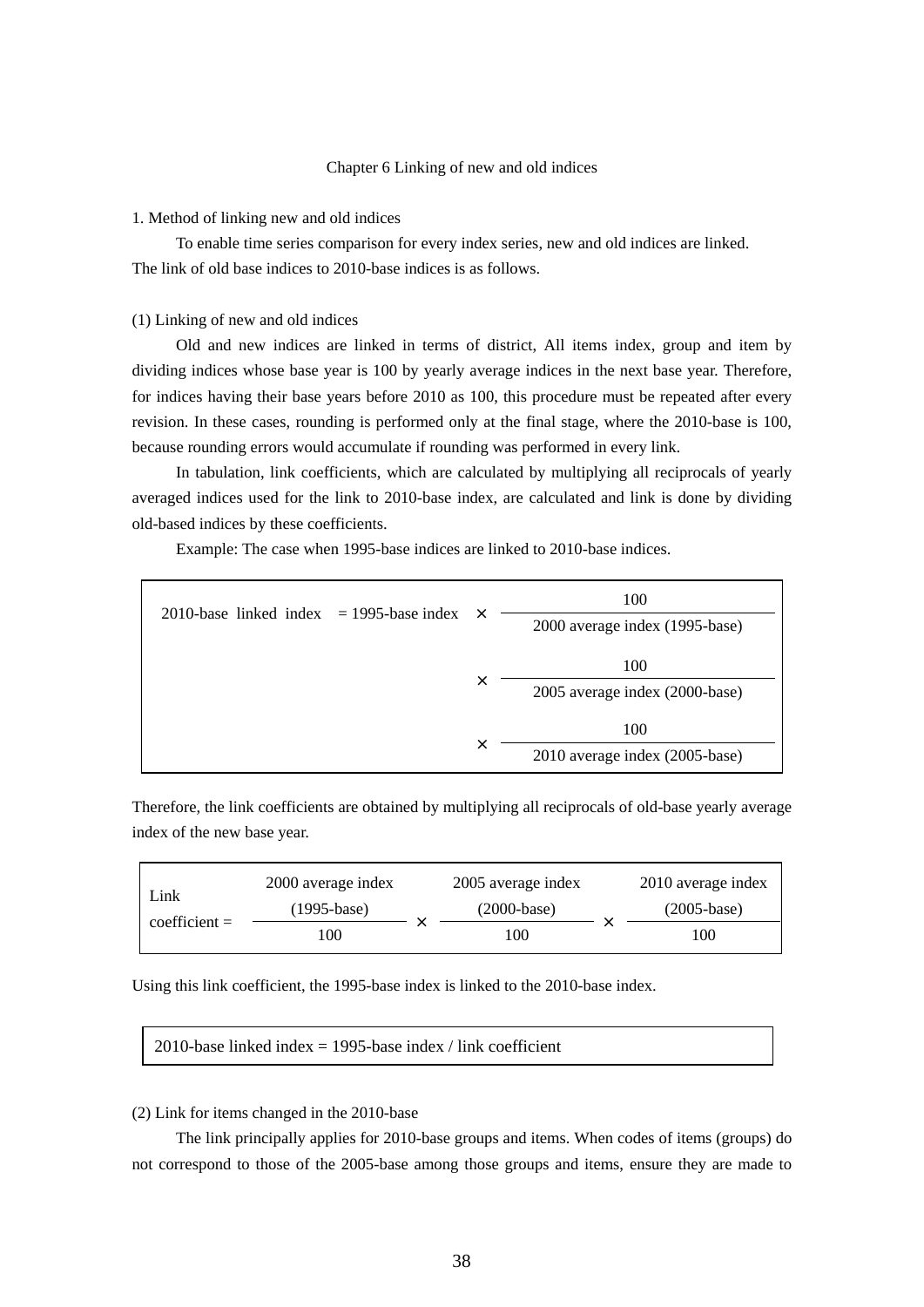correspond as shown in the following table:

| 2010-base groups and items |                               |      | 2005-base groups and items       |
|----------------------------|-------------------------------|------|----------------------------------|
| 3000                       | House rent, private           | 0047 | House rent, private              |
| 3030                       | Imputed rent                  | 0050 | Imputed rent                     |
| 7446                       | Cellular phones               | 7443 | Cellular phones                  |
| 6210                       | Delivery fees in national and | 6212 | Delivery fees in public hospital |
|                            | public hospital               |      |                                  |

# (3) Link for districts changed in the 2010-base

 The link principally applies for 2010-base districts. When codes of districts do not correspond to those of the 2005-base among those groups and items, ensure they are made to correspond as shown in the following table:

|       | 2010-base codes for districts |       | 2005-base codes for districts      |
|-------|-------------------------------|-------|------------------------------------|
| 00018 | Kinki Major Metropolitan Area | 00018 | Keihanshin Major Metropolitan Area |
| 15100 | Niigata-shi                   | 15201 | Niigata-shi                        |
| 22100 | Shizuoka-shi                  | 22201 | Shizuoka-shi                       |
| 33100 | Okayama-shi                   | 33201 | Okayama-shi                        |

2 Range for calculating linked indices

The range of linked indices is as follows.

# (1) Basic classification indices

 The following indices are calculated for Japan, the Ku-area of Tokyo, city groups, districts, major metropolitan areas, cities with prefectural governments (excluding the Ku-area of Tokyo) and the government ordinance-designated cities Kawasaki-shi and Kitakyushu-shi).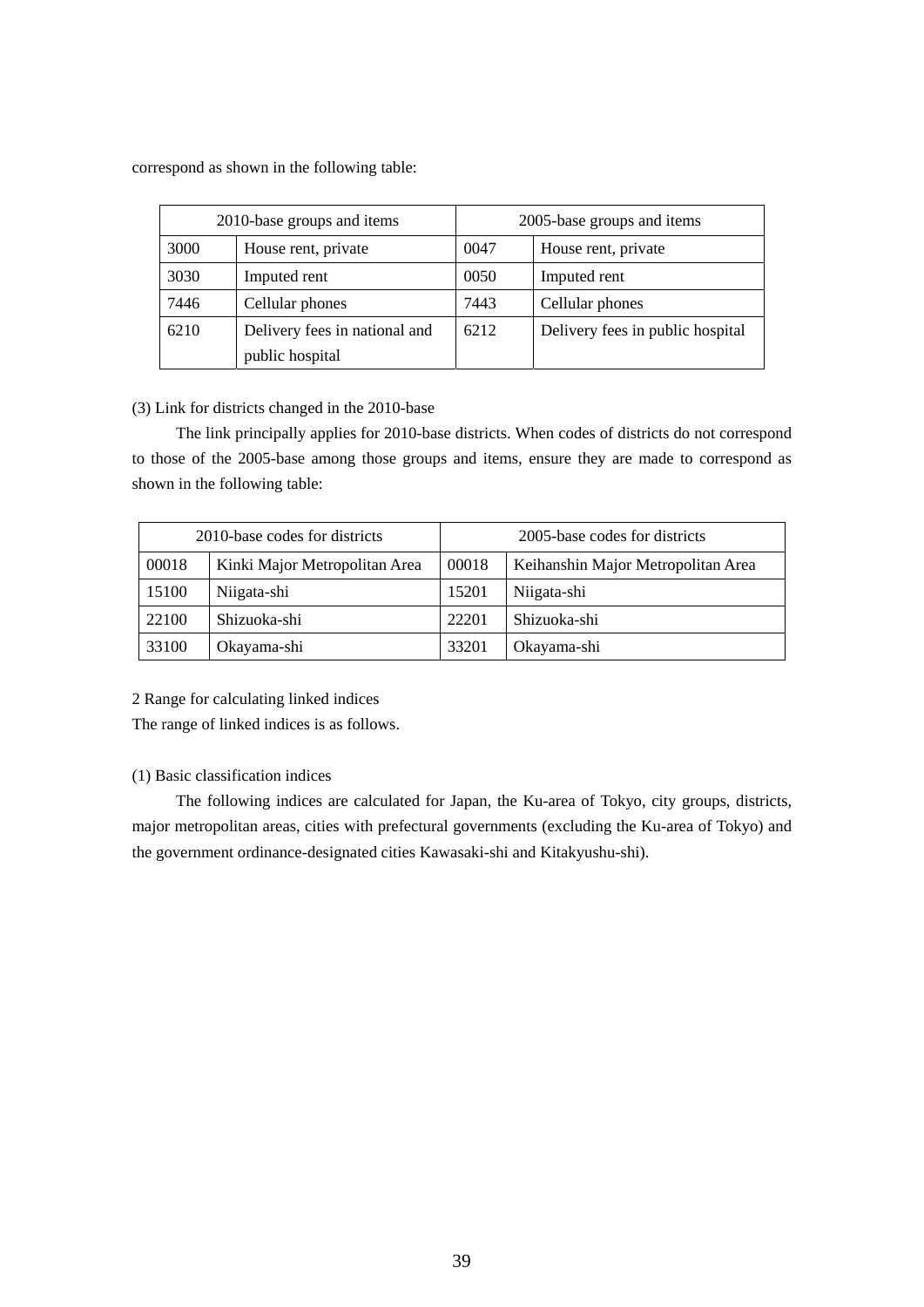|                                                                   | Japan <sup>20</sup> and Ku-area of<br>Tokyo |                                        | City groups <sup>21</sup> , districts <sup>22</sup> ,<br>major metropolitan areas,<br>cities with prefectural<br>governments <sup>23</sup> and the<br>government<br>ordinance-designated cities <sup>23</sup> |                                     |
|-------------------------------------------------------------------|---------------------------------------------|----------------------------------------|---------------------------------------------------------------------------------------------------------------------------------------------------------------------------------------------------------------|-------------------------------------|
|                                                                   | Monthly                                     | Yearly/<br>fiscal<br>yearly<br>average | Monthly                                                                                                                                                                                                       | Yearly/<br>fiscal yearly<br>average |
| All items<br>All items less fresh food                            | since January<br>1970                       | since 1970                             | since January<br>1970                                                                                                                                                                                         | since $1970$                        |
| All items, less food (less)<br>alcoholic beverages) and<br>energy | since January<br>1970                       | since 1970                             | since January<br>2005                                                                                                                                                                                         | since $2005$                        |
| All items, less imputed<br>rent                                   | since August<br>1946                        | since 1947                             | since January<br>1970                                                                                                                                                                                         | since 1970                          |
| 10 major groups $^{24}$                                           | since January<br>1970                       | since 1970                             | since January<br>1970                                                                                                                                                                                         | since 1970                          |
| Subgroups (including<br>reference indices                         | since January<br>1970                       | since 1970                             | since January<br>1970                                                                                                                                                                                         | since 1970                          |
| Minor groups                                                      | since January<br>1970                       | since 1970                             |                                                                                                                                                                                                               |                                     |
| By item                                                           | since January<br>1970                       | since 1970                             |                                                                                                                                                                                                               |                                     |

# (2) Goods and services group indices

 Yearly average and monthly indices (since 1970) are calculated for Japan and the Ku-area of Tokyo. However, recombined links are not done for the reference indices of "House rent, private (wooden houses)", "House rent, private (non-wooden houses)", "Imputed rent (wooden houses)" and "Imputed rent (non-wooden houses)".

### (3) Other indices

#### a) Prewar base index

The yearly averages of prewar base indices<sup>25</sup> on five major groups ("All items", "All items, less imputed rent", "Food", "Housing", "Housing, less imputed rent", "Fuel & light", "Clothes" and "Miscellaneous") is calculated for the Ku-area of Tokyo from 2010.

 To calculate the prewar base index, firstly, the 5 major group indices are calculated based on the current price index by item, whereupon the index is multiplied by the conversion rate for the

 $^{20}$  The index of Japan before 1962 applies for all cities (current cities with population of 50,000 or more).

<sup>&</sup>lt;sup>21</sup> Changes and links for "Small cities B and towns and villages", which are 2010-base classification, are not made.<br><sup>22</sup> From 1975-base, Okinawa district and Naha-shi are included but the Ku-area of Tokyo is excluded.<br><sup>2</sup>

<sup>2010-</sup>base year, is not can unced and there is no mineral method to be seen the 1980-base index was calculated  $\frac{24}{5}$  Recombination was performed from five major groups to 10 major groups when the 1980-base index was c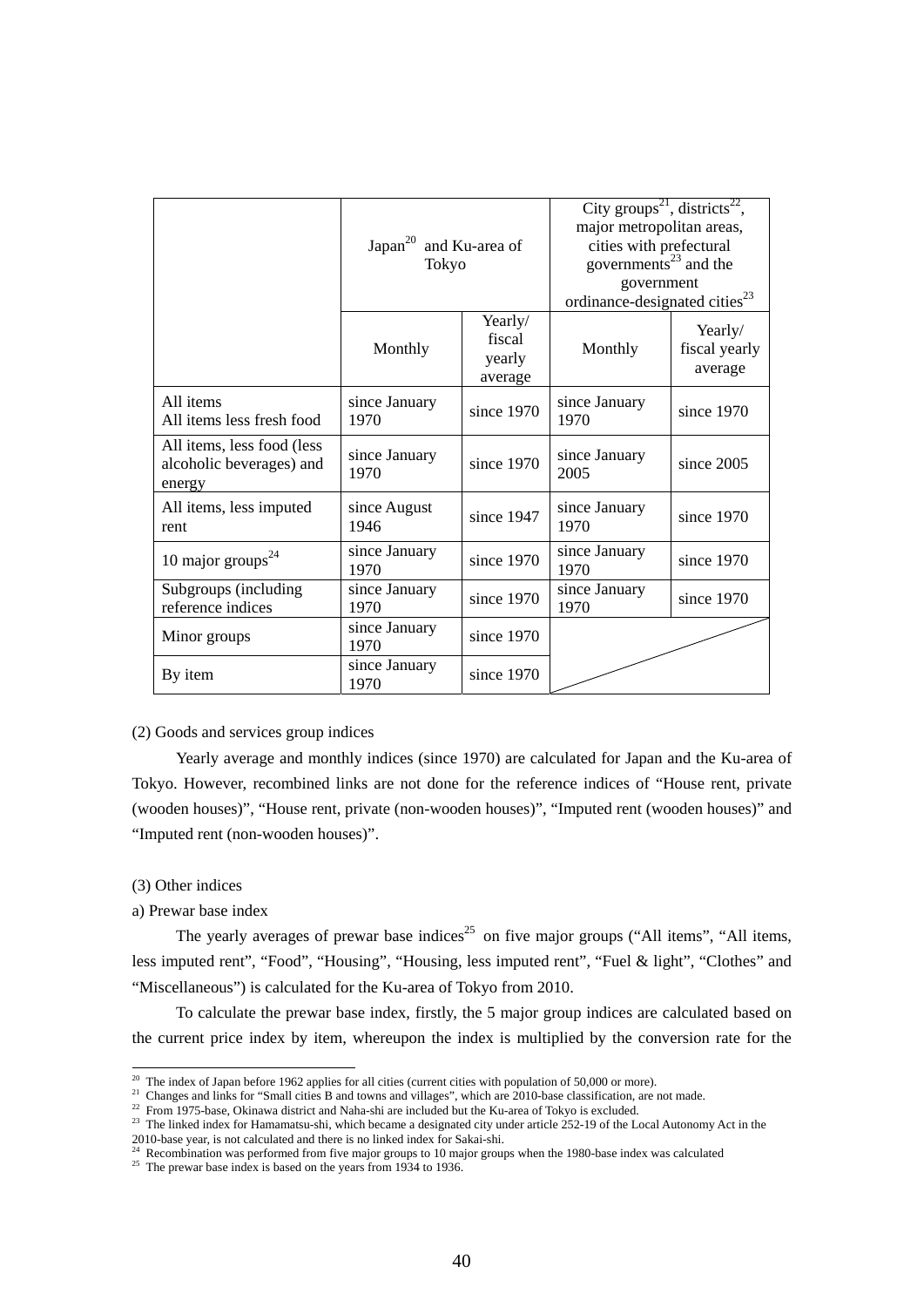prewar base.

b) 2005-base conversion subgroup index

 To facilitate the use of the data (e.g. relation to other 2005-base economic indices), 2005-base converted subgroup indices, which are calculated by multiplying 2010 average indices (2005-base) by 2010-base indices and divided by 100, are calculated from January 2012 to July 2016. These indices are calculated for Japan and the Ku-area of Tokyo.

#### 3 Notice for the use of linked indices

#### (1) Relation between upper level and lower level groups

 Since indices are linked individually for districts, each series of All items index, groups and items, the linked index for the upper level group may not correspond to that calculated from lower level groups, even in the same year or month $^{26}$ .

## (2) Treatment of the rate of change

 The rate of change from the previous month, the same month of the previous year and the previous fiscal year are published figures in each base and are not recalculated by linked indices<sup>27</sup>. For the base year, the change from the previous year, previous fiscal year, previous month of January and the same month of the previous year from January to December are figures calculated from indices in the old base. Therefore, the rate of change does not always match figures calculated by linked indices.

 Indices and change from the previous month (excluding January) in the base year, indices and change from the previous month and the same month of the previous year in the following year are revised to figures in the new base after the switch to the new base.

-

<sup>&</sup>lt;sup>26</sup> Even though indices of lower level groups or items are averaged by weight, the index sometimes does not match that of the corresponding upper level group.

 $27$  If a recombination of classification is performed, the figures are recalculated.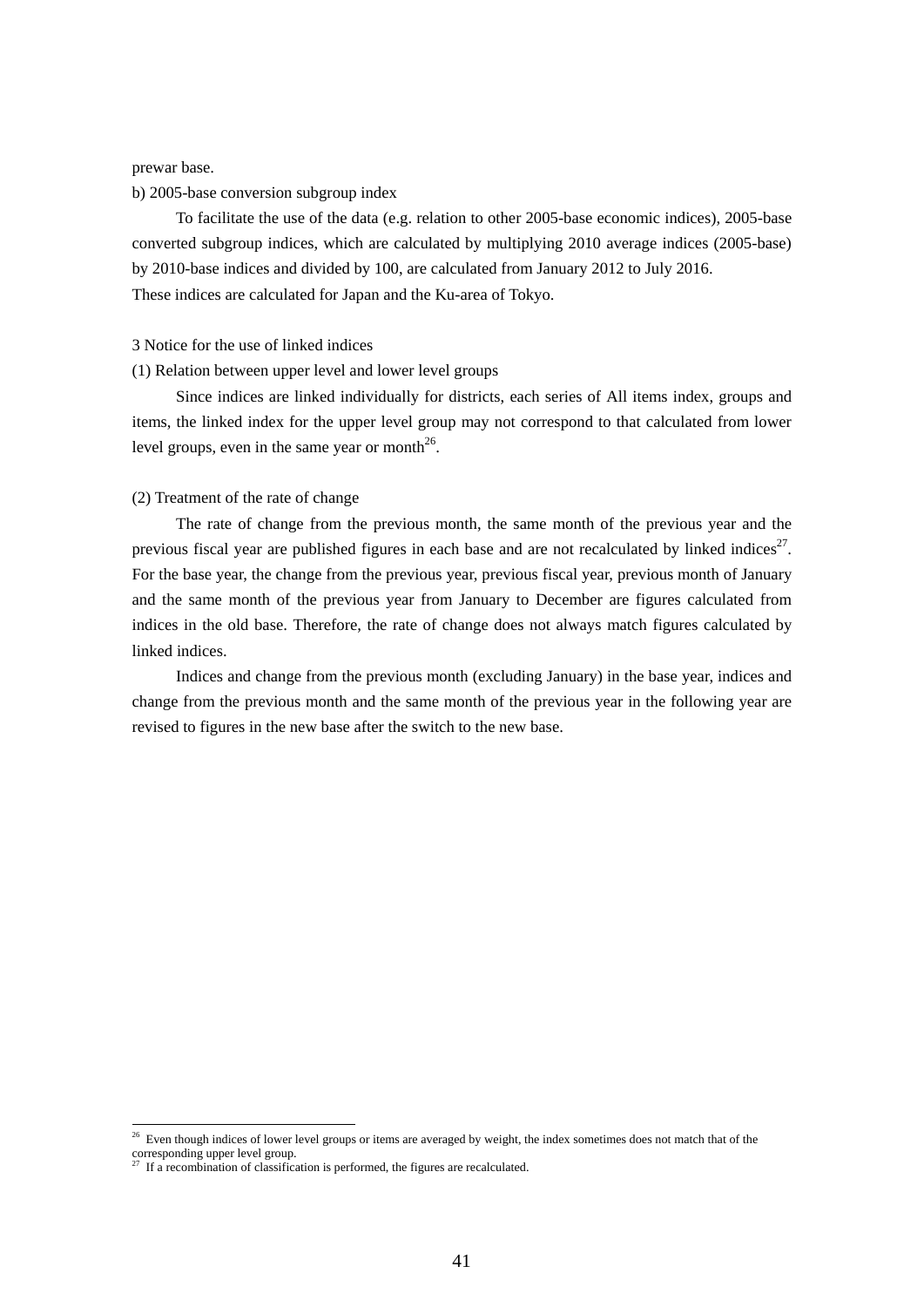## Chapter 7 Seasonal Adjustment

1 Calculation method of seasonally adjusted indices

 The seasonally adjusted index is calculated to determine the basic trend of price fluctuation. A program called X -12- ARIMA, developed by the U.S. Census Bureau, is used for the seasonal adjustment. The ARIMA model's specification file (at the time of the 2010-base revision) is shown below.

| series { $start=2005.01$                            |
|-----------------------------------------------------|
| $span=(2005.1,2010.12)$                             |
| $period=12$                                         |
| $decimals=0$ }                                      |
| transform { function=log }                          |
| regression $\{\}$                                   |
| $x11$ {sigmalim= $(2 3)$                            |
| seasonalma=X11default                               |
| appendfcst=yes                                      |
| save= $(d10 d11)$ }                                 |
| $\text{arima} \{ \text{ model} = (0 1 1)(0 1 1) \}$ |
| estimate $\{\}$                                     |
|                                                     |

### 2 Data used to calculate seasonally adjusted indices

 The indices after January 2005, which are linked to the 2010 average index by series, are used to calculate seasonally adjusted indices.

2010-base linked index (Original series for Seasonal adjustment)  $= 2005$ -base index  $\times$ 2010-base 2010 average index (100) 2005-base 2010 average index

3 Recalculation of seasonally adjusted indices

 The seasonal adjustment of time sequential data released every month are calculated by dividing the monthly original series in the current year by a seasonal factor from January to December of the current year (estimated seasonal index), obtained from data from January of the beginning year of 2005 to December of the previous year. After that, when the data in this year are available, all seasonally adjusted indices including these new data are recalculated. When data for a new year are finalized, all past seasonally adjusted indices are recalculated including these new data.

# 4 Available series of seasonally adjusted indices

The 8 seasonally adjusted series shown below are calculated for Japan and Ku-area of Tokyo.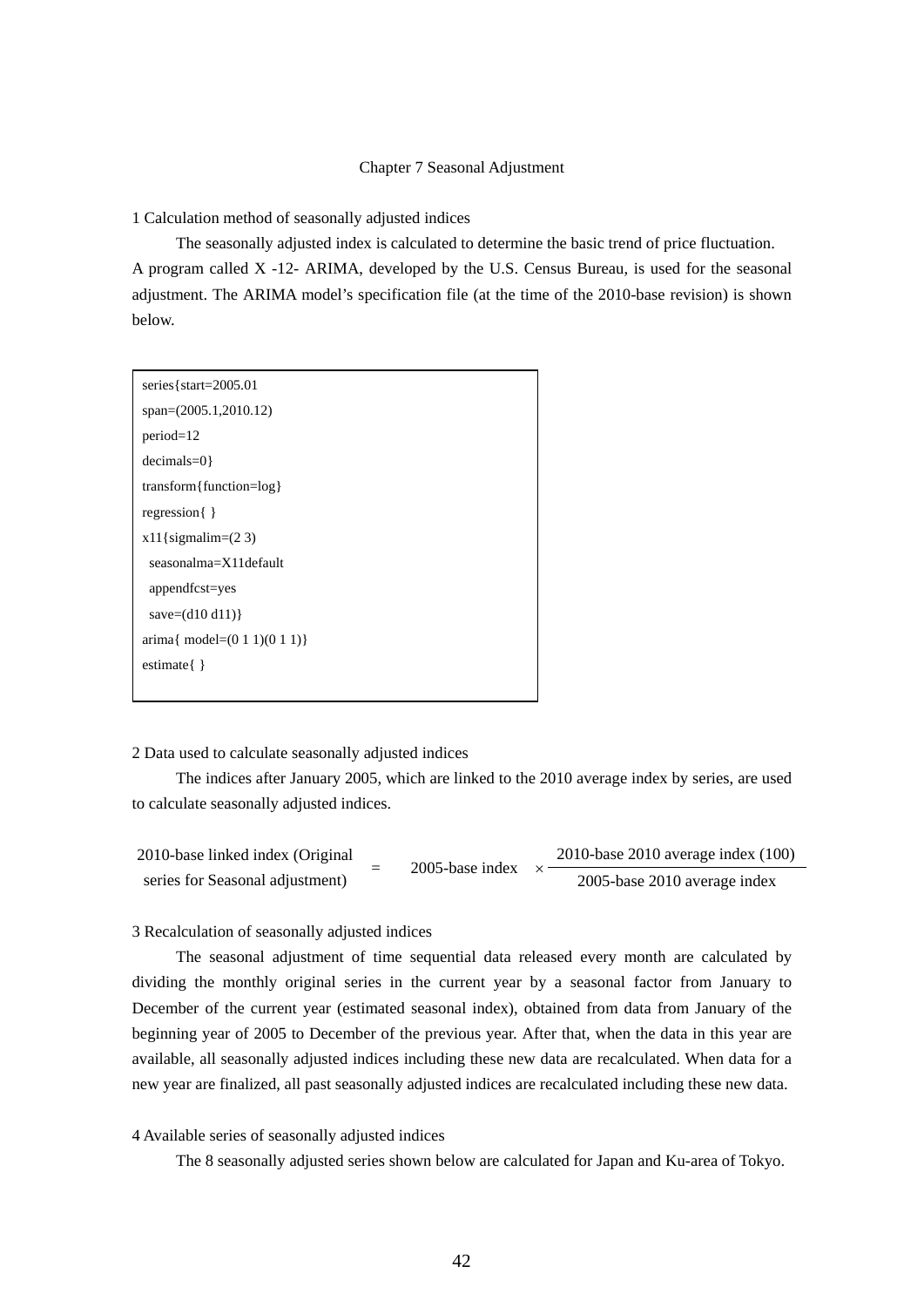- < Basic index >
- All items
- All items, less fresh food
- All items, less imputed rent
- All items, less imputed rent & fresh food
- All items, less food (less alcoholic beverages) and energy
- < Goods and services group index >
- Goods
- Semi-durable goods
- Goods, less fresh food

# [Reference] Method of seasonal adjustment

 There are two methods for seasonal adjustment. One is the method which adjusts indices by each group as All items, 10 major group and subgroups (individual method), and the other is the method which calculates seasonally adjusted indices by item, and upper level seasonally adjusted indices by averaging indices by item by each weight (implicit method).

 Some CPI items such as school fees which changes every April, show stepwise movement. We cannot apply the seasonal adjustment model to these items. Therefore, individual method is applied to group indices (e.g. All items) as a seasonal adjusted method.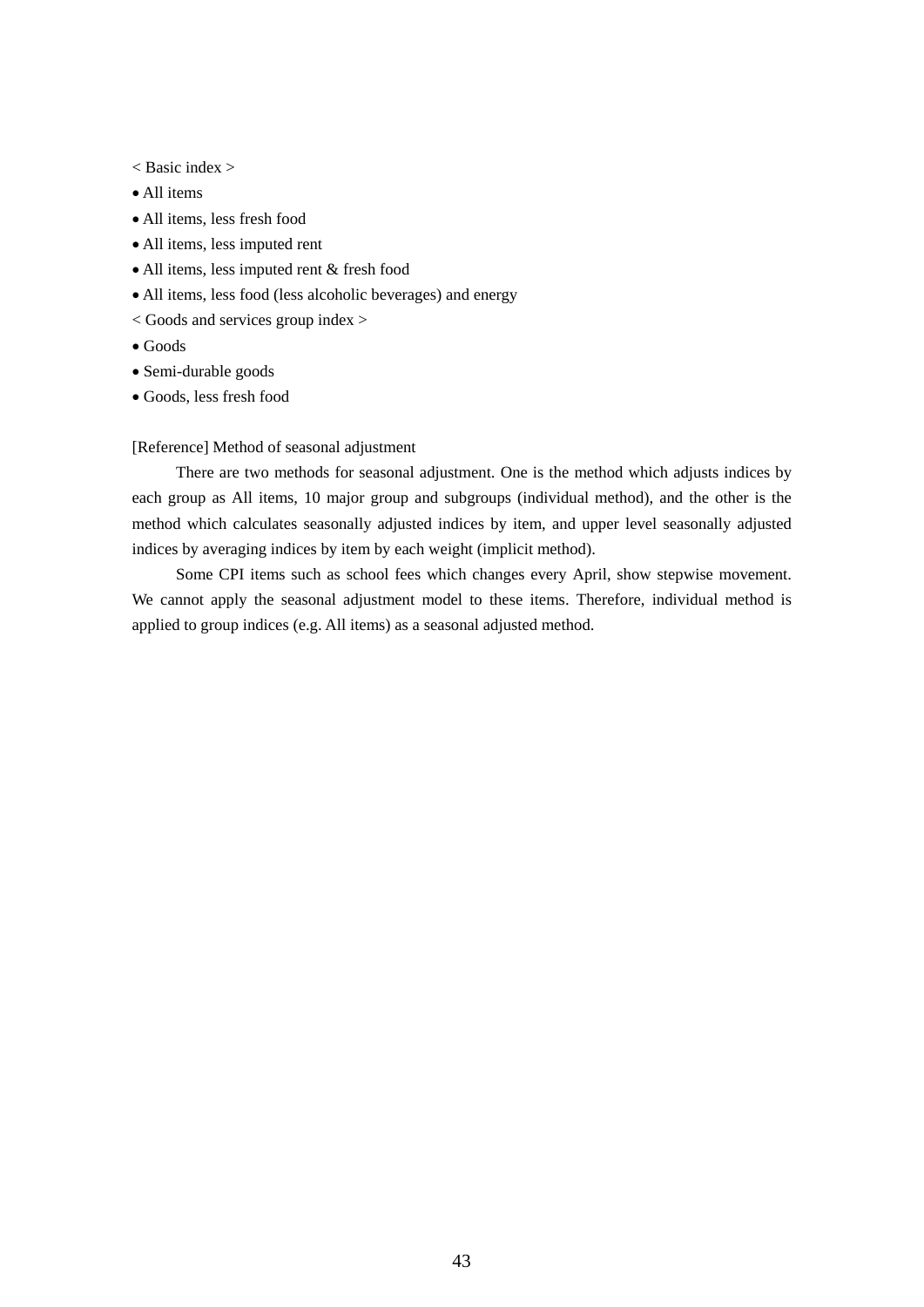Appendix 1 Calculation of the price index for PCs and cameras by Hedonic approach

 For three items, "Personal computers (desktop)", "Personal computers (notebook)" and "Cameras", it is difficult to survey products with the same quality continuously by our traditional method, because of the high rate of technological innovation and the quite short market production cycles. Therefore, for these three items, we calculate the price indices of items by using scanner data on prices, quantities and the characteristics obtained from the POS information collected from major electric appliance stores.

(1) For each of "Personal computers (desktop)", "Personal computers (notebook)" and "Cameras", a semi-log regression model is formulated with an explained variable of the average sales price of each model and with an explanatory variable<sup>28</sup> of the characteristics of each item such as the hard-disk volume, the amount of memory installed or the zoom ratio of the lens and sales period.

 Multiple linear regression model for two consecutive months (*t -* 1*, t*)  $=\alpha_t+\beta_t\delta_{T,t}+\sum_k$  $\ln p_T = \alpha_t + \beta_t \delta_{T,t} + \sum_{t,k} x_k$  $p_T$ : sales price *T* : point of spot  $t-1$ ,  $t$  *k* : characteristics used for the explanatory variable  $\alpha_t$ ,  $\beta_t$ ,  $\gamma_{t,k}$ : partial regression coefficient  $x_k$ : characteristic volume  $\delta_{T,t}$ : dummy variables for sales period 0 when  $T = t - 1$ 1 when  $T = t$ 

(2) For all models sold<sup>29</sup> this month (*t*) and the previous month ( $t-1$ ), a regression calculation is carried out with the regression model mentioned above (1), using the total number of each sold model as a weight to determine the price estimation formula of each month.

(Previous month)  $\ln \hat{p}_{t-1} = \hat{\alpha}_t + \sum_k$  $\ln \hat{p}_{t-1} = \hat{\alpha}_t + \sum_{t,k} \hat{x}_{k}$ (This month)  $\ln \hat{p}_t = \hat{\alpha}_t + \hat{\beta}_t + \sum_k$  $\ln \hat{p}_t = \hat{\alpha}_t + \hat{\beta}_t + \sum_{t,k} x_k$ (hat " $\wedge$ " means estimated value)

(3) A link index based on the previous month is calculated with the above mentioned price estimation formula obtained in (2).

-

<sup>28</sup> The explanatory variables are revised every half year.

<sup>&</sup>lt;sup>29</sup> Including models sold until the last month and from this month.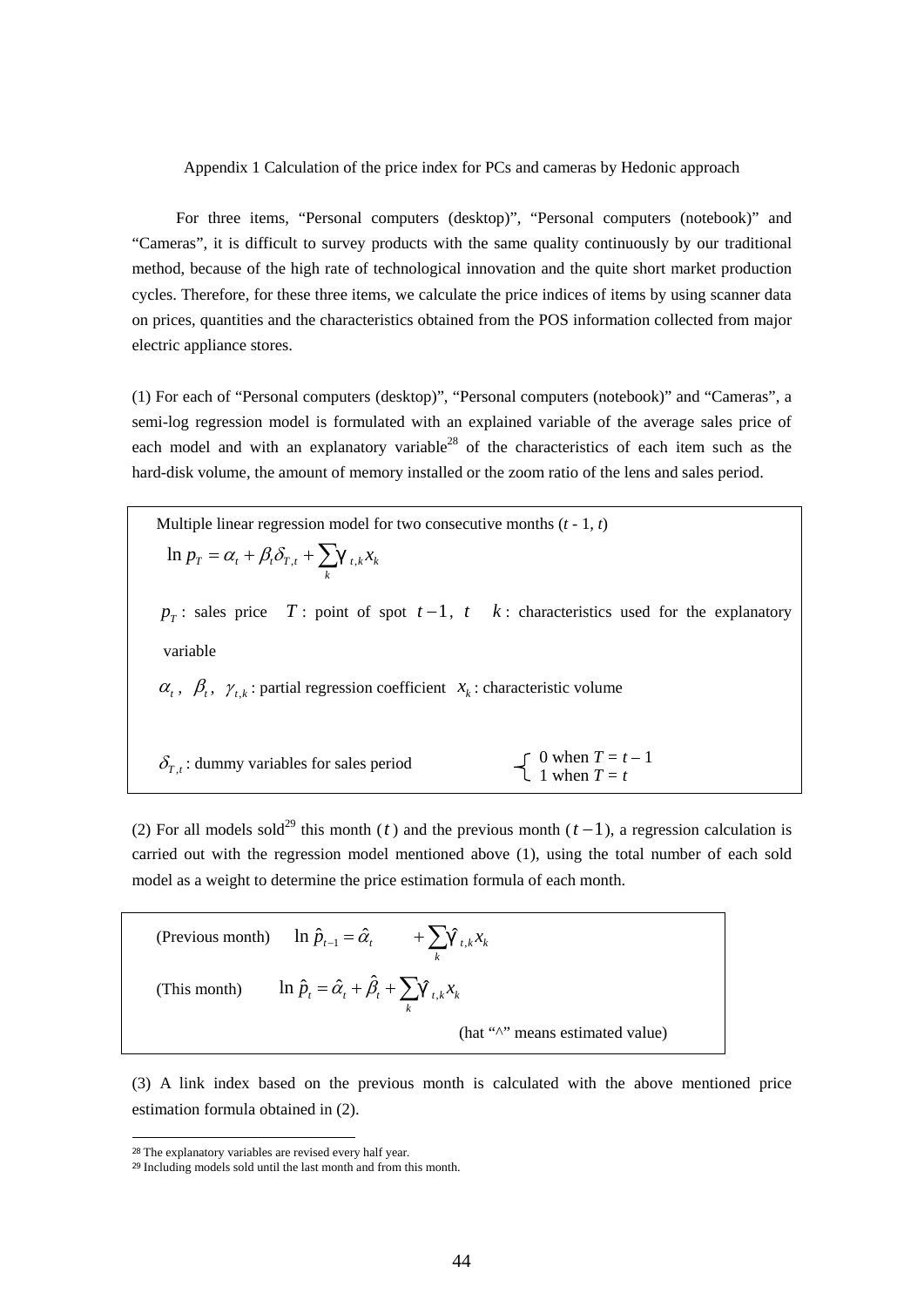$$
I_t^{(L)} = \frac{\hat{p}_t}{\hat{p}_{t-1}}
$$
  
= 
$$
\frac{\exp\left(\hat{\alpha}_t + \hat{\beta}_t + \sum_k \hat{\alpha}_{t,k} x_k\right)}{\exp\left(\hat{\alpha}_t + \sum_k \hat{\alpha}_{t,k} x_k\right)}
$$
  
= 
$$
\exp\left(\hat{\beta}_t\right)
$$

(4) The chain index of this month (*t* ) is calculated by multiplying the link index calculated in the above mentioned (3) by the index of the previous month ( $t - 1$ ), (2010 = 100).

 $(C)$ ,  $I(L)$ 1  $(C)$   $\overline{I}(C)$   $\overline{I}(L)$ *t C t*  $I_t^{(C)} = I_{t-1}^{(C)} \times I$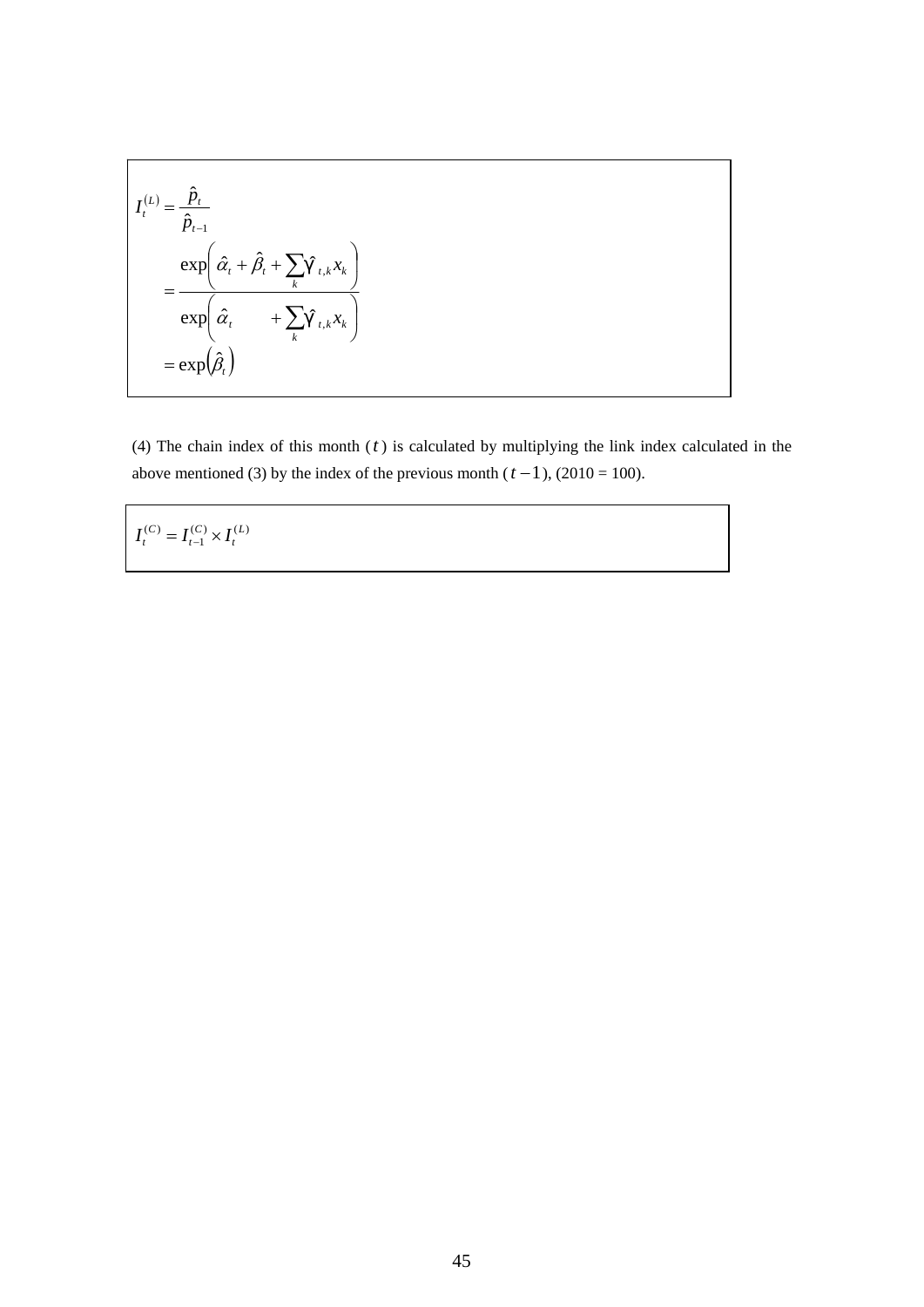Appendix 2 Calculation method of model items

| Group                               | No.  | Items                                                                    | Area                             | Price<br>used            | Group                                               | No.  | Items                                             | Area                             | Price<br>used                                      |                                                                  |                            |
|-------------------------------------|------|--------------------------------------------------------------------------|----------------------------------|--------------------------|-----------------------------------------------------|------|---------------------------------------------------|----------------------------------|----------------------------------------------------|------------------------------------------------------------------|----------------------------|
|                                     | 3000 | House rent,<br>private                                                   | By<br>municipality               | Day<br>being<br>surveyed |                                                     | 7070 | Airplane fares                                    | Uniform<br>within<br>Japan       | Everyday                                           |                                                                  |                            |
|                                     | 3016 | House rent,<br>public                                                    | <b>By</b><br>municipality        | Day<br>being<br>surveyed |                                                     | 7363 | National<br>expressway<br>tolls                   | Uniform<br>within<br>Japan       | Day<br>being<br>surveyed                           |                                                                  |                            |
| Housing                             | 3017 | House rent,<br>Urban<br>Renaissance<br>Agency &<br>public<br>corporation | By<br>municipality               | Day<br>being<br>surveyed |                                                     |      | 7364                                              | City<br>expressway<br>tolls      | Excluding<br>Hokkaido<br>and<br>Okinawa            | Day<br>being<br>surveyed                                         |                            |
|                                     | 3030 | Imputed rent                                                             | <b>By</b><br>municipality        | Day<br>being<br>surveyed |                                                     | 7105 | Automobile<br>(less than<br>660cc)                | Uniform<br>within<br>Japan       | Day<br>being<br>surveyed                           |                                                                  |                            |
|                                     | 3180 | Fire insurance<br>premium                                                | <b>By</b><br>municipality        | Day<br>being<br>surveyed | Transportation<br>&<br>communication<br>(continued) | 7106 | (more than<br>660cc, but less<br>than $1,500cc$ ) | Uniform<br>within<br>Japan       | Day<br>being<br>surveyed                           |                                                                  |                            |
|                                     | 3500 | Electricity                                                              | By<br>municipality               | Day<br>being<br>surveyed |                                                     |      |                                                   | 7107                             | (more than<br>1,500cc, but<br>less than<br>2,000cc | Uniform<br>within<br>Japan                                       | Day<br>being<br>surveyed   |
|                                     | 3600 | Gas,<br>manufactured<br>& piped                                          | By<br>municipality               | Day<br>being<br>surveyed |                                                     | 7110 | (less than<br>2,000cc<br>(imported))              | Uniform<br>within<br>Japan       | Day<br>being<br>surveyed                           |                                                                  |                            |
| Fuel, light &<br>water charges 3612 |      | Liquefied<br>propane                                                     | By<br>municipality               | Day<br>being<br>surveyed |                                                     | 7113 | (more than<br>2,000cc)                            | Uniform<br>within<br>Japan       | Day<br>being<br>surveyed                           |                                                                  |                            |
|                                     | 3810 | Water charges                                                            | <b>By</b><br>municipality        | Day<br>being<br>surveyed |                                                     | 7115 | (more than<br>2,000cc<br>(imported))              | Uniform<br>within<br>Japan       | Day<br>being<br>surveyed                           |                                                                  |                            |
|                                     | 4610 | Sewerage<br>charges                                                      | <b>By</b><br>municipality        | Day<br>being<br>surveyed |                                                     |      | 7344                                              | Charges for<br>rental car        | Uniform<br>within<br>Japan                         | Day<br>being<br>surveyed                                         |                            |
| Furniture &<br>housekeeping         | 4510 | Charges for<br>treatment of<br>human waste                               | By<br>municipality               | Day<br>being<br>surveyed |                                                     |      |                                                   | 7370                             | Automotive<br>insurance<br>premium<br>(compulsion) | Excluding<br>Okinawa,<br>Okinawa<br>and islands<br>of<br>Okinawa | Day<br>being<br>surveyed   |
| utensils                            | 4521 | Recycle fees                                                             | Uniform<br>within Japan          | Day<br>being<br>surveyed |                                                     |      |                                                   |                                  | 7390                                               | Automotive<br>insurance<br>premium<br>(option)                   | Uniform<br>within<br>Japan |
|                                     | 6090 | Supplements                                                              | Uniform<br>within Japan          | Day<br>being<br>surveyed |                                                     | 7410 | Telephone<br>charges                              | By<br>municipality               | Day<br>being<br>surveyed                           |                                                                  |                            |
| Medical care                        | 6200 | Medical<br>treatment                                                     | Uniform<br>within Japan          | Day<br>being<br>surveyed |                                                     | 7430 | Mobile<br>telephone<br>charges                    | Uniform<br>within<br>Japan       | Day<br>being<br>surveyed                           |                                                                  |                            |
|                                     | 6210 | Delivery fees<br>in national<br>hospital                                 | Uniform<br>within<br>prefectures | Day<br>being<br>surveyed |                                                     | 7446 | Cellular phones                                   | Uniform<br>within<br>prefectures | Day<br>being<br>surveyed                           |                                                                  |                            |

[List of subject items (74 items)]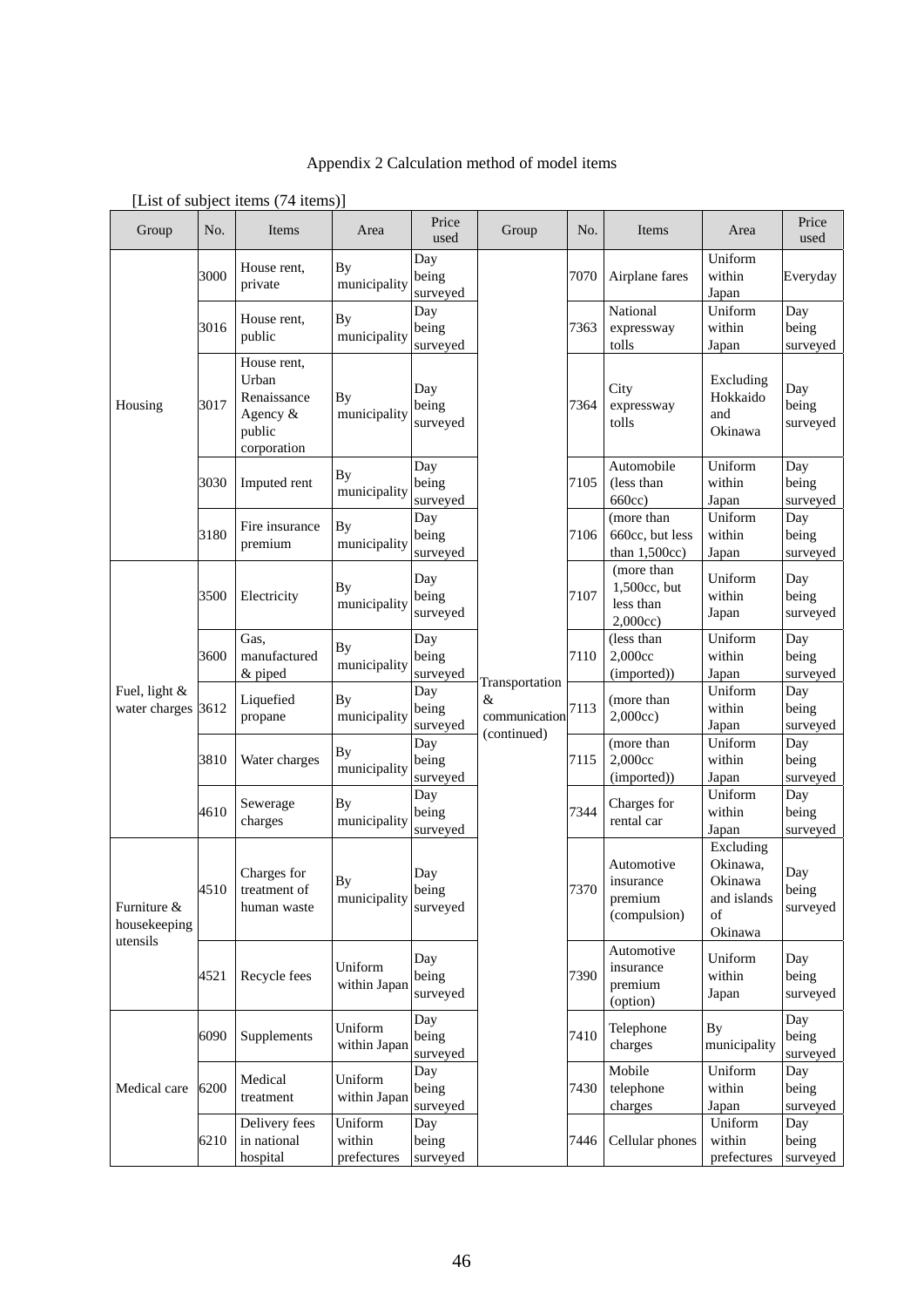| Group                                | No.  | Items                                                  | Area                                    | Price<br>used            | Group                  | No.  | Items                                     | Area                             | Price<br>used                    |                          |
|--------------------------------------|------|--------------------------------------------------------|-----------------------------------------|--------------------------|------------------------|------|-------------------------------------------|----------------------------------|----------------------------------|--------------------------|
|                                      | 7527 | Railway fares<br>(JR) (ordinary<br>fares)              | Uniform<br>within<br>prefectures        | Day<br>being<br>surveyed |                        | 8010 | Junior high<br>school fees,<br>private    | <b>By</b><br>municipality        | Day<br>being<br>surveyed         |                          |
|                                      | 7528 | (special fares,<br>excluding<br>"Sinkansen")           | Excluding<br>Okinawa                    | Day<br>being<br>surveyed |                        | 8020 | High school<br>fees, public               | <b>By</b><br>municipality        | Day<br>being<br>surveyed         |                          |
|                                      | 7530 | (special fares,<br>for<br>Shinkansen)                  | Excluding<br>Hokkaido<br>and<br>Okinawa | Day<br>being<br>surveyed | Education              | 8030 | High school<br>fees, private              | <b>By</b><br>municipality        | Day<br>being<br>surveyed         |                          |
|                                      | 7029 | (student's<br>season tickets)                          | Uniform<br>within<br>prefectures        | Day<br>being<br>surveyed |                        | 8040 | College &<br>university fees,<br>national | Uniform<br>within<br>prefectures | Day<br>being<br>surveyed         |                          |
|                                      | 7030 | (commuter's<br>season tickets)                         | Uniform<br>within<br>prefectures        | Day<br>being<br>surveyed |                        | 8060 | College &<br>university fees,<br>private  | Uniform<br>within<br>prefectures | Day<br>being<br>surveyed         |                          |
| Transportation<br>&<br>communication | 7008 | Railway fares<br>(excluding JR)<br>(ordinary<br>fares) | Uniform<br>within<br>prefectures        | Day<br>being<br>surveyed |                        |      | 8070                                      | Junior college<br>fee, private   | Uniform<br>within<br>prefectures | Day<br>being<br>surveyed |
|                                      | 7009 | (student's<br>season tickets)                          | Uniform<br>within<br>prefectures        | Day<br>being<br>surveyed |                        | 8080 | Kindergarten<br>fees, public              | By<br>municipality               | Day<br>being<br>surveyed         |                          |
|                                      | 7010 | (commuter's<br>season tickets)                         | Uniform<br>within<br>prefectures        | Day<br>being<br>surveyed |                        | 8090 | Kindergarten<br>fees, private             | By<br>municipality               | Day<br>being<br>surveyed         |                          |
|                                      | 7050 | Fixed route<br>bus fares                               | By<br>municipality                      | Day<br>being<br>surveyed |                        | 8077 | Vocational<br>school fees                 | Uniform<br>within<br>prefectures | Day<br>being<br>surveyed         |                          |
|                                      | 7057 | Expressway<br>bus fares                                | Uniform<br>within<br>prefectures        | Day<br>being<br>surveyed |                        | 8110 | School text<br>book                       | Uniform<br>within Japan          | Day<br>being<br>surveyed         |                          |
|                                      | 7060 | Taxi fares                                             | By<br>municipality                      | Day<br>being<br>surveyed |                        | 8100 | Reference<br>books for study              | Uniform<br>within Japan          | Day<br>being<br>surveyed         |                          |
|                                      | 9078 | Personal<br>computer<br>(desk-top)                     | Uniform<br>within Japan                 | POS data                 |                        | 9799 | Tobacco<br>(domestics)                    | Uniform<br>within Japan          | Day<br>being<br>surveyed         |                          |
|                                      | 9079 | Personal<br>computer<br>(Notes)                        | Uniform<br>within Japan                 | POS data                 |                        | 9798 | Tobacco<br>(imported)                     | Uniform<br>within Japan          | Day<br>being<br>surveyed         |                          |
| Culture &<br>recreation              | 9043 | Cameras                                                | Uniform<br>within Japan                 |                          | POS data Miscellaneous | 9928 | Charges for<br>accident<br>insurance      | Uniform<br>within Japan          | Day<br>being<br>surveyed         |                          |
|                                      | 9205 | Newspapers<br>(National)                               | Uniform<br>within Japar                 | Day<br>being<br>surveyed |                        | 9914 | Charges for<br>nursing care               | <b>By</b><br>municipality        | Day<br>being<br>surveyed         |                          |
|                                      | 9226 | Monthly<br>magazines                                   | Uniform<br>within Japan                 | Day<br>being<br>surveyed |                        | 9920 | Charges for<br>transfer<br>commission     | Uniform<br>within Japan          | Day<br>being<br>surveyed         |                          |
|                                      | 9230 | Weekly<br>magazines                                    | Uniform<br>within Japan                 | Day<br>being<br>surveyed |                        |      |                                           |                                  |                                  |                          |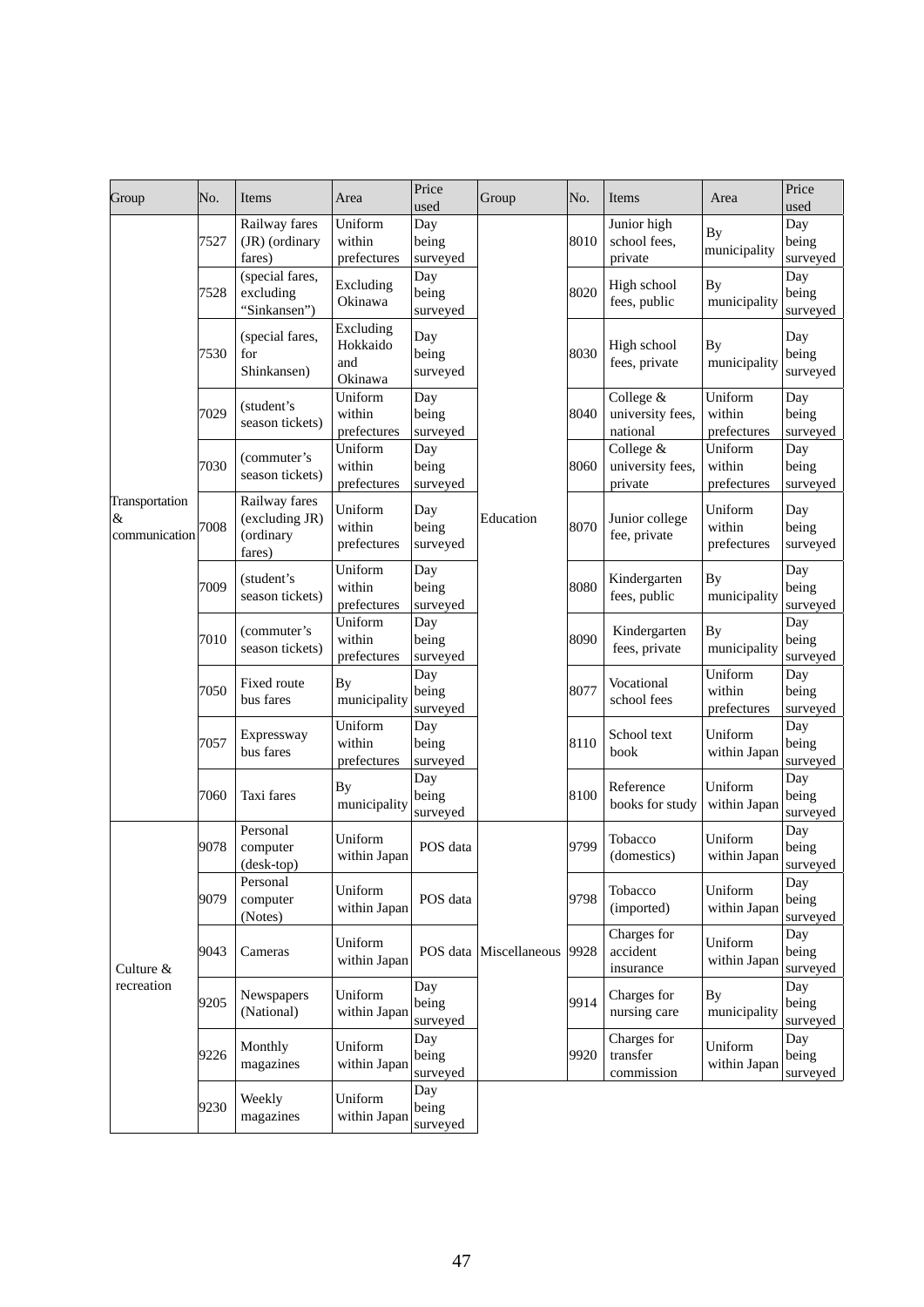| Group                      | N <sub>0</sub> | <b>Items</b>                                 | Area                                   | Price<br>used            |
|----------------------------|----------------|----------------------------------------------|----------------------------------------|--------------------------|
|                            | 9300           | Hotel charges                                | Uniform<br>within Japan                | Day<br>being<br>surveyed |
|                            | 9305           | Package tour<br>to overseas                  | Uniform<br>within Japan                | Everyday                 |
|                            | 9330           | Charges for<br><b>NHK TV</b><br>license      | Excluding<br>Okinawa<br>and<br>Okinawa | Day<br>being<br>surveyed |
|                            | 9367           | Charges for<br>other TV<br>license           | Uniform<br>within Japan                | Day<br>being<br>surveyed |
|                            | 9345           | Admission,<br>soccer                         | Uniform<br>within Japan                | Day<br>being<br>surveyed |
| Culture $\&$<br>recreation | 9350           | Admission,<br>professional<br>baseball games | Uniform<br>within Japan                | Day<br>being<br>surveyed |
|                            | 9353           | Charges for<br>practicing golf               | Uniform<br>within<br>prefectures       | Day<br>being<br>surveyed |
|                            | 9372           | Admission fee<br>to the theme<br>park        | Uniform<br>within Japan                | Day<br>being<br>surveyed |
|                            | 9374           | Admission fee<br>to the art<br>museum        | Uniform<br>within<br>prefectures       | Day<br>being<br>surveyed |
|                            | 9397           | Internet<br>connection<br>charges            | Uniform<br>within<br>prefectures       | Day<br>being<br>surveyed |
|                            | 9403           | Music<br>download<br>service fee             | Uniform<br>within Japan                | Day<br>being<br>surveyed |

| Excluding Okinawa:                     | Uniform within areas excluding Okinawa Prefecture            |
|----------------------------------------|--------------------------------------------------------------|
| Excluding Hokkaido and Okinawa:        | Uniform within areas excluding Hokkaido and Okinawa          |
|                                        | Prefecture                                                   |
| Excluding Okinawa and Okinawa:         | Uniform within areas excluding Okinawa Prefecture and        |
|                                        | within Okinawa Prefecture                                    |
| Excluding Okinawa, Okinawa and islands |                                                              |
| of Okinawa:                            | Uniform within areas excluding Okinawa Prefecture, within    |
|                                        | Okinawa Prefecture (excluding islands) and within islands of |
|                                        | Okinawa Prefecture                                           |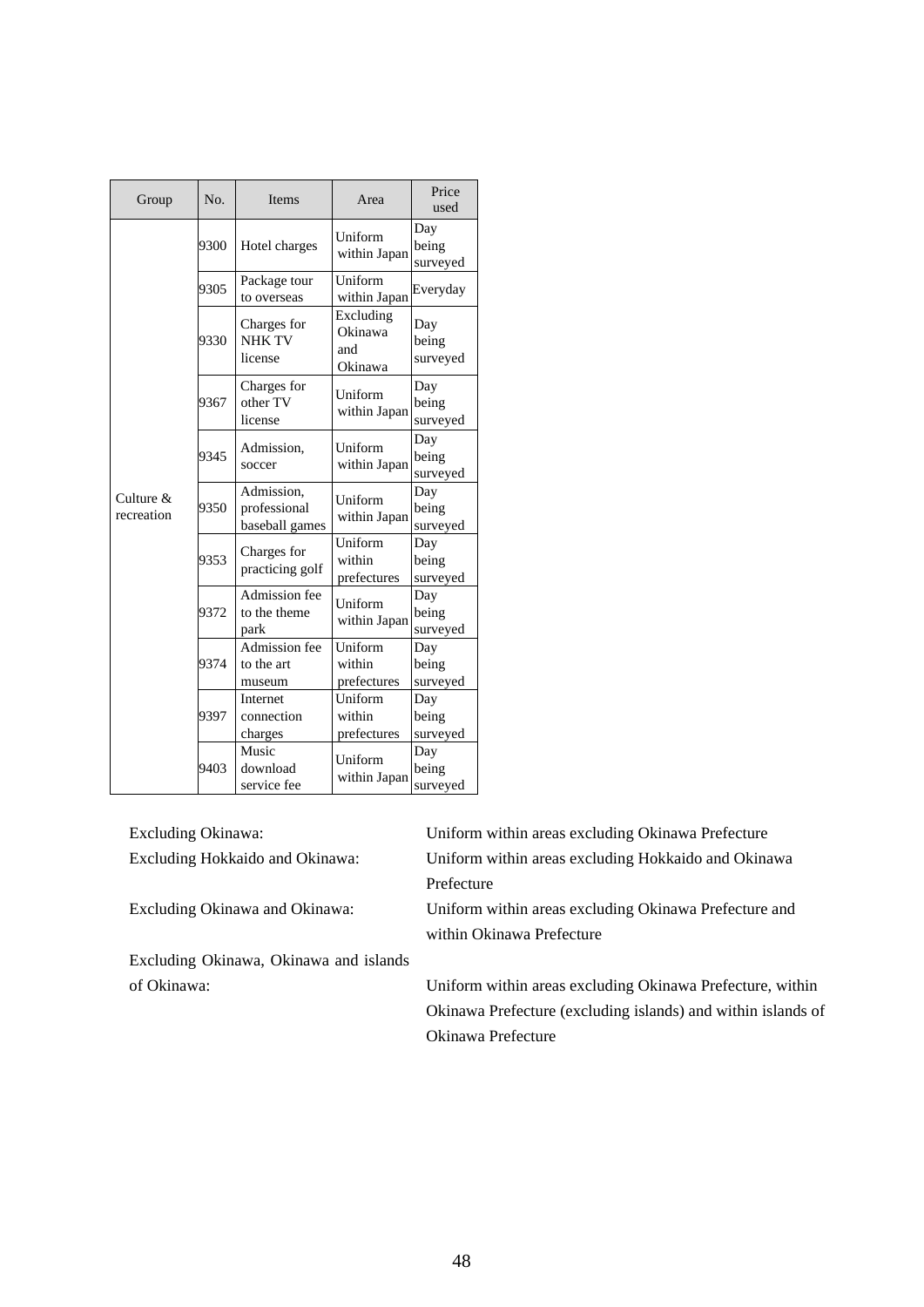# Appendix 3 Calculation of the weights for the imputed rent

(1) Imputed rent used for the weight

The imputed rent estimated $30$  in the National Survey of Family Income and Expenditure (NSFIE), which is conducted every five years (one year before the base period, 2009 NSFIE for the 2010-base) is used. The correspondence of surveyed municipalities between the Family Income and Expenditure Survey (FIES) and NSFIE is as follows.

a) Released figures of corresponding cities are used for cities with prefectural governments and cities classified into middle and major cities.

b) As for other municipalities except for a), considering the sample size, figures of municipality groups (economic regions) within prefectures<sup>31</sup> to which the corresponding municipality belongs are used.

(2) Deduction of expenses

 As the imputed rent in the NSFIE are estimated from rents for privately owned rented house, these conceptually include rents for land and costs of repairs and maintenance for equipment. Therefore, these costs and expenses are deducted.

The expenses to be deducted are calculated as follows.

Expenses to be deducted = (1) "Repairs & maintenance" of households having owned house – (2) "Repairs & maintenance<sup>32</sup>" of households renting privately owned houses  $+(3)$  "Rents for dwelling" & land<sup>33</sup>, of households having owned houses.



<sup>&</sup>lt;sup>30</sup> For the details, refer to "Appendix 3 [reference] Method of estimating the "imputed rent of owned house" in the 2009 NSFIE" <sup>31</sup> The areas are established by dividing each prefecture into municipality groups for the NSFIE to obtain further detailed data on household expenditure in areas smaller than prefectures.

Small amount of repairs and maintenance which household renting a privately owned house usually shares.

<sup>&</sup>lt;sup>33</sup> Actually, only rent for land should be deducted. But there is no released figure for only rent for land in the statistical table in the NSFIE, so "rent for dwelling & land" is added to the expenses to be deducted.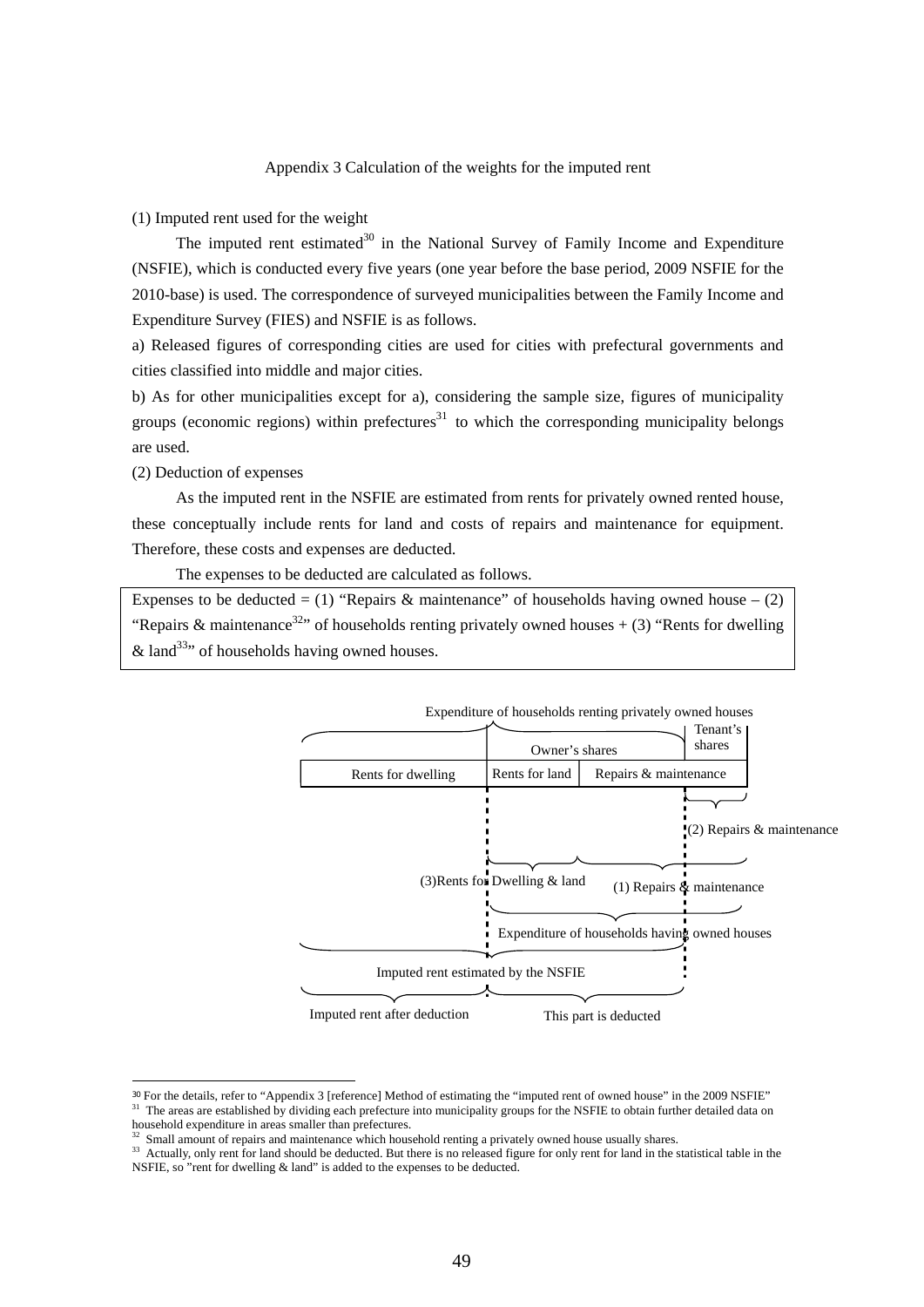#### (3) Level adjustment

#### a) Adjustment to the FIES base

 By multiplying the adjustment rate obtained from the following formula by imputed rent after the deduction calculated in (2), which is based on the 2009 NSFIE, FIES-based imputed rent from September to November<sup>34</sup> is calculated. Adjustment rates are calculated by district and applied to all municipalities in the district.

| Adjustment rate $=$ | Average living expenditure of the FIES from September |              |  |  |  |  |
|---------------------|-------------------------------------------------------|--------------|--|--|--|--|
|                     | to November 2009                                      |              |  |  |  |  |
|                     | Living expenditure of the 2009 NSFIE                  | $\times$ 100 |  |  |  |  |

#### b) Adjustment to 2010 average

 As the imputed rent calculated in above mentioned a) is an estimated value from September to November 2009, it is multiplied by the rate of change of the CPI (herein after referred to as "CPI rate of change") calculated by the following formula. Indices for "imputed rent" in 2005-base are used for this calculation.

 Indices used for calculating the CPI rate of change are indices by district to which the municipalities belong.

| CPI rate of change $=$ | Index of 2010 average "imputed rent"                   |              |  |  |  |  |
|------------------------|--------------------------------------------------------|--------------|--|--|--|--|
|                        | Average of indices of "imputed rent" from September to | $\times 100$ |  |  |  |  |
|                        | November 2009                                          |              |  |  |  |  |

(4) Computation of imputed rent per household

 Imputed rent obtained from above mentioned (3) is a rent per household having and owned house. To obtain the imputed rent per household of all household including households renting houses, it is multiplied by the rate of owned houses.

The rates of owned houses of the Housing and Land Survey in 2008 ("Fundamental Statistics Survey" based on the Statistics Act (Law No. 53, 2007, hereinafter referred to as "Housing Survey") are applied as follows.

- a) For 18 major cities<sup>35</sup>, the rate of owned houses in each city is applied.
- b) For cities other than above mentioned a), the rate of owned houses of a prefecture (excluding the 18 major cities), to which the municipality belong, is applied.
- (5) Division of imputed rent

-

 As the "imputed rent" index is calculated from four classes of "small wooden house", "medium wooden house", "small non-wooden house" and "medium non-wooden house", the imputed rent of owned house obtained from above mentioned (4) is divided using the rate of division calculated from the results of the Housing Survey, and weights by the classes are calculated.

<sup>&</sup>lt;sup>34</sup> Since the survey period of the 2009 NSFIE is from September to November, 2009.

<sup>&</sup>lt;sup>35</sup> Government ordinance-designated cities as of October 1, 2008 (Sapporo, Sendai, Saitama, Chiba, Yokohama, Kawasaki, Niigata, Shizuoka, Hamamatsu, Nagoya, Kyoto, Osaka, Sakai, Kobe, Hiroshima, Kitakyushu and Fukuoka Cities) and Ku-area of Tokyo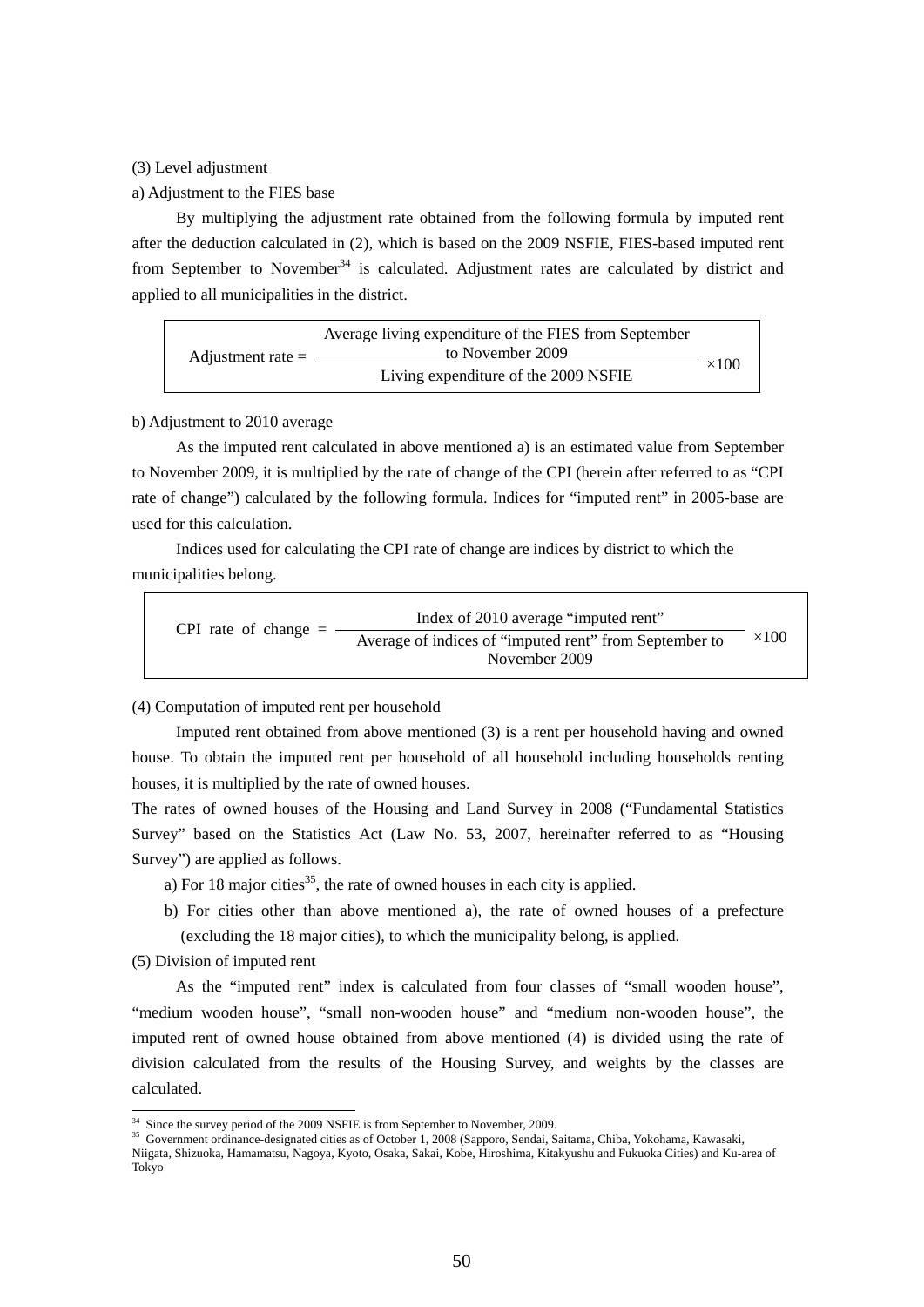The rate of division for Okinawa Prefecture is unified within the prefecture.

[Reference] Method of estimating the "imputed rent of owned house" in the 2009 NSFIE

 To estimate the imputed rent for owned houses, individual data for private rental houses (with exclusive use of facilities) were derived from the Housing Survey conducted in October 2008, and Japan was divided into 4 regional blocks (Tokyo, the 3 Kanto area prefectures of Saitama, Chiba and Kanagawa, the 3 Kansai area prefectures of Kyoto, Osaka and Hyogo, and other Prefectures) (regional groups for estimation). Then a regression equation was developed using structure of dwelling, time of construction and total floor space as explanatory variables for each regional group and a coefficient was determined using the least-square method.

<Regression equation> J  $\setminus$  $\overline{\phantom{a}}$  $\setminus$  $\frac{v(i)}{S} = \left(a_i + \sum_j b_{i,j} x_j + c_i \ln S\right)$ *iy i j*  $\ln \frac{y(i)}{s} = \frac{d}{a_i} + \sum b_{i,j} x_j + c_i \ln \frac{f_i}{f_i}$ *i* : Regional block *j* : Classes of dummy variables expressing housing characteristics (structure of dwelling, etc.) and regional group *y* : Rent per month (yen)  $x_i$ : Dummy variables expressing housing characteristics (structure of dwelling, etc.) and regional group *S* : Total floor space  $(m^2)$  \*Excluding the space for business use  $a_i$ ,  $b_{ij}$ ,  $c_i$ : Coefficients

 Next, a household living in a self-owned house was taken from the households survey in the National Survey of Family Income and Expenditure (NSFIE). Housing characteristics of such household were fitted into the above regression equation to obtain the estimated amount of rent. This value, multiplied by the ratio of the 2005-base national CPI of "house rent, private" in October 2009 (according to the NSFIE) and in October 2008 (according to the Housing Survey) was taken as the imputed rent of that household.

The following table shows the coefficient and dummy variables used in the estimation.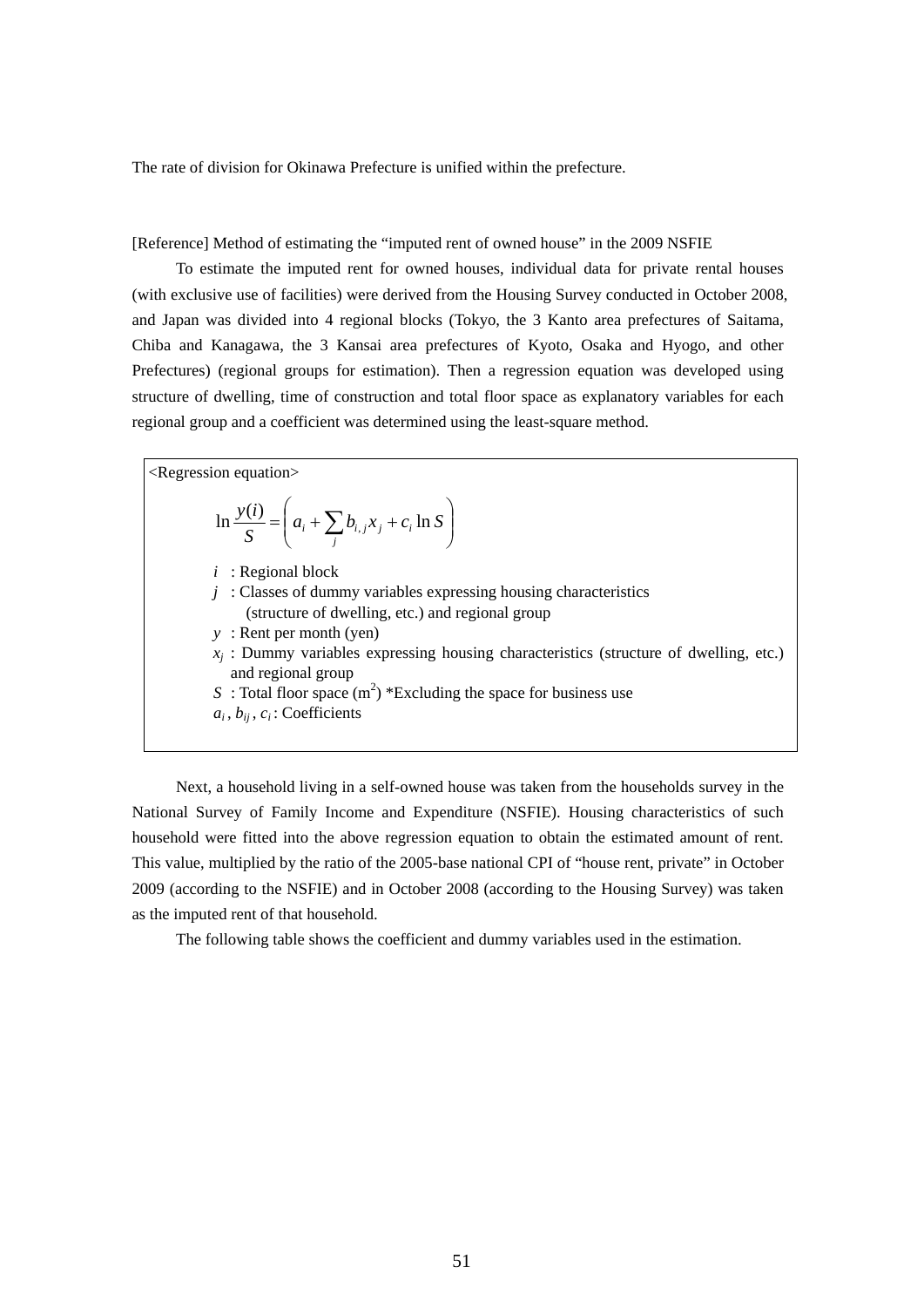|                                                                  |                                                                                                 | Tokyo      | 3 prefectures | 3 prefectures in |  |
|------------------------------------------------------------------|-------------------------------------------------------------------------------------------------|------------|---------------|------------------|--|
|                                                                  |                                                                                                 |            | in Kanto area | Kinki area       |  |
| Intercept                                                        |                                                                                                 | 9.52149    | 9.51003       | 9.28648          |  |
| Logarithm of the total floor space                               |                                                                                                 | $-0.44731$ | $-0.54203$    | $-0.52567$       |  |
| Structure of<br>dwelling<br>(base: wooden<br>house               | non-wooden house stand<br>alone, non-wooden row<br>house and fire-retarding<br>wooden row house | 0.03005    | 0.02277       | 0.10154          |  |
| fire-retarding<br>wooden house,<br>stand alone and<br>row house) | Non-wooden apartment<br>house                                                                   | 0.12169    | 0.09293       | 0.20414          |  |
|                                                                  | $1996 \sim 2003$                                                                                | $-0.04823$ | $-0.03612$    | $-0.05170$       |  |
| Time of                                                          | $1991 \sim 1995$                                                                                | $-0.09085$ | $-0.08946$    | $-0.10421$       |  |
| construction                                                     | $1981 - 1990$                                                                                   | $-0.13430$ | $-0.13502$    | $-0.14659$       |  |
| (base: $2004 \sim$ )                                             | $1971 - 1980$                                                                                   | $-0.21278$ | $-0.22923$    | $-0.23435$       |  |
|                                                                  | ~1970                                                                                           | $-0.29849$ | $-0.31054$    | $-0.37347$       |  |
| Equipment                                                        | Flush toilet                                                                                    | 0.13756    | 0.19471       | 0.12725          |  |
|                                                                  | $b_{i9}$                                                                                        | $-0.11173$ | $-0.10443$    | $-0.09836$       |  |
|                                                                  | $b_{i10}$                                                                                       | $-0.22781$ | $-0.21511$    | $-0.19725$       |  |
| District dummy<br>variable                                       | $b_{i11}$                                                                                       | $-0.30498$ | $-0.30674$    | $-0.30991$       |  |
|                                                                  | $b_{i12}$                                                                                       | $-0.42022$ | $-0.40324$    | $-0.41929$       |  |
|                                                                  | $b_{i13}$                                                                                       | $-0.53141$ | $-0.49891$    |                  |  |
|                                                                  | $b_{i1\underline{4}}$                                                                           | $-0.68253$ | $-0.57377$    |                  |  |

# Coefficients of regression equation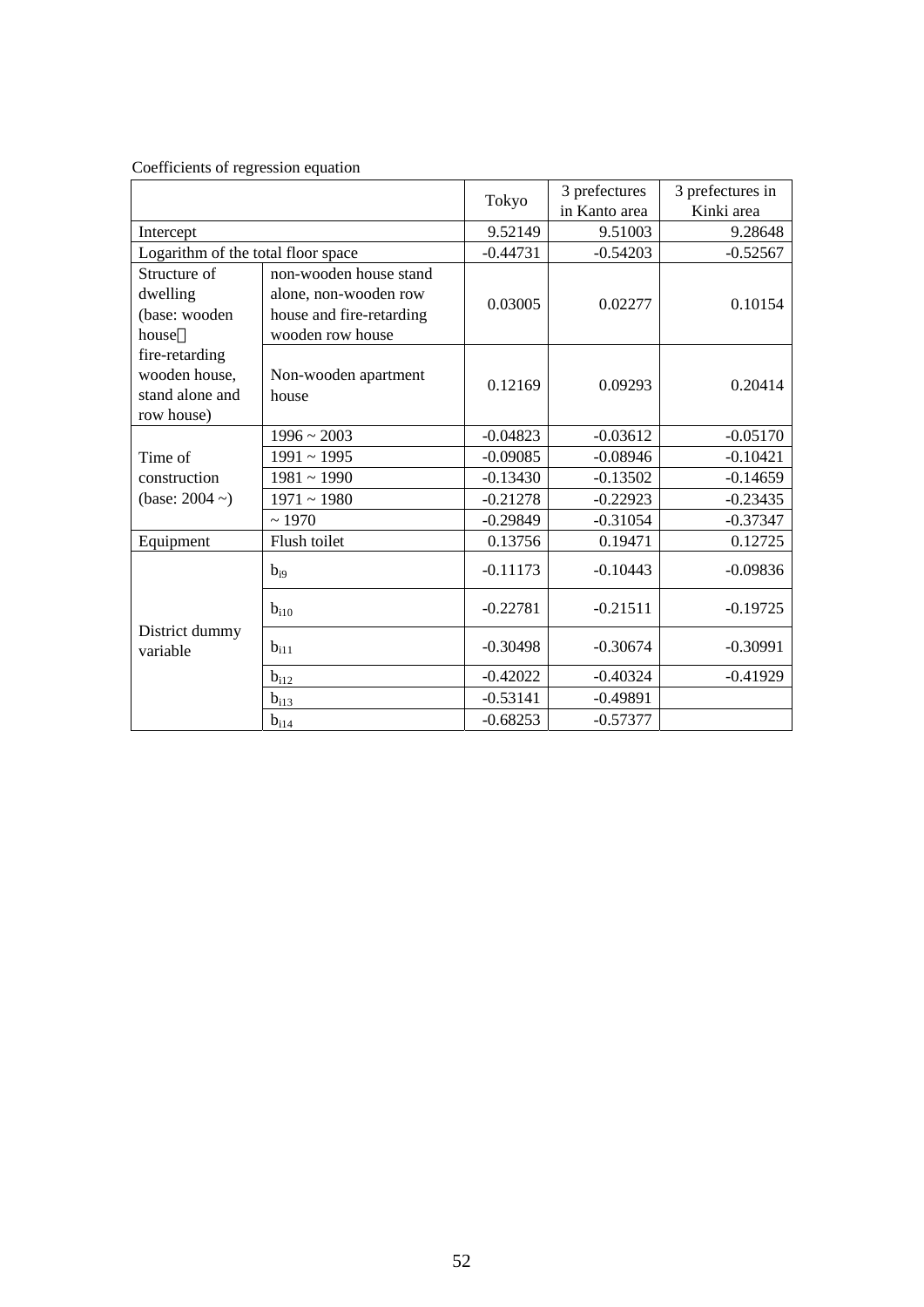|  | Other prefectures |
|--|-------------------|
|--|-------------------|

| Intercept                                                                                           |                                                                             | 9.03565    |
|-----------------------------------------------------------------------------------------------------|-----------------------------------------------------------------------------|------------|
| Logarithm of the total floor space                                                                  |                                                                             | $-0.57951$ |
| Structure of dwelling<br>(base: wooden house<br>fire-retarding wooden<br>house, stand alone and row | Non-wooden house stand alone and row house,<br>and fire-retarding row house | 0.08258    |
| house)                                                                                              | Non-wooden apartment house                                                  | 0.14006    |
|                                                                                                     | $1996 \sim 2003$                                                            | $-0.04591$ |
|                                                                                                     | $1991 \sim 1995$                                                            | $-0.10800$ |
| Time of construction<br>(base: $2004 \sim$ )                                                        | $1981 - 1990$                                                               | $-0.18965$ |
|                                                                                                     | $1971 \sim 1980$                                                            | $-0.30961$ |
|                                                                                                     | ~1970                                                                       | $-0.43855$ |
| Equipment                                                                                           | Flush toilet                                                                | 0.25825    |
| City classes                                                                                        | Cities with population over 100,000 and less<br>than 300,000                | 0.03928    |
| (base: town and village,<br>city with population less                                               | Cities with population over 300,000 and less<br>than 1,000,000              | 0.09891    |
| than 100,000)                                                                                       | Cities with population over 1,000,000                                       | 0.22095    |
|                                                                                                     | $b_{i12}$                                                                   | $-0.05277$ |
|                                                                                                     | $b_{i13}$                                                                   | $-0.09620$ |
| District dummy variable                                                                             | $b_{i14}$                                                                   | $-0.13130$ |
|                                                                                                     | $b_{i\underline{15}}$                                                       | $-0.19191$ |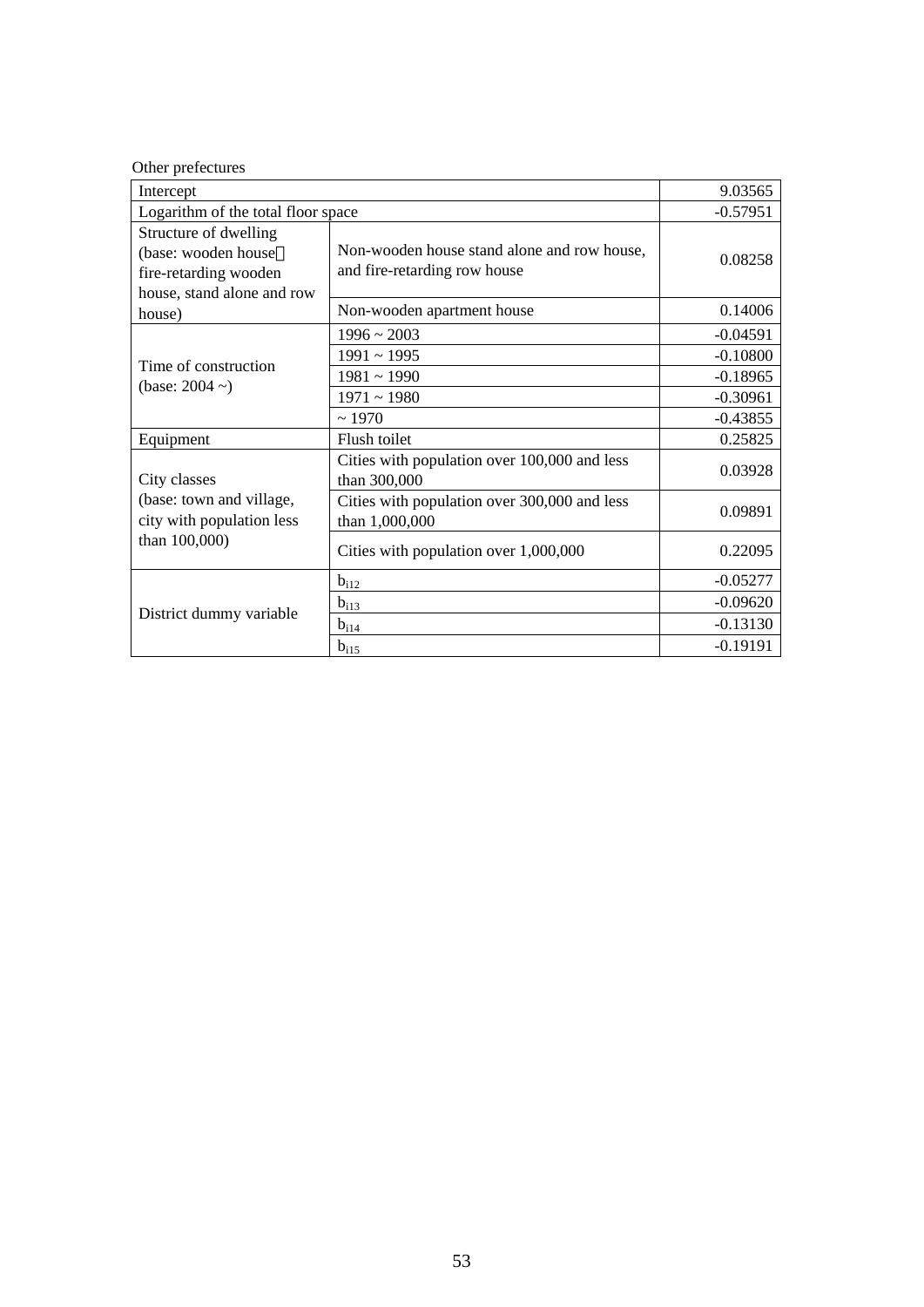# District dummy variable list

1 Tokyo

| base       | Tokyo | Chiyoda-<br>Ku           | Chuo-Ku           | Minato-Ku          | Shinjuku-<br>Ku             | Meguro<br>-Ku     | Shibuya-<br>Ku            |                   |                             |                    |                  |
|------------|-------|--------------------------|-------------------|--------------------|-----------------------------|-------------------|---------------------------|-------------------|-----------------------------|--------------------|------------------|
| $X_{1:9}$  | Tokyo | Bunkyo-<br>Ku            | Taito-Ku          | Shinagawa-<br>Ku   | Setagaya-<br>Ku             | Nakano<br>-Ku     | Suginami-<br>Ku           | Toshima-<br>Ku    | Musashino<br>-shi           |                    |                  |
| $X_{1;10}$ | Tokyo | Sumida-<br>Ku            | Koto-Ku           | Ota-Ku             | Kita-Ku                     | Arakawa<br>-Ku    | Mitaka<br>-shi            | Chofu-shi         | Komae<br>-shi               |                    |                  |
| $X_{1;11}$ | Tokyo | Itabashi-<br>Ku          | Nerima-<br>Ku     | Edogawa<br>-Ku     | Fuchu-shi                   | Koganei<br>-shi   | Kokubunji<br>-shi         | Kunitachi<br>-shi | Nish<br>Tokyo-shi           |                    |                  |
| $X_{1;12}$ | Tokyo | Adachi-<br>Ku            | Katsushika<br>-Ku | Tachikawa<br>-shi  | Kodaira<br>-shi             | Hino<br>-shi      | Higashi<br>Kurume<br>-shi | Tama-shi          | Inaki-shi                   |                    |                  |
| $X_{1;13}$ | Tokyo | Hachioji<br>-shi         | Akishima<br>-shi  | Machida<br>-shi    | Higashi<br>Murayama<br>-shi | Fussa<br>-shi     | Higashi<br>Yamato<br>-shi | Kiyose<br>-shi    | Musashi<br>Murayama<br>-shi | Hamura<br>-shi     | Mizuho<br>-machi |
| $X_{1;14}$ | Tokyo | Ome-shi                  | Akiruno<br>-shi   | Hinode<br>-machi   | Hinohara<br>-mura           | Okutama<br>-machi | Oshima<br>-machi          | Toshima-<br>mura  | Nijima<br>-mura             | Kozushima<br>-mura | Miyake<br>-mura  |
|            |       | Mikura-<br>Jima<br>-mura | Hachijo<br>-machi | Aogashima<br>-mura | Ogasahara<br>-mura          |                   |                           |                   |                             |                    |                  |

# **2 3 Prefectures in Kanto area**

| base       | Chiba<br>Pref.    | Urayasu<br>-shi           |                   |                    |                              |                     |                     |                      |                    |                    |                    |
|------------|-------------------|---------------------------|-------------------|--------------------|------------------------------|---------------------|---------------------|----------------------|--------------------|--------------------|--------------------|
|            | Kanagawa<br>Pref. | Kanagawa-<br>Ku           | Nishi-Ku          | Naka-Ku            | Kohoku-<br>Ku                | Aoba-<br>Ku         | Tsuzuki-<br>Ku      | Kawasaki<br>-Ku      | Saiwai-Ku          | Nakahara-<br>Ku    | Takatsu-<br>Ku     |
|            |                   | Tama-Ku                   | Miyamae<br>-Ku    |                    |                              |                     |                     |                      |                    |                    |                    |
| $X_{2:9}$  | Saitama<br>Pref.  | Urawa-Ku                  | Minami-<br>Ku     | Warabi<br>-shi     | Toda-shi                     | Asaka<br>-shi       | Wako-shi            |                      |                    |                    |                    |
|            | Chiba<br>Pref.    | Mihama-<br>K <sub>u</sub> | Ichikawa<br>-shi  |                    |                              |                     |                     |                      |                    |                    |                    |
|            | Kanagawa<br>Pref. | Tsurumi-<br>Ku            | Minami-<br>Ku     | Hodogaya<br>-Ku    | Isogo-Ku                     | Kanazawa<br>-Ku     | Konan-Ku            | Midori-<br>Ku        | Aso-Ku             | Kamakura<br>-shi   | Fujisawa<br>-shi   |
|            |                   | Zushi-shi                 | Hayama-<br>machi  |                    |                              |                     |                     |                      |                    |                    |                    |
| $X_{2:10}$ | Saitama<br>Pref.  | Kita-Ku                   | Omiya-<br>Ku      | Chuo-Ku            | Sakura-<br>Ku                | Midori-<br>Ku       | Kawaguchi<br>-shi   | Tokorozawa<br>-shi   | Hatogaya<br>-shi   | Shiki-shi          | Niza-shi           |
|            |                   | Fujimi-shi                |                   |                    |                              |                     |                     |                      |                    |                    |                    |
|            | Chiba<br>Pref.    | Hanamigawa<br>-Ku         | Funahashi<br>-shi | Matsudo<br>-shi    | Narashino<br>-shi            |                     |                     |                      |                    |                    |                    |
|            | Kanagawa<br>Pref. | Totsuka-<br>Ku            | Asahi-<br>Ku      | Seya-Ku            | Sakae-Ku                     | Izumi-<br>Ku        | Hiratsuka-<br>shi   | Chigasaki<br>-shi    | Sagamihara<br>-shi | Yamato<br>-shi     | Oiso<br>-machi     |
| $X_{2:11}$ | Saitama<br>Pref.  | Minuma<br>-Ku             | Kawagoe<br>-shi   | Soka-shi           | Koshigaya<br>-shi            | Yashio<br>-shi      | Misato<br>-shi      | Yoshikawa<br>-shi    | Fujimino<br>-shi   | Miyoshi-m<br>achi  |                    |
|            | Chiba<br>Pref.    | Chuo-Ku                   | Inage-Ku          | Kashiwa-<br>shi    | Nagareyama<br>-shi           | Yachiyo<br>-shi     |                     |                      |                    |                    |                    |
|            | Kanagawa<br>Pref. | Yokosuka-<br>shi          | Odawara<br>-shi   | Miura-shi          | Atsugi<br>-shi               | Isehara<br>-shi     | Ebina-shi           | Zama-shi             | Ayase-shi          | Samukawa<br>-machi | Ninomiya<br>-machi |
|            |                   | Oi-machi                  | Hakone<br>-machi  | Manazuru<br>-machi | Yugawara<br>-machi           |                     |                     |                      |                    |                    |                    |
| $X_{2:12}$ | Saitama<br>Pref.  | Nishi-Ku                  | Iwatsuki-<br>Ku   | Ino-shi            | Higashi<br>Matsuyama<br>-shi | Kasugabe<br>-shi    | Sayama<br>-shi      | Ageo-shi             | Iruma-shi          | Okegawa<br>-shi    | Kuki-shi           |
|            |                   | Hasuda-shi                | Ina-machi         | Shiraoka-<br>machi | Shobu<br>-machi              | Kurihashi<br>-machi | Washimiya<br>-machi | Matsubushi<br>-machi |                    |                    |                    |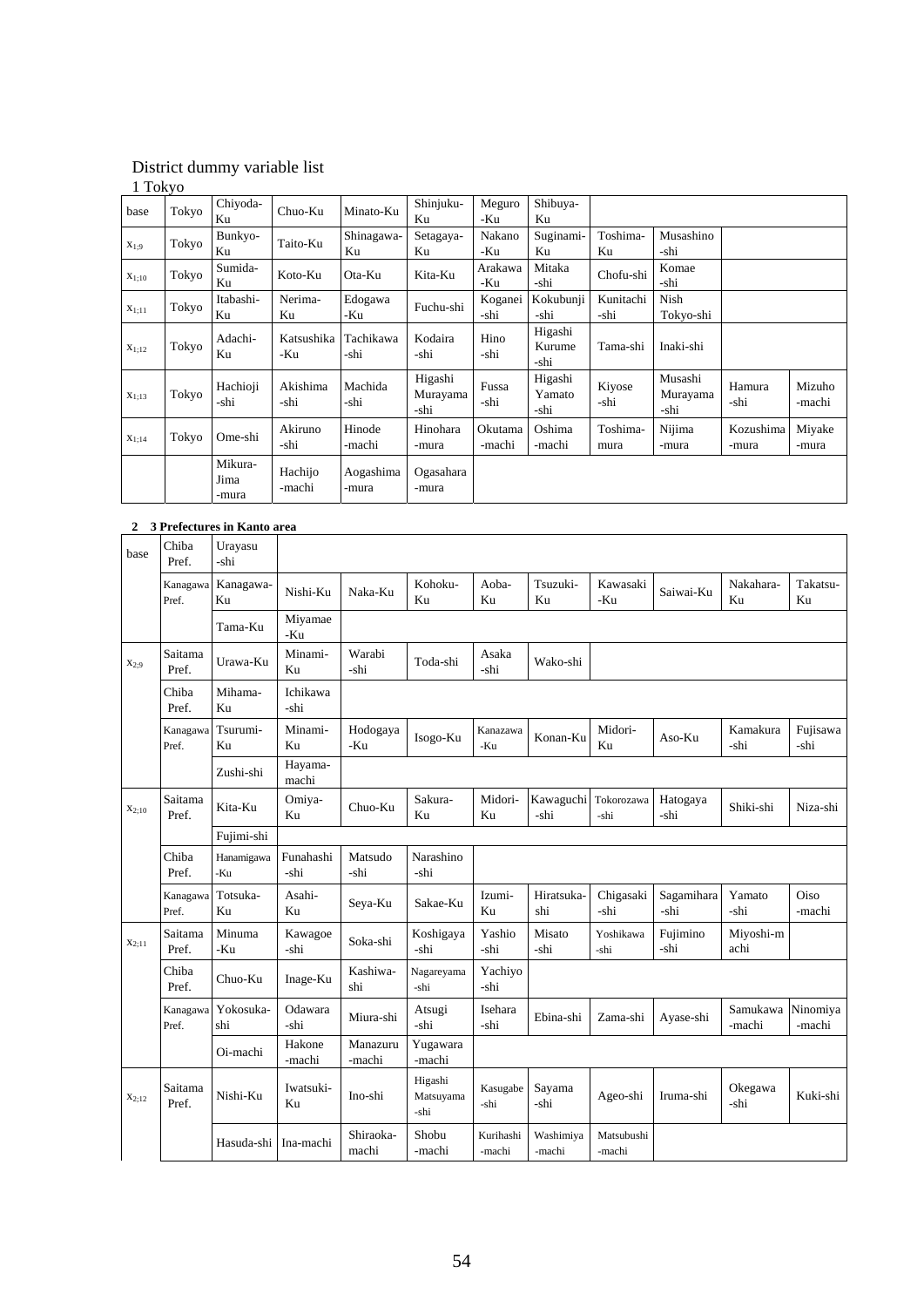|            | Chiba<br>Pref.    | Wakaba-<br>Ku       | Midori-<br>Ku              | Narita-shi               | Sakura<br>-shi      | Abiko-<br>shi                 | Kamogawa<br>-shi     | Kamagaya-<br>shi    | Yotsukaido<br>-shi   | Inzai-shi                    | Shirai<br>-shi     |
|------------|-------------------|---------------------|----------------------------|--------------------------|---------------------|-------------------------------|----------------------|---------------------|----------------------|------------------------------|--------------------|
|            | Kanagawa<br>Pref. | Hatano-shi          | Minami<br>Ashigara<br>-shi | Nakai<br>-machi          | Matsuda-<br>machi   | Yamakita<br>-machi            | Kaisei<br>-machi     | Aikawa-<br>machi    | Kiyokawa-<br>mura    |                              |                    |
| $X_{2:13}$ | Saitama<br>Pref.  | Kumagaya<br>-shi    | Gyoda<br>-shi              | Hanyu<br>-shi            | Konosu<br>-shi      | Kitamoto-<br>shi              | Sakato-shi           | Satte-shi           | Tsurugashima<br>-shi | Hidaka-shi                   | Moroyama<br>-machi |
|            |                   | Ogose<br>-machi     | Namegawa<br>-machi         | Ranzan-<br>machi         | Kawashima-<br>machi | Yoshimi<br>-machi             | Hatoyama<br>-machi   | Minano-<br>machi    | Nagatoro-<br>machi   | Misato<br>-machi             | Yorii<br>-machi    |
|            |                   | Miyashiro-<br>machi | Sugito<br>-machi           |                          |                     |                               |                      |                     |                      |                              |                    |
|            | Chiba<br>Pref.    | Tateyama<br>-shi    | Kisarazu<br>-shi           | Noda-shi                 | Mobara<br>-shi      | Togane<br>-shi                | Katsuura<br>-shi     | Ichihara<br>-shi    | Sodegaura-<br>shi    | Tomisato<br>-shi             | Sosa-shi           |
|            |                   | Shisui<br>-machi    | Imba<br>-mura              | Motono-<br>mura          | Sakae-<br>machi     | Oami<br>shirasato-<br>machi   | Ichinomiya-<br>machi | Mutsuzawa<br>-machi | Chosei<br>-mura      | Shirako<br>-machi            | Nagara-<br>machi   |
|            |                   | Chonan-m<br>achi    | Otaki-ma<br>chi            |                          |                     |                               |                      |                     |                      |                              |                    |
| $X_{2:14}$ | Saitama<br>Pref.  | Chichibu<br>-shi    | Kasu-shi                   | Honjo-shi                | Fukaya<br>-shi      | Ogawa<br>-machi               | Tokigawa<br>-machi   | Yokose<br>-machi    | Ogano<br>-machi      | Higashi<br>Chichibu-<br>mura | Kamikawa<br>-machi |
|            |                   | Kamisato-<br>machi  | Kisai<br>-machi            | Kita<br>Kawabe-<br>machi | Otone<br>-machi     |                               |                      |                     |                      |                              |                    |
|            | Chiba<br>Pref.    | Choshi-shi          | Asahi-shi                  | Kimitsu<br>-shi          | Futtsu-shi          | Yachimata<br>-shi             | Minami<br>Boso-shi   | Katori-shi          | Sambu-shi            | Isumi-shi                    | Kozaki<br>-machi   |
|            |                   | Tako<br>-machi      | Tonosho-<br>machi          | Kujukuri-<br>machi       | Shbayama<br>-machi  | Yokoshiba<br>Hikari<br>-machi | Onjuku<br>-machi     | Kyonan<br>-machi    |                      |                              |                    |

# **3 3 Prefectures in Kinki area**

| base       | Kyoto<br>Pref. | Shimogyo-<br>Ku      |                            |                  |                           |                            |                    |                     |                  |                  |                             |
|------------|----------------|----------------------|----------------------------|------------------|---------------------------|----------------------------|--------------------|---------------------|------------------|------------------|-----------------------------|
|            | Osaka<br>Pref. | Fukushima<br>-Ku     | Tennoji-<br>Ku             | Abeno-<br>Ku     | Kita-Ku                   | Chuo-Ku                    |                    |                     |                  |                  |                             |
|            | Hyogo<br>Pref. | Ashiya-shi           |                            |                  |                           |                            |                    |                     |                  |                  |                             |
| $X_{3:9}$  | Kyoto<br>Pref. | Kita-Ku              | Kamigyo-<br>K <sub>u</sub> | Sakyo-Ku         | Nakagyo<br>-Ku            | Nishigyo-<br>Ku            | Nagaoka<br>kyo-shi | Oyamazaki<br>-machi |                  |                  |                             |
|            | Osaka<br>Pref. | Miyakojima<br>-Ku    | Nishi-Ku                   | Naniwa-<br>Ku    | Joto-Ku                   | Nishinari-<br>Ku           | Yodogawa<br>-Ku    | Tsurumi-<br>Ku      | Toyonaka<br>-shi | Ikeda-shi        | Suita-shi                   |
|            |                | Takatsuki-<br>shi    | Ibaragi<br>-shi            | Mino-shi         | Shimamoto<br>-machi       |                            |                    |                     |                  |                  |                             |
|            | Hyogo<br>Pref. | Higashi<br>Nada-Ku   | Nada-Ku                    | Chuo-Ku          | Amagasaki<br>-shi         | Nishinomiya<br>-shi        |                    |                     |                  |                  |                             |
| $X_{3:10}$ | Kyoto<br>Pref. | Higashiyama<br>-Ku   | Minami-<br>Ku              | Ukyo-Ku          | Yamashina-<br>Ku          | Muko<br>-shi               | Kyotanabe<br>-shi  |                     |                  |                  |                             |
|            | Osaka<br>Pref. | Konohana<br>-Ku      | Minato-<br>Ku              | Taisho-<br>Ku    | Nishi<br>Yodogawa<br>-Ku  | Higashi<br>Yodogawa<br>-Ku | Higashinari<br>-Ku | Ikuno-Ku            | Asahi-Ku         | Sumiyoshi-<br>Ku | Higashi<br>Sumiyoshi<br>-Ku |
|            |                | Suminoe-<br>Ku       | Hirano-<br>Ku              | Sakai-Ku         | Naka-Ku                   | Higashi-<br>Ku             | Nishi-Ku           | Minami-<br>Ku       | Kita-Ku          | Mihara-Ku        | Moriguchi<br>-shi           |
|            |                | Hirakata<br>-shi     | Yao-shi                    | Neyagawa<br>-shi | Kawachi<br>Nagano-<br>shi | Matsubara<br>-shi          | Daito-shi          | Kashiwara<br>-shi   | Kadoma<br>-shi   | Settsu-shi       | Takaishi<br>-shi            |
|            |                | Higashi<br>Osaka-shi | Shijonawate<br>-shi        | Katano<br>-shi   | Osaka<br>Sayama-<br>shi   |                            |                    |                     |                  |                  |                             |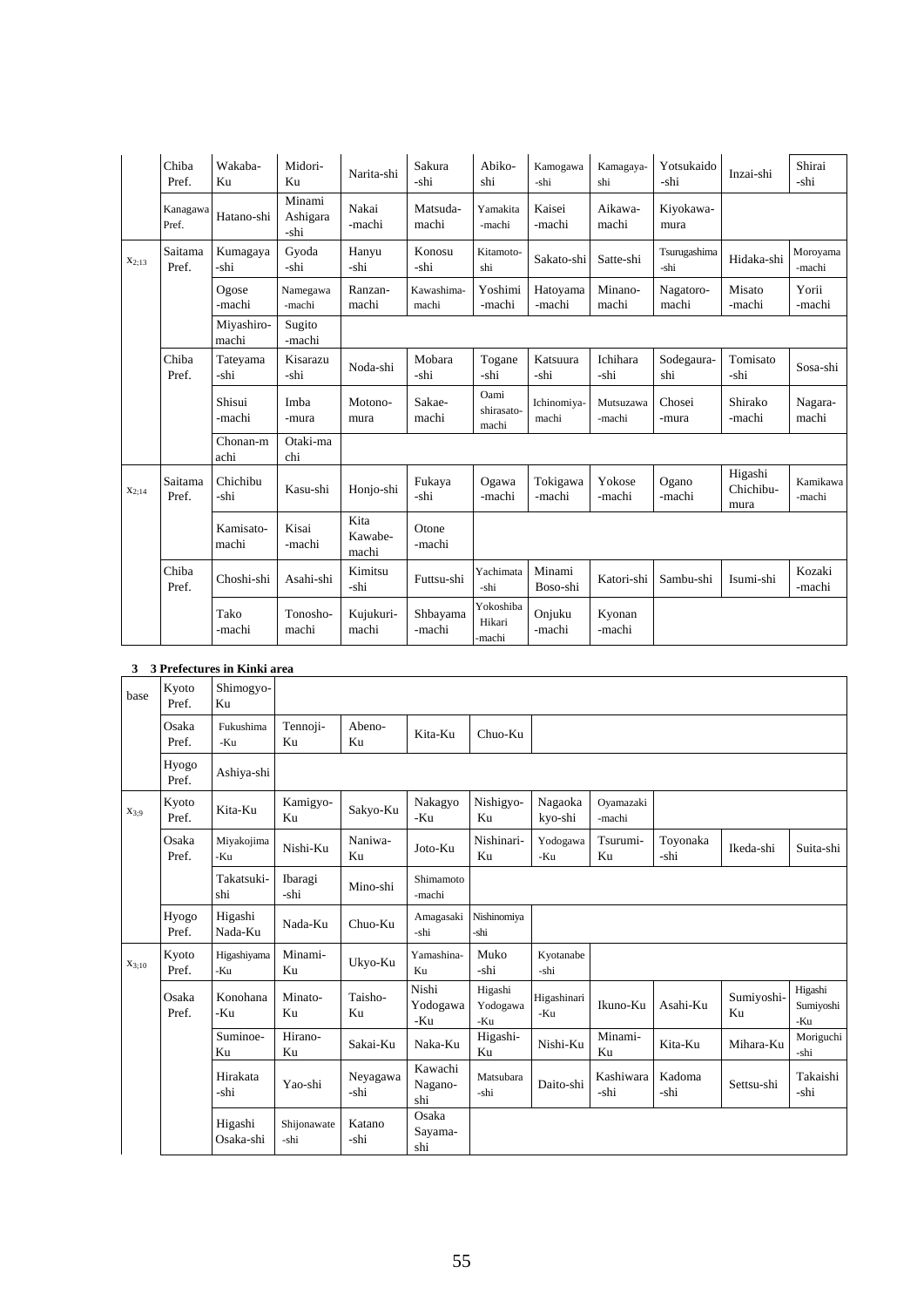|            | Hyogo<br>Pref. | Hyogo-Ku                     | Nagata-<br>Ku            | Suma-Ku          | Itami-shi                  | Takarazuka<br>-shi  | Kawanishi<br>-shi  | Sanda-shi         |                      |                    |                    |
|------------|----------------|------------------------------|--------------------------|------------------|----------------------------|---------------------|--------------------|-------------------|----------------------|--------------------|--------------------|
| $X_{3:11}$ | Kyoto<br>Pref. | Fushimi-<br>Ku               | Ayabe<br>-shi            | Uji-shi          | Kameoka-<br>shi            | Joyo-shi            | Nantan<br>-shi     | Kizugawa<br>-shi  | Seika<br>-machi      | Kyotanba-<br>machi |                    |
|            | Osaka<br>Pref. | Kishiwada<br>-shi            | <b>Izumiotsu</b><br>-shi | Kaizuka<br>-shi  | Tondabayashi-<br>shi       | Izumi<br>-shi       | Habikino<br>-shi   | Fujiidera-<br>shi | Toyono-<br>machi     | Nose<br>-machi     | Tadaoka<br>-machi  |
|            |                | Kumatori-<br>machi           | Taishi<br>-machi         | Kanan<br>-machi  | Chihaya<br>Aksaka<br>-mura |                     |                    |                   |                      |                    |                    |
|            | Hyogo<br>Pref. | Tarumi-<br>Ku                | Kita-Ku                  | Nishi-Ku         | Himeji<br>-shi             | Akashi<br>-shi      | Sumoto<br>-shi     | Kakogawa<br>-shi  | Miki-shi             | Inagawa<br>machi   | Inami<br>-machi    |
|            |                | Harima<br>-machi             |                          |                  |                            |                     |                    |                   |                      |                    |                    |
| $X_{3:12}$ | Kyoto<br>Pref. | Fukuchiyama<br>-shi          | Maizuru<br>-shi          | Miyazu<br>-shi   | Yawata<br>-shi             | Kyotango<br>-shi    | Kugoyama<br>-machi | Ide-machi         | Uji Tawara<br>-machi | Kasagi<br>-machi   | Watsuka<br>-machi  |
|            |                | Minami<br>Yamashiro<br>-mura | Ine-machi                | Yosano-<br>machi |                            |                     |                    |                   |                      |                    |                    |
|            | Osaka<br>Pref. | Izumisano<br>-shi            | Sennan<br>-shi           | Hannan<br>-shi   | Tajiri-<br>machi           | Misaki-<br>machi    |                    |                   |                      |                    |                    |
|            | Hyogo<br>Pref. | Aioi-shi                     | Toyooka-<br>shi          | Ako-shi          | Nishiwaki<br>-shi          | Takasago<br>-shi    | Ono-shi            | Kasai-shi         | Sasayama<br>-shi     | Yabu-shi           | Tanba<br>-shi      |
|            |                | Minami<br>Awaji-shi          | Asago-shi                | Awaji-shi        | Shiso-shi                  | Kato-shi            | Tatsuno<br>-shi    | Taka<br>-machi    | Ichikawa-<br>machi   | Fukuzaki-<br>machi | Kamikawa<br>-machi |
|            |                | Taishi<br>-machi             | Kamigori<br>-machi       | Sayo<br>-machi   | Kami<br>-machi             | Shinonsen<br>-machi |                    |                   |                      |                    |                    |

# **4 Other Prefectures**

| base              | Tokai    | Kinki   |        |
|-------------------|----------|---------|--------|
| $X_{4:12}$        | Kanto    |         |        |
| $X_{4:13}$        | Hokuriku | Chugoku |        |
| $X_{4:14}$        | Tohoku   | Shikoku | Kyushu |
| X <sub>4:15</sub> | Hokkaido | Okinawa |        |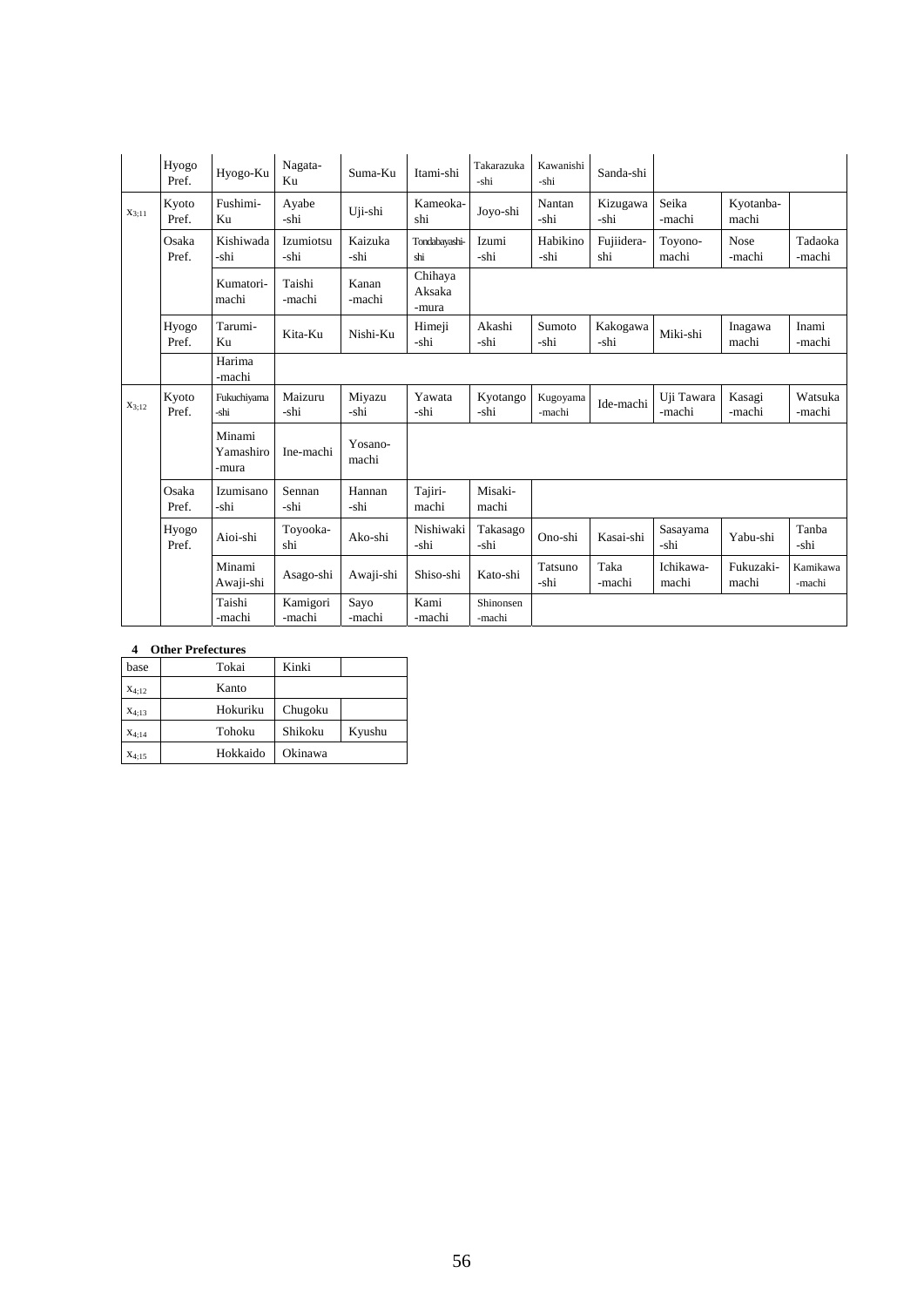## Appendix 4 Calculation of the CPI by midpoint-year basket method

 The midpoint-year basket method is used to calculate indices using the consumption structure between the base period and the observation period.

 To measure the price movement between the base period and the observation period, it is considered to be appropriate to use the average basket (consumption pattern) of the base period and the observation period<sup>36</sup>, while it is not possible to calculate this kind of index timely, because it needs a basket in the observation period. However, under the assumption that the basket changes smoothly from the base period to the observation period, approximated indices can be calculated by using a midpoint-year basket between the base period and the observation period.

 The formulas actually used are as follows. After integrating indices of the items excluding items whose rate of decrease is remarkably greater than that of other items, by the arithmetic mean, they are integrated with the indices of items whose rate of decrease is remarkably and others by the geometric mean.37

The yearly average indices are calculated for Japan.

-

<sup>36</sup> The Walsh index (a method that uses the geometric mean of the base period and the observation period) and Edgeworth index (a method that uses the arithmetic mean of the base period and the observation period) are the case. The former is one of the superlative indices such as the Fisher and Tornqvist index and the latter is known to the quite close to superlative indices. In general, differences among superlative indices, and between superlative indices and the Edgeworth index or chain indices are very small.

If one formula is applied to all items including those whose rate of decrease of price indices is large compared to other items, a large difference may occur even between superlative indices. However, in the case of chain superlative indices, the difference by the formula is small. It seems to be appropriate to integrate price indices of the item shoes rate of decrease is large and those of other items by the geometric mean, if the target is chain superlative indices.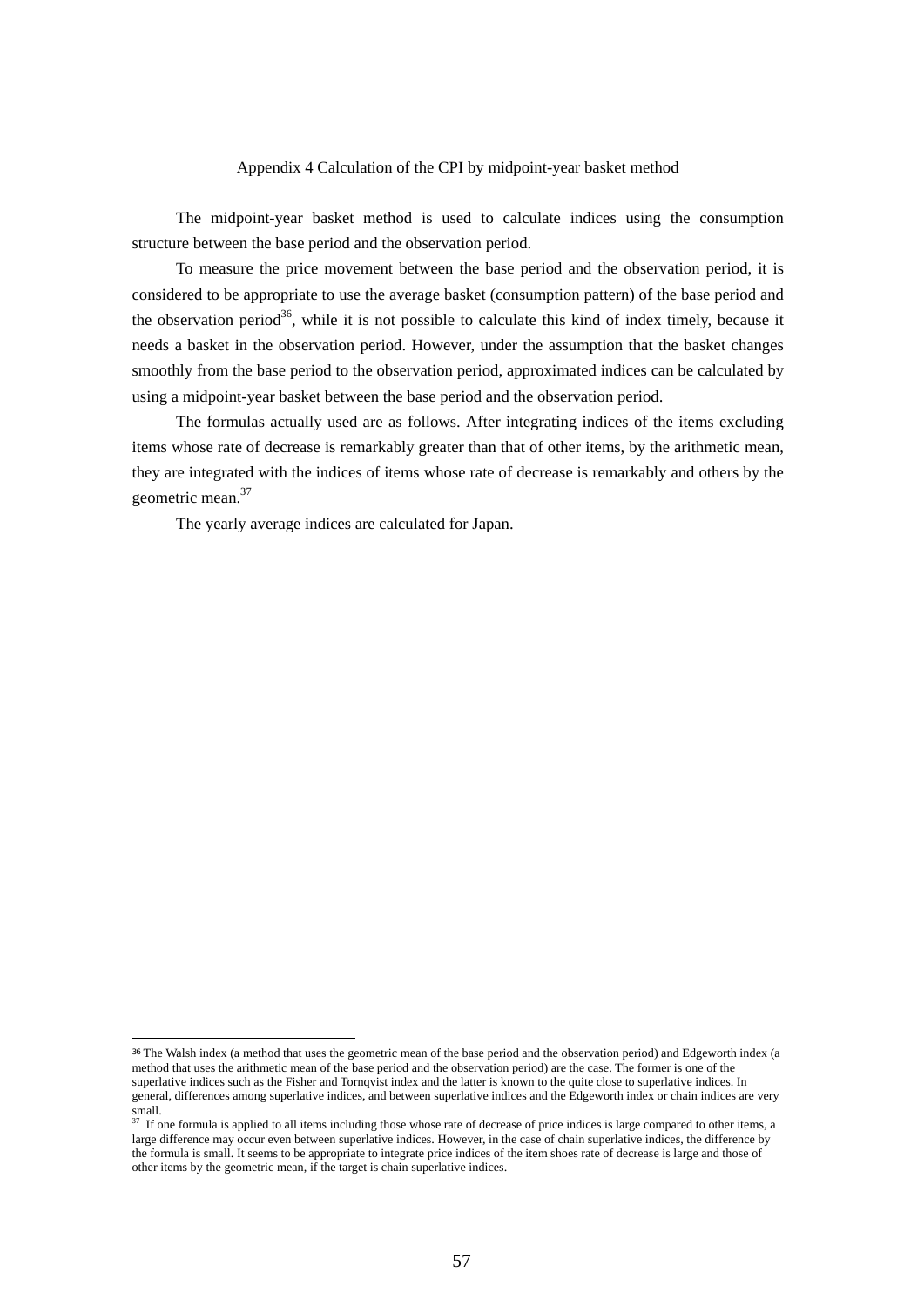$\bullet$  In case of 2012 and 2014

$$
I_{t}^{h} = \exp\left[\left(1 - \sum_{j=1}^{m} s_{h,j}\right) \ln\left[\frac{\sum_{i=1}^{n} p_{t,i} q_{h,i}}{\sum_{i=1}^{n} p_{0,i} q_{h,i}}\right] + \sum_{j=1}^{m} s_{h,j} \ln\frac{p_{t,j}}{p_{0,j}}\right] \times 100
$$
  
\n
$$
= \exp\left[\left(1 - \sum_{j=1}^{m} s_{h,j}\right) \ln\left[\frac{\sum_{i=1}^{n} \frac{p_{0,i}}{p_{h,i}}}{\sum_{i=1}^{n} \frac{p_{0,i}}{p_{h,i}} p_{h,i} q_{h,i}}\right] + \sum_{j=1}^{m} s_{h,j} \ln\frac{p_{t,j}}{p_{0,j}}\right] \times 100
$$
  
\n
$$
= \exp\left[\left(1 - \sum_{j=1}^{m} s_{h,j}\right) \ln\left[\frac{\sum_{i=1}^{n} I_{t,i} \frac{w_{h,i}}{I_{h,i}}}{\sum_{i=1}^{n} I_{h,i}}\right] + \sum_{j=1}^{m} s_{h,j} \ln I_{t,j}\right]
$$
  
\n0: base year [2010]

0: base year [2010]

*t*: observation year [2012 or 2014]

*h*: mid-point year [2011 if observation year is 2012, 2012 if it is 2014]

*i*: items excluding items whose rate of decrease is large

*j*: items whose rate of decrease is large

*n*: number of items excluding items whose rate of decrease is large

*m*: number of items whose rate of decrease is large

*p*: price *q*: quantity *w*: weight  $I_i$ : price indices by item

$$
S_{h,j} = \frac{W_{h,j}}{\sum_{j=1}^{m} W_{h,j} + \sum_{i=1}^{n} W_{h,i}}
$$

: Share of the items whose rate of decrease is large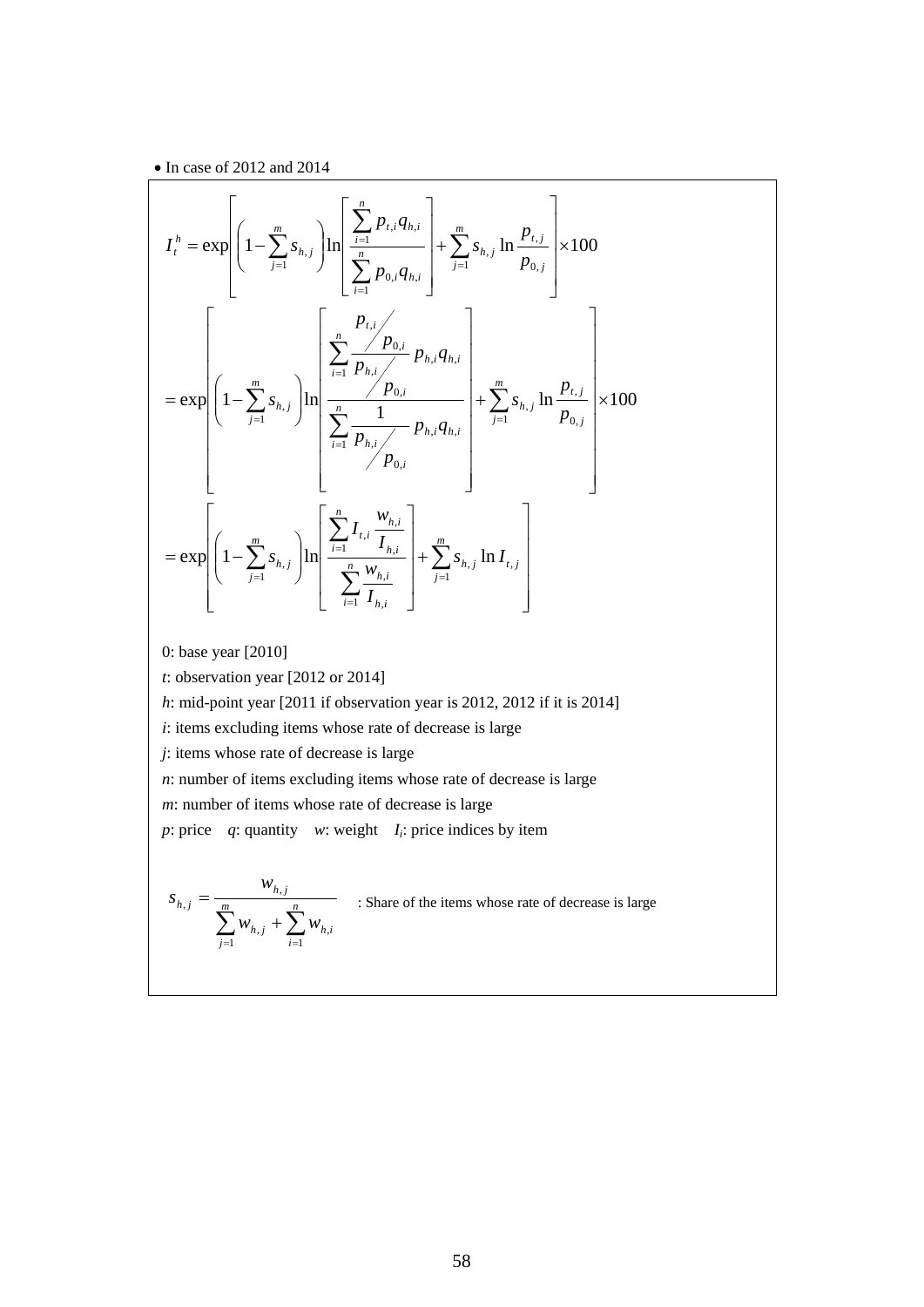$$
I_{i}^{h} = \exp\left[\left(1 - \sum_{j=1}^{m} \frac{s_{h,j} + s_{h+1,j}}{2}\right) \ln\left[\frac{\sum_{i=1}^{n} p_{t,i} (q_{h,i} + q_{h+1,i})}{\sum_{i=1}^{n} p_{0,i} (q_{h,i} + q_{h+1,i})}\right] + \sum_{j=1}^{m} \frac{s_{h,j} + s_{h+1,j}}{2} \ln\frac{p_{t,j}}{p_{0,j}}\right] \times 100
$$
  
\n
$$
= \exp\left[\left(1 - \sum_{j=1}^{m} \frac{s_{h,j} + s_{h+1,j}}{2}\right) \ln\left[\frac{\sum_{i=1}^{n} \left(\frac{p_{t,i}}{p_{h,i}} \right) p_{t,i} q_{h,i} + \frac{p_{0,i}}{p_{h+1,i}} \right) p_{h+1,i} q_{h+1,i}}{p_{0,i}}\right]\right]
$$
  
\n
$$
+ \sum_{j=1}^{m} \frac{s_{h,j} + s_{h+1,j}}{2} \ln\frac{p_{t,j}}{p_{0,j}}
$$
  
\n
$$
= \exp\left[\left(1 - \sum_{j=1}^{m} \frac{s_{h,j} + s_{h+1,j}}{2}\right) \ln\left[\frac{\sum_{i=1}^{n} I_{t,i} \left(\frac{w_{h,i}}{I_{h,i}} + \frac{w_{h+1,i}}{I_{h+1,i}}\right)}{p_{0,i}}\right] + \sum_{j=1}^{m} \frac{s_{h,j} + s_{h+1,j}}{2} \ln I_{t,j}\right]
$$
  
\n0: base year [2010]

0: base year [2010]

*t*: observation year [2013 or 2015]

*h*: mid-point year [2011 if observation year is 2013, 2012 if it is 2015]

*i*: items excluding items whose rate of decrease is large

*j*: items whose rate of decrease is large

*n*: number of items excluding items whose rate of decrease is large

*m*: number of items whose rate of decrease is large

*p*: price *q*: quantity *w*: weight  $I_i$ : price indices by item

$$
S_{h,j} = \frac{w_{h,j}}{\sum_{j=1}^{m} w_{h,j} + \sum_{i=1}^{n} w_{h,i}} \quad S_{h+1,j} = \frac{w_{h+1,j}}{\sum_{j=1}^{m} w_{h+1,j} + \sum_{i=1}^{n} w_{h+1,i}} \quad \text{There is large}
$$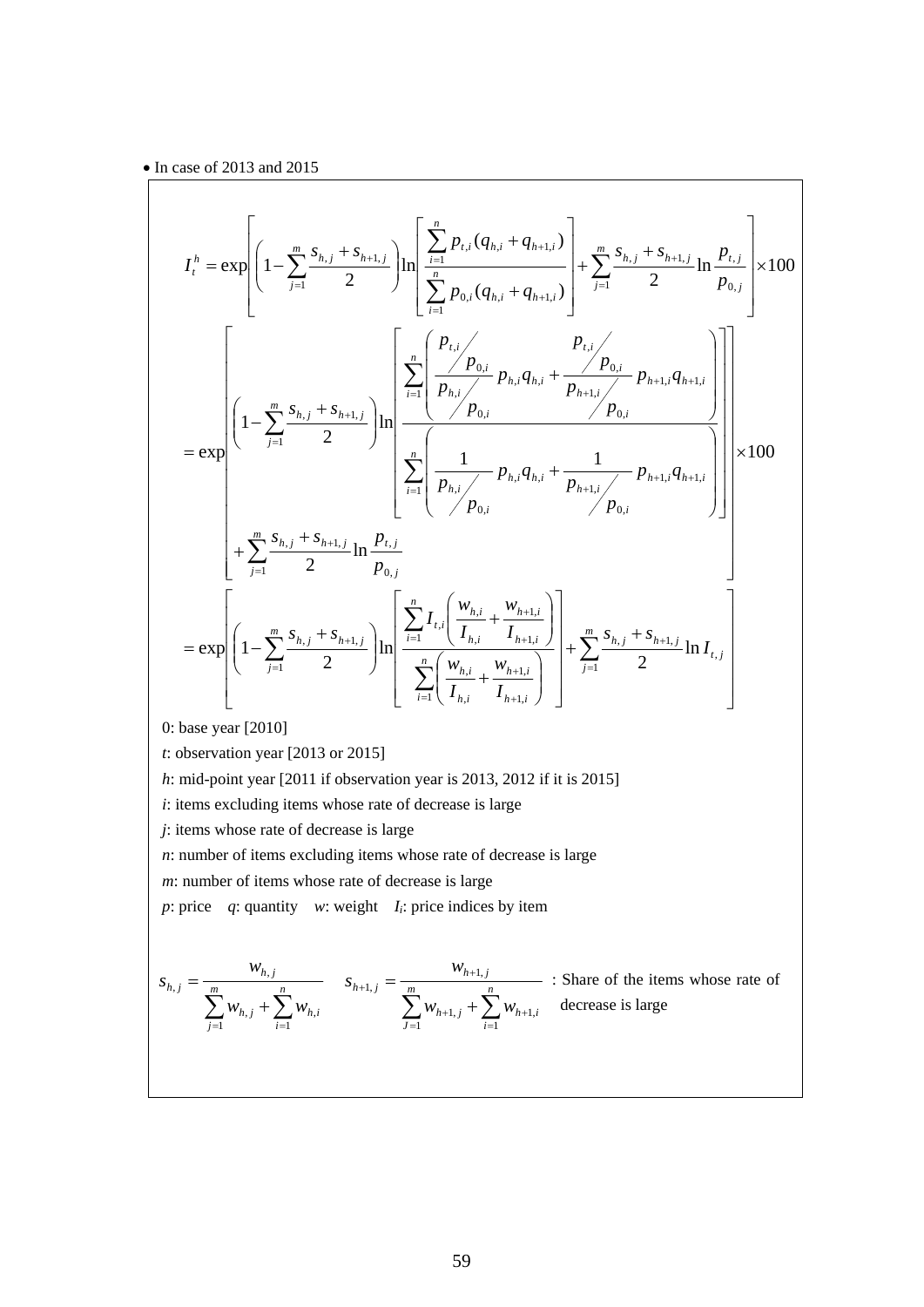# Frequency of price survey by the RPS

Method of price substitution, if not surveyed

F: (Fixed route bus fares) Prices of designed cities by business areas and geographical conditions of enterprises are substituted

# [Explanatory Notes] "Items" marked with \* are surveyed in Okinawa Prefecture only. Survey classification by the Retail Price Survey (RPS) Blank: Surveyed in all municipalities 1) : Surveyed in cities with population of 50,000 or more 2) : Surveyed in cities with population of 150,000 or more 3) : Surveyed in cities with prefectural government In the case of "D" Characteristics of items surveyed by the RPS 1') : Surveyed in cities 2') : Surveyed in cities with population of 50,000 or more Characteristics of items surveyed by the RPS A: Items which consumers purchase mainly at their neighbouring areas, and the prices differ among areas B: Items which are usually sold at representative commercial areas and large retail stores, and the prices differ among outlets C: Items whose price differences are comparatively small among areas and outlets D: Items of a single price or negligible price differences within the municipality E: Items of a single price or negligible price differences throughout the country or the region S: Items whose prices are surveyed at any place of the municipality without fixing survey districts House rent: House rent of household living in rented house Accommodation: Lodging charges for general Hotels POS: Items which calculated using prices are collected from the POS information data \*: Three times a month (every 10-days in a month) Blank: Once, in the middle of the month Blank: Don't substitute prices A: (Items marked with 3) Prices of cities with prefectural government are substituted B: (Items marked with 2) Prices of neighboring cities with population of 150,000 or more are substituted C: (Items marked with 1) Prices of neighboring cities with population of 50,000 or more are substituted D,E: (Railway fares) Prices of enterprises chosen are substituted in the same prefecture H-M: (School fees) Prices of designated cities within a commutable district are substituted N: Prices of cities with prefectural governments are substituted O: Single price throughout the country G,P: Single price throughout the country, except Okinawa Prefecture Q: Single price throughout the country, except Hokkaido and Okinawa Prefecture (Goods) (Public services) (General services) 1: Fresh food, raw meats & cut flowers 9: House rent, public, Urban Renaissance Agency 15: Meals outside the home 2: Other agricultural, aquatic & livestock products  $\&$  public corporation 16: House rent, private 3: Food products 10: Services related to domestic duties 17: Imputed rent 4: Textiles 11: Services related to medical care & welfare 18: Other Services (Services related to domestic duties) 5: Petroleum products 12: Services related to forwarding & communication 6: Other industrial products 13: Services related to education 7: Electricity, manufactured & piped gas & water charges14: Services related to culture & recreation 20: Other Services (Services related to education) 8: Publications (Reference 1: Durable goods) 1: Durable goods 2: Semi-durable goods 3: Non-durable goods (Reference 2: Fees for public services) \*: items categorized into "Fees for public services" Energy (Reference: Basic classification) \*: items categorized into "Energy" Expenses for education (Reference: Basic classification) & public corporation

Classification for goods and service group

\*: items categorized into "Expenses for education"

Expenses for culture & recreation (Reference: Basic classification) \*: items categorized into "Expenses for culture & recreation"

Expenses for information & communication (Reference: Basic classification) \*: items categorized into "Expenses for information & communication"

Classification for annual purchase frequency (frequency of purchases per household per year)

1: Items seldom purchased 4: Items purchased once every two months

2: Items purchased once a year 5: Items purchased once a month

3: Items purchased twice a year 6: Items frequently purchased

Classification for expenditure elasticity

1: Elasticity less than 1.00 2: 1.00 and over

19: Other Services (Services related to medical care & 21: Other Services (Services related to communication, culture &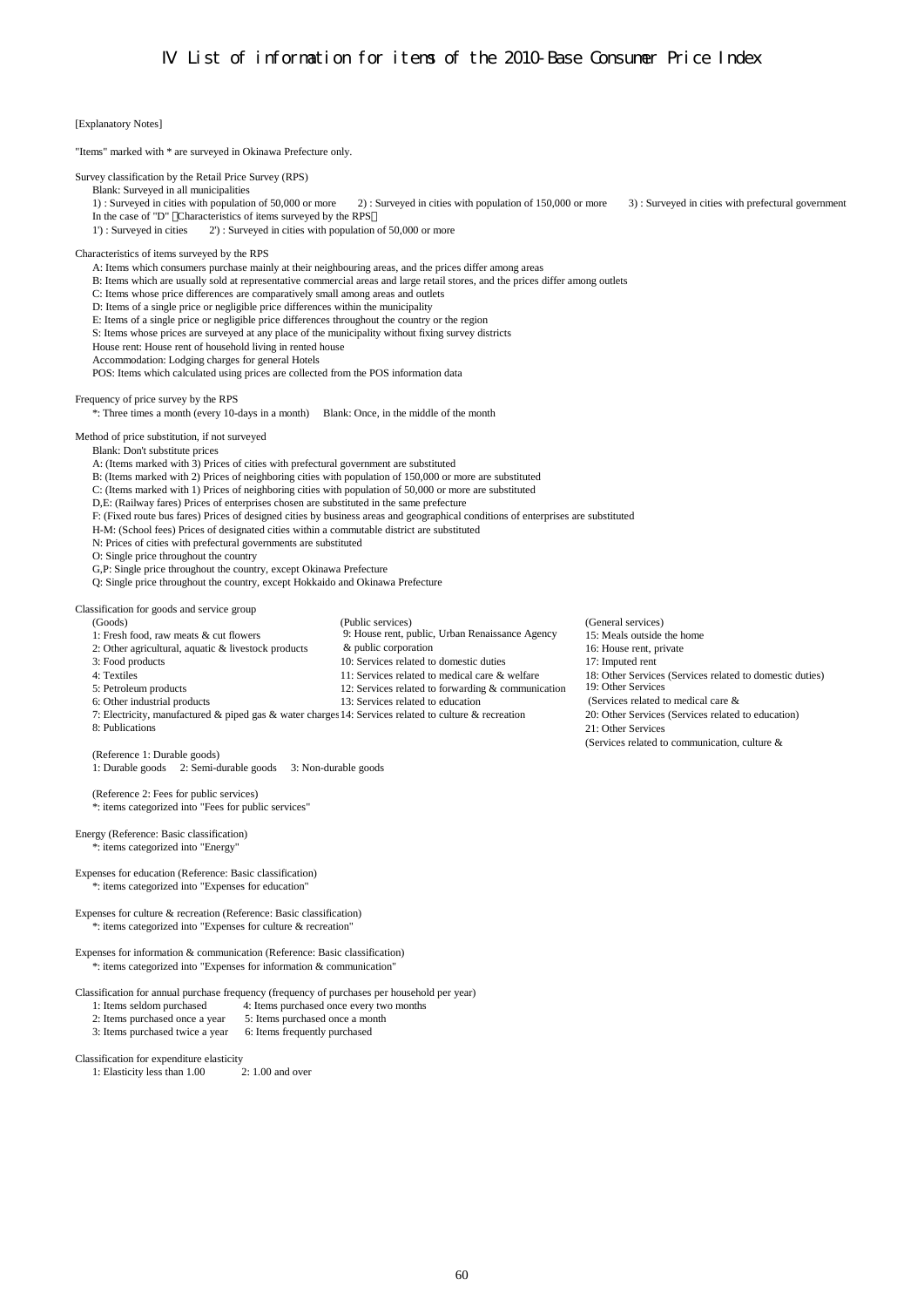| <b>Expenses</b><br>Method<br>classification<br>${\bf Frequency}$<br>Energy<br><b>Expenses</b><br>Expenditure<br>goods and service<br>Frequency<br>Chara<br>Survey<br>Ku-area of Tokyo<br>group<br>$\operatorname{for}$<br>Japan<br>Serial<br>of price<br>Group<br>Item<br>$\overline{a}$<br>cteristics<br>Period for index<br>for<br>ading<br>Groups Items<br>of purchases<br>number<br>classification<br>code<br>computation<br>$\rm{G}$<br>code<br>elasticity<br>education<br>substitution<br>price<br>&<br>Reference2<br>Categorize<br><b>Reference1</b><br>q<br>recreation<br>survey<br>Per 10000<br>Per 10000<br>Actual number<br>Actual number<br>3 157 986 390<br>250 171 389<br>10 000<br>0001<br>10 000<br>001<br>$\sim$<br>Food<br>0002<br>002<br>797 528 399<br>2 3 8 1<br>2 5 2 5<br>59 561 367<br>$\sim$<br>$\overline{\phantom{a}}$<br>$\sim$<br>$\overline{\phantom{0}}$<br>$\sim$<br>$\sim$<br>$\sim$<br>$\overline{\phantom{a}}$<br>$\sim$<br>Cereals<br>0003<br>68 469 210<br>180<br>003<br>217<br>4 4 9 6 8 9 8<br>$\sim$<br>$\sim$<br>$\sim$<br>$\overline{\phantom{a}}$<br>$\sim$<br>$\sim$<br>$\sim$<br>$\overline{\phantom{a}}$<br>$\sim$<br>$\sim$<br>$\sim$<br>0004<br>76<br>57<br>Rice<br>004<br>24 018 140<br>1 420 716<br>$\sim$<br>$\sim$<br>$\sim$<br>$\sim$ .<br>$\overline{\phantom{a}}$<br>$\overline{\phantom{a}}$<br>1000<br>22 818 067<br>72<br>1 349 970<br>54<br>Non-glutinous rice<br>005<br>$\sim$<br>$\sim$<br>$\sim$<br>$\sim$<br>$\mathfrak{S}$<br>30<br>Rice-A(domestic), "Koshihikari"<br>9 607 431<br>23<br>$\overline{2}$<br>006<br>568 544<br>1001<br>A<br>5<br>$\sqrt{2}$<br>31<br>Rice-B(domestic), non-blended rice excluding "Koshihikari"<br>007<br>13 210 636<br>781 426<br>3<br>1002<br>42<br>A<br>$\sqrt{2}$<br>1 200 073<br>70 74 6<br>3<br>Glutinous rice<br>1011<br>008<br>A<br>72<br>0005<br>24 854 442<br>79<br><b>Bread</b><br>009<br>1 805 963<br>$\sim$<br>$\sim$<br>$\overline{\phantom{a}}$<br>$\sim$<br>$\overline{\phantom{a}}$<br>$\sim$<br>White bread<br>7 233 650<br>23<br>522 237<br>21<br>3<br>1021<br>010<br>3<br>6<br>A<br>$\mathfrak{Z}$<br>Bean-jam buns<br>8 810 396<br>28<br>26<br>6<br>1022<br>641 863<br>3<br>011<br>A<br>$\mathfrak{Z}$<br>Curry buns<br>8 810 396<br>28<br>26<br>3<br>6<br>1023<br>641 863<br>012<br>A<br>Noodles<br>0006<br>15 533 884<br>993 665<br>40<br>013<br>49<br>$\sim$<br>$\sim$<br>$\overline{\phantom{a}}$<br>$\overline{\phantom{a}}$<br>$\sim$<br>$\sim$<br>$\sim$<br>$\mathfrak{Z}$<br>Boiled noodles<br>3 253 296<br>1031<br>10<br>200 662<br>$8 \quad 3)$<br>3<br>6<br>014<br>A<br>A<br>$\mathfrak{Z}$<br>Dried noodles<br>2 503 855<br>3<br>$\overline{4}$<br>1041<br>140 206<br>015<br>61<br>A<br>$\mathfrak{Z}$<br>1 127 510<br>$4 \mid 3)$<br>3<br>$\overline{4}$<br>2<br>Spaghetti<br>1042<br>94 5 43<br>016<br>A<br>A<br>$\mathfrak{Z}$<br>3<br>Instant noodles<br>4 696 816<br>6<br>017<br>15<br>270 766<br>1051<br><sup>11</sup><br>A<br>$\mathfrak{Z}$<br>$11 \,   \, 3)$<br>$\overline{3}$<br>6<br>Uncooked Chinese noodles<br>018<br>3 927 566<br>287 488<br>1052<br>12<br>A<br>A<br>$\overline{3}$<br>*"Okinawa"noodles<br>3<br>019<br>24 841<br>1061<br>A<br>0007<br>020<br>4 062 744<br>276 554<br>Other cereals<br>13<br>11<br>$\sim$<br>$\blacksquare$<br>$\sim$<br>$\overline{\phantom{a}}$<br>$\overline{\phantom{a}}$<br>$\mathfrak{Z}$<br>Wheat flour<br>$\mathfrak{Z}$<br>1071<br>021<br>1 136 253<br>60456<br>3<br>A<br>$\overline{3}$<br>$\mathfrak{Z}$<br>$\overline{3}$<br>"Mochi", rice-cakes<br>3)<br>$\mathbf C$<br>1081<br>022<br>2 9 2 6 4 9 1<br>216 098<br>A<br>023<br>69 438 002<br>4 5 6 4 4 2 7<br>Fish & seafood<br>0008<br>220<br>182<br>$\sim$<br>$\sim$<br>$\sim$<br>$\sim$<br>$\overline{\phantom{a}}$<br>$\sim$<br>$\sim$<br>$\sim$<br>$\overline{\phantom{0}}$<br>$\sim$<br>$\sim$<br>0009<br>024<br>40 456 237<br>128<br>2 731 451<br>109<br>Fresh fish & seafood<br>$*$<br>5 <sup>5</sup><br>29 1<br>Tuna fish<br>025<br>7 072 438<br>22<br>732 546<br>$\mathbf C$<br>3<br>1101<br>A<br>$\mathfrak{Z}$<br>026<br>1792854<br>109 335<br>$*$<br>$\mathfrak{Z}$<br>Horse mackerel<br>1102<br>6<br>A<br>3 <sup>7</sup><br>027<br>838 863<br>51 452<br>$*$<br>3<br>Sardines<br>1103<br>3<br>A<br>$\mathfrak{Z}$<br>$*$<br>3<br>Bonito<br>028<br>2 045 357<br>131 202<br>$\mathbf C$<br>5 1)<br>Mar.-Oct.<br>1104<br>A<br>6<br>$\overline{3}$<br>3<br>85 539<br>029<br>1911335<br>$\ast$<br>Flounder<br>1105<br>A<br>$5\overline{)}$<br>3<br>030<br>5 029 007<br>337 010<br>Salmon<br>13 2)<br>B<br>1106<br>16 <sup> </sup><br>A<br>$\overline{3}$<br>Mackerel<br>031<br>1 425 544<br>64 315<br>$*$<br>3<br>1107<br>A<br>$\overline{3}$<br>032<br>91 327<br>$\ast$<br>3<br>1 477 424<br>1108<br>Saury<br>A<br>$\mathfrak{Z}$<br>033<br>1 537 400<br>$\mathsf C$<br>$\mathfrak{Z}$<br>79 750<br>$*$<br>Sea bream<br>1110<br>3 1<br>A<br>$\mathbf C$<br>034<br>3<br>Yellowtail<br>4 102 849<br>214 812<br>$*$<br>$\overline{4}$<br>1111<br>13<br>9 1<br>A<br>Cuttlefish<br>035<br>3 251 268<br>174 936<br>$\ast$<br>3<br>1112<br>10<br>$\overline{4}$<br>A<br>$\mathfrak{Z}$<br>036<br>1719922<br>117053<br>1113<br>$\mathcal{R}$<br>Octopus<br>A<br>037<br>4 320 332<br>240 538<br>10 2)<br>Prawns<br>1114<br>14<br>3<br>$\overline{4}$<br>B<br>A<br>$\mathcal{C}$<br>Short-necked clams<br>038<br>1 580 100<br>135 061<br>3<br>1131<br>5 1)<br>$\overline{4}$<br>A<br>* Jan.-Mar., Oct.-Dec.<br>$\mathfrak{Z}$<br>936 550<br>61 742<br>$\mathcal{C}$<br>3<br>1132<br>039<br>2 1)<br>Oysters<br>A<br>3 <sup>7</sup><br>$4 \mid 3)$<br>3<br>Scallops<br>1 4 1 4 9 9 4<br>104 833<br>1133<br>040<br>A<br>A<br>Salted & dried fish<br>0010<br>041<br>12 873 571<br>807 153<br>32<br>41<br>$\sim$<br>$\sim$<br>$\sim$<br>$\sim$<br>$\sim$<br>$\sim$<br>$\overline{\phantom{a}}$<br>$\sim$<br>2 858 725<br>122 841<br>$\mathfrak{Z}$<br>Salted salmon<br>042<br>3<br>$\overline{4}$<br>1141<br>$\mathbf Q$<br>A<br>$\mathfrak{Z}$<br>$\mathfrak{Z}$<br>3 9 31 600<br>$\bf{B}$<br>$\mathsf{C}$<br>Salted cod roe<br>043<br>262 405<br>10 1)<br>$\overline{4}$<br>1142<br>12<br>$\mathfrak{Z}$<br>${\bf C}$<br>$\overline{3}$<br>149 211<br>"Shirasu-boshi", dried young sardines<br>1931229<br>$\overline{4}$<br>044<br>6 1)<br>1143<br>A<br>$\mathfrak{Z}$<br>$\mathfrak{Z}$<br>$\mathfrak{Z}$<br>$5 \mid 3)$<br>Dried horse mackerel<br>1 421 216<br>129 916<br>045<br>1144<br>A<br>A<br>"Niboshi", dried small sardines<br>$\mathfrak{Z}$<br>$\sqrt{2}$<br>542 797<br>23 797<br>3<br>046<br>1146<br>A<br>$\mathfrak{Z}$<br>$\sqrt{2}$<br>$\mathfrak{Z}$<br>Capelin<br>047<br>546 339<br>29 5 85<br>$\mathsf{C}$<br>1150<br>$ 1\rangle$<br>A<br>$\overline{3}$<br>$\mathfrak{Z}$<br>$\overline{3}$<br>3)<br>Salmon roe<br>1167<br>048<br>1 641 665<br>89 39 8<br>B<br>A<br>Fish-paste products<br>0011<br>049<br>7 558 830<br>24<br>422 549<br>17<br>$\sim$<br>$\sim$ .<br>$\sim$<br>$\overline{\phantom{a}}$<br>$\sim$<br>$\sim$<br>$\mathfrak{S}$<br>$\mathfrak{Z}$<br>"Agekamaboko", fried fish-paste patties<br>2 578 315<br>152 426<br>3<br>1151<br>050<br>6<br>A<br>$5\overline{)}$<br>$\mathfrak{Z}$<br>"Chikuwa", baked fish-paste bars<br>1 853 045<br>90 041<br>$\mathfrak{Z}$<br>1152<br>051<br>A<br>6<br>5 <sup>5</sup><br>$\bf{B}$<br>$\mathfrak{Z}$<br>$\mathfrak{Z}$<br>"Kamaboko", steamed fish-paste cakes<br>3 127 470<br>10<br>180 082<br>$7\quad2)$<br>1153<br>052<br>B<br>Other processed fish & seafood<br>27<br>0012<br>053<br>8 549 364<br>603 274<br>$24$ -<br>$\sim$<br>$\sim$<br>$\sim$<br>$\sim$<br>$\sim$<br>3 <sup>7</sup><br>Dried bonito fillets<br>72 033<br>$\mathbf C$<br>$\mathfrak{Z}$<br>3<br>054<br>1 044 144<br>$\mathcal{E}$<br>$3\vert 2)$<br>B<br>1161<br>$\mathfrak{Z}$<br>$11 \, 3)$<br>3<br>$\overline{4}$<br>Pickled fish<br>055<br>3 360 949<br>267 550<br>11<br>1165<br>A<br>A<br>$\mathfrak{Z}$<br>$\mathfrak{Z}$<br>$3 \mid 3$<br>3<br>056<br>1 286 594<br>87 4 68<br>1166<br>Fish prepared in soy sauce<br>A<br>A<br>$\mathfrak{Z}$<br>057<br>6 3)<br>$\mathfrak{Z}$<br>Canned fish<br>1173<br>2 556 190<br>156 285<br>B<br>$\overline{4}$<br>A<br>$\mathfrak{Z}$<br>$\overline{2}$<br>$\vert 3)$<br>B<br>3<br>301 487<br>19 9 38<br>"Shiokara", salted fish guts<br>1163<br>058<br>$\mathbf{A}$<br>Meats<br>059<br>64 498 902<br>204<br>4 442 228<br>178<br>0013<br>$\sim$<br>$\sim$<br>$\sim$<br>$\overline{\phantom{a}}$<br>$\overline{\phantom{0}}$<br>$\sim$<br>$\sim$<br>$\sim$<br>$\overline{\phantom{a}}$<br>0014<br>159<br>060<br>50 339 974<br>3 480 721<br>139<br>Raw meats<br>39<br>6<br>Beef-A<br>1201<br>13 928 341<br>976 943<br>061<br>44<br>3<br>A<br>$6\,$<br>Beef-B<br>$10 \mid 3)$<br>1203<br>062<br>3 4 8 2 4 8 9<br>244 397<br>$\mathfrak{Z}$<br>11<br>A<br>A<br>Pork-A<br>30<br>10 941 844<br>35<br>757 629<br>3<br>6<br>1211<br>063<br>A<br>Pork-B<br>35<br>30<br>10 941 844<br>757 629<br>6<br>1212<br>3<br>064<br>A<br>Chicken<br>34<br>29<br>10 843 261<br>733 833<br>$\mathfrak{Z}$<br>6<br>1221<br>065<br>A<br>$\overline{2}$<br>$1\overline{3}$<br>$\mathfrak{Z}$<br>Liver<br>202 195<br>10 290<br>1241<br>066<br>A<br>$\mathbf{A}$<br>961 507<br>38<br>Meat products<br>0015<br>067<br>14 158 928<br>45<br>$\sim$<br>$\sim$<br>$\overline{\phantom{a}}$<br>$\sim$<br>$\sim$<br>$\sim$<br>$\mathfrak{S}$<br>$\mathfrak{Z}$<br>16<br>Ham<br>1252<br>068<br>5 297 806<br>17<br>391 034<br>3<br>A<br>$\overline{3}$<br>6<br>21<br>17<br>3<br>1261<br>069<br>6 678 857<br>419 333<br>Sausages<br>A<br>$\mathfrak{Z}$<br>$\overline{4}$<br>1271<br>070<br>2 159 304<br>$6\,3)$<br>3<br>Bacon<br>151 140<br>A<br>A<br>$\mathfrak{Z}$<br>*Canned pork<br>1291<br>071<br>22 961<br>$\mathbf B$<br>3<br>0016<br>106<br>97<br>072<br>33 323 947<br>2418883<br>Dairy products & eggs<br>$\sim$<br>$\blacksquare$<br>$\sim$<br>$\sim$<br>$\sim$<br>$\sim$<br>$\overline{\phantom{a}}$<br>79<br>Fresh milk & dairy products<br>0017<br>073<br>26 239 327<br>83<br>1 964 820<br>$\sim$<br>$\sim$<br>$\overline{\phantom{a}}$<br>0018<br>38<br>Fresh milk<br>074<br>13 763 109<br>944 786<br>44<br>$\sim$<br>$\sim$<br>$\overline{\phantom{a}}$<br>$\mathfrak{Z}$<br>$\mathfrak{Z}$<br>(delivered)<br>1301<br>075<br>688 328<br>46 950<br>S<br>$\overline{2}$<br>3<br>$\mathfrak{Z}$<br>6<br>(sold in stores)<br>36<br>$\overline{3}$<br>1303<br>13 074 781<br>897 836<br>076<br>41<br>A<br>0019<br>41<br>Dairy products<br>077<br>12 476 218<br>1 020 034<br>40<br>$\sim$<br>$\sim$<br>$\sim$<br>$\blacksquare$<br>$\overline{\phantom{a}}$<br>$\sim$<br>$\sim$<br>$\sim$<br>632 940<br>$\mathfrak{Z}$<br>Powdered milk<br>078<br>48 236<br>3<br>1311<br>B<br>$\mathfrak{Z}$<br>7 488 234<br>23 2)<br>$\overline{3}$<br>1333<br>079<br>24<br>580 763<br>6<br>Yogurt<br>B<br>A<br>$\mathfrak{Z}$<br>$\mathfrak{Z}$<br>1321<br>751 556<br>66 887<br>$\mathcal{C}$<br>3<br><b>Butter</b><br>080<br>2<br>3 <sup>1</sup><br>5 <sup>1</sup><br>1 801 744<br>$\mathsf{C}$<br>$\mathfrak{Z}$<br>1331<br>162 074<br>$\mathsf{C}$<br>3<br>Cheese<br>081<br>6 <sub>1</sub><br>6<br>$6\,3)$<br>$\mathbf C$<br>$\mathfrak{Z}$<br>5 <sup>5</sup><br>1332<br>$\mathfrak{Z}$<br>082<br>1 801 744<br>162 074<br>Cheese(imported)<br>$\mathbf{A}$<br>6<br>0020<br>083<br>7 084 620<br>22<br>454 063<br>Eggs<br>18<br>$\sim$ .<br>$\sim$<br>$\blacksquare$<br>$\sim$<br>$\sim$<br>$\sim$<br>$\sim$<br>$\sim$<br>$\sim$<br>$\sim$<br>$\sim$<br>3 |           |      |     |           | Weight |         |    | Price survey |  |  |  |  |   |                |
|-------------------------------------------------------------------------------------------------------------------------------------------------------------------------------------------------------------------------------------------------------------------------------------------------------------------------------------------------------------------------------------------------------------------------------------------------------------------------------------------------------------------------------------------------------------------------------------------------------------------------------------------------------------------------------------------------------------------------------------------------------------------------------------------------------------------------------------------------------------------------------------------------------------------------------------------------------------------------------------------------------------------------------------------------------------------------------------------------------------------------------------------------------------------------------------------------------------------------------------------------------------------------------------------------------------------------------------------------------------------------------------------------------------------------------------------------------------------------------------------------------------------------------------------------------------------------------------------------------------------------------------------------------------------------------------------------------------------------------------------------------------------------------------------------------------------------------------------------------------------------------------------------------------------------------------------------------------------------------------------------------------------------------------------------------------------------------------------------------------------------------------------------------------------------------------------------------------------------------------------------------------------------------------------------------------------------------------------------------------------------------------------------------------------------------------------------------------------------------------------------------------------------------------------------------------------------------------------------------------------------------------------------------------------------------------------------------------------------------------------------------------------------------------------------------------------------------------------------------------------------------------------------------------------------------------------------------------------------------------------------------------------------------------------------------------------------------------------------------------------------------------------------------------------------------------------------------------------------------------------------------------------------------------------------------------------------------------------------------------------------------------------------------------------------------------------------------------------------------------------------------------------------------------------------------------------------------------------------------------------------------------------------------------------------------------------------------------------------------------------------------------------------------------------------------------------------------------------------------------------------------------------------------------------------------------------------------------------------------------------------------------------------------------------------------------------------------------------------------------------------------------------------------------------------------------------------------------------------------------------------------------------------------------------------------------------------------------------------------------------------------------------------------------------------------------------------------------------------------------------------------------------------------------------------------------------------------------------------------------------------------------------------------------------------------------------------------------------------------------------------------------------------------------------------------------------------------------------------------------------------------------------------------------------------------------------------------------------------------------------------------------------------------------------------------------------------------------------------------------------------------------------------------------------------------------------------------------------------------------------------------------------------------------------------------------------------------------------------------------------------------------------------------------------------------------------------------------------------------------------------------------------------------------------------------------------------------------------------------------------------------------------------------------------------------------------------------------------------------------------------------------------------------------------------------------------------------------------------------------------------------------------------------------------------------------------------------------------------------------------------------------------------------------------------------------------------------------------------------------------------------------------------------------------------------------------------------------------------------------------------------------------------------------------------------------------------------------------------------------------------------------------------------------------------------------------------------------------------------------------------------------------------------------------------------------------------------------------------------------------------------------------------------------------------------------------------------------------------------------------------------------------------------------------------------------------------------------------------------------------------------------------------------------------------------------------------------------------------------------------------------------------------------------------------------------------------------------------------------------------------------------------------------------------------------------------------------------------------------------------------------------------------------------------------------------------------------------------------------------------------------------------------------------------------------------------------------------------------------------------------------------------------------------------------------------------------------------------------------------------------------------------------------------------------------------------------------------------------------------------------------------------------------------------------------------------------------------------------------------------------------------------------------------------------------------------------------------------------------------------------------------------------------------------------------------------------------------------------------------------------------------------------------------------------------------------------------------------------------------------------------------------------------------------------------------------------------------------------------------------------------------------------------------------------------------------------------------------------------------------------------------------------------------------------------------------------------------------------------------------------------------------------------------------------------------------------------------------------------------------------------------------------------------------------------------------------------------------------------------------------------------------------------------------------------------------------------------------------------------------------------------------------------------------------------------------------------------------------------------------------------------------------------------------------------------------------------------------------------------------------------------------------------------------------------------------------------------------------------------------------------------------------------------------------------------------------------------------------------------------------------------------------------------------------------------------------------------------------------------------------------------------------------------------------------------------------------------------------------------------------------------------------------------------------------------------------------------------------------------------------------------------------------------------------------------------------------------------------------------------------------------------------------------------------------------------------------------------------------------------------------------------------------------------------------------------------------------------------------------------------------------------------------------------------------------------------------------------------------------------------------------------------------------------------------------------------------------------------------------------------------------------------------------------------------------------------------------------------------------------------------------------------------------------------------------------------------------------------------------------------------------------------------------------------------------------------------------------------------------------------------------------------------------------------------------------------------------------------------------------------------------------------------------------------------------------------------------------------------------------------------------------------------------------------------------------------------------------------------------------------------------------------------------------------------------------------------------------------------------------------------------------------------------------------------------------------------|-----------|------|-----|-----------|--------|---------|----|--------------|--|--|--|--|---|----------------|
|                                                                                                                                                                                                                                                                                                                                                                                                                                                                                                                                                                                                                                                                                                                                                                                                                                                                                                                                                                                                                                                                                                                                                                                                                                                                                                                                                                                                                                                                                                                                                                                                                                                                                                                                                                                                                                                                                                                                                                                                                                                                                                                                                                                                                                                                                                                                                                                                                                                                                                                                                                                                                                                                                                                                                                                                                                                                                                                                                                                                                                                                                                                                                                                                                                                                                                                                                                                                                                                                                                                                                                                                                                                                                                                                                                                                                                                                                                                                                                                                                                                                                                                                                                                                                                                                                                                                                                                                                                                                                                                                                                                                                                                                                                                                                                                                                                                                                                                                                                                                                                                                                                                                                                                                                                                                                                                                                                                                                                                                                                                                                                                                                                                                                                                                                                                                                                                                                                                                                                                                                                                                                                                                                                                                                                                                                                                                                                                                                                                                                                                                                                                                                                                                                                                                                                                                                                                                                                                                                                                                                                                                                                                                                                                                                                                                                                                                                                                                                                                                                                                                                                                                                                                                                                                                                                                                                                                                                                                                                                                                                                                                                                                                                                                                                                                                                                                                                                                                                                                                                                                                                                                                                                                                                                                                                                                                                                                                                                                                                                                                                                                                                                                                                                                                                                                                                                                                                                                                                                                                                                                                                                                                                                                                                                                                                                                                                                                                                                                                                                                                                                                                                                                                                                                                                                                                                                                                                                                                                                                                                                                                                                                                                                                                                                                                                                                                                                                                                                                                                                                                                                                                                                                                                                                                                                                                                                                                                                                                                                                       |           |      |     |           |        |         |    |              |  |  |  |  |   |                |
|                                                                                                                                                                                                                                                                                                                                                                                                                                                                                                                                                                                                                                                                                                                                                                                                                                                                                                                                                                                                                                                                                                                                                                                                                                                                                                                                                                                                                                                                                                                                                                                                                                                                                                                                                                                                                                                                                                                                                                                                                                                                                                                                                                                                                                                                                                                                                                                                                                                                                                                                                                                                                                                                                                                                                                                                                                                                                                                                                                                                                                                                                                                                                                                                                                                                                                                                                                                                                                                                                                                                                                                                                                                                                                                                                                                                                                                                                                                                                                                                                                                                                                                                                                                                                                                                                                                                                                                                                                                                                                                                                                                                                                                                                                                                                                                                                                                                                                                                                                                                                                                                                                                                                                                                                                                                                                                                                                                                                                                                                                                                                                                                                                                                                                                                                                                                                                                                                                                                                                                                                                                                                                                                                                                                                                                                                                                                                                                                                                                                                                                                                                                                                                                                                                                                                                                                                                                                                                                                                                                                                                                                                                                                                                                                                                                                                                                                                                                                                                                                                                                                                                                                                                                                                                                                                                                                                                                                                                                                                                                                                                                                                                                                                                                                                                                                                                                                                                                                                                                                                                                                                                                                                                                                                                                                                                                                                                                                                                                                                                                                                                                                                                                                                                                                                                                                                                                                                                                                                                                                                                                                                                                                                                                                                                                                                                                                                                                                                                                                                                                                                                                                                                                                                                                                                                                                                                                                                                                                                                                                                                                                                                                                                                                                                                                                                                                                                                                                                                                                                                                                                                                                                                                                                                                                                                                                                                                                                                                                                                                       |           |      |     |           |        |         |    |              |  |  |  |  |   |                |
|                                                                                                                                                                                                                                                                                                                                                                                                                                                                                                                                                                                                                                                                                                                                                                                                                                                                                                                                                                                                                                                                                                                                                                                                                                                                                                                                                                                                                                                                                                                                                                                                                                                                                                                                                                                                                                                                                                                                                                                                                                                                                                                                                                                                                                                                                                                                                                                                                                                                                                                                                                                                                                                                                                                                                                                                                                                                                                                                                                                                                                                                                                                                                                                                                                                                                                                                                                                                                                                                                                                                                                                                                                                                                                                                                                                                                                                                                                                                                                                                                                                                                                                                                                                                                                                                                                                                                                                                                                                                                                                                                                                                                                                                                                                                                                                                                                                                                                                                                                                                                                                                                                                                                                                                                                                                                                                                                                                                                                                                                                                                                                                                                                                                                                                                                                                                                                                                                                                                                                                                                                                                                                                                                                                                                                                                                                                                                                                                                                                                                                                                                                                                                                                                                                                                                                                                                                                                                                                                                                                                                                                                                                                                                                                                                                                                                                                                                                                                                                                                                                                                                                                                                                                                                                                                                                                                                                                                                                                                                                                                                                                                                                                                                                                                                                                                                                                                                                                                                                                                                                                                                                                                                                                                                                                                                                                                                                                                                                                                                                                                                                                                                                                                                                                                                                                                                                                                                                                                                                                                                                                                                                                                                                                                                                                                                                                                                                                                                                                                                                                                                                                                                                                                                                                                                                                                                                                                                                                                                                                                                                                                                                                                                                                                                                                                                                                                                                                                                                                                                                                                                                                                                                                                                                                                                                                                                                                                                                                                                                                       | All items |      |     |           |        |         |    |              |  |  |  |  |   |                |
|                                                                                                                                                                                                                                                                                                                                                                                                                                                                                                                                                                                                                                                                                                                                                                                                                                                                                                                                                                                                                                                                                                                                                                                                                                                                                                                                                                                                                                                                                                                                                                                                                                                                                                                                                                                                                                                                                                                                                                                                                                                                                                                                                                                                                                                                                                                                                                                                                                                                                                                                                                                                                                                                                                                                                                                                                                                                                                                                                                                                                                                                                                                                                                                                                                                                                                                                                                                                                                                                                                                                                                                                                                                                                                                                                                                                                                                                                                                                                                                                                                                                                                                                                                                                                                                                                                                                                                                                                                                                                                                                                                                                                                                                                                                                                                                                                                                                                                                                                                                                                                                                                                                                                                                                                                                                                                                                                                                                                                                                                                                                                                                                                                                                                                                                                                                                                                                                                                                                                                                                                                                                                                                                                                                                                                                                                                                                                                                                                                                                                                                                                                                                                                                                                                                                                                                                                                                                                                                                                                                                                                                                                                                                                                                                                                                                                                                                                                                                                                                                                                                                                                                                                                                                                                                                                                                                                                                                                                                                                                                                                                                                                                                                                                                                                                                                                                                                                                                                                                                                                                                                                                                                                                                                                                                                                                                                                                                                                                                                                                                                                                                                                                                                                                                                                                                                                                                                                                                                                                                                                                                                                                                                                                                                                                                                                                                                                                                                                                                                                                                                                                                                                                                                                                                                                                                                                                                                                                                                                                                                                                                                                                                                                                                                                                                                                                                                                                                                                                                                                                                                                                                                                                                                                                                                                                                                                                                                                                                                                                                       |           |      |     |           |        |         |    |              |  |  |  |  |   |                |
|                                                                                                                                                                                                                                                                                                                                                                                                                                                                                                                                                                                                                                                                                                                                                                                                                                                                                                                                                                                                                                                                                                                                                                                                                                                                                                                                                                                                                                                                                                                                                                                                                                                                                                                                                                                                                                                                                                                                                                                                                                                                                                                                                                                                                                                                                                                                                                                                                                                                                                                                                                                                                                                                                                                                                                                                                                                                                                                                                                                                                                                                                                                                                                                                                                                                                                                                                                                                                                                                                                                                                                                                                                                                                                                                                                                                                                                                                                                                                                                                                                                                                                                                                                                                                                                                                                                                                                                                                                                                                                                                                                                                                                                                                                                                                                                                                                                                                                                                                                                                                                                                                                                                                                                                                                                                                                                                                                                                                                                                                                                                                                                                                                                                                                                                                                                                                                                                                                                                                                                                                                                                                                                                                                                                                                                                                                                                                                                                                                                                                                                                                                                                                                                                                                                                                                                                                                                                                                                                                                                                                                                                                                                                                                                                                                                                                                                                                                                                                                                                                                                                                                                                                                                                                                                                                                                                                                                                                                                                                                                                                                                                                                                                                                                                                                                                                                                                                                                                                                                                                                                                                                                                                                                                                                                                                                                                                                                                                                                                                                                                                                                                                                                                                                                                                                                                                                                                                                                                                                                                                                                                                                                                                                                                                                                                                                                                                                                                                                                                                                                                                                                                                                                                                                                                                                                                                                                                                                                                                                                                                                                                                                                                                                                                                                                                                                                                                                                                                                                                                                                                                                                                                                                                                                                                                                                                                                                                                                                                                                                       |           |      |     |           |        |         |    |              |  |  |  |  |   |                |
|                                                                                                                                                                                                                                                                                                                                                                                                                                                                                                                                                                                                                                                                                                                                                                                                                                                                                                                                                                                                                                                                                                                                                                                                                                                                                                                                                                                                                                                                                                                                                                                                                                                                                                                                                                                                                                                                                                                                                                                                                                                                                                                                                                                                                                                                                                                                                                                                                                                                                                                                                                                                                                                                                                                                                                                                                                                                                                                                                                                                                                                                                                                                                                                                                                                                                                                                                                                                                                                                                                                                                                                                                                                                                                                                                                                                                                                                                                                                                                                                                                                                                                                                                                                                                                                                                                                                                                                                                                                                                                                                                                                                                                                                                                                                                                                                                                                                                                                                                                                                                                                                                                                                                                                                                                                                                                                                                                                                                                                                                                                                                                                                                                                                                                                                                                                                                                                                                                                                                                                                                                                                                                                                                                                                                                                                                                                                                                                                                                                                                                                                                                                                                                                                                                                                                                                                                                                                                                                                                                                                                                                                                                                                                                                                                                                                                                                                                                                                                                                                                                                                                                                                                                                                                                                                                                                                                                                                                                                                                                                                                                                                                                                                                                                                                                                                                                                                                                                                                                                                                                                                                                                                                                                                                                                                                                                                                                                                                                                                                                                                                                                                                                                                                                                                                                                                                                                                                                                                                                                                                                                                                                                                                                                                                                                                                                                                                                                                                                                                                                                                                                                                                                                                                                                                                                                                                                                                                                                                                                                                                                                                                                                                                                                                                                                                                                                                                                                                                                                                                                                                                                                                                                                                                                                                                                                                                                                                                                                                                                                       |           |      |     |           |        |         |    |              |  |  |  |  |   |                |
|                                                                                                                                                                                                                                                                                                                                                                                                                                                                                                                                                                                                                                                                                                                                                                                                                                                                                                                                                                                                                                                                                                                                                                                                                                                                                                                                                                                                                                                                                                                                                                                                                                                                                                                                                                                                                                                                                                                                                                                                                                                                                                                                                                                                                                                                                                                                                                                                                                                                                                                                                                                                                                                                                                                                                                                                                                                                                                                                                                                                                                                                                                                                                                                                                                                                                                                                                                                                                                                                                                                                                                                                                                                                                                                                                                                                                                                                                                                                                                                                                                                                                                                                                                                                                                                                                                                                                                                                                                                                                                                                                                                                                                                                                                                                                                                                                                                                                                                                                                                                                                                                                                                                                                                                                                                                                                                                                                                                                                                                                                                                                                                                                                                                                                                                                                                                                                                                                                                                                                                                                                                                                                                                                                                                                                                                                                                                                                                                                                                                                                                                                                                                                                                                                                                                                                                                                                                                                                                                                                                                                                                                                                                                                                                                                                                                                                                                                                                                                                                                                                                                                                                                                                                                                                                                                                                                                                                                                                                                                                                                                                                                                                                                                                                                                                                                                                                                                                                                                                                                                                                                                                                                                                                                                                                                                                                                                                                                                                                                                                                                                                                                                                                                                                                                                                                                                                                                                                                                                                                                                                                                                                                                                                                                                                                                                                                                                                                                                                                                                                                                                                                                                                                                                                                                                                                                                                                                                                                                                                                                                                                                                                                                                                                                                                                                                                                                                                                                                                                                                                                                                                                                                                                                                                                                                                                                                                                                                                                                                                                       |           |      |     |           |        |         |    |              |  |  |  |  |   |                |
|                                                                                                                                                                                                                                                                                                                                                                                                                                                                                                                                                                                                                                                                                                                                                                                                                                                                                                                                                                                                                                                                                                                                                                                                                                                                                                                                                                                                                                                                                                                                                                                                                                                                                                                                                                                                                                                                                                                                                                                                                                                                                                                                                                                                                                                                                                                                                                                                                                                                                                                                                                                                                                                                                                                                                                                                                                                                                                                                                                                                                                                                                                                                                                                                                                                                                                                                                                                                                                                                                                                                                                                                                                                                                                                                                                                                                                                                                                                                                                                                                                                                                                                                                                                                                                                                                                                                                                                                                                                                                                                                                                                                                                                                                                                                                                                                                                                                                                                                                                                                                                                                                                                                                                                                                                                                                                                                                                                                                                                                                                                                                                                                                                                                                                                                                                                                                                                                                                                                                                                                                                                                                                                                                                                                                                                                                                                                                                                                                                                                                                                                                                                                                                                                                                                                                                                                                                                                                                                                                                                                                                                                                                                                                                                                                                                                                                                                                                                                                                                                                                                                                                                                                                                                                                                                                                                                                                                                                                                                                                                                                                                                                                                                                                                                                                                                                                                                                                                                                                                                                                                                                                                                                                                                                                                                                                                                                                                                                                                                                                                                                                                                                                                                                                                                                                                                                                                                                                                                                                                                                                                                                                                                                                                                                                                                                                                                                                                                                                                                                                                                                                                                                                                                                                                                                                                                                                                                                                                                                                                                                                                                                                                                                                                                                                                                                                                                                                                                                                                                                                                                                                                                                                                                                                                                                                                                                                                                                                                                                                                       |           |      |     |           |        |         |    |              |  |  |  |  |   |                |
|                                                                                                                                                                                                                                                                                                                                                                                                                                                                                                                                                                                                                                                                                                                                                                                                                                                                                                                                                                                                                                                                                                                                                                                                                                                                                                                                                                                                                                                                                                                                                                                                                                                                                                                                                                                                                                                                                                                                                                                                                                                                                                                                                                                                                                                                                                                                                                                                                                                                                                                                                                                                                                                                                                                                                                                                                                                                                                                                                                                                                                                                                                                                                                                                                                                                                                                                                                                                                                                                                                                                                                                                                                                                                                                                                                                                                                                                                                                                                                                                                                                                                                                                                                                                                                                                                                                                                                                                                                                                                                                                                                                                                                                                                                                                                                                                                                                                                                                                                                                                                                                                                                                                                                                                                                                                                                                                                                                                                                                                                                                                                                                                                                                                                                                                                                                                                                                                                                                                                                                                                                                                                                                                                                                                                                                                                                                                                                                                                                                                                                                                                                                                                                                                                                                                                                                                                                                                                                                                                                                                                                                                                                                                                                                                                                                                                                                                                                                                                                                                                                                                                                                                                                                                                                                                                                                                                                                                                                                                                                                                                                                                                                                                                                                                                                                                                                                                                                                                                                                                                                                                                                                                                                                                                                                                                                                                                                                                                                                                                                                                                                                                                                                                                                                                                                                                                                                                                                                                                                                                                                                                                                                                                                                                                                                                                                                                                                                                                                                                                                                                                                                                                                                                                                                                                                                                                                                                                                                                                                                                                                                                                                                                                                                                                                                                                                                                                                                                                                                                                                                                                                                                                                                                                                                                                                                                                                                                                                                                                                                       |           |      |     |           |        |         |    |              |  |  |  |  |   |                |
|                                                                                                                                                                                                                                                                                                                                                                                                                                                                                                                                                                                                                                                                                                                                                                                                                                                                                                                                                                                                                                                                                                                                                                                                                                                                                                                                                                                                                                                                                                                                                                                                                                                                                                                                                                                                                                                                                                                                                                                                                                                                                                                                                                                                                                                                                                                                                                                                                                                                                                                                                                                                                                                                                                                                                                                                                                                                                                                                                                                                                                                                                                                                                                                                                                                                                                                                                                                                                                                                                                                                                                                                                                                                                                                                                                                                                                                                                                                                                                                                                                                                                                                                                                                                                                                                                                                                                                                                                                                                                                                                                                                                                                                                                                                                                                                                                                                                                                                                                                                                                                                                                                                                                                                                                                                                                                                                                                                                                                                                                                                                                                                                                                                                                                                                                                                                                                                                                                                                                                                                                                                                                                                                                                                                                                                                                                                                                                                                                                                                                                                                                                                                                                                                                                                                                                                                                                                                                                                                                                                                                                                                                                                                                                                                                                                                                                                                                                                                                                                                                                                                                                                                                                                                                                                                                                                                                                                                                                                                                                                                                                                                                                                                                                                                                                                                                                                                                                                                                                                                                                                                                                                                                                                                                                                                                                                                                                                                                                                                                                                                                                                                                                                                                                                                                                                                                                                                                                                                                                                                                                                                                                                                                                                                                                                                                                                                                                                                                                                                                                                                                                                                                                                                                                                                                                                                                                                                                                                                                                                                                                                                                                                                                                                                                                                                                                                                                                                                                                                                                                                                                                                                                                                                                                                                                                                                                                                                                                                                                                                       |           |      |     |           |        |         |    |              |  |  |  |  |   |                |
|                                                                                                                                                                                                                                                                                                                                                                                                                                                                                                                                                                                                                                                                                                                                                                                                                                                                                                                                                                                                                                                                                                                                                                                                                                                                                                                                                                                                                                                                                                                                                                                                                                                                                                                                                                                                                                                                                                                                                                                                                                                                                                                                                                                                                                                                                                                                                                                                                                                                                                                                                                                                                                                                                                                                                                                                                                                                                                                                                                                                                                                                                                                                                                                                                                                                                                                                                                                                                                                                                                                                                                                                                                                                                                                                                                                                                                                                                                                                                                                                                                                                                                                                                                                                                                                                                                                                                                                                                                                                                                                                                                                                                                                                                                                                                                                                                                                                                                                                                                                                                                                                                                                                                                                                                                                                                                                                                                                                                                                                                                                                                                                                                                                                                                                                                                                                                                                                                                                                                                                                                                                                                                                                                                                                                                                                                                                                                                                                                                                                                                                                                                                                                                                                                                                                                                                                                                                                                                                                                                                                                                                                                                                                                                                                                                                                                                                                                                                                                                                                                                                                                                                                                                                                                                                                                                                                                                                                                                                                                                                                                                                                                                                                                                                                                                                                                                                                                                                                                                                                                                                                                                                                                                                                                                                                                                                                                                                                                                                                                                                                                                                                                                                                                                                                                                                                                                                                                                                                                                                                                                                                                                                                                                                                                                                                                                                                                                                                                                                                                                                                                                                                                                                                                                                                                                                                                                                                                                                                                                                                                                                                                                                                                                                                                                                                                                                                                                                                                                                                                                                                                                                                                                                                                                                                                                                                                                                                                                                                                                                       |           |      |     |           |        |         |    |              |  |  |  |  |   |                |
|                                                                                                                                                                                                                                                                                                                                                                                                                                                                                                                                                                                                                                                                                                                                                                                                                                                                                                                                                                                                                                                                                                                                                                                                                                                                                                                                                                                                                                                                                                                                                                                                                                                                                                                                                                                                                                                                                                                                                                                                                                                                                                                                                                                                                                                                                                                                                                                                                                                                                                                                                                                                                                                                                                                                                                                                                                                                                                                                                                                                                                                                                                                                                                                                                                                                                                                                                                                                                                                                                                                                                                                                                                                                                                                                                                                                                                                                                                                                                                                                                                                                                                                                                                                                                                                                                                                                                                                                                                                                                                                                                                                                                                                                                                                                                                                                                                                                                                                                                                                                                                                                                                                                                                                                                                                                                                                                                                                                                                                                                                                                                                                                                                                                                                                                                                                                                                                                                                                                                                                                                                                                                                                                                                                                                                                                                                                                                                                                                                                                                                                                                                                                                                                                                                                                                                                                                                                                                                                                                                                                                                                                                                                                                                                                                                                                                                                                                                                                                                                                                                                                                                                                                                                                                                                                                                                                                                                                                                                                                                                                                                                                                                                                                                                                                                                                                                                                                                                                                                                                                                                                                                                                                                                                                                                                                                                                                                                                                                                                                                                                                                                                                                                                                                                                                                                                                                                                                                                                                                                                                                                                                                                                                                                                                                                                                                                                                                                                                                                                                                                                                                                                                                                                                                                                                                                                                                                                                                                                                                                                                                                                                                                                                                                                                                                                                                                                                                                                                                                                                                                                                                                                                                                                                                                                                                                                                                                                                                                                                                                       |           |      |     |           |        |         |    |              |  |  |  |  |   |                |
|                                                                                                                                                                                                                                                                                                                                                                                                                                                                                                                                                                                                                                                                                                                                                                                                                                                                                                                                                                                                                                                                                                                                                                                                                                                                                                                                                                                                                                                                                                                                                                                                                                                                                                                                                                                                                                                                                                                                                                                                                                                                                                                                                                                                                                                                                                                                                                                                                                                                                                                                                                                                                                                                                                                                                                                                                                                                                                                                                                                                                                                                                                                                                                                                                                                                                                                                                                                                                                                                                                                                                                                                                                                                                                                                                                                                                                                                                                                                                                                                                                                                                                                                                                                                                                                                                                                                                                                                                                                                                                                                                                                                                                                                                                                                                                                                                                                                                                                                                                                                                                                                                                                                                                                                                                                                                                                                                                                                                                                                                                                                                                                                                                                                                                                                                                                                                                                                                                                                                                                                                                                                                                                                                                                                                                                                                                                                                                                                                                                                                                                                                                                                                                                                                                                                                                                                                                                                                                                                                                                                                                                                                                                                                                                                                                                                                                                                                                                                                                                                                                                                                                                                                                                                                                                                                                                                                                                                                                                                                                                                                                                                                                                                                                                                                                                                                                                                                                                                                                                                                                                                                                                                                                                                                                                                                                                                                                                                                                                                                                                                                                                                                                                                                                                                                                                                                                                                                                                                                                                                                                                                                                                                                                                                                                                                                                                                                                                                                                                                                                                                                                                                                                                                                                                                                                                                                                                                                                                                                                                                                                                                                                                                                                                                                                                                                                                                                                                                                                                                                                                                                                                                                                                                                                                                                                                                                                                                                                                                                                                       |           |      |     |           |        |         |    |              |  |  |  |  |   |                |
|                                                                                                                                                                                                                                                                                                                                                                                                                                                                                                                                                                                                                                                                                                                                                                                                                                                                                                                                                                                                                                                                                                                                                                                                                                                                                                                                                                                                                                                                                                                                                                                                                                                                                                                                                                                                                                                                                                                                                                                                                                                                                                                                                                                                                                                                                                                                                                                                                                                                                                                                                                                                                                                                                                                                                                                                                                                                                                                                                                                                                                                                                                                                                                                                                                                                                                                                                                                                                                                                                                                                                                                                                                                                                                                                                                                                                                                                                                                                                                                                                                                                                                                                                                                                                                                                                                                                                                                                                                                                                                                                                                                                                                                                                                                                                                                                                                                                                                                                                                                                                                                                                                                                                                                                                                                                                                                                                                                                                                                                                                                                                                                                                                                                                                                                                                                                                                                                                                                                                                                                                                                                                                                                                                                                                                                                                                                                                                                                                                                                                                                                                                                                                                                                                                                                                                                                                                                                                                                                                                                                                                                                                                                                                                                                                                                                                                                                                                                                                                                                                                                                                                                                                                                                                                                                                                                                                                                                                                                                                                                                                                                                                                                                                                                                                                                                                                                                                                                                                                                                                                                                                                                                                                                                                                                                                                                                                                                                                                                                                                                                                                                                                                                                                                                                                                                                                                                                                                                                                                                                                                                                                                                                                                                                                                                                                                                                                                                                                                                                                                                                                                                                                                                                                                                                                                                                                                                                                                                                                                                                                                                                                                                                                                                                                                                                                                                                                                                                                                                                                                                                                                                                                                                                                                                                                                                                                                                                                                                                                                                       |           |      |     |           |        |         |    |              |  |  |  |  |   |                |
|                                                                                                                                                                                                                                                                                                                                                                                                                                                                                                                                                                                                                                                                                                                                                                                                                                                                                                                                                                                                                                                                                                                                                                                                                                                                                                                                                                                                                                                                                                                                                                                                                                                                                                                                                                                                                                                                                                                                                                                                                                                                                                                                                                                                                                                                                                                                                                                                                                                                                                                                                                                                                                                                                                                                                                                                                                                                                                                                                                                                                                                                                                                                                                                                                                                                                                                                                                                                                                                                                                                                                                                                                                                                                                                                                                                                                                                                                                                                                                                                                                                                                                                                                                                                                                                                                                                                                                                                                                                                                                                                                                                                                                                                                                                                                                                                                                                                                                                                                                                                                                                                                                                                                                                                                                                                                                                                                                                                                                                                                                                                                                                                                                                                                                                                                                                                                                                                                                                                                                                                                                                                                                                                                                                                                                                                                                                                                                                                                                                                                                                                                                                                                                                                                                                                                                                                                                                                                                                                                                                                                                                                                                                                                                                                                                                                                                                                                                                                                                                                                                                                                                                                                                                                                                                                                                                                                                                                                                                                                                                                                                                                                                                                                                                                                                                                                                                                                                                                                                                                                                                                                                                                                                                                                                                                                                                                                                                                                                                                                                                                                                                                                                                                                                                                                                                                                                                                                                                                                                                                                                                                                                                                                                                                                                                                                                                                                                                                                                                                                                                                                                                                                                                                                                                                                                                                                                                                                                                                                                                                                                                                                                                                                                                                                                                                                                                                                                                                                                                                                                                                                                                                                                                                                                                                                                                                                                                                                                                                                                                       |           |      |     |           |        |         |    |              |  |  |  |  |   |                |
|                                                                                                                                                                                                                                                                                                                                                                                                                                                                                                                                                                                                                                                                                                                                                                                                                                                                                                                                                                                                                                                                                                                                                                                                                                                                                                                                                                                                                                                                                                                                                                                                                                                                                                                                                                                                                                                                                                                                                                                                                                                                                                                                                                                                                                                                                                                                                                                                                                                                                                                                                                                                                                                                                                                                                                                                                                                                                                                                                                                                                                                                                                                                                                                                                                                                                                                                                                                                                                                                                                                                                                                                                                                                                                                                                                                                                                                                                                                                                                                                                                                                                                                                                                                                                                                                                                                                                                                                                                                                                                                                                                                                                                                                                                                                                                                                                                                                                                                                                                                                                                                                                                                                                                                                                                                                                                                                                                                                                                                                                                                                                                                                                                                                                                                                                                                                                                                                                                                                                                                                                                                                                                                                                                                                                                                                                                                                                                                                                                                                                                                                                                                                                                                                                                                                                                                                                                                                                                                                                                                                                                                                                                                                                                                                                                                                                                                                                                                                                                                                                                                                                                                                                                                                                                                                                                                                                                                                                                                                                                                                                                                                                                                                                                                                                                                                                                                                                                                                                                                                                                                                                                                                                                                                                                                                                                                                                                                                                                                                                                                                                                                                                                                                                                                                                                                                                                                                                                                                                                                                                                                                                                                                                                                                                                                                                                                                                                                                                                                                                                                                                                                                                                                                                                                                                                                                                                                                                                                                                                                                                                                                                                                                                                                                                                                                                                                                                                                                                                                                                                                                                                                                                                                                                                                                                                                                                                                                                                                                                                                       |           |      |     |           |        |         |    |              |  |  |  |  |   |                |
|                                                                                                                                                                                                                                                                                                                                                                                                                                                                                                                                                                                                                                                                                                                                                                                                                                                                                                                                                                                                                                                                                                                                                                                                                                                                                                                                                                                                                                                                                                                                                                                                                                                                                                                                                                                                                                                                                                                                                                                                                                                                                                                                                                                                                                                                                                                                                                                                                                                                                                                                                                                                                                                                                                                                                                                                                                                                                                                                                                                                                                                                                                                                                                                                                                                                                                                                                                                                                                                                                                                                                                                                                                                                                                                                                                                                                                                                                                                                                                                                                                                                                                                                                                                                                                                                                                                                                                                                                                                                                                                                                                                                                                                                                                                                                                                                                                                                                                                                                                                                                                                                                                                                                                                                                                                                                                                                                                                                                                                                                                                                                                                                                                                                                                                                                                                                                                                                                                                                                                                                                                                                                                                                                                                                                                                                                                                                                                                                                                                                                                                                                                                                                                                                                                                                                                                                                                                                                                                                                                                                                                                                                                                                                                                                                                                                                                                                                                                                                                                                                                                                                                                                                                                                                                                                                                                                                                                                                                                                                                                                                                                                                                                                                                                                                                                                                                                                                                                                                                                                                                                                                                                                                                                                                                                                                                                                                                                                                                                                                                                                                                                                                                                                                                                                                                                                                                                                                                                                                                                                                                                                                                                                                                                                                                                                                                                                                                                                                                                                                                                                                                                                                                                                                                                                                                                                                                                                                                                                                                                                                                                                                                                                                                                                                                                                                                                                                                                                                                                                                                                                                                                                                                                                                                                                                                                                                                                                                                                                                                                       |           |      |     |           |        |         |    |              |  |  |  |  |   |                |
|                                                                                                                                                                                                                                                                                                                                                                                                                                                                                                                                                                                                                                                                                                                                                                                                                                                                                                                                                                                                                                                                                                                                                                                                                                                                                                                                                                                                                                                                                                                                                                                                                                                                                                                                                                                                                                                                                                                                                                                                                                                                                                                                                                                                                                                                                                                                                                                                                                                                                                                                                                                                                                                                                                                                                                                                                                                                                                                                                                                                                                                                                                                                                                                                                                                                                                                                                                                                                                                                                                                                                                                                                                                                                                                                                                                                                                                                                                                                                                                                                                                                                                                                                                                                                                                                                                                                                                                                                                                                                                                                                                                                                                                                                                                                                                                                                                                                                                                                                                                                                                                                                                                                                                                                                                                                                                                                                                                                                                                                                                                                                                                                                                                                                                                                                                                                                                                                                                                                                                                                                                                                                                                                                                                                                                                                                                                                                                                                                                                                                                                                                                                                                                                                                                                                                                                                                                                                                                                                                                                                                                                                                                                                                                                                                                                                                                                                                                                                                                                                                                                                                                                                                                                                                                                                                                                                                                                                                                                                                                                                                                                                                                                                                                                                                                                                                                                                                                                                                                                                                                                                                                                                                                                                                                                                                                                                                                                                                                                                                                                                                                                                                                                                                                                                                                                                                                                                                                                                                                                                                                                                                                                                                                                                                                                                                                                                                                                                                                                                                                                                                                                                                                                                                                                                                                                                                                                                                                                                                                                                                                                                                                                                                                                                                                                                                                                                                                                                                                                                                                                                                                                                                                                                                                                                                                                                                                                                                                                                                                                       |           |      |     |           |        |         |    |              |  |  |  |  |   |                |
|                                                                                                                                                                                                                                                                                                                                                                                                                                                                                                                                                                                                                                                                                                                                                                                                                                                                                                                                                                                                                                                                                                                                                                                                                                                                                                                                                                                                                                                                                                                                                                                                                                                                                                                                                                                                                                                                                                                                                                                                                                                                                                                                                                                                                                                                                                                                                                                                                                                                                                                                                                                                                                                                                                                                                                                                                                                                                                                                                                                                                                                                                                                                                                                                                                                                                                                                                                                                                                                                                                                                                                                                                                                                                                                                                                                                                                                                                                                                                                                                                                                                                                                                                                                                                                                                                                                                                                                                                                                                                                                                                                                                                                                                                                                                                                                                                                                                                                                                                                                                                                                                                                                                                                                                                                                                                                                                                                                                                                                                                                                                                                                                                                                                                                                                                                                                                                                                                                                                                                                                                                                                                                                                                                                                                                                                                                                                                                                                                                                                                                                                                                                                                                                                                                                                                                                                                                                                                                                                                                                                                                                                                                                                                                                                                                                                                                                                                                                                                                                                                                                                                                                                                                                                                                                                                                                                                                                                                                                                                                                                                                                                                                                                                                                                                                                                                                                                                                                                                                                                                                                                                                                                                                                                                                                                                                                                                                                                                                                                                                                                                                                                                                                                                                                                                                                                                                                                                                                                                                                                                                                                                                                                                                                                                                                                                                                                                                                                                                                                                                                                                                                                                                                                                                                                                                                                                                                                                                                                                                                                                                                                                                                                                                                                                                                                                                                                                                                                                                                                                                                                                                                                                                                                                                                                                                                                                                                                                                                                                                                       |           |      |     |           |        |         |    |              |  |  |  |  |   |                |
|                                                                                                                                                                                                                                                                                                                                                                                                                                                                                                                                                                                                                                                                                                                                                                                                                                                                                                                                                                                                                                                                                                                                                                                                                                                                                                                                                                                                                                                                                                                                                                                                                                                                                                                                                                                                                                                                                                                                                                                                                                                                                                                                                                                                                                                                                                                                                                                                                                                                                                                                                                                                                                                                                                                                                                                                                                                                                                                                                                                                                                                                                                                                                                                                                                                                                                                                                                                                                                                                                                                                                                                                                                                                                                                                                                                                                                                                                                                                                                                                                                                                                                                                                                                                                                                                                                                                                                                                                                                                                                                                                                                                                                                                                                                                                                                                                                                                                                                                                                                                                                                                                                                                                                                                                                                                                                                                                                                                                                                                                                                                                                                                                                                                                                                                                                                                                                                                                                                                                                                                                                                                                                                                                                                                                                                                                                                                                                                                                                                                                                                                                                                                                                                                                                                                                                                                                                                                                                                                                                                                                                                                                                                                                                                                                                                                                                                                                                                                                                                                                                                                                                                                                                                                                                                                                                                                                                                                                                                                                                                                                                                                                                                                                                                                                                                                                                                                                                                                                                                                                                                                                                                                                                                                                                                                                                                                                                                                                                                                                                                                                                                                                                                                                                                                                                                                                                                                                                                                                                                                                                                                                                                                                                                                                                                                                                                                                                                                                                                                                                                                                                                                                                                                                                                                                                                                                                                                                                                                                                                                                                                                                                                                                                                                                                                                                                                                                                                                                                                                                                                                                                                                                                                                                                                                                                                                                                                                                                                                                                                       |           |      |     |           |        |         |    |              |  |  |  |  |   |                |
|                                                                                                                                                                                                                                                                                                                                                                                                                                                                                                                                                                                                                                                                                                                                                                                                                                                                                                                                                                                                                                                                                                                                                                                                                                                                                                                                                                                                                                                                                                                                                                                                                                                                                                                                                                                                                                                                                                                                                                                                                                                                                                                                                                                                                                                                                                                                                                                                                                                                                                                                                                                                                                                                                                                                                                                                                                                                                                                                                                                                                                                                                                                                                                                                                                                                                                                                                                                                                                                                                                                                                                                                                                                                                                                                                                                                                                                                                                                                                                                                                                                                                                                                                                                                                                                                                                                                                                                                                                                                                                                                                                                                                                                                                                                                                                                                                                                                                                                                                                                                                                                                                                                                                                                                                                                                                                                                                                                                                                                                                                                                                                                                                                                                                                                                                                                                                                                                                                                                                                                                                                                                                                                                                                                                                                                                                                                                                                                                                                                                                                                                                                                                                                                                                                                                                                                                                                                                                                                                                                                                                                                                                                                                                                                                                                                                                                                                                                                                                                                                                                                                                                                                                                                                                                                                                                                                                                                                                                                                                                                                                                                                                                                                                                                                                                                                                                                                                                                                                                                                                                                                                                                                                                                                                                                                                                                                                                                                                                                                                                                                                                                                                                                                                                                                                                                                                                                                                                                                                                                                                                                                                                                                                                                                                                                                                                                                                                                                                                                                                                                                                                                                                                                                                                                                                                                                                                                                                                                                                                                                                                                                                                                                                                                                                                                                                                                                                                                                                                                                                                                                                                                                                                                                                                                                                                                                                                                                                                                                                                                       |           |      |     |           |        |         |    |              |  |  |  |  |   |                |
|                                                                                                                                                                                                                                                                                                                                                                                                                                                                                                                                                                                                                                                                                                                                                                                                                                                                                                                                                                                                                                                                                                                                                                                                                                                                                                                                                                                                                                                                                                                                                                                                                                                                                                                                                                                                                                                                                                                                                                                                                                                                                                                                                                                                                                                                                                                                                                                                                                                                                                                                                                                                                                                                                                                                                                                                                                                                                                                                                                                                                                                                                                                                                                                                                                                                                                                                                                                                                                                                                                                                                                                                                                                                                                                                                                                                                                                                                                                                                                                                                                                                                                                                                                                                                                                                                                                                                                                                                                                                                                                                                                                                                                                                                                                                                                                                                                                                                                                                                                                                                                                                                                                                                                                                                                                                                                                                                                                                                                                                                                                                                                                                                                                                                                                                                                                                                                                                                                                                                                                                                                                                                                                                                                                                                                                                                                                                                                                                                                                                                                                                                                                                                                                                                                                                                                                                                                                                                                                                                                                                                                                                                                                                                                                                                                                                                                                                                                                                                                                                                                                                                                                                                                                                                                                                                                                                                                                                                                                                                                                                                                                                                                                                                                                                                                                                                                                                                                                                                                                                                                                                                                                                                                                                                                                                                                                                                                                                                                                                                                                                                                                                                                                                                                                                                                                                                                                                                                                                                                                                                                                                                                                                                                                                                                                                                                                                                                                                                                                                                                                                                                                                                                                                                                                                                                                                                                                                                                                                                                                                                                                                                                                                                                                                                                                                                                                                                                                                                                                                                                                                                                                                                                                                                                                                                                                                                                                                                                                                                                                       |           |      |     |           |        |         |    |              |  |  |  |  |   |                |
|                                                                                                                                                                                                                                                                                                                                                                                                                                                                                                                                                                                                                                                                                                                                                                                                                                                                                                                                                                                                                                                                                                                                                                                                                                                                                                                                                                                                                                                                                                                                                                                                                                                                                                                                                                                                                                                                                                                                                                                                                                                                                                                                                                                                                                                                                                                                                                                                                                                                                                                                                                                                                                                                                                                                                                                                                                                                                                                                                                                                                                                                                                                                                                                                                                                                                                                                                                                                                                                                                                                                                                                                                                                                                                                                                                                                                                                                                                                                                                                                                                                                                                                                                                                                                                                                                                                                                                                                                                                                                                                                                                                                                                                                                                                                                                                                                                                                                                                                                                                                                                                                                                                                                                                                                                                                                                                                                                                                                                                                                                                                                                                                                                                                                                                                                                                                                                                                                                                                                                                                                                                                                                                                                                                                                                                                                                                                                                                                                                                                                                                                                                                                                                                                                                                                                                                                                                                                                                                                                                                                                                                                                                                                                                                                                                                                                                                                                                                                                                                                                                                                                                                                                                                                                                                                                                                                                                                                                                                                                                                                                                                                                                                                                                                                                                                                                                                                                                                                                                                                                                                                                                                                                                                                                                                                                                                                                                                                                                                                                                                                                                                                                                                                                                                                                                                                                                                                                                                                                                                                                                                                                                                                                                                                                                                                                                                                                                                                                                                                                                                                                                                                                                                                                                                                                                                                                                                                                                                                                                                                                                                                                                                                                                                                                                                                                                                                                                                                                                                                                                                                                                                                                                                                                                                                                                                                                                                                                                                                                                                       |           |      |     |           |        |         |    |              |  |  |  |  |   |                |
|                                                                                                                                                                                                                                                                                                                                                                                                                                                                                                                                                                                                                                                                                                                                                                                                                                                                                                                                                                                                                                                                                                                                                                                                                                                                                                                                                                                                                                                                                                                                                                                                                                                                                                                                                                                                                                                                                                                                                                                                                                                                                                                                                                                                                                                                                                                                                                                                                                                                                                                                                                                                                                                                                                                                                                                                                                                                                                                                                                                                                                                                                                                                                                                                                                                                                                                                                                                                                                                                                                                                                                                                                                                                                                                                                                                                                                                                                                                                                                                                                                                                                                                                                                                                                                                                                                                                                                                                                                                                                                                                                                                                                                                                                                                                                                                                                                                                                                                                                                                                                                                                                                                                                                                                                                                                                                                                                                                                                                                                                                                                                                                                                                                                                                                                                                                                                                                                                                                                                                                                                                                                                                                                                                                                                                                                                                                                                                                                                                                                                                                                                                                                                                                                                                                                                                                                                                                                                                                                                                                                                                                                                                                                                                                                                                                                                                                                                                                                                                                                                                                                                                                                                                                                                                                                                                                                                                                                                                                                                                                                                                                                                                                                                                                                                                                                                                                                                                                                                                                                                                                                                                                                                                                                                                                                                                                                                                                                                                                                                                                                                                                                                                                                                                                                                                                                                                                                                                                                                                                                                                                                                                                                                                                                                                                                                                                                                                                                                                                                                                                                                                                                                                                                                                                                                                                                                                                                                                                                                                                                                                                                                                                                                                                                                                                                                                                                                                                                                                                                                                                                                                                                                                                                                                                                                                                                                                                                                                                                                                                       |           |      |     |           |        |         |    |              |  |  |  |  |   |                |
|                                                                                                                                                                                                                                                                                                                                                                                                                                                                                                                                                                                                                                                                                                                                                                                                                                                                                                                                                                                                                                                                                                                                                                                                                                                                                                                                                                                                                                                                                                                                                                                                                                                                                                                                                                                                                                                                                                                                                                                                                                                                                                                                                                                                                                                                                                                                                                                                                                                                                                                                                                                                                                                                                                                                                                                                                                                                                                                                                                                                                                                                                                                                                                                                                                                                                                                                                                                                                                                                                                                                                                                                                                                                                                                                                                                                                                                                                                                                                                                                                                                                                                                                                                                                                                                                                                                                                                                                                                                                                                                                                                                                                                                                                                                                                                                                                                                                                                                                                                                                                                                                                                                                                                                                                                                                                                                                                                                                                                                                                                                                                                                                                                                                                                                                                                                                                                                                                                                                                                                                                                                                                                                                                                                                                                                                                                                                                                                                                                                                                                                                                                                                                                                                                                                                                                                                                                                                                                                                                                                                                                                                                                                                                                                                                                                                                                                                                                                                                                                                                                                                                                                                                                                                                                                                                                                                                                                                                                                                                                                                                                                                                                                                                                                                                                                                                                                                                                                                                                                                                                                                                                                                                                                                                                                                                                                                                                                                                                                                                                                                                                                                                                                                                                                                                                                                                                                                                                                                                                                                                                                                                                                                                                                                                                                                                                                                                                                                                                                                                                                                                                                                                                                                                                                                                                                                                                                                                                                                                                                                                                                                                                                                                                                                                                                                                                                                                                                                                                                                                                                                                                                                                                                                                                                                                                                                                                                                                                                                                                                       |           |      |     |           |        |         |    |              |  |  |  |  |   |                |
|                                                                                                                                                                                                                                                                                                                                                                                                                                                                                                                                                                                                                                                                                                                                                                                                                                                                                                                                                                                                                                                                                                                                                                                                                                                                                                                                                                                                                                                                                                                                                                                                                                                                                                                                                                                                                                                                                                                                                                                                                                                                                                                                                                                                                                                                                                                                                                                                                                                                                                                                                                                                                                                                                                                                                                                                                                                                                                                                                                                                                                                                                                                                                                                                                                                                                                                                                                                                                                                                                                                                                                                                                                                                                                                                                                                                                                                                                                                                                                                                                                                                                                                                                                                                                                                                                                                                                                                                                                                                                                                                                                                                                                                                                                                                                                                                                                                                                                                                                                                                                                                                                                                                                                                                                                                                                                                                                                                                                                                                                                                                                                                                                                                                                                                                                                                                                                                                                                                                                                                                                                                                                                                                                                                                                                                                                                                                                                                                                                                                                                                                                                                                                                                                                                                                                                                                                                                                                                                                                                                                                                                                                                                                                                                                                                                                                                                                                                                                                                                                                                                                                                                                                                                                                                                                                                                                                                                                                                                                                                                                                                                                                                                                                                                                                                                                                                                                                                                                                                                                                                                                                                                                                                                                                                                                                                                                                                                                                                                                                                                                                                                                                                                                                                                                                                                                                                                                                                                                                                                                                                                                                                                                                                                                                                                                                                                                                                                                                                                                                                                                                                                                                                                                                                                                                                                                                                                                                                                                                                                                                                                                                                                                                                                                                                                                                                                                                                                                                                                                                                                                                                                                                                                                                                                                                                                                                                                                                                                                                                                       |           |      |     |           |        |         |    |              |  |  |  |  |   |                |
|                                                                                                                                                                                                                                                                                                                                                                                                                                                                                                                                                                                                                                                                                                                                                                                                                                                                                                                                                                                                                                                                                                                                                                                                                                                                                                                                                                                                                                                                                                                                                                                                                                                                                                                                                                                                                                                                                                                                                                                                                                                                                                                                                                                                                                                                                                                                                                                                                                                                                                                                                                                                                                                                                                                                                                                                                                                                                                                                                                                                                                                                                                                                                                                                                                                                                                                                                                                                                                                                                                                                                                                                                                                                                                                                                                                                                                                                                                                                                                                                                                                                                                                                                                                                                                                                                                                                                                                                                                                                                                                                                                                                                                                                                                                                                                                                                                                                                                                                                                                                                                                                                                                                                                                                                                                                                                                                                                                                                                                                                                                                                                                                                                                                                                                                                                                                                                                                                                                                                                                                                                                                                                                                                                                                                                                                                                                                                                                                                                                                                                                                                                                                                                                                                                                                                                                                                                                                                                                                                                                                                                                                                                                                                                                                                                                                                                                                                                                                                                                                                                                                                                                                                                                                                                                                                                                                                                                                                                                                                                                                                                                                                                                                                                                                                                                                                                                                                                                                                                                                                                                                                                                                                                                                                                                                                                                                                                                                                                                                                                                                                                                                                                                                                                                                                                                                                                                                                                                                                                                                                                                                                                                                                                                                                                                                                                                                                                                                                                                                                                                                                                                                                                                                                                                                                                                                                                                                                                                                                                                                                                                                                                                                                                                                                                                                                                                                                                                                                                                                                                                                                                                                                                                                                                                                                                                                                                                                                                                                                                                       |           |      |     |           |        |         |    |              |  |  |  |  |   |                |
|                                                                                                                                                                                                                                                                                                                                                                                                                                                                                                                                                                                                                                                                                                                                                                                                                                                                                                                                                                                                                                                                                                                                                                                                                                                                                                                                                                                                                                                                                                                                                                                                                                                                                                                                                                                                                                                                                                                                                                                                                                                                                                                                                                                                                                                                                                                                                                                                                                                                                                                                                                                                                                                                                                                                                                                                                                                                                                                                                                                                                                                                                                                                                                                                                                                                                                                                                                                                                                                                                                                                                                                                                                                                                                                                                                                                                                                                                                                                                                                                                                                                                                                                                                                                                                                                                                                                                                                                                                                                                                                                                                                                                                                                                                                                                                                                                                                                                                                                                                                                                                                                                                                                                                                                                                                                                                                                                                                                                                                                                                                                                                                                                                                                                                                                                                                                                                                                                                                                                                                                                                                                                                                                                                                                                                                                                                                                                                                                                                                                                                                                                                                                                                                                                                                                                                                                                                                                                                                                                                                                                                                                                                                                                                                                                                                                                                                                                                                                                                                                                                                                                                                                                                                                                                                                                                                                                                                                                                                                                                                                                                                                                                                                                                                                                                                                                                                                                                                                                                                                                                                                                                                                                                                                                                                                                                                                                                                                                                                                                                                                                                                                                                                                                                                                                                                                                                                                                                                                                                                                                                                                                                                                                                                                                                                                                                                                                                                                                                                                                                                                                                                                                                                                                                                                                                                                                                                                                                                                                                                                                                                                                                                                                                                                                                                                                                                                                                                                                                                                                                                                                                                                                                                                                                                                                                                                                                                                                                                                                                                       |           |      |     |           |        |         |    |              |  |  |  |  |   |                |
|                                                                                                                                                                                                                                                                                                                                                                                                                                                                                                                                                                                                                                                                                                                                                                                                                                                                                                                                                                                                                                                                                                                                                                                                                                                                                                                                                                                                                                                                                                                                                                                                                                                                                                                                                                                                                                                                                                                                                                                                                                                                                                                                                                                                                                                                                                                                                                                                                                                                                                                                                                                                                                                                                                                                                                                                                                                                                                                                                                                                                                                                                                                                                                                                                                                                                                                                                                                                                                                                                                                                                                                                                                                                                                                                                                                                                                                                                                                                                                                                                                                                                                                                                                                                                                                                                                                                                                                                                                                                                                                                                                                                                                                                                                                                                                                                                                                                                                                                                                                                                                                                                                                                                                                                                                                                                                                                                                                                                                                                                                                                                                                                                                                                                                                                                                                                                                                                                                                                                                                                                                                                                                                                                                                                                                                                                                                                                                                                                                                                                                                                                                                                                                                                                                                                                                                                                                                                                                                                                                                                                                                                                                                                                                                                                                                                                                                                                                                                                                                                                                                                                                                                                                                                                                                                                                                                                                                                                                                                                                                                                                                                                                                                                                                                                                                                                                                                                                                                                                                                                                                                                                                                                                                                                                                                                                                                                                                                                                                                                                                                                                                                                                                                                                                                                                                                                                                                                                                                                                                                                                                                                                                                                                                                                                                                                                                                                                                                                                                                                                                                                                                                                                                                                                                                                                                                                                                                                                                                                                                                                                                                                                                                                                                                                                                                                                                                                                                                                                                                                                                                                                                                                                                                                                                                                                                                                                                                                                                                                                                       |           |      |     |           |        |         |    |              |  |  |  |  |   |                |
|                                                                                                                                                                                                                                                                                                                                                                                                                                                                                                                                                                                                                                                                                                                                                                                                                                                                                                                                                                                                                                                                                                                                                                                                                                                                                                                                                                                                                                                                                                                                                                                                                                                                                                                                                                                                                                                                                                                                                                                                                                                                                                                                                                                                                                                                                                                                                                                                                                                                                                                                                                                                                                                                                                                                                                                                                                                                                                                                                                                                                                                                                                                                                                                                                                                                                                                                                                                                                                                                                                                                                                                                                                                                                                                                                                                                                                                                                                                                                                                                                                                                                                                                                                                                                                                                                                                                                                                                                                                                                                                                                                                                                                                                                                                                                                                                                                                                                                                                                                                                                                                                                                                                                                                                                                                                                                                                                                                                                                                                                                                                                                                                                                                                                                                                                                                                                                                                                                                                                                                                                                                                                                                                                                                                                                                                                                                                                                                                                                                                                                                                                                                                                                                                                                                                                                                                                                                                                                                                                                                                                                                                                                                                                                                                                                                                                                                                                                                                                                                                                                                                                                                                                                                                                                                                                                                                                                                                                                                                                                                                                                                                                                                                                                                                                                                                                                                                                                                                                                                                                                                                                                                                                                                                                                                                                                                                                                                                                                                                                                                                                                                                                                                                                                                                                                                                                                                                                                                                                                                                                                                                                                                                                                                                                                                                                                                                                                                                                                                                                                                                                                                                                                                                                                                                                                                                                                                                                                                                                                                                                                                                                                                                                                                                                                                                                                                                                                                                                                                                                                                                                                                                                                                                                                                                                                                                                                                                                                                                                                                       |           |      |     |           |        |         |    |              |  |  |  |  |   |                |
|                                                                                                                                                                                                                                                                                                                                                                                                                                                                                                                                                                                                                                                                                                                                                                                                                                                                                                                                                                                                                                                                                                                                                                                                                                                                                                                                                                                                                                                                                                                                                                                                                                                                                                                                                                                                                                                                                                                                                                                                                                                                                                                                                                                                                                                                                                                                                                                                                                                                                                                                                                                                                                                                                                                                                                                                                                                                                                                                                                                                                                                                                                                                                                                                                                                                                                                                                                                                                                                                                                                                                                                                                                                                                                                                                                                                                                                                                                                                                                                                                                                                                                                                                                                                                                                                                                                                                                                                                                                                                                                                                                                                                                                                                                                                                                                                                                                                                                                                                                                                                                                                                                                                                                                                                                                                                                                                                                                                                                                                                                                                                                                                                                                                                                                                                                                                                                                                                                                                                                                                                                                                                                                                                                                                                                                                                                                                                                                                                                                                                                                                                                                                                                                                                                                                                                                                                                                                                                                                                                                                                                                                                                                                                                                                                                                                                                                                                                                                                                                                                                                                                                                                                                                                                                                                                                                                                                                                                                                                                                                                                                                                                                                                                                                                                                                                                                                                                                                                                                                                                                                                                                                                                                                                                                                                                                                                                                                                                                                                                                                                                                                                                                                                                                                                                                                                                                                                                                                                                                                                                                                                                                                                                                                                                                                                                                                                                                                                                                                                                                                                                                                                                                                                                                                                                                                                                                                                                                                                                                                                                                                                                                                                                                                                                                                                                                                                                                                                                                                                                                                                                                                                                                                                                                                                                                                                                                                                                                                                                                                       |           |      |     |           |        |         |    |              |  |  |  |  |   |                |
|                                                                                                                                                                                                                                                                                                                                                                                                                                                                                                                                                                                                                                                                                                                                                                                                                                                                                                                                                                                                                                                                                                                                                                                                                                                                                                                                                                                                                                                                                                                                                                                                                                                                                                                                                                                                                                                                                                                                                                                                                                                                                                                                                                                                                                                                                                                                                                                                                                                                                                                                                                                                                                                                                                                                                                                                                                                                                                                                                                                                                                                                                                                                                                                                                                                                                                                                                                                                                                                                                                                                                                                                                                                                                                                                                                                                                                                                                                                                                                                                                                                                                                                                                                                                                                                                                                                                                                                                                                                                                                                                                                                                                                                                                                                                                                                                                                                                                                                                                                                                                                                                                                                                                                                                                                                                                                                                                                                                                                                                                                                                                                                                                                                                                                                                                                                                                                                                                                                                                                                                                                                                                                                                                                                                                                                                                                                                                                                                                                                                                                                                                                                                                                                                                                                                                                                                                                                                                                                                                                                                                                                                                                                                                                                                                                                                                                                                                                                                                                                                                                                                                                                                                                                                                                                                                                                                                                                                                                                                                                                                                                                                                                                                                                                                                                                                                                                                                                                                                                                                                                                                                                                                                                                                                                                                                                                                                                                                                                                                                                                                                                                                                                                                                                                                                                                                                                                                                                                                                                                                                                                                                                                                                                                                                                                                                                                                                                                                                                                                                                                                                                                                                                                                                                                                                                                                                                                                                                                                                                                                                                                                                                                                                                                                                                                                                                                                                                                                                                                                                                                                                                                                                                                                                                                                                                                                                                                                                                                                                                                       |           |      |     |           |        |         |    |              |  |  |  |  |   |                |
|                                                                                                                                                                                                                                                                                                                                                                                                                                                                                                                                                                                                                                                                                                                                                                                                                                                                                                                                                                                                                                                                                                                                                                                                                                                                                                                                                                                                                                                                                                                                                                                                                                                                                                                                                                                                                                                                                                                                                                                                                                                                                                                                                                                                                                                                                                                                                                                                                                                                                                                                                                                                                                                                                                                                                                                                                                                                                                                                                                                                                                                                                                                                                                                                                                                                                                                                                                                                                                                                                                                                                                                                                                                                                                                                                                                                                                                                                                                                                                                                                                                                                                                                                                                                                                                                                                                                                                                                                                                                                                                                                                                                                                                                                                                                                                                                                                                                                                                                                                                                                                                                                                                                                                                                                                                                                                                                                                                                                                                                                                                                                                                                                                                                                                                                                                                                                                                                                                                                                                                                                                                                                                                                                                                                                                                                                                                                                                                                                                                                                                                                                                                                                                                                                                                                                                                                                                                                                                                                                                                                                                                                                                                                                                                                                                                                                                                                                                                                                                                                                                                                                                                                                                                                                                                                                                                                                                                                                                                                                                                                                                                                                                                                                                                                                                                                                                                                                                                                                                                                                                                                                                                                                                                                                                                                                                                                                                                                                                                                                                                                                                                                                                                                                                                                                                                                                                                                                                                                                                                                                                                                                                                                                                                                                                                                                                                                                                                                                                                                                                                                                                                                                                                                                                                                                                                                                                                                                                                                                                                                                                                                                                                                                                                                                                                                                                                                                                                                                                                                                                                                                                                                                                                                                                                                                                                                                                                                                                                                                                                       |           |      |     |           |        |         |    |              |  |  |  |  |   |                |
|                                                                                                                                                                                                                                                                                                                                                                                                                                                                                                                                                                                                                                                                                                                                                                                                                                                                                                                                                                                                                                                                                                                                                                                                                                                                                                                                                                                                                                                                                                                                                                                                                                                                                                                                                                                                                                                                                                                                                                                                                                                                                                                                                                                                                                                                                                                                                                                                                                                                                                                                                                                                                                                                                                                                                                                                                                                                                                                                                                                                                                                                                                                                                                                                                                                                                                                                                                                                                                                                                                                                                                                                                                                                                                                                                                                                                                                                                                                                                                                                                                                                                                                                                                                                                                                                                                                                                                                                                                                                                                                                                                                                                                                                                                                                                                                                                                                                                                                                                                                                                                                                                                                                                                                                                                                                                                                                                                                                                                                                                                                                                                                                                                                                                                                                                                                                                                                                                                                                                                                                                                                                                                                                                                                                                                                                                                                                                                                                                                                                                                                                                                                                                                                                                                                                                                                                                                                                                                                                                                                                                                                                                                                                                                                                                                                                                                                                                                                                                                                                                                                                                                                                                                                                                                                                                                                                                                                                                                                                                                                                                                                                                                                                                                                                                                                                                                                                                                                                                                                                                                                                                                                                                                                                                                                                                                                                                                                                                                                                                                                                                                                                                                                                                                                                                                                                                                                                                                                                                                                                                                                                                                                                                                                                                                                                                                                                                                                                                                                                                                                                                                                                                                                                                                                                                                                                                                                                                                                                                                                                                                                                                                                                                                                                                                                                                                                                                                                                                                                                                                                                                                                                                                                                                                                                                                                                                                                                                                                                                                                       |           |      |     |           |        |         |    |              |  |  |  |  |   |                |
|                                                                                                                                                                                                                                                                                                                                                                                                                                                                                                                                                                                                                                                                                                                                                                                                                                                                                                                                                                                                                                                                                                                                                                                                                                                                                                                                                                                                                                                                                                                                                                                                                                                                                                                                                                                                                                                                                                                                                                                                                                                                                                                                                                                                                                                                                                                                                                                                                                                                                                                                                                                                                                                                                                                                                                                                                                                                                                                                                                                                                                                                                                                                                                                                                                                                                                                                                                                                                                                                                                                                                                                                                                                                                                                                                                                                                                                                                                                                                                                                                                                                                                                                                                                                                                                                                                                                                                                                                                                                                                                                                                                                                                                                                                                                                                                                                                                                                                                                                                                                                                                                                                                                                                                                                                                                                                                                                                                                                                                                                                                                                                                                                                                                                                                                                                                                                                                                                                                                                                                                                                                                                                                                                                                                                                                                                                                                                                                                                                                                                                                                                                                                                                                                                                                                                                                                                                                                                                                                                                                                                                                                                                                                                                                                                                                                                                                                                                                                                                                                                                                                                                                                                                                                                                                                                                                                                                                                                                                                                                                                                                                                                                                                                                                                                                                                                                                                                                                                                                                                                                                                                                                                                                                                                                                                                                                                                                                                                                                                                                                                                                                                                                                                                                                                                                                                                                                                                                                                                                                                                                                                                                                                                                                                                                                                                                                                                                                                                                                                                                                                                                                                                                                                                                                                                                                                                                                                                                                                                                                                                                                                                                                                                                                                                                                                                                                                                                                                                                                                                                                                                                                                                                                                                                                                                                                                                                                                                                                                                                                       |           |      |     |           |        |         |    |              |  |  |  |  |   |                |
|                                                                                                                                                                                                                                                                                                                                                                                                                                                                                                                                                                                                                                                                                                                                                                                                                                                                                                                                                                                                                                                                                                                                                                                                                                                                                                                                                                                                                                                                                                                                                                                                                                                                                                                                                                                                                                                                                                                                                                                                                                                                                                                                                                                                                                                                                                                                                                                                                                                                                                                                                                                                                                                                                                                                                                                                                                                                                                                                                                                                                                                                                                                                                                                                                                                                                                                                                                                                                                                                                                                                                                                                                                                                                                                                                                                                                                                                                                                                                                                                                                                                                                                                                                                                                                                                                                                                                                                                                                                                                                                                                                                                                                                                                                                                                                                                                                                                                                                                                                                                                                                                                                                                                                                                                                                                                                                                                                                                                                                                                                                                                                                                                                                                                                                                                                                                                                                                                                                                                                                                                                                                                                                                                                                                                                                                                                                                                                                                                                                                                                                                                                                                                                                                                                                                                                                                                                                                                                                                                                                                                                                                                                                                                                                                                                                                                                                                                                                                                                                                                                                                                                                                                                                                                                                                                                                                                                                                                                                                                                                                                                                                                                                                                                                                                                                                                                                                                                                                                                                                                                                                                                                                                                                                                                                                                                                                                                                                                                                                                                                                                                                                                                                                                                                                                                                                                                                                                                                                                                                                                                                                                                                                                                                                                                                                                                                                                                                                                                                                                                                                                                                                                                                                                                                                                                                                                                                                                                                                                                                                                                                                                                                                                                                                                                                                                                                                                                                                                                                                                                                                                                                                                                                                                                                                                                                                                                                                                                                                                                                       |           |      |     |           |        |         |    |              |  |  |  |  |   |                |
|                                                                                                                                                                                                                                                                                                                                                                                                                                                                                                                                                                                                                                                                                                                                                                                                                                                                                                                                                                                                                                                                                                                                                                                                                                                                                                                                                                                                                                                                                                                                                                                                                                                                                                                                                                                                                                                                                                                                                                                                                                                                                                                                                                                                                                                                                                                                                                                                                                                                                                                                                                                                                                                                                                                                                                                                                                                                                                                                                                                                                                                                                                                                                                                                                                                                                                                                                                                                                                                                                                                                                                                                                                                                                                                                                                                                                                                                                                                                                                                                                                                                                                                                                                                                                                                                                                                                                                                                                                                                                                                                                                                                                                                                                                                                                                                                                                                                                                                                                                                                                                                                                                                                                                                                                                                                                                                                                                                                                                                                                                                                                                                                                                                                                                                                                                                                                                                                                                                                                                                                                                                                                                                                                                                                                                                                                                                                                                                                                                                                                                                                                                                                                                                                                                                                                                                                                                                                                                                                                                                                                                                                                                                                                                                                                                                                                                                                                                                                                                                                                                                                                                                                                                                                                                                                                                                                                                                                                                                                                                                                                                                                                                                                                                                                                                                                                                                                                                                                                                                                                                                                                                                                                                                                                                                                                                                                                                                                                                                                                                                                                                                                                                                                                                                                                                                                                                                                                                                                                                                                                                                                                                                                                                                                                                                                                                                                                                                                                                                                                                                                                                                                                                                                                                                                                                                                                                                                                                                                                                                                                                                                                                                                                                                                                                                                                                                                                                                                                                                                                                                                                                                                                                                                                                                                                                                                                                                                                                                                                                                       |           |      |     |           |        |         |    |              |  |  |  |  |   |                |
|                                                                                                                                                                                                                                                                                                                                                                                                                                                                                                                                                                                                                                                                                                                                                                                                                                                                                                                                                                                                                                                                                                                                                                                                                                                                                                                                                                                                                                                                                                                                                                                                                                                                                                                                                                                                                                                                                                                                                                                                                                                                                                                                                                                                                                                                                                                                                                                                                                                                                                                                                                                                                                                                                                                                                                                                                                                                                                                                                                                                                                                                                                                                                                                                                                                                                                                                                                                                                                                                                                                                                                                                                                                                                                                                                                                                                                                                                                                                                                                                                                                                                                                                                                                                                                                                                                                                                                                                                                                                                                                                                                                                                                                                                                                                                                                                                                                                                                                                                                                                                                                                                                                                                                                                                                                                                                                                                                                                                                                                                                                                                                                                                                                                                                                                                                                                                                                                                                                                                                                                                                                                                                                                                                                                                                                                                                                                                                                                                                                                                                                                                                                                                                                                                                                                                                                                                                                                                                                                                                                                                                                                                                                                                                                                                                                                                                                                                                                                                                                                                                                                                                                                                                                                                                                                                                                                                                                                                                                                                                                                                                                                                                                                                                                                                                                                                                                                                                                                                                                                                                                                                                                                                                                                                                                                                                                                                                                                                                                                                                                                                                                                                                                                                                                                                                                                                                                                                                                                                                                                                                                                                                                                                                                                                                                                                                                                                                                                                                                                                                                                                                                                                                                                                                                                                                                                                                                                                                                                                                                                                                                                                                                                                                                                                                                                                                                                                                                                                                                                                                                                                                                                                                                                                                                                                                                                                                                                                                                                                                                       |           |      |     |           |        |         |    |              |  |  |  |  |   |                |
|                                                                                                                                                                                                                                                                                                                                                                                                                                                                                                                                                                                                                                                                                                                                                                                                                                                                                                                                                                                                                                                                                                                                                                                                                                                                                                                                                                                                                                                                                                                                                                                                                                                                                                                                                                                                                                                                                                                                                                                                                                                                                                                                                                                                                                                                                                                                                                                                                                                                                                                                                                                                                                                                                                                                                                                                                                                                                                                                                                                                                                                                                                                                                                                                                                                                                                                                                                                                                                                                                                                                                                                                                                                                                                                                                                                                                                                                                                                                                                                                                                                                                                                                                                                                                                                                                                                                                                                                                                                                                                                                                                                                                                                                                                                                                                                                                                                                                                                                                                                                                                                                                                                                                                                                                                                                                                                                                                                                                                                                                                                                                                                                                                                                                                                                                                                                                                                                                                                                                                                                                                                                                                                                                                                                                                                                                                                                                                                                                                                                                                                                                                                                                                                                                                                                                                                                                                                                                                                                                                                                                                                                                                                                                                                                                                                                                                                                                                                                                                                                                                                                                                                                                                                                                                                                                                                                                                                                                                                                                                                                                                                                                                                                                                                                                                                                                                                                                                                                                                                                                                                                                                                                                                                                                                                                                                                                                                                                                                                                                                                                                                                                                                                                                                                                                                                                                                                                                                                                                                                                                                                                                                                                                                                                                                                                                                                                                                                                                                                                                                                                                                                                                                                                                                                                                                                                                                                                                                                                                                                                                                                                                                                                                                                                                                                                                                                                                                                                                                                                                                                                                                                                                                                                                                                                                                                                                                                                                                                                                                                       |           |      |     |           |        |         |    |              |  |  |  |  |   |                |
|                                                                                                                                                                                                                                                                                                                                                                                                                                                                                                                                                                                                                                                                                                                                                                                                                                                                                                                                                                                                                                                                                                                                                                                                                                                                                                                                                                                                                                                                                                                                                                                                                                                                                                                                                                                                                                                                                                                                                                                                                                                                                                                                                                                                                                                                                                                                                                                                                                                                                                                                                                                                                                                                                                                                                                                                                                                                                                                                                                                                                                                                                                                                                                                                                                                                                                                                                                                                                                                                                                                                                                                                                                                                                                                                                                                                                                                                                                                                                                                                                                                                                                                                                                                                                                                                                                                                                                                                                                                                                                                                                                                                                                                                                                                                                                                                                                                                                                                                                                                                                                                                                                                                                                                                                                                                                                                                                                                                                                                                                                                                                                                                                                                                                                                                                                                                                                                                                                                                                                                                                                                                                                                                                                                                                                                                                                                                                                                                                                                                                                                                                                                                                                                                                                                                                                                                                                                                                                                                                                                                                                                                                                                                                                                                                                                                                                                                                                                                                                                                                                                                                                                                                                                                                                                                                                                                                                                                                                                                                                                                                                                                                                                                                                                                                                                                                                                                                                                                                                                                                                                                                                                                                                                                                                                                                                                                                                                                                                                                                                                                                                                                                                                                                                                                                                                                                                                                                                                                                                                                                                                                                                                                                                                                                                                                                                                                                                                                                                                                                                                                                                                                                                                                                                                                                                                                                                                                                                                                                                                                                                                                                                                                                                                                                                                                                                                                                                                                                                                                                                                                                                                                                                                                                                                                                                                                                                                                                                                                                                                       |           |      |     |           |        |         |    |              |  |  |  |  |   |                |
|                                                                                                                                                                                                                                                                                                                                                                                                                                                                                                                                                                                                                                                                                                                                                                                                                                                                                                                                                                                                                                                                                                                                                                                                                                                                                                                                                                                                                                                                                                                                                                                                                                                                                                                                                                                                                                                                                                                                                                                                                                                                                                                                                                                                                                                                                                                                                                                                                                                                                                                                                                                                                                                                                                                                                                                                                                                                                                                                                                                                                                                                                                                                                                                                                                                                                                                                                                                                                                                                                                                                                                                                                                                                                                                                                                                                                                                                                                                                                                                                                                                                                                                                                                                                                                                                                                                                                                                                                                                                                                                                                                                                                                                                                                                                                                                                                                                                                                                                                                                                                                                                                                                                                                                                                                                                                                                                                                                                                                                                                                                                                                                                                                                                                                                                                                                                                                                                                                                                                                                                                                                                                                                                                                                                                                                                                                                                                                                                                                                                                                                                                                                                                                                                                                                                                                                                                                                                                                                                                                                                                                                                                                                                                                                                                                                                                                                                                                                                                                                                                                                                                                                                                                                                                                                                                                                                                                                                                                                                                                                                                                                                                                                                                                                                                                                                                                                                                                                                                                                                                                                                                                                                                                                                                                                                                                                                                                                                                                                                                                                                                                                                                                                                                                                                                                                                                                                                                                                                                                                                                                                                                                                                                                                                                                                                                                                                                                                                                                                                                                                                                                                                                                                                                                                                                                                                                                                                                                                                                                                                                                                                                                                                                                                                                                                                                                                                                                                                                                                                                                                                                                                                                                                                                                                                                                                                                                                                                                                                                                                       |           |      |     |           |        |         |    |              |  |  |  |  |   |                |
|                                                                                                                                                                                                                                                                                                                                                                                                                                                                                                                                                                                                                                                                                                                                                                                                                                                                                                                                                                                                                                                                                                                                                                                                                                                                                                                                                                                                                                                                                                                                                                                                                                                                                                                                                                                                                                                                                                                                                                                                                                                                                                                                                                                                                                                                                                                                                                                                                                                                                                                                                                                                                                                                                                                                                                                                                                                                                                                                                                                                                                                                                                                                                                                                                                                                                                                                                                                                                                                                                                                                                                                                                                                                                                                                                                                                                                                                                                                                                                                                                                                                                                                                                                                                                                                                                                                                                                                                                                                                                                                                                                                                                                                                                                                                                                                                                                                                                                                                                                                                                                                                                                                                                                                                                                                                                                                                                                                                                                                                                                                                                                                                                                                                                                                                                                                                                                                                                                                                                                                                                                                                                                                                                                                                                                                                                                                                                                                                                                                                                                                                                                                                                                                                                                                                                                                                                                                                                                                                                                                                                                                                                                                                                                                                                                                                                                                                                                                                                                                                                                                                                                                                                                                                                                                                                                                                                                                                                                                                                                                                                                                                                                                                                                                                                                                                                                                                                                                                                                                                                                                                                                                                                                                                                                                                                                                                                                                                                                                                                                                                                                                                                                                                                                                                                                                                                                                                                                                                                                                                                                                                                                                                                                                                                                                                                                                                                                                                                                                                                                                                                                                                                                                                                                                                                                                                                                                                                                                                                                                                                                                                                                                                                                                                                                                                                                                                                                                                                                                                                                                                                                                                                                                                                                                                                                                                                                                                                                                                                                                       |           |      |     |           |        |         |    |              |  |  |  |  |   |                |
|                                                                                                                                                                                                                                                                                                                                                                                                                                                                                                                                                                                                                                                                                                                                                                                                                                                                                                                                                                                                                                                                                                                                                                                                                                                                                                                                                                                                                                                                                                                                                                                                                                                                                                                                                                                                                                                                                                                                                                                                                                                                                                                                                                                                                                                                                                                                                                                                                                                                                                                                                                                                                                                                                                                                                                                                                                                                                                                                                                                                                                                                                                                                                                                                                                                                                                                                                                                                                                                                                                                                                                                                                                                                                                                                                                                                                                                                                                                                                                                                                                                                                                                                                                                                                                                                                                                                                                                                                                                                                                                                                                                                                                                                                                                                                                                                                                                                                                                                                                                                                                                                                                                                                                                                                                                                                                                                                                                                                                                                                                                                                                                                                                                                                                                                                                                                                                                                                                                                                                                                                                                                                                                                                                                                                                                                                                                                                                                                                                                                                                                                                                                                                                                                                                                                                                                                                                                                                                                                                                                                                                                                                                                                                                                                                                                                                                                                                                                                                                                                                                                                                                                                                                                                                                                                                                                                                                                                                                                                                                                                                                                                                                                                                                                                                                                                                                                                                                                                                                                                                                                                                                                                                                                                                                                                                                                                                                                                                                                                                                                                                                                                                                                                                                                                                                                                                                                                                                                                                                                                                                                                                                                                                                                                                                                                                                                                                                                                                                                                                                                                                                                                                                                                                                                                                                                                                                                                                                                                                                                                                                                                                                                                                                                                                                                                                                                                                                                                                                                                                                                                                                                                                                                                                                                                                                                                                                                                                                                                                                                       |           |      |     |           |        |         |    |              |  |  |  |  |   |                |
|                                                                                                                                                                                                                                                                                                                                                                                                                                                                                                                                                                                                                                                                                                                                                                                                                                                                                                                                                                                                                                                                                                                                                                                                                                                                                                                                                                                                                                                                                                                                                                                                                                                                                                                                                                                                                                                                                                                                                                                                                                                                                                                                                                                                                                                                                                                                                                                                                                                                                                                                                                                                                                                                                                                                                                                                                                                                                                                                                                                                                                                                                                                                                                                                                                                                                                                                                                                                                                                                                                                                                                                                                                                                                                                                                                                                                                                                                                                                                                                                                                                                                                                                                                                                                                                                                                                                                                                                                                                                                                                                                                                                                                                                                                                                                                                                                                                                                                                                                                                                                                                                                                                                                                                                                                                                                                                                                                                                                                                                                                                                                                                                                                                                                                                                                                                                                                                                                                                                                                                                                                                                                                                                                                                                                                                                                                                                                                                                                                                                                                                                                                                                                                                                                                                                                                                                                                                                                                                                                                                                                                                                                                                                                                                                                                                                                                                                                                                                                                                                                                                                                                                                                                                                                                                                                                                                                                                                                                                                                                                                                                                                                                                                                                                                                                                                                                                                                                                                                                                                                                                                                                                                                                                                                                                                                                                                                                                                                                                                                                                                                                                                                                                                                                                                                                                                                                                                                                                                                                                                                                                                                                                                                                                                                                                                                                                                                                                                                                                                                                                                                                                                                                                                                                                                                                                                                                                                                                                                                                                                                                                                                                                                                                                                                                                                                                                                                                                                                                                                                                                                                                                                                                                                                                                                                                                                                                                                                                                                                                                       |           |      |     |           |        |         |    |              |  |  |  |  |   |                |
|                                                                                                                                                                                                                                                                                                                                                                                                                                                                                                                                                                                                                                                                                                                                                                                                                                                                                                                                                                                                                                                                                                                                                                                                                                                                                                                                                                                                                                                                                                                                                                                                                                                                                                                                                                                                                                                                                                                                                                                                                                                                                                                                                                                                                                                                                                                                                                                                                                                                                                                                                                                                                                                                                                                                                                                                                                                                                                                                                                                                                                                                                                                                                                                                                                                                                                                                                                                                                                                                                                                                                                                                                                                                                                                                                                                                                                                                                                                                                                                                                                                                                                                                                                                                                                                                                                                                                                                                                                                                                                                                                                                                                                                                                                                                                                                                                                                                                                                                                                                                                                                                                                                                                                                                                                                                                                                                                                                                                                                                                                                                                                                                                                                                                                                                                                                                                                                                                                                                                                                                                                                                                                                                                                                                                                                                                                                                                                                                                                                                                                                                                                                                                                                                                                                                                                                                                                                                                                                                                                                                                                                                                                                                                                                                                                                                                                                                                                                                                                                                                                                                                                                                                                                                                                                                                                                                                                                                                                                                                                                                                                                                                                                                                                                                                                                                                                                                                                                                                                                                                                                                                                                                                                                                                                                                                                                                                                                                                                                                                                                                                                                                                                                                                                                                                                                                                                                                                                                                                                                                                                                                                                                                                                                                                                                                                                                                                                                                                                                                                                                                                                                                                                                                                                                                                                                                                                                                                                                                                                                                                                                                                                                                                                                                                                                                                                                                                                                                                                                                                                                                                                                                                                                                                                                                                                                                                                                                                                                                                                                       |           |      |     |           |        |         |    |              |  |  |  |  |   |                |
|                                                                                                                                                                                                                                                                                                                                                                                                                                                                                                                                                                                                                                                                                                                                                                                                                                                                                                                                                                                                                                                                                                                                                                                                                                                                                                                                                                                                                                                                                                                                                                                                                                                                                                                                                                                                                                                                                                                                                                                                                                                                                                                                                                                                                                                                                                                                                                                                                                                                                                                                                                                                                                                                                                                                                                                                                                                                                                                                                                                                                                                                                                                                                                                                                                                                                                                                                                                                                                                                                                                                                                                                                                                                                                                                                                                                                                                                                                                                                                                                                                                                                                                                                                                                                                                                                                                                                                                                                                                                                                                                                                                                                                                                                                                                                                                                                                                                                                                                                                                                                                                                                                                                                                                                                                                                                                                                                                                                                                                                                                                                                                                                                                                                                                                                                                                                                                                                                                                                                                                                                                                                                                                                                                                                                                                                                                                                                                                                                                                                                                                                                                                                                                                                                                                                                                                                                                                                                                                                                                                                                                                                                                                                                                                                                                                                                                                                                                                                                                                                                                                                                                                                                                                                                                                                                                                                                                                                                                                                                                                                                                                                                                                                                                                                                                                                                                                                                                                                                                                                                                                                                                                                                                                                                                                                                                                                                                                                                                                                                                                                                                                                                                                                                                                                                                                                                                                                                                                                                                                                                                                                                                                                                                                                                                                                                                                                                                                                                                                                                                                                                                                                                                                                                                                                                                                                                                                                                                                                                                                                                                                                                                                                                                                                                                                                                                                                                                                                                                                                                                                                                                                                                                                                                                                                                                                                                                                                                                                                                                                       |           |      |     |           |        |         |    |              |  |  |  |  |   |                |
|                                                                                                                                                                                                                                                                                                                                                                                                                                                                                                                                                                                                                                                                                                                                                                                                                                                                                                                                                                                                                                                                                                                                                                                                                                                                                                                                                                                                                                                                                                                                                                                                                                                                                                                                                                                                                                                                                                                                                                                                                                                                                                                                                                                                                                                                                                                                                                                                                                                                                                                                                                                                                                                                                                                                                                                                                                                                                                                                                                                                                                                                                                                                                                                                                                                                                                                                                                                                                                                                                                                                                                                                                                                                                                                                                                                                                                                                                                                                                                                                                                                                                                                                                                                                                                                                                                                                                                                                                                                                                                                                                                                                                                                                                                                                                                                                                                                                                                                                                                                                                                                                                                                                                                                                                                                                                                                                                                                                                                                                                                                                                                                                                                                                                                                                                                                                                                                                                                                                                                                                                                                                                                                                                                                                                                                                                                                                                                                                                                                                                                                                                                                                                                                                                                                                                                                                                                                                                                                                                                                                                                                                                                                                                                                                                                                                                                                                                                                                                                                                                                                                                                                                                                                                                                                                                                                                                                                                                                                                                                                                                                                                                                                                                                                                                                                                                                                                                                                                                                                                                                                                                                                                                                                                                                                                                                                                                                                                                                                                                                                                                                                                                                                                                                                                                                                                                                                                                                                                                                                                                                                                                                                                                                                                                                                                                                                                                                                                                                                                                                                                                                                                                                                                                                                                                                                                                                                                                                                                                                                                                                                                                                                                                                                                                                                                                                                                                                                                                                                                                                                                                                                                                                                                                                                                                                                                                                                                                                                                                                                       |           |      |     |           |        |         |    |              |  |  |  |  |   |                |
|                                                                                                                                                                                                                                                                                                                                                                                                                                                                                                                                                                                                                                                                                                                                                                                                                                                                                                                                                                                                                                                                                                                                                                                                                                                                                                                                                                                                                                                                                                                                                                                                                                                                                                                                                                                                                                                                                                                                                                                                                                                                                                                                                                                                                                                                                                                                                                                                                                                                                                                                                                                                                                                                                                                                                                                                                                                                                                                                                                                                                                                                                                                                                                                                                                                                                                                                                                                                                                                                                                                                                                                                                                                                                                                                                                                                                                                                                                                                                                                                                                                                                                                                                                                                                                                                                                                                                                                                                                                                                                                                                                                                                                                                                                                                                                                                                                                                                                                                                                                                                                                                                                                                                                                                                                                                                                                                                                                                                                                                                                                                                                                                                                                                                                                                                                                                                                                                                                                                                                                                                                                                                                                                                                                                                                                                                                                                                                                                                                                                                                                                                                                                                                                                                                                                                                                                                                                                                                                                                                                                                                                                                                                                                                                                                                                                                                                                                                                                                                                                                                                                                                                                                                                                                                                                                                                                                                                                                                                                                                                                                                                                                                                                                                                                                                                                                                                                                                                                                                                                                                                                                                                                                                                                                                                                                                                                                                                                                                                                                                                                                                                                                                                                                                                                                                                                                                                                                                                                                                                                                                                                                                                                                                                                                                                                                                                                                                                                                                                                                                                                                                                                                                                                                                                                                                                                                                                                                                                                                                                                                                                                                                                                                                                                                                                                                                                                                                                                                                                                                                                                                                                                                                                                                                                                                                                                                                                                                                                                                                                       |           |      |     |           |        |         |    |              |  |  |  |  |   |                |
|                                                                                                                                                                                                                                                                                                                                                                                                                                                                                                                                                                                                                                                                                                                                                                                                                                                                                                                                                                                                                                                                                                                                                                                                                                                                                                                                                                                                                                                                                                                                                                                                                                                                                                                                                                                                                                                                                                                                                                                                                                                                                                                                                                                                                                                                                                                                                                                                                                                                                                                                                                                                                                                                                                                                                                                                                                                                                                                                                                                                                                                                                                                                                                                                                                                                                                                                                                                                                                                                                                                                                                                                                                                                                                                                                                                                                                                                                                                                                                                                                                                                                                                                                                                                                                                                                                                                                                                                                                                                                                                                                                                                                                                                                                                                                                                                                                                                                                                                                                                                                                                                                                                                                                                                                                                                                                                                                                                                                                                                                                                                                                                                                                                                                                                                                                                                                                                                                                                                                                                                                                                                                                                                                                                                                                                                                                                                                                                                                                                                                                                                                                                                                                                                                                                                                                                                                                                                                                                                                                                                                                                                                                                                                                                                                                                                                                                                                                                                                                                                                                                                                                                                                                                                                                                                                                                                                                                                                                                                                                                                                                                                                                                                                                                                                                                                                                                                                                                                                                                                                                                                                                                                                                                                                                                                                                                                                                                                                                                                                                                                                                                                                                                                                                                                                                                                                                                                                                                                                                                                                                                                                                                                                                                                                                                                                                                                                                                                                                                                                                                                                                                                                                                                                                                                                                                                                                                                                                                                                                                                                                                                                                                                                                                                                                                                                                                                                                                                                                                                                                                                                                                                                                                                                                                                                                                                                                                                                                                                                                                       |           |      |     |           |        |         |    |              |  |  |  |  |   |                |
|                                                                                                                                                                                                                                                                                                                                                                                                                                                                                                                                                                                                                                                                                                                                                                                                                                                                                                                                                                                                                                                                                                                                                                                                                                                                                                                                                                                                                                                                                                                                                                                                                                                                                                                                                                                                                                                                                                                                                                                                                                                                                                                                                                                                                                                                                                                                                                                                                                                                                                                                                                                                                                                                                                                                                                                                                                                                                                                                                                                                                                                                                                                                                                                                                                                                                                                                                                                                                                                                                                                                                                                                                                                                                                                                                                                                                                                                                                                                                                                                                                                                                                                                                                                                                                                                                                                                                                                                                                                                                                                                                                                                                                                                                                                                                                                                                                                                                                                                                                                                                                                                                                                                                                                                                                                                                                                                                                                                                                                                                                                                                                                                                                                                                                                                                                                                                                                                                                                                                                                                                                                                                                                                                                                                                                                                                                                                                                                                                                                                                                                                                                                                                                                                                                                                                                                                                                                                                                                                                                                                                                                                                                                                                                                                                                                                                                                                                                                                                                                                                                                                                                                                                                                                                                                                                                                                                                                                                                                                                                                                                                                                                                                                                                                                                                                                                                                                                                                                                                                                                                                                                                                                                                                                                                                                                                                                                                                                                                                                                                                                                                                                                                                                                                                                                                                                                                                                                                                                                                                                                                                                                                                                                                                                                                                                                                                                                                                                                                                                                                                                                                                                                                                                                                                                                                                                                                                                                                                                                                                                                                                                                                                                                                                                                                                                                                                                                                                                                                                                                                                                                                                                                                                                                                                                                                                                                                                                                                                                                                                       |           |      |     |           |        |         |    |              |  |  |  |  |   |                |
|                                                                                                                                                                                                                                                                                                                                                                                                                                                                                                                                                                                                                                                                                                                                                                                                                                                                                                                                                                                                                                                                                                                                                                                                                                                                                                                                                                                                                                                                                                                                                                                                                                                                                                                                                                                                                                                                                                                                                                                                                                                                                                                                                                                                                                                                                                                                                                                                                                                                                                                                                                                                                                                                                                                                                                                                                                                                                                                                                                                                                                                                                                                                                                                                                                                                                                                                                                                                                                                                                                                                                                                                                                                                                                                                                                                                                                                                                                                                                                                                                                                                                                                                                                                                                                                                                                                                                                                                                                                                                                                                                                                                                                                                                                                                                                                                                                                                                                                                                                                                                                                                                                                                                                                                                                                                                                                                                                                                                                                                                                                                                                                                                                                                                                                                                                                                                                                                                                                                                                                                                                                                                                                                                                                                                                                                                                                                                                                                                                                                                                                                                                                                                                                                                                                                                                                                                                                                                                                                                                                                                                                                                                                                                                                                                                                                                                                                                                                                                                                                                                                                                                                                                                                                                                                                                                                                                                                                                                                                                                                                                                                                                                                                                                                                                                                                                                                                                                                                                                                                                                                                                                                                                                                                                                                                                                                                                                                                                                                                                                                                                                                                                                                                                                                                                                                                                                                                                                                                                                                                                                                                                                                                                                                                                                                                                                                                                                                                                                                                                                                                                                                                                                                                                                                                                                                                                                                                                                                                                                                                                                                                                                                                                                                                                                                                                                                                                                                                                                                                                                                                                                                                                                                                                                                                                                                                                                                                                                                                                                                       |           |      |     |           |        |         |    |              |  |  |  |  |   |                |
|                                                                                                                                                                                                                                                                                                                                                                                                                                                                                                                                                                                                                                                                                                                                                                                                                                                                                                                                                                                                                                                                                                                                                                                                                                                                                                                                                                                                                                                                                                                                                                                                                                                                                                                                                                                                                                                                                                                                                                                                                                                                                                                                                                                                                                                                                                                                                                                                                                                                                                                                                                                                                                                                                                                                                                                                                                                                                                                                                                                                                                                                                                                                                                                                                                                                                                                                                                                                                                                                                                                                                                                                                                                                                                                                                                                                                                                                                                                                                                                                                                                                                                                                                                                                                                                                                                                                                                                                                                                                                                                                                                                                                                                                                                                                                                                                                                                                                                                                                                                                                                                                                                                                                                                                                                                                                                                                                                                                                                                                                                                                                                                                                                                                                                                                                                                                                                                                                                                                                                                                                                                                                                                                                                                                                                                                                                                                                                                                                                                                                                                                                                                                                                                                                                                                                                                                                                                                                                                                                                                                                                                                                                                                                                                                                                                                                                                                                                                                                                                                                                                                                                                                                                                                                                                                                                                                                                                                                                                                                                                                                                                                                                                                                                                                                                                                                                                                                                                                                                                                                                                                                                                                                                                                                                                                                                                                                                                                                                                                                                                                                                                                                                                                                                                                                                                                                                                                                                                                                                                                                                                                                                                                                                                                                                                                                                                                                                                                                                                                                                                                                                                                                                                                                                                                                                                                                                                                                                                                                                                                                                                                                                                                                                                                                                                                                                                                                                                                                                                                                                                                                                                                                                                                                                                                                                                                                                                                                                                                                                                       |           |      |     |           |        |         |    |              |  |  |  |  |   |                |
|                                                                                                                                                                                                                                                                                                                                                                                                                                                                                                                                                                                                                                                                                                                                                                                                                                                                                                                                                                                                                                                                                                                                                                                                                                                                                                                                                                                                                                                                                                                                                                                                                                                                                                                                                                                                                                                                                                                                                                                                                                                                                                                                                                                                                                                                                                                                                                                                                                                                                                                                                                                                                                                                                                                                                                                                                                                                                                                                                                                                                                                                                                                                                                                                                                                                                                                                                                                                                                                                                                                                                                                                                                                                                                                                                                                                                                                                                                                                                                                                                                                                                                                                                                                                                                                                                                                                                                                                                                                                                                                                                                                                                                                                                                                                                                                                                                                                                                                                                                                                                                                                                                                                                                                                                                                                                                                                                                                                                                                                                                                                                                                                                                                                                                                                                                                                                                                                                                                                                                                                                                                                                                                                                                                                                                                                                                                                                                                                                                                                                                                                                                                                                                                                                                                                                                                                                                                                                                                                                                                                                                                                                                                                                                                                                                                                                                                                                                                                                                                                                                                                                                                                                                                                                                                                                                                                                                                                                                                                                                                                                                                                                                                                                                                                                                                                                                                                                                                                                                                                                                                                                                                                                                                                                                                                                                                                                                                                                                                                                                                                                                                                                                                                                                                                                                                                                                                                                                                                                                                                                                                                                                                                                                                                                                                                                                                                                                                                                                                                                                                                                                                                                                                                                                                                                                                                                                                                                                                                                                                                                                                                                                                                                                                                                                                                                                                                                                                                                                                                                                                                                                                                                                                                                                                                                                                                                                                                                                                                                                                       |           |      |     |           |        |         |    |              |  |  |  |  |   |                |
|                                                                                                                                                                                                                                                                                                                                                                                                                                                                                                                                                                                                                                                                                                                                                                                                                                                                                                                                                                                                                                                                                                                                                                                                                                                                                                                                                                                                                                                                                                                                                                                                                                                                                                                                                                                                                                                                                                                                                                                                                                                                                                                                                                                                                                                                                                                                                                                                                                                                                                                                                                                                                                                                                                                                                                                                                                                                                                                                                                                                                                                                                                                                                                                                                                                                                                                                                                                                                                                                                                                                                                                                                                                                                                                                                                                                                                                                                                                                                                                                                                                                                                                                                                                                                                                                                                                                                                                                                                                                                                                                                                                                                                                                                                                                                                                                                                                                                                                                                                                                                                                                                                                                                                                                                                                                                                                                                                                                                                                                                                                                                                                                                                                                                                                                                                                                                                                                                                                                                                                                                                                                                                                                                                                                                                                                                                                                                                                                                                                                                                                                                                                                                                                                                                                                                                                                                                                                                                                                                                                                                                                                                                                                                                                                                                                                                                                                                                                                                                                                                                                                                                                                                                                                                                                                                                                                                                                                                                                                                                                                                                                                                                                                                                                                                                                                                                                                                                                                                                                                                                                                                                                                                                                                                                                                                                                                                                                                                                                                                                                                                                                                                                                                                                                                                                                                                                                                                                                                                                                                                                                                                                                                                                                                                                                                                                                                                                                                                                                                                                                                                                                                                                                                                                                                                                                                                                                                                                                                                                                                                                                                                                                                                                                                                                                                                                                                                                                                                                                                                                                                                                                                                                                                                                                                                                                                                                                                                                                                                                                       |           |      |     |           |        |         |    |              |  |  |  |  |   |                |
|                                                                                                                                                                                                                                                                                                                                                                                                                                                                                                                                                                                                                                                                                                                                                                                                                                                                                                                                                                                                                                                                                                                                                                                                                                                                                                                                                                                                                                                                                                                                                                                                                                                                                                                                                                                                                                                                                                                                                                                                                                                                                                                                                                                                                                                                                                                                                                                                                                                                                                                                                                                                                                                                                                                                                                                                                                                                                                                                                                                                                                                                                                                                                                                                                                                                                                                                                                                                                                                                                                                                                                                                                                                                                                                                                                                                                                                                                                                                                                                                                                                                                                                                                                                                                                                                                                                                                                                                                                                                                                                                                                                                                                                                                                                                                                                                                                                                                                                                                                                                                                                                                                                                                                                                                                                                                                                                                                                                                                                                                                                                                                                                                                                                                                                                                                                                                                                                                                                                                                                                                                                                                                                                                                                                                                                                                                                                                                                                                                                                                                                                                                                                                                                                                                                                                                                                                                                                                                                                                                                                                                                                                                                                                                                                                                                                                                                                                                                                                                                                                                                                                                                                                                                                                                                                                                                                                                                                                                                                                                                                                                                                                                                                                                                                                                                                                                                                                                                                                                                                                                                                                                                                                                                                                                                                                                                                                                                                                                                                                                                                                                                                                                                                                                                                                                                                                                                                                                                                                                                                                                                                                                                                                                                                                                                                                                                                                                                                                                                                                                                                                                                                                                                                                                                                                                                                                                                                                                                                                                                                                                                                                                                                                                                                                                                                                                                                                                                                                                                                                                                                                                                                                                                                                                                                                                                                                                                                                                                                                                                       |           |      |     |           |        |         |    |              |  |  |  |  |   |                |
|                                                                                                                                                                                                                                                                                                                                                                                                                                                                                                                                                                                                                                                                                                                                                                                                                                                                                                                                                                                                                                                                                                                                                                                                                                                                                                                                                                                                                                                                                                                                                                                                                                                                                                                                                                                                                                                                                                                                                                                                                                                                                                                                                                                                                                                                                                                                                                                                                                                                                                                                                                                                                                                                                                                                                                                                                                                                                                                                                                                                                                                                                                                                                                                                                                                                                                                                                                                                                                                                                                                                                                                                                                                                                                                                                                                                                                                                                                                                                                                                                                                                                                                                                                                                                                                                                                                                                                                                                                                                                                                                                                                                                                                                                                                                                                                                                                                                                                                                                                                                                                                                                                                                                                                                                                                                                                                                                                                                                                                                                                                                                                                                                                                                                                                                                                                                                                                                                                                                                                                                                                                                                                                                                                                                                                                                                                                                                                                                                                                                                                                                                                                                                                                                                                                                                                                                                                                                                                                                                                                                                                                                                                                                                                                                                                                                                                                                                                                                                                                                                                                                                                                                                                                                                                                                                                                                                                                                                                                                                                                                                                                                                                                                                                                                                                                                                                                                                                                                                                                                                                                                                                                                                                                                                                                                                                                                                                                                                                                                                                                                                                                                                                                                                                                                                                                                                                                                                                                                                                                                                                                                                                                                                                                                                                                                                                                                                                                                                                                                                                                                                                                                                                                                                                                                                                                                                                                                                                                                                                                                                                                                                                                                                                                                                                                                                                                                                                                                                                                                                                                                                                                                                                                                                                                                                                                                                                                                                                                                                                                       |           |      |     |           |        |         |    |              |  |  |  |  |   |                |
|                                                                                                                                                                                                                                                                                                                                                                                                                                                                                                                                                                                                                                                                                                                                                                                                                                                                                                                                                                                                                                                                                                                                                                                                                                                                                                                                                                                                                                                                                                                                                                                                                                                                                                                                                                                                                                                                                                                                                                                                                                                                                                                                                                                                                                                                                                                                                                                                                                                                                                                                                                                                                                                                                                                                                                                                                                                                                                                                                                                                                                                                                                                                                                                                                                                                                                                                                                                                                                                                                                                                                                                                                                                                                                                                                                                                                                                                                                                                                                                                                                                                                                                                                                                                                                                                                                                                                                                                                                                                                                                                                                                                                                                                                                                                                                                                                                                                                                                                                                                                                                                                                                                                                                                                                                                                                                                                                                                                                                                                                                                                                                                                                                                                                                                                                                                                                                                                                                                                                                                                                                                                                                                                                                                                                                                                                                                                                                                                                                                                                                                                                                                                                                                                                                                                                                                                                                                                                                                                                                                                                                                                                                                                                                                                                                                                                                                                                                                                                                                                                                                                                                                                                                                                                                                                                                                                                                                                                                                                                                                                                                                                                                                                                                                                                                                                                                                                                                                                                                                                                                                                                                                                                                                                                                                                                                                                                                                                                                                                                                                                                                                                                                                                                                                                                                                                                                                                                                                                                                                                                                                                                                                                                                                                                                                                                                                                                                                                                                                                                                                                                                                                                                                                                                                                                                                                                                                                                                                                                                                                                                                                                                                                                                                                                                                                                                                                                                                                                                                                                                                                                                                                                                                                                                                                                                                                                                                                                                                                                                                       |           |      |     |           |        |         |    |              |  |  |  |  |   |                |
|                                                                                                                                                                                                                                                                                                                                                                                                                                                                                                                                                                                                                                                                                                                                                                                                                                                                                                                                                                                                                                                                                                                                                                                                                                                                                                                                                                                                                                                                                                                                                                                                                                                                                                                                                                                                                                                                                                                                                                                                                                                                                                                                                                                                                                                                                                                                                                                                                                                                                                                                                                                                                                                                                                                                                                                                                                                                                                                                                                                                                                                                                                                                                                                                                                                                                                                                                                                                                                                                                                                                                                                                                                                                                                                                                                                                                                                                                                                                                                                                                                                                                                                                                                                                                                                                                                                                                                                                                                                                                                                                                                                                                                                                                                                                                                                                                                                                                                                                                                                                                                                                                                                                                                                                                                                                                                                                                                                                                                                                                                                                                                                                                                                                                                                                                                                                                                                                                                                                                                                                                                                                                                                                                                                                                                                                                                                                                                                                                                                                                                                                                                                                                                                                                                                                                                                                                                                                                                                                                                                                                                                                                                                                                                                                                                                                                                                                                                                                                                                                                                                                                                                                                                                                                                                                                                                                                                                                                                                                                                                                                                                                                                                                                                                                                                                                                                                                                                                                                                                                                                                                                                                                                                                                                                                                                                                                                                                                                                                                                                                                                                                                                                                                                                                                                                                                                                                                                                                                                                                                                                                                                                                                                                                                                                                                                                                                                                                                                                                                                                                                                                                                                                                                                                                                                                                                                                                                                                                                                                                                                                                                                                                                                                                                                                                                                                                                                                                                                                                                                                                                                                                                                                                                                                                                                                                                                                                                                                                                                                                       |           |      |     |           |        |         |    |              |  |  |  |  |   |                |
|                                                                                                                                                                                                                                                                                                                                                                                                                                                                                                                                                                                                                                                                                                                                                                                                                                                                                                                                                                                                                                                                                                                                                                                                                                                                                                                                                                                                                                                                                                                                                                                                                                                                                                                                                                                                                                                                                                                                                                                                                                                                                                                                                                                                                                                                                                                                                                                                                                                                                                                                                                                                                                                                                                                                                                                                                                                                                                                                                                                                                                                                                                                                                                                                                                                                                                                                                                                                                                                                                                                                                                                                                                                                                                                                                                                                                                                                                                                                                                                                                                                                                                                                                                                                                                                                                                                                                                                                                                                                                                                                                                                                                                                                                                                                                                                                                                                                                                                                                                                                                                                                                                                                                                                                                                                                                                                                                                                                                                                                                                                                                                                                                                                                                                                                                                                                                                                                                                                                                                                                                                                                                                                                                                                                                                                                                                                                                                                                                                                                                                                                                                                                                                                                                                                                                                                                                                                                                                                                                                                                                                                                                                                                                                                                                                                                                                                                                                                                                                                                                                                                                                                                                                                                                                                                                                                                                                                                                                                                                                                                                                                                                                                                                                                                                                                                                                                                                                                                                                                                                                                                                                                                                                                                                                                                                                                                                                                                                                                                                                                                                                                                                                                                                                                                                                                                                                                                                                                                                                                                                                                                                                                                                                                                                                                                                                                                                                                                                                                                                                                                                                                                                                                                                                                                                                                                                                                                                                                                                                                                                                                                                                                                                                                                                                                                                                                                                                                                                                                                                                                                                                                                                                                                                                                                                                                                                                                                                                                                                                                       |           |      |     |           |        |         |    |              |  |  |  |  |   |                |
|                                                                                                                                                                                                                                                                                                                                                                                                                                                                                                                                                                                                                                                                                                                                                                                                                                                                                                                                                                                                                                                                                                                                                                                                                                                                                                                                                                                                                                                                                                                                                                                                                                                                                                                                                                                                                                                                                                                                                                                                                                                                                                                                                                                                                                                                                                                                                                                                                                                                                                                                                                                                                                                                                                                                                                                                                                                                                                                                                                                                                                                                                                                                                                                                                                                                                                                                                                                                                                                                                                                                                                                                                                                                                                                                                                                                                                                                                                                                                                                                                                                                                                                                                                                                                                                                                                                                                                                                                                                                                                                                                                                                                                                                                                                                                                                                                                                                                                                                                                                                                                                                                                                                                                                                                                                                                                                                                                                                                                                                                                                                                                                                                                                                                                                                                                                                                                                                                                                                                                                                                                                                                                                                                                                                                                                                                                                                                                                                                                                                                                                                                                                                                                                                                                                                                                                                                                                                                                                                                                                                                                                                                                                                                                                                                                                                                                                                                                                                                                                                                                                                                                                                                                                                                                                                                                                                                                                                                                                                                                                                                                                                                                                                                                                                                                                                                                                                                                                                                                                                                                                                                                                                                                                                                                                                                                                                                                                                                                                                                                                                                                                                                                                                                                                                                                                                                                                                                                                                                                                                                                                                                                                                                                                                                                                                                                                                                                                                                                                                                                                                                                                                                                                                                                                                                                                                                                                                                                                                                                                                                                                                                                                                                                                                                                                                                                                                                                                                                                                                                                                                                                                                                                                                                                                                                                                                                                                                                                                                                                                       |           |      |     |           |        |         |    |              |  |  |  |  |   |                |
|                                                                                                                                                                                                                                                                                                                                                                                                                                                                                                                                                                                                                                                                                                                                                                                                                                                                                                                                                                                                                                                                                                                                                                                                                                                                                                                                                                                                                                                                                                                                                                                                                                                                                                                                                                                                                                                                                                                                                                                                                                                                                                                                                                                                                                                                                                                                                                                                                                                                                                                                                                                                                                                                                                                                                                                                                                                                                                                                                                                                                                                                                                                                                                                                                                                                                                                                                                                                                                                                                                                                                                                                                                                                                                                                                                                                                                                                                                                                                                                                                                                                                                                                                                                                                                                                                                                                                                                                                                                                                                                                                                                                                                                                                                                                                                                                                                                                                                                                                                                                                                                                                                                                                                                                                                                                                                                                                                                                                                                                                                                                                                                                                                                                                                                                                                                                                                                                                                                                                                                                                                                                                                                                                                                                                                                                                                                                                                                                                                                                                                                                                                                                                                                                                                                                                                                                                                                                                                                                                                                                                                                                                                                                                                                                                                                                                                                                                                                                                                                                                                                                                                                                                                                                                                                                                                                                                                                                                                                                                                                                                                                                                                                                                                                                                                                                                                                                                                                                                                                                                                                                                                                                                                                                                                                                                                                                                                                                                                                                                                                                                                                                                                                                                                                                                                                                                                                                                                                                                                                                                                                                                                                                                                                                                                                                                                                                                                                                                                                                                                                                                                                                                                                                                                                                                                                                                                                                                                                                                                                                                                                                                                                                                                                                                                                                                                                                                                                                                                                                                                                                                                                                                                                                                                                                                                                                                                                                                                                                                                                       |           |      |     |           |        |         |    |              |  |  |  |  |   |                |
|                                                                                                                                                                                                                                                                                                                                                                                                                                                                                                                                                                                                                                                                                                                                                                                                                                                                                                                                                                                                                                                                                                                                                                                                                                                                                                                                                                                                                                                                                                                                                                                                                                                                                                                                                                                                                                                                                                                                                                                                                                                                                                                                                                                                                                                                                                                                                                                                                                                                                                                                                                                                                                                                                                                                                                                                                                                                                                                                                                                                                                                                                                                                                                                                                                                                                                                                                                                                                                                                                                                                                                                                                                                                                                                                                                                                                                                                                                                                                                                                                                                                                                                                                                                                                                                                                                                                                                                                                                                                                                                                                                                                                                                                                                                                                                                                                                                                                                                                                                                                                                                                                                                                                                                                                                                                                                                                                                                                                                                                                                                                                                                                                                                                                                                                                                                                                                                                                                                                                                                                                                                                                                                                                                                                                                                                                                                                                                                                                                                                                                                                                                                                                                                                                                                                                                                                                                                                                                                                                                                                                                                                                                                                                                                                                                                                                                                                                                                                                                                                                                                                                                                                                                                                                                                                                                                                                                                                                                                                                                                                                                                                                                                                                                                                                                                                                                                                                                                                                                                                                                                                                                                                                                                                                                                                                                                                                                                                                                                                                                                                                                                                                                                                                                                                                                                                                                                                                                                                                                                                                                                                                                                                                                                                                                                                                                                                                                                                                                                                                                                                                                                                                                                                                                                                                                                                                                                                                                                                                                                                                                                                                                                                                                                                                                                                                                                                                                                                                                                                                                                                                                                                                                                                                                                                                                                                                                                                                                                                                                                       | Hen eggs  | 1341 | 084 | 7 084 620 | 22     | 454 063 | 18 | A            |  |  |  |  | 6 | $\overline{1}$ |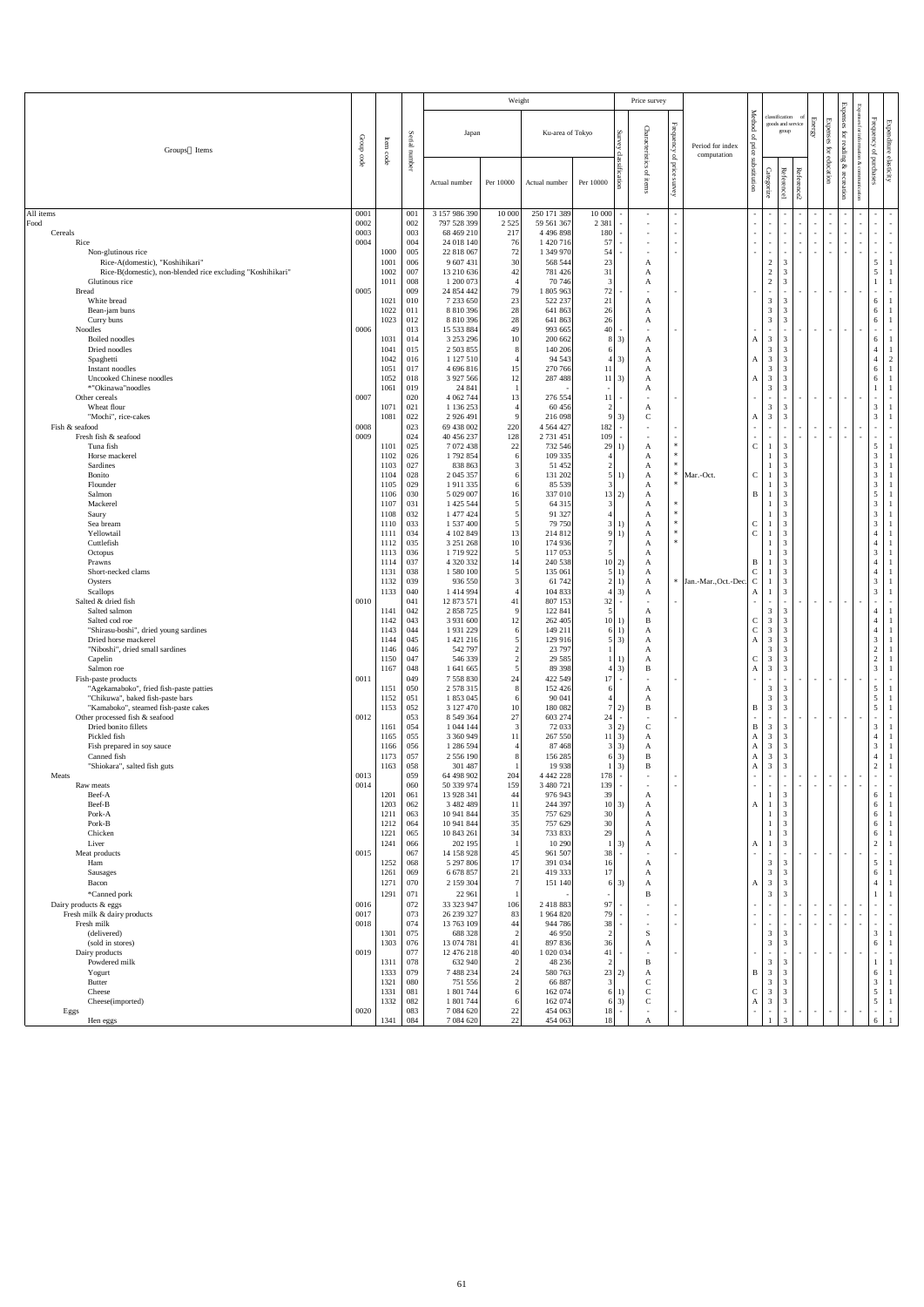|                                                             |               |                    |                   |                             | Weight                           |                          |                                  |                                    | Price survey                 |                          |                                 |                                                 |                                  |                                              |                           |                                                      |                                                         |                                                      |                           |
|-------------------------------------------------------------|---------------|--------------------|-------------------|-----------------------------|----------------------------------|--------------------------|----------------------------------|------------------------------------|------------------------------|--------------------------|---------------------------------|-------------------------------------------------|----------------------------------|----------------------------------------------|---------------------------|------------------------------------------------------|---------------------------------------------------------|------------------------------------------------------|---------------------------|
| Groups Items                                                | Group<br>code | $\rm Item$<br>code | Serial<br>Inumber | Japan                       |                                  | Ku-area of Tokyo         |                                  | Sur<br>Ç,<br>cla<br>ssific         | Characteristics<br>of items  | Frequency<br>of price    | Period for index<br>computation | Method<br>$\mathbf{p}$<br>price<br>substitution |                                  | classification<br>goods and service<br>group | $\Omega$<br><b>Energy</b> | <b>Expenses</b><br>$\operatorname{for}$<br>education | Expenses<br>$\operatorname{for}$<br>reading<br>$\infty$ | Expenses<br>Frequency<br>Γōι<br>inf<br>of purchases  | Expenditure<br>elasticity |
|                                                             |               |                    |                   | Actual number               | Per 10000                        | Actual number            | Per 10000                        | tion                               |                              | survey                   |                                 |                                                 | Categorize                       | Reference1                                   | Reference2                |                                                      | recreation                                              |                                                      |                           |
| Vegetables & seaweeds                                       | 0021          |                    | 085               | 85 887 615                  | 272                              | 6 693 892                | 268                              | $\sim$                             | $\sim$                       | $\overline{\phantom{a}}$ |                                 | $\sim$                                          |                                  | $\sim$                                       | $\sim$                    | $\sim$                                               | $\sim$                                                  | $\sim$<br>$\sim$                                     | $\sim$                    |
| Fresh vegetables<br>Cabbage                                 | 0022          | 1401               | 086<br>087        | 55 384 707<br>2 988 970     | 175<br>9                         | 4 5 5 1 5 6 4<br>225 745 | 182<br>9                         | $\overline{\phantom{a}}$           | $\sim$<br>A                  | $\ast$                   |                                 | $\sim$                                          |                                  | $\sim$<br>$\mathfrak{Z}$                     | $\sim$                    | $\sim$                                               | $\sim$                                                  | $\overline{\phantom{a}}$<br>$\sim$<br>6              | $\sim$                    |
| Spinach                                                     |               | 1402               | 088               | 2 417 302                   | 8                                | 194 231                  | 8                                |                                    | A                            | $\ast$<br>$*$            |                                 |                                                 |                                  | $\mathfrak{Z}$                               |                           |                                                      |                                                         | 5                                                    |                           |
| Chinese cabbage<br>Welsh onions                             |               | 1403<br>1405       | 089<br>090        | 1 409 857<br>3 434 026      | 11                               | 97 115<br>300 350        | 12                               |                                    | A<br>A                       | $\ast$                   |                                 |                                                 |                                  | $\mathfrak{Z}$<br>$\mathfrak{Z}$             |                           |                                                      |                                                         | 5<br>6                                               |                           |
| Lettuce<br>Broccoli                                         |               | 1406<br>1409       | 091<br>092        | 2 437 566<br>1777487        | 8<br>6                           | 206 451<br>165 932       | $8\phantom{.0}$                  |                                    | A                            | $\ast$<br>$\ast$         |                                 |                                                 |                                  | $\mathfrak{Z}$<br>$\mathfrak{Z}$             |                           |                                                      |                                                         | 6<br>5                                               |                           |
| Bean sprouts                                                |               | 1407               | 093               | 1 295 418                   |                                  | 95 186                   |                                  | $7 \vert 3)$<br>$4 \mid 3)$        | A<br>A                       |                          |                                 | A<br>A                                          |                                  | $\mathfrak{Z}$                               |                           |                                                      |                                                         | 6                                                    |                           |
| Asparagus<br>Sweet potatoes                                 |               | 1410<br>1411       | 094<br>095        | 1 471 673<br>900 515        | 5<br>3                           | 142 136<br>61 099        | $\vert$ 2                        | $6 \mid 3)$                        | A<br>A                       | $\ast$                   |                                 | A                                               |                                  | 3<br>$\mathfrak{Z}$                          |                           |                                                      |                                                         | 5 <sup>5</sup><br>$\mathfrak{Z}$                     |                           |
| White potatoes                                              |               | 1412               | 096               | 2 540 791                   | 8                                | 191 015                  | 8                                |                                    | A                            |                          |                                 |                                                 |                                  | $\mathfrak{Z}$                               |                           |                                                      |                                                         | $5\overline{)}$                                      |                           |
| Taros<br>Radishes                                           |               | 1413<br>1414       | 097<br>098        | 837 197<br>1 688 633        | 5                                | 61 742<br>136 348        | $\boldsymbol{2}$<br>5            |                                    | A<br>A                       | $\ast$                   |                                 |                                                 |                                  | $\mathfrak{Z}$<br>$\mathfrak{Z}$             |                           |                                                      |                                                         | $\overline{3}$<br>5 <sup>5</sup>                     |                           |
| Carrots                                                     |               | 1415               | 099               | 2 2 10 175                  |                                  | 164 003                  |                                  |                                    | A                            |                          |                                 |                                                 |                                  | $\mathfrak{Z}$                               |                           |                                                      |                                                         | 6                                                    |                           |
| <b>Burdocks</b><br>Onions                                   |               | 1416<br>1417       | 100<br>101        | 999 834<br>3 007 137        | $\mathbf{3}$<br>10               | 62 3 85<br>223 816       | $\overline{2}$<br>9              |                                    | A<br>A                       | $\ast$                   |                                 |                                                 |                                  | $\mathfrak{Z}$<br>$\mathfrak{Z}$             |                           |                                                      |                                                         | 4<br>6                                               |                           |
| Lotus roots                                                 |               | 1419<br>1420       | 102<br>103        | 840 309<br>1 244 434        | 3                                | 61 742<br>98 402         | $\overline{2}$                   | 2)                                 | A                            | $\ast$                   |                                 | $\mathbf B$<br>$\mathbf B$                      |                                  | $\mathfrak{Z}$<br>$\mathfrak{Z}$             |                           |                                                      |                                                         | 3                                                    |                           |
| "Naga-imo", yams<br>Ginger                                  |               | 1421               | 104               | 933 319                     | 3                                | 73 319                   |                                  | 2)<br>$3 \mid 3$                   | A<br>A                       |                          |                                 | A                                               |                                  | $\mathfrak{Z}$                               |                           |                                                      |                                                         |                                                      |                           |
| Green soybeans<br>Kidney beans                              |               | 1430<br>1432       | 105<br>106        | 1 023 470<br>1 023 470      | 3<br>$\mathcal{R}$               | 115 124<br>115 124       |                                  | $5 \mid 3)$<br>5 2)                | A<br>A                       | $*$                      | June-Sep.                       | A<br>$\mathbf{B}$                               |                                  | $\mathfrak{Z}$<br>$\mathfrak{Z}$             |                           |                                                      |                                                         | 4<br>$\overline{4}$                                  |                           |
| Pumpkins                                                    |               | 1433               | 107               | 1 352 933                   |                                  | 117 696                  | 5 <sup>1</sup>                   |                                    | A                            | ∗                        |                                 |                                                 |                                  | $\mathfrak{Z}$                               |                           |                                                      |                                                         | $\overline{4}$                                       |                           |
| Cucumbers<br>Eggplants                                      |               | 1434<br>1435       | 108<br>109        | 3 016 704<br>1721032        | 10<br>5 <sub>5</sub>             | 263 691<br>151783        | 11<br>6                          |                                    | $\mathbf{A}$<br>A            | $\ast$<br>$*$            |                                 |                                                 |                                  | $\mathfrak{Z}$<br>$\mathfrak{Z}$             |                           |                                                      |                                                         | 5 <sup>5</sup>                                       |                           |
| Tomatoes                                                    |               | 1436               | 110               | 6 044 546                   | 19                               | 573 689                  | 23                               |                                    | A                            | $*$                      |                                 |                                                 |                                  | $\mathfrak{Z}$                               |                           |                                                      |                                                         | 6                                                    |                           |
| Green peppers<br>"Shiitake", Japanese mushrooms, fresh      |               | 1437<br>1438       | 111<br>112        | 1 654 002<br>2 0 2 0 6 2 4  | .5                               | 141 493<br>141 493       | 6                                | 6 2)                               | A<br>A                       | $*$                      |                                 | $\mathbf C$<br>$\mathbf B$                      |                                  | $\mathfrak{Z}$<br>$\mathfrak{Z}$             |                           |                                                      |                                                         | 5 <sup>5</sup><br>5                                  |                           |
| "Enokidake", mushrooms                                      |               | 1442               | 113               | 2 532 390                   |                                  | 185 227                  | $7^{\circ}$                      | 1)                                 | A                            |                          |                                 | $\mathbf C$                                     |                                  | $\mathfrak{Z}$                               |                           |                                                      |                                                         | 6                                                    |                           |
| "Shimeji", mushrooms<br>*"Nigauri"                          |               | 1443<br>1439       | 114<br>115        | 2 532 390<br>24 4 4 4       |                                  | 185 227                  |                                  | 7 2)                               | A<br>A                       | $\ast$                   |                                 | $\mathbf{B}$                                    |                                  | $\mathfrak{Z}$<br>3                          |                           |                                                      |                                                         | 6                                                    |                           |
| *"Toga"<br>Processed vegetables & seaweeds                  | 0023          | 1440               | 116<br>117        | 4 0 5 9<br>30 502 908       | 97                               | 2 142 328                | 86                               | $\overline{\phantom{a}}$           | A                            | $\ast$<br>$\overline{a}$ |                                 | $\sim$                                          |                                  | $\mathfrak{Z}$<br>$\sim$                     |                           | $\sim$                                               | $\sim$                                                  | $\overline{\phantom{a}}$<br>$\sim$                   | $\sim$                    |
| Dried vegetables & seaweeds                                 | 0024          |                    | 118               | 7 634 685                   | 24                               | 513 233                  | 21                               | $\blacksquare$                     |                              | $\overline{\phantom{a}}$ |                                 | $\sim$                                          |                                  | $\sim$                                       | $\sim$<br>$\sim$          | $\sim$ $-$                                           | $\sim$                                                  | $\sim$<br>$\sim$                                     | $\sim$                    |
| "Azuki", red beans<br>"Shiitake", Japanese mushrooms, dried |               | 1451<br>1453       | 119<br>120        | 717 808<br>662 211          | $\overline{2}$<br>$\overline{2}$ | 42 448<br>37 946         | $\overline{2}$<br>$\overline{2}$ | 3)                                 | $\mathsf{C}$<br>$\mathsf{C}$ |                          |                                 | A                                               | $\overline{2}$<br>3              | $\mathfrak{Z}$<br>$\mathfrak{Z}$             |                           |                                                      |                                                         | 3 <sup>7</sup><br>$\overline{2}$                     |                           |
| Laver                                                       |               | 1461               | 121               | 2914937                     | 9                                | 224 459                  | $\mathbf{Q}$                     |                                    | A                            |                          |                                 |                                                 | 3                                | $\mathfrak{Z}$                               |                           |                                                      |                                                         | $\overline{4}$                                       |                           |
| "Wakame", seaweed<br>Dried tangle                           |               | 1462<br>1463       | 122<br>123        | 1 663 411<br>1 332 337      |                                  | 112 551<br>74 605        | $\overline{3}$                   |                                    | A<br>A                       |                          |                                 | $\mathsf{C}$                                    | 3<br>3                           | 3<br>$\mathfrak{Z}$                          |                           |                                                      |                                                         | 3                                                    |                           |
| "Hijiki", edible brown algae                                |               | 1464               | 124               | 343 981                     |                                  | 21 224                   |                                  | $1 \vert 3$                        | A                            |                          |                                 | A                                               | 3                                | $\mathfrak{Z}$                               |                           |                                                      |                                                         | 3                                                    |                           |
| Soybean products<br>Bean curd                               | 0025          | 1471               | 125<br>126        | 11 223 049<br>5 357 967     | 36<br>17                         | 761 488<br>361 450       | 30<br>14                         |                                    | A                            |                          |                                 | $\blacksquare$                                  | 3                                | $\sim$<br>$\mathfrak{Z}$                     | $\overline{\phantom{0}}$  | $\sim$ $-$                                           | $\sim$                                                  | $\overline{\phantom{a}}$<br>$\sim$<br>6              |                           |
| Fried bean curd<br>"Natto", fermented soybeans              |               | 1472<br>1473       | 127<br>128        | 2 904 988<br>2 960 094      | $\mathbf{Q}$<br>9                | 194 874<br>205 164       | 8<br>8                           |                                    | A<br>A                       |                          |                                 | $\mathbf C$                                     | $\overline{3}$<br>$\overline{3}$ | $\mathfrak{Z}$<br>3                          |                           |                                                      |                                                         | 6<br>6                                               |                           |
| Other processed vegetables & seaweeds                       | 0026          |                    | 129               | 11 645 174                  | 37                               | 867 607                  | 35                               | $\sim$                             |                              | $\sim$                   |                                 | $\sim$                                          |                                  | $\sim$                                       | $\sim$                    | $\sim$ $-$                                           | $\sim$                                                  | $\blacksquare$                                       |                           |
| "Konnyaku", devil's-tongue<br>"Umeboshi", pickled plums     |               | 1481<br>1482       | 130<br>131        | 1 9 3 2 2 5 1<br>2 339 045  | 6<br>$\tau$                      | 122 841<br>216 098       | 5<br>$\mathbf Q$                 |                                    | A<br>A                       |                          |                                 |                                                 | 3<br>3                           | 3<br>3                                       |                           |                                                      |                                                         | 6<br>3                                               |                           |
| Pickled radishes                                            |               | 1483               | 132               | 1 872 638                   |                                  | 114 480                  | 5 <sup>1</sup>                   |                                    | A                            |                          |                                 |                                                 | 3                                | $\mathfrak{Z}$                               |                           |                                                      |                                                         |                                                      |                           |
| Pickled Chinese cabbage<br>"Kimuchi"                        |               | 1486<br>1487       | 133<br>134        | 1 036 542<br>2 473 899      |                                  | 90 684<br>190 372        | 4 <sup>1</sup>                   | $8 \mid 3)$                        | A<br>A                       |                          |                                 | $\mathbf C$<br>A                                | 3<br>3                           | $\mathfrak{Z}$<br>$\mathfrak{Z}$             |                           |                                                      |                                                         | 3                                                    |                           |
| Tangle prepared in soy sauce<br>Canned sweet corn           |               | 1485<br>1491       | 135<br>136        | 1 677 849<br>312 950        |                                  | 104 833<br>28 29 9       |                                  | 3)                                 | A<br>B                       |                          |                                 | $\mathbf{A}$                                    | 3<br>3                           | $\mathfrak{Z}$<br>$\mathfrak{Z}$             |                           |                                                      |                                                         | 3                                                    |                           |
| Fruits                                                      | 0027          |                    | 137               | 30 728 767                  | 97                               | 2 175 130                | 87                               | $\overline{\phantom{a}}$           |                              |                          |                                 |                                                 |                                  |                                              |                           | $\sim$                                               | $\sim$                                                  | $\overline{\phantom{a}}$<br>$\sim$                   | $\sim$                    |
| Fresh fruits<br>Apples-A                                    | 0028          | 1501               | 138<br>139        | 29 179 377<br>574 712       | 92<br>$\overline{2}$             | 2 032 994<br>28 942      | 81                               | $\overline{\phantom{a}}$           | $\sim$<br>A                  | ∗                        | Aug.-Oct.                       | $\sim$                                          |                                  | $\sim$<br>$\mathfrak{Z}$                     |                           | $\sim$                                               | $\sim$                                                  | $\sim$<br>$\sim$<br>5 <sup>5</sup>                   | $\sim$                    |
| Apples-B                                                    |               | 1502               | 140               | 3 256 493                   | 10                               | 162 717                  |                                  |                                    | A                            | $*$                      | Jan.-July, Nov.-Dec.            |                                                 |                                  | $\mathfrak{Z}$                               |                           |                                                      |                                                         | 5 <sup>5</sup>                                       |                           |
| Mandarin oranges<br>Grapefruits                             |               | 1511<br>1514       | 141<br>142        | 4 787 624<br>696 852        | 15<br>2                          | 324 790<br>70 74 6       | 13                               | $3 \mid 3)$                        | A<br>A                       |                          | Jan.-Mar., Sep.-Dec.            | A                                               |                                  | $\mathfrak{Z}$<br>$\mathfrak{Z}$             |                           |                                                      |                                                         | 3                                                    |                           |
| Oranges<br>Lemons                                           |               | 1515<br>1513       | 143<br>144        | 680 239<br>252 033          | $\overline{2}$                   | 54 025<br>18 008         |                                  | $2 \mid 3)$<br>$1 \mid 1$          | A                            |                          |                                 | A<br>$\Gamma$                                   |                                  | 3<br>$\overline{2}$                          |                           |                                                      |                                                         | 3<br>$\gamma$                                        |                           |
| Iyo-mandarins                                               |               | 1516               | 145               | 376 197                     |                                  | 27 012                   |                                  | $1 \vert 3$                        | $\mathbf{A}$<br>$\mathbf{A}$ |                          | $*$ Jan.-Mar.                   | ◡<br>$\mathbf{A}$                               |                                  | $\mathcal{L}$<br>$\overline{3}$              |                           |                                                      |                                                         | ∠<br>2 <sup>1</sup>                                  | $\mathbf{1}$              |
| Pears<br>Grapes-A                                           |               | 1521<br>1531       | 146<br>147        | 1 947 740<br>733 484        | 6<br>$\mathcal{D}_{\mathcal{L}}$ | 147 924<br>40 518        | 6<br>$\overline{2}$              |                                    | A<br>A                       | $\ast$                   | $*$   Aug.-Oct.<br>June-Sep.    |                                                 |                                  | $\mathfrak{Z}$<br>$\mathfrak{Z}$             |                           |                                                      |                                                         | $\overline{3}$<br>$\mathfrak{Z}$                     | $\overline{1}$            |
| Grapes-B                                                    |               | 1532               | 148               | 1 466 838                   |                                  | 81 037                   | 3 <sup>l</sup>                   |                                    | A                            |                          | July-Oct.                       |                                                 |                                  | $\mathfrak{Z}$                               |                           |                                                      |                                                         | 3                                                    |                           |
| Persimmons<br>Peaches                                       |               | 1541<br>1551       | 149<br>150        | 1 026 101<br>1 206 340      |                                  | 67 531<br>88 111         | 3                                |                                    | A<br>A                       | $\ast$                   | Oct.-Dec.<br>July-Sep.          |                                                 |                                  | $\mathfrak{Z}$<br>$\mathfrak{Z}$             |                           |                                                      |                                                         | 3<br>3                                               |                           |
| Watermelons<br>Melons                                       |               | 1561<br>1563       | 151<br>152        | 1 331 236<br>1 254 716      |                                  | 109 335<br>72 033        | 3 <sup>l</sup>                   | 2)                                 | A<br>A                       | $\ast$                   | May-Aug.<br>May-Aug.            | B                                               |                                  | $\mathfrak{Z}$<br>$\mathfrak{Z}$             |                           |                                                      |                                                         | 3<br>3                                               |                           |
| Strawberries                                                |               | 1571               | 153               | 3 169 178                   | 10                               | 277 840                  | 11                               |                                    | A                            | $*$                      | Jan.-May, Dec.                  |                                                 |                                  | $\mathfrak{Z}$                               |                           |                                                      |                                                         | 4                                                    |                           |
| Bananas<br>Kiwi fruits                                      |               | 1581<br>1582       | 154<br>155        | 4 335 886<br>1 055 981      | 14                               | 274 625<br>94 5 43       | 11                               | $4 \mid 3)$                        | A<br>$\mathbf{A}$            |                          |                                 | $\mathbf{A}$                                    |                                  | $\mathfrak{Z}$<br>$\mathfrak{Z}$             |                           |                                                      |                                                         | 6<br>$\mathfrak{Z}$                                  |                           |
| Cherries                                                    |               | 1572               | 156               | 1 027 727                   |                                  | 93 257                   |                                  | $4 \mid 3)$                        | $\mathbf{A}$                 |                          | * June-July                     | $\mathbf{A}$                                    |                                  | $\mathfrak{Z}$                               |                           |                                                      |                                                         | 3 <sup>7</sup>                                       | $\mathbf{1}$              |
| Processed fruits<br>Canned fruits                           | 0029          | 1591               | 157<br>158        | 1 549 390<br>1 549 390      |                                  | 142 136<br>142 136       | 6<br>6                           | $\sim$                             | $\mathbf C$                  |                          |                                 | $\sim$                                          | 3                                | $\sim$<br>$\mathfrak{Z}$                     | $\overline{\phantom{0}}$  | $\sim$                                               | $\sim$                                                  | $\overline{\phantom{a}}$<br>$\sim$<br>$\overline{4}$ | $\sim$                    |
| Oils, fats & seasonings<br>Oils & fats                      | 0030<br>0031  |                    | 159<br>160        | 33 715 019<br>3 4 5 4 3 7 6 | 107<br>11                        | 2 195 709<br>225 745     | 88<br>9                          | $\sim$<br>$\overline{\phantom{a}}$ |                              | $\overline{a}$           |                                 | $\sim$<br>$\sim$                                |                                  | $\sim$                                       | $\sim$                    | $\sim$<br>$\sim$                                     | $\sim$<br>$\sim$                                        | $\blacksquare$<br>$\sim$<br>$\blacksquare$           | $\sim$<br>$\sim$          |
| Edible oil                                                  |               | 1601               | 161               | 2 716 442                   | 9                                | 176 866                  | 7                                |                                    | A                            |                          |                                 |                                                 | 3                                | 3                                            |                           |                                                      |                                                         | $\overline{4}$                                       |                           |
| Margarine<br>Seasonings                                     | 0032          | 1602               | 162<br>163        | 737 934<br>30 260 643       | $\overline{2}$<br>96             | 48 879<br>1 969 964      | $\overline{2}$<br>79             | $\sim$                             | $\mathcal{C}$<br>$\sim$      |                          |                                 | $\sim$                                          | 3                                | $\mathfrak{Z}$<br>$\sim$                     | $\sim$<br>$\sim$          | $\sim$ $-$                                           | $\sim$                                                  | $\mathfrak{Z}$<br>$\blacksquare$<br>$\sim$           | $\sim$                    |
| Salt                                                        |               | 1611               | 164               | 620 083                     | $\overline{2}$                   | 37 946                   |                                  | $2 \mid 3)$                        | C                            |                          |                                 | A                                               | 3                                | 3                                            |                           |                                                      |                                                         | $\mathfrak{Z}$                                       |                           |
| Soy sauce<br>Soybean paste                                  |               | 1621<br>1631       | 165<br>166        | 2 370 160<br>2 858 255      |                                  | 126 057<br>184 584       | 5                                |                                    | B<br>A                       |                          |                                 |                                                 | 3<br>3                           | $\mathfrak{Z}$<br>3                          |                           |                                                      |                                                         |                                                      |                           |
| Sugar                                                       |               | 1632<br>1633       | 167<br>168        | 1 544 289<br>1 473 046      |                                  | 81 037                   | 3                                |                                    | A<br>$\mathcal{C}$           |                          |                                 |                                                 | 3<br>3                           | $\mathfrak{Z}$<br>$\mathfrak{Z}$             |                           |                                                      |                                                         | $\overline{4}$                                       |                           |
| Vinegar<br>Worcester sauce                                  |               | 1641               | 169               | 879 438                     | 3 <sup>l</sup>                   | 88 111<br>54 025         | $\overline{2}$                   |                                    | $\mathsf{C}$                 |                          |                                 |                                                 | 3                                | 3                                            |                           |                                                      |                                                         | 3 <sup>7</sup><br>3 <sup>1</sup>                     |                           |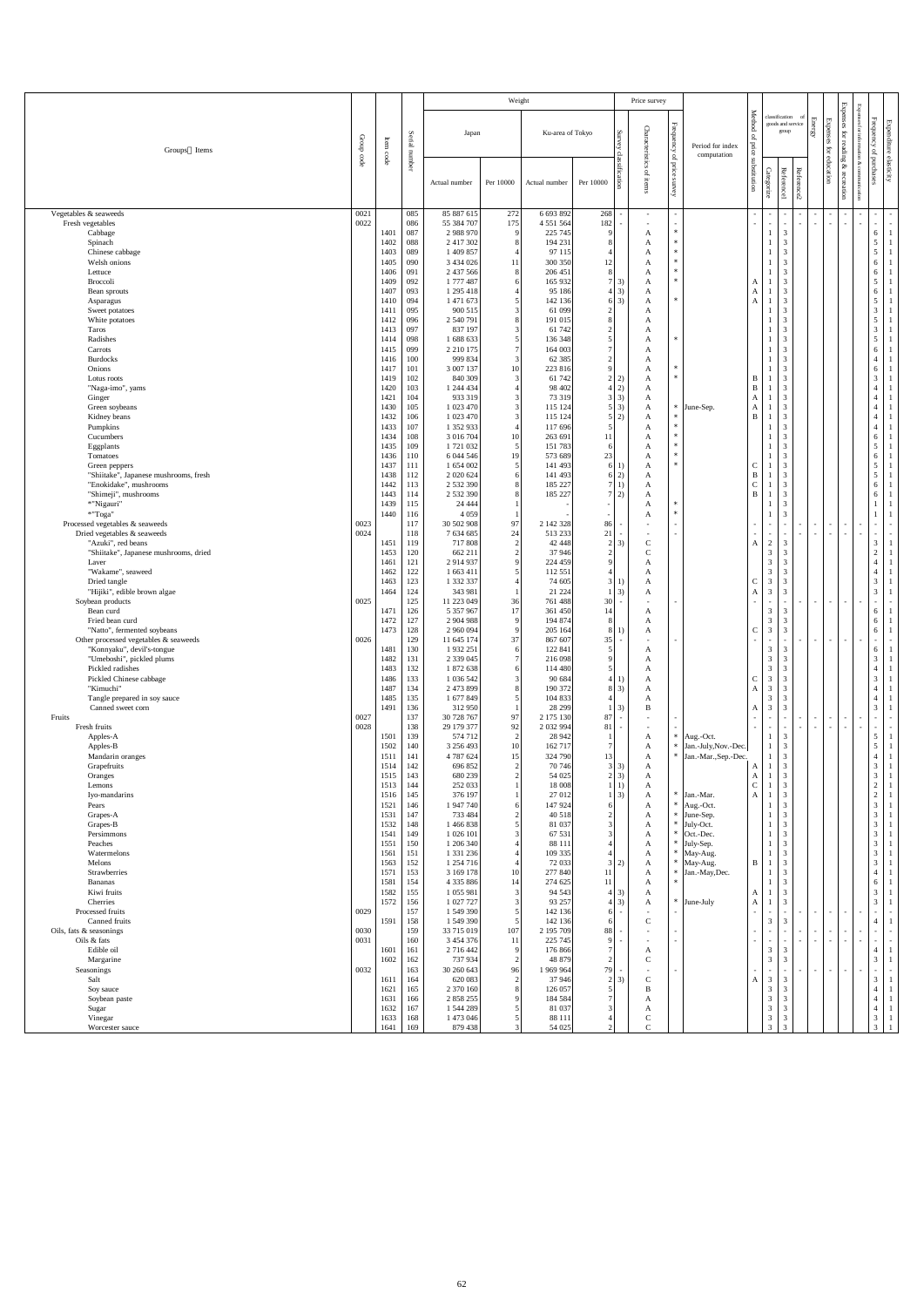|                                                                                                   |                       |              |            |                            | Weight              |                          |                                 |                                  | Price survey                  |                                              |                                 |                             |                                                                      |                |                           |                                                    |                          |                                                                  |
|---------------------------------------------------------------------------------------------------|-----------------------|--------------|------------|----------------------------|---------------------|--------------------------|---------------------------------|----------------------------------|-------------------------------|----------------------------------------------|---------------------------------|-----------------------------|----------------------------------------------------------------------|----------------|---------------------------|----------------------------------------------------|--------------------------|------------------------------------------------------------------|
| Groups Items                                                                                      | Group                 | Item         | Serial     | Japan                      |                     | Ku-area of Tokyo         |                                 | Survey                           | Characteristics               | ${\bf Frequency}$<br>$\mathsf{G}_\mathsf{L}$ | Period for index<br>computation | Method<br>l of price        | classification<br>goods and service<br>group                         |                | <b>Energy</b><br>Expenses | <b>Expenses</b><br>$\operatorname{for}$<br>reading | for                      | ${\bf Frequency}$<br>Expenditure<br>$\mathsf{G}$                 |
|                                                                                                   | $\operatorname{code}$ | code         | number     | Actual number              | Per 10000           | Actual number            | Per 10000                       | classification                   | $\mathbf{q}$<br><i>items</i>  | price<br>survey                              |                                 | substitution                | Categorize<br>Reference1                                             | Reference2     |                           | for education<br>&<br>recreation                   | ⊗                        | elasticity<br>purchases                                          |
| Ketchup<br>Mayonnaise                                                                             |                       | 1642<br>1643 | 170<br>171 | 658 966<br>1 501 366       | $\overline{2}$<br>5 | 46950<br>88 111          |                                 | $2 \mid 3)$<br>4 <sub>1</sub>    | $\mathsf{C}$<br>$\bf{B}$      |                                              |                                 | $\mathbf{A}$ +<br>${\bf C}$ | $\overline{3}$<br>3<br>$\mathfrak{Z}$<br>$\overline{3}$              |                |                           |                                                    |                          | 3 <sup>7</sup><br>$\overline{4}$                                 |
| Dressing                                                                                          |                       | 1645         | 172        | 1 982 522                  |                     | 149 211                  |                                 | $6\vert 3)$                      | $\mathbf C$                   |                                              |                                 | A                           | $\mathfrak{Z}$<br>3                                                  |                |                           |                                                    |                          | $\overline{4}$                                                   |
| Jam<br>Instant curry mix                                                                          |                       | 1644<br>1652 | 173<br>174 | 1 375 830<br>1 742 104     |                     | 125 414<br>114 480       |                                 | $5\vert 3)$<br>$5 \mid 3)$       | $\overline{C}$<br>B           |                                              |                                 | A<br>A                      | 3<br>$\mathfrak{Z}$<br>3<br>3                                        |                |                           |                                                    |                          | $\mathfrak{Z}$<br>$\overline{4}$                                 |
| Instant soup                                                                                      |                       | 1653         | 175        | 2 720 936                  |                     | 205 164                  |                                 | $8 \mid 3)$                      | $\mathsf{C}$                  |                                              |                                 | A                           | $\mathfrak{Z}$<br>3                                                  |                |                           |                                                    |                          | $5\overline{)}$                                                  |
| Flavor seasonings<br>"Furikake", granular flavor seasonings                                       |                       | 1654<br>1656 | 176<br>177 | 2 169 206<br>1716709       |                     | 147 924<br>96 472        |                                 | $6 \quad 3)$<br>$4 \overline{3}$ | $\mathbf C$<br>$\mathsf{C}$   |                                              |                                 | A<br>A                      | $\mathfrak{Z}$<br>$\mathfrak{Z}$<br>3<br>$\overline{3}$              |                |                           |                                                    |                          | $\overline{4}$<br>$\overline{4}$                                 |
| Liquid seasonings                                                                                 |                       | 1655         | 178        | 4 829 299                  | 15                  | 295 205                  |                                 | $12 \mid 3)$                     | B                             |                                              |                                 | A                           | 3<br>3                                                               |                |                           |                                                    |                          | $\mathfrak{S}$                                                   |
| Chinese seasonings<br>Prepared pasta sauce                                                        |                       | 1657<br>1658 | 179<br>180 | 848 685<br>969 749         | $\mathcal{E}$       | 60 45 6<br>68 817        |                                 | $2 \quad 3)$<br>$3 \mid 3)$      | $\mathcal{C}$<br>$\mathsf{C}$ |                                              |                                 | A<br>A                      | 3<br>3<br>$\mathfrak{Z}$<br>3                                        |                |                           |                                                    |                          | $\mathfrak{Z}$<br>$\overline{3}$                                 |
| Cakes & candies                                                                                   | 0033                  |              | 181        | 70 816 953                 | 224                 | 5 037 140                | 201                             | $\sim$                           |                               | $\sim$                                       |                                 |                             | $\sim$<br>$\sim$                                                     | $\overline{a}$ | $\sim$                    | $\sim$<br>$\sim$                                   |                          | $\sim$                                                           |
| "Yokan", sweet bean jelly<br>"Manju", bean-jam cakes                                              |                       | 1701<br>1702 | 182<br>183 | 3781843<br>7 622 064       | 12<br>24            | 338 296<br>374 956       | $14 \mid 3)$<br>$15 \quad 3)$   |                                  | $\mathbf B$<br>A              |                                              |                                 | A<br>A                      | $\mathfrak{Z}$<br>3<br>$\mathfrak{Z}$<br>$\overline{3}$              |                |                           |                                                    |                          | $\sqrt{2}$<br>$\overline{3}$                                     |
| "Daifukumochi", rice cakes stuffed with sweetened bean jam                                        |                       | 1703         | 184        | 2 403 690                  | 8                   | 186 513                  |                                 | 7 <sup>3</sup>                   | $\mathbf B$                   |                                              |                                 | A                           | $\mathfrak{Z}$<br>3                                                  |                |                           |                                                    |                          | $\sqrt{2}$                                                       |
| "Kasutera", sponge cakes<br>Cakes                                                                 |                       | 1711<br>1712 | 185<br>186 | 1 489 062<br>11 796 119    | 37                  | 108 692<br>968 582       | $39 \mid 3)$                    | $4 \overline{3}$                 | B<br>B                        |                                              |                                 | A<br>А                      | $\mathfrak{Z}$<br>3<br>$\mathfrak{Z}$<br>3                           |                |                           |                                                    |                          | $\mathfrak{Z}$<br>$\overline{4}$<br>2                            |
| Jelly                                                                                             |                       | 1784         | 187        | 3 2 3 1 2 3 9              | 10                  | 222 529                  |                                 | 9 2)                             | B                             |                                              |                                 | B                           | $\mathfrak{Z}$<br>3                                                  |                |                           |                                                    |                          | $\overline{4}$                                                   |
| Pudding<br>Cream puffs                                                                            |                       | 1714<br>1713 | 188<br>189 | 2 618 921<br>2 271 916     |                     | 183 941<br>187 799       |                                 | $7 \vert 3)$<br>$8 \quad 3)$     | B<br>B                        |                                              |                                 | A<br>A                      | 3<br>3<br>$\mathfrak{Z}$<br>$\mathfrak{Z}$                           |                |                           |                                                    |                          | $\overline{4}$<br>$\gamma$<br>$\mathfrak{Z}$<br>$\boldsymbol{2}$ |
| "Sembei", Japanese crackers                                                                       |                       | 1741         | 190        | 6 151 254                  | 19                  | 468 855                  | 19 <sup> </sup>                 |                                  | A                             |                                              |                                 |                             | $\mathfrak{Z}$<br>3                                                  |                |                           |                                                    |                          | 6                                                                |
| <b>Biscuits</b><br>Potato chips                                                                   |                       | 1721<br>1783 | 191<br>192 | 3 802 395<br>4 749 961     | 12<br>15            | 314 500<br>264 334       | 13<br>$11 \,   1)$              |                                  | A                             |                                              |                                 | $\mathbf C$                 | $\mathfrak{Z}$<br>3<br>$\mathfrak{Z}$<br>3                           |                |                           |                                                    |                          | $\mathfrak{S}$<br>$\overline{2}$<br>6                            |
| Candies                                                                                           |                       | 1732         | 193        | 2 690 091                  | 9                   | 171 721                  |                                 | 7 1)                             | A<br>$\mathbf{r}$             |                                              |                                 | $\cap$                      | $\mathfrak 3$<br>$\overline{a}$                                      |                |                           |                                                    |                          | 5                                                                |
| Chocolate                                                                                         |                       | 1761         | 194        | 6 435 763                  | 20                  | 436 055                  | 17                              |                                  | B                             |                                              |                                 |                             | $\mathfrak{Z}$<br>$\mathbf{3}$                                       |                |                           |                                                    |                          | 6<br>$\overline{2}$                                              |
| Ice cream<br>Peanuts                                                                              |                       | 1782<br>1772 | 195<br>196 | 9 3 18 4 77<br>735 662     | 30                  | 631 572<br>53 381        | 25 2)                           | 2 1                              | A<br>A                        |                                              |                                 | B<br>$\mathcal{C}$          | $\mathfrak{Z}$<br>$\overline{3}$<br>$\mathfrak{Z}$<br>$\overline{3}$ |                |                           |                                                    |                          | 6<br>$\mathfrak{Z}$                                              |
| Chewing gum                                                                                       |                       | 1781         | 197        | 1718496                    |                     | 125 414                  |                                 |                                  | $\overline{C}$                |                                              |                                 |                             | $\mathfrak{Z}$<br>$\mathfrak{Z}$                                     |                |                           |                                                    |                          | $\overline{3}$                                                   |
| Cooked food<br>Cooked food with rice, bread or noodles                                            | 0034<br>0035          |              | 198<br>199 | 88 345 330<br>36 199 922   | 280<br>115          | 6783290<br>2912821       | 271<br>116                      |                                  |                               |                                              |                                 |                             | $\blacksquare$<br>$\overline{\phantom{a}}$                           |                | $\sim$                    | $\sim$<br>$\sim$<br>$\sim$<br>$\sim$               | $\overline{\phantom{a}}$ | $\sim$<br>$\sim$                                                 |
| Sushi (Box lunch)                                                                                 |                       | 1795         | 200        | 12 126 329                 | 38                  | 803 293                  | $32 \mid 3)$                    |                                  | $\mathcal{C}$                 |                                              |                                 | A                           | $\mathfrak{Z}$<br>3                                                  |                |                           |                                                    |                          | 6                                                                |
| Box lunch<br>Rice balls                                                                           |                       | 1791<br>1793 | 201<br>202 | 13 454 214<br>3 838 322    | 43<br>12            | 1 180 178<br>320 931     | $47 \quad 3)$<br>$13 \mid 1)$   |                                  | S<br>A                        |                                              |                                 | A<br>$\mathsf{C}$           | $\mathfrak{Z}$<br>3<br>$\overline{3}$<br>$\mathfrak{Z}$              |                |                           |                                                    |                          | 6<br>$5\overline{)}$                                             |
| Sandwiches                                                                                        |                       | 1792         | 203        | 3 928 686                  | 12                  | 384 603                  | 15 3)                           |                                  | $\mathcal{C}$                 |                                              |                                 | A                           | 3<br>3                                                               |                |                           |                                                    |                          | $5\overline{)}$                                                  |
| Frozen pilaf<br>Cooked pasta                                                                      |                       | 1794<br>1796 | 204<br>205 | 1 902 239<br>950 132       | 3                   | 149 211<br>74 605        |                                 | $6\,3)$<br>$3 \mid 3$            | B<br>$\mathsf{C}$             |                                              |                                 | A<br>A                      | 3<br>3<br>$\mathfrak{Z}$<br>$\mathfrak{Z}$                           |                |                           |                                                    |                          | $\overline{4}$<br>$\mathfrak{Z}$                                 |
| Other cooked food                                                                                 | 0036                  |              | 206        | 52 145 408                 | 165                 | 3 870 469                | $155$ -                         |                                  |                               | $\sim$                                       |                                 |                             | $\sim$<br>$\sim$                                                     |                | $\sim$                    | $\sim$<br>$\sim$                                   |                          | $\sim$                                                           |
| "Kabayaki", broiled eels<br>Salad                                                                 |                       | 1801<br>1811 | 207<br>208 | 4 472 516<br>4 271 875     | 14<br>14            | 333 151<br>459 208       | $13 \mid 3)$<br>$18 \quad 1)$   |                                  | $\mathbf C$<br>A              |                                              |                                 | А<br>$\mathcal{C}$          | $\mathfrak{Z}$<br>$\mathfrak{Z}$<br>$\mathfrak{Z}$<br>$\overline{3}$ |                |                           |                                                    |                          | $\mathfrak{Z}$<br>5 <sup>5</sup>                                 |
| Croquettes                                                                                        |                       | 1821         | 209        | 4 9 20 3 48                | 16                  | 316 429                  | 13                              |                                  | A                             |                                              |                                 |                             | $\mathfrak{Z}$<br>3                                                  |                |                           |                                                    |                          | $5\overline{)}$                                                  |
| Pork cutlets<br>Deep fried chicken                                                                |                       | 1831<br>1842 | 210<br>211 | 3 892 249<br>9 102 356     | 12<br>29            | 320 288<br>558 896       | $13 \mid 3)$<br>22 3)           |                                  | B<br>A                        |                                              |                                 | A<br>A                      | $\mathfrak{Z}$<br>$\overline{3}$<br>$\mathfrak{Z}$<br>3              |                |                           |                                                    |                          | $\mathfrak{Z}$<br>$5\overline{)}$                                |
| "Gyoza"                                                                                           |                       | 1881         | 212        | 4 5 5 2 8 4 5              | 14                  | 382 674                  | $15 \quad 3)$                   |                                  | B                             |                                              |                                 | A                           | $\mathfrak{Z}$<br>3                                                  |                |                           |                                                    |                          | $5\overline{)}$                                                  |
| "Yakitori", grilled chicken<br>Frozen croquettes                                                  |                       | 1843<br>1851 | 213<br>214 | 2 709 358<br>3 975 506     | $\mathbf Q$<br>13   | 239 251<br>236 679       | 10 3)                           | 9 <sup>3</sup>                   | B<br>B                        |                                              |                                 | A<br>A                      | $\mathfrak{Z}$<br>3<br>$\mathfrak{Z}$<br>3                           |                |                           |                                                    |                          | $\mathfrak{Z}$<br>$5\overline{)}$<br>2                           |
| Frozen hamburg steak                                                                              |                       | 1852         | 215        | 3 975 506                  | 13                  | 236 679                  |                                 | $9 \mid 3)$                      | B                             |                                              |                                 | A                           | $\mathfrak{Z}$<br>3                                                  |                |                           |                                                    |                          | $5\overline{)}$                                                  |
| Cooked curry<br>"Mazegohan no moto", prepared materials to steamed rice with assorted ingredients |                       | 1871<br>1891 | 216<br>217 | 1 141 521<br>761 063       |                     | 87 4 68<br>58 527        |                                 | $3 \mid 3)$<br>$2 \mid 3)$       | B<br>$\mathcal{C}$            |                                              |                                 | A<br>A                      | 3<br>3<br>$\mathfrak{Z}$<br>3                                        |                |                           |                                                    |                          | $\mathfrak{Z}$<br>$\overline{2}$                                 |
| Boiled beans                                                                                      |                       | 1812         | 218        | 1 521 321                  |                     | 116 410                  |                                 | $5 \mid 3)$                      | A                             |                                              |                                 | A                           | $\mathfrak{Z}$<br>$\mathfrak{Z}$                                     |                |                           |                                                    |                          | $\mathfrak{Z}$                                                   |
| Grilled fish<br>"Kimpira"                                                                         |                       | 1802<br>1813 | 219<br>220 | 4 186 030<br>2 662 914     | 13<br>8             | 320 931<br>203 878       | $13 \mid 3)$                    | $8 \mid 3)$                      | B<br>B                        |                                              |                                 | A<br>A                      | $\mathfrak{Z}$<br>$\mathfrak{Z}$<br>$\mathfrak{Z}$<br>$\mathfrak{Z}$ |                |                           |                                                    |                          | $\overline{4}$<br>$\overline{4}$                                 |
| Beverages                                                                                         | 0037                  |              | 221        | 44 766 611                 | 142                 | 3 107 051                | 124                             | $\sim$                           |                               | $\blacksquare$                               |                                 |                             | $\sim$                                                               |                |                           | $\sim$<br>$\overline{a}$                           |                          | $\sim$                                                           |
| Tea<br>Green tea                                                                                  | 0038                  | 1902         | 222<br>223 | 11 805 478<br>5 228 678    | 37<br>17            | 935 782<br>392 964       | 37<br>16                        |                                  | A                             |                                              |                                 |                             | $\sim$<br>$\mathfrak{Z}$<br>3                                        |                |                           | $\sim$ .<br>$\sim$                                 |                          | $\sim$<br>$\mathfrak{Z}$                                         |
| Black tea                                                                                         |                       | 1911         | 224        | 1 005 653                  | 3                   | 101 618                  |                                 |                                  | $\mathsf{C}$                  |                                              |                                 |                             | $\mathfrak{Z}$<br>3                                                  |                |                           |                                                    |                          | $\mathfrak{Z}$<br>$\overline{2}$                                 |
| Tea beverages<br>Coffee & cocoa                                                                   | 0039                  | 1914         | 225<br>226 | 5 5 7 1 1 4 7<br>8 651 885 | 18<br>27            | 441 200<br>551821        | $18 \quad 3)$<br>22             | $\sim$                           | A                             | $\sim$                                       |                                 | А                           | $\mathfrak{Z}$<br>$\mathfrak{Z}$<br>$\sim$<br>$\sim$                 |                | $\sim$ 10 $\pm$           | $\sim$<br>$\sim$                                   |                          | 6<br>$\sim$                                                      |
| Instant coffee                                                                                    |                       | 1921         | 227        | 2 307 382                  |                     | 153 069                  |                                 | 62)                              | B                             |                                              |                                 | B                           | $\mathfrak{Z}$<br>3                                                  |                |                           |                                                    |                          | $\mathfrak{Z}$                                                   |
| Coffee beans<br>Coffee beverages                                                                  |                       | 1922<br>1923 | 228<br>229 | 2 307 382<br>4 0 37 1 21   | 13                  | 153 069<br>245 683       | 10 3)                           | 6 3)                             |                               |                                              |                                 | A<br>$\lambda$<br>TХ        | 3<br>$\mathfrak{Z}$<br>$\mathbf{R}$<br>$\mathcal{R}$                 |                |                           |                                                    |                          | $\mathfrak{Z}$<br>6                                              |
| Other beverages                                                                                   | 0040                  |              | 230        | 24 309 248                 | 77                  | 1 619 448                | 65                              |                                  |                               | $\overline{\phantom{a}}$                     |                                 | $\overline{\phantom{a}}$    | $\sim$<br>$\sim$                                                     | $\sim$         | $\sim$                    | $\sim$<br>$\sim$                                   |                          | $\sim$<br>$\sim$                                                 |
| Fruit juice<br>Beverages which contains juice                                                     |                       | 1930<br>1931 | 231<br>232 | 2 845 001<br>2 372 221     |                     | 164 646<br>137 634       | 61                              | $7 \mid 3)$                      | A<br>$\mathsf{C}$             |                                              |                                 | A                           | $\mathfrak{Z}$<br>3<br>$\mathfrak{Z}$<br>$\mathfrak{Z}$              |                |                           |                                                    |                          | $\mathfrak{S}$<br>$\overline{4}$                                 |
| Vegetable juice                                                                                   |                       | 1941         | 233        | 4 269 442                  | 14                  | 247 612                  | 10 3)                           |                                  | $\mathsf{C}$                  |                                              |                                 | A                           | $\mathfrak{Z}$<br>$\overline{3}$                                     |                |                           |                                                    |                          | 5 <sup>5</sup>                                                   |
| Carbonated beverages<br>Fermented lactic drinks, sterilized ("Calpis")                            |                       | 1951<br>1971 | 234<br>235 | 4 080 989<br>758 768       | 13                  | 304 853<br>39 875        | 12                              |                                  | $\mathsf{C}$                  |                                              |                                 |                             | $\mathfrak{Z}$<br>3<br>$\mathfrak{Z}$<br>3                           |                |                           |                                                    |                          | 6<br>$\mathfrak{Z}$                                              |
| Fermented lactic drinks, unsterilized ("Yakult")                                                  |                       | 1972         | 236        | 3 038 940                  | 10                  | 160 144                  |                                 | $6\,3)$                          | S                             |                                              |                                 | A                           | $\mathfrak{Z}$<br>3                                                  |                |                           |                                                    |                          | $\overline{4}$                                                   |
| Mineral water<br>Sports soft drinks                                                               |                       | 1982<br>1981 | 237<br>238 | 2 625 394<br>4 3 1 8 4 9 3 | 14                  | 264 977<br>299 707       | $11 \,   \, 3)$<br>$12 \mid 3)$ |                                  | A<br>A                        |                                              |                                 | A<br>$\mathbf{A}$           | $\mathfrak{Z}$<br>3<br>$\mathfrak{Z}$<br>3                           |                |                           |                                                    |                          | $\overline{4}$<br>2<br>$5\overline{)}$                           |
| Alcoholic beverages                                                                               | 0041                  |              | 239        | 39 426 117                 | 125                 | 2 549 444                | 102                             |                                  |                               |                                              |                                 |                             |                                                                      |                | $\sim$                    | $\sim$ $-$<br>$\sim$                               |                          | $\sim$                                                           |
| "Sake"<br>"Shochu", distilled spirits                                                             |                       | 2003<br>2011 | 240<br>241 | 5 9 27 114<br>6 882 829    | 19<br>22            | 361 450<br>305 496       | 14<br>12                        |                                  | A<br>A                        |                                              |                                 |                             | $\mathfrak{Z}$<br>3<br>$\mathfrak{Z}$<br>3                           |                |                           |                                                    |                          | $\mathfrak{Z}$<br>$\mathfrak{Z}$                                 |
| Beer                                                                                              |                       | 2021         | 242        | 13 376 455                 | 42                  | 830 948                  | 33                              |                                  | A                             |                                              |                                 |                             | $\mathfrak{Z}$<br>3                                                  |                |                           |                                                    |                          | $5\overline{)}$                                                  |
| Low-malt beer<br>Whisky                                                                           |                       | 2026<br>2033 | 243<br>244 | 4 185 205<br>1 189 7 13    | 13                  | 261 762<br>85 539        | 10                              |                                  | A<br>A                        |                                              |                                 |                             | $\mathfrak{Z}$<br>3<br>$\mathfrak{Z}$<br>3                           |                |                           |                                                    |                          | $\overline{4}$<br>$\overline{2}$                                 |
| Wine                                                                                              |                       | 2041         | 245        | 714 952                    |                     | 102 904                  |                                 | $4\overline{3}$                  | $\mathsf{C}$                  |                                              |                                 | A                           | $\mathfrak{Z}$<br>$\overline{3}$                                     |                |                           |                                                    |                          | $\mathfrak{Z}$<br>2                                              |
| Wine (imported)<br>"Chu-hi", liquor with soda & fruit                                             |                       | 2042<br>2012 | 246<br>247 | 1 668 678<br>1 295 966     |                     | 239 895<br>99 688        | 10 3)                           |                                  | $\mathcal{C}$<br>A            |                                              |                                 | $\overline{A}$              | $\mathfrak{Z}$<br>3<br>$\mathfrak{Z}$<br>3                           |                |                           |                                                    |                          | $\mathfrak{Z}$<br>2<br>$\mathfrak{Z}$                            |
| Beer-flavored alcoholic beverages                                                                 |                       | 2027         | 248        | 4 185 205                  | 13                  | 261 762                  | 10                              |                                  | A                             |                                              |                                 |                             | $\mathfrak{Z}$<br>3                                                  |                |                           |                                                    |                          | $\overline{4}$                                                   |
| Meals outside the home<br>Eating out                                                              | 0042<br>0043          |              | 249<br>250 | 168 111 926<br>157 873 696 | 532<br>500          | 15 097 275<br>14 546 740 | 603<br>581                      |                                  |                               |                                              |                                 |                             | $\sim$<br>$\overline{\phantom{a}}$                                   |                |                           | $\sim$<br>$\overline{a}$<br>$\sim$                 |                          | $\omega$<br>$\sim$                                               |
| Japanese noodles                                                                                  |                       | 2101         | 251        | 8 4 1 6 4 3 7              | 27                  | 788 500                  | 32                              |                                  | B                             |                                              |                                 |                             | 15                                                                   |                |                           |                                                    |                          | $\mathfrak{Z}$                                                   |
| Chinese noodles<br>*"Okinawa" noodles                                                             |                       | 2102<br>2111 | 252<br>253 | 9 5 8 7 2 6 7<br>11 749    | 30                  | 789 787                  | 32                              |                                  | B<br>B                        |                                              |                                 |                             | 15<br>15                                                             |                |                           |                                                    |                          | $\overline{4}$                                                   |
| Spaghetti (eating out)                                                                            |                       | 2112         | 254        | 3 236 355                  | 10                  | 337 653                  | $13 \mid 3)$                    |                                  | B                             |                                              |                                 | A                           | 15                                                                   |                |                           |                                                    |                          | $\overline{2}$                                                   |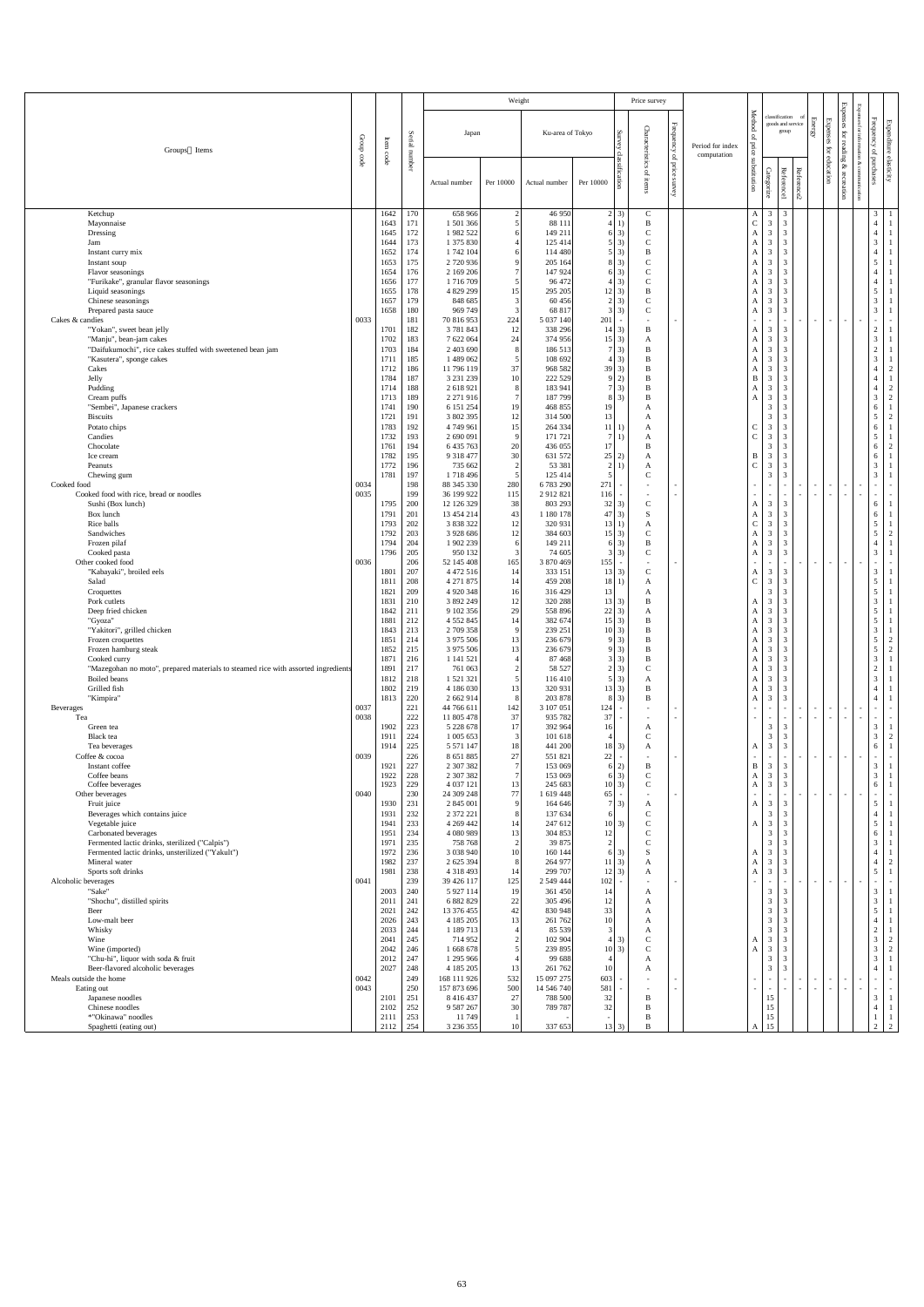| <b>Expenses</b><br>Method<br>classification<br>Frequency<br>Energy<br>Expenses<br>Expenditure<br>goods and service<br>Frequency<br>Characteristics<br>for<br>Surv<br>for reading<br>group<br>Ku-area of Tokyo<br>Japan<br>Serial number<br>$\mathbf{p}$<br>infon<br>Group<br>Item<br>price<br>Period for index<br>for education<br>of purchases<br>Groups Items<br>code<br>computation<br>of price<br>code<br>elasticity<br>substitution<br>Š.<br>&<br>commur<br>Reference2<br>Reference1<br>Categorize<br>of items<br>recreation<br>survey<br>Per 10000<br>Per 10000<br>Actual number<br>Actual number<br>ig.<br>"Sushi"-A<br>2123<br>255<br>5 171 169<br>16<br>581 407<br>23 3)<br>S<br>$A \mid 15$<br>$\mathfrak{Z}$<br>"Sushi"-B<br>70 3)<br>$\overline{3}$<br>256<br>$\mathcal{C}$<br>15<br>15 515 307<br>49<br>1744 863<br>2121<br>$\mathbf{A}$<br>$\mathbf{1}$<br>257<br>15<br>1 354 609<br>107 406<br>Chicken & eggs on rice<br>2131<br>B<br>$\overline{4}$<br>258<br>3)<br>15<br>2132<br>4 0 6 2 5 8 0<br>321 574<br>13<br>B<br>$\overline{2}$<br>"Tendon", prawns "Tempura" on rice<br>13<br>A<br>259<br>13 199 999<br>42<br>42<br>$\overline{3}$<br>2133<br>1 044 474<br>15<br>Curry & rice<br>B<br>Beef bowl<br>$\bigcap$<br>260<br>3723808<br>12<br>294 562<br> 2 <br>3)<br>S<br>15<br>2136<br>A<br>1 692 867<br>$\mathfrak{S}$<br>Fried prawns<br>261<br>133 775<br>$5\quad 3)$<br>$\overline{2}$<br>2142<br>B<br>A<br>15<br>Fried chicken<br>3)<br>$\overline{3}$<br>262<br>9 814 895<br>31<br>776 281<br>2164<br>31<br>S<br>$\mathbf{A}$<br>15<br>"Gyoza" (eating out)<br>$23\,$<br>$32 \mid 3)$<br>263<br>7 320 553<br>796 861<br>3<br>$\overline{2}$<br>2134<br>B<br>A<br>15<br>Hamburg steaks<br>264<br>12<br>15 3)<br>3 9 20 164<br>382 674<br><sub>B</sub><br>$\overline{2}$<br>$\overline{2}$<br>2141<br>15<br>A<br>265<br>70<br>$87 \,   \, 3)$<br><b>Broiled</b> meat<br>22 221 005<br>2 169 984<br>S<br>$\overline{2}$<br>2145<br>15<br>A<br>Lunch for children<br>$1 \vert 3)$<br>$\overline{2}$<br>266<br>212 353<br>B<br>15<br>2143<br>24 440<br>A<br>267<br>15<br>$\overline{2}$<br>6 9 37 1 34<br>$22\,$<br>28 3)<br>S<br>Hamburgers<br>2135<br>688 169<br>$\mathbf{A}$<br>$\overline{3}$<br>$4\overline{3}$<br>268<br>96 472<br>15<br>$\overline{2}$<br>850 898<br>Sandwiches (eating out)<br>2161<br>B<br>$\mathbf{A}$<br>269<br>3)<br>15<br>$\overline{2}$<br>$\overline{2}$<br>2144<br>4 4 6 7 5 9 8<br>14<br>506 801<br>S<br>Pizza<br>20<br>$\mathbf{A}$<br>270<br>2 978 519<br>3)<br>15<br>$\overline{2}$<br>$\overline{2}$<br>2163<br>9<br>337 653<br>S<br>Doughnuts<br>13 <sup>1</sup><br>A<br>$\mathsf C$<br>Coffee<br>271<br>15<br>2162<br>5 616 174<br>18<br>519 021<br>21<br>B<br>$\mathbf C$<br>272<br>87<br>3<br>$\overline{2}$<br>27 562 256<br>2 104 383<br>84<br>B<br>15<br>2171<br>Beer (eating out)<br>273<br>School lunch<br>0044<br>10 238 230<br>32<br>550 535<br>22<br>$\sim$<br>$\sim$<br>$\sim$<br>$\sim$<br>$\sim$<br>$\sim$<br>$\overline{\phantom{a}}$<br>$\sim$<br>274<br>$\overline{3}$<br>$\overline{2}$<br>(elementary school, lower grades)<br>3 286 465<br>10<br>165 289<br>$\ast$<br>2181<br>D<br>15<br>$\overline{3}$<br>275<br>$\overline{2}$<br>(elementary school, higher grades)<br>3 286 465<br>10<br>$\ast$<br>2182<br>165 289<br>D<br>15<br>2<br>(junior high school)<br>2183<br>276<br>3 665 300<br>12<br>219 957<br>D<br>3<br>$\mathbf{Q}$<br>15<br>$\ast$<br>277<br>Housing<br>670 268 861<br>2 1 2 2<br>66 142 709<br>0045<br>2 6 4 4<br>$\sim$<br>$\sim$<br>$\sim$<br>$\sim$<br>$\sim$<br>$\sim$<br>$\sim$<br>$\sim$<br>$\sim$<br>0046<br>278<br>1865<br>60 378 168<br>588 985 146<br>2 4 1 3<br>Rent<br>0047<br>279<br>84 334 656<br>267<br>10 701 353<br>428<br>House rent, private<br>$\overline{\phantom{a}}$<br>$\sim$<br>$\sim$<br>$\sim$ $-$<br>$\sim$<br>$\sim$<br>$\sim$ $-$<br>$\overline{\phantom{a}}$<br>2<br>3000<br>280<br>267<br>428<br>84 334 656<br>10 701 353<br>House rent<br>16<br>House rent, private<br>281<br>House rent, public, Urban Renaissance Agency & public corporation<br>0048<br>12 499 014<br>40<br>1 115 220<br>45<br>$\overline{\phantom{0}}$<br>$\sim$<br>$\sim$<br>$\sim$<br>282<br>10<br>2<br>3016<br>6 872 081<br>22<br>256 501<br>$\mathbf{Q}$<br>House rent, public<br>$\ast$<br>House rent<br>3017<br>283<br>2<br>5 626 933<br>18<br>858719<br>34<br>$\mathbf{Q}$<br>$\ast$<br>House rent, Urban Renaissance Agency & public corporation<br>House rent/E<br>284<br>0050<br>492 151 476<br>1558<br>48 561 595<br>1941<br>Imputed rent<br>$\sim$<br>$\sim$ $-$<br>$\sim$<br>$\sim$<br>$\sim$<br>$\sim$<br>$\sim$<br>$\sim$<br>285<br>3030<br>17<br>1558<br>48 561 595<br>1941<br>492 151 476<br>Imputed rent<br>$\sim$<br>$\sim$<br>$\overline{\phantom{a}}$<br>286<br>0051<br>81 283 715<br>257<br>230<br>Repairs & maintenance<br>5 764 541<br>$\sim$ $-$<br>$\sim$<br>$\sim$<br>$\sim$<br>$\sim$<br>$\overline{\phantom{0}}$<br>287<br>0052<br>22 861 072<br>2 307 616<br>Materials for repairs & maintenance<br>72<br>92<br>$\sim$<br>$\sim$ $-$<br>$\overline{\phantom{a}}$<br>$\sim$<br>$\sim$<br>$\sim$<br>$\sim$<br>$\sim$<br>$\sim$<br>288<br>Custom bath<br>3101<br>2 899 466<br>326 076<br>3)<br>-9<br> 13 <br>S<br>A<br>-6<br>289<br>2 899 466<br>9<br>Toilet seat with a hot douche<br>3103<br>326 076<br>13 3)<br>S<br>A<br>-6<br>8 699 785<br>$28\,$<br>290<br>978 872<br>$39 \mid 3)$<br>S<br>3104<br>Hot-water supply equipment<br>A<br>-6<br>Custom kitchen<br>291<br>4 8 3 4 1 1 9<br>15<br>544 104<br>22<br>3)<br>3105<br>A<br>-6<br>292<br>$2 \overline{3}$<br>2<br>1 411 202<br>52 738<br>S<br>$\overline{2}$<br>3121<br>Board<br>$\overline{4}$<br>-6<br>A<br>$\mathfrak{Z}$<br>293<br>39 875<br>$2 \overline{3}$<br>$\overline{2}$<br>Paint<br>3143<br>1 058 517<br>3<br>S<br>A<br>6<br>2<br>3124<br>294<br>$\overline{3}$<br>$2 \overline{3}$<br>$\overline{2}$<br>Locks<br>1 0 58 5 17<br>39 875<br>S<br>-6<br>A<br>295<br>0053<br>58 422 643<br>185<br>3 456 925<br>138<br>Service charges for repairs & maintenance<br>$\blacksquare$<br>$\sim$<br>$\sim$<br>$\sim$<br>$\sim$<br>$\sim$<br>$\sim$<br>$\overline{\phantom{a}}$<br>$\sim$<br>296<br>1 083 813<br>3<br>39 875<br>"Tatami", reupholstering<br>3151<br>$\overline{2}$<br>S<br>18<br>$21\,$<br>297<br>18<br>Plumbing<br>3176<br>7 5 6 4 3 2 6<br>24<br>514 519<br>298<br>4 022 533<br>13<br>205 808<br>8<br>3)<br>Plastering<br>3173<br>S<br>A<br>3175<br>299<br>12 062 322<br>38<br>2)<br>B<br>618 066<br>25<br>Fence construction<br>18<br>300<br>$7 \vert 3)$<br>3174<br>2 805 282<br>9<br>177 509<br>$\overline{2}$<br>Gardening<br>S<br>A<br>301<br>3161<br>3 0 74 3 97<br>2)<br>B<br>Sheet glass replacement<br>10<br>120 912<br>18<br>302<br>"Fusuma", sliding doors reupholstering<br>3171<br>3 074 397<br>10<br>120 912<br>5 <sup>1</sup><br>2)<br>B<br>18<br>303<br>10<br>3172<br>3 074 397<br>120 912<br>$\overline{5}$<br>S<br>Carpentering<br>18<br>304<br>3177<br>6 148 902<br>19<br>242 467<br>10 3)<br>B<br>Installing air conditioner<br>18<br>A<br>305<br>E<br>$\overline{2}$<br>3180<br>15 512 274<br>49<br>1 295 945<br>52<br>10<br>$\ast$<br>Fire insurance premium<br>306<br>587<br>0054<br>222 477 832<br>704<br>14 695 307<br>Fuel, light & water charges<br>$\overline{\phantom{a}}$<br>$\sim$<br>$\sim$<br>$\sim$<br>307<br>0056<br>99 967 498<br>317<br>6 599 993<br>264<br>Electricity<br>$\sim$<br>$\sim$<br>$\overline{\phantom{a}}$<br>$\sim$<br>$\sim$<br>$\sim$<br>$\sim$<br>$\sim$<br>$\overline{3}$<br>308<br>$\mathcal{L}$<br>5<br>3500<br>317<br>264<br>${\bf E}$<br>$\ast$<br>99 967 498<br>6 599 993<br>$\ast$<br>Electricity<br>309<br>0057<br>55 714 670<br>176<br>4 162 459<br>166<br>Gas<br>$\sim$<br>$\sim$<br>$\sim$<br>$\overline{\phantom{a}}$<br>$\overline{\phantom{0}}$<br>$\mathcal{I}$<br>$\mathfrak{Z}$<br>310<br>30 260 907<br>4 037 045<br>${\bf E}$<br>Gas, manufactured & piped<br>3600<br>96<br>161<br>$\ast$<br>$\ast$<br>$\overline{4}$<br>$\overline{3}$<br>3<br>311<br>25 453 763<br>S<br>5<br>$\ast$<br>Liquefied propane<br>3612<br>81<br>125 414<br>312<br>50<br>180725<br>Other fuel $&$ light<br>0058<br>15 764 004<br>$\sim$<br>$\sim$<br>$\sim$ 10 $\pm$<br>$\sim$<br>$\sim$ $-$<br>$\overline{\phantom{a}}$<br>$\sim$<br>$\sim$<br>$\sim$<br>$\sim$<br>$\sim$<br>3701<br>313<br>15 764 004<br>50<br>180725<br>S<br>5<br>3<br>$\ast$<br>Kerosene<br>0059<br>314<br>162<br>3 752 130<br>51 031 660<br>150<br>Water & sewerage charges<br>3<br>315<br>31 520 698<br>100<br>2 0 2 6 1 5 0<br>81<br>$\overline{7}$<br>Water charges<br>3810<br>D<br>∗<br>$\overline{4}$<br>316<br>19 510 962<br>62<br>1725 980<br>69<br>D<br>Sewerage charges<br>4610<br>$\ast$<br>$\overline{4}$<br>10<br>Furniture & household utensils<br>0060<br>317<br>109 055 487<br>345<br>7 439 946<br>297<br>$\sim$<br>$\sim$<br>$\sim$<br>$\sim$<br>$\sim$<br>$\sim$<br>$\sim$<br>$\sim$<br>$\overline{\phantom{0}}$<br>0061<br>318<br>Household durable goods<br>38 125 359<br>121<br>2 455 542<br>98<br>$\overline{\phantom{a}}$<br>$\sim$<br>$\sim$<br>$\sim$<br>$\overline{\phantom{0}}$<br>$\sim$<br>$\sim$<br>$\overline{\phantom{0}}$<br>0062<br>319<br>19 128 266<br>1 2 3 4 8 4 5<br>61<br>Durable goods assisting housework<br>49<br>$\sim$<br>$\sim$<br>$\sim$<br>320<br>$\overline{2}$<br>Microwave ovens<br>4003<br>1 305 873<br>92 613<br>$4 \mid 3)$<br>$\mathsf{C}$<br>A<br>6<br>321<br>Electric rice-cookers<br>4002<br>2 5 2 2 1 9 8<br>168 505<br>2)<br>B<br>B<br>322<br>630 408<br>42 448<br>$2 \overline{3}$<br>B<br>Electric pots<br>4005<br>$\mathfrak{D}$<br>A<br>-6<br>323<br>$2 \quad 2)$<br>$\mathsf{C}$<br>Gas cooking tables<br>1 970 339<br>55 311<br>$\mathbf B$<br>$\overline{2}$<br>4011<br>6<br>6<br>324<br>6716581<br>416 117<br>17 2)<br>B<br>Refrigerators<br>4021<br>21<br>325<br>1 883 493<br>Vacuum cleaners<br>158 858<br>6 <sub>2</sub><br>B<br>$\overline{2}$<br>4032<br>6<br>B<br>h<br>326<br>$\tau$<br>Washing machines<br>2 3 1 3 9 5 6<br>174 293<br>$7\overline{2}$<br>B<br>$\overline{2}$<br>4042<br>6<br>327<br>1 541 960<br>5<br>116 410<br>5 2)<br>B<br>$\overline{2}$<br>Washing & Drying machines<br>4043<br>B<br>6<br>Electric irons<br>328<br>10 290<br>$1 \vert 2$<br>2<br>4052<br>243 458<br>B<br>B<br>-6<br>329<br>13 807 063<br>0063<br>44<br>910 699<br>36<br>He<br>$\sim$<br>$\sim$<br>$\sim$<br>$\sim$<br>$\sim$<br>$\sim$ $-$<br>330<br>Room air conditioners<br>4063<br>11 292 668<br>36<br>837 380<br>33 2)<br>B<br>B<br>6<br>331<br>$\tau$<br>54 025<br>$2 \overline{3}$<br>$\overline{2}$<br>2 111 757<br>$\, {\bf B}$<br>Jan.-Mar., Oct.-Dec.<br>Fan heaters<br>4072<br>-6<br>A<br>$1 \vert 3)$<br>$\mathbf{C}$<br>4074<br>332<br>402 638<br>19 29 4<br>Jan.-Mar., Oct.-Dec.<br>Electric carpets<br>-6<br>A<br>333<br>0064<br>5 190 030<br>309 998<br>Ger<br>16<br>12<br>$\sim$<br>$\sim$<br>$\sim$<br>$\sim$<br>$\sim$<br>$\sim$<br>$\sim$<br>334<br>$6\quad 3)$<br>Chests of drawers<br>4081<br>1 459 473<br>$\overline{5}$<br>140 850<br>S<br>$\overline{2}$<br>A<br>-6<br>335<br>$4 \mid 3)$<br>$\overline{2}$<br>2 629 512<br>99 688<br>S<br>Dining sets<br>4092<br>A<br>6<br>336<br>$3 \overline{3}$<br>Kitchen cabinets<br>4083<br>1 101 045<br>3<br>S<br>$\overline{2}$<br>69 4 60<br>A<br>6<br>337<br>0066<br>7 480 339<br>24<br>447 631<br>18<br>Interior furnishings<br>$\sim$<br>$\sim$<br>$\sim$<br>$\sim$<br>$\sim$<br>$\sim$ $-$<br>$\sim$<br>$\sim$<br>$\sim$<br>$\sim$<br>$\overline{\phantom{a}}$<br>338<br>$\mathsf{C}$<br>Clocks<br>4101<br>728 674<br>2<br>30 871<br>$\mathsf{C}$<br>1)<br>$\mathbf{1}$<br>-6<br>$\mathbf{I}$<br>$\mathcal{C}$<br>$3 \quad 1)$<br>B |                    |      |     |           | Weight |         |  | Price survey |  |   |  |                 |   |
|-----------------------------------------------------------------------------------------------------------------------------------------------------------------------------------------------------------------------------------------------------------------------------------------------------------------------------------------------------------------------------------------------------------------------------------------------------------------------------------------------------------------------------------------------------------------------------------------------------------------------------------------------------------------------------------------------------------------------------------------------------------------------------------------------------------------------------------------------------------------------------------------------------------------------------------------------------------------------------------------------------------------------------------------------------------------------------------------------------------------------------------------------------------------------------------------------------------------------------------------------------------------------------------------------------------------------------------------------------------------------------------------------------------------------------------------------------------------------------------------------------------------------------------------------------------------------------------------------------------------------------------------------------------------------------------------------------------------------------------------------------------------------------------------------------------------------------------------------------------------------------------------------------------------------------------------------------------------------------------------------------------------------------------------------------------------------------------------------------------------------------------------------------------------------------------------------------------------------------------------------------------------------------------------------------------------------------------------------------------------------------------------------------------------------------------------------------------------------------------------------------------------------------------------------------------------------------------------------------------------------------------------------------------------------------------------------------------------------------------------------------------------------------------------------------------------------------------------------------------------------------------------------------------------------------------------------------------------------------------------------------------------------------------------------------------------------------------------------------------------------------------------------------------------------------------------------------------------------------------------------------------------------------------------------------------------------------------------------------------------------------------------------------------------------------------------------------------------------------------------------------------------------------------------------------------------------------------------------------------------------------------------------------------------------------------------------------------------------------------------------------------------------------------------------------------------------------------------------------------------------------------------------------------------------------------------------------------------------------------------------------------------------------------------------------------------------------------------------------------------------------------------------------------------------------------------------------------------------------------------------------------------------------------------------------------------------------------------------------------------------------------------------------------------------------------------------------------------------------------------------------------------------------------------------------------------------------------------------------------------------------------------------------------------------------------------------------------------------------------------------------------------------------------------------------------------------------------------------------------------------------------------------------------------------------------------------------------------------------------------------------------------------------------------------------------------------------------------------------------------------------------------------------------------------------------------------------------------------------------------------------------------------------------------------------------------------------------------------------------------------------------------------------------------------------------------------------------------------------------------------------------------------------------------------------------------------------------------------------------------------------------------------------------------------------------------------------------------------------------------------------------------------------------------------------------------------------------------------------------------------------------------------------------------------------------------------------------------------------------------------------------------------------------------------------------------------------------------------------------------------------------------------------------------------------------------------------------------------------------------------------------------------------------------------------------------------------------------------------------------------------------------------------------------------------------------------------------------------------------------------------------------------------------------------------------------------------------------------------------------------------------------------------------------------------------------------------------------------------------------------------------------------------------------------------------------------------------------------------------------------------------------------------------------------------------------------------------------------------------------------------------------------------------------------------------------------------------------------------------------------------------------------------------------------------------------------------------------------------------------------------------------------------------------------------------------------------------------------------------------------------------------------------------------------------------------------------------------------------------------------------------------------------------------------------------------------------------------------------------------------------------------------------------------------------------------------------------------------------------------------------------------------------------------------------------------------------------------------------------------------------------------------------------------------------------------------------------------------------------------------------------------------------------------------------------------------------------------------------------------------------------------------------------------------------------------------------------------------------------------------------------------------------------------------------------------------------------------------------------------------------------------------------------------------------------------------------------------------------------------------------------------------------------------------------------------------------------------------------------------------------------------------------------------------------------------------------------------------------------------------------------------------------------------------------------------------------------------------------------------------------------------------------------------------------------------------------------------------------------------------------------------------------------------------------------------------------------------------------------------------------------------------------------------------------------------------------------------------------------------------------------------------------------------------------------------------------------------------------------------------------------------------------------------------------------------------------------------------------------------------------------------------------------------------------------------------------------------------------------------------------------------------------------------------------------------------------------------------------------------------------------------------------------------------------------------------------------------------------------------------------------------------------------------------------------------------------------------------------------------------------------------------------------------------------------------------------------------------------------------------------------------------------------------------------------------------------------------------------------------------------------------------------------------------------------------------------------------------------------------------------------------------------------------------------------------------------------------------------------------------------------------------------------------------------------------------------------------------------------------------------------------------------------------------------------------------------------------------------------------------------------------------------------------------------------------------------------------------------------------------------------------------------------------------------------------------------------------------------------------------------------------------------------------------------------------------------------------------------------------------------------------------------------------------------------------------------------------------------------------------------------------------------------------------------------------------------------------------------------------------------------------------------------------------------------------------------------------------------------------------------------------------------------------------------------------------------------------------------------------------------------------------------------------------------------------------------------------------|--------------------|------|-----|-----------|--------|---------|--|--------------|--|---|--|-----------------|---|
|                                                                                                                                                                                                                                                                                                                                                                                                                                                                                                                                                                                                                                                                                                                                                                                                                                                                                                                                                                                                                                                                                                                                                                                                                                                                                                                                                                                                                                                                                                                                                                                                                                                                                                                                                                                                                                                                                                                                                                                                                                                                                                                                                                                                                                                                                                                                                                                                                                                                                                                                                                                                                                                                                                                                                                                                                                                                                                                                                                                                                                                                                                                                                                                                                                                                                                                                                                                                                                                                                                                                                                                                                                                                                                                                                                                                                                                                                                                                                                                                                                                                                                                                                                                                                                                                                                                                                                                                                                                                                                                                                                                                                                                                                                                                                                                                                                                                                                                                                                                                                                                                                                                                                                                                                                                                                                                                                                                                                                                                                                                                                                                                                                                                                                                                                                                                                                                                                                                                                                                                                                                                                                                                                                                                                                                                                                                                                                                                                                                                                                                                                                                                                                                                                                                                                                                                                                                                                                                                                                                                                                                                                                                                                                                                                                                                                                                                                                                                                                                                                                                                                                                                                                                                                                                                                                                                                                                                                                                                                                                                                                                                                                                                                                                                                                                                                                                                                                                                                                                                                                                                                                                                                                                                                                                                                                                                                                                                                                                                                                                                                                                                                                                                                                                                                                                                                                                                                                                                                                                                                                                                                                                                                                                                                                                                                                                                                                                                                                                                                                                                                                                                                                                                                                                                                                                                                                                                                                                                                                                                                                                                                                                                                                                                                                                                                                                                                                                                                                                                                                                                                                                                                                                                                                                                                                                                                                                                                                                                                                                                                                                                                                                                                                                                                                                       |                    |      |     |           |        |         |  |              |  |   |  | <b>Expenses</b> |   |
|                                                                                                                                                                                                                                                                                                                                                                                                                                                                                                                                                                                                                                                                                                                                                                                                                                                                                                                                                                                                                                                                                                                                                                                                                                                                                                                                                                                                                                                                                                                                                                                                                                                                                                                                                                                                                                                                                                                                                                                                                                                                                                                                                                                                                                                                                                                                                                                                                                                                                                                                                                                                                                                                                                                                                                                                                                                                                                                                                                                                                                                                                                                                                                                                                                                                                                                                                                                                                                                                                                                                                                                                                                                                                                                                                                                                                                                                                                                                                                                                                                                                                                                                                                                                                                                                                                                                                                                                                                                                                                                                                                                                                                                                                                                                                                                                                                                                                                                                                                                                                                                                                                                                                                                                                                                                                                                                                                                                                                                                                                                                                                                                                                                                                                                                                                                                                                                                                                                                                                                                                                                                                                                                                                                                                                                                                                                                                                                                                                                                                                                                                                                                                                                                                                                                                                                                                                                                                                                                                                                                                                                                                                                                                                                                                                                                                                                                                                                                                                                                                                                                                                                                                                                                                                                                                                                                                                                                                                                                                                                                                                                                                                                                                                                                                                                                                                                                                                                                                                                                                                                                                                                                                                                                                                                                                                                                                                                                                                                                                                                                                                                                                                                                                                                                                                                                                                                                                                                                                                                                                                                                                                                                                                                                                                                                                                                                                                                                                                                                                                                                                                                                                                                                                                                                                                                                                                                                                                                                                                                                                                                                                                                                                                                                                                                                                                                                                                                                                                                                                                                                                                                                                                                                                                                                                                                                                                                                                                                                                                                                                                                                                                                                                                                                                                                       |                    |      |     |           |        |         |  |              |  |   |  |                 |   |
| $\mathbf{1}$<br>2                                                                                                                                                                                                                                                                                                                                                                                                                                                                                                                                                                                                                                                                                                                                                                                                                                                                                                                                                                                                                                                                                                                                                                                                                                                                                                                                                                                                                                                                                                                                                                                                                                                                                                                                                                                                                                                                                                                                                                                                                                                                                                                                                                                                                                                                                                                                                                                                                                                                                                                                                                                                                                                                                                                                                                                                                                                                                                                                                                                                                                                                                                                                                                                                                                                                                                                                                                                                                                                                                                                                                                                                                                                                                                                                                                                                                                                                                                                                                                                                                                                                                                                                                                                                                                                                                                                                                                                                                                                                                                                                                                                                                                                                                                                                                                                                                                                                                                                                                                                                                                                                                                                                                                                                                                                                                                                                                                                                                                                                                                                                                                                                                                                                                                                                                                                                                                                                                                                                                                                                                                                                                                                                                                                                                                                                                                                                                                                                                                                                                                                                                                                                                                                                                                                                                                                                                                                                                                                                                                                                                                                                                                                                                                                                                                                                                                                                                                                                                                                                                                                                                                                                                                                                                                                                                                                                                                                                                                                                                                                                                                                                                                                                                                                                                                                                                                                                                                                                                                                                                                                                                                                                                                                                                                                                                                                                                                                                                                                                                                                                                                                                                                                                                                                                                                                                                                                                                                                                                                                                                                                                                                                                                                                                                                                                                                                                                                                                                                                                                                                                                                                                                                                                                                                                                                                                                                                                                                                                                                                                                                                                                                                                                                                                                                                                                                                                                                                                                                                                                                                                                                                                                                                                                                                                                                                                                                                                                                                                                                                                                                                                                                                                                                                                                                     |                    |      |     |           |        |         |  |              |  |   |  |                 |   |
|                                                                                                                                                                                                                                                                                                                                                                                                                                                                                                                                                                                                                                                                                                                                                                                                                                                                                                                                                                                                                                                                                                                                                                                                                                                                                                                                                                                                                                                                                                                                                                                                                                                                                                                                                                                                                                                                                                                                                                                                                                                                                                                                                                                                                                                                                                                                                                                                                                                                                                                                                                                                                                                                                                                                                                                                                                                                                                                                                                                                                                                                                                                                                                                                                                                                                                                                                                                                                                                                                                                                                                                                                                                                                                                                                                                                                                                                                                                                                                                                                                                                                                                                                                                                                                                                                                                                                                                                                                                                                                                                                                                                                                                                                                                                                                                                                                                                                                                                                                                                                                                                                                                                                                                                                                                                                                                                                                                                                                                                                                                                                                                                                                                                                                                                                                                                                                                                                                                                                                                                                                                                                                                                                                                                                                                                                                                                                                                                                                                                                                                                                                                                                                                                                                                                                                                                                                                                                                                                                                                                                                                                                                                                                                                                                                                                                                                                                                                                                                                                                                                                                                                                                                                                                                                                                                                                                                                                                                                                                                                                                                                                                                                                                                                                                                                                                                                                                                                                                                                                                                                                                                                                                                                                                                                                                                                                                                                                                                                                                                                                                                                                                                                                                                                                                                                                                                                                                                                                                                                                                                                                                                                                                                                                                                                                                                                                                                                                                                                                                                                                                                                                                                                                                                                                                                                                                                                                                                                                                                                                                                                                                                                                                                                                                                                                                                                                                                                                                                                                                                                                                                                                                                                                                                                                                                                                                                                                                                                                                                                                                                                                                                                                                                                                                                                       |                    |      |     |           |        |         |  |              |  |   |  |                 |   |
|                                                                                                                                                                                                                                                                                                                                                                                                                                                                                                                                                                                                                                                                                                                                                                                                                                                                                                                                                                                                                                                                                                                                                                                                                                                                                                                                                                                                                                                                                                                                                                                                                                                                                                                                                                                                                                                                                                                                                                                                                                                                                                                                                                                                                                                                                                                                                                                                                                                                                                                                                                                                                                                                                                                                                                                                                                                                                                                                                                                                                                                                                                                                                                                                                                                                                                                                                                                                                                                                                                                                                                                                                                                                                                                                                                                                                                                                                                                                                                                                                                                                                                                                                                                                                                                                                                                                                                                                                                                                                                                                                                                                                                                                                                                                                                                                                                                                                                                                                                                                                                                                                                                                                                                                                                                                                                                                                                                                                                                                                                                                                                                                                                                                                                                                                                                                                                                                                                                                                                                                                                                                                                                                                                                                                                                                                                                                                                                                                                                                                                                                                                                                                                                                                                                                                                                                                                                                                                                                                                                                                                                                                                                                                                                                                                                                                                                                                                                                                                                                                                                                                                                                                                                                                                                                                                                                                                                                                                                                                                                                                                                                                                                                                                                                                                                                                                                                                                                                                                                                                                                                                                                                                                                                                                                                                                                                                                                                                                                                                                                                                                                                                                                                                                                                                                                                                                                                                                                                                                                                                                                                                                                                                                                                                                                                                                                                                                                                                                                                                                                                                                                                                                                                                                                                                                                                                                                                                                                                                                                                                                                                                                                                                                                                                                                                                                                                                                                                                                                                                                                                                                                                                                                                                                                                                                                                                                                                                                                                                                                                                                                                                                                                                                                                                                                       |                    |      |     |           |        |         |  |              |  |   |  |                 |   |
|                                                                                                                                                                                                                                                                                                                                                                                                                                                                                                                                                                                                                                                                                                                                                                                                                                                                                                                                                                                                                                                                                                                                                                                                                                                                                                                                                                                                                                                                                                                                                                                                                                                                                                                                                                                                                                                                                                                                                                                                                                                                                                                                                                                                                                                                                                                                                                                                                                                                                                                                                                                                                                                                                                                                                                                                                                                                                                                                                                                                                                                                                                                                                                                                                                                                                                                                                                                                                                                                                                                                                                                                                                                                                                                                                                                                                                                                                                                                                                                                                                                                                                                                                                                                                                                                                                                                                                                                                                                                                                                                                                                                                                                                                                                                                                                                                                                                                                                                                                                                                                                                                                                                                                                                                                                                                                                                                                                                                                                                                                                                                                                                                                                                                                                                                                                                                                                                                                                                                                                                                                                                                                                                                                                                                                                                                                                                                                                                                                                                                                                                                                                                                                                                                                                                                                                                                                                                                                                                                                                                                                                                                                                                                                                                                                                                                                                                                                                                                                                                                                                                                                                                                                                                                                                                                                                                                                                                                                                                                                                                                                                                                                                                                                                                                                                                                                                                                                                                                                                                                                                                                                                                                                                                                                                                                                                                                                                                                                                                                                                                                                                                                                                                                                                                                                                                                                                                                                                                                                                                                                                                                                                                                                                                                                                                                                                                                                                                                                                                                                                                                                                                                                                                                                                                                                                                                                                                                                                                                                                                                                                                                                                                                                                                                                                                                                                                                                                                                                                                                                                                                                                                                                                                                                                                                                                                                                                                                                                                                                                                                                                                                                                                                                                                                                                       |                    |      |     |           |        |         |  |              |  |   |  |                 |   |
|                                                                                                                                                                                                                                                                                                                                                                                                                                                                                                                                                                                                                                                                                                                                                                                                                                                                                                                                                                                                                                                                                                                                                                                                                                                                                                                                                                                                                                                                                                                                                                                                                                                                                                                                                                                                                                                                                                                                                                                                                                                                                                                                                                                                                                                                                                                                                                                                                                                                                                                                                                                                                                                                                                                                                                                                                                                                                                                                                                                                                                                                                                                                                                                                                                                                                                                                                                                                                                                                                                                                                                                                                                                                                                                                                                                                                                                                                                                                                                                                                                                                                                                                                                                                                                                                                                                                                                                                                                                                                                                                                                                                                                                                                                                                                                                                                                                                                                                                                                                                                                                                                                                                                                                                                                                                                                                                                                                                                                                                                                                                                                                                                                                                                                                                                                                                                                                                                                                                                                                                                                                                                                                                                                                                                                                                                                                                                                                                                                                                                                                                                                                                                                                                                                                                                                                                                                                                                                                                                                                                                                                                                                                                                                                                                                                                                                                                                                                                                                                                                                                                                                                                                                                                                                                                                                                                                                                                                                                                                                                                                                                                                                                                                                                                                                                                                                                                                                                                                                                                                                                                                                                                                                                                                                                                                                                                                                                                                                                                                                                                                                                                                                                                                                                                                                                                                                                                                                                                                                                                                                                                                                                                                                                                                                                                                                                                                                                                                                                                                                                                                                                                                                                                                                                                                                                                                                                                                                                                                                                                                                                                                                                                                                                                                                                                                                                                                                                                                                                                                                                                                                                                                                                                                                                                                                                                                                                                                                                                                                                                                                                                                                                                                                                                                                                       |                    |      |     |           |        |         |  |              |  |   |  |                 |   |
|                                                                                                                                                                                                                                                                                                                                                                                                                                                                                                                                                                                                                                                                                                                                                                                                                                                                                                                                                                                                                                                                                                                                                                                                                                                                                                                                                                                                                                                                                                                                                                                                                                                                                                                                                                                                                                                                                                                                                                                                                                                                                                                                                                                                                                                                                                                                                                                                                                                                                                                                                                                                                                                                                                                                                                                                                                                                                                                                                                                                                                                                                                                                                                                                                                                                                                                                                                                                                                                                                                                                                                                                                                                                                                                                                                                                                                                                                                                                                                                                                                                                                                                                                                                                                                                                                                                                                                                                                                                                                                                                                                                                                                                                                                                                                                                                                                                                                                                                                                                                                                                                                                                                                                                                                                                                                                                                                                                                                                                                                                                                                                                                                                                                                                                                                                                                                                                                                                                                                                                                                                                                                                                                                                                                                                                                                                                                                                                                                                                                                                                                                                                                                                                                                                                                                                                                                                                                                                                                                                                                                                                                                                                                                                                                                                                                                                                                                                                                                                                                                                                                                                                                                                                                                                                                                                                                                                                                                                                                                                                                                                                                                                                                                                                                                                                                                                                                                                                                                                                                                                                                                                                                                                                                                                                                                                                                                                                                                                                                                                                                                                                                                                                                                                                                                                                                                                                                                                                                                                                                                                                                                                                                                                                                                                                                                                                                                                                                                                                                                                                                                                                                                                                                                                                                                                                                                                                                                                                                                                                                                                                                                                                                                                                                                                                                                                                                                                                                                                                                                                                                                                                                                                                                                                                                                                                                                                                                                                                                                                                                                                                                                                                                                                                                                                                       |                    |      |     |           |        |         |  |              |  |   |  |                 |   |
|                                                                                                                                                                                                                                                                                                                                                                                                                                                                                                                                                                                                                                                                                                                                                                                                                                                                                                                                                                                                                                                                                                                                                                                                                                                                                                                                                                                                                                                                                                                                                                                                                                                                                                                                                                                                                                                                                                                                                                                                                                                                                                                                                                                                                                                                                                                                                                                                                                                                                                                                                                                                                                                                                                                                                                                                                                                                                                                                                                                                                                                                                                                                                                                                                                                                                                                                                                                                                                                                                                                                                                                                                                                                                                                                                                                                                                                                                                                                                                                                                                                                                                                                                                                                                                                                                                                                                                                                                                                                                                                                                                                                                                                                                                                                                                                                                                                                                                                                                                                                                                                                                                                                                                                                                                                                                                                                                                                                                                                                                                                                                                                                                                                                                                                                                                                                                                                                                                                                                                                                                                                                                                                                                                                                                                                                                                                                                                                                                                                                                                                                                                                                                                                                                                                                                                                                                                                                                                                                                                                                                                                                                                                                                                                                                                                                                                                                                                                                                                                                                                                                                                                                                                                                                                                                                                                                                                                                                                                                                                                                                                                                                                                                                                                                                                                                                                                                                                                                                                                                                                                                                                                                                                                                                                                                                                                                                                                                                                                                                                                                                                                                                                                                                                                                                                                                                                                                                                                                                                                                                                                                                                                                                                                                                                                                                                                                                                                                                                                                                                                                                                                                                                                                                                                                                                                                                                                                                                                                                                                                                                                                                                                                                                                                                                                                                                                                                                                                                                                                                                                                                                                                                                                                                                                                                                                                                                                                                                                                                                                                                                                                                                                                                                                                                                                       |                    |      |     |           |        |         |  |              |  |   |  |                 |   |
|                                                                                                                                                                                                                                                                                                                                                                                                                                                                                                                                                                                                                                                                                                                                                                                                                                                                                                                                                                                                                                                                                                                                                                                                                                                                                                                                                                                                                                                                                                                                                                                                                                                                                                                                                                                                                                                                                                                                                                                                                                                                                                                                                                                                                                                                                                                                                                                                                                                                                                                                                                                                                                                                                                                                                                                                                                                                                                                                                                                                                                                                                                                                                                                                                                                                                                                                                                                                                                                                                                                                                                                                                                                                                                                                                                                                                                                                                                                                                                                                                                                                                                                                                                                                                                                                                                                                                                                                                                                                                                                                                                                                                                                                                                                                                                                                                                                                                                                                                                                                                                                                                                                                                                                                                                                                                                                                                                                                                                                                                                                                                                                                                                                                                                                                                                                                                                                                                                                                                                                                                                                                                                                                                                                                                                                                                                                                                                                                                                                                                                                                                                                                                                                                                                                                                                                                                                                                                                                                                                                                                                                                                                                                                                                                                                                                                                                                                                                                                                                                                                                                                                                                                                                                                                                                                                                                                                                                                                                                                                                                                                                                                                                                                                                                                                                                                                                                                                                                                                                                                                                                                                                                                                                                                                                                                                                                                                                                                                                                                                                                                                                                                                                                                                                                                                                                                                                                                                                                                                                                                                                                                                                                                                                                                                                                                                                                                                                                                                                                                                                                                                                                                                                                                                                                                                                                                                                                                                                                                                                                                                                                                                                                                                                                                                                                                                                                                                                                                                                                                                                                                                                                                                                                                                                                                                                                                                                                                                                                                                                                                                                                                                                                                                                                                                                       |                    |      |     |           |        |         |  |              |  |   |  |                 |   |
|                                                                                                                                                                                                                                                                                                                                                                                                                                                                                                                                                                                                                                                                                                                                                                                                                                                                                                                                                                                                                                                                                                                                                                                                                                                                                                                                                                                                                                                                                                                                                                                                                                                                                                                                                                                                                                                                                                                                                                                                                                                                                                                                                                                                                                                                                                                                                                                                                                                                                                                                                                                                                                                                                                                                                                                                                                                                                                                                                                                                                                                                                                                                                                                                                                                                                                                                                                                                                                                                                                                                                                                                                                                                                                                                                                                                                                                                                                                                                                                                                                                                                                                                                                                                                                                                                                                                                                                                                                                                                                                                                                                                                                                                                                                                                                                                                                                                                                                                                                                                                                                                                                                                                                                                                                                                                                                                                                                                                                                                                                                                                                                                                                                                                                                                                                                                                                                                                                                                                                                                                                                                                                                                                                                                                                                                                                                                                                                                                                                                                                                                                                                                                                                                                                                                                                                                                                                                                                                                                                                                                                                                                                                                                                                                                                                                                                                                                                                                                                                                                                                                                                                                                                                                                                                                                                                                                                                                                                                                                                                                                                                                                                                                                                                                                                                                                                                                                                                                                                                                                                                                                                                                                                                                                                                                                                                                                                                                                                                                                                                                                                                                                                                                                                                                                                                                                                                                                                                                                                                                                                                                                                                                                                                                                                                                                                                                                                                                                                                                                                                                                                                                                                                                                                                                                                                                                                                                                                                                                                                                                                                                                                                                                                                                                                                                                                                                                                                                                                                                                                                                                                                                                                                                                                                                                                                                                                                                                                                                                                                                                                                                                                                                                                                                                                                       |                    |      |     |           |        |         |  |              |  |   |  |                 |   |
|                                                                                                                                                                                                                                                                                                                                                                                                                                                                                                                                                                                                                                                                                                                                                                                                                                                                                                                                                                                                                                                                                                                                                                                                                                                                                                                                                                                                                                                                                                                                                                                                                                                                                                                                                                                                                                                                                                                                                                                                                                                                                                                                                                                                                                                                                                                                                                                                                                                                                                                                                                                                                                                                                                                                                                                                                                                                                                                                                                                                                                                                                                                                                                                                                                                                                                                                                                                                                                                                                                                                                                                                                                                                                                                                                                                                                                                                                                                                                                                                                                                                                                                                                                                                                                                                                                                                                                                                                                                                                                                                                                                                                                                                                                                                                                                                                                                                                                                                                                                                                                                                                                                                                                                                                                                                                                                                                                                                                                                                                                                                                                                                                                                                                                                                                                                                                                                                                                                                                                                                                                                                                                                                                                                                                                                                                                                                                                                                                                                                                                                                                                                                                                                                                                                                                                                                                                                                                                                                                                                                                                                                                                                                                                                                                                                                                                                                                                                                                                                                                                                                                                                                                                                                                                                                                                                                                                                                                                                                                                                                                                                                                                                                                                                                                                                                                                                                                                                                                                                                                                                                                                                                                                                                                                                                                                                                                                                                                                                                                                                                                                                                                                                                                                                                                                                                                                                                                                                                                                                                                                                                                                                                                                                                                                                                                                                                                                                                                                                                                                                                                                                                                                                                                                                                                                                                                                                                                                                                                                                                                                                                                                                                                                                                                                                                                                                                                                                                                                                                                                                                                                                                                                                                                                                                                                                                                                                                                                                                                                                                                                                                                                                                                                                                                                                       |                    |      |     |           |        |         |  |              |  |   |  |                 |   |
|                                                                                                                                                                                                                                                                                                                                                                                                                                                                                                                                                                                                                                                                                                                                                                                                                                                                                                                                                                                                                                                                                                                                                                                                                                                                                                                                                                                                                                                                                                                                                                                                                                                                                                                                                                                                                                                                                                                                                                                                                                                                                                                                                                                                                                                                                                                                                                                                                                                                                                                                                                                                                                                                                                                                                                                                                                                                                                                                                                                                                                                                                                                                                                                                                                                                                                                                                                                                                                                                                                                                                                                                                                                                                                                                                                                                                                                                                                                                                                                                                                                                                                                                                                                                                                                                                                                                                                                                                                                                                                                                                                                                                                                                                                                                                                                                                                                                                                                                                                                                                                                                                                                                                                                                                                                                                                                                                                                                                                                                                                                                                                                                                                                                                                                                                                                                                                                                                                                                                                                                                                                                                                                                                                                                                                                                                                                                                                                                                                                                                                                                                                                                                                                                                                                                                                                                                                                                                                                                                                                                                                                                                                                                                                                                                                                                                                                                                                                                                                                                                                                                                                                                                                                                                                                                                                                                                                                                                                                                                                                                                                                                                                                                                                                                                                                                                                                                                                                                                                                                                                                                                                                                                                                                                                                                                                                                                                                                                                                                                                                                                                                                                                                                                                                                                                                                                                                                                                                                                                                                                                                                                                                                                                                                                                                                                                                                                                                                                                                                                                                                                                                                                                                                                                                                                                                                                                                                                                                                                                                                                                                                                                                                                                                                                                                                                                                                                                                                                                                                                                                                                                                                                                                                                                                                                                                                                                                                                                                                                                                                                                                                                                                                                                                                                                                       |                    |      |     |           |        |         |  |              |  |   |  |                 |   |
|                                                                                                                                                                                                                                                                                                                                                                                                                                                                                                                                                                                                                                                                                                                                                                                                                                                                                                                                                                                                                                                                                                                                                                                                                                                                                                                                                                                                                                                                                                                                                                                                                                                                                                                                                                                                                                                                                                                                                                                                                                                                                                                                                                                                                                                                                                                                                                                                                                                                                                                                                                                                                                                                                                                                                                                                                                                                                                                                                                                                                                                                                                                                                                                                                                                                                                                                                                                                                                                                                                                                                                                                                                                                                                                                                                                                                                                                                                                                                                                                                                                                                                                                                                                                                                                                                                                                                                                                                                                                                                                                                                                                                                                                                                                                                                                                                                                                                                                                                                                                                                                                                                                                                                                                                                                                                                                                                                                                                                                                                                                                                                                                                                                                                                                                                                                                                                                                                                                                                                                                                                                                                                                                                                                                                                                                                                                                                                                                                                                                                                                                                                                                                                                                                                                                                                                                                                                                                                                                                                                                                                                                                                                                                                                                                                                                                                                                                                                                                                                                                                                                                                                                                                                                                                                                                                                                                                                                                                                                                                                                                                                                                                                                                                                                                                                                                                                                                                                                                                                                                                                                                                                                                                                                                                                                                                                                                                                                                                                                                                                                                                                                                                                                                                                                                                                                                                                                                                                                                                                                                                                                                                                                                                                                                                                                                                                                                                                                                                                                                                                                                                                                                                                                                                                                                                                                                                                                                                                                                                                                                                                                                                                                                                                                                                                                                                                                                                                                                                                                                                                                                                                                                                                                                                                                                                                                                                                                                                                                                                                                                                                                                                                                                                                                                                                       |                    |      |     |           |        |         |  |              |  |   |  |                 |   |
|                                                                                                                                                                                                                                                                                                                                                                                                                                                                                                                                                                                                                                                                                                                                                                                                                                                                                                                                                                                                                                                                                                                                                                                                                                                                                                                                                                                                                                                                                                                                                                                                                                                                                                                                                                                                                                                                                                                                                                                                                                                                                                                                                                                                                                                                                                                                                                                                                                                                                                                                                                                                                                                                                                                                                                                                                                                                                                                                                                                                                                                                                                                                                                                                                                                                                                                                                                                                                                                                                                                                                                                                                                                                                                                                                                                                                                                                                                                                                                                                                                                                                                                                                                                                                                                                                                                                                                                                                                                                                                                                                                                                                                                                                                                                                                                                                                                                                                                                                                                                                                                                                                                                                                                                                                                                                                                                                                                                                                                                                                                                                                                                                                                                                                                                                                                                                                                                                                                                                                                                                                                                                                                                                                                                                                                                                                                                                                                                                                                                                                                                                                                                                                                                                                                                                                                                                                                                                                                                                                                                                                                                                                                                                                                                                                                                                                                                                                                                                                                                                                                                                                                                                                                                                                                                                                                                                                                                                                                                                                                                                                                                                                                                                                                                                                                                                                                                                                                                                                                                                                                                                                                                                                                                                                                                                                                                                                                                                                                                                                                                                                                                                                                                                                                                                                                                                                                                                                                                                                                                                                                                                                                                                                                                                                                                                                                                                                                                                                                                                                                                                                                                                                                                                                                                                                                                                                                                                                                                                                                                                                                                                                                                                                                                                                                                                                                                                                                                                                                                                                                                                                                                                                                                                                                                                                                                                                                                                                                                                                                                                                                                                                                                                                                                                                                       |                    |      |     |           |        |         |  |              |  |   |  |                 |   |
|                                                                                                                                                                                                                                                                                                                                                                                                                                                                                                                                                                                                                                                                                                                                                                                                                                                                                                                                                                                                                                                                                                                                                                                                                                                                                                                                                                                                                                                                                                                                                                                                                                                                                                                                                                                                                                                                                                                                                                                                                                                                                                                                                                                                                                                                                                                                                                                                                                                                                                                                                                                                                                                                                                                                                                                                                                                                                                                                                                                                                                                                                                                                                                                                                                                                                                                                                                                                                                                                                                                                                                                                                                                                                                                                                                                                                                                                                                                                                                                                                                                                                                                                                                                                                                                                                                                                                                                                                                                                                                                                                                                                                                                                                                                                                                                                                                                                                                                                                                                                                                                                                                                                                                                                                                                                                                                                                                                                                                                                                                                                                                                                                                                                                                                                                                                                                                                                                                                                                                                                                                                                                                                                                                                                                                                                                                                                                                                                                                                                                                                                                                                                                                                                                                                                                                                                                                                                                                                                                                                                                                                                                                                                                                                                                                                                                                                                                                                                                                                                                                                                                                                                                                                                                                                                                                                                                                                                                                                                                                                                                                                                                                                                                                                                                                                                                                                                                                                                                                                                                                                                                                                                                                                                                                                                                                                                                                                                                                                                                                                                                                                                                                                                                                                                                                                                                                                                                                                                                                                                                                                                                                                                                                                                                                                                                                                                                                                                                                                                                                                                                                                                                                                                                                                                                                                                                                                                                                                                                                                                                                                                                                                                                                                                                                                                                                                                                                                                                                                                                                                                                                                                                                                                                                                                                                                                                                                                                                                                                                                                                                                                                                                                                                                                                                                       |                    |      |     |           |        |         |  |              |  |   |  |                 |   |
| $1\vert$<br>$+1+$<br>$\vert 1 \vert$<br>$\vert 1 \vert$                                                                                                                                                                                                                                                                                                                                                                                                                                                                                                                                                                                                                                                                                                                                                                                                                                                                                                                                                                                                                                                                                                                                                                                                                                                                                                                                                                                                                                                                                                                                                                                                                                                                                                                                                                                                                                                                                                                                                                                                                                                                                                                                                                                                                                                                                                                                                                                                                                                                                                                                                                                                                                                                                                                                                                                                                                                                                                                                                                                                                                                                                                                                                                                                                                                                                                                                                                                                                                                                                                                                                                                                                                                                                                                                                                                                                                                                                                                                                                                                                                                                                                                                                                                                                                                                                                                                                                                                                                                                                                                                                                                                                                                                                                                                                                                                                                                                                                                                                                                                                                                                                                                                                                                                                                                                                                                                                                                                                                                                                                                                                                                                                                                                                                                                                                                                                                                                                                                                                                                                                                                                                                                                                                                                                                                                                                                                                                                                                                                                                                                                                                                                                                                                                                                                                                                                                                                                                                                                                                                                                                                                                                                                                                                                                                                                                                                                                                                                                                                                                                                                                                                                                                                                                                                                                                                                                                                                                                                                                                                                                                                                                                                                                                                                                                                                                                                                                                                                                                                                                                                                                                                                                                                                                                                                                                                                                                                                                                                                                                                                                                                                                                                                                                                                                                                                                                                                                                                                                                                                                                                                                                                                                                                                                                                                                                                                                                                                                                                                                                                                                                                                                                                                                                                                                                                                                                                                                                                                                                                                                                                                                                                                                                                                                                                                                                                                                                                                                                                                                                                                                                                                                                                                                                                                                                                                                                                                                                                                                                                                                                                                                                                                                                                               |                    |      |     |           |        |         |  |              |  |   |  |                 |   |
|                                                                                                                                                                                                                                                                                                                                                                                                                                                                                                                                                                                                                                                                                                                                                                                                                                                                                                                                                                                                                                                                                                                                                                                                                                                                                                                                                                                                                                                                                                                                                                                                                                                                                                                                                                                                                                                                                                                                                                                                                                                                                                                                                                                                                                                                                                                                                                                                                                                                                                                                                                                                                                                                                                                                                                                                                                                                                                                                                                                                                                                                                                                                                                                                                                                                                                                                                                                                                                                                                                                                                                                                                                                                                                                                                                                                                                                                                                                                                                                                                                                                                                                                                                                                                                                                                                                                                                                                                                                                                                                                                                                                                                                                                                                                                                                                                                                                                                                                                                                                                                                                                                                                                                                                                                                                                                                                                                                                                                                                                                                                                                                                                                                                                                                                                                                                                                                                                                                                                                                                                                                                                                                                                                                                                                                                                                                                                                                                                                                                                                                                                                                                                                                                                                                                                                                                                                                                                                                                                                                                                                                                                                                                                                                                                                                                                                                                                                                                                                                                                                                                                                                                                                                                                                                                                                                                                                                                                                                                                                                                                                                                                                                                                                                                                                                                                                                                                                                                                                                                                                                                                                                                                                                                                                                                                                                                                                                                                                                                                                                                                                                                                                                                                                                                                                                                                                                                                                                                                                                                                                                                                                                                                                                                                                                                                                                                                                                                                                                                                                                                                                                                                                                                                                                                                                                                                                                                                                                                                                                                                                                                                                                                                                                                                                                                                                                                                                                                                                                                                                                                                                                                                                                                                                                                                                                                                                                                                                                                                                                                                                                                                                                                                                                                                                                       |                    |      |     |           |        |         |  |              |  |   |  |                 |   |
|                                                                                                                                                                                                                                                                                                                                                                                                                                                                                                                                                                                                                                                                                                                                                                                                                                                                                                                                                                                                                                                                                                                                                                                                                                                                                                                                                                                                                                                                                                                                                                                                                                                                                                                                                                                                                                                                                                                                                                                                                                                                                                                                                                                                                                                                                                                                                                                                                                                                                                                                                                                                                                                                                                                                                                                                                                                                                                                                                                                                                                                                                                                                                                                                                                                                                                                                                                                                                                                                                                                                                                                                                                                                                                                                                                                                                                                                                                                                                                                                                                                                                                                                                                                                                                                                                                                                                                                                                                                                                                                                                                                                                                                                                                                                                                                                                                                                                                                                                                                                                                                                                                                                                                                                                                                                                                                                                                                                                                                                                                                                                                                                                                                                                                                                                                                                                                                                                                                                                                                                                                                                                                                                                                                                                                                                                                                                                                                                                                                                                                                                                                                                                                                                                                                                                                                                                                                                                                                                                                                                                                                                                                                                                                                                                                                                                                                                                                                                                                                                                                                                                                                                                                                                                                                                                                                                                                                                                                                                                                                                                                                                                                                                                                                                                                                                                                                                                                                                                                                                                                                                                                                                                                                                                                                                                                                                                                                                                                                                                                                                                                                                                                                                                                                                                                                                                                                                                                                                                                                                                                                                                                                                                                                                                                                                                                                                                                                                                                                                                                                                                                                                                                                                                                                                                                                                                                                                                                                                                                                                                                                                                                                                                                                                                                                                                                                                                                                                                                                                                                                                                                                                                                                                                                                                                                                                                                                                                                                                                                                                                                                                                                                                                                                                                                                       |                    |      |     |           |        |         |  |              |  |   |  |                 |   |
|                                                                                                                                                                                                                                                                                                                                                                                                                                                                                                                                                                                                                                                                                                                                                                                                                                                                                                                                                                                                                                                                                                                                                                                                                                                                                                                                                                                                                                                                                                                                                                                                                                                                                                                                                                                                                                                                                                                                                                                                                                                                                                                                                                                                                                                                                                                                                                                                                                                                                                                                                                                                                                                                                                                                                                                                                                                                                                                                                                                                                                                                                                                                                                                                                                                                                                                                                                                                                                                                                                                                                                                                                                                                                                                                                                                                                                                                                                                                                                                                                                                                                                                                                                                                                                                                                                                                                                                                                                                                                                                                                                                                                                                                                                                                                                                                                                                                                                                                                                                                                                                                                                                                                                                                                                                                                                                                                                                                                                                                                                                                                                                                                                                                                                                                                                                                                                                                                                                                                                                                                                                                                                                                                                                                                                                                                                                                                                                                                                                                                                                                                                                                                                                                                                                                                                                                                                                                                                                                                                                                                                                                                                                                                                                                                                                                                                                                                                                                                                                                                                                                                                                                                                                                                                                                                                                                                                                                                                                                                                                                                                                                                                                                                                                                                                                                                                                                                                                                                                                                                                                                                                                                                                                                                                                                                                                                                                                                                                                                                                                                                                                                                                                                                                                                                                                                                                                                                                                                                                                                                                                                                                                                                                                                                                                                                                                                                                                                                                                                                                                                                                                                                                                                                                                                                                                                                                                                                                                                                                                                                                                                                                                                                                                                                                                                                                                                                                                                                                                                                                                                                                                                                                                                                                                                                                                                                                                                                                                                                                                                                                                                                                                                                                                                                                                       |                    |      |     |           |        |         |  |              |  |   |  |                 |   |
|                                                                                                                                                                                                                                                                                                                                                                                                                                                                                                                                                                                                                                                                                                                                                                                                                                                                                                                                                                                                                                                                                                                                                                                                                                                                                                                                                                                                                                                                                                                                                                                                                                                                                                                                                                                                                                                                                                                                                                                                                                                                                                                                                                                                                                                                                                                                                                                                                                                                                                                                                                                                                                                                                                                                                                                                                                                                                                                                                                                                                                                                                                                                                                                                                                                                                                                                                                                                                                                                                                                                                                                                                                                                                                                                                                                                                                                                                                                                                                                                                                                                                                                                                                                                                                                                                                                                                                                                                                                                                                                                                                                                                                                                                                                                                                                                                                                                                                                                                                                                                                                                                                                                                                                                                                                                                                                                                                                                                                                                                                                                                                                                                                                                                                                                                                                                                                                                                                                                                                                                                                                                                                                                                                                                                                                                                                                                                                                                                                                                                                                                                                                                                                                                                                                                                                                                                                                                                                                                                                                                                                                                                                                                                                                                                                                                                                                                                                                                                                                                                                                                                                                                                                                                                                                                                                                                                                                                                                                                                                                                                                                                                                                                                                                                                                                                                                                                                                                                                                                                                                                                                                                                                                                                                                                                                                                                                                                                                                                                                                                                                                                                                                                                                                                                                                                                                                                                                                                                                                                                                                                                                                                                                                                                                                                                                                                                                                                                                                                                                                                                                                                                                                                                                                                                                                                                                                                                                                                                                                                                                                                                                                                                                                                                                                                                                                                                                                                                                                                                                                                                                                                                                                                                                                                                                                                                                                                                                                                                                                                                                                                                                                                                                                                                                                                       |                    |      |     |           |        |         |  |              |  |   |  |                 |   |
|                                                                                                                                                                                                                                                                                                                                                                                                                                                                                                                                                                                                                                                                                                                                                                                                                                                                                                                                                                                                                                                                                                                                                                                                                                                                                                                                                                                                                                                                                                                                                                                                                                                                                                                                                                                                                                                                                                                                                                                                                                                                                                                                                                                                                                                                                                                                                                                                                                                                                                                                                                                                                                                                                                                                                                                                                                                                                                                                                                                                                                                                                                                                                                                                                                                                                                                                                                                                                                                                                                                                                                                                                                                                                                                                                                                                                                                                                                                                                                                                                                                                                                                                                                                                                                                                                                                                                                                                                                                                                                                                                                                                                                                                                                                                                                                                                                                                                                                                                                                                                                                                                                                                                                                                                                                                                                                                                                                                                                                                                                                                                                                                                                                                                                                                                                                                                                                                                                                                                                                                                                                                                                                                                                                                                                                                                                                                                                                                                                                                                                                                                                                                                                                                                                                                                                                                                                                                                                                                                                                                                                                                                                                                                                                                                                                                                                                                                                                                                                                                                                                                                                                                                                                                                                                                                                                                                                                                                                                                                                                                                                                                                                                                                                                                                                                                                                                                                                                                                                                                                                                                                                                                                                                                                                                                                                                                                                                                                                                                                                                                                                                                                                                                                                                                                                                                                                                                                                                                                                                                                                                                                                                                                                                                                                                                                                                                                                                                                                                                                                                                                                                                                                                                                                                                                                                                                                                                                                                                                                                                                                                                                                                                                                                                                                                                                                                                                                                                                                                                                                                                                                                                                                                                                                                                                                                                                                                                                                                                                                                                                                                                                                                                                                                                                                                       |                    |      |     |           |        |         |  |              |  |   |  |                 |   |
|                                                                                                                                                                                                                                                                                                                                                                                                                                                                                                                                                                                                                                                                                                                                                                                                                                                                                                                                                                                                                                                                                                                                                                                                                                                                                                                                                                                                                                                                                                                                                                                                                                                                                                                                                                                                                                                                                                                                                                                                                                                                                                                                                                                                                                                                                                                                                                                                                                                                                                                                                                                                                                                                                                                                                                                                                                                                                                                                                                                                                                                                                                                                                                                                                                                                                                                                                                                                                                                                                                                                                                                                                                                                                                                                                                                                                                                                                                                                                                                                                                                                                                                                                                                                                                                                                                                                                                                                                                                                                                                                                                                                                                                                                                                                                                                                                                                                                                                                                                                                                                                                                                                                                                                                                                                                                                                                                                                                                                                                                                                                                                                                                                                                                                                                                                                                                                                                                                                                                                                                                                                                                                                                                                                                                                                                                                                                                                                                                                                                                                                                                                                                                                                                                                                                                                                                                                                                                                                                                                                                                                                                                                                                                                                                                                                                                                                                                                                                                                                                                                                                                                                                                                                                                                                                                                                                                                                                                                                                                                                                                                                                                                                                                                                                                                                                                                                                                                                                                                                                                                                                                                                                                                                                                                                                                                                                                                                                                                                                                                                                                                                                                                                                                                                                                                                                                                                                                                                                                                                                                                                                                                                                                                                                                                                                                                                                                                                                                                                                                                                                                                                                                                                                                                                                                                                                                                                                                                                                                                                                                                                                                                                                                                                                                                                                                                                                                                                                                                                                                                                                                                                                                                                                                                                                                                                                                                                                                                                                                                                                                                                                                                                                                                                                                                                       |                    |      |     |           |        |         |  |              |  |   |  |                 |   |
|                                                                                                                                                                                                                                                                                                                                                                                                                                                                                                                                                                                                                                                                                                                                                                                                                                                                                                                                                                                                                                                                                                                                                                                                                                                                                                                                                                                                                                                                                                                                                                                                                                                                                                                                                                                                                                                                                                                                                                                                                                                                                                                                                                                                                                                                                                                                                                                                                                                                                                                                                                                                                                                                                                                                                                                                                                                                                                                                                                                                                                                                                                                                                                                                                                                                                                                                                                                                                                                                                                                                                                                                                                                                                                                                                                                                                                                                                                                                                                                                                                                                                                                                                                                                                                                                                                                                                                                                                                                                                                                                                                                                                                                                                                                                                                                                                                                                                                                                                                                                                                                                                                                                                                                                                                                                                                                                                                                                                                                                                                                                                                                                                                                                                                                                                                                                                                                                                                                                                                                                                                                                                                                                                                                                                                                                                                                                                                                                                                                                                                                                                                                                                                                                                                                                                                                                                                                                                                                                                                                                                                                                                                                                                                                                                                                                                                                                                                                                                                                                                                                                                                                                                                                                                                                                                                                                                                                                                                                                                                                                                                                                                                                                                                                                                                                                                                                                                                                                                                                                                                                                                                                                                                                                                                                                                                                                                                                                                                                                                                                                                                                                                                                                                                                                                                                                                                                                                                                                                                                                                                                                                                                                                                                                                                                                                                                                                                                                                                                                                                                                                                                                                                                                                                                                                                                                                                                                                                                                                                                                                                                                                                                                                                                                                                                                                                                                                                                                                                                                                                                                                                                                                                                                                                                                                                                                                                                                                                                                                                                                                                                                                                                                                                                                                                                       |                    |      |     |           |        |         |  |              |  |   |  |                 |   |
|                                                                                                                                                                                                                                                                                                                                                                                                                                                                                                                                                                                                                                                                                                                                                                                                                                                                                                                                                                                                                                                                                                                                                                                                                                                                                                                                                                                                                                                                                                                                                                                                                                                                                                                                                                                                                                                                                                                                                                                                                                                                                                                                                                                                                                                                                                                                                                                                                                                                                                                                                                                                                                                                                                                                                                                                                                                                                                                                                                                                                                                                                                                                                                                                                                                                                                                                                                                                                                                                                                                                                                                                                                                                                                                                                                                                                                                                                                                                                                                                                                                                                                                                                                                                                                                                                                                                                                                                                                                                                                                                                                                                                                                                                                                                                                                                                                                                                                                                                                                                                                                                                                                                                                                                                                                                                                                                                                                                                                                                                                                                                                                                                                                                                                                                                                                                                                                                                                                                                                                                                                                                                                                                                                                                                                                                                                                                                                                                                                                                                                                                                                                                                                                                                                                                                                                                                                                                                                                                                                                                                                                                                                                                                                                                                                                                                                                                                                                                                                                                                                                                                                                                                                                                                                                                                                                                                                                                                                                                                                                                                                                                                                                                                                                                                                                                                                                                                                                                                                                                                                                                                                                                                                                                                                                                                                                                                                                                                                                                                                                                                                                                                                                                                                                                                                                                                                                                                                                                                                                                                                                                                                                                                                                                                                                                                                                                                                                                                                                                                                                                                                                                                                                                                                                                                                                                                                                                                                                                                                                                                                                                                                                                                                                                                                                                                                                                                                                                                                                                                                                                                                                                                                                                                                                                                                                                                                                                                                                                                                                                                                                                                                                                                                                                                                                       |                    |      |     |           |        |         |  |              |  |   |  |                 |   |
|                                                                                                                                                                                                                                                                                                                                                                                                                                                                                                                                                                                                                                                                                                                                                                                                                                                                                                                                                                                                                                                                                                                                                                                                                                                                                                                                                                                                                                                                                                                                                                                                                                                                                                                                                                                                                                                                                                                                                                                                                                                                                                                                                                                                                                                                                                                                                                                                                                                                                                                                                                                                                                                                                                                                                                                                                                                                                                                                                                                                                                                                                                                                                                                                                                                                                                                                                                                                                                                                                                                                                                                                                                                                                                                                                                                                                                                                                                                                                                                                                                                                                                                                                                                                                                                                                                                                                                                                                                                                                                                                                                                                                                                                                                                                                                                                                                                                                                                                                                                                                                                                                                                                                                                                                                                                                                                                                                                                                                                                                                                                                                                                                                                                                                                                                                                                                                                                                                                                                                                                                                                                                                                                                                                                                                                                                                                                                                                                                                                                                                                                                                                                                                                                                                                                                                                                                                                                                                                                                                                                                                                                                                                                                                                                                                                                                                                                                                                                                                                                                                                                                                                                                                                                                                                                                                                                                                                                                                                                                                                                                                                                                                                                                                                                                                                                                                                                                                                                                                                                                                                                                                                                                                                                                                                                                                                                                                                                                                                                                                                                                                                                                                                                                                                                                                                                                                                                                                                                                                                                                                                                                                                                                                                                                                                                                                                                                                                                                                                                                                                                                                                                                                                                                                                                                                                                                                                                                                                                                                                                                                                                                                                                                                                                                                                                                                                                                                                                                                                                                                                                                                                                                                                                                                                                                                                                                                                                                                                                                                                                                                                                                                                                                                                                                                                       |                    |      |     |           |        |         |  |              |  |   |  |                 |   |
|                                                                                                                                                                                                                                                                                                                                                                                                                                                                                                                                                                                                                                                                                                                                                                                                                                                                                                                                                                                                                                                                                                                                                                                                                                                                                                                                                                                                                                                                                                                                                                                                                                                                                                                                                                                                                                                                                                                                                                                                                                                                                                                                                                                                                                                                                                                                                                                                                                                                                                                                                                                                                                                                                                                                                                                                                                                                                                                                                                                                                                                                                                                                                                                                                                                                                                                                                                                                                                                                                                                                                                                                                                                                                                                                                                                                                                                                                                                                                                                                                                                                                                                                                                                                                                                                                                                                                                                                                                                                                                                                                                                                                                                                                                                                                                                                                                                                                                                                                                                                                                                                                                                                                                                                                                                                                                                                                                                                                                                                                                                                                                                                                                                                                                                                                                                                                                                                                                                                                                                                                                                                                                                                                                                                                                                                                                                                                                                                                                                                                                                                                                                                                                                                                                                                                                                                                                                                                                                                                                                                                                                                                                                                                                                                                                                                                                                                                                                                                                                                                                                                                                                                                                                                                                                                                                                                                                                                                                                                                                                                                                                                                                                                                                                                                                                                                                                                                                                                                                                                                                                                                                                                                                                                                                                                                                                                                                                                                                                                                                                                                                                                                                                                                                                                                                                                                                                                                                                                                                                                                                                                                                                                                                                                                                                                                                                                                                                                                                                                                                                                                                                                                                                                                                                                                                                                                                                                                                                                                                                                                                                                                                                                                                                                                                                                                                                                                                                                                                                                                                                                                                                                                                                                                                                                                                                                                                                                                                                                                                                                                                                                                                                                                                                                                                                       |                    |      |     |           |        |         |  |              |  |   |  |                 |   |
|                                                                                                                                                                                                                                                                                                                                                                                                                                                                                                                                                                                                                                                                                                                                                                                                                                                                                                                                                                                                                                                                                                                                                                                                                                                                                                                                                                                                                                                                                                                                                                                                                                                                                                                                                                                                                                                                                                                                                                                                                                                                                                                                                                                                                                                                                                                                                                                                                                                                                                                                                                                                                                                                                                                                                                                                                                                                                                                                                                                                                                                                                                                                                                                                                                                                                                                                                                                                                                                                                                                                                                                                                                                                                                                                                                                                                                                                                                                                                                                                                                                                                                                                                                                                                                                                                                                                                                                                                                                                                                                                                                                                                                                                                                                                                                                                                                                                                                                                                                                                                                                                                                                                                                                                                                                                                                                                                                                                                                                                                                                                                                                                                                                                                                                                                                                                                                                                                                                                                                                                                                                                                                                                                                                                                                                                                                                                                                                                                                                                                                                                                                                                                                                                                                                                                                                                                                                                                                                                                                                                                                                                                                                                                                                                                                                                                                                                                                                                                                                                                                                                                                                                                                                                                                                                                                                                                                                                                                                                                                                                                                                                                                                                                                                                                                                                                                                                                                                                                                                                                                                                                                                                                                                                                                                                                                                                                                                                                                                                                                                                                                                                                                                                                                                                                                                                                                                                                                                                                                                                                                                                                                                                                                                                                                                                                                                                                                                                                                                                                                                                                                                                                                                                                                                                                                                                                                                                                                                                                                                                                                                                                                                                                                                                                                                                                                                                                                                                                                                                                                                                                                                                                                                                                                                                                                                                                                                                                                                                                                                                                                                                                                                                                                                                                                                       |                    |      |     |           |        |         |  |              |  |   |  |                 |   |
|                                                                                                                                                                                                                                                                                                                                                                                                                                                                                                                                                                                                                                                                                                                                                                                                                                                                                                                                                                                                                                                                                                                                                                                                                                                                                                                                                                                                                                                                                                                                                                                                                                                                                                                                                                                                                                                                                                                                                                                                                                                                                                                                                                                                                                                                                                                                                                                                                                                                                                                                                                                                                                                                                                                                                                                                                                                                                                                                                                                                                                                                                                                                                                                                                                                                                                                                                                                                                                                                                                                                                                                                                                                                                                                                                                                                                                                                                                                                                                                                                                                                                                                                                                                                                                                                                                                                                                                                                                                                                                                                                                                                                                                                                                                                                                                                                                                                                                                                                                                                                                                                                                                                                                                                                                                                                                                                                                                                                                                                                                                                                                                                                                                                                                                                                                                                                                                                                                                                                                                                                                                                                                                                                                                                                                                                                                                                                                                                                                                                                                                                                                                                                                                                                                                                                                                                                                                                                                                                                                                                                                                                                                                                                                                                                                                                                                                                                                                                                                                                                                                                                                                                                                                                                                                                                                                                                                                                                                                                                                                                                                                                                                                                                                                                                                                                                                                                                                                                                                                                                                                                                                                                                                                                                                                                                                                                                                                                                                                                                                                                                                                                                                                                                                                                                                                                                                                                                                                                                                                                                                                                                                                                                                                                                                                                                                                                                                                                                                                                                                                                                                                                                                                                                                                                                                                                                                                                                                                                                                                                                                                                                                                                                                                                                                                                                                                                                                                                                                                                                                                                                                                                                                                                                                                                                                                                                                                                                                                                                                                                                                                                                                                                                                                                                                                       |                    |      |     |           |        |         |  |              |  |   |  |                 |   |
|                                                                                                                                                                                                                                                                                                                                                                                                                                                                                                                                                                                                                                                                                                                                                                                                                                                                                                                                                                                                                                                                                                                                                                                                                                                                                                                                                                                                                                                                                                                                                                                                                                                                                                                                                                                                                                                                                                                                                                                                                                                                                                                                                                                                                                                                                                                                                                                                                                                                                                                                                                                                                                                                                                                                                                                                                                                                                                                                                                                                                                                                                                                                                                                                                                                                                                                                                                                                                                                                                                                                                                                                                                                                                                                                                                                                                                                                                                                                                                                                                                                                                                                                                                                                                                                                                                                                                                                                                                                                                                                                                                                                                                                                                                                                                                                                                                                                                                                                                                                                                                                                                                                                                                                                                                                                                                                                                                                                                                                                                                                                                                                                                                                                                                                                                                                                                                                                                                                                                                                                                                                                                                                                                                                                                                                                                                                                                                                                                                                                                                                                                                                                                                                                                                                                                                                                                                                                                                                                                                                                                                                                                                                                                                                                                                                                                                                                                                                                                                                                                                                                                                                                                                                                                                                                                                                                                                                                                                                                                                                                                                                                                                                                                                                                                                                                                                                                                                                                                                                                                                                                                                                                                                                                                                                                                                                                                                                                                                                                                                                                                                                                                                                                                                                                                                                                                                                                                                                                                                                                                                                                                                                                                                                                                                                                                                                                                                                                                                                                                                                                                                                                                                                                                                                                                                                                                                                                                                                                                                                                                                                                                                                                                                                                                                                                                                                                                                                                                                                                                                                                                                                                                                                                                                                                                                                                                                                                                                                                                                                                                                                                                                                                                                                                                                                       |                    |      |     |           |        |         |  |              |  |   |  |                 |   |
|                                                                                                                                                                                                                                                                                                                                                                                                                                                                                                                                                                                                                                                                                                                                                                                                                                                                                                                                                                                                                                                                                                                                                                                                                                                                                                                                                                                                                                                                                                                                                                                                                                                                                                                                                                                                                                                                                                                                                                                                                                                                                                                                                                                                                                                                                                                                                                                                                                                                                                                                                                                                                                                                                                                                                                                                                                                                                                                                                                                                                                                                                                                                                                                                                                                                                                                                                                                                                                                                                                                                                                                                                                                                                                                                                                                                                                                                                                                                                                                                                                                                                                                                                                                                                                                                                                                                                                                                                                                                                                                                                                                                                                                                                                                                                                                                                                                                                                                                                                                                                                                                                                                                                                                                                                                                                                                                                                                                                                                                                                                                                                                                                                                                                                                                                                                                                                                                                                                                                                                                                                                                                                                                                                                                                                                                                                                                                                                                                                                                                                                                                                                                                                                                                                                                                                                                                                                                                                                                                                                                                                                                                                                                                                                                                                                                                                                                                                                                                                                                                                                                                                                                                                                                                                                                                                                                                                                                                                                                                                                                                                                                                                                                                                                                                                                                                                                                                                                                                                                                                                                                                                                                                                                                                                                                                                                                                                                                                                                                                                                                                                                                                                                                                                                                                                                                                                                                                                                                                                                                                                                                                                                                                                                                                                                                                                                                                                                                                                                                                                                                                                                                                                                                                                                                                                                                                                                                                                                                                                                                                                                                                                                                                                                                                                                                                                                                                                                                                                                                                                                                                                                                                                                                                                                                                                                                                                                                                                                                                                                                                                                                                                                                                                                                                                                       |                    |      |     |           |        |         |  |              |  |   |  |                 |   |
|                                                                                                                                                                                                                                                                                                                                                                                                                                                                                                                                                                                                                                                                                                                                                                                                                                                                                                                                                                                                                                                                                                                                                                                                                                                                                                                                                                                                                                                                                                                                                                                                                                                                                                                                                                                                                                                                                                                                                                                                                                                                                                                                                                                                                                                                                                                                                                                                                                                                                                                                                                                                                                                                                                                                                                                                                                                                                                                                                                                                                                                                                                                                                                                                                                                                                                                                                                                                                                                                                                                                                                                                                                                                                                                                                                                                                                                                                                                                                                                                                                                                                                                                                                                                                                                                                                                                                                                                                                                                                                                                                                                                                                                                                                                                                                                                                                                                                                                                                                                                                                                                                                                                                                                                                                                                                                                                                                                                                                                                                                                                                                                                                                                                                                                                                                                                                                                                                                                                                                                                                                                                                                                                                                                                                                                                                                                                                                                                                                                                                                                                                                                                                                                                                                                                                                                                                                                                                                                                                                                                                                                                                                                                                                                                                                                                                                                                                                                                                                                                                                                                                                                                                                                                                                                                                                                                                                                                                                                                                                                                                                                                                                                                                                                                                                                                                                                                                                                                                                                                                                                                                                                                                                                                                                                                                                                                                                                                                                                                                                                                                                                                                                                                                                                                                                                                                                                                                                                                                                                                                                                                                                                                                                                                                                                                                                                                                                                                                                                                                                                                                                                                                                                                                                                                                                                                                                                                                                                                                                                                                                                                                                                                                                                                                                                                                                                                                                                                                                                                                                                                                                                                                                                                                                                                                                                                                                                                                                                                                                                                                                                                                                                                                                                                                                                       |                    |      |     |           |        |         |  |              |  |   |  |                 |   |
|                                                                                                                                                                                                                                                                                                                                                                                                                                                                                                                                                                                                                                                                                                                                                                                                                                                                                                                                                                                                                                                                                                                                                                                                                                                                                                                                                                                                                                                                                                                                                                                                                                                                                                                                                                                                                                                                                                                                                                                                                                                                                                                                                                                                                                                                                                                                                                                                                                                                                                                                                                                                                                                                                                                                                                                                                                                                                                                                                                                                                                                                                                                                                                                                                                                                                                                                                                                                                                                                                                                                                                                                                                                                                                                                                                                                                                                                                                                                                                                                                                                                                                                                                                                                                                                                                                                                                                                                                                                                                                                                                                                                                                                                                                                                                                                                                                                                                                                                                                                                                                                                                                                                                                                                                                                                                                                                                                                                                                                                                                                                                                                                                                                                                                                                                                                                                                                                                                                                                                                                                                                                                                                                                                                                                                                                                                                                                                                                                                                                                                                                                                                                                                                                                                                                                                                                                                                                                                                                                                                                                                                                                                                                                                                                                                                                                                                                                                                                                                                                                                                                                                                                                                                                                                                                                                                                                                                                                                                                                                                                                                                                                                                                                                                                                                                                                                                                                                                                                                                                                                                                                                                                                                                                                                                                                                                                                                                                                                                                                                                                                                                                                                                                                                                                                                                                                                                                                                                                                                                                                                                                                                                                                                                                                                                                                                                                                                                                                                                                                                                                                                                                                                                                                                                                                                                                                                                                                                                                                                                                                                                                                                                                                                                                                                                                                                                                                                                                                                                                                                                                                                                                                                                                                                                                                                                                                                                                                                                                                                                                                                                                                                                                                                                                                                                       |                    |      |     |           |        |         |  |              |  |   |  |                 |   |
|                                                                                                                                                                                                                                                                                                                                                                                                                                                                                                                                                                                                                                                                                                                                                                                                                                                                                                                                                                                                                                                                                                                                                                                                                                                                                                                                                                                                                                                                                                                                                                                                                                                                                                                                                                                                                                                                                                                                                                                                                                                                                                                                                                                                                                                                                                                                                                                                                                                                                                                                                                                                                                                                                                                                                                                                                                                                                                                                                                                                                                                                                                                                                                                                                                                                                                                                                                                                                                                                                                                                                                                                                                                                                                                                                                                                                                                                                                                                                                                                                                                                                                                                                                                                                                                                                                                                                                                                                                                                                                                                                                                                                                                                                                                                                                                                                                                                                                                                                                                                                                                                                                                                                                                                                                                                                                                                                                                                                                                                                                                                                                                                                                                                                                                                                                                                                                                                                                                                                                                                                                                                                                                                                                                                                                                                                                                                                                                                                                                                                                                                                                                                                                                                                                                                                                                                                                                                                                                                                                                                                                                                                                                                                                                                                                                                                                                                                                                                                                                                                                                                                                                                                                                                                                                                                                                                                                                                                                                                                                                                                                                                                                                                                                                                                                                                                                                                                                                                                                                                                                                                                                                                                                                                                                                                                                                                                                                                                                                                                                                                                                                                                                                                                                                                                                                                                                                                                                                                                                                                                                                                                                                                                                                                                                                                                                                                                                                                                                                                                                                                                                                                                                                                                                                                                                                                                                                                                                                                                                                                                                                                                                                                                                                                                                                                                                                                                                                                                                                                                                                                                                                                                                                                                                                                                                                                                                                                                                                                                                                                                                                                                                                                                                                                                                                       |                    |      |     |           |        |         |  |              |  |   |  |                 |   |
|                                                                                                                                                                                                                                                                                                                                                                                                                                                                                                                                                                                                                                                                                                                                                                                                                                                                                                                                                                                                                                                                                                                                                                                                                                                                                                                                                                                                                                                                                                                                                                                                                                                                                                                                                                                                                                                                                                                                                                                                                                                                                                                                                                                                                                                                                                                                                                                                                                                                                                                                                                                                                                                                                                                                                                                                                                                                                                                                                                                                                                                                                                                                                                                                                                                                                                                                                                                                                                                                                                                                                                                                                                                                                                                                                                                                                                                                                                                                                                                                                                                                                                                                                                                                                                                                                                                                                                                                                                                                                                                                                                                                                                                                                                                                                                                                                                                                                                                                                                                                                                                                                                                                                                                                                                                                                                                                                                                                                                                                                                                                                                                                                                                                                                                                                                                                                                                                                                                                                                                                                                                                                                                                                                                                                                                                                                                                                                                                                                                                                                                                                                                                                                                                                                                                                                                                                                                                                                                                                                                                                                                                                                                                                                                                                                                                                                                                                                                                                                                                                                                                                                                                                                                                                                                                                                                                                                                                                                                                                                                                                                                                                                                                                                                                                                                                                                                                                                                                                                                                                                                                                                                                                                                                                                                                                                                                                                                                                                                                                                                                                                                                                                                                                                                                                                                                                                                                                                                                                                                                                                                                                                                                                                                                                                                                                                                                                                                                                                                                                                                                                                                                                                                                                                                                                                                                                                                                                                                                                                                                                                                                                                                                                                                                                                                                                                                                                                                                                                                                                                                                                                                                                                                                                                                                                                                                                                                                                                                                                                                                                                                                                                                                                                                                                                                       |                    |      |     |           |        |         |  |              |  |   |  |                 |   |
|                                                                                                                                                                                                                                                                                                                                                                                                                                                                                                                                                                                                                                                                                                                                                                                                                                                                                                                                                                                                                                                                                                                                                                                                                                                                                                                                                                                                                                                                                                                                                                                                                                                                                                                                                                                                                                                                                                                                                                                                                                                                                                                                                                                                                                                                                                                                                                                                                                                                                                                                                                                                                                                                                                                                                                                                                                                                                                                                                                                                                                                                                                                                                                                                                                                                                                                                                                                                                                                                                                                                                                                                                                                                                                                                                                                                                                                                                                                                                                                                                                                                                                                                                                                                                                                                                                                                                                                                                                                                                                                                                                                                                                                                                                                                                                                                                                                                                                                                                                                                                                                                                                                                                                                                                                                                                                                                                                                                                                                                                                                                                                                                                                                                                                                                                                                                                                                                                                                                                                                                                                                                                                                                                                                                                                                                                                                                                                                                                                                                                                                                                                                                                                                                                                                                                                                                                                                                                                                                                                                                                                                                                                                                                                                                                                                                                                                                                                                                                                                                                                                                                                                                                                                                                                                                                                                                                                                                                                                                                                                                                                                                                                                                                                                                                                                                                                                                                                                                                                                                                                                                                                                                                                                                                                                                                                                                                                                                                                                                                                                                                                                                                                                                                                                                                                                                                                                                                                                                                                                                                                                                                                                                                                                                                                                                                                                                                                                                                                                                                                                                                                                                                                                                                                                                                                                                                                                                                                                                                                                                                                                                                                                                                                                                                                                                                                                                                                                                                                                                                                                                                                                                                                                                                                                                                                                                                                                                                                                                                                                                                                                                                                                                                                                                                                                       |                    |      |     |           |        |         |  |              |  |   |  |                 |   |
|                                                                                                                                                                                                                                                                                                                                                                                                                                                                                                                                                                                                                                                                                                                                                                                                                                                                                                                                                                                                                                                                                                                                                                                                                                                                                                                                                                                                                                                                                                                                                                                                                                                                                                                                                                                                                                                                                                                                                                                                                                                                                                                                                                                                                                                                                                                                                                                                                                                                                                                                                                                                                                                                                                                                                                                                                                                                                                                                                                                                                                                                                                                                                                                                                                                                                                                                                                                                                                                                                                                                                                                                                                                                                                                                                                                                                                                                                                                                                                                                                                                                                                                                                                                                                                                                                                                                                                                                                                                                                                                                                                                                                                                                                                                                                                                                                                                                                                                                                                                                                                                                                                                                                                                                                                                                                                                                                                                                                                                                                                                                                                                                                                                                                                                                                                                                                                                                                                                                                                                                                                                                                                                                                                                                                                                                                                                                                                                                                                                                                                                                                                                                                                                                                                                                                                                                                                                                                                                                                                                                                                                                                                                                                                                                                                                                                                                                                                                                                                                                                                                                                                                                                                                                                                                                                                                                                                                                                                                                                                                                                                                                                                                                                                                                                                                                                                                                                                                                                                                                                                                                                                                                                                                                                                                                                                                                                                                                                                                                                                                                                                                                                                                                                                                                                                                                                                                                                                                                                                                                                                                                                                                                                                                                                                                                                                                                                                                                                                                                                                                                                                                                                                                                                                                                                                                                                                                                                                                                                                                                                                                                                                                                                                                                                                                                                                                                                                                                                                                                                                                                                                                                                                                                                                                                                                                                                                                                                                                                                                                                                                                                                                                                                                                                                                                       |                    |      |     |           |        |         |  |              |  |   |  |                 |   |
|                                                                                                                                                                                                                                                                                                                                                                                                                                                                                                                                                                                                                                                                                                                                                                                                                                                                                                                                                                                                                                                                                                                                                                                                                                                                                                                                                                                                                                                                                                                                                                                                                                                                                                                                                                                                                                                                                                                                                                                                                                                                                                                                                                                                                                                                                                                                                                                                                                                                                                                                                                                                                                                                                                                                                                                                                                                                                                                                                                                                                                                                                                                                                                                                                                                                                                                                                                                                                                                                                                                                                                                                                                                                                                                                                                                                                                                                                                                                                                                                                                                                                                                                                                                                                                                                                                                                                                                                                                                                                                                                                                                                                                                                                                                                                                                                                                                                                                                                                                                                                                                                                                                                                                                                                                                                                                                                                                                                                                                                                                                                                                                                                                                                                                                                                                                                                                                                                                                                                                                                                                                                                                                                                                                                                                                                                                                                                                                                                                                                                                                                                                                                                                                                                                                                                                                                                                                                                                                                                                                                                                                                                                                                                                                                                                                                                                                                                                                                                                                                                                                                                                                                                                                                                                                                                                                                                                                                                                                                                                                                                                                                                                                                                                                                                                                                                                                                                                                                                                                                                                                                                                                                                                                                                                                                                                                                                                                                                                                                                                                                                                                                                                                                                                                                                                                                                                                                                                                                                                                                                                                                                                                                                                                                                                                                                                                                                                                                                                                                                                                                                                                                                                                                                                                                                                                                                                                                                                                                                                                                                                                                                                                                                                                                                                                                                                                                                                                                                                                                                                                                                                                                                                                                                                                                                                                                                                                                                                                                                                                                                                                                                                                                                                                                                                                       |                    |      |     |           |        |         |  |              |  |   |  |                 |   |
|                                                                                                                                                                                                                                                                                                                                                                                                                                                                                                                                                                                                                                                                                                                                                                                                                                                                                                                                                                                                                                                                                                                                                                                                                                                                                                                                                                                                                                                                                                                                                                                                                                                                                                                                                                                                                                                                                                                                                                                                                                                                                                                                                                                                                                                                                                                                                                                                                                                                                                                                                                                                                                                                                                                                                                                                                                                                                                                                                                                                                                                                                                                                                                                                                                                                                                                                                                                                                                                                                                                                                                                                                                                                                                                                                                                                                                                                                                                                                                                                                                                                                                                                                                                                                                                                                                                                                                                                                                                                                                                                                                                                                                                                                                                                                                                                                                                                                                                                                                                                                                                                                                                                                                                                                                                                                                                                                                                                                                                                                                                                                                                                                                                                                                                                                                                                                                                                                                                                                                                                                                                                                                                                                                                                                                                                                                                                                                                                                                                                                                                                                                                                                                                                                                                                                                                                                                                                                                                                                                                                                                                                                                                                                                                                                                                                                                                                                                                                                                                                                                                                                                                                                                                                                                                                                                                                                                                                                                                                                                                                                                                                                                                                                                                                                                                                                                                                                                                                                                                                                                                                                                                                                                                                                                                                                                                                                                                                                                                                                                                                                                                                                                                                                                                                                                                                                                                                                                                                                                                                                                                                                                                                                                                                                                                                                                                                                                                                                                                                                                                                                                                                                                                                                                                                                                                                                                                                                                                                                                                                                                                                                                                                                                                                                                                                                                                                                                                                                                                                                                                                                                                                                                                                                                                                                                                                                                                                                                                                                                                                                                                                                                                                                                                                                                                       |                    |      |     |           |        |         |  |              |  |   |  |                 |   |
|                                                                                                                                                                                                                                                                                                                                                                                                                                                                                                                                                                                                                                                                                                                                                                                                                                                                                                                                                                                                                                                                                                                                                                                                                                                                                                                                                                                                                                                                                                                                                                                                                                                                                                                                                                                                                                                                                                                                                                                                                                                                                                                                                                                                                                                                                                                                                                                                                                                                                                                                                                                                                                                                                                                                                                                                                                                                                                                                                                                                                                                                                                                                                                                                                                                                                                                                                                                                                                                                                                                                                                                                                                                                                                                                                                                                                                                                                                                                                                                                                                                                                                                                                                                                                                                                                                                                                                                                                                                                                                                                                                                                                                                                                                                                                                                                                                                                                                                                                                                                                                                                                                                                                                                                                                                                                                                                                                                                                                                                                                                                                                                                                                                                                                                                                                                                                                                                                                                                                                                                                                                                                                                                                                                                                                                                                                                                                                                                                                                                                                                                                                                                                                                                                                                                                                                                                                                                                                                                                                                                                                                                                                                                                                                                                                                                                                                                                                                                                                                                                                                                                                                                                                                                                                                                                                                                                                                                                                                                                                                                                                                                                                                                                                                                                                                                                                                                                                                                                                                                                                                                                                                                                                                                                                                                                                                                                                                                                                                                                                                                                                                                                                                                                                                                                                                                                                                                                                                                                                                                                                                                                                                                                                                                                                                                                                                                                                                                                                                                                                                                                                                                                                                                                                                                                                                                                                                                                                                                                                                                                                                                                                                                                                                                                                                                                                                                                                                                                                                                                                                                                                                                                                                                                                                                                                                                                                                                                                                                                                                                                                                                                                                                                                                                                                                       |                    |      |     |           |        |         |  |              |  |   |  |                 |   |
|                                                                                                                                                                                                                                                                                                                                                                                                                                                                                                                                                                                                                                                                                                                                                                                                                                                                                                                                                                                                                                                                                                                                                                                                                                                                                                                                                                                                                                                                                                                                                                                                                                                                                                                                                                                                                                                                                                                                                                                                                                                                                                                                                                                                                                                                                                                                                                                                                                                                                                                                                                                                                                                                                                                                                                                                                                                                                                                                                                                                                                                                                                                                                                                                                                                                                                                                                                                                                                                                                                                                                                                                                                                                                                                                                                                                                                                                                                                                                                                                                                                                                                                                                                                                                                                                                                                                                                                                                                                                                                                                                                                                                                                                                                                                                                                                                                                                                                                                                                                                                                                                                                                                                                                                                                                                                                                                                                                                                                                                                                                                                                                                                                                                                                                                                                                                                                                                                                                                                                                                                                                                                                                                                                                                                                                                                                                                                                                                                                                                                                                                                                                                                                                                                                                                                                                                                                                                                                                                                                                                                                                                                                                                                                                                                                                                                                                                                                                                                                                                                                                                                                                                                                                                                                                                                                                                                                                                                                                                                                                                                                                                                                                                                                                                                                                                                                                                                                                                                                                                                                                                                                                                                                                                                                                                                                                                                                                                                                                                                                                                                                                                                                                                                                                                                                                                                                                                                                                                                                                                                                                                                                                                                                                                                                                                                                                                                                                                                                                                                                                                                                                                                                                                                                                                                                                                                                                                                                                                                                                                                                                                                                                                                                                                                                                                                                                                                                                                                                                                                                                                                                                                                                                                                                                                                                                                                                                                                                                                                                                                                                                                                                                                                                                                                                                       |                    |      |     |           |        |         |  |              |  |   |  |                 |   |
|                                                                                                                                                                                                                                                                                                                                                                                                                                                                                                                                                                                                                                                                                                                                                                                                                                                                                                                                                                                                                                                                                                                                                                                                                                                                                                                                                                                                                                                                                                                                                                                                                                                                                                                                                                                                                                                                                                                                                                                                                                                                                                                                                                                                                                                                                                                                                                                                                                                                                                                                                                                                                                                                                                                                                                                                                                                                                                                                                                                                                                                                                                                                                                                                                                                                                                                                                                                                                                                                                                                                                                                                                                                                                                                                                                                                                                                                                                                                                                                                                                                                                                                                                                                                                                                                                                                                                                                                                                                                                                                                                                                                                                                                                                                                                                                                                                                                                                                                                                                                                                                                                                                                                                                                                                                                                                                                                                                                                                                                                                                                                                                                                                                                                                                                                                                                                                                                                                                                                                                                                                                                                                                                                                                                                                                                                                                                                                                                                                                                                                                                                                                                                                                                                                                                                                                                                                                                                                                                                                                                                                                                                                                                                                                                                                                                                                                                                                                                                                                                                                                                                                                                                                                                                                                                                                                                                                                                                                                                                                                                                                                                                                                                                                                                                                                                                                                                                                                                                                                                                                                                                                                                                                                                                                                                                                                                                                                                                                                                                                                                                                                                                                                                                                                                                                                                                                                                                                                                                                                                                                                                                                                                                                                                                                                                                                                                                                                                                                                                                                                                                                                                                                                                                                                                                                                                                                                                                                                                                                                                                                                                                                                                                                                                                                                                                                                                                                                                                                                                                                                                                                                                                                                                                                                                                                                                                                                                                                                                                                                                                                                                                                                                                                                                                                                       |                    |      |     |           |        |         |  |              |  |   |  |                 |   |
|                                                                                                                                                                                                                                                                                                                                                                                                                                                                                                                                                                                                                                                                                                                                                                                                                                                                                                                                                                                                                                                                                                                                                                                                                                                                                                                                                                                                                                                                                                                                                                                                                                                                                                                                                                                                                                                                                                                                                                                                                                                                                                                                                                                                                                                                                                                                                                                                                                                                                                                                                                                                                                                                                                                                                                                                                                                                                                                                                                                                                                                                                                                                                                                                                                                                                                                                                                                                                                                                                                                                                                                                                                                                                                                                                                                                                                                                                                                                                                                                                                                                                                                                                                                                                                                                                                                                                                                                                                                                                                                                                                                                                                                                                                                                                                                                                                                                                                                                                                                                                                                                                                                                                                                                                                                                                                                                                                                                                                                                                                                                                                                                                                                                                                                                                                                                                                                                                                                                                                                                                                                                                                                                                                                                                                                                                                                                                                                                                                                                                                                                                                                                                                                                                                                                                                                                                                                                                                                                                                                                                                                                                                                                                                                                                                                                                                                                                                                                                                                                                                                                                                                                                                                                                                                                                                                                                                                                                                                                                                                                                                                                                                                                                                                                                                                                                                                                                                                                                                                                                                                                                                                                                                                                                                                                                                                                                                                                                                                                                                                                                                                                                                                                                                                                                                                                                                                                                                                                                                                                                                                                                                                                                                                                                                                                                                                                                                                                                                                                                                                                                                                                                                                                                                                                                                                                                                                                                                                                                                                                                                                                                                                                                                                                                                                                                                                                                                                                                                                                                                                                                                                                                                                                                                                                                                                                                                                                                                                                                                                                                                                                                                                                                                                                                                                       |                    |      |     |           |        |         |  |              |  |   |  |                 |   |
|                                                                                                                                                                                                                                                                                                                                                                                                                                                                                                                                                                                                                                                                                                                                                                                                                                                                                                                                                                                                                                                                                                                                                                                                                                                                                                                                                                                                                                                                                                                                                                                                                                                                                                                                                                                                                                                                                                                                                                                                                                                                                                                                                                                                                                                                                                                                                                                                                                                                                                                                                                                                                                                                                                                                                                                                                                                                                                                                                                                                                                                                                                                                                                                                                                                                                                                                                                                                                                                                                                                                                                                                                                                                                                                                                                                                                                                                                                                                                                                                                                                                                                                                                                                                                                                                                                                                                                                                                                                                                                                                                                                                                                                                                                                                                                                                                                                                                                                                                                                                                                                                                                                                                                                                                                                                                                                                                                                                                                                                                                                                                                                                                                                                                                                                                                                                                                                                                                                                                                                                                                                                                                                                                                                                                                                                                                                                                                                                                                                                                                                                                                                                                                                                                                                                                                                                                                                                                                                                                                                                                                                                                                                                                                                                                                                                                                                                                                                                                                                                                                                                                                                                                                                                                                                                                                                                                                                                                                                                                                                                                                                                                                                                                                                                                                                                                                                                                                                                                                                                                                                                                                                                                                                                                                                                                                                                                                                                                                                                                                                                                                                                                                                                                                                                                                                                                                                                                                                                                                                                                                                                                                                                                                                                                                                                                                                                                                                                                                                                                                                                                                                                                                                                                                                                                                                                                                                                                                                                                                                                                                                                                                                                                                                                                                                                                                                                                                                                                                                                                                                                                                                                                                                                                                                                                                                                                                                                                                                                                                                                                                                                                                                                                                                                                                                       |                    |      |     |           |        |         |  |              |  |   |  |                 |   |
|                                                                                                                                                                                                                                                                                                                                                                                                                                                                                                                                                                                                                                                                                                                                                                                                                                                                                                                                                                                                                                                                                                                                                                                                                                                                                                                                                                                                                                                                                                                                                                                                                                                                                                                                                                                                                                                                                                                                                                                                                                                                                                                                                                                                                                                                                                                                                                                                                                                                                                                                                                                                                                                                                                                                                                                                                                                                                                                                                                                                                                                                                                                                                                                                                                                                                                                                                                                                                                                                                                                                                                                                                                                                                                                                                                                                                                                                                                                                                                                                                                                                                                                                                                                                                                                                                                                                                                                                                                                                                                                                                                                                                                                                                                                                                                                                                                                                                                                                                                                                                                                                                                                                                                                                                                                                                                                                                                                                                                                                                                                                                                                                                                                                                                                                                                                                                                                                                                                                                                                                                                                                                                                                                                                                                                                                                                                                                                                                                                                                                                                                                                                                                                                                                                                                                                                                                                                                                                                                                                                                                                                                                                                                                                                                                                                                                                                                                                                                                                                                                                                                                                                                                                                                                                                                                                                                                                                                                                                                                                                                                                                                                                                                                                                                                                                                                                                                                                                                                                                                                                                                                                                                                                                                                                                                                                                                                                                                                                                                                                                                                                                                                                                                                                                                                                                                                                                                                                                                                                                                                                                                                                                                                                                                                                                                                                                                                                                                                                                                                                                                                                                                                                                                                                                                                                                                                                                                                                                                                                                                                                                                                                                                                                                                                                                                                                                                                                                                                                                                                                                                                                                                                                                                                                                                                                                                                                                                                                                                                                                                                                                                                                                                                                                                                                                       |                    |      |     |           |        |         |  |              |  |   |  |                 |   |
|                                                                                                                                                                                                                                                                                                                                                                                                                                                                                                                                                                                                                                                                                                                                                                                                                                                                                                                                                                                                                                                                                                                                                                                                                                                                                                                                                                                                                                                                                                                                                                                                                                                                                                                                                                                                                                                                                                                                                                                                                                                                                                                                                                                                                                                                                                                                                                                                                                                                                                                                                                                                                                                                                                                                                                                                                                                                                                                                                                                                                                                                                                                                                                                                                                                                                                                                                                                                                                                                                                                                                                                                                                                                                                                                                                                                                                                                                                                                                                                                                                                                                                                                                                                                                                                                                                                                                                                                                                                                                                                                                                                                                                                                                                                                                                                                                                                                                                                                                                                                                                                                                                                                                                                                                                                                                                                                                                                                                                                                                                                                                                                                                                                                                                                                                                                                                                                                                                                                                                                                                                                                                                                                                                                                                                                                                                                                                                                                                                                                                                                                                                                                                                                                                                                                                                                                                                                                                                                                                                                                                                                                                                                                                                                                                                                                                                                                                                                                                                                                                                                                                                                                                                                                                                                                                                                                                                                                                                                                                                                                                                                                                                                                                                                                                                                                                                                                                                                                                                                                                                                                                                                                                                                                                                                                                                                                                                                                                                                                                                                                                                                                                                                                                                                                                                                                                                                                                                                                                                                                                                                                                                                                                                                                                                                                                                                                                                                                                                                                                                                                                                                                                                                                                                                                                                                                                                                                                                                                                                                                                                                                                                                                                                                                                                                                                                                                                                                                                                                                                                                                                                                                                                                                                                                                                                                                                                                                                                                                                                                                                                                                                                                                                                                                                                                       |                    |      |     |           |        |         |  |              |  |   |  |                 |   |
|                                                                                                                                                                                                                                                                                                                                                                                                                                                                                                                                                                                                                                                                                                                                                                                                                                                                                                                                                                                                                                                                                                                                                                                                                                                                                                                                                                                                                                                                                                                                                                                                                                                                                                                                                                                                                                                                                                                                                                                                                                                                                                                                                                                                                                                                                                                                                                                                                                                                                                                                                                                                                                                                                                                                                                                                                                                                                                                                                                                                                                                                                                                                                                                                                                                                                                                                                                                                                                                                                                                                                                                                                                                                                                                                                                                                                                                                                                                                                                                                                                                                                                                                                                                                                                                                                                                                                                                                                                                                                                                                                                                                                                                                                                                                                                                                                                                                                                                                                                                                                                                                                                                                                                                                                                                                                                                                                                                                                                                                                                                                                                                                                                                                                                                                                                                                                                                                                                                                                                                                                                                                                                                                                                                                                                                                                                                                                                                                                                                                                                                                                                                                                                                                                                                                                                                                                                                                                                                                                                                                                                                                                                                                                                                                                                                                                                                                                                                                                                                                                                                                                                                                                                                                                                                                                                                                                                                                                                                                                                                                                                                                                                                                                                                                                                                                                                                                                                                                                                                                                                                                                                                                                                                                                                                                                                                                                                                                                                                                                                                                                                                                                                                                                                                                                                                                                                                                                                                                                                                                                                                                                                                                                                                                                                                                                                                                                                                                                                                                                                                                                                                                                                                                                                                                                                                                                                                                                                                                                                                                                                                                                                                                                                                                                                                                                                                                                                                                                                                                                                                                                                                                                                                                                                                                                                                                                                                                                                                                                                                                                                                                                                                                                                                                                                                       |                    |      |     |           |        |         |  |              |  |   |  |                 |   |
|                                                                                                                                                                                                                                                                                                                                                                                                                                                                                                                                                                                                                                                                                                                                                                                                                                                                                                                                                                                                                                                                                                                                                                                                                                                                                                                                                                                                                                                                                                                                                                                                                                                                                                                                                                                                                                                                                                                                                                                                                                                                                                                                                                                                                                                                                                                                                                                                                                                                                                                                                                                                                                                                                                                                                                                                                                                                                                                                                                                                                                                                                                                                                                                                                                                                                                                                                                                                                                                                                                                                                                                                                                                                                                                                                                                                                                                                                                                                                                                                                                                                                                                                                                                                                                                                                                                                                                                                                                                                                                                                                                                                                                                                                                                                                                                                                                                                                                                                                                                                                                                                                                                                                                                                                                                                                                                                                                                                                                                                                                                                                                                                                                                                                                                                                                                                                                                                                                                                                                                                                                                                                                                                                                                                                                                                                                                                                                                                                                                                                                                                                                                                                                                                                                                                                                                                                                                                                                                                                                                                                                                                                                                                                                                                                                                                                                                                                                                                                                                                                                                                                                                                                                                                                                                                                                                                                                                                                                                                                                                                                                                                                                                                                                                                                                                                                                                                                                                                                                                                                                                                                                                                                                                                                                                                                                                                                                                                                                                                                                                                                                                                                                                                                                                                                                                                                                                                                                                                                                                                                                                                                                                                                                                                                                                                                                                                                                                                                                                                                                                                                                                                                                                                                                                                                                                                                                                                                                                                                                                                                                                                                                                                                                                                                                                                                                                                                                                                                                                                                                                                                                                                                                                                                                                                                                                                                                                                                                                                                                                                                                                                                                                                                                                                                                                       |                    |      |     |           |        |         |  |              |  |   |  |                 |   |
|                                                                                                                                                                                                                                                                                                                                                                                                                                                                                                                                                                                                                                                                                                                                                                                                                                                                                                                                                                                                                                                                                                                                                                                                                                                                                                                                                                                                                                                                                                                                                                                                                                                                                                                                                                                                                                                                                                                                                                                                                                                                                                                                                                                                                                                                                                                                                                                                                                                                                                                                                                                                                                                                                                                                                                                                                                                                                                                                                                                                                                                                                                                                                                                                                                                                                                                                                                                                                                                                                                                                                                                                                                                                                                                                                                                                                                                                                                                                                                                                                                                                                                                                                                                                                                                                                                                                                                                                                                                                                                                                                                                                                                                                                                                                                                                                                                                                                                                                                                                                                                                                                                                                                                                                                                                                                                                                                                                                                                                                                                                                                                                                                                                                                                                                                                                                                                                                                                                                                                                                                                                                                                                                                                                                                                                                                                                                                                                                                                                                                                                                                                                                                                                                                                                                                                                                                                                                                                                                                                                                                                                                                                                                                                                                                                                                                                                                                                                                                                                                                                                                                                                                                                                                                                                                                                                                                                                                                                                                                                                                                                                                                                                                                                                                                                                                                                                                                                                                                                                                                                                                                                                                                                                                                                                                                                                                                                                                                                                                                                                                                                                                                                                                                                                                                                                                                                                                                                                                                                                                                                                                                                                                                                                                                                                                                                                                                                                                                                                                                                                                                                                                                                                                                                                                                                                                                                                                                                                                                                                                                                                                                                                                                                                                                                                                                                                                                                                                                                                                                                                                                                                                                                                                                                                                                                                                                                                                                                                                                                                                                                                                                                                                                                                                                                                       |                    |      |     |           |        |         |  |              |  |   |  |                 |   |
|                                                                                                                                                                                                                                                                                                                                                                                                                                                                                                                                                                                                                                                                                                                                                                                                                                                                                                                                                                                                                                                                                                                                                                                                                                                                                                                                                                                                                                                                                                                                                                                                                                                                                                                                                                                                                                                                                                                                                                                                                                                                                                                                                                                                                                                                                                                                                                                                                                                                                                                                                                                                                                                                                                                                                                                                                                                                                                                                                                                                                                                                                                                                                                                                                                                                                                                                                                                                                                                                                                                                                                                                                                                                                                                                                                                                                                                                                                                                                                                                                                                                                                                                                                                                                                                                                                                                                                                                                                                                                                                                                                                                                                                                                                                                                                                                                                                                                                                                                                                                                                                                                                                                                                                                                                                                                                                                                                                                                                                                                                                                                                                                                                                                                                                                                                                                                                                                                                                                                                                                                                                                                                                                                                                                                                                                                                                                                                                                                                                                                                                                                                                                                                                                                                                                                                                                                                                                                                                                                                                                                                                                                                                                                                                                                                                                                                                                                                                                                                                                                                                                                                                                                                                                                                                                                                                                                                                                                                                                                                                                                                                                                                                                                                                                                                                                                                                                                                                                                                                                                                                                                                                                                                                                                                                                                                                                                                                                                                                                                                                                                                                                                                                                                                                                                                                                                                                                                                                                                                                                                                                                                                                                                                                                                                                                                                                                                                                                                                                                                                                                                                                                                                                                                                                                                                                                                                                                                                                                                                                                                                                                                                                                                                                                                                                                                                                                                                                                                                                                                                                                                                                                                                                                                                                                                                                                                                                                                                                                                                                                                                                                                                                                                                                                                                                       |                    |      |     |           |        |         |  |              |  |   |  |                 |   |
|                                                                                                                                                                                                                                                                                                                                                                                                                                                                                                                                                                                                                                                                                                                                                                                                                                                                                                                                                                                                                                                                                                                                                                                                                                                                                                                                                                                                                                                                                                                                                                                                                                                                                                                                                                                                                                                                                                                                                                                                                                                                                                                                                                                                                                                                                                                                                                                                                                                                                                                                                                                                                                                                                                                                                                                                                                                                                                                                                                                                                                                                                                                                                                                                                                                                                                                                                                                                                                                                                                                                                                                                                                                                                                                                                                                                                                                                                                                                                                                                                                                                                                                                                                                                                                                                                                                                                                                                                                                                                                                                                                                                                                                                                                                                                                                                                                                                                                                                                                                                                                                                                                                                                                                                                                                                                                                                                                                                                                                                                                                                                                                                                                                                                                                                                                                                                                                                                                                                                                                                                                                                                                                                                                                                                                                                                                                                                                                                                                                                                                                                                                                                                                                                                                                                                                                                                                                                                                                                                                                                                                                                                                                                                                                                                                                                                                                                                                                                                                                                                                                                                                                                                                                                                                                                                                                                                                                                                                                                                                                                                                                                                                                                                                                                                                                                                                                                                                                                                                                                                                                                                                                                                                                                                                                                                                                                                                                                                                                                                                                                                                                                                                                                                                                                                                                                                                                                                                                                                                                                                                                                                                                                                                                                                                                                                                                                                                                                                                                                                                                                                                                                                                                                                                                                                                                                                                                                                                                                                                                                                                                                                                                                                                                                                                                                                                                                                                                                                                                                                                                                                                                                                                                                                                                                                                                                                                                                                                                                                                                                                                                                                                                                                                                                                                                       |                    |      |     |           |        |         |  |              |  |   |  |                 |   |
|                                                                                                                                                                                                                                                                                                                                                                                                                                                                                                                                                                                                                                                                                                                                                                                                                                                                                                                                                                                                                                                                                                                                                                                                                                                                                                                                                                                                                                                                                                                                                                                                                                                                                                                                                                                                                                                                                                                                                                                                                                                                                                                                                                                                                                                                                                                                                                                                                                                                                                                                                                                                                                                                                                                                                                                                                                                                                                                                                                                                                                                                                                                                                                                                                                                                                                                                                                                                                                                                                                                                                                                                                                                                                                                                                                                                                                                                                                                                                                                                                                                                                                                                                                                                                                                                                                                                                                                                                                                                                                                                                                                                                                                                                                                                                                                                                                                                                                                                                                                                                                                                                                                                                                                                                                                                                                                                                                                                                                                                                                                                                                                                                                                                                                                                                                                                                                                                                                                                                                                                                                                                                                                                                                                                                                                                                                                                                                                                                                                                                                                                                                                                                                                                                                                                                                                                                                                                                                                                                                                                                                                                                                                                                                                                                                                                                                                                                                                                                                                                                                                                                                                                                                                                                                                                                                                                                                                                                                                                                                                                                                                                                                                                                                                                                                                                                                                                                                                                                                                                                                                                                                                                                                                                                                                                                                                                                                                                                                                                                                                                                                                                                                                                                                                                                                                                                                                                                                                                                                                                                                                                                                                                                                                                                                                                                                                                                                                                                                                                                                                                                                                                                                                                                                                                                                                                                                                                                                                                                                                                                                                                                                                                                                                                                                                                                                                                                                                                                                                                                                                                                                                                                                                                                                                                                                                                                                                                                                                                                                                                                                                                                                                                                                                                                                                       |                    |      |     |           |        |         |  |              |  |   |  |                 |   |
|                                                                                                                                                                                                                                                                                                                                                                                                                                                                                                                                                                                                                                                                                                                                                                                                                                                                                                                                                                                                                                                                                                                                                                                                                                                                                                                                                                                                                                                                                                                                                                                                                                                                                                                                                                                                                                                                                                                                                                                                                                                                                                                                                                                                                                                                                                                                                                                                                                                                                                                                                                                                                                                                                                                                                                                                                                                                                                                                                                                                                                                                                                                                                                                                                                                                                                                                                                                                                                                                                                                                                                                                                                                                                                                                                                                                                                                                                                                                                                                                                                                                                                                                                                                                                                                                                                                                                                                                                                                                                                                                                                                                                                                                                                                                                                                                                                                                                                                                                                                                                                                                                                                                                                                                                                                                                                                                                                                                                                                                                                                                                                                                                                                                                                                                                                                                                                                                                                                                                                                                                                                                                                                                                                                                                                                                                                                                                                                                                                                                                                                                                                                                                                                                                                                                                                                                                                                                                                                                                                                                                                                                                                                                                                                                                                                                                                                                                                                                                                                                                                                                                                                                                                                                                                                                                                                                                                                                                                                                                                                                                                                                                                                                                                                                                                                                                                                                                                                                                                                                                                                                                                                                                                                                                                                                                                                                                                                                                                                                                                                                                                                                                                                                                                                                                                                                                                                                                                                                                                                                                                                                                                                                                                                                                                                                                                                                                                                                                                                                                                                                                                                                                                                                                                                                                                                                                                                                                                                                                                                                                                                                                                                                                                                                                                                                                                                                                                                                                                                                                                                                                                                                                                                                                                                                                                                                                                                                                                                                                                                                                                                                                                                                                                                                                                                       |                    |      |     |           |        |         |  |              |  |   |  |                 |   |
|                                                                                                                                                                                                                                                                                                                                                                                                                                                                                                                                                                                                                                                                                                                                                                                                                                                                                                                                                                                                                                                                                                                                                                                                                                                                                                                                                                                                                                                                                                                                                                                                                                                                                                                                                                                                                                                                                                                                                                                                                                                                                                                                                                                                                                                                                                                                                                                                                                                                                                                                                                                                                                                                                                                                                                                                                                                                                                                                                                                                                                                                                                                                                                                                                                                                                                                                                                                                                                                                                                                                                                                                                                                                                                                                                                                                                                                                                                                                                                                                                                                                                                                                                                                                                                                                                                                                                                                                                                                                                                                                                                                                                                                                                                                                                                                                                                                                                                                                                                                                                                                                                                                                                                                                                                                                                                                                                                                                                                                                                                                                                                                                                                                                                                                                                                                                                                                                                                                                                                                                                                                                                                                                                                                                                                                                                                                                                                                                                                                                                                                                                                                                                                                                                                                                                                                                                                                                                                                                                                                                                                                                                                                                                                                                                                                                                                                                                                                                                                                                                                                                                                                                                                                                                                                                                                                                                                                                                                                                                                                                                                                                                                                                                                                                                                                                                                                                                                                                                                                                                                                                                                                                                                                                                                                                                                                                                                                                                                                                                                                                                                                                                                                                                                                                                                                                                                                                                                                                                                                                                                                                                                                                                                                                                                                                                                                                                                                                                                                                                                                                                                                                                                                                                                                                                                                                                                                                                                                                                                                                                                                                                                                                                                                                                                                                                                                                                                                                                                                                                                                                                                                                                                                                                                                                                                                                                                                                                                                                                                                                                                                                                                                                                                                                                                                       |                    |      |     |           |        |         |  |              |  |   |  |                 |   |
|                                                                                                                                                                                                                                                                                                                                                                                                                                                                                                                                                                                                                                                                                                                                                                                                                                                                                                                                                                                                                                                                                                                                                                                                                                                                                                                                                                                                                                                                                                                                                                                                                                                                                                                                                                                                                                                                                                                                                                                                                                                                                                                                                                                                                                                                                                                                                                                                                                                                                                                                                                                                                                                                                                                                                                                                                                                                                                                                                                                                                                                                                                                                                                                                                                                                                                                                                                                                                                                                                                                                                                                                                                                                                                                                                                                                                                                                                                                                                                                                                                                                                                                                                                                                                                                                                                                                                                                                                                                                                                                                                                                                                                                                                                                                                                                                                                                                                                                                                                                                                                                                                                                                                                                                                                                                                                                                                                                                                                                                                                                                                                                                                                                                                                                                                                                                                                                                                                                                                                                                                                                                                                                                                                                                                                                                                                                                                                                                                                                                                                                                                                                                                                                                                                                                                                                                                                                                                                                                                                                                                                                                                                                                                                                                                                                                                                                                                                                                                                                                                                                                                                                                                                                                                                                                                                                                                                                                                                                                                                                                                                                                                                                                                                                                                                                                                                                                                                                                                                                                                                                                                                                                                                                                                                                                                                                                                                                                                                                                                                                                                                                                                                                                                                                                                                                                                                                                                                                                                                                                                                                                                                                                                                                                                                                                                                                                                                                                                                                                                                                                                                                                                                                                                                                                                                                                                                                                                                                                                                                                                                                                                                                                                                                                                                                                                                                                                                                                                                                                                                                                                                                                                                                                                                                                                                                                                                                                                                                                                                                                                                                                                                                                                                                                                                                       |                    |      |     |           |        |         |  |              |  |   |  |                 |   |
|                                                                                                                                                                                                                                                                                                                                                                                                                                                                                                                                                                                                                                                                                                                                                                                                                                                                                                                                                                                                                                                                                                                                                                                                                                                                                                                                                                                                                                                                                                                                                                                                                                                                                                                                                                                                                                                                                                                                                                                                                                                                                                                                                                                                                                                                                                                                                                                                                                                                                                                                                                                                                                                                                                                                                                                                                                                                                                                                                                                                                                                                                                                                                                                                                                                                                                                                                                                                                                                                                                                                                                                                                                                                                                                                                                                                                                                                                                                                                                                                                                                                                                                                                                                                                                                                                                                                                                                                                                                                                                                                                                                                                                                                                                                                                                                                                                                                                                                                                                                                                                                                                                                                                                                                                                                                                                                                                                                                                                                                                                                                                                                                                                                                                                                                                                                                                                                                                                                                                                                                                                                                                                                                                                                                                                                                                                                                                                                                                                                                                                                                                                                                                                                                                                                                                                                                                                                                                                                                                                                                                                                                                                                                                                                                                                                                                                                                                                                                                                                                                                                                                                                                                                                                                                                                                                                                                                                                                                                                                                                                                                                                                                                                                                                                                                                                                                                                                                                                                                                                                                                                                                                                                                                                                                                                                                                                                                                                                                                                                                                                                                                                                                                                                                                                                                                                                                                                                                                                                                                                                                                                                                                                                                                                                                                                                                                                                                                                                                                                                                                                                                                                                                                                                                                                                                                                                                                                                                                                                                                                                                                                                                                                                                                                                                                                                                                                                                                                                                                                                                                                                                                                                                                                                                                                                                                                                                                                                                                                                                                                                                                                                                                                                                                                                                                       |                    |      |     |           |        |         |  |              |  |   |  |                 |   |
|                                                                                                                                                                                                                                                                                                                                                                                                                                                                                                                                                                                                                                                                                                                                                                                                                                                                                                                                                                                                                                                                                                                                                                                                                                                                                                                                                                                                                                                                                                                                                                                                                                                                                                                                                                                                                                                                                                                                                                                                                                                                                                                                                                                                                                                                                                                                                                                                                                                                                                                                                                                                                                                                                                                                                                                                                                                                                                                                                                                                                                                                                                                                                                                                                                                                                                                                                                                                                                                                                                                                                                                                                                                                                                                                                                                                                                                                                                                                                                                                                                                                                                                                                                                                                                                                                                                                                                                                                                                                                                                                                                                                                                                                                                                                                                                                                                                                                                                                                                                                                                                                                                                                                                                                                                                                                                                                                                                                                                                                                                                                                                                                                                                                                                                                                                                                                                                                                                                                                                                                                                                                                                                                                                                                                                                                                                                                                                                                                                                                                                                                                                                                                                                                                                                                                                                                                                                                                                                                                                                                                                                                                                                                                                                                                                                                                                                                                                                                                                                                                                                                                                                                                                                                                                                                                                                                                                                                                                                                                                                                                                                                                                                                                                                                                                                                                                                                                                                                                                                                                                                                                                                                                                                                                                                                                                                                                                                                                                                                                                                                                                                                                                                                                                                                                                                                                                                                                                                                                                                                                                                                                                                                                                                                                                                                                                                                                                                                                                                                                                                                                                                                                                                                                                                                                                                                                                                                                                                                                                                                                                                                                                                                                                                                                                                                                                                                                                                                                                                                                                                                                                                                                                                                                                                                                                                                                                                                                                                                                                                                                                                                                                                                                                                                                                                       |                    |      |     |           |        |         |  |              |  |   |  |                 |   |
|                                                                                                                                                                                                                                                                                                                                                                                                                                                                                                                                                                                                                                                                                                                                                                                                                                                                                                                                                                                                                                                                                                                                                                                                                                                                                                                                                                                                                                                                                                                                                                                                                                                                                                                                                                                                                                                                                                                                                                                                                                                                                                                                                                                                                                                                                                                                                                                                                                                                                                                                                                                                                                                                                                                                                                                                                                                                                                                                                                                                                                                                                                                                                                                                                                                                                                                                                                                                                                                                                                                                                                                                                                                                                                                                                                                                                                                                                                                                                                                                                                                                                                                                                                                                                                                                                                                                                                                                                                                                                                                                                                                                                                                                                                                                                                                                                                                                                                                                                                                                                                                                                                                                                                                                                                                                                                                                                                                                                                                                                                                                                                                                                                                                                                                                                                                                                                                                                                                                                                                                                                                                                                                                                                                                                                                                                                                                                                                                                                                                                                                                                                                                                                                                                                                                                                                                                                                                                                                                                                                                                                                                                                                                                                                                                                                                                                                                                                                                                                                                                                                                                                                                                                                                                                                                                                                                                                                                                                                                                                                                                                                                                                                                                                                                                                                                                                                                                                                                                                                                                                                                                                                                                                                                                                                                                                                                                                                                                                                                                                                                                                                                                                                                                                                                                                                                                                                                                                                                                                                                                                                                                                                                                                                                                                                                                                                                                                                                                                                                                                                                                                                                                                                                                                                                                                                                                                                                                                                                                                                                                                                                                                                                                                                                                                                                                                                                                                                                                                                                                                                                                                                                                                                                                                                                                                                                                                                                                                                                                                                                                                                                                                                                                                                                                                                       |                    |      |     |           |        |         |  |              |  |   |  |                 |   |
|                                                                                                                                                                                                                                                                                                                                                                                                                                                                                                                                                                                                                                                                                                                                                                                                                                                                                                                                                                                                                                                                                                                                                                                                                                                                                                                                                                                                                                                                                                                                                                                                                                                                                                                                                                                                                                                                                                                                                                                                                                                                                                                                                                                                                                                                                                                                                                                                                                                                                                                                                                                                                                                                                                                                                                                                                                                                                                                                                                                                                                                                                                                                                                                                                                                                                                                                                                                                                                                                                                                                                                                                                                                                                                                                                                                                                                                                                                                                                                                                                                                                                                                                                                                                                                                                                                                                                                                                                                                                                                                                                                                                                                                                                                                                                                                                                                                                                                                                                                                                                                                                                                                                                                                                                                                                                                                                                                                                                                                                                                                                                                                                                                                                                                                                                                                                                                                                                                                                                                                                                                                                                                                                                                                                                                                                                                                                                                                                                                                                                                                                                                                                                                                                                                                                                                                                                                                                                                                                                                                                                                                                                                                                                                                                                                                                                                                                                                                                                                                                                                                                                                                                                                                                                                                                                                                                                                                                                                                                                                                                                                                                                                                                                                                                                                                                                                                                                                                                                                                                                                                                                                                                                                                                                                                                                                                                                                                                                                                                                                                                                                                                                                                                                                                                                                                                                                                                                                                                                                                                                                                                                                                                                                                                                                                                                                                                                                                                                                                                                                                                                                                                                                                                                                                                                                                                                                                                                                                                                                                                                                                                                                                                                                                                                                                                                                                                                                                                                                                                                                                                                                                                                                                                                                                                                                                                                                                                                                                                                                                                                                                                                                                                                                                                                                                       | Lighting apparatus | 4115 | 339 | 1 364 464 |        | 87 4 68 |  |              |  | 6 |  |                 | 2 |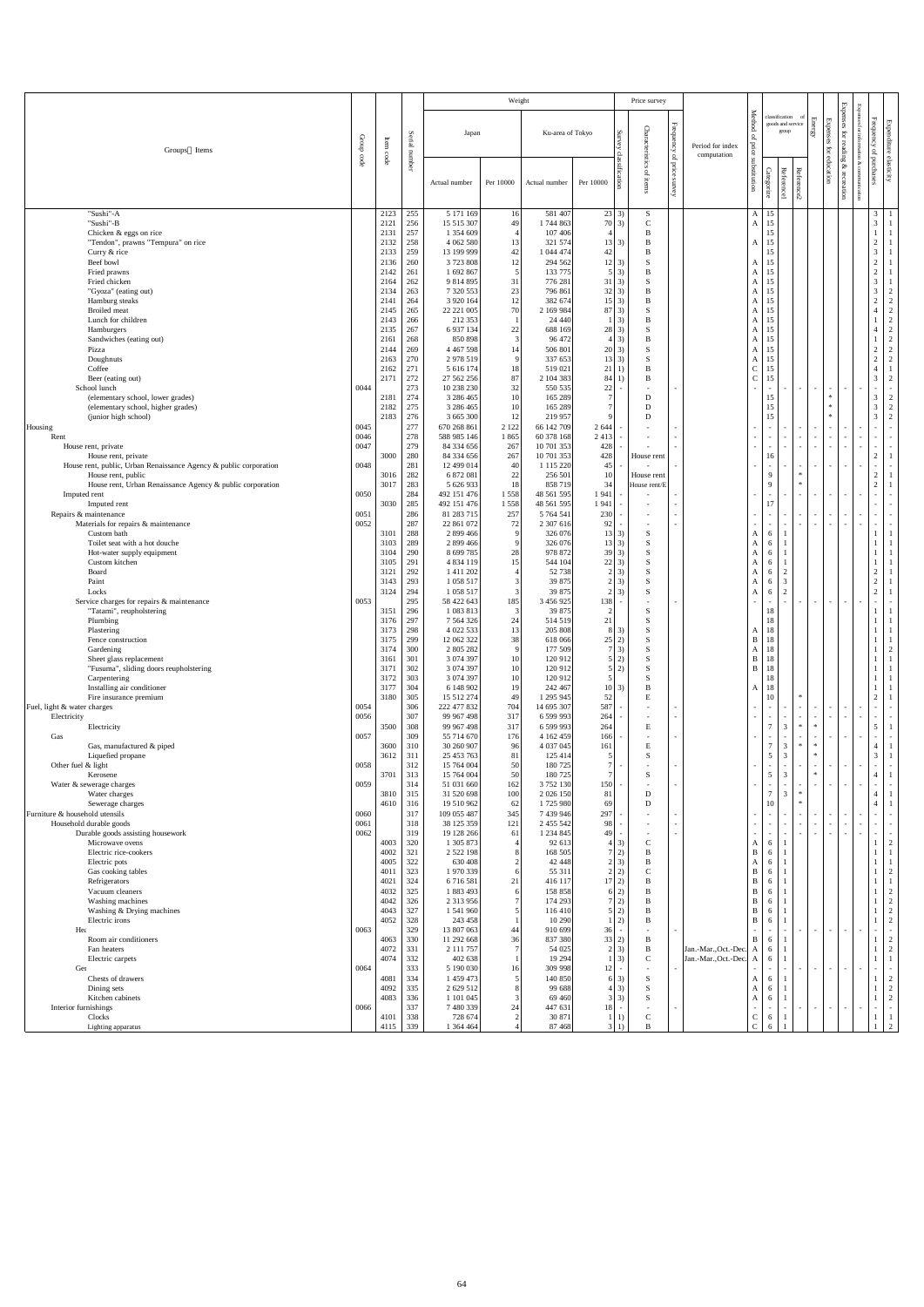|                                                                                                |                                |                    |               |                              | Weight                           |                                   |                 |                                            | Price survey                |                                                           |                                              |                                                 |                                                                          |                        |                          |                                     |                                                                                                                                   |                                                  |
|------------------------------------------------------------------------------------------------|--------------------------------|--------------------|---------------|------------------------------|----------------------------------|-----------------------------------|-----------------|--------------------------------------------|-----------------------------|-----------------------------------------------------------|----------------------------------------------|-------------------------------------------------|--------------------------------------------------------------------------|------------------------|--------------------------|-------------------------------------|-----------------------------------------------------------------------------------------------------------------------------------|--------------------------------------------------|
| Groups Items                                                                                   | Group<br>$\operatorname{code}$ | $\rm Item$<br>code | Serial number | Japan<br>Actual number       | Per 10000                        | Ku-area of Tokyo<br>Actual number | Per 10000       | Surv<br>Ğ<br>cla<br>ssification            | Characteristics<br>of items | Frequency<br>$\overline{\mathfrak{a}}$<br>price<br>survey | Period for index<br>computation              | Method<br>$\mathbf{p}$<br>price<br>substitution | classification<br>goods and service<br>group<br>Reference1<br>Categorize | Reference <sub>2</sub> | <b>Energy</b>            | <b>Expenses</b><br>for<br>education | Expenses<br>Expenses for inform<br>$\operatorname{for}$<br>reading<br>nation<br>&<br>$\mathscr{E}$<br>communication<br>recreation | Frequency of purchases<br>Expenditure elasticity |
| Carpets                                                                                        |                                | 4121               | 340           | 3 421 652                    | 11                               | 174 293                           |                 | $7 \mid 3)$                                | ${\bf S}$                   |                                                           |                                              | $\mathbf{A}$                                    | 6                                                                        |                        |                          |                                     |                                                                                                                                   |                                                  |
| Curtains                                                                                       |                                | 4141               | 341           | 1 965 549                    | 6                                | 154 999                           |                 | $6 \mid 3)$                                | $\overline{B}$              |                                                           |                                              | $\mathbf{A}$                                    | $\overline{2}$<br>$\overline{4}$                                         |                        |                          |                                     |                                                                                                                                   | 2                                                |
| Bedding                                                                                        | 0070                           |                    | 342           | 7 435 207                    | 24                               | 427 694                           | 17 <sup>1</sup> | $\sim$                                     |                             | $\overline{a}$                                            |                                              | $\sim$                                          | $\sim$<br>$\sim$                                                         |                        | $\sim$                   | $\sim$                              | $\sim$<br>$\overline{\phantom{a}}$                                                                                                | $\sim$<br>$\sim$                                 |
| Beds                                                                                           |                                | 4201               | 343           | 1 697 415                    | $\mathfrak{S}$                   | 55 311                            |                 | $2 \overline{3}$                           | S                           |                                                           |                                              | A                                               | 6<br>$\overline{2}$                                                      |                        |                          |                                     |                                                                                                                                   |                                                  |
| Quilts<br>Blankets                                                                             |                                | 4211<br>4231       | 344<br>345    | 3 422 291<br>600 909         | 11<br>2                          | 225 102<br>21 867                 |                 | 9 2)<br>$1 \mid 2)$                        | B<br>B                      |                                                           | Jan.-Mar., Oct.-Dec.                         | $\mathbf{B}$<br>B                               | $\overline{4}$<br>$\overline{2}$<br>$\overline{4}$                       |                        |                          |                                     |                                                                                                                                   | $\overline{2}$                                   |
| Sheets                                                                                         |                                | 4251               | 346           | 917897                       | 3                                | 64 958                            |                 | 3 2)                                       | B                           |                                                           |                                              | B                                               | $\overline{2}$<br>$\overline{4}$                                         |                        |                          |                                     |                                                                                                                                   | 2                                                |
| Quilt covers                                                                                   |                                | 4271               | 347           | 796 695                      | 3                                | 60 456                            |                 | $2\overline{2}$ )                          | B                           |                                                           |                                              | B                                               | $\overline{2}$<br>$\overline{4}$                                         |                        |                          |                                     |                                                                                                                                   | 2                                                |
| Domestic utensils<br>Tableware                                                                 | 0073<br>0074                   |                    | 348<br>349    | 22 172 244<br>4 3 6 3 3 4 9  | 70<br>14                         | 1 812 396<br>442 488              | 72<br>18        | $\sim$<br>$\sim$                           |                             | $\overline{\phantom{a}}$                                  |                                              | $\sim$<br>$\sim$                                | $\sim$                                                                   |                        | $\sim$<br>$\overline{a}$ | $\sim$<br>$\sim$                    | $\sim$<br>$\sim$<br>$\sim$                                                                                                        | $\sim$<br>$\sim$                                 |
| Rice bowls                                                                                     |                                | 4301               | 350           | 1 239 471                    |                                  | 136 348                           | $\vert$ 5       |                                            | B                           |                                                           |                                              |                                                 | $\overline{2}$<br>6                                                      |                        |                          |                                     |                                                                                                                                   | 2                                                |
| Dishes                                                                                         |                                | 4302               | 351           | 1 239 471                    |                                  | 136 348<br>68 174                 | $\vert 5 \vert$ |                                            | B                           |                                                           |                                              |                                                 | $\overline{2}$<br>6                                                      |                        |                          |                                     |                                                                                                                                   | 2                                                |
| Coffee cups & saucers<br>Glasses                                                               |                                | 4325<br>4322       | 352<br>353    | 619 917<br>632 245           | 2<br>$\overline{2}$              | 50 809                            | $\overline{2}$  | $3 \mid 3$                                 | $\mathcal{C}$<br>B          |                                                           |                                              | A                                               | $\overline{2}$<br>6<br>$\overline{2}$<br>6                               |                        |                          |                                     |                                                                                                                                   | 2<br>2                                           |
| Wine glasses                                                                                   |                                | 4324               | 354           | 632 245                      | $\overline{2}$                   | 50 809                            |                 | $2 \overline{3}$                           | $\mathbf C$                 |                                                           |                                              | A                                               | $\overline{2}$<br>6                                                      |                        |                          |                                     |                                                                                                                                   | 2                                                |
| Kitchen utensils                                                                               | 0075                           |                    | 355           | 5 505 493                    | 17                               | 376 886                           | 5               | $\sim$                                     |                             |                                                           |                                              |                                                 | $\sim$                                                                   |                        |                          | $\sim$                              |                                                                                                                                   |                                                  |
| Sealed kitchenware<br>Pans                                                                     |                                | 4323<br>4331       | 356<br>357    | 632 245<br>2 135 484         | $\overline{2}$<br>$\overline{7}$ | 50 809<br>142 136                 | 6               | 2 2)                                       | B<br>B                      |                                                           |                                              | B                                               | $\overline{2}$<br>6<br>$\overline{2}$<br>6                               |                        |                          |                                     |                                                                                                                                   | 2<br>2                                           |
| Frying pans                                                                                    |                                | 4334               | 358           | 2 135 484                    |                                  | 142 136                           |                 | 6 3)                                       | B                           |                                                           |                                              | A                                               | $\overline{2}$<br>6                                                      |                        |                          |                                     |                                                                                                                                   | 2                                                |
| Scrubbing brushes                                                                              |                                | 4342               | 359           | 602 280                      | 2                                | 41 805                            |                 | 2(1)                                       | A                           |                                                           |                                              | $\mathbf C$                                     | $\overline{2}$<br>6                                                      |                        |                          |                                     |                                                                                                                                   | $\overline{2}$                                   |
| Other domestic utensils<br>Fluorescent lamps                                                   | 0076                           | 4352               | 360<br>361    | 12 303 402<br>3 291 499      | 39<br>10                         | 993 022<br>235 392                | 40              | $\overline{\phantom{a}}$<br>9 1)           | $\mathcal{C}$               | $\sim$                                                    |                                              | $\sim$<br>$\mathsf{C}$                          | $\sim$<br>$\overline{2}$<br>6                                            | $\sim$                 | $\sim$                   | $\sim$ $-$                          | $\sim$<br>$\sim$ .                                                                                                                | $\sim$<br>$\sim$<br>$\overline{2}$               |
| Towels                                                                                         |                                | 4361               | 362           | 3 592 572                    | 11                               | 332 508                           | 13.             |                                            | B                           |                                                           |                                              |                                                 | $\overline{2}$<br>$\overline{4}$                                         |                        |                          |                                     |                                                                                                                                   | 3<br>$\overline{2}$                              |
| Vinyl hose                                                                                     |                                | 4392               | 363           | 1 354 354                    |                                  | 106 120                           |                 | $4 \mid 3)$                                |                             |                                                           |                                              | A                                               | $\gamma$                                                                 |                        |                          |                                     |                                                                                                                                   | $\gamma$                                         |
| Clean water equipment<br>Matting                                                               |                                | 4394<br>4362       | 364<br>365    | 1 354 354<br>2 710 623       | -9                               | 106 120<br>212 882                |                 | $4 \mid 3)$<br>$9 \mid 3)$                 | $\mathsf{C}$<br>B           |                                                           |                                              | A<br>A                                          | $\overline{2}$<br>$\sigma$<br>$\overline{2}$<br>6                        |                        |                          |                                     |                                                                                                                                   | $\overline{2}$<br>$\mathfrak{Z}$                 |
| Domestic non-durable goods                                                                     | 0077                           |                    | 366           | 24 048 248                   | 76                               | 1 637 456                         | 65              | $\sim$                                     |                             | $\overline{\phantom{a}}$                                  |                                              |                                                 | $\sim$                                                                   |                        | $\overline{\phantom{a}}$ | $\sim$                              | $\sim$<br>$\sim$                                                                                                                  | $\sim$<br>$\sim$                                 |
| Facial tissue & rolled toilet paper                                                            | 0078                           |                    | 367           | 5 941 899                    | 19                               | 430 267                           | 17 <sup>1</sup> | $\overline{\phantom{a}}$                   |                             |                                                           |                                              |                                                 |                                                                          |                        | $\overline{a}$           | $\sim$                              | $\sim$<br>$\sim$                                                                                                                  | $\sim$<br>$\sim$                                 |
| Facial tissue<br>Rolled toilet paper                                                           |                                | 4412<br>4413       | 368<br>369    | 2 341 608<br>3 600 291       | $\overline{7}$<br>11             | 179 439<br>250 828                | 10              |                                            | A<br>A                      |                                                           |                                              |                                                 | 3<br>6<br>3<br>6                                                         |                        |                          |                                     |                                                                                                                                   |                                                  |
| Detergent                                                                                      | 0079                           |                    | 370           | 7 838 902                    | 25                               | 519 665                           | 21              |                                            |                             |                                                           |                                              |                                                 |                                                                          |                        |                          | $\sim$                              | $\sim$<br>$\sim$                                                                                                                  | $\sim$<br>$\sim$                                 |
| Liquid detergent, kitchen                                                                      |                                | 4431               | 371           | 3 166 311                    |                                  | 232 177                           | $\mathbf Q$     |                                            | A                           |                                                           |                                              |                                                 | 3<br>6                                                                   |                        |                          |                                     |                                                                                                                                   | $5\overline{)}$                                  |
| Detergent, laundry<br>Other non-durable goods                                                  | 0080                           | 4441               | 372<br>373    | 4 672 591<br>10 267 447      | 15<br>33                         | 287 488<br>687 524                | 11<br>27        | $\overline{\phantom{a}}$                   | A                           |                                                           |                                              |                                                 | 3<br>6                                                                   |                        | $\overline{a}$           | $\sim$                              | $\sim$ 100 $\pm$<br>$\sim$                                                                                                        | 5                                                |
| Food wrap                                                                                      |                                | 4401               | 374           | 1 468 824                    |                                  | 81 680                            | $\vert 3 \vert$ | 1)                                         | A                           |                                                           |                                              | $\mathsf{C}$                                    | 3<br><sub>6</sub>                                                        |                        |                          |                                     |                                                                                                                                   |                                                  |
| Plastic bags                                                                                   |                                | 4402               | 375           | 2 203 792                    | $\overline{7}$                   | 122 198                           | 5 <sup>1</sup>  | 3)                                         |                             |                                                           |                                              | A                                               | 3<br>6                                                                   |                        |                          |                                     |                                                                                                                                   |                                                  |
| Insecticide<br>Moth repellent for clothes                                                      |                                | 4451<br>4461       | 376<br>377    | 2 166 8 18<br>542 104        | $\overline{2}$                   | 144 708<br>36 016                 | 6               | $1 \vert 3)$                               | $\mathcal{C}$               |                                                           |                                              | A                                               | 3<br><sub>6</sub><br>3<br>6                                              |                        |                          |                                     |                                                                                                                                   | 3<br>$\overline{2}$                              |
| Fabric softener                                                                                |                                | 4442               | 378           | 1 295 303                    |                                  | 100 974                           |                 | $4 \mid 3)$                                | A                           |                                                           |                                              | A                                               | 3<br><sub>6</sub>                                                        |                        |                          |                                     |                                                                                                                                   | 3                                                |
| Fragrance                                                                                      |                                | 4471               | 379           | 1 295 303                    |                                  | 100 974                           |                 | $4 \mid 3)$                                | $\mathbf C$                 |                                                           |                                              | A                                               | 3<br>6                                                                   |                        |                          |                                     |                                                                                                                                   | 3                                                |
| Kitchen rolls<br>Domestic services                                                             | 0081                           | 4403               | 380<br>381    | 1 295 303<br>9 794 090       | 31                               | 100 974<br>659 227                | 26              | $4 \mid 3)$<br>$\sim$                      | A                           | $\overline{\phantom{a}}$                                  |                                              | A                                               | 3<br>6                                                                   |                        |                          | $\sim$                              | $\sim$                                                                                                                            | 3 <sup>7</sup><br>$\sim$<br>$\sim$ $-$           |
| Domestic help                                                                                  | 0174                           |                    | 382           | 1 568 387                    | 5                                | 422 549                           | 17 <sup>1</sup> | $\sim$                                     |                             |                                                           |                                              |                                                 |                                                                          |                        |                          | $\sim$                              | $\sim$<br>$\sim$                                                                                                                  | $\sim$<br>$\sim$ $-$                             |
| Domestic help                                                                                  |                                | 4501               | 383           | 1 568 387                    | 5                                | 422 549                           |                 | 17 2                                       | D                           |                                                           |                                              | $\mathsf{C}$                                    | 18                                                                       |                        |                          |                                     |                                                                                                                                   | 2                                                |
| Cleaning fees<br>Charges for treatment of human waste                                          | 0175                           | 4510               | 384<br>385    | 3 959 836<br>1 265 593       | 13                               | 36 659                            |                 | $\overline{a}$                             | D                           | $\overline{\phantom{a}}$                                  |                                              |                                                 | $\sim$<br>10                                                             | $\sim$<br>$\ast$       | $\overline{a}$           | $\sim$                              | $\sim$<br>$\sim$                                                                                                                  | $\sim$<br>$\sim$                                 |
| Recycle fees                                                                                   |                                | 4521               | 386           | 2 694 243                    | 9                                | 36 659                            |                 |                                            | E                           |                                                           |                                              | $\Omega$                                        | $\Omega$                                                                 | $\ast$                 |                          |                                     |                                                                                                                                   |                                                  |
| Other domestic services                                                                        | 0176                           |                    | 387           | 4 2 6 5 8 6 7                | 14                               | 200 019                           | 81              |                                            |                             | $\overline{\phantom{a}}$                                  |                                              |                                                 |                                                                          |                        | $\sim$                   | $\sim$                              | $\sim$<br>$\sim$                                                                                                                  | $\overline{a}$<br>$\sim$                         |
| Charges for mop-rental<br>Clothes & footwear                                                   | 0082                           | 4701               | 388<br>389    | 4 2 6 5 8 6 7<br>127 975 371 | 14<br>405                        | 200 019<br>11 550 954             | 462             | $8 \mid 3)$                                | S                           | $\overline{a}$                                            |                                              | A                                               | 18                                                                       |                        |                          | $\sim$                              | $\sim$                                                                                                                            | $\overline{2}$<br>$\sim$<br>$\sim$               |
| Clothes                                                                                        | 0083                           |                    | 390           | 56 698 422                   | 180                              | 5 4 28 1 75                       | 217             | $\overline{\phantom{a}}$                   |                             | $\overline{\phantom{a}}$                                  |                                              |                                                 |                                                                          |                        | $\overline{a}$           | $\sim$                              | $\overline{\phantom{a}}$<br>$\sim$                                                                                                | $\sim$<br>$\sim$                                 |
| Japanese clothing<br>Women's "Kimono"                                                          | 0084                           |                    | 391<br>392    | 2 697 210                    |                                  | 104 190<br>91 970                 |                 |                                            | B                           |                                                           |                                              |                                                 |                                                                          |                        |                          | $\sim$                              | $\sim$<br>$\overline{\phantom{a}}$                                                                                                | $\sim$<br>$\sim$                                 |
| Women's "Obi"                                                                                  |                                | 5011<br>5041       | 393           | 1951133<br>746 077           | 6<br>2                           | 12 2 2 0                          |                 | 3)<br>3)                                   | B                           |                                                           |                                              | A<br>A                                          | 2<br>$\overline{4}$<br>$\overline{2}$<br>$\overline{4}$                  |                        |                          |                                     |                                                                                                                                   | 2<br>2                                           |
| Clothing                                                                                       | 0085                           |                    | 394           | 54 001 212                   | 171                              | 5 323 985                         | 213             | $\sim$                                     |                             |                                                           |                                              |                                                 |                                                                          |                        |                          | $\sim$                              | $\sim$<br>$\sim$                                                                                                                  | $\overline{a}$<br>$\sim$                         |
| Men's clothing<br>Men's suits (for summer, medium)                                             | 0086                           | 5101               | 395<br>396    | 16 735 395<br>2 060 835      | 53                               | 1706273<br>219 314                | 68              | $\overline{\phantom{a}}$<br>9 <sup>3</sup> | $\mathsf{C}$                |                                                           | Mar.-Aug.                                    | $\sim$<br>A                                     | $\overline{2}$<br>$\overline{4}$                                         |                        |                          | $\sim$                              | $\sim$<br>$\sim$                                                                                                                  | $\sim$<br>$\sim$<br>2                            |
| Men's suits (for summer, ordinary)                                                             |                                | 5103               | 397           | 1716864                      |                                  | 182 654                           |                 | $7 \vert 3)$                               | B                           |                                                           | Mar.-Aug.                                    | A                                               | 2<br>$\overline{4}$                                                      |                        |                          |                                     |                                                                                                                                   | 2                                                |
| Men's suits (for winter, medium)                                                               |                                | 5102               | 398           | 1716864                      |                                  | 182 654                           |                 | $7 \vert 3)$                               |                             |                                                           | Jan.-Feb., Sep.-Dec.                         | A                                               | 2<br>4                                                                   |                        |                          |                                     |                                                                                                                                   | $\overline{2}$                                   |
| Men's suits (for winter, ordinary)<br>Men's jackets                                            |                                | 5104<br>5111       | 399<br>400    | 1 372 819<br>2 438 259       | 8                                | 145 995<br>326 076                |                 | $6 \mid 3)$<br>13 3)                       | B                           |                                                           | Jan.-Feb., Sep.-Dec.<br>Jan.-Feb., Oct.-Dec. | A                                               | $\overline{4}$<br>$\gamma$<br>$\overline{2}$<br>4                        |                        |                          |                                     |                                                                                                                                   | $\gamma$<br>2                                    |
| Men's slacks (for summer)                                                                      |                                | 5122               | 401           | 1700 350                     | 5                                | 133 132                           |                 | $5\vert 2)$                                | B                           |                                                           | Mar.-Aug.                                    | A<br>B                                          | 2<br>$\overline{4}$                                                      |                        |                          |                                     |                                                                                                                                   | $\overline{2}$<br>2                              |
| Men's slacks (for winter)                                                                      |                                | 5121               | 402           | 1700 350                     |                                  | 133 132                           |                 | 5 2)                                       | B                           |                                                           | Jan.-Feb., Sep.-Dec.                         | B                                               | $\overline{2}$<br>4                                                      |                        |                          |                                     |                                                                                                                                   | $\overline{2}$<br>2                              |
| Men's slacks (jeans)<br>Men's coats                                                            |                                | 5123<br>5131       | 403<br>404    | 850 984<br>1 608 687         |                                  | 66 887<br>176 866                 |                 | $3 \mid 3$<br>$7 \vert 3)$                 | B<br>B                      |                                                           | Jan., Nov.-Dec.                              | A<br>A                                          | $\overline{2}$<br>$\overline{4}$<br>$\overline{2}$<br>$\overline{4}$     |                        |                          |                                     |                                                                                                                                   | 2<br>2                                           |
| Boys' school uniforms                                                                          |                                | 5141               | 405           | 1 569 383                    |                                  | 139 563                           |                 | $6 \mid 3)$                                | B                           |                                                           | Jan.-Mar.                                    | A                                               | 2<br>$\overline{4}$                                                      |                        |                          | $\ast$                              |                                                                                                                                   | 2                                                |
| Women's clothing                                                                               | 0087                           |                    | 406           | 29 836 442                   | 94                               | 2 946 265                         |                 | $118 -$                                    |                             |                                                           |                                              | $\sim$                                          |                                                                          |                        |                          | $\sim$ $-$                          | $\sim$                                                                                                                            | $\sim$<br>$\sim$                                 |
| Women's suits (for spring & summer, medium)<br>Women's suits (for spring $&$ summer, ordinary) |                                | 5166<br>5167       | 407<br>408    | 2 403 159<br>961 148         |                                  | 259 832<br>103 547                |                 | 10 3)<br>$4 \mid 3)$                       | $\mathsf{C}$<br>B           |                                                           | Mar.-Aug.<br>Mar.-Aug.                       | A<br>A                                          | 2<br>$\mathcal{D}$                                                       |                        |                          |                                     |                                                                                                                                   | 2<br>2                                           |
| Women's suits (for autumn & winter, medium)                                                    |                                | 5162               | 409           | 2 403 159                    |                                  | 259 832                           |                 | 10 3)                                      | $\mathcal{C}$               |                                                           | Jan.-Feb., Sep.-Dec.                         |                                                 |                                                                          |                        |                          |                                     |                                                                                                                                   | 2                                                |
| Women's suits (for autumn & winter, ordinary)                                                  |                                | 5168               | 410           | 961 148                      |                                  | 103 547                           |                 | $4 \mid 3)$                                | B                           |                                                           | Jan.-Feb., Sep.-Dec.                         |                                                 |                                                                          |                        |                          |                                     |                                                                                                                                   | 2                                                |
| One-piece dresses (for spring & summer)<br>One-piece dresses (for autumn & winter)             |                                | 5161<br>5163       | 411<br>412    | 1 441 770<br>1 441 770       | 5                                | 155 642<br>155 642                |                 | $6 \mid 3)$<br>$6 \mid 3)$                 | B<br>B                      |                                                           | Mar.-Aug.<br>Jan.-Feb., Sep.-Dec.            | A<br>A                                          | $\mathcal{L}$<br>$\mathcal{L}$                                           |                        |                          |                                     |                                                                                                                                   | $\overline{2}$<br>2                              |
| Women's jackets                                                                                |                                | 5183               | 413           | 4 658 890                    | 15                               | 445 702                           |                 | $18 \mid 3)$                               |                             |                                                           | Jan.-Mar., Sep.-Dec.                         | A                                               | $\overline{2}$                                                           |                        |                          |                                     |                                                                                                                                   | 2                                                |
| Skirts (for spring & summer)                                                                   |                                | 5169               | 414           | 1 148 545                    |                                  | 124 128                           |                 | 5 2)                                       |                             |                                                           | Mar.-Aug.                                    | B                                               | $\overline{2}$<br>$\overline{4}$                                         |                        |                          |                                     |                                                                                                                                   | 2                                                |
| Skirts (for autumn & winter)<br>Women's slacks (for winter)                                    |                                | 5172<br>5181       | 415<br>416    | 1 148 545<br>3 777 542       |                                  | 124 128<br>290 060                |                 | 5 2)<br>$12 \mid 3)$                       | B<br>B                      |                                                           | Jan.-Feb., Sep.-Dec.                         | B                                               | 2<br>4<br>2                                                              |                        |                          |                                     |                                                                                                                                   | 2<br>2<br>$\overline{2}$                         |
| Women's slacks (jeans)                                                                         |                                | 5179               | 417           | 3 777 542                    | 12<br>12                         | 290 060                           |                 | $12 \mid 3)$                               | B                           |                                                           | Jan.-Feb., Sep.-Dec.                         | A<br>A                                          | 4<br>$\overline{2}$<br>$\overline{4}$                                    |                        |                          |                                     |                                                                                                                                   | $\overline{2}$<br>2                              |
| Women's coats                                                                                  |                                | 5182               | 418           | 4 027 165                    | 13                               | 514 519                           |                 | $21 \,   \, 3)$                            | B                           |                                                           | Jan., Nov.-Dec.                              | A                                               | $\overline{2}$<br>$\overline{4}$                                         |                        |                          |                                     |                                                                                                                                   | 2                                                |
| Girls' school uniforms<br>Children's clothing                                                  | 0088                           | 5184               | 419<br>420    | 1 686 059<br>7 429 375       | 5<br>24                          | 119 626<br>671 447                | 27              | $5 \mid 3)$<br>$\sim$                      | B                           |                                                           | Jan.-Mar.                                    | A                                               | $\overline{2}$<br>$\overline{4}$                                         |                        | $\sim$                   | $\ast$<br>$\sim$                    | $\overline{\phantom{a}}$                                                                                                          | 2<br>$\sim$<br>$\sim$                            |
| Boys' short pants                                                                              |                                | 5191               | 421           | 3 215 365                    | 10                               | 294 562                           |                 | 12 2)                                      | B                           |                                                           |                                              | B                                               | $\overline{2}$<br>$\overline{4}$                                         |                        |                          |                                     | $\overline{\phantom{a}}$                                                                                                          | $\overline{2}$<br>2                              |
| Girls' skirts                                                                                  |                                | 5192               | 422           | 3 215 365                    | 10                               | 294 562                           |                 | 12 2)                                      | B                           |                                                           |                                              | B                                               | $\overline{2}$<br>4                                                      |                        |                          |                                     |                                                                                                                                   | $\overline{2}$<br>2                              |
| Babies' clothes                                                                                |                                | 5193               | 423           | 998 645                      | 3 <sup>1</sup>                   | 82 323                            |                 | $3 \mid 3$                                 |                             |                                                           |                                              |                                                 | $\gamma$                                                                 |                        |                          |                                     |                                                                                                                                   |                                                  |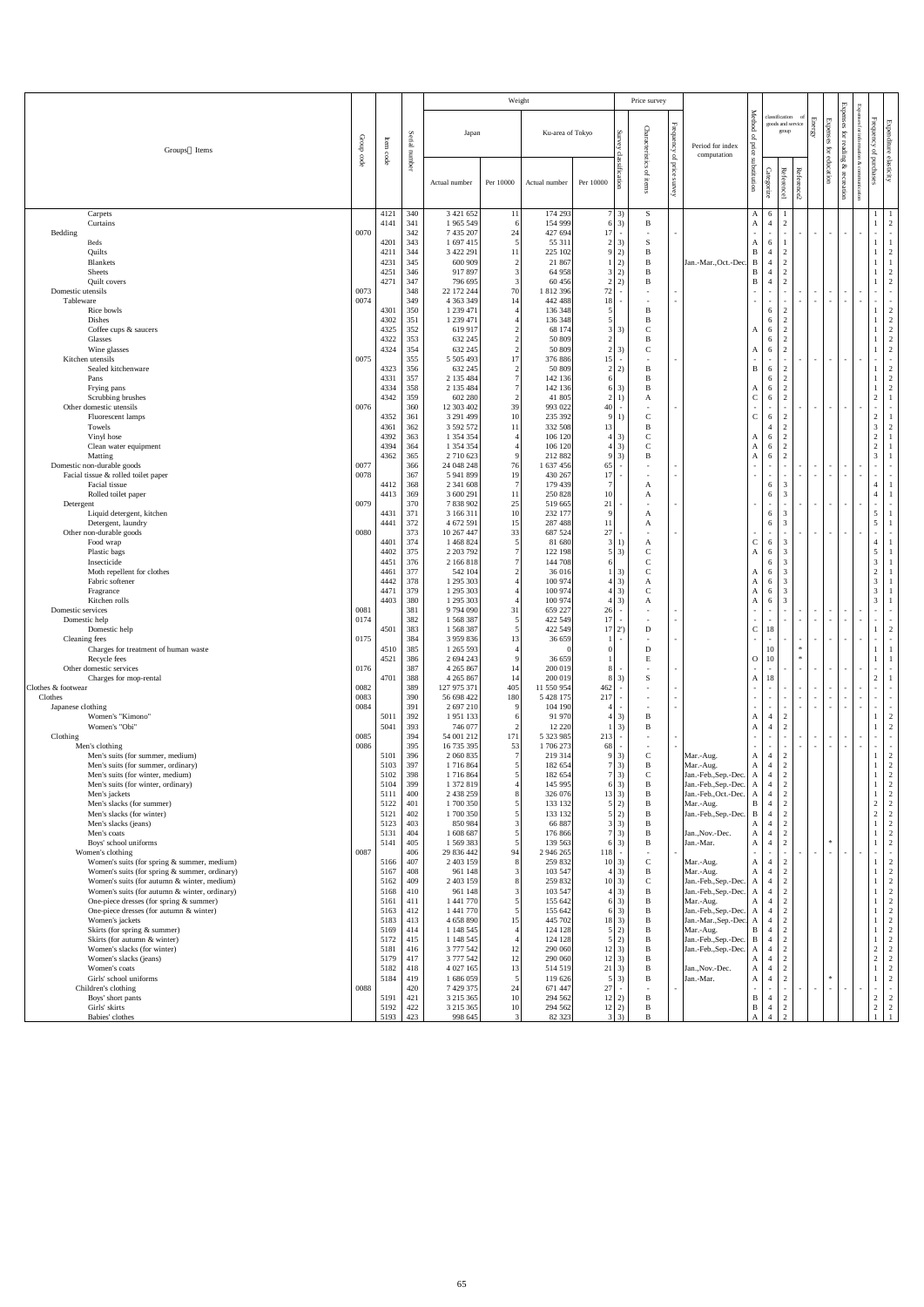|                                                                     |                       |              |             |                             | Weight              |                            |                       |                                      | Price survey                  |                               |                                     |                                |                                  |                                  |                  |                                    |                                                           |                                                        |                                  |
|---------------------------------------------------------------------|-----------------------|--------------|-------------|-----------------------------|---------------------|----------------------------|-----------------------|--------------------------------------|-------------------------------|-------------------------------|-------------------------------------|--------------------------------|----------------------------------|----------------------------------|------------------|------------------------------------|-----------------------------------------------------------|--------------------------------------------------------|----------------------------------|
| Groups Items                                                        | Group                 | Item         | Serial      | Japan                       |                     | Ku-area of Tokyo           |                       | Survey                               | Characteristics               | ${\bf Frequency}$<br>$\rm{P}$ | Period for index<br>computation     | Method<br>of price             | classification                   | goods and service<br>group       | Energy           | Expenses                           | <b>Expenses</b><br>$\operatorname{for}$<br>$E^2$<br>ading | Expenses for information &<br>${\rm Frequency}$        | Expenditure elasticity           |
|                                                                     | $\operatorname{code}$ | code         | number      | Actual number               | Per 10000           | Actual number              | Per 10000             | classification                       | ď<br>items                    | price<br>survey               |                                     | substitution                   | Categorize                       | Reference1<br>Reference2         |                  | for education                      | $\mathscr{E}$<br>recreation                               | of purchases<br>communication                          |                                  |
| Shirts, sweaters & underwear<br>Shirts & sweaters                   | 0089<br>0090          |              | 424<br>425  | 37 076 380<br>25 479 865    | 117                 | 2 980 997<br>2 187 993     | 119<br>87             |                                      | $\overline{\phantom{a}}$      |                               |                                     | $\sim$                         | $\sim$                           |                                  | $\sim$           |                                    | $\sim$                                                    |                                                        |                                  |
| Men's shirts & sweaters                                             | 0091                  |              | 426         | 7794825                     | 81<br>25            | 629 643                    | 25                    |                                      | $\sim$                        |                               |                                     | $\sim$                         | $\sim$<br>$\sim$                 | $\sim$                           | $\sim$<br>$\sim$ | $\sim$<br>$\overline{\phantom{a}}$ | $\sim$<br>$\blacksquare$                                  | $\sim$<br>$\sim$<br>$\sim$<br>$\overline{\phantom{a}}$ | $\sim$<br>$\sim$                 |
| Men's business shirts (long sleeves)                                |                       | 5202         | 427         | 1 582 870                   |                     | 177 509                    |                       |                                      | B                             |                               |                                     |                                | $\overline{4}$                   | $\overline{2}$                   |                  |                                    |                                                           |                                                        | $\overline{2}$                   |
| Men's business shirts (short sleeves)                               |                       | 5203         | 428<br>429  | 678 129                     |                     | 75 892                     |                       | $3 \mid 3)$                          | B<br>B                        |                               | May-Aug.                            | А                              | $\overline{4}$                   | 2                                |                  |                                    |                                                           |                                                        | $\overline{2}$                   |
| Sport shirts (long sleeves)<br>Sport shirts (short sleeves)         |                       | 5211<br>5212 | 430         | 1 566 280<br>2 350 389      |                     | 101 618<br>152 426         |                       | $4 \mid 3)$<br>$6\,3)$               | B                             |                               | Jan.-Mar., Sep.-Dec.<br>Apr.-Aug.   | A                              | $\overline{4}$<br>$\overline{4}$ | $\overline{2}$<br>$\overline{2}$ |                  |                                    |                                                           | $\sqrt{2}$                                             | $\overline{2}$<br>$\overline{2}$ |
| Men's sweaters                                                      |                       | 5221         | 431         | 1 617 157                   |                     | 122 198                    |                       | $5\quad2)$                           | $\, {\bf B}$                  |                               | Jan.-Mar., Sep.-Dec. B              |                                | $\overline{4}$                   | $\overline{2}$                   |                  |                                    |                                                           |                                                        | $\overline{2}$                   |
| Women's shirts & sweaters                                           | 0092                  |              | 432         | 15 523 172                  | 49                  | 1 387 272                  | 55                    | $\sim$                               |                               |                               |                                     |                                |                                  | $\sim$                           | $\sim$           | $\sim$                             | $\sim$                                                    | $\sim$                                                 |                                  |
| Blouses (long sleeves)<br>Blouses (short sleeves)                   |                       | 5231<br>5232 | 433<br>434  | 1 592 561<br>1 592 561      |                     | 146 638<br>146 638         |                       | $6 \mid 3)$<br>6 3)                  | B<br>B                        |                               | Jan.-Mar., Sep.-Dec. A<br>Apr.-Aug. | A                              | $\overline{4}$<br>$\overline{4}$ | 2<br>2                           |                  |                                    |                                                           | $\boldsymbol{2}$<br>$\sqrt{2}$                         | $\overline{2}$<br>$\overline{2}$ |
| Women's T-shirts (long sleeves)                                     |                       | 5233         | 435         | 2 9 3 2 7 3 1               |                     | 216 741                    |                       | 9 <sup>3</sup>                       | B                             |                               | Jan.-Mar., Sep.-Dec. A              |                                | $\overline{4}$                   | 2                                |                  |                                    |                                                           | $\mathfrak{Z}$                                         | $\overline{2}$                   |
| Women's T-shirts (short sleeves)                                    |                       | 5234         | 436         | 4 3 9 4 1 5                 |                     | 324 790                    | $13 \mid 3)$          |                                      | B                             |                               | Apr.-Aug.                           | $\mathbf{A}$                   | $\overline{4}$                   | $\overline{2}$                   |                  |                                    |                                                           | $\mathfrak{Z}$                                         | $\overline{2}$                   |
| Women's sweaters (long sleeves)<br>Women's sweaters (short sleeves) |                       | 5241<br>5242 | 437<br>438  | 4 004 720<br>1 002 184      | 13<br>$\mathcal{R}$ | 441 843<br>110 622         | 18 2)                 | 4 2)                                 | B<br>$\, {\bf B}$             |                               | Jan.-Mar., Sep.-Dec.<br>Apr.-Aug.   | B<br>$\mathbf B$               | $\overline{4}$<br>$\overline{4}$ | $\overline{2}$<br>$\overline{2}$ |                  |                                    |                                                           | $\sqrt{2}$<br>$\sqrt{2}$                               | $\overline{2}$<br>$2^{\circ}$    |
| Children's shirts & sweaters                                        | 0093                  |              | 439         | 2 161 868                   |                     | 171 078                    |                       | $\sim$                               |                               |                               |                                     |                                |                                  |                                  | $\sim$           |                                    | $\sim$                                                    | $\sim$                                                 | $\sim$                           |
| Children's T-shirts (long sleeves)                                  |                       | 5243         | 440         | 1 080 934                   |                     | 85 539                     |                       | $3 \mid 3)$                          | B                             |                               | Jan.-Mar., Sep.-Dec.                | A                              | $\overline{4}$                   | 2                                |                  |                                    |                                                           | $\mathfrak{Z}$                                         | $\overline{2}$                   |
| Children's T-shirts (short sleeves)<br>Underwear                    | 0094                  | 5244         | 441<br>442  | 1 080 934<br>11 596 515     | 37                  | 85 539<br>793 004          | 32                    | $3 \mid 3$                           | B<br>$\sim$                   |                               | Apr.-Aug.                           | $\mathbf{A}$<br>$\sim$         | $\overline{4}$<br>$\sim$         | 2<br>$\sim$                      | $\sim$ .         | $\overline{\phantom{a}}$           | $\sim$                                                    | $\mathfrak{Z}$<br>$\sim$<br>$\overline{\phantom{a}}$   | $2^{\circ}$<br>$\sim$            |
| Men's underwear                                                     | 0095                  |              | 443         | 3 806 902                   |                     | 233 464                    |                       |                                      | $\sim$                        |                               |                                     | $\sim$                         | $\sim$                           | $\sim$                           | $\sim$           | $\sim$                             | $\sim$                                                    | $\sim$<br>$\overline{\phantom{a}}$                     | $\sim$ $-$                       |
| Men's undershirts                                                   |                       | 5301         | 444         | 1 460 296                   |                     | 93 900                     |                       |                                      | B<br>B                        |                               |                                     |                                | $\overline{4}$                   | 2                                |                  |                                    |                                                           | $\overline{2}$                                         |                                  |
| Men's underpants<br>Men's pajamas                                   |                       | 5311<br>5331 | 445<br>446  | 1 460 296<br>886 310        |                     | 93 900<br>45 664           |                       | 2 3)                                 | B                             |                               | Jan.-May, Sep.-Dec.                 | $\mathbf{A}$                   | $\overline{4}$<br>$\overline{4}$ | 2<br>$\overline{2}$              |                  |                                    |                                                           | $\sqrt{2}$                                             |                                  |
| Women's underwear                                                   | 0096                  |              | AA7<br>TT 1 | 6 457 764                   | 20                  | 461 781                    | 18 <sup>1</sup><br>10 |                                      |                               |                               |                                     |                                |                                  |                                  |                  |                                    |                                                           |                                                        |                                  |
| <b>Brassieres</b>                                                   |                       | 5341         | 448         | 1 022 912                   |                     | 63 029                     |                       | $3 \mid 3)$                          | B<br>B                        |                               |                                     | A                              | $\overline{4}$                   | 2                                |                  |                                    |                                                           |                                                        | $\overline{2}$                   |
| Panties<br>Lingeries                                                |                       | 5351<br>5361 | 449<br>450  | 2 717 426<br>2 717 426      |                     | 199 376<br>199 376         |                       | $8 \mid 3)$<br>$8 \mid 3)$           | B                             |                               |                                     | A<br>A                         | $\overline{4}$<br>$\overline{4}$ | 2<br>2                           |                  |                                    |                                                           | $\sqrt{2}$<br>$\sqrt{2}$                               | $\overline{2}$<br>$\overline{2}$ |
| Children's underwear                                                | 0097                  |              | 451         | 1 331 849                   |                     | 97 759                     |                       | $\overline{a}$                       |                               |                               |                                     |                                | $\sim$                           |                                  | $\sim$           | $\overline{a}$                     | $\sim$                                                    | $\sim$                                                 | $\sim$                           |
| Children's undershirts<br>Footwear                                  | 0098                  | 5372         | 452<br>453  | 1 3 3 1 8 4 9<br>15 517 761 | -49                 | 97 759<br>1 403 993        | 56                    |                                      | B                             |                               |                                     |                                | $\overline{4}$<br>$\sim$         | 2                                | $\sim$           | $\sim$                             | $\sim$                                                    | $\sqrt{2}$<br>$\sim$                                   | 2                                |
| Men's shoes                                                         |                       | 5601         | 454         | 3 279 361                   | 10                  | 333 151                    | 13 1)                 |                                      | $\mathbf C$                   |                               |                                     |                                | 6                                | 2                                |                  |                                    |                                                           | $\sqrt{2}$                                             | $\sim$<br>$\overline{2}$         |
| Women's shoes                                                       |                       | 5611         | 455         | 6 329 242                   | 20                  | 688 169                    | 28 1)                 |                                      | $\mathsf{C}$                  |                               |                                     | $\mathsf{C}$                   | 6                                | $\overline{2}$                   |                  |                                    |                                                           | $\sqrt{2}$                                             | $\overline{2}$                   |
| Children's shoes<br>Canvas shoes                                    |                       | 5641<br>5631 | 456<br>457  | 1 022 479<br>3 492 425      |                     | 65 601<br>241 824          |                       | 3 1)<br>10 1)                        | $\mathcal{C}$<br>$\mathsf{C}$ |                               |                                     |                                | 6<br>6                           | $\overline{2}$<br>$\overline{2}$ |                  |                                    |                                                           | $\sqrt{2}$<br>$\sqrt{2}$                               | $\overline{2}$<br>$\overline{2}$ |
| Sandals                                                             |                       | 5671         | 458         | 705 939                     |                     | 32 157                     |                       | 1 1)                                 |                               |                               |                                     |                                | 6                                | 2                                |                  |                                    |                                                           | $\sqrt{2}$                                             |                                  |
| Slippers                                                            |                       | 5652         | 459         | 688 315                     |                     | 43 091                     |                       | $2 \mid 3)$                          | $\mathcal{C}$                 |                               |                                     | A                              | 6                                | 2                                |                  |                                    |                                                           | $\overline{2}$                                         |                                  |
| Other clothing<br>Hats & caps                                       | 0103                  | 5501         | 460<br>461  | 10 307 727<br>1 693 981     | 33                  | 846 384<br>136 348         | 34                    | $\overline{\phantom{a}}$<br>5 1)     | $\mathbf C$                   |                               |                                     |                                | $\overline{4}$                   | $\sim$<br>2                      | $\sim$           | $\overline{\phantom{a}}$           | $\sim$                                                    | $\sim$<br>$\sqrt{2}$                                   |                                  |
| Neckties                                                            |                       | 5511         | 462         | 774 121                     |                     | 87 468                     |                       | $3 \mid 3$                           | $\mathbf B$                   |                               |                                     | A                              | $\overline{4}$                   | 2                                |                  |                                    |                                                           |                                                        | $\overline{2}$                   |
| Mufflers<br>Men's socks                                             |                       | 5572<br>5521 | 463<br>464  | 1488848<br>2 2 6 3 4 3 2    |                     | 159 501<br>155 642         |                       | 6 3)                                 | B<br>B                        |                               | Jan.-Feb, Oct.-Dec.                 |                                | $\overline{4}$<br>$\overline{4}$ | 2<br>2                           |                  |                                    |                                                           | 3                                                      | $\overline{2}$<br>$\overline{2}$ |
| Women's stockings                                                   |                       | 5531         | 465         | 823 696                     |                     | 74 605                     | h I                   | 3 1)                                 | B                             |                               |                                     | $\sim$                         | $\overline{4}$                   | 2                                |                  |                                    |                                                           | $\overline{2}$                                         | $\overline{2}$                   |
| Women's socks                                                       |                       | 5541         | 466         | 2 471 556                   |                     | 169 791                    |                       |                                      | B                             |                               |                                     |                                | $\overline{4}$                   | 2                                |                  |                                    |                                                           | $\mathfrak{Z}$                                         | $\overline{2}$                   |
| <b>Belts</b><br>Services related to clothing                        | 0106                  | 5571         | 467<br>468  | 792 093<br>8 3 7 5 0 8 1    | 27                  | 63 029<br>891 405          | 36                    | $3 \mid 3)$                          | B                             |                               |                                     | A                              | 6                                | $\overline{2}$                   | $\sim$           | $\sim$                             | $\sim$                                                    | $\sqrt{2}$                                             | $\overline{2}$                   |
| Laundry charges (men's business shirts)                             |                       | 5711         | 469         | 3 3 8 1 4 7 1               |                     | 374 956                    | 15                    |                                      | A                             |                               |                                     |                                | 18                               |                                  |                  |                                    |                                                           | $\overline{4}$                                         | $\overline{2}$                   |
| Dry cleaning charges (men's suits)                                  |                       | 5712<br>5721 | 470<br>471  | 3 3 8 1 4 7 1<br>632 734    |                     | 374 956<br>90 041          | 15                    |                                      | A<br><sup>S</sup>             |                               |                                     | C                              | 18                               |                                  |                  |                                    |                                                           |                                                        | $\overline{2}$                   |
| Footwear repair charges<br>Charges for clothing rent                |                       | 5731         | 472         | 979 405                     |                     | 51 452                     |                       | 4 1)<br>2 3)                         | <sub>S</sub>                  |                               |                                     | A                              | 18<br>21                         |                                  |                  |                                    |                                                           |                                                        | $\overline{2}$<br>$\overline{2}$ |
| Medical care                                                        | 0107                  |              | 473         | 135 270 948                 | 428                 | 10 716 146                 | 428                   | $\overline{\phantom{a}}$             |                               |                               |                                     | $\sim$                         | $\sim$                           |                                  | $\sim$           | $\overline{a}$                     | $\overline{\phantom{a}}$                                  | $\sim$                                                 |                                  |
| Medicines & health fortification<br>Medicines for cold              | 0108                  | 6001         | 474<br>475  | 40 885 968<br>3 601 936     | 129                 | 2775830<br>224 459         | 111                   |                                      | B                             |                               |                                     |                                | 6                                | 3                                |                  |                                    |                                                           | $\sim$<br>$\mathbf{2}$                                 |                                  |
| Antipyretic & analgesic medicines                                   |                       | 6002         | 476         | 1542889                     |                     | 95 829                     |                       |                                      |                               |                               |                                     |                                | 6                                | 3                                |                  |                                    |                                                           |                                                        |                                  |
| Gastrointestinal medicines                                          |                       | 6012         | 477         | 2 9 5 6 6 0 5               |                     | 212 882                    |                       |                                      | B                             |                               |                                     |                                | 6                                | 3                                |                  |                                    |                                                           | $\sqrt{2}$                                             |                                  |
| Vitamin preparations-A<br>Vitamin preparations-B                    |                       | 6021<br>6022 | 478<br>479  | 1 389 009<br>1 389 009      |                     | 91 327<br>91 327           |                       | 4 2)<br>2)                           | B<br>B                        |                               |                                     | B<br>B                         | 6<br>6                           | 3<br>3                           |                  |                                    |                                                           |                                                        |                                  |
| Health drinks                                                       |                       | 6031         | 480         | 8 805 422                   | 28                  | 577 548                    | 23 1                  |                                      | B                             |                               |                                     | $\mathcal{C}$                  | 6                                | 3                                |                  |                                    |                                                           | 3                                                      |                                  |
| Dermal medicines<br>Plasters                                        |                       | 6051<br>6061 | 481<br>482  | 1 625 871<br>1 826 674      |                     | 101 618<br>144 708         |                       |                                      |                               |                               |                                     |                                | 6<br>6                           | 3                                |                  |                                    |                                                           | $\mathfrak{2}$<br>$\mathbf{2}$                         |                                  |
| Eyewashes                                                           |                       | 6062         | 483         | 1 826 674                   |                     | 144 708                    |                       | 6 3)                                 |                               |                               |                                     | A                              | 6                                | $\mathcal{R}$                    |                  |                                    |                                                           | $\Omega$                                               |                                  |
| Chinese medicines<br>Medicines for rhinitis                         |                       | 6091<br>6003 | 484<br>485  | 2 247 994<br>2 247 994      |                     | 149 211<br>149 211         |                       | 6 3)<br>$6\,3)$                      | B<br>B                        |                               |                                     | A                              | 6                                | 3<br>3                           |                  |                                    |                                                           |                                                        |                                  |
| Supplements                                                         |                       | 6090         | 486         | 11 422 891                  | 36                  | 793 002                    | 32                    |                                      | E                             |                               |                                     | A<br>$\mathbf{O}$              | 6<br>6                           | $\mathfrak{Z}$                   |                  |                                    |                                                           | $\sqrt{2}$                                             | $\mathbf{1}$                     |
| Medical supplies & appliances                                       | 0109                  |              | 487         | 24 165 360                  | 77                  | 1 879 282                  | 75                    | $\sim$                               |                               |                               |                                     |                                | $\sim$                           | $\sim$                           | $\sim$           |                                    |                                                           | $\sim$                                                 |                                  |
| Disposable diapers (for babies)<br>Disposable diapers (for adults)  |                       | 6141<br>6142 | 488<br>489  | 1 882 221<br>1 882 221      | 6                   | 136 348<br>136 348         |                       | 5 2)<br>$5 \mid 3)$                  | A<br>A                        |                               |                                     | B<br>A                         | 6<br>6                           | 3<br>$\mathfrak{Z}$              |                  |                                    |                                                           | $\boldsymbol{2}$<br>$\sqrt{2}$                         |                                  |
| Sanitary napkins                                                    |                       | 6101         | 490         | 3 276 093                   | 10                  | 219 957                    | 91                    |                                      | A                             |                               |                                     |                                | 6                                | 3                                |                  |                                    |                                                           | $\overline{4}$                                         |                                  |
| Bath preparation<br>Contact lenses cleaning solution                |                       | 6095<br>6181 | 491<br>492  | 1 638 398<br>1 638 398      |                     | 109 978<br>109 978         |                       | $4 \overline{3}$<br>$4 \overline{3}$ | B<br>$\mathcal{C}$            |                               |                                     | Α<br>Α                         | 6<br>6                           | 3<br>3                           |                  |                                    |                                                           | $\mathfrak{Z}$<br>$\mathfrak{Z}$                       |                                  |
| Spectacles                                                          |                       | 6121         | 493         | 6 439 107                   | 20                  | 588 481                    | $24 \mid 3)$          |                                      | B                             |                               |                                     | A                              | 6                                |                                  |                  |                                    |                                                           |                                                        | $\overline{2}$                   |
| Contact lenses                                                      |                       | 6161         | 494         | 3 185 141                   |                     | 305 496                    |                       | $12 \mid 3)$                         | S                             |                               |                                     | Α                              | 6                                |                                  |                  |                                    |                                                           |                                                        | $\overline{2}$                   |
| Bathroom scales<br>Thermometers                                     |                       | 4393<br>6131 | 495<br>496  | 844 755<br>2 111 946        |                     | 54 668<br>136 348          |                       | $2 \mid 3)$<br>5 1)                  |                               |                               |                                     | А<br>$\mathsf{C}$              | 6<br>6                           | 2<br>$\overline{2}$              |                  |                                    |                                                           |                                                        |                                  |
| Sphygmomanometers                                                   |                       | 6171         | 497         | 1 267 080                   |                     | 81 680                     |                       | $3 \quad 3)$                         | <sub>S</sub>                  |                               |                                     | A                              | 6                                | $\overline{2}$                   |                  |                                    |                                                           |                                                        |                                  |
| Medical services<br>Medical treatment                               | 0110                  | 6200         | 498<br>499  | 70 219 620<br>61 953 375    | 222<br>196          | 6 061 034<br>5 1 1 8 1 7 8 | 242                   | $\sim$                               | ${\bf E}$                     |                               |                                     | $\sim$<br>$\mathbf{O}$         | $\sim$                           | $\sim$<br>$\ast$                 | $\sim$           | $\overline{\phantom{a}}$           | $\sim$                                                    | $\sim$                                                 | $\sim$                           |
| Delivery fees in national hospital                                  |                       | 6210         | 500         | 1 095 006                   |                     | 252 114                    | 205<br>10             |                                      | D                             |                               |                                     | $\mathbf N$                    | 19                               |                                  |                  |                                    |                                                           | 6                                                      |                                  |
| Charges for massage                                                 |                       | 6221         | 501         | 3 2 3 4 4 4 5               |                     | 422 549                    | $17 \quad 3)$         |                                      | S                             |                               |                                     | $\mathbf{A}$                   | 19                               |                                  |                  |                                    |                                                           | 3                                                      | $\overline{2}$                   |
| Fees for complete medical checkup<br>Fees for vaccination           |                       | 6222<br>6223 | 502<br>503  | 2 624 523<br>1 3 1 2 2 7 1  |                     | 178 795<br>89 39 8         |                       | $7 \mid 3)$<br>$4 \mid 3)$           | D<br>$\mathbf D$              |                               | Jan., Oct.-Dec.                     | $\boldsymbol{\mathsf{A}}$<br>A | 19<br>19                         |                                  |                  |                                    |                                                           | $\sqrt{2}$                                             | $\overline{2}$<br>$\overline{2}$ |
| Transportation & communication                                      | 0111                  |              | 504         | 448 665 375                 | 1 4 2 1             | 24 880 857                 | 995                   | $\sim$                               |                               |                               |                                     | $\sim$                         |                                  |                                  | $\sim$           | $\overline{a}$                     | $\sim$                                                    |                                                        |                                  |
| Public transportation                                               | 0112                  | 7026         | 505<br>506  | 66 332 395                  | 210                 | 7618098                    | 305<br>112            |                                      | $\sim$                        |                               |                                     |                                |                                  |                                  |                  |                                    | $\sim$                                                    | $\sim$                                                 |                                  |
| Railway fares (JR)<br>(ordinary fares)                              |                       | 7527         | 507         | 23 532 811<br>10 078 493    | 75<br>32            | 2 812 670<br>1 1 2 1 1 5 2 | 45                    |                                      | $\sim$<br>${\bf E}$           |                               |                                     | $\sim$<br>D                    | $\sim$<br>12                     | $\ast$                           | $\sim$           |                                    | $\sim$<br>$*$                                             | $\sim$<br>$\mathfrak{S}$                               | $\sim$<br>$\overline{2}$         |
| (special fares, excluding "Shinkansen")                             |                       | 7528         | 508         | 2 566 761                   |                     | 251 687                    | 10                    |                                      | E                             |                               |                                     | P                              | 12                               | $\ast$                           |                  |                                    | $\ast$                                                    | $\overline{2}$                                         | 2                                |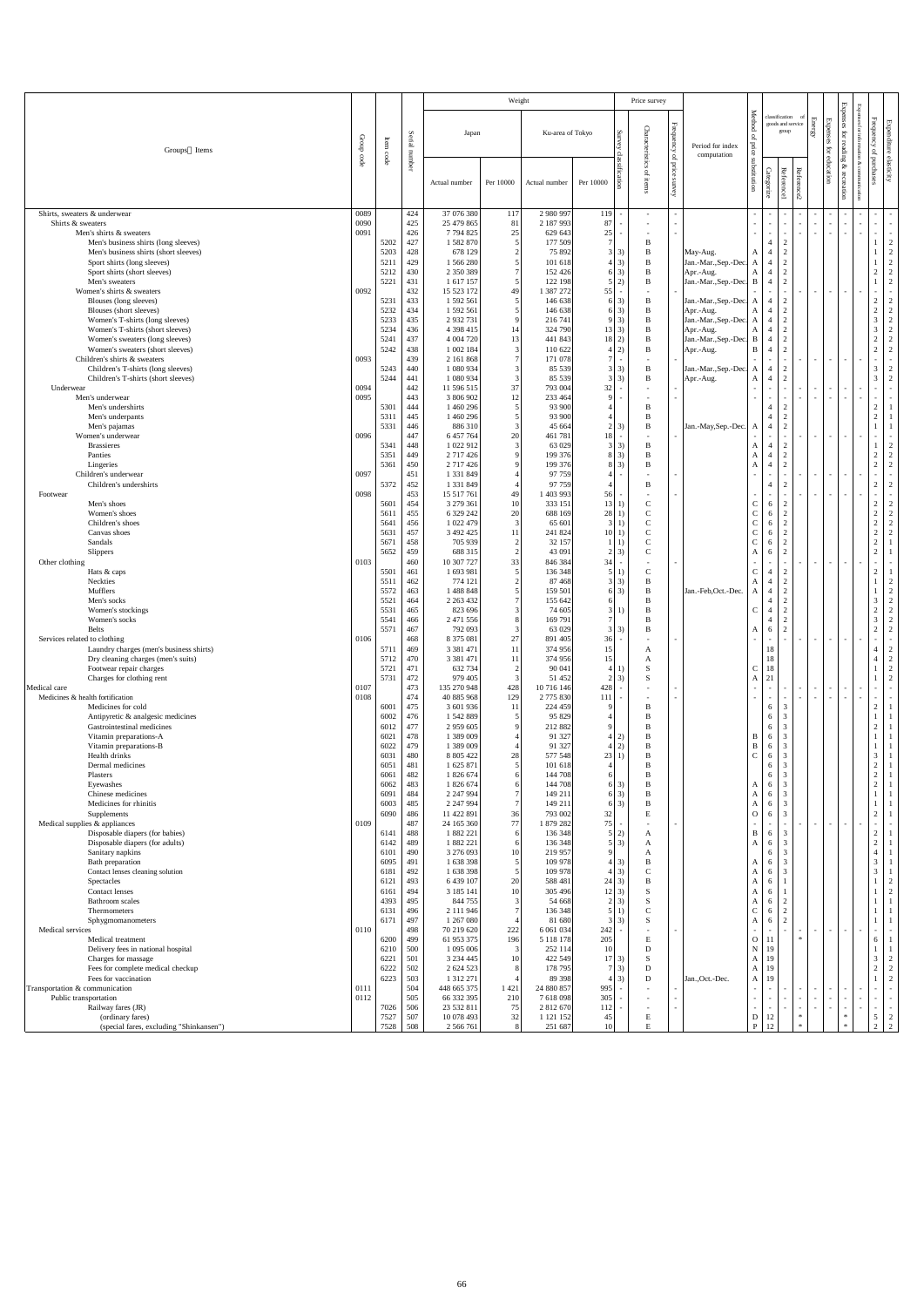|                                                                                        |                       |                    |            |                            | Weight                            |                          |               |                                | Price survey          |                               |                                 |                                                      |                                              |                          |                                                   |                                                           |                                  |                                  |
|----------------------------------------------------------------------------------------|-----------------------|--------------------|------------|----------------------------|-----------------------------------|--------------------------|---------------|--------------------------------|-----------------------|-------------------------------|---------------------------------|------------------------------------------------------|----------------------------------------------|--------------------------|---------------------------------------------------|-----------------------------------------------------------|----------------------------------|----------------------------------|
| Groups Items                                                                           | Group                 | $\rm Item$<br>code | Serial     | Japan                      |                                   | Ku-area of Tokyo         |               | $S$ urvey                      | Characteristics       | ${\bf Frequency}$<br>$\rm{P}$ | Period for index<br>computation | Method<br>$\mathbf{a}$<br><i>i</i> price             | classification<br>goods and service<br>group |                          | <b>Energy</b><br>Expenses<br>$\operatorname{for}$ | <b>Expenses</b><br>$\operatorname{for}$<br>inf<br>reading | ${\bf Frequency}$<br>$\rm{P}$    | Expenditure elasticity           |
|                                                                                        | $\operatorname{code}$ |                    | number     | Actual number              | Per 10000                         | Actual number            | Per 10000     | classification                 | $\mathbf{q}$<br>items | price<br>survey               |                                 | substitution<br>Categorize                           | <b>Reference1</b>                            | Reference2               | education                                         | &<br>recreation                                           | f purchases                      |                                  |
| (special fares, for "Shinkansen")<br>(students' season tickets)                        |                       | 7530<br>7029       | 509<br>510 | 5 050 586<br>1701934       | 16                                | 617 778<br>205 425       | 25            |                                | E<br>E                |                               |                                 | $Q$   12<br>12<br>D                                  |                                              | $\ast$<br>$\ast$         | $\ast$                                            | ∗                                                         | 3 <sup>7</sup><br>$\mathbf{1}$   | 2<br>$\overline{2}$              |
| (commuters' season tickets)                                                            |                       | 7030               | 511        | 4 135 037                  | 13                                | 616 628                  | 25            |                                | E                     |                               |                                 | ${\rm D}$                                            | 12                                           | $\ast$                   |                                                   |                                                           | $\overline{2}$                   | $\overline{2}$                   |
| Railway fares (excluding JR)<br>(ordinary fares)                                       |                       | 7007<br>7008       | 512<br>513 | 14 108 198<br>7 473 703    | 45<br>24                          | 1870096<br>869 465       | 75<br>35      |                                | $\sim$<br>E           | $\blacksquare$                |                                 | $\overline{\phantom{a}}$<br>E                        | $\sim$<br>12                                 | $\sim$<br>$\ast$         | $\overline{a}$                                    | $\sim$<br>$\ast$                                          | $\sim$<br>5                      | $\overline{2}$                   |
| (students' season tickets)                                                             |                       | 7009               | 514        | 1 579 258                  | 5                                 | 202 975                  |               |                                | E                     |                               |                                 | ${\bf E}$                                            | 12                                           | $\ast$<br>$\ast$         | $\ast$                                            |                                                           |                                  | $\overline{2}$                   |
| (commuters' season tickets)<br>Fixed route bus fares                                   |                       | 7010<br>7050       | 515<br>516 | 5 0 5 2 2 3 7<br>5 867 331 | 16<br>19                          | 797 656<br>353 089       | 32<br>14      |                                | E<br>D                |                               |                                 | E<br>$\mathbf{F}$                                    | 12<br>12                                     | $\ast$                   |                                                   | $\ast$                                                    | $\sqrt{2}$<br>$\mathfrak{Z}$     | $\overline{2}$                   |
| Expressway bus fares                                                                   |                       | 7057               | 517        | 1 466 427                  |                                   | 88 111                   |               |                                | D                     |                               |                                 | N                                                    | 12                                           | $\ast$<br>$\ast$         |                                                   | $\ast$                                                    | $2\,$                            | $\overline{2}$                   |
| Taxi fares<br>Airplane fares                                                           |                       | 7060<br>7070       | 518<br>519 | 5 773 221<br>6 997 065     | 18<br>22                          | 792 359<br>1 087 565     | 32<br>43      |                                | D<br>E                |                               |                                 | $\overline{O}$                                       | 12<br>12                                     | $\ast$                   |                                                   | $\ast$                                                    | $\overline{3}$                   | $\overline{2}$<br>$\overline{2}$ |
| Expressway tolls charges                                                               |                       | 7360               | 520        | 8 5 8 7 3 4 2              | 27                                | 614 208                  | 25            |                                |                       | $\overline{\phantom{a}}$      |                                 |                                                      | $\overline{\phantom{a}}$                     | $\ast$                   |                                                   | $\sim$                                                    | $\sim$                           |                                  |
| National expressway tolls<br>City expressway tolls                                     |                       | 7363<br>7364       | 521<br>522 | 6 482 846<br>2 104 496     | 21                                | 460 495<br>153 713       | 18<br>6       |                                | E<br>E                |                               |                                 | $\mathbf{O}$<br>Q                                    | 12<br>12                                     | $\ast$                   |                                                   |                                                           | $\mathfrak{Z}$<br>$\overline{2}$ | $\overline{2}$<br>$\gamma$       |
| Private transportation                                                                 | 0113                  |                    | 523        | 258 833 545                | 820                               | 9 108 274                | 364           |                                |                       | $\blacksquare$                |                                 | $\overline{\phantom{a}}$                             | $\sim$                                       | $\overline{\phantom{a}}$ | $\sim$                                            | $\sim$                                                    | $\sim$                           |                                  |
| Automobiles<br>(less than 660cc)                                                       | 0114                  | 7105               | 524<br>525 | 56 039 140<br>11 207 370   | 177<br>35                         | 582 694<br>116 410       | 23            |                                | E                     |                               |                                 | $\overline{O}$                                       | $\sim$<br>6                                  |                          | $\sim$                                            | $\sim$                                                    | $\sim$                           | $\overline{2}$                   |
| (more than 660cc, but less than 1,500cc)<br>(more than 1,500cc, but less than 2,000cc) |                       | 7106<br>7107       | 526<br>527 | 14 007 925<br>5 605 151    | 44<br>18                          | 145 352<br>58 527        |               |                                | E                     |                               |                                 | $\mathbf{O}$<br>$\mathbf{O}$                         | 6<br>6                                       |                          |                                                   |                                                           |                                  | $\overline{2}$<br>$\mathcal{D}$  |
| (less than 2,000cc(imported))                                                          |                       | 7110               | 528        | 1 402 453                  |                                   | 14 792                   |               |                                | E                     |                               |                                 | $\mathbf{O}$                                         | 6                                            |                          |                                                   |                                                           |                                  | $\bigcap$                        |
| (more than $2,000cc$ )<br>(more than 2,000cc (imported))                               |                       | 7113<br>7115       | 529<br>530 | 18 211 090<br>5 605 151    | 58<br>18                          | 189 086<br>58 527        |               |                                | E                     |                               |                                 | $\mathbf{O}$<br>$\mathbf{O}$                         | 6<br>6                                       |                          |                                                   |                                                           |                                  | $\overline{2}$<br>$\overline{2}$ |
| <b>Bicycles</b>                                                                        | 0115                  |                    | 531        | 2 596 471                  |                                   | 227 675                  |               |                                |                       |                               |                                 |                                                      | $\sim$<br>$\sim$                             | $\sim$                   | $\sim$<br>$\sim$                                  | $\sim$                                                    | $\sim$                           | $\sim$                           |
| <b>Bicycles</b><br>Automotive maintenance                                              | 0116                  | 7201               | 532<br>533 | 2 596 471<br>200 197 934   | $\circ$<br>634                    | 227 675<br>8 297 905     | 332           | 9 <sub>1</sub>                 | D.                    | $\overline{\phantom{a}}$      |                                 | $\cap$                                               | 6<br>$\sim$<br>$\sim$                        | $\sim$                   | $\overline{a}$<br>$\sim$                          | $\sim$                                                    | $\mathbf{I}$<br>$\sim$           | $\sim$<br>$\sim$                 |
| Gasoline                                                                               |                       | 7301               | 534        | 72 299 743                 | 229                               | 1989 259                 | 80            |                                | S                     |                               |                                 |                                                      | 5 <sup>5</sup><br>$\mathfrak{Z}$             |                          | $\ast$                                            |                                                           | 6                                |                                  |
| Tires<br>Automobile batteries                                                          |                       | 7311<br>7312       | 535<br>536 | 9 060 640<br>2 2 6 4 2 8 7 | 29                                | 180 082<br>45 020        |               | $7\overline{3}$<br>$2 \mid 3)$ | S<br>S                |                               |                                 | A<br>A                                               | 2<br>6<br>$\overline{2}$<br>6                |                          |                                                   |                                                           | $\overline{2}$                   | $\overline{2}$<br>$\overline{2}$ |
| Car wax                                                                                |                       | 7322               | 537        | 910 329                    |                                   | 22 510                   |               | $\vert 3)$                     | S                     |                               |                                 | A                                                    | 6<br>3                                       |                          |                                                   |                                                           |                                  | 2                                |
| Automobile navigation<br>Electronic Toll Collection system tool                        |                       | 7313<br>7314       | 538<br>539 | 5 462 109<br>910 329       | 17<br>$\lceil 3 \rceil$           | 135 704<br>22 510        |               | $5 \mid 3)$<br>$\vert 3)$      | S<br>S                |                               |                                 | 6<br>A<br>A                                          | $\overline{2}$<br>$\gamma$<br>6              |                          |                                                   |                                                           | $\overline{2}$                   | $\overline{2}$<br>$\gamma$       |
| Regular inspection                                                                     |                       | 7331               | 540        | 10 283 861                 | 33                                | 463 067                  |               | $19 \mid 3)$                   |                       |                               |                                 | A                                                    | 18                                           |                          |                                                   |                                                           | $\overline{2}$                   | $\gamma$                         |
| Puncture repairs<br>Motor oil replacement                                              |                       | 7335<br>7341       | 541<br>542 | 5 9 9 6 6 2 3<br>2 677 401 | 19                                | 270 123<br>83 609        |               | $11 \quad 3)$<br>3(3)          | S                     |                               |                                 | A<br>A                                               | 18<br>18                                     |                          |                                                   |                                                           |                                  | $\bigcap$<br>ി                   |
| Charges for garage rental                                                              |                       | 7342               | 543        | 20 264 811                 | 64                                | 2 359 713                |               | $94 \ 2)$                      | S                     |                               |                                 | B                                                    | 18                                           |                          |                                                   |                                                           | $\mathfrak{Z}$                   | $\overline{2}$                   |
| Charges for parking<br>Charges for driving license                                     |                       | 7343<br>7351       | 544<br>545 | 2 5 1 6 4 0 8<br>771 433   |                                   | 279 770<br>32 157        |               | $11 \quad 3)$<br>$\vert$ 3)    | S<br>D                |                               |                                 | 18<br>A<br>10<br>A                                   |                                              |                          |                                                   |                                                           | $\mathfrak{Z}$                   | $\overline{2}$<br>$\overline{2}$ |
| Charges for rental car                                                                 |                       | 7344               | 546        | 1 241 782                  |                                   | 117053                   |               |                                | E                     |                               |                                 | 21<br>$\vert$ O                                      |                                              |                          |                                                   |                                                           |                                  | $\overline{2}$                   |
| Car wash fees<br>Automotive insurance premium (compulsion)                             |                       | 7347<br>7370       | 547<br>548 | 1 928 092<br>10 634 940    | 34                                | 80 394<br>293 919        | 12            | 3(3)                           | S<br>E                |                               |                                 | A<br>$\mathbf G$                                     | 18<br>10                                     | $\ast$                   |                                                   |                                                           | $\overline{2}$                   | 2                                |
| Automotive insurance premium (option)<br>Communication                                 | 0117                  | 7390               | 549<br>550 | 52 973 146<br>123 499 435  | 168<br>391                        | 1923015<br>8 154 485     | 77<br>326     |                                | E                     |                               |                                 | $\overline{O}$<br>$\sim$<br>$\overline{\phantom{a}}$ | 10                                           | $\ast$<br>$\sim$         | $\sim$                                            | $\sim$                                                    | $\mathfrak{Z}$<br>$\sim$         |                                  |
| Postcards                                                                              |                       | 7401               | 551        | 1 014 493                  |                                   | 88 755                   |               |                                | E                     |                               |                                 | $\mathbf{O}$                                         | 12                                           | $\ast$                   |                                                   |                                                           | $\overline{2}$                   |                                  |
| Letters<br>Telephone charges                                                           |                       | 7402<br>7410       | 552<br>553 | 2 611 662<br>29 385 331    | 93                                | 228 961<br>1 807 248     | 72            |                                |                       |                               |                                 | $\mathbf{O}$                                         | 12<br>$12\,$                                 | $\ast$                   |                                                   | $\ast$                                                    | $\mathfrak{Z}$<br>5              |                                  |
| Mobile telephone charges                                                               |                       | 7430               | 554        | 67 934 336                 | 215                               | 4 4 3 3 3 7 0            | 177           |                                |                       |                               |                                 | 21<br>$\overline{O}$                                 |                                              |                          |                                                   | $\ast$                                                    | $\overline{4}$                   | $\overline{2}$                   |
| Forwarding charges<br>Telephone set                                                    |                       | 7433<br>7441       | 555<br>556 | 4 680 995<br>888 433       | 15                                | 417 404<br>64 3 15       |               | $17 \quad 3)$<br>3(3)          | S<br>B                |                               |                                 | A<br>A                                               | 12<br>6                                      |                          |                                                   |                                                           | $\overline{4}$                   |                                  |
| Cellular phones                                                                        |                       | 7446               | 557        | 16 984 185                 | 54                                | 1 109 432                |               | $44 \mid 3)$                   | S                     |                               |                                 | A                                                    | 6                                            |                          |                                                   |                                                           | $\mathfrak{Z}$                   | 2                                |
| Education<br>School fees                                                               | 0118<br>0119          |                    | 558<br>559 | 105 619 069<br>72 064 482  | 334<br>228                        | 11 878 317<br>7 668 266  | 475<br>307    | $\overline{\phantom{a}}$       |                       | $\overline{\phantom{a}}$      |                                 | $\sim$                                               | $\sim$                                       | $\sim$                   | $\sim$                                            | $\sim$<br>$\sim$                                          | $\sim$<br>$\sim$                 |                                  |
| PTA membership fees (elementary school)<br>PTA membership fees (junior high school)    |                       | 8001<br>8002       | 560<br>561 | 5 703 276<br>5 453 363     | 18<br>17                          | 1 118 436<br>212 882     | 45            |                                | D<br>D                |                               |                                 | 20                                                   | 20                                           |                          | $\ast$<br>$\ast$                                  |                                                           | $\mathfrak{Z}$<br>$\sqrt{2}$     | $\overline{2}$<br>$\overline{2}$ |
| Junior high school fees, private                                                       |                       | 8010               | 562        | 4 022 207                  | 13                                | 957 649                  | 38            |                                | D                     |                               |                                 | 20<br>H                                              |                                              |                          | $\ast$                                            |                                                           |                                  | 2                                |
| High school fees, public<br>High school fees, private                                  |                       | 8020<br>8030       | 563<br>564 | 2 130 230<br>4 9 9 1 4 9 7 | 16                                | 59 813<br>587 195        | 23            |                                | D<br>D                |                               |                                 | 13<br>20                                             |                                              | $\ast$                   | $\ast$<br>$\ast$                                  |                                                           | $\overline{2}$                   | $\gamma$<br>$\bigcap$            |
| College & university fees, national                                                    |                       | 8040               | 565        | 3 9 5 1 7 4 0              | 13                                | 149 211                  |               |                                | D                     |                               |                                 | $\mathbf N$                                          | 13                                           | $\ast$                   | ∗                                                 |                                                           |                                  |                                  |
| College & university fees, private<br>Junior college fees, private                     |                       | 8060<br>8070       | 566<br>567 | 30 723 179<br>1 617 089    | 97                                | 3 3 5 5 9 5 1<br>176 866 | 134           |                                | D<br>D                |                               |                                 | 20<br>K<br>20                                        |                                              |                          | $\ast$<br>∗                                       |                                                           |                                  | ി<br>2                           |
| Kindergarten fees, public                                                              |                       | 8080               | 568        | 825 336                    |                                   | 17319                    |               |                                | D                     |                               |                                 |                                                      | 12                                           | $\ast$                   | $\ast$                                            |                                                           |                                  | $\bigcap$                        |
| Kindergarten fees, private<br>Vocational school fees                                   |                       | 8090<br>8077       | 569<br>570 | 7 409 418<br>5 237 147     | 23<br>17                          | 507 491<br>525 453       | 20<br>21      |                                | D<br>D                |                               |                                 | $M \mid 20$                                          | 20                                           |                          | $\ast$<br>$*$                                     |                                                           | $\sqrt{2}$<br>$\mathbf{1}$       | $\overline{2}$<br>2              |
| School textbooks & reference books for study<br>School textbooks                       | 0120                  |                    | 571<br>572 | 2 856 923                  |                                   | 308 068<br>96 472        | 12            |                                |                       |                               |                                 |                                                      | $\sim$<br>$\mathfrak{Z}$                     | $\ast$                   | $\overline{\phantom{0}}$<br>$\ast$                | $\sim$                                                    | $\sim$                           |                                  |
| Reference books for study                                                              |                       | 8110<br>8100       | 573        | 1 310 973<br>1 545 950     |                                   | 211 596                  |               |                                | E<br>E                |                               |                                 | $\overline{O}$<br>$\mathbf{O}$                       | 8<br>8<br>$\overline{3}$                     |                          | $\ast$                                            |                                                           | $\mathbf{1}$                     | $\overline{2}$<br>2              |
| Tutorial fees<br>(elementary school)                                                   | 0121                  | 8203               | 574<br>575 | 30 697 664<br>9 826 783    | 97<br>31                          | 3 901 983<br>1 648 390   | 156           | $66 \quad 3)$                  | D                     |                               |                                 | 20<br>A                                              |                                              | $\sim$                   | $\sim$<br>$\ast$                                  | $\sim$                                                    | $\sim$<br>$\sqrt{2}$             | $\overline{2}$                   |
| (junior high school)                                                                   |                       | 8201               | 576        | 12 513 216                 | 40                                | 1 099 784                | 44            | 3)                             | D                     |                               |                                 | 20<br>$\mathbf{A}$                                   |                                              |                          | $\ast$                                            |                                                           | $\overline{2}$                   | $\overline{2}$                   |
| (high school & preparatory school)<br>Culture & recreation                             | 0122                  | 8204               | 577<br>578 | 8 357 665<br>361 490 033   | 26<br>1 1 4 5                     | 1 153 809<br>29 591 922  | 46<br>1 1 8 3 |                                | D                     | $\blacksquare$                |                                 | N<br>20<br>$\blacksquare$                            |                                              | $\overline{\phantom{a}}$ | $*$<br>$\sim$                                     | $\sim$                                                    | $\sim$                           |                                  |
| Recreational durable goods                                                             | 0123                  |                    | 579        | 53 953 767                 | 171                               | 3 861 466                | 154           |                                |                       |                               |                                 | $\overline{\phantom{a}}$                             |                                              | $\sim$                   | $\sim$<br>$\sim$                                  | $\sim$                                                    | $\sim$                           |                                  |
| TV sets<br>Mobile audio players                                                        |                       | 9013<br>9033       | 580<br>581 | 30 557 016<br>667 605      | 97<br>$\mathcal{D}_{\mathcal{L}}$ | 1958 388<br>72 676       |               | 78 3)<br>$3 \mid 3)$           | B<br>B                |                               |                                 | A<br>A                                               | 6<br>6                                       |                          |                                                   | $\ast$<br>$\ast$                                          |                                  | $\overline{2}$                   |
| Electronic dictionaries<br>Video recorders                                             |                       | 9082               | 582        | 1 427 629                  |                                   | 172 364                  |               | $7 \mid 3)$                    | B                     |                               |                                 | A                                                    | 6                                            |                          |                                                   | $\ast$<br>$*$                                             | 1                                | $\overline{2}$                   |
| Personal computers (desktop)                                                           |                       | 9034<br>9078       | 583<br>584 | 4 109 028<br>3 181 369     | 13<br>10                          | 349 873<br>225 745       | -91           | $14 \mid 3)$                   | B<br><b>POS</b>       |                               |                                 | A<br>$\mathbf{O}$                                    | 6<br>6                                       |                          |                                                   | $*$                                                       |                                  | $\overline{2}$<br>$\overline{2}$ |
| Personal computers (notes)<br>PC Printers                                              |                       | 9079               | 585        | 6 362 711                  | 20                                | 452 134                  | 18            |                                | <b>POS</b>            |                               |                                 | $\overline{O}$                                       | 6                                            |                          |                                                   | $*$<br>$*$                                                |                                  | $\overline{2}$                   |
| Cameras                                                                                |                       | 9081<br>9043       | 586<br>587 | 1 060 597<br>2 2 4 3 6 0 1 |                                   | 75 248<br>202 592        | 8             | $3 \mid 3)$                    | S.<br><b>POS</b>      |                               |                                 | A<br>$\mathbf{O}$                                    | 6<br>6                                       |                          |                                                   | $\ast$                                                    |                                  | $\overline{2}$<br>$\overline{2}$ |
| Video cameras<br>Pianos                                                                |                       | 9042<br>9051       | 588<br>589 | 1 050 617<br>2 380 142     |                                   | 162 074<br>154 356       | 61            | $6 \quad 3)$                   | B<br>E                |                               |                                 | A<br>$\mathbf{O}$                                    | 6<br>6                                       |                          |                                                   | $\ast$<br>$\ast$                                          |                                  | $\overline{2}$                   |
| Desks                                                                                  |                       | 9061               | 590        | 913 452                    |                                   | 36 016                   |               | (3)                            | S                     |                               | Jan.-Feb., Dec.                 | $\mathbf{A}$                                         | 6                                            |                          | $\ast$                                            |                                                           |                                  |                                  |
| Recreational goods<br>Stationery                                                       | 0128<br>0129          |                    | 591<br>592 | 68 666 913<br>7 087 127    | 217<br>22                         | 4 721 357<br>593 627     | 189<br>24     | $\overline{\phantom{a}}$       |                       | $\overline{\phantom{a}}$      |                                 | $\sim$                                               | $\sim$<br>$\sim$<br>$\sim$<br>$\sim$         | $\sim$                   | $\sim$<br>$\sim$<br>$\sim$<br>$\sim$              | $\sim$<br>$\sim$                                          | $\sim$<br>$\sim$ .               | $\sim$                           |
| Ball-point pens                                                                        |                       | 9111               | 593        | 839 584                    |                                   | 57 240                   |               | $2 \quad 3)$                   | $\mathcal{C}$         |                               |                                 | A                                                    | 3<br>6                                       |                          | $\ast$                                            |                                                           | $\mathfrak{Z}$                   | 2                                |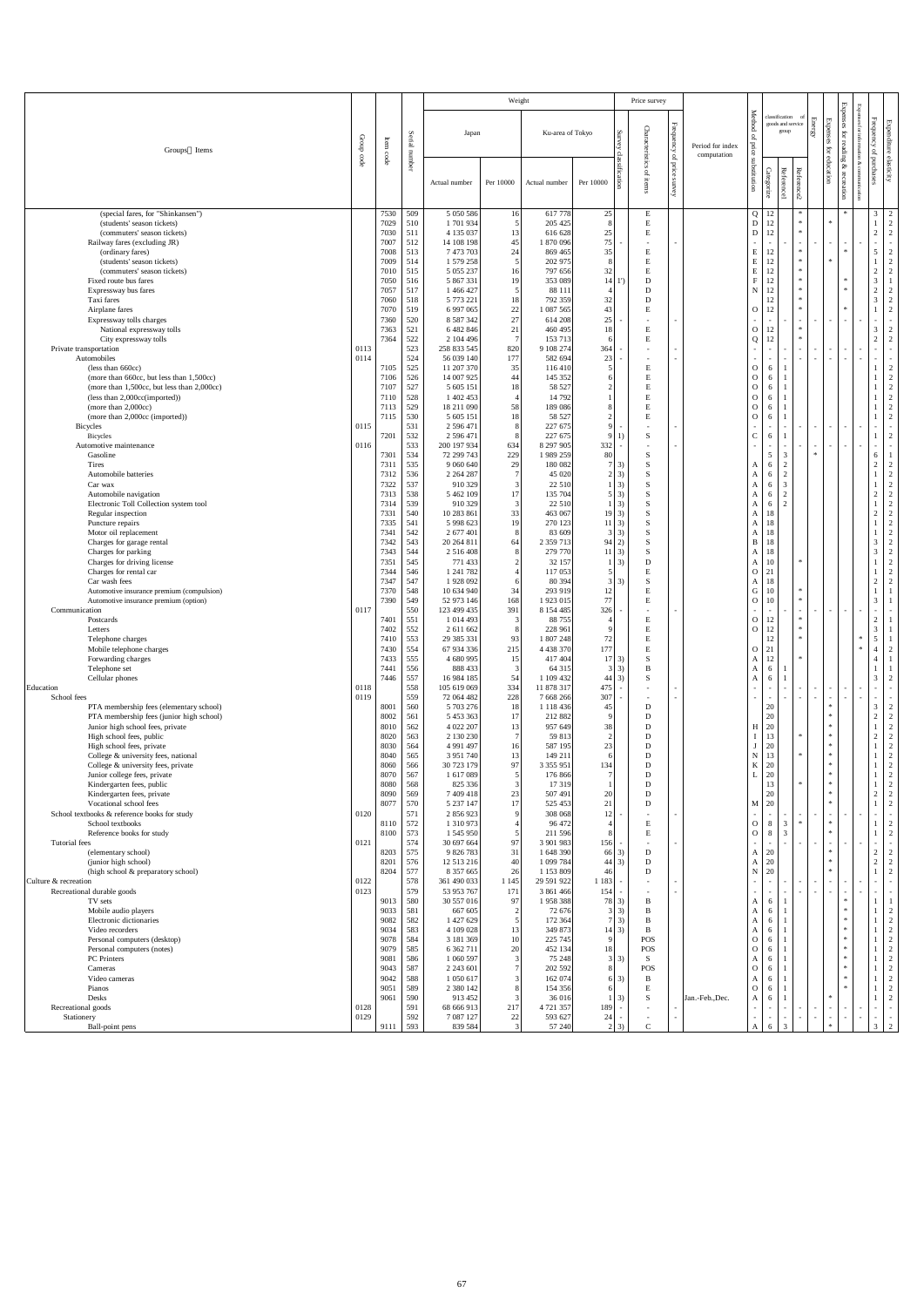| Expenses<br>Method<br>classification<br>Frequency<br>Energy<br>Expenses<br>Expenditure elasticity<br>ses for<br>goods and service<br>${\rm Frequency}$<br>Characteristics<br>Survey<br>group<br>$\operatorname{for}$<br>Ku-area of Tokyo<br>Japan<br>Serial<br>$\mathbf{p}$<br>monu<br>Group<br>Item<br>reading<br>price<br>Period for index<br>for<br>Groups Items<br>of purchases<br>number<br>classification<br>code<br>computation<br>$\rm{b}$<br>code<br>education<br>substitution<br>&<br>price<br>Ŗ<br>cor<br>Categorize<br><b>Reference1</b><br>Reference2<br>of items<br>recreation<br>survey<br>Per 10000<br>Per 10000<br>Actual number<br>Actual number<br>unication<br>$\overline{2}$<br>559 698<br>38 5 89<br>Marking pens<br>9115<br>594<br>$2 \mid 3)$<br>$\mathsf{C}$<br>$\overline{2}$<br>3<br>$\overline{2}$<br>6<br>A<br>$\overline{3}$<br>$\mathcal{C}$<br>Notebooks<br>1848016<br>$\mathfrak{Z}$<br>595<br>159 501<br>6<br>9121<br>6<br>$\overline{3}$<br>$\mathbf C$<br>3<br>Papers for office automation<br>9127<br>596<br>1848016<br>6 3)<br>159 501<br>6<br>Α<br>$\mathfrak{Z}$<br>$\mathbf C$<br>3<br>$\overline{2}$<br>9124<br>597<br>569 159<br>46 950<br>$2 \mid 3)$<br>Cellophane adhesive tape<br>$\ast$<br>A<br>6<br>$\overline{2}$<br>5 2)<br>$\mathbf C$<br>2<br>$\overline{2}$<br>Pencil cases<br>9125<br>598<br>1 422 654<br>B<br>6<br>$\ast$<br>131 846<br>Jan.-Feb., Dec.<br>0130<br>599<br>15 460 827<br>1 131 941<br>Sporting goods<br>49<br>45<br>$\sim$<br>$\sim$<br>$\overline{\phantom{a}}$<br>$\sim$<br>$\sim$<br>$\sim$ .<br>$\overline{\phantom{a}}$<br>Golf clubs<br>1 448 557<br>$\mathbf C$<br>$\ast$<br>$\overline{2}$<br>9142<br>600<br>128 630<br>3)<br>2<br>6<br>A<br>$\overline{2}$<br>2<br>$\ast$<br><b>Baseball</b> gloves<br>250 500<br>13 506<br>$(2)^+$<br>S<br>$\, {\bf B}$<br>9141<br>601<br>6<br>$\overline{2}$<br>$\mathcal{C}$<br>$\ast$<br>Tennis rackets<br>250 500<br>13 506<br>$1 \vert 3)$<br>2<br>9143<br>602<br>A<br>6<br>$\overline{2}$<br>1751923<br>$\ast$<br>Fishing rods<br>9144<br>92 613<br>$4 \mid 3)$<br><sub>S</sub><br>2<br>603<br>A<br>$\mathbf{1}$<br>6<br>$\ast$<br>$\mathfrak{Z}$<br>$\overline{2}$<br>Pants for exercise<br>9 146 389<br>29<br>687 526<br>$27 \mid 3)$<br><sup>S</sup><br>$\overline{2}$<br>604<br>9145<br>A<br>$\overline{\mathcal{L}}$<br>$\ast$<br>S<br>$\overline{2}$<br>$\overline{2}$<br>2 612 958<br>$8 \mid 3)$<br>$\mathbf{1}$<br>Swimming suits<br>9149<br>605<br>196 160<br>8<br>A<br>$\overline{4}$<br>8 3 1 3 8 6 5<br><b>Toys</b><br>0131<br>606<br>26<br>581 406<br>23<br>$\sim$<br>$\sim$<br>$\sim$<br>$\overline{\phantom{a}}$<br>$\sim$<br>$\sim$ $-$<br>$\sim$<br>$\sim$<br>$\overline{2}$<br>44 377<br>$\ast$<br>706 463<br>$2 \overline{3}$<br>2<br>TV games (stationary)<br>9154<br>607<br>2<br>B<br>-1<br>6<br>A<br>$\overline{2}$<br>44 377<br>2<br>$\ast$<br>706 463<br>$2 \mid 3)$<br>$\bf{B}$<br>$\mathbf{1}$<br>TV games (portable)<br>9155<br>608<br>6<br>$\overline{2}$<br>A<br>$\overline{2}$<br>Game software<br>$\ast$<br>$\mathbf{1}$<br>9156<br>609<br>$5 \mid 3)$<br>$\overline{2}$<br>2 008 140<br>127 343<br>B<br>6<br>A<br>Dolls<br>$\mathcal{C}$<br>3<br>$\overline{2}$<br>978 597<br>73 319<br>$3 \mid 3)$<br>$*$<br>9151<br>610<br>6<br>A<br>$\overline{2}$<br>$\mathcal{C}$<br>3<br>$\ast$<br>611<br>1957101<br>145 995<br>$6\vert 3)$<br>9152<br>Toy cars<br>6<br>A<br>6<br>$\sqrt{2}$<br>$\mathcal{C}$<br>3<br>$\ast$<br>9153<br>1957101<br>$6\vert 3)$<br><b>Building blocks</b><br>612<br>145 995<br>6<br>A<br>6<br>Cut flowers<br>10 481 940<br>33<br>717755<br>0132<br>613<br>29<br>$\sim$<br>$\sim$ .<br>$\sim$<br>$\sim$<br>$\sim$<br>$\sim$ $-$<br>$\overline{\phantom{a}}$<br>$*$<br>$\ast$<br>2 621 194<br>179 439<br>$\mathfrak{Z}$<br>3<br>(Carnations)<br>9181<br>$7 \quad 3)$<br>614<br>A<br>A<br>$*$<br>3<br>$\ast$<br>5 239 552<br>358 877<br>(Chrysanthemums)<br>9182<br>615<br>$14 \quad 3)$<br>A<br>$\overline{4}$<br>A<br>3<br>2 621 194<br>179 439<br>3<br>$\ast$<br>9183<br>616<br>$7 \vert 3)$<br>$\ast$<br>(Roses)<br>A<br>A<br>27 323 154<br>87<br>1 696 628<br>68<br>Other recreational goods<br>0133<br>617<br>$\ast$<br>$\overline{2}$<br>$\mathbf C$<br>$\overline{2}$<br>Recordable disc media<br>618<br>757 336<br>59 170<br>$2 \mid 3)$<br>2<br>9198<br>2<br>A<br>6<br>$\overline{2}$<br>$\mathbf{1}$<br>S<br>$\overline{2}$<br>$\ast$<br>504 383<br>$\overline{2}$<br>39 232<br>$2 \mid 3)$<br>Memory cards<br>9199<br>619<br>6<br>A<br>$\overline{2}$<br>$\sqrt{2}$<br>E<br>2<br>$\ast$<br>9172<br>620<br>2 267 294<br>231 534<br>$\mathbf{O}$<br>6<br>Compact discs<br>9 <sup>1</sup><br>$\overline{2}$<br>$\ast$<br>Video soft wares<br>9174<br>154 356<br><sup>S</sup><br>2<br>$\mathbf{1}$<br>621<br>1 511 269<br>$6\vert 3)$<br>6<br>A<br>$\mathfrak{Z}$<br>3<br>Pet foods (dog foods)<br>9193<br>622<br>4 9 27 4 25<br>337 653<br>$13 \mid 3)$<br><sub>S</sub><br>$\ast$<br>6<br>16<br>A<br>$\overline{3}$<br>3<br>623<br>3 696 432<br>253 401<br>10 3)<br><sub>S</sub><br>$\ast$<br>Pet foods (cat foods)<br>9196<br>12<br>A<br>6<br>$\overline{3}$<br>3<br>$\ast$<br>624<br>1 894 799<br>61 742<br>S<br>9191<br>$2 \mid 3)$<br>Flowerpots<br>A<br>6<br>6<br>$\overline{3}$<br>625<br>2 843 208<br>93 257<br>$4 \mid 3)$<br>3<br>$\ast$<br>Gardening earth<br>9190<br>A<br>6<br>Horticultural fertilizer<br>4 738 767<br>154 999<br>$6 \mid 3)$<br>S<br>3<br>$\ast$<br>9189<br>626<br>15<br>A<br>6<br>$\ast$<br>$\mathfrak{Z}$<br>9195<br>627<br>1789 295<br>133 775<br>Dry batteries<br>$\mathcal{F}$<br>6<br>$\mathbf C$<br>$\ast$<br>$\overline{2}$<br>Ink cartridges for printer<br>9128<br>628<br>2 392 946<br>177 509<br>$7 \vert 3)$<br>3<br>$\overline{2}$<br>A<br>6<br>44 733 243<br>0134<br>629<br>3 555 969<br>Books & other reading materials<br>142<br>142<br>$\overline{\phantom{a}}$<br>$\sim$<br>$\sim$<br>$\sim$<br>$\sim$<br>$\overline{\phantom{a}}$<br>0135<br>630<br>30 337 359<br>88<br>96<br>2 2 1 1 1 4 5<br>Newspapers<br>$\sim$<br>$\sim$<br>$\sim$<br>$\sim$<br>$\sim$<br>$\sim$<br>$\sim$<br>$\overline{\phantom{a}}$<br>$\sim$<br>30 337 359<br>88<br>9200<br>631<br>96<br>2 2 1 1 1 4 5<br>Newspapers<br>$\sim$<br>$\sim$ .<br>$\sim$<br>$\sim$<br>$\sim$<br>$\overline{\phantom{a}}$<br>110 557<br>$\ast$<br>$\mathfrak{S}$<br>12 671 123<br>${\bf D}$<br>8<br>3<br>(local block)<br>9204<br>632<br>40<br>${\bf E}$<br>$\mathfrak{Z}$<br>$\ast$<br>5<br>9205<br>8<br>633<br>17 666 236<br>56<br>2 100 588<br>84<br>$\mathbf{O}$<br>(national)<br>0136<br>634<br>4 7 19 8 63<br>367 238<br>15<br>15<br>Magazines<br>$\sim$<br>$\sim$<br>$\sim$<br>$\sim$<br>$\overline{\phantom{a}}$<br>$\overline{\phantom{a}}$<br>9226<br>3776496<br>293 919<br>E<br>8<br>$\mathfrak{Z}$<br>$\ast$<br>635<br>12<br>12<br>$\overline{O}$<br>Monthly magazines<br>$\overline{4}$<br>$\mathfrak{Z}$<br>${\bf E}$<br>8<br>$\ast$<br>$\overline{2}$<br>943 367<br>3<br>73 319<br>3 <sup>l</sup><br>$\overline{O}$<br>Weekly magazines<br>9230<br>636<br>39<br>0137<br>637<br>31<br>977 586<br><b>Books</b><br>9 676 021<br>$\sim$ $-$<br>$\sim$ .<br>$\sim$<br>$\sim$<br>$\overline{\phantom{a}}$<br>$\sim$<br>$\sim$<br>483 315<br>48 879<br>E<br>8<br>$\overline{2}$<br>$\ast$<br>$\overline{2}$<br>Dictionaries<br>9251<br>638<br>2<br>$\overline{O}$<br>$\ast$<br>3<br>$\overline{2}$<br>2 419 530<br>244 397<br>10<br>E<br>$\mathbf{O}$<br>2<br>Books-A<br>9261<br>639<br>8<br>$\mathfrak{Z}$<br>$\mathbf E$<br>$*$<br>$\overline{2}$<br>Books-B<br>6 773 176<br>684 310<br>27<br>$\mathbf{O}$<br>2<br>9263<br>640<br>21<br>8<br>Recreational services<br>0138<br>194 136 110<br>17 453 130<br>698<br>641<br>615<br>$\overline{\phantom{a}}$<br>$\sim$<br>$\sim$<br>$\sim$<br>$\sim$<br>$\overline{\phantom{a}}$<br>$\sim$<br>$\overline{\phantom{a}}$<br>$\sim$<br>0139<br>642<br>129<br>Hotel charges<br>33 912 611<br>107<br>3 2 2 5 3 9 1<br>$\sim$<br>$\sim$ $-$<br>$\sim$ .<br>$\sim$<br>$\sim$<br>Accommo-<br>$\ast$<br>$\overline{2}$<br>129<br>$O$ 21<br>$\overline{2}$<br>Hotel charges<br>9300<br>643<br>33 912 611<br>107<br>3 2 2 5 3 9 1<br>dation<br>0177<br>16 577 852<br>644<br>52<br>1932019<br>77<br>Package tours<br>$\sim$<br>$\sim$<br>$\sim$<br>$\sim$<br>$\sim$<br>$\overline{\phantom{a}}$<br>$\ast$<br>52<br>77<br>$O \mid 21$<br>$\overline{2}$<br>9305<br>645<br>16 577 852<br>1932019<br>E<br>$\mathbf{1}$<br>Package tours to overseas<br>0140<br>33 452 649<br>3 248 546<br>130<br>646<br>106<br>Lesson fees<br>$\sim$<br>$\sim$<br>$\sim$<br>$\sim$ .<br>$\sim$<br>$\sim$<br>$\sim$<br>$\overline{\phantom{a}}$<br>$\overline{2}$<br>647<br>3 2 1 8 0 3 4<br>353 089<br>$14 \mid 3)$<br>S<br>$A \mid 21$<br>$\ast$<br>(English conversation school)<br>9328<br>$\mathbf{1}$<br><sup>10</sup><br>$\overline{2}$<br>S<br>21<br>$\overline{2}$<br>9329<br>3 5 1 3 4 9 7<br>301 637<br>$12 \mid 3)$<br>$\ast$<br>648<br>A<br>(calligraphy school)<br>11<br>$\overline{2}$<br>$\overline{2}$<br>21<br>$\ast$<br>9326<br>23<br>692 028<br>28 3)<br>S<br>(music school)<br>649<br>7 319 238<br>A<br>21<br>$\overline{2}$<br>$\overline{2}$<br>9319<br>650<br>4 9 3 2 9 1 7<br>16<br>470 142<br>$19 \mid 3)$<br><sub>S</sub><br>$*$<br>(dancing school)<br>A<br>3<br>21<br>$\overline{2}$<br>651<br>10 408 757<br>33<br>1 216 838<br>$49 \mid 3)$<br>$\ast$<br>9313<br><sup>S</sup><br>(swimming school)<br>A <sub>1</sub><br>21<br>$\mathbf{A}$<br>$\ast$<br>$\gamma$<br>9317<br>652<br>646 106<br>$\gamma$<br>68 817<br>$3 \mid 3$<br>(cooking school)<br>21<br>$\overline{2}$<br>9320<br>653<br>145 995<br>N<br>Lesson fees, driving school<br>3 4 1 4 1 0 0<br>11<br>D<br>61<br>Other recreational services<br>110 192 998<br>9 047 174<br>0141<br>654<br>349<br>362<br>$\sim$<br>$\sim$ $-$<br>$\overline{\phantom{a}}$<br>$\sim$<br>$\sim$<br>$\sim$<br>$\sim$<br>$\sim$<br>0142<br>78<br>1 771 232<br>71<br>Charges for TV license<br>655<br>24 531 146<br>$\sim$<br>$\sim$<br>$\sim$<br>$\overline{\phantom{a}}$<br>$\sim$<br>$\ast$<br>9330<br>13 672 595<br>36<br>$\ast$<br>3<br>Charges for NHK TV license<br>656<br>898 479<br>E<br>43<br>P<br>14<br>$\ast$<br>3<br>Charges for cable TV license<br>657<br>9 307 859<br>29<br>783 355<br>$31 \,   \, 3)$<br>D<br>$A \mid 14$<br>$\ast$<br>$\ast$<br>$\overline{2}$<br>9368<br>∗<br>89 39 8<br>${\bf E}$<br>$\overline{O}$<br>14<br>$\ast$<br>$\ast$<br>$\overline{2}$<br>$\overline{2}$<br>Charges for other TV license<br>658<br>1 550 692<br>9367<br>∗<br>138<br>Admission & game charges<br>0143<br>659<br>43 461 136<br>4 056 982<br>162<br>$\sim$<br>$\sim$<br>$\sim$<br>$\sim$<br>$\sim$ $-$<br>$\sim$<br>21<br>S<br>$\ast$<br>$\overline{2}$<br>$\overline{2}$<br>Admission, movies<br>9341<br>660<br>5 488 637<br>17<br>533 170<br>3)<br>$A \mid 21$<br>$\sqrt{2}$<br>$O \mid 21$<br>$\overline{2}$<br>$\ast$<br>Admission, theater<br>9342<br>3 658 637<br>14<br>E<br>661<br>12<br>355 661<br>$\overline{O}$ 21<br>$\ast$<br>$\overline{2}$<br>Admission, soccer<br>9345<br>517978<br>E<br>$\mathbf{1}$<br>662<br>$\mathfrak{D}$<br>28 942<br>$O \mid 21$<br>$\overline{2}$<br>9350<br>E<br>$\ast$<br>Admission, professional baseball games<br>663<br>1 541 427<br>86 182<br>$\mathbf{1}$<br>$\overline{2}$<br>$A \mid 21$<br>$\overline{2}$<br>9353<br>S<br>$\ast$<br>664<br>1 379 943<br>122 841<br>$5 \mid 3)$<br>Charges for practicing golf<br>$N \mid 21$<br>$\overline{2}$<br>50<br>$\ast$<br>$\overline{2}$<br>9357<br>665<br>13 183 224<br>256 070<br>Charges for playing golf<br>42<br>D<br>$N \mid 21$<br>$\overline{2}$<br>345 075<br>$\ast$<br>$\mathbf{1}$<br>Tennis court charges<br>9358<br>30 871<br>D<br>666<br>21<br>$\mathbf{C}$<br>$\overline{2}$<br>$\ast$<br>Game charges, bowling<br>9361<br>667<br>689 077<br>61 099<br>D<br>2 2<br>$\overline{2}$<br>$A \mid 14$<br>$\ast$<br>Swimming pool charges<br>9359<br>668<br>1 0 34 1 22<br>91 970<br>$4 \mid 3)$<br>D<br>$\ast$<br>$\overline{2}$<br>Fitness club fees<br>4 500 098<br>$A \mid 21$<br>$\ast$<br>9362<br>669<br>589 767<br>$24 \mid 3)$<br><sub>S</sub><br>14<br>$N$ 14<br>$\ast$<br>$\overline{2}$<br>$\overline{2}$<br>Admission fees to the art museum<br>9374<br>670<br>3 001 933<br>249 542<br>10<br>D&E<br>$\ast$<br>10<br>$O \mid 21$<br>$\overline{2}$<br>21<br>$\ast$<br>Admission fees to the theme park<br>9372<br>6 172 426<br>20<br>534 457<br>E<br>671<br>$\mathbf{1}$<br>$\overline{O}$<br>14<br>$\ast$<br>$\ast$<br>$\overline{2}$<br>Admission fees to the racecourse<br>9379<br>672<br>648 877<br>38 5 89<br>E<br>$\overline{2}$<br>-1<br>2<br>$A \mid 21$<br>$\ast$<br>$\overline{2}$<br>S<br>"karaoke room" charges<br>9395<br>1 299 682<br>77821<br>$\mathbf{1}$<br>673<br>$3 \quad 3)$<br>Other recreational services<br>0144<br>674<br>42 200 716<br>3 218 960<br>129<br>134<br>$\sim$<br>$\sim$ .<br>$\sim$<br>$\sim$<br>$\sim$<br>$\sim$ $-$<br>9382<br>354 375<br>$\mathbf C$<br>$\ast$<br>$\mathfrak{Z}$<br>$\overline{2}$<br>Photo processing charges<br>675<br>4 4 8 4 1 1 7<br>21<br> 14 <br>14<br>$A \mid 21$<br>$\ast$<br>3<br>$\overline{2}$<br>676<br>99 688<br>Charges for video rental<br>9391<br>1 466 355<br>$4 \mid 3)$<br>B<br>$N \mid 21$<br>$\overline{2}$<br>9397<br>677<br>79<br>$\mathbf E$<br>Internet connection charges<br>25 626 407<br>81<br>1 969 322<br>$\ast$<br>$\overline{4}$<br>∗<br>${\bf E}$<br>$O \mid 21$<br>Music download service fees<br>$\mathcal{L}$<br>9403<br>678<br>846738<br>83 609<br>$\ast$<br>3 <sup>l</sup><br>$\overline{3}$ |  |  | Weight |  | Price survey |  |  |  |                |  |
|------------------------------------------------------------------------------------------------------------------------------------------------------------------------------------------------------------------------------------------------------------------------------------------------------------------------------------------------------------------------------------------------------------------------------------------------------------------------------------------------------------------------------------------------------------------------------------------------------------------------------------------------------------------------------------------------------------------------------------------------------------------------------------------------------------------------------------------------------------------------------------------------------------------------------------------------------------------------------------------------------------------------------------------------------------------------------------------------------------------------------------------------------------------------------------------------------------------------------------------------------------------------------------------------------------------------------------------------------------------------------------------------------------------------------------------------------------------------------------------------------------------------------------------------------------------------------------------------------------------------------------------------------------------------------------------------------------------------------------------------------------------------------------------------------------------------------------------------------------------------------------------------------------------------------------------------------------------------------------------------------------------------------------------------------------------------------------------------------------------------------------------------------------------------------------------------------------------------------------------------------------------------------------------------------------------------------------------------------------------------------------------------------------------------------------------------------------------------------------------------------------------------------------------------------------------------------------------------------------------------------------------------------------------------------------------------------------------------------------------------------------------------------------------------------------------------------------------------------------------------------------------------------------------------------------------------------------------------------------------------------------------------------------------------------------------------------------------------------------------------------------------------------------------------------------------------------------------------------------------------------------------------------------------------------------------------------------------------------------------------------------------------------------------------------------------------------------------------------------------------------------------------------------------------------------------------------------------------------------------------------------------------------------------------------------------------------------------------------------------------------------------------------------------------------------------------------------------------------------------------------------------------------------------------------------------------------------------------------------------------------------------------------------------------------------------------------------------------------------------------------------------------------------------------------------------------------------------------------------------------------------------------------------------------------------------------------------------------------------------------------------------------------------------------------------------------------------------------------------------------------------------------------------------------------------------------------------------------------------------------------------------------------------------------------------------------------------------------------------------------------------------------------------------------------------------------------------------------------------------------------------------------------------------------------------------------------------------------------------------------------------------------------------------------------------------------------------------------------------------------------------------------------------------------------------------------------------------------------------------------------------------------------------------------------------------------------------------------------------------------------------------------------------------------------------------------------------------------------------------------------------------------------------------------------------------------------------------------------------------------------------------------------------------------------------------------------------------------------------------------------------------------------------------------------------------------------------------------------------------------------------------------------------------------------------------------------------------------------------------------------------------------------------------------------------------------------------------------------------------------------------------------------------------------------------------------------------------------------------------------------------------------------------------------------------------------------------------------------------------------------------------------------------------------------------------------------------------------------------------------------------------------------------------------------------------------------------------------------------------------------------------------------------------------------------------------------------------------------------------------------------------------------------------------------------------------------------------------------------------------------------------------------------------------------------------------------------------------------------------------------------------------------------------------------------------------------------------------------------------------------------------------------------------------------------------------------------------------------------------------------------------------------------------------------------------------------------------------------------------------------------------------------------------------------------------------------------------------------------------------------------------------------------------------------------------------------------------------------------------------------------------------------------------------------------------------------------------------------------------------------------------------------------------------------------------------------------------------------------------------------------------------------------------------------------------------------------------------------------------------------------------------------------------------------------------------------------------------------------------------------------------------------------------------------------------------------------------------------------------------------------------------------------------------------------------------------------------------------------------------------------------------------------------------------------------------------------------------------------------------------------------------------------------------------------------------------------------------------------------------------------------------------------------------------------------------------------------------------------------------------------------------------------------------------------------------------------------------------------------------------------------------------------------------------------------------------------------------------------------------------------------------------------------------------------------------------------------------------------------------------------------------------------------------------------------------------------------------------------------------------------------------------------------------------------------------------------------------------------------------------------------------------------------------------------------------------------------------------------------------------------------------------------------------------------------------------------------------------------------------------------------------------------------------------------------------------------------------------------------------------------------------------------------------------------------------------------------------------------------------------------------------------------------------------------------------------------------------------------------------------------------------------------------------------------------------------------------------------------------------------------------------------------------------------------------------------------------------------------------------------------------------------------------------------------------------------------------------------------------------------------------------------------------------------------------------------------------------------------------------------------------------------------------------------------------------------------------------------------------------------------------------------------------------------------------------------------------------------------------------------------------------------------------------------------------------------------------------------------------------------------------------------------------------------------------------------------------------------------------------------------------------------------------------------------------------------------------------------------------------------------------------------------------------------------------------------------------------------------------------------------------------------------------------------------------------------------------------------------------------------------------------------------------------------------------------------------------------------------------------------------------------------------------------------------------------------------------------------------------------------------------------------------------------------------------------------------------------------------------------------------------------------------------------------------------------------------------------------------------------------------------------------------------------------------------------------------------------------------------------------------------------------------------------------------------------------------------------------------------------------------------------------------------------------------------------------------------------------------------------------------------------------------------------------------------------------------------------------------------------------------------------------------------------------------------------------------------------------------------------------------------------------------------------------------------------------------------------------------------------------------------------------------------------------------------------------------------------------------------------------------------------------------------------------------------------------------------------------------------------------------------------------------------------------------------------------------------------------------------------------------------------------------------------------------------------------------------------------------------------------------------------------------------------------------------------------------------------------------------------------------------------------------------------------------------------------------------------------------------------------------------------------------------------------------------------------------------------------------------------------------------------------------------------------------------------------------------------------|--|--|--------|--|--------------|--|--|--|----------------|--|
|                                                                                                                                                                                                                                                                                                                                                                                                                                                                                                                                                                                                                                                                                                                                                                                                                                                                                                                                                                                                                                                                                                                                                                                                                                                                                                                                                                                                                                                                                                                                                                                                                                                                                                                                                                                                                                                                                                                                                                                                                                                                                                                                                                                                                                                                                                                                                                                                                                                                                                                                                                                                                                                                                                                                                                                                                                                                                                                                                                                                                                                                                                                                                                                                                                                                                                                                                                                                                                                                                                                                                                                                                                                                                                                                                                                                                                                                                                                                                                                                                                                                                                                                                                                                                                                                                                                                                                                                                                                                                                                                                                                                                                                                                                                                                                                                                                                                                                                                                                                                                                                                                                                                                                                                                                                                                                                                                                                                                                                                                                                                                                                                                                                                                                                                                                                                                                                                                                                                                                                                                                                                                                                                                                                                                                                                                                                                                                                                                                                                                                                                                                                                                                                                                                                                                                                                                                                                                                                                                                                                                                                                                                                                                                                                                                                                                                                                                                                                                                                                                                                                                                                                                                                                                                                                                                                                                                                                                                                                                                                                                                                                                                                                                                                                                                                                                                                                                                                                                                                                                                                                                                                                                                                                                                                                                                                                                                                                                                                                                                                                                                                                                                                                                                                                                                                                                                                                                                                                                                                                                                                                                                                                                                                                                                                                                                                                                                                                                                                                                                                                                                                                                                                                                                                                                                                                                                                                                                                                                                                                                                                                                                                                                                                                                                                                                                                                                                                                                                                                                                                                                                                                                                                                                                                                                                                                                                                                                                                                                                                                                                                                                                                                                                                                                                                                                                                                                                                                                                                                                                                                                                                                                                                                                                                                                                                                                                                                                                                                                                                                                                                                                                                                                                                                                                                                                                                                                                                                                                                                                                                                                                                                                                                                                                                                                                                                                                                                                                                                                                                                                                                                                                                                      |  |  |        |  |              |  |  |  | $_{\rm{Expe}}$ |  |
|                                                                                                                                                                                                                                                                                                                                                                                                                                                                                                                                                                                                                                                                                                                                                                                                                                                                                                                                                                                                                                                                                                                                                                                                                                                                                                                                                                                                                                                                                                                                                                                                                                                                                                                                                                                                                                                                                                                                                                                                                                                                                                                                                                                                                                                                                                                                                                                                                                                                                                                                                                                                                                                                                                                                                                                                                                                                                                                                                                                                                                                                                                                                                                                                                                                                                                                                                                                                                                                                                                                                                                                                                                                                                                                                                                                                                                                                                                                                                                                                                                                                                                                                                                                                                                                                                                                                                                                                                                                                                                                                                                                                                                                                                                                                                                                                                                                                                                                                                                                                                                                                                                                                                                                                                                                                                                                                                                                                                                                                                                                                                                                                                                                                                                                                                                                                                                                                                                                                                                                                                                                                                                                                                                                                                                                                                                                                                                                                                                                                                                                                                                                                                                                                                                                                                                                                                                                                                                                                                                                                                                                                                                                                                                                                                                                                                                                                                                                                                                                                                                                                                                                                                                                                                                                                                                                                                                                                                                                                                                                                                                                                                                                                                                                                                                                                                                                                                                                                                                                                                                                                                                                                                                                                                                                                                                                                                                                                                                                                                                                                                                                                                                                                                                                                                                                                                                                                                                                                                                                                                                                                                                                                                                                                                                                                                                                                                                                                                                                                                                                                                                                                                                                                                                                                                                                                                                                                                                                                                                                                                                                                                                                                                                                                                                                                                                                                                                                                                                                                                                                                                                                                                                                                                                                                                                                                                                                                                                                                                                                                                                                                                                                                                                                                                                                                                                                                                                                                                                                                                                                                                                                                                                                                                                                                                                                                                                                                                                                                                                                                                                                                                                                                                                                                                                                                                                                                                                                                                                                                                                                                                                                                                                                                                                                                                                                                                                                                                                                                                                                                                                                                                                                                      |  |  |        |  |              |  |  |  |                |  |
|                                                                                                                                                                                                                                                                                                                                                                                                                                                                                                                                                                                                                                                                                                                                                                                                                                                                                                                                                                                                                                                                                                                                                                                                                                                                                                                                                                                                                                                                                                                                                                                                                                                                                                                                                                                                                                                                                                                                                                                                                                                                                                                                                                                                                                                                                                                                                                                                                                                                                                                                                                                                                                                                                                                                                                                                                                                                                                                                                                                                                                                                                                                                                                                                                                                                                                                                                                                                                                                                                                                                                                                                                                                                                                                                                                                                                                                                                                                                                                                                                                                                                                                                                                                                                                                                                                                                                                                                                                                                                                                                                                                                                                                                                                                                                                                                                                                                                                                                                                                                                                                                                                                                                                                                                                                                                                                                                                                                                                                                                                                                                                                                                                                                                                                                                                                                                                                                                                                                                                                                                                                                                                                                                                                                                                                                                                                                                                                                                                                                                                                                                                                                                                                                                                                                                                                                                                                                                                                                                                                                                                                                                                                                                                                                                                                                                                                                                                                                                                                                                                                                                                                                                                                                                                                                                                                                                                                                                                                                                                                                                                                                                                                                                                                                                                                                                                                                                                                                                                                                                                                                                                                                                                                                                                                                                                                                                                                                                                                                                                                                                                                                                                                                                                                                                                                                                                                                                                                                                                                                                                                                                                                                                                                                                                                                                                                                                                                                                                                                                                                                                                                                                                                                                                                                                                                                                                                                                                                                                                                                                                                                                                                                                                                                                                                                                                                                                                                                                                                                                                                                                                                                                                                                                                                                                                                                                                                                                                                                                                                                                                                                                                                                                                                                                                                                                                                                                                                                                                                                                                                                                                                                                                                                                                                                                                                                                                                                                                                                                                                                                                                                                                                                                                                                                                                                                                                                                                                                                                                                                                                                                                                                                                                                                                                                                                                                                                                                                                                                                                                                                                                                                                                                      |  |  |        |  |              |  |  |  |                |  |
|                                                                                                                                                                                                                                                                                                                                                                                                                                                                                                                                                                                                                                                                                                                                                                                                                                                                                                                                                                                                                                                                                                                                                                                                                                                                                                                                                                                                                                                                                                                                                                                                                                                                                                                                                                                                                                                                                                                                                                                                                                                                                                                                                                                                                                                                                                                                                                                                                                                                                                                                                                                                                                                                                                                                                                                                                                                                                                                                                                                                                                                                                                                                                                                                                                                                                                                                                                                                                                                                                                                                                                                                                                                                                                                                                                                                                                                                                                                                                                                                                                                                                                                                                                                                                                                                                                                                                                                                                                                                                                                                                                                                                                                                                                                                                                                                                                                                                                                                                                                                                                                                                                                                                                                                                                                                                                                                                                                                                                                                                                                                                                                                                                                                                                                                                                                                                                                                                                                                                                                                                                                                                                                                                                                                                                                                                                                                                                                                                                                                                                                                                                                                                                                                                                                                                                                                                                                                                                                                                                                                                                                                                                                                                                                                                                                                                                                                                                                                                                                                                                                                                                                                                                                                                                                                                                                                                                                                                                                                                                                                                                                                                                                                                                                                                                                                                                                                                                                                                                                                                                                                                                                                                                                                                                                                                                                                                                                                                                                                                                                                                                                                                                                                                                                                                                                                                                                                                                                                                                                                                                                                                                                                                                                                                                                                                                                                                                                                                                                                                                                                                                                                                                                                                                                                                                                                                                                                                                                                                                                                                                                                                                                                                                                                                                                                                                                                                                                                                                                                                                                                                                                                                                                                                                                                                                                                                                                                                                                                                                                                                                                                                                                                                                                                                                                                                                                                                                                                                                                                                                                                                                                                                                                                                                                                                                                                                                                                                                                                                                                                                                                                                                                                                                                                                                                                                                                                                                                                                                                                                                                                                                                                                                                                                                                                                                                                                                                                                                                                                                                                                                                                                                                                      |  |  |        |  |              |  |  |  |                |  |
|                                                                                                                                                                                                                                                                                                                                                                                                                                                                                                                                                                                                                                                                                                                                                                                                                                                                                                                                                                                                                                                                                                                                                                                                                                                                                                                                                                                                                                                                                                                                                                                                                                                                                                                                                                                                                                                                                                                                                                                                                                                                                                                                                                                                                                                                                                                                                                                                                                                                                                                                                                                                                                                                                                                                                                                                                                                                                                                                                                                                                                                                                                                                                                                                                                                                                                                                                                                                                                                                                                                                                                                                                                                                                                                                                                                                                                                                                                                                                                                                                                                                                                                                                                                                                                                                                                                                                                                                                                                                                                                                                                                                                                                                                                                                                                                                                                                                                                                                                                                                                                                                                                                                                                                                                                                                                                                                                                                                                                                                                                                                                                                                                                                                                                                                                                                                                                                                                                                                                                                                                                                                                                                                                                                                                                                                                                                                                                                                                                                                                                                                                                                                                                                                                                                                                                                                                                                                                                                                                                                                                                                                                                                                                                                                                                                                                                                                                                                                                                                                                                                                                                                                                                                                                                                                                                                                                                                                                                                                                                                                                                                                                                                                                                                                                                                                                                                                                                                                                                                                                                                                                                                                                                                                                                                                                                                                                                                                                                                                                                                                                                                                                                                                                                                                                                                                                                                                                                                                                                                                                                                                                                                                                                                                                                                                                                                                                                                                                                                                                                                                                                                                                                                                                                                                                                                                                                                                                                                                                                                                                                                                                                                                                                                                                                                                                                                                                                                                                                                                                                                                                                                                                                                                                                                                                                                                                                                                                                                                                                                                                                                                                                                                                                                                                                                                                                                                                                                                                                                                                                                                                                                                                                                                                                                                                                                                                                                                                                                                                                                                                                                                                                                                                                                                                                                                                                                                                                                                                                                                                                                                                                                                                                                                                                                                                                                                                                                                                                                                                                                                                                                                                                                                      |  |  |        |  |              |  |  |  |                |  |
|                                                                                                                                                                                                                                                                                                                                                                                                                                                                                                                                                                                                                                                                                                                                                                                                                                                                                                                                                                                                                                                                                                                                                                                                                                                                                                                                                                                                                                                                                                                                                                                                                                                                                                                                                                                                                                                                                                                                                                                                                                                                                                                                                                                                                                                                                                                                                                                                                                                                                                                                                                                                                                                                                                                                                                                                                                                                                                                                                                                                                                                                                                                                                                                                                                                                                                                                                                                                                                                                                                                                                                                                                                                                                                                                                                                                                                                                                                                                                                                                                                                                                                                                                                                                                                                                                                                                                                                                                                                                                                                                                                                                                                                                                                                                                                                                                                                                                                                                                                                                                                                                                                                                                                                                                                                                                                                                                                                                                                                                                                                                                                                                                                                                                                                                                                                                                                                                                                                                                                                                                                                                                                                                                                                                                                                                                                                                                                                                                                                                                                                                                                                                                                                                                                                                                                                                                                                                                                                                                                                                                                                                                                                                                                                                                                                                                                                                                                                                                                                                                                                                                                                                                                                                                                                                                                                                                                                                                                                                                                                                                                                                                                                                                                                                                                                                                                                                                                                                                                                                                                                                                                                                                                                                                                                                                                                                                                                                                                                                                                                                                                                                                                                                                                                                                                                                                                                                                                                                                                                                                                                                                                                                                                                                                                                                                                                                                                                                                                                                                                                                                                                                                                                                                                                                                                                                                                                                                                                                                                                                                                                                                                                                                                                                                                                                                                                                                                                                                                                                                                                                                                                                                                                                                                                                                                                                                                                                                                                                                                                                                                                                                                                                                                                                                                                                                                                                                                                                                                                                                                                                                                                                                                                                                                                                                                                                                                                                                                                                                                                                                                                                                                                                                                                                                                                                                                                                                                                                                                                                                                                                                                                                                                                                                                                                                                                                                                                                                                                                                                                                                                                                                                                                      |  |  |        |  |              |  |  |  |                |  |
|                                                                                                                                                                                                                                                                                                                                                                                                                                                                                                                                                                                                                                                                                                                                                                                                                                                                                                                                                                                                                                                                                                                                                                                                                                                                                                                                                                                                                                                                                                                                                                                                                                                                                                                                                                                                                                                                                                                                                                                                                                                                                                                                                                                                                                                                                                                                                                                                                                                                                                                                                                                                                                                                                                                                                                                                                                                                                                                                                                                                                                                                                                                                                                                                                                                                                                                                                                                                                                                                                                                                                                                                                                                                                                                                                                                                                                                                                                                                                                                                                                                                                                                                                                                                                                                                                                                                                                                                                                                                                                                                                                                                                                                                                                                                                                                                                                                                                                                                                                                                                                                                                                                                                                                                                                                                                                                                                                                                                                                                                                                                                                                                                                                                                                                                                                                                                                                                                                                                                                                                                                                                                                                                                                                                                                                                                                                                                                                                                                                                                                                                                                                                                                                                                                                                                                                                                                                                                                                                                                                                                                                                                                                                                                                                                                                                                                                                                                                                                                                                                                                                                                                                                                                                                                                                                                                                                                                                                                                                                                                                                                                                                                                                                                                                                                                                                                                                                                                                                                                                                                                                                                                                                                                                                                                                                                                                                                                                                                                                                                                                                                                                                                                                                                                                                                                                                                                                                                                                                                                                                                                                                                                                                                                                                                                                                                                                                                                                                                                                                                                                                                                                                                                                                                                                                                                                                                                                                                                                                                                                                                                                                                                                                                                                                                                                                                                                                                                                                                                                                                                                                                                                                                                                                                                                                                                                                                                                                                                                                                                                                                                                                                                                                                                                                                                                                                                                                                                                                                                                                                                                                                                                                                                                                                                                                                                                                                                                                                                                                                                                                                                                                                                                                                                                                                                                                                                                                                                                                                                                                                                                                                                                                                                                                                                                                                                                                                                                                                                                                                                                                                                                                                                                      |  |  |        |  |              |  |  |  |                |  |
|                                                                                                                                                                                                                                                                                                                                                                                                                                                                                                                                                                                                                                                                                                                                                                                                                                                                                                                                                                                                                                                                                                                                                                                                                                                                                                                                                                                                                                                                                                                                                                                                                                                                                                                                                                                                                                                                                                                                                                                                                                                                                                                                                                                                                                                                                                                                                                                                                                                                                                                                                                                                                                                                                                                                                                                                                                                                                                                                                                                                                                                                                                                                                                                                                                                                                                                                                                                                                                                                                                                                                                                                                                                                                                                                                                                                                                                                                                                                                                                                                                                                                                                                                                                                                                                                                                                                                                                                                                                                                                                                                                                                                                                                                                                                                                                                                                                                                                                                                                                                                                                                                                                                                                                                                                                                                                                                                                                                                                                                                                                                                                                                                                                                                                                                                                                                                                                                                                                                                                                                                                                                                                                                                                                                                                                                                                                                                                                                                                                                                                                                                                                                                                                                                                                                                                                                                                                                                                                                                                                                                                                                                                                                                                                                                                                                                                                                                                                                                                                                                                                                                                                                                                                                                                                                                                                                                                                                                                                                                                                                                                                                                                                                                                                                                                                                                                                                                                                                                                                                                                                                                                                                                                                                                                                                                                                                                                                                                                                                                                                                                                                                                                                                                                                                                                                                                                                                                                                                                                                                                                                                                                                                                                                                                                                                                                                                                                                                                                                                                                                                                                                                                                                                                                                                                                                                                                                                                                                                                                                                                                                                                                                                                                                                                                                                                                                                                                                                                                                                                                                                                                                                                                                                                                                                                                                                                                                                                                                                                                                                                                                                                                                                                                                                                                                                                                                                                                                                                                                                                                                                                                                                                                                                                                                                                                                                                                                                                                                                                                                                                                                                                                                                                                                                                                                                                                                                                                                                                                                                                                                                                                                                                                                                                                                                                                                                                                                                                                                                                                                                                                                                                                                                      |  |  |        |  |              |  |  |  |                |  |
|                                                                                                                                                                                                                                                                                                                                                                                                                                                                                                                                                                                                                                                                                                                                                                                                                                                                                                                                                                                                                                                                                                                                                                                                                                                                                                                                                                                                                                                                                                                                                                                                                                                                                                                                                                                                                                                                                                                                                                                                                                                                                                                                                                                                                                                                                                                                                                                                                                                                                                                                                                                                                                                                                                                                                                                                                                                                                                                                                                                                                                                                                                                                                                                                                                                                                                                                                                                                                                                                                                                                                                                                                                                                                                                                                                                                                                                                                                                                                                                                                                                                                                                                                                                                                                                                                                                                                                                                                                                                                                                                                                                                                                                                                                                                                                                                                                                                                                                                                                                                                                                                                                                                                                                                                                                                                                                                                                                                                                                                                                                                                                                                                                                                                                                                                                                                                                                                                                                                                                                                                                                                                                                                                                                                                                                                                                                                                                                                                                                                                                                                                                                                                                                                                                                                                                                                                                                                                                                                                                                                                                                                                                                                                                                                                                                                                                                                                                                                                                                                                                                                                                                                                                                                                                                                                                                                                                                                                                                                                                                                                                                                                                                                                                                                                                                                                                                                                                                                                                                                                                                                                                                                                                                                                                                                                                                                                                                                                                                                                                                                                                                                                                                                                                                                                                                                                                                                                                                                                                                                                                                                                                                                                                                                                                                                                                                                                                                                                                                                                                                                                                                                                                                                                                                                                                                                                                                                                                                                                                                                                                                                                                                                                                                                                                                                                                                                                                                                                                                                                                                                                                                                                                                                                                                                                                                                                                                                                                                                                                                                                                                                                                                                                                                                                                                                                                                                                                                                                                                                                                                                                                                                                                                                                                                                                                                                                                                                                                                                                                                                                                                                                                                                                                                                                                                                                                                                                                                                                                                                                                                                                                                                                                                                                                                                                                                                                                                                                                                                                                                                                                                                                                                                      |  |  |        |  |              |  |  |  |                |  |
|                                                                                                                                                                                                                                                                                                                                                                                                                                                                                                                                                                                                                                                                                                                                                                                                                                                                                                                                                                                                                                                                                                                                                                                                                                                                                                                                                                                                                                                                                                                                                                                                                                                                                                                                                                                                                                                                                                                                                                                                                                                                                                                                                                                                                                                                                                                                                                                                                                                                                                                                                                                                                                                                                                                                                                                                                                                                                                                                                                                                                                                                                                                                                                                                                                                                                                                                                                                                                                                                                                                                                                                                                                                                                                                                                                                                                                                                                                                                                                                                                                                                                                                                                                                                                                                                                                                                                                                                                                                                                                                                                                                                                                                                                                                                                                                                                                                                                                                                                                                                                                                                                                                                                                                                                                                                                                                                                                                                                                                                                                                                                                                                                                                                                                                                                                                                                                                                                                                                                                                                                                                                                                                                                                                                                                                                                                                                                                                                                                                                                                                                                                                                                                                                                                                                                                                                                                                                                                                                                                                                                                                                                                                                                                                                                                                                                                                                                                                                                                                                                                                                                                                                                                                                                                                                                                                                                                                                                                                                                                                                                                                                                                                                                                                                                                                                                                                                                                                                                                                                                                                                                                                                                                                                                                                                                                                                                                                                                                                                                                                                                                                                                                                                                                                                                                                                                                                                                                                                                                                                                                                                                                                                                                                                                                                                                                                                                                                                                                                                                                                                                                                                                                                                                                                                                                                                                                                                                                                                                                                                                                                                                                                                                                                                                                                                                                                                                                                                                                                                                                                                                                                                                                                                                                                                                                                                                                                                                                                                                                                                                                                                                                                                                                                                                                                                                                                                                                                                                                                                                                                                                                                                                                                                                                                                                                                                                                                                                                                                                                                                                                                                                                                                                                                                                                                                                                                                                                                                                                                                                                                                                                                                                                                                                                                                                                                                                                                                                                                                                                                                                                                                                                                                      |  |  |        |  |              |  |  |  |                |  |
|                                                                                                                                                                                                                                                                                                                                                                                                                                                                                                                                                                                                                                                                                                                                                                                                                                                                                                                                                                                                                                                                                                                                                                                                                                                                                                                                                                                                                                                                                                                                                                                                                                                                                                                                                                                                                                                                                                                                                                                                                                                                                                                                                                                                                                                                                                                                                                                                                                                                                                                                                                                                                                                                                                                                                                                                                                                                                                                                                                                                                                                                                                                                                                                                                                                                                                                                                                                                                                                                                                                                                                                                                                                                                                                                                                                                                                                                                                                                                                                                                                                                                                                                                                                                                                                                                                                                                                                                                                                                                                                                                                                                                                                                                                                                                                                                                                                                                                                                                                                                                                                                                                                                                                                                                                                                                                                                                                                                                                                                                                                                                                                                                                                                                                                                                                                                                                                                                                                                                                                                                                                                                                                                                                                                                                                                                                                                                                                                                                                                                                                                                                                                                                                                                                                                                                                                                                                                                                                                                                                                                                                                                                                                                                                                                                                                                                                                                                                                                                                                                                                                                                                                                                                                                                                                                                                                                                                                                                                                                                                                                                                                                                                                                                                                                                                                                                                                                                                                                                                                                                                                                                                                                                                                                                                                                                                                                                                                                                                                                                                                                                                                                                                                                                                                                                                                                                                                                                                                                                                                                                                                                                                                                                                                                                                                                                                                                                                                                                                                                                                                                                                                                                                                                                                                                                                                                                                                                                                                                                                                                                                                                                                                                                                                                                                                                                                                                                                                                                                                                                                                                                                                                                                                                                                                                                                                                                                                                                                                                                                                                                                                                                                                                                                                                                                                                                                                                                                                                                                                                                                                                                                                                                                                                                                                                                                                                                                                                                                                                                                                                                                                                                                                                                                                                                                                                                                                                                                                                                                                                                                                                                                                                                                                                                                                                                                                                                                                                                                                                                                                                                                                                                                                      |  |  |        |  |              |  |  |  |                |  |
|                                                                                                                                                                                                                                                                                                                                                                                                                                                                                                                                                                                                                                                                                                                                                                                                                                                                                                                                                                                                                                                                                                                                                                                                                                                                                                                                                                                                                                                                                                                                                                                                                                                                                                                                                                                                                                                                                                                                                                                                                                                                                                                                                                                                                                                                                                                                                                                                                                                                                                                                                                                                                                                                                                                                                                                                                                                                                                                                                                                                                                                                                                                                                                                                                                                                                                                                                                                                                                                                                                                                                                                                                                                                                                                                                                                                                                                                                                                                                                                                                                                                                                                                                                                                                                                                                                                                                                                                                                                                                                                                                                                                                                                                                                                                                                                                                                                                                                                                                                                                                                                                                                                                                                                                                                                                                                                                                                                                                                                                                                                                                                                                                                                                                                                                                                                                                                                                                                                                                                                                                                                                                                                                                                                                                                                                                                                                                                                                                                                                                                                                                                                                                                                                                                                                                                                                                                                                                                                                                                                                                                                                                                                                                                                                                                                                                                                                                                                                                                                                                                                                                                                                                                                                                                                                                                                                                                                                                                                                                                                                                                                                                                                                                                                                                                                                                                                                                                                                                                                                                                                                                                                                                                                                                                                                                                                                                                                                                                                                                                                                                                                                                                                                                                                                                                                                                                                                                                                                                                                                                                                                                                                                                                                                                                                                                                                                                                                                                                                                                                                                                                                                                                                                                                                                                                                                                                                                                                                                                                                                                                                                                                                                                                                                                                                                                                                                                                                                                                                                                                                                                                                                                                                                                                                                                                                                                                                                                                                                                                                                                                                                                                                                                                                                                                                                                                                                                                                                                                                                                                                                                                                                                                                                                                                                                                                                                                                                                                                                                                                                                                                                                                                                                                                                                                                                                                                                                                                                                                                                                                                                                                                                                                                                                                                                                                                                                                                                                                                                                                                                                                                                                                                                      |  |  |        |  |              |  |  |  |                |  |
|                                                                                                                                                                                                                                                                                                                                                                                                                                                                                                                                                                                                                                                                                                                                                                                                                                                                                                                                                                                                                                                                                                                                                                                                                                                                                                                                                                                                                                                                                                                                                                                                                                                                                                                                                                                                                                                                                                                                                                                                                                                                                                                                                                                                                                                                                                                                                                                                                                                                                                                                                                                                                                                                                                                                                                                                                                                                                                                                                                                                                                                                                                                                                                                                                                                                                                                                                                                                                                                                                                                                                                                                                                                                                                                                                                                                                                                                                                                                                                                                                                                                                                                                                                                                                                                                                                                                                                                                                                                                                                                                                                                                                                                                                                                                                                                                                                                                                                                                                                                                                                                                                                                                                                                                                                                                                                                                                                                                                                                                                                                                                                                                                                                                                                                                                                                                                                                                                                                                                                                                                                                                                                                                                                                                                                                                                                                                                                                                                                                                                                                                                                                                                                                                                                                                                                                                                                                                                                                                                                                                                                                                                                                                                                                                                                                                                                                                                                                                                                                                                                                                                                                                                                                                                                                                                                                                                                                                                                                                                                                                                                                                                                                                                                                                                                                                                                                                                                                                                                                                                                                                                                                                                                                                                                                                                                                                                                                                                                                                                                                                                                                                                                                                                                                                                                                                                                                                                                                                                                                                                                                                                                                                                                                                                                                                                                                                                                                                                                                                                                                                                                                                                                                                                                                                                                                                                                                                                                                                                                                                                                                                                                                                                                                                                                                                                                                                                                                                                                                                                                                                                                                                                                                                                                                                                                                                                                                                                                                                                                                                                                                                                                                                                                                                                                                                                                                                                                                                                                                                                                                                                                                                                                                                                                                                                                                                                                                                                                                                                                                                                                                                                                                                                                                                                                                                                                                                                                                                                                                                                                                                                                                                                                                                                                                                                                                                                                                                                                                                                                                                                                                                                                                                      |  |  |        |  |              |  |  |  |                |  |
|                                                                                                                                                                                                                                                                                                                                                                                                                                                                                                                                                                                                                                                                                                                                                                                                                                                                                                                                                                                                                                                                                                                                                                                                                                                                                                                                                                                                                                                                                                                                                                                                                                                                                                                                                                                                                                                                                                                                                                                                                                                                                                                                                                                                                                                                                                                                                                                                                                                                                                                                                                                                                                                                                                                                                                                                                                                                                                                                                                                                                                                                                                                                                                                                                                                                                                                                                                                                                                                                                                                                                                                                                                                                                                                                                                                                                                                                                                                                                                                                                                                                                                                                                                                                                                                                                                                                                                                                                                                                                                                                                                                                                                                                                                                                                                                                                                                                                                                                                                                                                                                                                                                                                                                                                                                                                                                                                                                                                                                                                                                                                                                                                                                                                                                                                                                                                                                                                                                                                                                                                                                                                                                                                                                                                                                                                                                                                                                                                                                                                                                                                                                                                                                                                                                                                                                                                                                                                                                                                                                                                                                                                                                                                                                                                                                                                                                                                                                                                                                                                                                                                                                                                                                                                                                                                                                                                                                                                                                                                                                                                                                                                                                                                                                                                                                                                                                                                                                                                                                                                                                                                                                                                                                                                                                                                                                                                                                                                                                                                                                                                                                                                                                                                                                                                                                                                                                                                                                                                                                                                                                                                                                                                                                                                                                                                                                                                                                                                                                                                                                                                                                                                                                                                                                                                                                                                                                                                                                                                                                                                                                                                                                                                                                                                                                                                                                                                                                                                                                                                                                                                                                                                                                                                                                                                                                                                                                                                                                                                                                                                                                                                                                                                                                                                                                                                                                                                                                                                                                                                                                                                                                                                                                                                                                                                                                                                                                                                                                                                                                                                                                                                                                                                                                                                                                                                                                                                                                                                                                                                                                                                                                                                                                                                                                                                                                                                                                                                                                                                                                                                                                                                                                                      |  |  |        |  |              |  |  |  |                |  |
|                                                                                                                                                                                                                                                                                                                                                                                                                                                                                                                                                                                                                                                                                                                                                                                                                                                                                                                                                                                                                                                                                                                                                                                                                                                                                                                                                                                                                                                                                                                                                                                                                                                                                                                                                                                                                                                                                                                                                                                                                                                                                                                                                                                                                                                                                                                                                                                                                                                                                                                                                                                                                                                                                                                                                                                                                                                                                                                                                                                                                                                                                                                                                                                                                                                                                                                                                                                                                                                                                                                                                                                                                                                                                                                                                                                                                                                                                                                                                                                                                                                                                                                                                                                                                                                                                                                                                                                                                                                                                                                                                                                                                                                                                                                                                                                                                                                                                                                                                                                                                                                                                                                                                                                                                                                                                                                                                                                                                                                                                                                                                                                                                                                                                                                                                                                                                                                                                                                                                                                                                                                                                                                                                                                                                                                                                                                                                                                                                                                                                                                                                                                                                                                                                                                                                                                                                                                                                                                                                                                                                                                                                                                                                                                                                                                                                                                                                                                                                                                                                                                                                                                                                                                                                                                                                                                                                                                                                                                                                                                                                                                                                                                                                                                                                                                                                                                                                                                                                                                                                                                                                                                                                                                                                                                                                                                                                                                                                                                                                                                                                                                                                                                                                                                                                                                                                                                                                                                                                                                                                                                                                                                                                                                                                                                                                                                                                                                                                                                                                                                                                                                                                                                                                                                                                                                                                                                                                                                                                                                                                                                                                                                                                                                                                                                                                                                                                                                                                                                                                                                                                                                                                                                                                                                                                                                                                                                                                                                                                                                                                                                                                                                                                                                                                                                                                                                                                                                                                                                                                                                                                                                                                                                                                                                                                                                                                                                                                                                                                                                                                                                                                                                                                                                                                                                                                                                                                                                                                                                                                                                                                                                                                                                                                                                                                                                                                                                                                                                                                                                                                                                                                                                                      |  |  |        |  |              |  |  |  |                |  |
|                                                                                                                                                                                                                                                                                                                                                                                                                                                                                                                                                                                                                                                                                                                                                                                                                                                                                                                                                                                                                                                                                                                                                                                                                                                                                                                                                                                                                                                                                                                                                                                                                                                                                                                                                                                                                                                                                                                                                                                                                                                                                                                                                                                                                                                                                                                                                                                                                                                                                                                                                                                                                                                                                                                                                                                                                                                                                                                                                                                                                                                                                                                                                                                                                                                                                                                                                                                                                                                                                                                                                                                                                                                                                                                                                                                                                                                                                                                                                                                                                                                                                                                                                                                                                                                                                                                                                                                                                                                                                                                                                                                                                                                                                                                                                                                                                                                                                                                                                                                                                                                                                                                                                                                                                                                                                                                                                                                                                                                                                                                                                                                                                                                                                                                                                                                                                                                                                                                                                                                                                                                                                                                                                                                                                                                                                                                                                                                                                                                                                                                                                                                                                                                                                                                                                                                                                                                                                                                                                                                                                                                                                                                                                                                                                                                                                                                                                                                                                                                                                                                                                                                                                                                                                                                                                                                                                                                                                                                                                                                                                                                                                                                                                                                                                                                                                                                                                                                                                                                                                                                                                                                                                                                                                                                                                                                                                                                                                                                                                                                                                                                                                                                                                                                                                                                                                                                                                                                                                                                                                                                                                                                                                                                                                                                                                                                                                                                                                                                                                                                                                                                                                                                                                                                                                                                                                                                                                                                                                                                                                                                                                                                                                                                                                                                                                                                                                                                                                                                                                                                                                                                                                                                                                                                                                                                                                                                                                                                                                                                                                                                                                                                                                                                                                                                                                                                                                                                                                                                                                                                                                                                                                                                                                                                                                                                                                                                                                                                                                                                                                                                                                                                                                                                                                                                                                                                                                                                                                                                                                                                                                                                                                                                                                                                                                                                                                                                                                                                                                                                                                                                                                                                                      |  |  |        |  |              |  |  |  |                |  |
|                                                                                                                                                                                                                                                                                                                                                                                                                                                                                                                                                                                                                                                                                                                                                                                                                                                                                                                                                                                                                                                                                                                                                                                                                                                                                                                                                                                                                                                                                                                                                                                                                                                                                                                                                                                                                                                                                                                                                                                                                                                                                                                                                                                                                                                                                                                                                                                                                                                                                                                                                                                                                                                                                                                                                                                                                                                                                                                                                                                                                                                                                                                                                                                                                                                                                                                                                                                                                                                                                                                                                                                                                                                                                                                                                                                                                                                                                                                                                                                                                                                                                                                                                                                                                                                                                                                                                                                                                                                                                                                                                                                                                                                                                                                                                                                                                                                                                                                                                                                                                                                                                                                                                                                                                                                                                                                                                                                                                                                                                                                                                                                                                                                                                                                                                                                                                                                                                                                                                                                                                                                                                                                                                                                                                                                                                                                                                                                                                                                                                                                                                                                                                                                                                                                                                                                                                                                                                                                                                                                                                                                                                                                                                                                                                                                                                                                                                                                                                                                                                                                                                                                                                                                                                                                                                                                                                                                                                                                                                                                                                                                                                                                                                                                                                                                                                                                                                                                                                                                                                                                                                                                                                                                                                                                                                                                                                                                                                                                                                                                                                                                                                                                                                                                                                                                                                                                                                                                                                                                                                                                                                                                                                                                                                                                                                                                                                                                                                                                                                                                                                                                                                                                                                                                                                                                                                                                                                                                                                                                                                                                                                                                                                                                                                                                                                                                                                                                                                                                                                                                                                                                                                                                                                                                                                                                                                                                                                                                                                                                                                                                                                                                                                                                                                                                                                                                                                                                                                                                                                                                                                                                                                                                                                                                                                                                                                                                                                                                                                                                                                                                                                                                                                                                                                                                                                                                                                                                                                                                                                                                                                                                                                                                                                                                                                                                                                                                                                                                                                                                                                                                                                                                                      |  |  |        |  |              |  |  |  |                |  |
|                                                                                                                                                                                                                                                                                                                                                                                                                                                                                                                                                                                                                                                                                                                                                                                                                                                                                                                                                                                                                                                                                                                                                                                                                                                                                                                                                                                                                                                                                                                                                                                                                                                                                                                                                                                                                                                                                                                                                                                                                                                                                                                                                                                                                                                                                                                                                                                                                                                                                                                                                                                                                                                                                                                                                                                                                                                                                                                                                                                                                                                                                                                                                                                                                                                                                                                                                                                                                                                                                                                                                                                                                                                                                                                                                                                                                                                                                                                                                                                                                                                                                                                                                                                                                                                                                                                                                                                                                                                                                                                                                                                                                                                                                                                                                                                                                                                                                                                                                                                                                                                                                                                                                                                                                                                                                                                                                                                                                                                                                                                                                                                                                                                                                                                                                                                                                                                                                                                                                                                                                                                                                                                                                                                                                                                                                                                                                                                                                                                                                                                                                                                                                                                                                                                                                                                                                                                                                                                                                                                                                                                                                                                                                                                                                                                                                                                                                                                                                                                                                                                                                                                                                                                                                                                                                                                                                                                                                                                                                                                                                                                                                                                                                                                                                                                                                                                                                                                                                                                                                                                                                                                                                                                                                                                                                                                                                                                                                                                                                                                                                                                                                                                                                                                                                                                                                                                                                                                                                                                                                                                                                                                                                                                                                                                                                                                                                                                                                                                                                                                                                                                                                                                                                                                                                                                                                                                                                                                                                                                                                                                                                                                                                                                                                                                                                                                                                                                                                                                                                                                                                                                                                                                                                                                                                                                                                                                                                                                                                                                                                                                                                                                                                                                                                                                                                                                                                                                                                                                                                                                                                                                                                                                                                                                                                                                                                                                                                                                                                                                                                                                                                                                                                                                                                                                                                                                                                                                                                                                                                                                                                                                                                                                                                                                                                                                                                                                                                                                                                                                                                                                                                                                                      |  |  |        |  |              |  |  |  |                |  |
|                                                                                                                                                                                                                                                                                                                                                                                                                                                                                                                                                                                                                                                                                                                                                                                                                                                                                                                                                                                                                                                                                                                                                                                                                                                                                                                                                                                                                                                                                                                                                                                                                                                                                                                                                                                                                                                                                                                                                                                                                                                                                                                                                                                                                                                                                                                                                                                                                                                                                                                                                                                                                                                                                                                                                                                                                                                                                                                                                                                                                                                                                                                                                                                                                                                                                                                                                                                                                                                                                                                                                                                                                                                                                                                                                                                                                                                                                                                                                                                                                                                                                                                                                                                                                                                                                                                                                                                                                                                                                                                                                                                                                                                                                                                                                                                                                                                                                                                                                                                                                                                                                                                                                                                                                                                                                                                                                                                                                                                                                                                                                                                                                                                                                                                                                                                                                                                                                                                                                                                                                                                                                                                                                                                                                                                                                                                                                                                                                                                                                                                                                                                                                                                                                                                                                                                                                                                                                                                                                                                                                                                                                                                                                                                                                                                                                                                                                                                                                                                                                                                                                                                                                                                                                                                                                                                                                                                                                                                                                                                                                                                                                                                                                                                                                                                                                                                                                                                                                                                                                                                                                                                                                                                                                                                                                                                                                                                                                                                                                                                                                                                                                                                                                                                                                                                                                                                                                                                                                                                                                                                                                                                                                                                                                                                                                                                                                                                                                                                                                                                                                                                                                                                                                                                                                                                                                                                                                                                                                                                                                                                                                                                                                                                                                                                                                                                                                                                                                                                                                                                                                                                                                                                                                                                                                                                                                                                                                                                                                                                                                                                                                                                                                                                                                                                                                                                                                                                                                                                                                                                                                                                                                                                                                                                                                                                                                                                                                                                                                                                                                                                                                                                                                                                                                                                                                                                                                                                                                                                                                                                                                                                                                                                                                                                                                                                                                                                                                                                                                                                                                                                                                                                                      |  |  |        |  |              |  |  |  |                |  |
|                                                                                                                                                                                                                                                                                                                                                                                                                                                                                                                                                                                                                                                                                                                                                                                                                                                                                                                                                                                                                                                                                                                                                                                                                                                                                                                                                                                                                                                                                                                                                                                                                                                                                                                                                                                                                                                                                                                                                                                                                                                                                                                                                                                                                                                                                                                                                                                                                                                                                                                                                                                                                                                                                                                                                                                                                                                                                                                                                                                                                                                                                                                                                                                                                                                                                                                                                                                                                                                                                                                                                                                                                                                                                                                                                                                                                                                                                                                                                                                                                                                                                                                                                                                                                                                                                                                                                                                                                                                                                                                                                                                                                                                                                                                                                                                                                                                                                                                                                                                                                                                                                                                                                                                                                                                                                                                                                                                                                                                                                                                                                                                                                                                                                                                                                                                                                                                                                                                                                                                                                                                                                                                                                                                                                                                                                                                                                                                                                                                                                                                                                                                                                                                                                                                                                                                                                                                                                                                                                                                                                                                                                                                                                                                                                                                                                                                                                                                                                                                                                                                                                                                                                                                                                                                                                                                                                                                                                                                                                                                                                                                                                                                                                                                                                                                                                                                                                                                                                                                                                                                                                                                                                                                                                                                                                                                                                                                                                                                                                                                                                                                                                                                                                                                                                                                                                                                                                                                                                                                                                                                                                                                                                                                                                                                                                                                                                                                                                                                                                                                                                                                                                                                                                                                                                                                                                                                                                                                                                                                                                                                                                                                                                                                                                                                                                                                                                                                                                                                                                                                                                                                                                                                                                                                                                                                                                                                                                                                                                                                                                                                                                                                                                                                                                                                                                                                                                                                                                                                                                                                                                                                                                                                                                                                                                                                                                                                                                                                                                                                                                                                                                                                                                                                                                                                                                                                                                                                                                                                                                                                                                                                                                                                                                                                                                                                                                                                                                                                                                                                                                                                                                                                                      |  |  |        |  |              |  |  |  |                |  |
|                                                                                                                                                                                                                                                                                                                                                                                                                                                                                                                                                                                                                                                                                                                                                                                                                                                                                                                                                                                                                                                                                                                                                                                                                                                                                                                                                                                                                                                                                                                                                                                                                                                                                                                                                                                                                                                                                                                                                                                                                                                                                                                                                                                                                                                                                                                                                                                                                                                                                                                                                                                                                                                                                                                                                                                                                                                                                                                                                                                                                                                                                                                                                                                                                                                                                                                                                                                                                                                                                                                                                                                                                                                                                                                                                                                                                                                                                                                                                                                                                                                                                                                                                                                                                                                                                                                                                                                                                                                                                                                                                                                                                                                                                                                                                                                                                                                                                                                                                                                                                                                                                                                                                                                                                                                                                                                                                                                                                                                                                                                                                                                                                                                                                                                                                                                                                                                                                                                                                                                                                                                                                                                                                                                                                                                                                                                                                                                                                                                                                                                                                                                                                                                                                                                                                                                                                                                                                                                                                                                                                                                                                                                                                                                                                                                                                                                                                                                                                                                                                                                                                                                                                                                                                                                                                                                                                                                                                                                                                                                                                                                                                                                                                                                                                                                                                                                                                                                                                                                                                                                                                                                                                                                                                                                                                                                                                                                                                                                                                                                                                                                                                                                                                                                                                                                                                                                                                                                                                                                                                                                                                                                                                                                                                                                                                                                                                                                                                                                                                                                                                                                                                                                                                                                                                                                                                                                                                                                                                                                                                                                                                                                                                                                                                                                                                                                                                                                                                                                                                                                                                                                                                                                                                                                                                                                                                                                                                                                                                                                                                                                                                                                                                                                                                                                                                                                                                                                                                                                                                                                                                                                                                                                                                                                                                                                                                                                                                                                                                                                                                                                                                                                                                                                                                                                                                                                                                                                                                                                                                                                                                                                                                                                                                                                                                                                                                                                                                                                                                                                                                                                                                                                                      |  |  |        |  |              |  |  |  |                |  |
|                                                                                                                                                                                                                                                                                                                                                                                                                                                                                                                                                                                                                                                                                                                                                                                                                                                                                                                                                                                                                                                                                                                                                                                                                                                                                                                                                                                                                                                                                                                                                                                                                                                                                                                                                                                                                                                                                                                                                                                                                                                                                                                                                                                                                                                                                                                                                                                                                                                                                                                                                                                                                                                                                                                                                                                                                                                                                                                                                                                                                                                                                                                                                                                                                                                                                                                                                                                                                                                                                                                                                                                                                                                                                                                                                                                                                                                                                                                                                                                                                                                                                                                                                                                                                                                                                                                                                                                                                                                                                                                                                                                                                                                                                                                                                                                                                                                                                                                                                                                                                                                                                                                                                                                                                                                                                                                                                                                                                                                                                                                                                                                                                                                                                                                                                                                                                                                                                                                                                                                                                                                                                                                                                                                                                                                                                                                                                                                                                                                                                                                                                                                                                                                                                                                                                                                                                                                                                                                                                                                                                                                                                                                                                                                                                                                                                                                                                                                                                                                                                                                                                                                                                                                                                                                                                                                                                                                                                                                                                                                                                                                                                                                                                                                                                                                                                                                                                                                                                                                                                                                                                                                                                                                                                                                                                                                                                                                                                                                                                                                                                                                                                                                                                                                                                                                                                                                                                                                                                                                                                                                                                                                                                                                                                                                                                                                                                                                                                                                                                                                                                                                                                                                                                                                                                                                                                                                                                                                                                                                                                                                                                                                                                                                                                                                                                                                                                                                                                                                                                                                                                                                                                                                                                                                                                                                                                                                                                                                                                                                                                                                                                                                                                                                                                                                                                                                                                                                                                                                                                                                                                                                                                                                                                                                                                                                                                                                                                                                                                                                                                                                                                                                                                                                                                                                                                                                                                                                                                                                                                                                                                                                                                                                                                                                                                                                                                                                                                                                                                                                                                                                                                                                                      |  |  |        |  |              |  |  |  |                |  |
|                                                                                                                                                                                                                                                                                                                                                                                                                                                                                                                                                                                                                                                                                                                                                                                                                                                                                                                                                                                                                                                                                                                                                                                                                                                                                                                                                                                                                                                                                                                                                                                                                                                                                                                                                                                                                                                                                                                                                                                                                                                                                                                                                                                                                                                                                                                                                                                                                                                                                                                                                                                                                                                                                                                                                                                                                                                                                                                                                                                                                                                                                                                                                                                                                                                                                                                                                                                                                                                                                                                                                                                                                                                                                                                                                                                                                                                                                                                                                                                                                                                                                                                                                                                                                                                                                                                                                                                                                                                                                                                                                                                                                                                                                                                                                                                                                                                                                                                                                                                                                                                                                                                                                                                                                                                                                                                                                                                                                                                                                                                                                                                                                                                                                                                                                                                                                                                                                                                                                                                                                                                                                                                                                                                                                                                                                                                                                                                                                                                                                                                                                                                                                                                                                                                                                                                                                                                                                                                                                                                                                                                                                                                                                                                                                                                                                                                                                                                                                                                                                                                                                                                                                                                                                                                                                                                                                                                                                                                                                                                                                                                                                                                                                                                                                                                                                                                                                                                                                                                                                                                                                                                                                                                                                                                                                                                                                                                                                                                                                                                                                                                                                                                                                                                                                                                                                                                                                                                                                                                                                                                                                                                                                                                                                                                                                                                                                                                                                                                                                                                                                                                                                                                                                                                                                                                                                                                                                                                                                                                                                                                                                                                                                                                                                                                                                                                                                                                                                                                                                                                                                                                                                                                                                                                                                                                                                                                                                                                                                                                                                                                                                                                                                                                                                                                                                                                                                                                                                                                                                                                                                                                                                                                                                                                                                                                                                                                                                                                                                                                                                                                                                                                                                                                                                                                                                                                                                                                                                                                                                                                                                                                                                                                                                                                                                                                                                                                                                                                                                                                                                                                                                                                                      |  |  |        |  |              |  |  |  |                |  |
|                                                                                                                                                                                                                                                                                                                                                                                                                                                                                                                                                                                                                                                                                                                                                                                                                                                                                                                                                                                                                                                                                                                                                                                                                                                                                                                                                                                                                                                                                                                                                                                                                                                                                                                                                                                                                                                                                                                                                                                                                                                                                                                                                                                                                                                                                                                                                                                                                                                                                                                                                                                                                                                                                                                                                                                                                                                                                                                                                                                                                                                                                                                                                                                                                                                                                                                                                                                                                                                                                                                                                                                                                                                                                                                                                                                                                                                                                                                                                                                                                                                                                                                                                                                                                                                                                                                                                                                                                                                                                                                                                                                                                                                                                                                                                                                                                                                                                                                                                                                                                                                                                                                                                                                                                                                                                                                                                                                                                                                                                                                                                                                                                                                                                                                                                                                                                                                                                                                                                                                                                                                                                                                                                                                                                                                                                                                                                                                                                                                                                                                                                                                                                                                                                                                                                                                                                                                                                                                                                                                                                                                                                                                                                                                                                                                                                                                                                                                                                                                                                                                                                                                                                                                                                                                                                                                                                                                                                                                                                                                                                                                                                                                                                                                                                                                                                                                                                                                                                                                                                                                                                                                                                                                                                                                                                                                                                                                                                                                                                                                                                                                                                                                                                                                                                                                                                                                                                                                                                                                                                                                                                                                                                                                                                                                                                                                                                                                                                                                                                                                                                                                                                                                                                                                                                                                                                                                                                                                                                                                                                                                                                                                                                                                                                                                                                                                                                                                                                                                                                                                                                                                                                                                                                                                                                                                                                                                                                                                                                                                                                                                                                                                                                                                                                                                                                                                                                                                                                                                                                                                                                                                                                                                                                                                                                                                                                                                                                                                                                                                                                                                                                                                                                                                                                                                                                                                                                                                                                                                                                                                                                                                                                                                                                                                                                                                                                                                                                                                                                                                                                                                                                                                                      |  |  |        |  |              |  |  |  |                |  |
|                                                                                                                                                                                                                                                                                                                                                                                                                                                                                                                                                                                                                                                                                                                                                                                                                                                                                                                                                                                                                                                                                                                                                                                                                                                                                                                                                                                                                                                                                                                                                                                                                                                                                                                                                                                                                                                                                                                                                                                                                                                                                                                                                                                                                                                                                                                                                                                                                                                                                                                                                                                                                                                                                                                                                                                                                                                                                                                                                                                                                                                                                                                                                                                                                                                                                                                                                                                                                                                                                                                                                                                                                                                                                                                                                                                                                                                                                                                                                                                                                                                                                                                                                                                                                                                                                                                                                                                                                                                                                                                                                                                                                                                                                                                                                                                                                                                                                                                                                                                                                                                                                                                                                                                                                                                                                                                                                                                                                                                                                                                                                                                                                                                                                                                                                                                                                                                                                                                                                                                                                                                                                                                                                                                                                                                                                                                                                                                                                                                                                                                                                                                                                                                                                                                                                                                                                                                                                                                                                                                                                                                                                                                                                                                                                                                                                                                                                                                                                                                                                                                                                                                                                                                                                                                                                                                                                                                                                                                                                                                                                                                                                                                                                                                                                                                                                                                                                                                                                                                                                                                                                                                                                                                                                                                                                                                                                                                                                                                                                                                                                                                                                                                                                                                                                                                                                                                                                                                                                                                                                                                                                                                                                                                                                                                                                                                                                                                                                                                                                                                                                                                                                                                                                                                                                                                                                                                                                                                                                                                                                                                                                                                                                                                                                                                                                                                                                                                                                                                                                                                                                                                                                                                                                                                                                                                                                                                                                                                                                                                                                                                                                                                                                                                                                                                                                                                                                                                                                                                                                                                                                                                                                                                                                                                                                                                                                                                                                                                                                                                                                                                                                                                                                                                                                                                                                                                                                                                                                                                                                                                                                                                                                                                                                                                                                                                                                                                                                                                                                                                                                                                                                                                                      |  |  |        |  |              |  |  |  |                |  |
|                                                                                                                                                                                                                                                                                                                                                                                                                                                                                                                                                                                                                                                                                                                                                                                                                                                                                                                                                                                                                                                                                                                                                                                                                                                                                                                                                                                                                                                                                                                                                                                                                                                                                                                                                                                                                                                                                                                                                                                                                                                                                                                                                                                                                                                                                                                                                                                                                                                                                                                                                                                                                                                                                                                                                                                                                                                                                                                                                                                                                                                                                                                                                                                                                                                                                                                                                                                                                                                                                                                                                                                                                                                                                                                                                                                                                                                                                                                                                                                                                                                                                                                                                                                                                                                                                                                                                                                                                                                                                                                                                                                                                                                                                                                                                                                                                                                                                                                                                                                                                                                                                                                                                                                                                                                                                                                                                                                                                                                                                                                                                                                                                                                                                                                                                                                                                                                                                                                                                                                                                                                                                                                                                                                                                                                                                                                                                                                                                                                                                                                                                                                                                                                                                                                                                                                                                                                                                                                                                                                                                                                                                                                                                                                                                                                                                                                                                                                                                                                                                                                                                                                                                                                                                                                                                                                                                                                                                                                                                                                                                                                                                                                                                                                                                                                                                                                                                                                                                                                                                                                                                                                                                                                                                                                                                                                                                                                                                                                                                                                                                                                                                                                                                                                                                                                                                                                                                                                                                                                                                                                                                                                                                                                                                                                                                                                                                                                                                                                                                                                                                                                                                                                                                                                                                                                                                                                                                                                                                                                                                                                                                                                                                                                                                                                                                                                                                                                                                                                                                                                                                                                                                                                                                                                                                                                                                                                                                                                                                                                                                                                                                                                                                                                                                                                                                                                                                                                                                                                                                                                                                                                                                                                                                                                                                                                                                                                                                                                                                                                                                                                                                                                                                                                                                                                                                                                                                                                                                                                                                                                                                                                                                                                                                                                                                                                                                                                                                                                                                                                                                                                                                                                                      |  |  |        |  |              |  |  |  |                |  |
|                                                                                                                                                                                                                                                                                                                                                                                                                                                                                                                                                                                                                                                                                                                                                                                                                                                                                                                                                                                                                                                                                                                                                                                                                                                                                                                                                                                                                                                                                                                                                                                                                                                                                                                                                                                                                                                                                                                                                                                                                                                                                                                                                                                                                                                                                                                                                                                                                                                                                                                                                                                                                                                                                                                                                                                                                                                                                                                                                                                                                                                                                                                                                                                                                                                                                                                                                                                                                                                                                                                                                                                                                                                                                                                                                                                                                                                                                                                                                                                                                                                                                                                                                                                                                                                                                                                                                                                                                                                                                                                                                                                                                                                                                                                                                                                                                                                                                                                                                                                                                                                                                                                                                                                                                                                                                                                                                                                                                                                                                                                                                                                                                                                                                                                                                                                                                                                                                                                                                                                                                                                                                                                                                                                                                                                                                                                                                                                                                                                                                                                                                                                                                                                                                                                                                                                                                                                                                                                                                                                                                                                                                                                                                                                                                                                                                                                                                                                                                                                                                                                                                                                                                                                                                                                                                                                                                                                                                                                                                                                                                                                                                                                                                                                                                                                                                                                                                                                                                                                                                                                                                                                                                                                                                                                                                                                                                                                                                                                                                                                                                                                                                                                                                                                                                                                                                                                                                                                                                                                                                                                                                                                                                                                                                                                                                                                                                                                                                                                                                                                                                                                                                                                                                                                                                                                                                                                                                                                                                                                                                                                                                                                                                                                                                                                                                                                                                                                                                                                                                                                                                                                                                                                                                                                                                                                                                                                                                                                                                                                                                                                                                                                                                                                                                                                                                                                                                                                                                                                                                                                                                                                                                                                                                                                                                                                                                                                                                                                                                                                                                                                                                                                                                                                                                                                                                                                                                                                                                                                                                                                                                                                                                                                                                                                                                                                                                                                                                                                                                                                                                                                                                                                                      |  |  |        |  |              |  |  |  |                |  |
|                                                                                                                                                                                                                                                                                                                                                                                                                                                                                                                                                                                                                                                                                                                                                                                                                                                                                                                                                                                                                                                                                                                                                                                                                                                                                                                                                                                                                                                                                                                                                                                                                                                                                                                                                                                                                                                                                                                                                                                                                                                                                                                                                                                                                                                                                                                                                                                                                                                                                                                                                                                                                                                                                                                                                                                                                                                                                                                                                                                                                                                                                                                                                                                                                                                                                                                                                                                                                                                                                                                                                                                                                                                                                                                                                                                                                                                                                                                                                                                                                                                                                                                                                                                                                                                                                                                                                                                                                                                                                                                                                                                                                                                                                                                                                                                                                                                                                                                                                                                                                                                                                                                                                                                                                                                                                                                                                                                                                                                                                                                                                                                                                                                                                                                                                                                                                                                                                                                                                                                                                                                                                                                                                                                                                                                                                                                                                                                                                                                                                                                                                                                                                                                                                                                                                                                                                                                                                                                                                                                                                                                                                                                                                                                                                                                                                                                                                                                                                                                                                                                                                                                                                                                                                                                                                                                                                                                                                                                                                                                                                                                                                                                                                                                                                                                                                                                                                                                                                                                                                                                                                                                                                                                                                                                                                                                                                                                                                                                                                                                                                                                                                                                                                                                                                                                                                                                                                                                                                                                                                                                                                                                                                                                                                                                                                                                                                                                                                                                                                                                                                                                                                                                                                                                                                                                                                                                                                                                                                                                                                                                                                                                                                                                                                                                                                                                                                                                                                                                                                                                                                                                                                                                                                                                                                                                                                                                                                                                                                                                                                                                                                                                                                                                                                                                                                                                                                                                                                                                                                                                                                                                                                                                                                                                                                                                                                                                                                                                                                                                                                                                                                                                                                                                                                                                                                                                                                                                                                                                                                                                                                                                                                                                                                                                                                                                                                                                                                                                                                                                                                                                                                                                                      |  |  |        |  |              |  |  |  |                |  |
|                                                                                                                                                                                                                                                                                                                                                                                                                                                                                                                                                                                                                                                                                                                                                                                                                                                                                                                                                                                                                                                                                                                                                                                                                                                                                                                                                                                                                                                                                                                                                                                                                                                                                                                                                                                                                                                                                                                                                                                                                                                                                                                                                                                                                                                                                                                                                                                                                                                                                                                                                                                                                                                                                                                                                                                                                                                                                                                                                                                                                                                                                                                                                                                                                                                                                                                                                                                                                                                                                                                                                                                                                                                                                                                                                                                                                                                                                                                                                                                                                                                                                                                                                                                                                                                                                                                                                                                                                                                                                                                                                                                                                                                                                                                                                                                                                                                                                                                                                                                                                                                                                                                                                                                                                                                                                                                                                                                                                                                                                                                                                                                                                                                                                                                                                                                                                                                                                                                                                                                                                                                                                                                                                                                                                                                                                                                                                                                                                                                                                                                                                                                                                                                                                                                                                                                                                                                                                                                                                                                                                                                                                                                                                                                                                                                                                                                                                                                                                                                                                                                                                                                                                                                                                                                                                                                                                                                                                                                                                                                                                                                                                                                                                                                                                                                                                                                                                                                                                                                                                                                                                                                                                                                                                                                                                                                                                                                                                                                                                                                                                                                                                                                                                                                                                                                                                                                                                                                                                                                                                                                                                                                                                                                                                                                                                                                                                                                                                                                                                                                                                                                                                                                                                                                                                                                                                                                                                                                                                                                                                                                                                                                                                                                                                                                                                                                                                                                                                                                                                                                                                                                                                                                                                                                                                                                                                                                                                                                                                                                                                                                                                                                                                                                                                                                                                                                                                                                                                                                                                                                                                                                                                                                                                                                                                                                                                                                                                                                                                                                                                                                                                                                                                                                                                                                                                                                                                                                                                                                                                                                                                                                                                                                                                                                                                                                                                                                                                                                                                                                                                                                                                                                                      |  |  |        |  |              |  |  |  |                |  |
|                                                                                                                                                                                                                                                                                                                                                                                                                                                                                                                                                                                                                                                                                                                                                                                                                                                                                                                                                                                                                                                                                                                                                                                                                                                                                                                                                                                                                                                                                                                                                                                                                                                                                                                                                                                                                                                                                                                                                                                                                                                                                                                                                                                                                                                                                                                                                                                                                                                                                                                                                                                                                                                                                                                                                                                                                                                                                                                                                                                                                                                                                                                                                                                                                                                                                                                                                                                                                                                                                                                                                                                                                                                                                                                                                                                                                                                                                                                                                                                                                                                                                                                                                                                                                                                                                                                                                                                                                                                                                                                                                                                                                                                                                                                                                                                                                                                                                                                                                                                                                                                                                                                                                                                                                                                                                                                                                                                                                                                                                                                                                                                                                                                                                                                                                                                                                                                                                                                                                                                                                                                                                                                                                                                                                                                                                                                                                                                                                                                                                                                                                                                                                                                                                                                                                                                                                                                                                                                                                                                                                                                                                                                                                                                                                                                                                                                                                                                                                                                                                                                                                                                                                                                                                                                                                                                                                                                                                                                                                                                                                                                                                                                                                                                                                                                                                                                                                                                                                                                                                                                                                                                                                                                                                                                                                                                                                                                                                                                                                                                                                                                                                                                                                                                                                                                                                                                                                                                                                                                                                                                                                                                                                                                                                                                                                                                                                                                                                                                                                                                                                                                                                                                                                                                                                                                                                                                                                                                                                                                                                                                                                                                                                                                                                                                                                                                                                                                                                                                                                                                                                                                                                                                                                                                                                                                                                                                                                                                                                                                                                                                                                                                                                                                                                                                                                                                                                                                                                                                                                                                                                                                                                                                                                                                                                                                                                                                                                                                                                                                                                                                                                                                                                                                                                                                                                                                                                                                                                                                                                                                                                                                                                                                                                                                                                                                                                                                                                                                                                                                                                                                                                                                                      |  |  |        |  |              |  |  |  |                |  |
|                                                                                                                                                                                                                                                                                                                                                                                                                                                                                                                                                                                                                                                                                                                                                                                                                                                                                                                                                                                                                                                                                                                                                                                                                                                                                                                                                                                                                                                                                                                                                                                                                                                                                                                                                                                                                                                                                                                                                                                                                                                                                                                                                                                                                                                                                                                                                                                                                                                                                                                                                                                                                                                                                                                                                                                                                                                                                                                                                                                                                                                                                                                                                                                                                                                                                                                                                                                                                                                                                                                                                                                                                                                                                                                                                                                                                                                                                                                                                                                                                                                                                                                                                                                                                                                                                                                                                                                                                                                                                                                                                                                                                                                                                                                                                                                                                                                                                                                                                                                                                                                                                                                                                                                                                                                                                                                                                                                                                                                                                                                                                                                                                                                                                                                                                                                                                                                                                                                                                                                                                                                                                                                                                                                                                                                                                                                                                                                                                                                                                                                                                                                                                                                                                                                                                                                                                                                                                                                                                                                                                                                                                                                                                                                                                                                                                                                                                                                                                                                                                                                                                                                                                                                                                                                                                                                                                                                                                                                                                                                                                                                                                                                                                                                                                                                                                                                                                                                                                                                                                                                                                                                                                                                                                                                                                                                                                                                                                                                                                                                                                                                                                                                                                                                                                                                                                                                                                                                                                                                                                                                                                                                                                                                                                                                                                                                                                                                                                                                                                                                                                                                                                                                                                                                                                                                                                                                                                                                                                                                                                                                                                                                                                                                                                                                                                                                                                                                                                                                                                                                                                                                                                                                                                                                                                                                                                                                                                                                                                                                                                                                                                                                                                                                                                                                                                                                                                                                                                                                                                                                                                                                                                                                                                                                                                                                                                                                                                                                                                                                                                                                                                                                                                                                                                                                                                                                                                                                                                                                                                                                                                                                                                                                                                                                                                                                                                                                                                                                                                                                                                                                                                                                                      |  |  |        |  |              |  |  |  |                |  |
|                                                                                                                                                                                                                                                                                                                                                                                                                                                                                                                                                                                                                                                                                                                                                                                                                                                                                                                                                                                                                                                                                                                                                                                                                                                                                                                                                                                                                                                                                                                                                                                                                                                                                                                                                                                                                                                                                                                                                                                                                                                                                                                                                                                                                                                                                                                                                                                                                                                                                                                                                                                                                                                                                                                                                                                                                                                                                                                                                                                                                                                                                                                                                                                                                                                                                                                                                                                                                                                                                                                                                                                                                                                                                                                                                                                                                                                                                                                                                                                                                                                                                                                                                                                                                                                                                                                                                                                                                                                                                                                                                                                                                                                                                                                                                                                                                                                                                                                                                                                                                                                                                                                                                                                                                                                                                                                                                                                                                                                                                                                                                                                                                                                                                                                                                                                                                                                                                                                                                                                                                                                                                                                                                                                                                                                                                                                                                                                                                                                                                                                                                                                                                                                                                                                                                                                                                                                                                                                                                                                                                                                                                                                                                                                                                                                                                                                                                                                                                                                                                                                                                                                                                                                                                                                                                                                                                                                                                                                                                                                                                                                                                                                                                                                                                                                                                                                                                                                                                                                                                                                                                                                                                                                                                                                                                                                                                                                                                                                                                                                                                                                                                                                                                                                                                                                                                                                                                                                                                                                                                                                                                                                                                                                                                                                                                                                                                                                                                                                                                                                                                                                                                                                                                                                                                                                                                                                                                                                                                                                                                                                                                                                                                                                                                                                                                                                                                                                                                                                                                                                                                                                                                                                                                                                                                                                                                                                                                                                                                                                                                                                                                                                                                                                                                                                                                                                                                                                                                                                                                                                                                                                                                                                                                                                                                                                                                                                                                                                                                                                                                                                                                                                                                                                                                                                                                                                                                                                                                                                                                                                                                                                                                                                                                                                                                                                                                                                                                                                                                                                                                                                                                                                                      |  |  |        |  |              |  |  |  |                |  |
|                                                                                                                                                                                                                                                                                                                                                                                                                                                                                                                                                                                                                                                                                                                                                                                                                                                                                                                                                                                                                                                                                                                                                                                                                                                                                                                                                                                                                                                                                                                                                                                                                                                                                                                                                                                                                                                                                                                                                                                                                                                                                                                                                                                                                                                                                                                                                                                                                                                                                                                                                                                                                                                                                                                                                                                                                                                                                                                                                                                                                                                                                                                                                                                                                                                                                                                                                                                                                                                                                                                                                                                                                                                                                                                                                                                                                                                                                                                                                                                                                                                                                                                                                                                                                                                                                                                                                                                                                                                                                                                                                                                                                                                                                                                                                                                                                                                                                                                                                                                                                                                                                                                                                                                                                                                                                                                                                                                                                                                                                                                                                                                                                                                                                                                                                                                                                                                                                                                                                                                                                                                                                                                                                                                                                                                                                                                                                                                                                                                                                                                                                                                                                                                                                                                                                                                                                                                                                                                                                                                                                                                                                                                                                                                                                                                                                                                                                                                                                                                                                                                                                                                                                                                                                                                                                                                                                                                                                                                                                                                                                                                                                                                                                                                                                                                                                                                                                                                                                                                                                                                                                                                                                                                                                                                                                                                                                                                                                                                                                                                                                                                                                                                                                                                                                                                                                                                                                                                                                                                                                                                                                                                                                                                                                                                                                                                                                                                                                                                                                                                                                                                                                                                                                                                                                                                                                                                                                                                                                                                                                                                                                                                                                                                                                                                                                                                                                                                                                                                                                                                                                                                                                                                                                                                                                                                                                                                                                                                                                                                                                                                                                                                                                                                                                                                                                                                                                                                                                                                                                                                                                                                                                                                                                                                                                                                                                                                                                                                                                                                                                                                                                                                                                                                                                                                                                                                                                                                                                                                                                                                                                                                                                                                                                                                                                                                                                                                                                                                                                                                                                                                                                                                                      |  |  |        |  |              |  |  |  |                |  |
|                                                                                                                                                                                                                                                                                                                                                                                                                                                                                                                                                                                                                                                                                                                                                                                                                                                                                                                                                                                                                                                                                                                                                                                                                                                                                                                                                                                                                                                                                                                                                                                                                                                                                                                                                                                                                                                                                                                                                                                                                                                                                                                                                                                                                                                                                                                                                                                                                                                                                                                                                                                                                                                                                                                                                                                                                                                                                                                                                                                                                                                                                                                                                                                                                                                                                                                                                                                                                                                                                                                                                                                                                                                                                                                                                                                                                                                                                                                                                                                                                                                                                                                                                                                                                                                                                                                                                                                                                                                                                                                                                                                                                                                                                                                                                                                                                                                                                                                                                                                                                                                                                                                                                                                                                                                                                                                                                                                                                                                                                                                                                                                                                                                                                                                                                                                                                                                                                                                                                                                                                                                                                                                                                                                                                                                                                                                                                                                                                                                                                                                                                                                                                                                                                                                                                                                                                                                                                                                                                                                                                                                                                                                                                                                                                                                                                                                                                                                                                                                                                                                                                                                                                                                                                                                                                                                                                                                                                                                                                                                                                                                                                                                                                                                                                                                                                                                                                                                                                                                                                                                                                                                                                                                                                                                                                                                                                                                                                                                                                                                                                                                                                                                                                                                                                                                                                                                                                                                                                                                                                                                                                                                                                                                                                                                                                                                                                                                                                                                                                                                                                                                                                                                                                                                                                                                                                                                                                                                                                                                                                                                                                                                                                                                                                                                                                                                                                                                                                                                                                                                                                                                                                                                                                                                                                                                                                                                                                                                                                                                                                                                                                                                                                                                                                                                                                                                                                                                                                                                                                                                                                                                                                                                                                                                                                                                                                                                                                                                                                                                                                                                                                                                                                                                                                                                                                                                                                                                                                                                                                                                                                                                                                                                                                                                                                                                                                                                                                                                                                                                                                                                                                                                                      |  |  |        |  |              |  |  |  |                |  |
|                                                                                                                                                                                                                                                                                                                                                                                                                                                                                                                                                                                                                                                                                                                                                                                                                                                                                                                                                                                                                                                                                                                                                                                                                                                                                                                                                                                                                                                                                                                                                                                                                                                                                                                                                                                                                                                                                                                                                                                                                                                                                                                                                                                                                                                                                                                                                                                                                                                                                                                                                                                                                                                                                                                                                                                                                                                                                                                                                                                                                                                                                                                                                                                                                                                                                                                                                                                                                                                                                                                                                                                                                                                                                                                                                                                                                                                                                                                                                                                                                                                                                                                                                                                                                                                                                                                                                                                                                                                                                                                                                                                                                                                                                                                                                                                                                                                                                                                                                                                                                                                                                                                                                                                                                                                                                                                                                                                                                                                                                                                                                                                                                                                                                                                                                                                                                                                                                                                                                                                                                                                                                                                                                                                                                                                                                                                                                                                                                                                                                                                                                                                                                                                                                                                                                                                                                                                                                                                                                                                                                                                                                                                                                                                                                                                                                                                                                                                                                                                                                                                                                                                                                                                                                                                                                                                                                                                                                                                                                                                                                                                                                                                                                                                                                                                                                                                                                                                                                                                                                                                                                                                                                                                                                                                                                                                                                                                                                                                                                                                                                                                                                                                                                                                                                                                                                                                                                                                                                                                                                                                                                                                                                                                                                                                                                                                                                                                                                                                                                                                                                                                                                                                                                                                                                                                                                                                                                                                                                                                                                                                                                                                                                                                                                                                                                                                                                                                                                                                                                                                                                                                                                                                                                                                                                                                                                                                                                                                                                                                                                                                                                                                                                                                                                                                                                                                                                                                                                                                                                                                                                                                                                                                                                                                                                                                                                                                                                                                                                                                                                                                                                                                                                                                                                                                                                                                                                                                                                                                                                                                                                                                                                                                                                                                                                                                                                                                                                                                                                                                                                                                                                                                                      |  |  |        |  |              |  |  |  |                |  |
|                                                                                                                                                                                                                                                                                                                                                                                                                                                                                                                                                                                                                                                                                                                                                                                                                                                                                                                                                                                                                                                                                                                                                                                                                                                                                                                                                                                                                                                                                                                                                                                                                                                                                                                                                                                                                                                                                                                                                                                                                                                                                                                                                                                                                                                                                                                                                                                                                                                                                                                                                                                                                                                                                                                                                                                                                                                                                                                                                                                                                                                                                                                                                                                                                                                                                                                                                                                                                                                                                                                                                                                                                                                                                                                                                                                                                                                                                                                                                                                                                                                                                                                                                                                                                                                                                                                                                                                                                                                                                                                                                                                                                                                                                                                                                                                                                                                                                                                                                                                                                                                                                                                                                                                                                                                                                                                                                                                                                                                                                                                                                                                                                                                                                                                                                                                                                                                                                                                                                                                                                                                                                                                                                                                                                                                                                                                                                                                                                                                                                                                                                                                                                                                                                                                                                                                                                                                                                                                                                                                                                                                                                                                                                                                                                                                                                                                                                                                                                                                                                                                                                                                                                                                                                                                                                                                                                                                                                                                                                                                                                                                                                                                                                                                                                                                                                                                                                                                                                                                                                                                                                                                                                                                                                                                                                                                                                                                                                                                                                                                                                                                                                                                                                                                                                                                                                                                                                                                                                                                                                                                                                                                                                                                                                                                                                                                                                                                                                                                                                                                                                                                                                                                                                                                                                                                                                                                                                                                                                                                                                                                                                                                                                                                                                                                                                                                                                                                                                                                                                                                                                                                                                                                                                                                                                                                                                                                                                                                                                                                                                                                                                                                                                                                                                                                                                                                                                                                                                                                                                                                                                                                                                                                                                                                                                                                                                                                                                                                                                                                                                                                                                                                                                                                                                                                                                                                                                                                                                                                                                                                                                                                                                                                                                                                                                                                                                                                                                                                                                                                                                                                                                                                                      |  |  |        |  |              |  |  |  |                |  |
|                                                                                                                                                                                                                                                                                                                                                                                                                                                                                                                                                                                                                                                                                                                                                                                                                                                                                                                                                                                                                                                                                                                                                                                                                                                                                                                                                                                                                                                                                                                                                                                                                                                                                                                                                                                                                                                                                                                                                                                                                                                                                                                                                                                                                                                                                                                                                                                                                                                                                                                                                                                                                                                                                                                                                                                                                                                                                                                                                                                                                                                                                                                                                                                                                                                                                                                                                                                                                                                                                                                                                                                                                                                                                                                                                                                                                                                                                                                                                                                                                                                                                                                                                                                                                                                                                                                                                                                                                                                                                                                                                                                                                                                                                                                                                                                                                                                                                                                                                                                                                                                                                                                                                                                                                                                                                                                                                                                                                                                                                                                                                                                                                                                                                                                                                                                                                                                                                                                                                                                                                                                                                                                                                                                                                                                                                                                                                                                                                                                                                                                                                                                                                                                                                                                                                                                                                                                                                                                                                                                                                                                                                                                                                                                                                                                                                                                                                                                                                                                                                                                                                                                                                                                                                                                                                                                                                                                                                                                                                                                                                                                                                                                                                                                                                                                                                                                                                                                                                                                                                                                                                                                                                                                                                                                                                                                                                                                                                                                                                                                                                                                                                                                                                                                                                                                                                                                                                                                                                                                                                                                                                                                                                                                                                                                                                                                                                                                                                                                                                                                                                                                                                                                                                                                                                                                                                                                                                                                                                                                                                                                                                                                                                                                                                                                                                                                                                                                                                                                                                                                                                                                                                                                                                                                                                                                                                                                                                                                                                                                                                                                                                                                                                                                                                                                                                                                                                                                                                                                                                                                                                                                                                                                                                                                                                                                                                                                                                                                                                                                                                                                                                                                                                                                                                                                                                                                                                                                                                                                                                                                                                                                                                                                                                                                                                                                                                                                                                                                                                                                                                                                                                                                                      |  |  |        |  |              |  |  |  |                |  |
|                                                                                                                                                                                                                                                                                                                                                                                                                                                                                                                                                                                                                                                                                                                                                                                                                                                                                                                                                                                                                                                                                                                                                                                                                                                                                                                                                                                                                                                                                                                                                                                                                                                                                                                                                                                                                                                                                                                                                                                                                                                                                                                                                                                                                                                                                                                                                                                                                                                                                                                                                                                                                                                                                                                                                                                                                                                                                                                                                                                                                                                                                                                                                                                                                                                                                                                                                                                                                                                                                                                                                                                                                                                                                                                                                                                                                                                                                                                                                                                                                                                                                                                                                                                                                                                                                                                                                                                                                                                                                                                                                                                                                                                                                                                                                                                                                                                                                                                                                                                                                                                                                                                                                                                                                                                                                                                                                                                                                                                                                                                                                                                                                                                                                                                                                                                                                                                                                                                                                                                                                                                                                                                                                                                                                                                                                                                                                                                                                                                                                                                                                                                                                                                                                                                                                                                                                                                                                                                                                                                                                                                                                                                                                                                                                                                                                                                                                                                                                                                                                                                                                                                                                                                                                                                                                                                                                                                                                                                                                                                                                                                                                                                                                                                                                                                                                                                                                                                                                                                                                                                                                                                                                                                                                                                                                                                                                                                                                                                                                                                                                                                                                                                                                                                                                                                                                                                                                                                                                                                                                                                                                                                                                                                                                                                                                                                                                                                                                                                                                                                                                                                                                                                                                                                                                                                                                                                                                                                                                                                                                                                                                                                                                                                                                                                                                                                                                                                                                                                                                                                                                                                                                                                                                                                                                                                                                                                                                                                                                                                                                                                                                                                                                                                                                                                                                                                                                                                                                                                                                                                                                                                                                                                                                                                                                                                                                                                                                                                                                                                                                                                                                                                                                                                                                                                                                                                                                                                                                                                                                                                                                                                                                                                                                                                                                                                                                                                                                                                                                                                                                                                                                                                                      |  |  |        |  |              |  |  |  |                |  |
|                                                                                                                                                                                                                                                                                                                                                                                                                                                                                                                                                                                                                                                                                                                                                                                                                                                                                                                                                                                                                                                                                                                                                                                                                                                                                                                                                                                                                                                                                                                                                                                                                                                                                                                                                                                                                                                                                                                                                                                                                                                                                                                                                                                                                                                                                                                                                                                                                                                                                                                                                                                                                                                                                                                                                                                                                                                                                                                                                                                                                                                                                                                                                                                                                                                                                                                                                                                                                                                                                                                                                                                                                                                                                                                                                                                                                                                                                                                                                                                                                                                                                                                                                                                                                                                                                                                                                                                                                                                                                                                                                                                                                                                                                                                                                                                                                                                                                                                                                                                                                                                                                                                                                                                                                                                                                                                                                                                                                                                                                                                                                                                                                                                                                                                                                                                                                                                                                                                                                                                                                                                                                                                                                                                                                                                                                                                                                                                                                                                                                                                                                                                                                                                                                                                                                                                                                                                                                                                                                                                                                                                                                                                                                                                                                                                                                                                                                                                                                                                                                                                                                                                                                                                                                                                                                                                                                                                                                                                                                                                                                                                                                                                                                                                                                                                                                                                                                                                                                                                                                                                                                                                                                                                                                                                                                                                                                                                                                                                                                                                                                                                                                                                                                                                                                                                                                                                                                                                                                                                                                                                                                                                                                                                                                                                                                                                                                                                                                                                                                                                                                                                                                                                                                                                                                                                                                                                                                                                                                                                                                                                                                                                                                                                                                                                                                                                                                                                                                                                                                                                                                                                                                                                                                                                                                                                                                                                                                                                                                                                                                                                                                                                                                                                                                                                                                                                                                                                                                                                                                                                                                                                                                                                                                                                                                                                                                                                                                                                                                                                                                                                                                                                                                                                                                                                                                                                                                                                                                                                                                                                                                                                                                                                                                                                                                                                                                                                                                                                                                                                                                                                                                                                                      |  |  |        |  |              |  |  |  |                |  |
|                                                                                                                                                                                                                                                                                                                                                                                                                                                                                                                                                                                                                                                                                                                                                                                                                                                                                                                                                                                                                                                                                                                                                                                                                                                                                                                                                                                                                                                                                                                                                                                                                                                                                                                                                                                                                                                                                                                                                                                                                                                                                                                                                                                                                                                                                                                                                                                                                                                                                                                                                                                                                                                                                                                                                                                                                                                                                                                                                                                                                                                                                                                                                                                                                                                                                                                                                                                                                                                                                                                                                                                                                                                                                                                                                                                                                                                                                                                                                                                                                                                                                                                                                                                                                                                                                                                                                                                                                                                                                                                                                                                                                                                                                                                                                                                                                                                                                                                                                                                                                                                                                                                                                                                                                                                                                                                                                                                                                                                                                                                                                                                                                                                                                                                                                                                                                                                                                                                                                                                                                                                                                                                                                                                                                                                                                                                                                                                                                                                                                                                                                                                                                                                                                                                                                                                                                                                                                                                                                                                                                                                                                                                                                                                                                                                                                                                                                                                                                                                                                                                                                                                                                                                                                                                                                                                                                                                                                                                                                                                                                                                                                                                                                                                                                                                                                                                                                                                                                                                                                                                                                                                                                                                                                                                                                                                                                                                                                                                                                                                                                                                                                                                                                                                                                                                                                                                                                                                                                                                                                                                                                                                                                                                                                                                                                                                                                                                                                                                                                                                                                                                                                                                                                                                                                                                                                                                                                                                                                                                                                                                                                                                                                                                                                                                                                                                                                                                                                                                                                                                                                                                                                                                                                                                                                                                                                                                                                                                                                                                                                                                                                                                                                                                                                                                                                                                                                                                                                                                                                                                                                                                                                                                                                                                                                                                                                                                                                                                                                                                                                                                                                                                                                                                                                                                                                                                                                                                                                                                                                                                                                                                                                                                                                                                                                                                                                                                                                                                                                                                                                                                                                                                                      |  |  |        |  |              |  |  |  |                |  |
|                                                                                                                                                                                                                                                                                                                                                                                                                                                                                                                                                                                                                                                                                                                                                                                                                                                                                                                                                                                                                                                                                                                                                                                                                                                                                                                                                                                                                                                                                                                                                                                                                                                                                                                                                                                                                                                                                                                                                                                                                                                                                                                                                                                                                                                                                                                                                                                                                                                                                                                                                                                                                                                                                                                                                                                                                                                                                                                                                                                                                                                                                                                                                                                                                                                                                                                                                                                                                                                                                                                                                                                                                                                                                                                                                                                                                                                                                                                                                                                                                                                                                                                                                                                                                                                                                                                                                                                                                                                                                                                                                                                                                                                                                                                                                                                                                                                                                                                                                                                                                                                                                                                                                                                                                                                                                                                                                                                                                                                                                                                                                                                                                                                                                                                                                                                                                                                                                                                                                                                                                                                                                                                                                                                                                                                                                                                                                                                                                                                                                                                                                                                                                                                                                                                                                                                                                                                                                                                                                                                                                                                                                                                                                                                                                                                                                                                                                                                                                                                                                                                                                                                                                                                                                                                                                                                                                                                                                                                                                                                                                                                                                                                                                                                                                                                                                                                                                                                                                                                                                                                                                                                                                                                                                                                                                                                                                                                                                                                                                                                                                                                                                                                                                                                                                                                                                                                                                                                                                                                                                                                                                                                                                                                                                                                                                                                                                                                                                                                                                                                                                                                                                                                                                                                                                                                                                                                                                                                                                                                                                                                                                                                                                                                                                                                                                                                                                                                                                                                                                                                                                                                                                                                                                                                                                                                                                                                                                                                                                                                                                                                                                                                                                                                                                                                                                                                                                                                                                                                                                                                                                                                                                                                                                                                                                                                                                                                                                                                                                                                                                                                                                                                                                                                                                                                                                                                                                                                                                                                                                                                                                                                                                                                                                                                                                                                                                                                                                                                                                                                                                                                                                                                                      |  |  |        |  |              |  |  |  |                |  |
|                                                                                                                                                                                                                                                                                                                                                                                                                                                                                                                                                                                                                                                                                                                                                                                                                                                                                                                                                                                                                                                                                                                                                                                                                                                                                                                                                                                                                                                                                                                                                                                                                                                                                                                                                                                                                                                                                                                                                                                                                                                                                                                                                                                                                                                                                                                                                                                                                                                                                                                                                                                                                                                                                                                                                                                                                                                                                                                                                                                                                                                                                                                                                                                                                                                                                                                                                                                                                                                                                                                                                                                                                                                                                                                                                                                                                                                                                                                                                                                                                                                                                                                                                                                                                                                                                                                                                                                                                                                                                                                                                                                                                                                                                                                                                                                                                                                                                                                                                                                                                                                                                                                                                                                                                                                                                                                                                                                                                                                                                                                                                                                                                                                                                                                                                                                                                                                                                                                                                                                                                                                                                                                                                                                                                                                                                                                                                                                                                                                                                                                                                                                                                                                                                                                                                                                                                                                                                                                                                                                                                                                                                                                                                                                                                                                                                                                                                                                                                                                                                                                                                                                                                                                                                                                                                                                                                                                                                                                                                                                                                                                                                                                                                                                                                                                                                                                                                                                                                                                                                                                                                                                                                                                                                                                                                                                                                                                                                                                                                                                                                                                                                                                                                                                                                                                                                                                                                                                                                                                                                                                                                                                                                                                                                                                                                                                                                                                                                                                                                                                                                                                                                                                                                                                                                                                                                                                                                                                                                                                                                                                                                                                                                                                                                                                                                                                                                                                                                                                                                                                                                                                                                                                                                                                                                                                                                                                                                                                                                                                                                                                                                                                                                                                                                                                                                                                                                                                                                                                                                                                                                                                                                                                                                                                                                                                                                                                                                                                                                                                                                                                                                                                                                                                                                                                                                                                                                                                                                                                                                                                                                                                                                                                                                                                                                                                                                                                                                                                                                                                                                                                                                                                                      |  |  |        |  |              |  |  |  |                |  |
|                                                                                                                                                                                                                                                                                                                                                                                                                                                                                                                                                                                                                                                                                                                                                                                                                                                                                                                                                                                                                                                                                                                                                                                                                                                                                                                                                                                                                                                                                                                                                                                                                                                                                                                                                                                                                                                                                                                                                                                                                                                                                                                                                                                                                                                                                                                                                                                                                                                                                                                                                                                                                                                                                                                                                                                                                                                                                                                                                                                                                                                                                                                                                                                                                                                                                                                                                                                                                                                                                                                                                                                                                                                                                                                                                                                                                                                                                                                                                                                                                                                                                                                                                                                                                                                                                                                                                                                                                                                                                                                                                                                                                                                                                                                                                                                                                                                                                                                                                                                                                                                                                                                                                                                                                                                                                                                                                                                                                                                                                                                                                                                                                                                                                                                                                                                                                                                                                                                                                                                                                                                                                                                                                                                                                                                                                                                                                                                                                                                                                                                                                                                                                                                                                                                                                                                                                                                                                                                                                                                                                                                                                                                                                                                                                                                                                                                                                                                                                                                                                                                                                                                                                                                                                                                                                                                                                                                                                                                                                                                                                                                                                                                                                                                                                                                                                                                                                                                                                                                                                                                                                                                                                                                                                                                                                                                                                                                                                                                                                                                                                                                                                                                                                                                                                                                                                                                                                                                                                                                                                                                                                                                                                                                                                                                                                                                                                                                                                                                                                                                                                                                                                                                                                                                                                                                                                                                                                                                                                                                                                                                                                                                                                                                                                                                                                                                                                                                                                                                                                                                                                                                                                                                                                                                                                                                                                                                                                                                                                                                                                                                                                                                                                                                                                                                                                                                                                                                                                                                                                                                                                                                                                                                                                                                                                                                                                                                                                                                                                                                                                                                                                                                                                                                                                                                                                                                                                                                                                                                                                                                                                                                                                                                                                                                                                                                                                                                                                                                                                                                                                                                                                                                                      |  |  |        |  |              |  |  |  |                |  |
|                                                                                                                                                                                                                                                                                                                                                                                                                                                                                                                                                                                                                                                                                                                                                                                                                                                                                                                                                                                                                                                                                                                                                                                                                                                                                                                                                                                                                                                                                                                                                                                                                                                                                                                                                                                                                                                                                                                                                                                                                                                                                                                                                                                                                                                                                                                                                                                                                                                                                                                                                                                                                                                                                                                                                                                                                                                                                                                                                                                                                                                                                                                                                                                                                                                                                                                                                                                                                                                                                                                                                                                                                                                                                                                                                                                                                                                                                                                                                                                                                                                                                                                                                                                                                                                                                                                                                                                                                                                                                                                                                                                                                                                                                                                                                                                                                                                                                                                                                                                                                                                                                                                                                                                                                                                                                                                                                                                                                                                                                                                                                                                                                                                                                                                                                                                                                                                                                                                                                                                                                                                                                                                                                                                                                                                                                                                                                                                                                                                                                                                                                                                                                                                                                                                                                                                                                                                                                                                                                                                                                                                                                                                                                                                                                                                                                                                                                                                                                                                                                                                                                                                                                                                                                                                                                                                                                                                                                                                                                                                                                                                                                                                                                                                                                                                                                                                                                                                                                                                                                                                                                                                                                                                                                                                                                                                                                                                                                                                                                                                                                                                                                                                                                                                                                                                                                                                                                                                                                                                                                                                                                                                                                                                                                                                                                                                                                                                                                                                                                                                                                                                                                                                                                                                                                                                                                                                                                                                                                                                                                                                                                                                                                                                                                                                                                                                                                                                                                                                                                                                                                                                                                                                                                                                                                                                                                                                                                                                                                                                                                                                                                                                                                                                                                                                                                                                                                                                                                                                                                                                                                                                                                                                                                                                                                                                                                                                                                                                                                                                                                                                                                                                                                                                                                                                                                                                                                                                                                                                                                                                                                                                                                                                                                                                                                                                                                                                                                                                                                                                                                                                                                                                                      |  |  |        |  |              |  |  |  |                |  |
|                                                                                                                                                                                                                                                                                                                                                                                                                                                                                                                                                                                                                                                                                                                                                                                                                                                                                                                                                                                                                                                                                                                                                                                                                                                                                                                                                                                                                                                                                                                                                                                                                                                                                                                                                                                                                                                                                                                                                                                                                                                                                                                                                                                                                                                                                                                                                                                                                                                                                                                                                                                                                                                                                                                                                                                                                                                                                                                                                                                                                                                                                                                                                                                                                                                                                                                                                                                                                                                                                                                                                                                                                                                                                                                                                                                                                                                                                                                                                                                                                                                                                                                                                                                                                                                                                                                                                                                                                                                                                                                                                                                                                                                                                                                                                                                                                                                                                                                                                                                                                                                                                                                                                                                                                                                                                                                                                                                                                                                                                                                                                                                                                                                                                                                                                                                                                                                                                                                                                                                                                                                                                                                                                                                                                                                                                                                                                                                                                                                                                                                                                                                                                                                                                                                                                                                                                                                                                                                                                                                                                                                                                                                                                                                                                                                                                                                                                                                                                                                                                                                                                                                                                                                                                                                                                                                                                                                                                                                                                                                                                                                                                                                                                                                                                                                                                                                                                                                                                                                                                                                                                                                                                                                                                                                                                                                                                                                                                                                                                                                                                                                                                                                                                                                                                                                                                                                                                                                                                                                                                                                                                                                                                                                                                                                                                                                                                                                                                                                                                                                                                                                                                                                                                                                                                                                                                                                                                                                                                                                                                                                                                                                                                                                                                                                                                                                                                                                                                                                                                                                                                                                                                                                                                                                                                                                                                                                                                                                                                                                                                                                                                                                                                                                                                                                                                                                                                                                                                                                                                                                                                                                                                                                                                                                                                                                                                                                                                                                                                                                                                                                                                                                                                                                                                                                                                                                                                                                                                                                                                                                                                                                                                                                                                                                                                                                                                                                                                                                                                                                                                                                                                                                                      |  |  |        |  |              |  |  |  |                |  |
|                                                                                                                                                                                                                                                                                                                                                                                                                                                                                                                                                                                                                                                                                                                                                                                                                                                                                                                                                                                                                                                                                                                                                                                                                                                                                                                                                                                                                                                                                                                                                                                                                                                                                                                                                                                                                                                                                                                                                                                                                                                                                                                                                                                                                                                                                                                                                                                                                                                                                                                                                                                                                                                                                                                                                                                                                                                                                                                                                                                                                                                                                                                                                                                                                                                                                                                                                                                                                                                                                                                                                                                                                                                                                                                                                                                                                                                                                                                                                                                                                                                                                                                                                                                                                                                                                                                                                                                                                                                                                                                                                                                                                                                                                                                                                                                                                                                                                                                                                                                                                                                                                                                                                                                                                                                                                                                                                                                                                                                                                                                                                                                                                                                                                                                                                                                                                                                                                                                                                                                                                                                                                                                                                                                                                                                                                                                                                                                                                                                                                                                                                                                                                                                                                                                                                                                                                                                                                                                                                                                                                                                                                                                                                                                                                                                                                                                                                                                                                                                                                                                                                                                                                                                                                                                                                                                                                                                                                                                                                                                                                                                                                                                                                                                                                                                                                                                                                                                                                                                                                                                                                                                                                                                                                                                                                                                                                                                                                                                                                                                                                                                                                                                                                                                                                                                                                                                                                                                                                                                                                                                                                                                                                                                                                                                                                                                                                                                                                                                                                                                                                                                                                                                                                                                                                                                                                                                                                                                                                                                                                                                                                                                                                                                                                                                                                                                                                                                                                                                                                                                                                                                                                                                                                                                                                                                                                                                                                                                                                                                                                                                                                                                                                                                                                                                                                                                                                                                                                                                                                                                                                                                                                                                                                                                                                                                                                                                                                                                                                                                                                                                                                                                                                                                                                                                                                                                                                                                                                                                                                                                                                                                                                                                                                                                                                                                                                                                                                                                                                                                                                                                                                                                                      |  |  |        |  |              |  |  |  |                |  |
|                                                                                                                                                                                                                                                                                                                                                                                                                                                                                                                                                                                                                                                                                                                                                                                                                                                                                                                                                                                                                                                                                                                                                                                                                                                                                                                                                                                                                                                                                                                                                                                                                                                                                                                                                                                                                                                                                                                                                                                                                                                                                                                                                                                                                                                                                                                                                                                                                                                                                                                                                                                                                                                                                                                                                                                                                                                                                                                                                                                                                                                                                                                                                                                                                                                                                                                                                                                                                                                                                                                                                                                                                                                                                                                                                                                                                                                                                                                                                                                                                                                                                                                                                                                                                                                                                                                                                                                                                                                                                                                                                                                                                                                                                                                                                                                                                                                                                                                                                                                                                                                                                                                                                                                                                                                                                                                                                                                                                                                                                                                                                                                                                                                                                                                                                                                                                                                                                                                                                                                                                                                                                                                                                                                                                                                                                                                                                                                                                                                                                                                                                                                                                                                                                                                                                                                                                                                                                                                                                                                                                                                                                                                                                                                                                                                                                                                                                                                                                                                                                                                                                                                                                                                                                                                                                                                                                                                                                                                                                                                                                                                                                                                                                                                                                                                                                                                                                                                                                                                                                                                                                                                                                                                                                                                                                                                                                                                                                                                                                                                                                                                                                                                                                                                                                                                                                                                                                                                                                                                                                                                                                                                                                                                                                                                                                                                                                                                                                                                                                                                                                                                                                                                                                                                                                                                                                                                                                                                                                                                                                                                                                                                                                                                                                                                                                                                                                                                                                                                                                                                                                                                                                                                                                                                                                                                                                                                                                                                                                                                                                                                                                                                                                                                                                                                                                                                                                                                                                                                                                                                                                                                                                                                                                                                                                                                                                                                                                                                                                                                                                                                                                                                                                                                                                                                                                                                                                                                                                                                                                                                                                                                                                                                                                                                                                                                                                                                                                                                                                                                                                                                                                                                                      |  |  |        |  |              |  |  |  |                |  |
|                                                                                                                                                                                                                                                                                                                                                                                                                                                                                                                                                                                                                                                                                                                                                                                                                                                                                                                                                                                                                                                                                                                                                                                                                                                                                                                                                                                                                                                                                                                                                                                                                                                                                                                                                                                                                                                                                                                                                                                                                                                                                                                                                                                                                                                                                                                                                                                                                                                                                                                                                                                                                                                                                                                                                                                                                                                                                                                                                                                                                                                                                                                                                                                                                                                                                                                                                                                                                                                                                                                                                                                                                                                                                                                                                                                                                                                                                                                                                                                                                                                                                                                                                                                                                                                                                                                                                                                                                                                                                                                                                                                                                                                                                                                                                                                                                                                                                                                                                                                                                                                                                                                                                                                                                                                                                                                                                                                                                                                                                                                                                                                                                                                                                                                                                                                                                                                                                                                                                                                                                                                                                                                                                                                                                                                                                                                                                                                                                                                                                                                                                                                                                                                                                                                                                                                                                                                                                                                                                                                                                                                                                                                                                                                                                                                                                                                                                                                                                                                                                                                                                                                                                                                                                                                                                                                                                                                                                                                                                                                                                                                                                                                                                                                                                                                                                                                                                                                                                                                                                                                                                                                                                                                                                                                                                                                                                                                                                                                                                                                                                                                                                                                                                                                                                                                                                                                                                                                                                                                                                                                                                                                                                                                                                                                                                                                                                                                                                                                                                                                                                                                                                                                                                                                                                                                                                                                                                                                                                                                                                                                                                                                                                                                                                                                                                                                                                                                                                                                                                                                                                                                                                                                                                                                                                                                                                                                                                                                                                                                                                                                                                                                                                                                                                                                                                                                                                                                                                                                                                                                                                                                                                                                                                                                                                                                                                                                                                                                                                                                                                                                                                                                                                                                                                                                                                                                                                                                                                                                                                                                                                                                                                                                                                                                                                                                                                                                                                                                                                                                                                                                                                                                                      |  |  |        |  |              |  |  |  |                |  |
|                                                                                                                                                                                                                                                                                                                                                                                                                                                                                                                                                                                                                                                                                                                                                                                                                                                                                                                                                                                                                                                                                                                                                                                                                                                                                                                                                                                                                                                                                                                                                                                                                                                                                                                                                                                                                                                                                                                                                                                                                                                                                                                                                                                                                                                                                                                                                                                                                                                                                                                                                                                                                                                                                                                                                                                                                                                                                                                                                                                                                                                                                                                                                                                                                                                                                                                                                                                                                                                                                                                                                                                                                                                                                                                                                                                                                                                                                                                                                                                                                                                                                                                                                                                                                                                                                                                                                                                                                                                                                                                                                                                                                                                                                                                                                                                                                                                                                                                                                                                                                                                                                                                                                                                                                                                                                                                                                                                                                                                                                                                                                                                                                                                                                                                                                                                                                                                                                                                                                                                                                                                                                                                                                                                                                                                                                                                                                                                                                                                                                                                                                                                                                                                                                                                                                                                                                                                                                                                                                                                                                                                                                                                                                                                                                                                                                                                                                                                                                                                                                                                                                                                                                                                                                                                                                                                                                                                                                                                                                                                                                                                                                                                                                                                                                                                                                                                                                                                                                                                                                                                                                                                                                                                                                                                                                                                                                                                                                                                                                                                                                                                                                                                                                                                                                                                                                                                                                                                                                                                                                                                                                                                                                                                                                                                                                                                                                                                                                                                                                                                                                                                                                                                                                                                                                                                                                                                                                                                                                                                                                                                                                                                                                                                                                                                                                                                                                                                                                                                                                                                                                                                                                                                                                                                                                                                                                                                                                                                                                                                                                                                                                                                                                                                                                                                                                                                                                                                                                                                                                                                                                                                                                                                                                                                                                                                                                                                                                                                                                                                                                                                                                                                                                                                                                                                                                                                                                                                                                                                                                                                                                                                                                                                                                                                                                                                                                                                                                                                                                                                                                                                                                                                                      |  |  |        |  |              |  |  |  |                |  |
|                                                                                                                                                                                                                                                                                                                                                                                                                                                                                                                                                                                                                                                                                                                                                                                                                                                                                                                                                                                                                                                                                                                                                                                                                                                                                                                                                                                                                                                                                                                                                                                                                                                                                                                                                                                                                                                                                                                                                                                                                                                                                                                                                                                                                                                                                                                                                                                                                                                                                                                                                                                                                                                                                                                                                                                                                                                                                                                                                                                                                                                                                                                                                                                                                                                                                                                                                                                                                                                                                                                                                                                                                                                                                                                                                                                                                                                                                                                                                                                                                                                                                                                                                                                                                                                                                                                                                                                                                                                                                                                                                                                                                                                                                                                                                                                                                                                                                                                                                                                                                                                                                                                                                                                                                                                                                                                                                                                                                                                                                                                                                                                                                                                                                                                                                                                                                                                                                                                                                                                                                                                                                                                                                                                                                                                                                                                                                                                                                                                                                                                                                                                                                                                                                                                                                                                                                                                                                                                                                                                                                                                                                                                                                                                                                                                                                                                                                                                                                                                                                                                                                                                                                                                                                                                                                                                                                                                                                                                                                                                                                                                                                                                                                                                                                                                                                                                                                                                                                                                                                                                                                                                                                                                                                                                                                                                                                                                                                                                                                                                                                                                                                                                                                                                                                                                                                                                                                                                                                                                                                                                                                                                                                                                                                                                                                                                                                                                                                                                                                                                                                                                                                                                                                                                                                                                                                                                                                                                                                                                                                                                                                                                                                                                                                                                                                                                                                                                                                                                                                                                                                                                                                                                                                                                                                                                                                                                                                                                                                                                                                                                                                                                                                                                                                                                                                                                                                                                                                                                                                                                                                                                                                                                                                                                                                                                                                                                                                                                                                                                                                                                                                                                                                                                                                                                                                                                                                                                                                                                                                                                                                                                                                                                                                                                                                                                                                                                                                                                                                                                                                                                                                                                                      |  |  |        |  |              |  |  |  |                |  |
|                                                                                                                                                                                                                                                                                                                                                                                                                                                                                                                                                                                                                                                                                                                                                                                                                                                                                                                                                                                                                                                                                                                                                                                                                                                                                                                                                                                                                                                                                                                                                                                                                                                                                                                                                                                                                                                                                                                                                                                                                                                                                                                                                                                                                                                                                                                                                                                                                                                                                                                                                                                                                                                                                                                                                                                                                                                                                                                                                                                                                                                                                                                                                                                                                                                                                                                                                                                                                                                                                                                                                                                                                                                                                                                                                                                                                                                                                                                                                                                                                                                                                                                                                                                                                                                                                                                                                                                                                                                                                                                                                                                                                                                                                                                                                                                                                                                                                                                                                                                                                                                                                                                                                                                                                                                                                                                                                                                                                                                                                                                                                                                                                                                                                                                                                                                                                                                                                                                                                                                                                                                                                                                                                                                                                                                                                                                                                                                                                                                                                                                                                                                                                                                                                                                                                                                                                                                                                                                                                                                                                                                                                                                                                                                                                                                                                                                                                                                                                                                                                                                                                                                                                                                                                                                                                                                                                                                                                                                                                                                                                                                                                                                                                                                                                                                                                                                                                                                                                                                                                                                                                                                                                                                                                                                                                                                                                                                                                                                                                                                                                                                                                                                                                                                                                                                                                                                                                                                                                                                                                                                                                                                                                                                                                                                                                                                                                                                                                                                                                                                                                                                                                                                                                                                                                                                                                                                                                                                                                                                                                                                                                                                                                                                                                                                                                                                                                                                                                                                                                                                                                                                                                                                                                                                                                                                                                                                                                                                                                                                                                                                                                                                                                                                                                                                                                                                                                                                                                                                                                                                                                                                                                                                                                                                                                                                                                                                                                                                                                                                                                                                                                                                                                                                                                                                                                                                                                                                                                                                                                                                                                                                                                                                                                                                                                                                                                                                                                                                                                                                                                                                                                                                                      |  |  |        |  |              |  |  |  |                |  |
|                                                                                                                                                                                                                                                                                                                                                                                                                                                                                                                                                                                                                                                                                                                                                                                                                                                                                                                                                                                                                                                                                                                                                                                                                                                                                                                                                                                                                                                                                                                                                                                                                                                                                                                                                                                                                                                                                                                                                                                                                                                                                                                                                                                                                                                                                                                                                                                                                                                                                                                                                                                                                                                                                                                                                                                                                                                                                                                                                                                                                                                                                                                                                                                                                                                                                                                                                                                                                                                                                                                                                                                                                                                                                                                                                                                                                                                                                                                                                                                                                                                                                                                                                                                                                                                                                                                                                                                                                                                                                                                                                                                                                                                                                                                                                                                                                                                                                                                                                                                                                                                                                                                                                                                                                                                                                                                                                                                                                                                                                                                                                                                                                                                                                                                                                                                                                                                                                                                                                                                                                                                                                                                                                                                                                                                                                                                                                                                                                                                                                                                                                                                                                                                                                                                                                                                                                                                                                                                                                                                                                                                                                                                                                                                                                                                                                                                                                                                                                                                                                                                                                                                                                                                                                                                                                                                                                                                                                                                                                                                                                                                                                                                                                                                                                                                                                                                                                                                                                                                                                                                                                                                                                                                                                                                                                                                                                                                                                                                                                                                                                                                                                                                                                                                                                                                                                                                                                                                                                                                                                                                                                                                                                                                                                                                                                                                                                                                                                                                                                                                                                                                                                                                                                                                                                                                                                                                                                                                                                                                                                                                                                                                                                                                                                                                                                                                                                                                                                                                                                                                                                                                                                                                                                                                                                                                                                                                                                                                                                                                                                                                                                                                                                                                                                                                                                                                                                                                                                                                                                                                                                                                                                                                                                                                                                                                                                                                                                                                                                                                                                                                                                                                                                                                                                                                                                                                                                                                                                                                                                                                                                                                                                                                                                                                                                                                                                                                                                                                                                                                                                                                                                                                                      |  |  |        |  |              |  |  |  |                |  |
|                                                                                                                                                                                                                                                                                                                                                                                                                                                                                                                                                                                                                                                                                                                                                                                                                                                                                                                                                                                                                                                                                                                                                                                                                                                                                                                                                                                                                                                                                                                                                                                                                                                                                                                                                                                                                                                                                                                                                                                                                                                                                                                                                                                                                                                                                                                                                                                                                                                                                                                                                                                                                                                                                                                                                                                                                                                                                                                                                                                                                                                                                                                                                                                                                                                                                                                                                                                                                                                                                                                                                                                                                                                                                                                                                                                                                                                                                                                                                                                                                                                                                                                                                                                                                                                                                                                                                                                                                                                                                                                                                                                                                                                                                                                                                                                                                                                                                                                                                                                                                                                                                                                                                                                                                                                                                                                                                                                                                                                                                                                                                                                                                                                                                                                                                                                                                                                                                                                                                                                                                                                                                                                                                                                                                                                                                                                                                                                                                                                                                                                                                                                                                                                                                                                                                                                                                                                                                                                                                                                                                                                                                                                                                                                                                                                                                                                                                                                                                                                                                                                                                                                                                                                                                                                                                                                                                                                                                                                                                                                                                                                                                                                                                                                                                                                                                                                                                                                                                                                                                                                                                                                                                                                                                                                                                                                                                                                                                                                                                                                                                                                                                                                                                                                                                                                                                                                                                                                                                                                                                                                                                                                                                                                                                                                                                                                                                                                                                                                                                                                                                                                                                                                                                                                                                                                                                                                                                                                                                                                                                                                                                                                                                                                                                                                                                                                                                                                                                                                                                                                                                                                                                                                                                                                                                                                                                                                                                                                                                                                                                                                                                                                                                                                                                                                                                                                                                                                                                                                                                                                                                                                                                                                                                                                                                                                                                                                                                                                                                                                                                                                                                                                                                                                                                                                                                                                                                                                                                                                                                                                                                                                                                                                                                                                                                                                                                                                                                                                                                                                                                                                                                                                                      |  |  |        |  |              |  |  |  |                |  |
|                                                                                                                                                                                                                                                                                                                                                                                                                                                                                                                                                                                                                                                                                                                                                                                                                                                                                                                                                                                                                                                                                                                                                                                                                                                                                                                                                                                                                                                                                                                                                                                                                                                                                                                                                                                                                                                                                                                                                                                                                                                                                                                                                                                                                                                                                                                                                                                                                                                                                                                                                                                                                                                                                                                                                                                                                                                                                                                                                                                                                                                                                                                                                                                                                                                                                                                                                                                                                                                                                                                                                                                                                                                                                                                                                                                                                                                                                                                                                                                                                                                                                                                                                                                                                                                                                                                                                                                                                                                                                                                                                                                                                                                                                                                                                                                                                                                                                                                                                                                                                                                                                                                                                                                                                                                                                                                                                                                                                                                                                                                                                                                                                                                                                                                                                                                                                                                                                                                                                                                                                                                                                                                                                                                                                                                                                                                                                                                                                                                                                                                                                                                                                                                                                                                                                                                                                                                                                                                                                                                                                                                                                                                                                                                                                                                                                                                                                                                                                                                                                                                                                                                                                                                                                                                                                                                                                                                                                                                                                                                                                                                                                                                                                                                                                                                                                                                                                                                                                                                                                                                                                                                                                                                                                                                                                                                                                                                                                                                                                                                                                                                                                                                                                                                                                                                                                                                                                                                                                                                                                                                                                                                                                                                                                                                                                                                                                                                                                                                                                                                                                                                                                                                                                                                                                                                                                                                                                                                                                                                                                                                                                                                                                                                                                                                                                                                                                                                                                                                                                                                                                                                                                                                                                                                                                                                                                                                                                                                                                                                                                                                                                                                                                                                                                                                                                                                                                                                                                                                                                                                                                                                                                                                                                                                                                                                                                                                                                                                                                                                                                                                                                                                                                                                                                                                                                                                                                                                                                                                                                                                                                                                                                                                                                                                                                                                                                                                                                                                                                                                                                                                                                                                                      |  |  |        |  |              |  |  |  |                |  |
|                                                                                                                                                                                                                                                                                                                                                                                                                                                                                                                                                                                                                                                                                                                                                                                                                                                                                                                                                                                                                                                                                                                                                                                                                                                                                                                                                                                                                                                                                                                                                                                                                                                                                                                                                                                                                                                                                                                                                                                                                                                                                                                                                                                                                                                                                                                                                                                                                                                                                                                                                                                                                                                                                                                                                                                                                                                                                                                                                                                                                                                                                                                                                                                                                                                                                                                                                                                                                                                                                                                                                                                                                                                                                                                                                                                                                                                                                                                                                                                                                                                                                                                                                                                                                                                                                                                                                                                                                                                                                                                                                                                                                                                                                                                                                                                                                                                                                                                                                                                                                                                                                                                                                                                                                                                                                                                                                                                                                                                                                                                                                                                                                                                                                                                                                                                                                                                                                                                                                                                                                                                                                                                                                                                                                                                                                                                                                                                                                                                                                                                                                                                                                                                                                                                                                                                                                                                                                                                                                                                                                                                                                                                                                                                                                                                                                                                                                                                                                                                                                                                                                                                                                                                                                                                                                                                                                                                                                                                                                                                                                                                                                                                                                                                                                                                                                                                                                                                                                                                                                                                                                                                                                                                                                                                                                                                                                                                                                                                                                                                                                                                                                                                                                                                                                                                                                                                                                                                                                                                                                                                                                                                                                                                                                                                                                                                                                                                                                                                                                                                                                                                                                                                                                                                                                                                                                                                                                                                                                                                                                                                                                                                                                                                                                                                                                                                                                                                                                                                                                                                                                                                                                                                                                                                                                                                                                                                                                                                                                                                                                                                                                                                                                                                                                                                                                                                                                                                                                                                                                                                                                                                                                                                                                                                                                                                                                                                                                                                                                                                                                                                                                                                                                                                                                                                                                                                                                                                                                                                                                                                                                                                                                                                                                                                                                                                                                                                                                                                                                                                                                                                                                                                                      |  |  |        |  |              |  |  |  |                |  |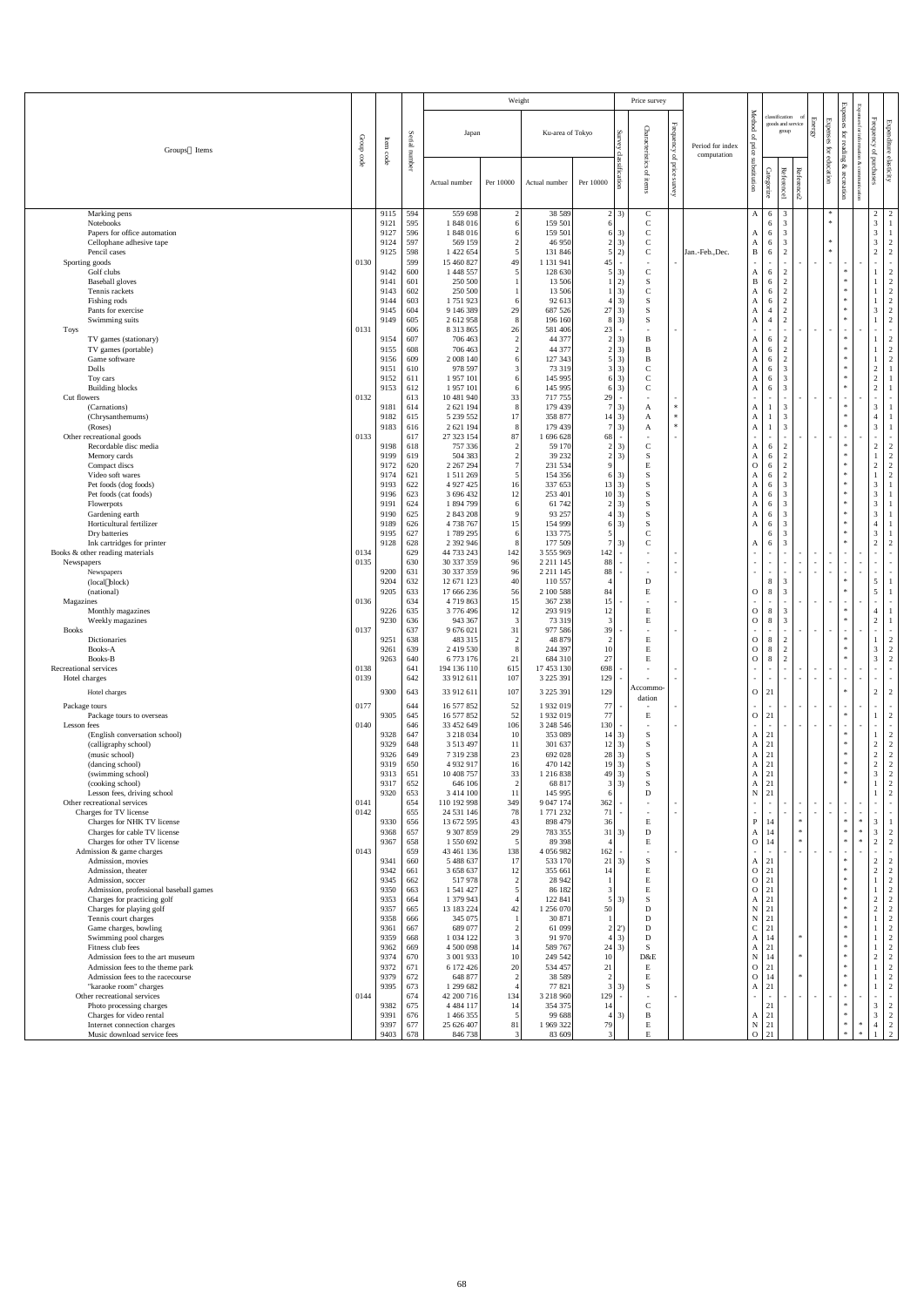|                                                                                                     |              |              |               |                              | Weight                      |                                |                                     | Price survey             |                   |                  |                    |                               |                                  |                  |                                              |                      |      |                                  |                        |
|-----------------------------------------------------------------------------------------------------|--------------|--------------|---------------|------------------------------|-----------------------------|--------------------------------|-------------------------------------|--------------------------|-------------------|------------------|--------------------|-------------------------------|----------------------------------|------------------|----------------------------------------------|----------------------|------|----------------------------------|------------------------|
|                                                                                                     |              |              |               |                              |                             |                                |                                     |                          |                   |                  |                    |                               | classification                   |                  |                                              | <b>Expenses</b>      | Expe |                                  |                        |
|                                                                                                     |              |              |               | Japan                        |                             | Ku-area of Tokyo               |                                     |                          | ${\rm Frequency}$ |                  | Method             |                               | goods and service<br>group       | Energy           | Expenses                                     |                      | for  | ${\rm Frequency}$                | Expenditure elasticity |
|                                                                                                     | Group        | Item         | Serial number |                              |                             |                                | Survey                              | Characteristics          |                   | Period for index | $\overline{a}$     |                               |                                  |                  |                                              | $\operatorname{for}$ | infc |                                  |                        |
| Groups Items                                                                                        |              | code         |               |                              |                             |                                |                                     |                          | $\vec{\sigma}$    | computation      |                    |                               |                                  |                  |                                              | reading              |      | $\mathsf{P}$                     |                        |
|                                                                                                     | code         |              |               |                              |                             |                                | classific                           |                          | price             |                  | price substitution |                               |                                  |                  | for education                                | &                    | ୍ବ   | purchases                        |                        |
|                                                                                                     |              |              |               | Actual number                | Per 10000                   | Actual number                  | ation<br>Per 10000                  | of items                 |                   |                  |                    |                               |                                  |                  |                                              |                      |      |                                  |                        |
|                                                                                                     |              |              |               |                              |                             |                                |                                     |                          | survey            |                  |                    | Categorize                    | Reference1                       | Reference2       |                                              | recreation           |      |                                  |                        |
|                                                                                                     |              |              |               |                              |                             |                                |                                     |                          |                   |                  |                    |                               |                                  |                  |                                              |                      |      |                                  |                        |
| Veterinary surgeon fees<br>Grooming parlor fees                                                     |              | 9396<br>9188 | 679<br>680    | 5 949 803<br>3 827 296       | 19<br>12                    | 455 993<br>255 973             | $18 \mid 3)$<br>3)<br><sup>10</sup> | S<br>S                   |                   |                  | $\mathbf{A}$       | $A \mid 21$<br>21             |                                  |                  |                                              | $*$<br>$*$           |      | $\overline{c}$<br>$\mathfrak{Z}$ | 2<br>$\overline{2}$    |
| Miscellaneous                                                                                       | 0145         |              | 681           | 179 635 015                  | 569                         | 13 713 864                     | 548<br>$\overline{\phantom{0}}$     | $\overline{\phantom{a}}$ | $\sim$            |                  | $\sim$             | $\sim$                        | $\sim$                           |                  | $\sim$<br>$\sim$                             | $\sim$ $-$           |      | $\sim$                           | $\sim$                 |
| Personal care services                                                                              | 0146         |              | 682           | 37 344 406                   | 118                         | 3 125 061                      | 125                                 |                          | $\sim$            |                  |                    | $\sim$                        |                                  |                  | $\sim$<br>$\sim$                             | $\sim$               |      | $\sim$                           | $\sim$                 |
| Bathing charges                                                                                     |              | 9504         | 683           | 5 619 803                    | 18                          | 400 039                        | 16                                  | D                        |                   |                  | N                  | 18                            |                                  |                  |                                              |                      |      | $\mathfrak{Z}$                   |                        |
| Men's haircut charges<br>Permanent wave charges                                                     |              | 9511<br>9521 | 684<br>685    | 10 066 209<br>8 150 613      | 32<br>26                    | 697 816<br>731 260             | 28<br>29                            | A<br>A                   |                   |                  |                    | 18<br>18                      |                                  |                  |                                              |                      |      | $\mathfrak{Z}$<br>$\sqrt{2}$     |                        |
| Women's haircut charges                                                                             |              | 9531         | 686           | 8771099                      | $28\,$                      | 749 912                        | 30<br>3)                            | A                        |                   |                  | A                  | 18                            |                                  |                  |                                              |                      |      | $\mathfrak{Z}$                   |                        |
| Hair dyeing charges                                                                                 |              | 9532         | 687           | 2 488 632                    | 8                           | 288 774                        | 3)                                  | A                        |                   |                  | A                  | 18                            |                                  |                  |                                              |                      |      |                                  |                        |
| Charges for beauty-treatment                                                                        |              | 9505         | 688           | 2 248 050                    | $\overline{7}$              | 257 260                        | 3)                                  | S                        |                   |                  | $\mathbf{A}$       | 18                            |                                  |                  |                                              |                      |      |                                  | $\bigcap$              |
| Toilet articles<br>Toilet utensils                                                                  | 0147<br>0148 |              | 689<br>690    | 43 764 297<br>2 662 005      | 139<br>8                    | 3 3 3 3 3 7 1<br>185 870       | 133<br>$\overline{\phantom{a}}$     | $\overline{\phantom{a}}$ | $\sim$<br>$\sim$  |                  | $\sim$             | $\sim$<br>$\sim$              |                                  | $\sim$           | $\overline{\phantom{a}}$<br>$\sim$<br>$\sim$ | $\sim$               |      | $\sim$                           |                        |
| Electric shavers                                                                                    |              | 9602         | 691           | 1 479 201                    | -5                          | 100 974                        | 3)                                  | B                        |                   |                  | A                  | 6                             |                                  |                  |                                              |                      |      | $\mathbf{1}$                     | $\overline{2}$         |
| Toothbrushes                                                                                        |              | 9611         | 692           | 1 1 8 2 8 0 4                |                             | 84 896                         | 3                                   | $\mathsf{C}$             |                   |                  |                    | 6                             | 3                                |                  |                                              |                      |      | $\mathfrak{Z}$                   |                        |
| Soap & others<br>Toilet soap                                                                        | 0149         | 9621         | 693<br>694    | 11 667 183<br>913 341        | 37<br>$\overline{3}$        | 850 244<br>66 244              | 34<br>Ξ.<br>3                       | $\overline{\phantom{a}}$ | $\sim$            |                  |                    | $\overline{\phantom{a}}$<br>6 | $\sim$<br>3                      |                  | $\sim$<br>$\overline{\phantom{a}}$           | $\sim$               |      | $\sim$<br>$\mathfrak{Z}$         | $\overline{2}$         |
| Body soap                                                                                           |              | 9626         | 695           | 1 826 323                    | 6                           | 132 489                        | 2)<br>$\mathcal{F}$                 | A<br>B                   |                   |                  | B                  | 6                             | 3                                |                  |                                              |                      |      | $\mathfrak{Z}$                   | 2                      |
| Facial wash                                                                                         |              | 9627         | 696           | 1 826 323                    | 6                           | 132 489                        | $5 \mid 3)$                         | B                        |                   |                  | A                  | 6                             | 3                                |                  |                                              |                      |      | 3                                | $\overline{2}$         |
| Shampoo                                                                                             |              | 9622         | 697           | 2 981 222                    | $\mathbf{Q}$                | 219 314                        | 2)<br>Q                             | B                        |                   |                  | B                  | 6                             | 3                                |                  |                                              |                      |      | $\overline{4}$                   | 2                      |
| Hair conditioner                                                                                    |              | 9624         | 698           | 2 195 209                    | $\overline{7}$              | 158 858                        | 2)<br>$\left( \right)$              | B                        |                   |                  | B<br>$\mathbf{C}$  | 6                             | 3<br>$\mathfrak{Z}$              |                  |                                              |                      |      | $\mathfrak{Z}$<br>$\overline{4}$ | $\overline{2}$         |
| Toothpaste<br>Cosmetics                                                                             | 0150         | 9623         | 699<br>700    | 1 924 765<br>29 435 109      | 6<br>93                     | 140 850<br>2 299 257           | 6<br>92<br>Ξ.                       | $\, {\bf B}$             | $\sim$            |                  | $\sim$             | 6<br>$\sim$                   | $\sim$                           |                  | $\sim$ $-$<br>$\sim$                         | $\sim$ $-$           |      | $\sim$                           | $\sim$                 |
| Hair liquid                                                                                         |              | 9631         | 701           | 2 5 1 9 8 4 0                | 8                           | 200 662                        | 8                                   | B                        |                   |                  |                    | 6                             | 3                                |                  |                                              |                      |      | $\overline{2}$                   |                        |
| Hair tonic                                                                                          |              | 9641         | 702           | 1 356 598                    |                             | 108 049                        |                                     |                          |                   |                  |                    |                               | $\mathcal{R}$                    |                  |                                              |                      |      | $\gamma$                         |                        |
| Face cream-A                                                                                        |              | 9650         | 703           | 6 6 3 6 1 7 5                | 21                          | 600 058                        | 24<br>3)                            | $\mathcal{C}$            |                   |                  | A                  | 6                             | 3                                |                  |                                              |                      |      | $\mathfrak{Z}$                   | $\overline{2}$         |
| Face cream-B<br>Toilet lotion                                                                       |              | 9652<br>9661 | 704<br>705    | 737 115<br>7 328 754         | $\overline{2}$<br>23        | 66 887<br>490 723              | 3)<br>3 <sup>1</sup><br>20          | B<br>B                   |                   |                  | A                  | 6<br>6                        | 3<br>3                           |                  |                                              |                      |      | $\mathfrak{Z}$<br>$\mathfrak{Z}$ | 2                      |
| Milky lotion-A                                                                                      |              | 9690         | 706           | 2 203 312                    | $\tau$                      | 135 704                        | $5 \mid 3)$                         | $\mathbf C$              |                   |                  | А                  | 6                             | 3                                |                  |                                              |                      |      | $\mathbf{2}$                     |                        |
| Milky lotion-B                                                                                      |              | 9692         | 707           | 389 076                      |                             | 23 797                         | $1 \vert 3)$                        | B                        |                   |                  | Α                  | 6                             | 3                                |                  |                                              |                      |      | $\overline{c}$                   |                        |
| Foundation-A                                                                                        |              | 9670         | 708           | 3 114 554                    | $\mathcal{D}_{\mathcal{L}}$ | 214 812                        | $9 \mid 3)$                         | $\mathsf{C}$             |                   |                  | Α                  | 6                             | 3                                |                  |                                              |                      |      | $\overline{c}$                   | $\mathcal{D}$          |
| Foundation-B<br>Lipsticks-A                                                                         |              | 9672<br>9680 | 709<br>710    | 777 893<br>1 089 039         |                             | 53 381<br>86 825               | $2 \mid 3)$<br>$3 \mid 3)$          | B<br>$\mathsf{C}$        |                   |                  | A<br>A             | 6<br>6                        | 3<br>3                           |                  |                                              |                      |      | $\overline{2}$<br>$\overline{2}$ | $\overline{2}$<br>2    |
| Lipsticks-B                                                                                         |              | 9682         | 711           | 466 992                      |                             | 37 303                         | 3)                                  | B                        |                   |                  | A                  | 6                             | 3                                |                  |                                              |                      |      | $\overline{c}$                   | $\gamma$               |
| Hair dyeing                                                                                         |              | 9625         | 712           | 2 815 761                    | $\mathbf Q$                 | 281 056                        | 3)                                  | $\mathsf{C}$             |                   |                  | A                  | 6                             | 3                                |                  |                                              |                      |      | $\overline{c}$                   |                        |
| Personal effects                                                                                    | 0151<br>0152 |              | 713<br>714    | 19 974 306<br>13 929 990     | 63                          | 2 2 4 5 8 7 7<br>1 599 512     | 90                                  |                          | $\sim$            |                  |                    |                               |                                  |                  | $\sim$<br>$\overline{a}$                     | $\sim$               |      | $\sim$                           |                        |
| <b>Bags</b><br>Handbags                                                                             |              | 9721         | 715           | 5 208 163                    | 44<br>16                    | 668 232                        | 64<br>27<br>2)                      | B                        |                   |                  | $\sim$<br>B        | $\overline{\phantom{a}}$<br>6 | $\sim$<br>2                      |                  | $\sim$<br>$\overline{a}$                     | $\sim$               |      | $\sim$<br>$\overline{c}$         | 2                      |
| Handbags (imported)                                                                                 |              | 9722         | 716           | 5 208 163                    | 16                          | 668 232                        | 27                                  | E                        |                   |                  | $\mathbf{O}$       | 6                             | $\overline{2}$                   |                  |                                              |                      |      | $\sqrt{2}$                       | 2                      |
| School knapsacks                                                                                    |              | 9711         | 717           | 1913898                      | 6                           | 86 182                         | 3 <sup>1</sup><br><sup>1</sup>      | $\mathbf{B}$             |                   | Jan.-Feb., Dec.  | $\mathsf{C}$       | 6                             | $\overline{2}$                   |                  | $\ast$                                       |                      |      |                                  |                        |
| Suitcases<br>Watches & rings                                                                        | 0153         | 9731         | 718<br>719    | 1 599 766<br>3 707 452       | $5\overline{)}$<br>12       | 176 866<br>410 329             | $7\overline{3}$<br>16<br>$\sim$     | B                        |                   |                  | A                  | 6<br>$\sim$                   | $\overline{2}$<br>$\sim$         |                  | $\sim$                                       | $\ast$<br>$\sim$ $-$ |      |                                  | $\overline{2}$         |
| Rings                                                                                               |              | 9741         | 720           | 1 534 256                    | 5                           | 176 223                        | 3)                                  | $\mathsf{C}$             |                   |                  | Α                  | 6                             | 2                                |                  | $\sim$                                       |                      |      |                                  | 2                      |
| Wrist watches                                                                                       |              | 9751         | 721           | 2 173 196                    |                             | 234 106                        | 3)<br>$\Omega$                      | $\mathbf{C}$             |                   |                  | A                  | 6                             |                                  |                  |                                              |                      |      |                                  | 2                      |
| Other personal effects                                                                              | 0154         |              | 722           | 2 3 3 6 8 6 4                |                             | 236 036                        |                                     |                          |                   |                  |                    |                               |                                  |                  | $\sim$<br>$\alpha$ = $\alpha$                | $\sim$               |      | $\sim$                           |                        |
| Men's umbrellas<br>Handkerchiefs                                                                    |              | 9701<br>9761 | 723<br>724    | 1 471 921<br>864 943         | 3                           | 147 281<br>88755               | 2)                                  | B<br>B                   |                   |                  | B                  | 6<br>$\overline{4}$           | $\overline{2}$<br>$\overline{2}$ |                  |                                              |                      |      | $\boldsymbol{2}$                 | 2<br>2                 |
| Tobacco                                                                                             | 0155         |              | 725           | 16 643 680                   | 53                          | 1 054 121                      | 42                                  |                          |                   |                  | $\sim$             |                               |                                  |                  | $\sim$<br>$\sim$                             | $\sim$ $-$           |      | $\sim$                           |                        |
| (domestics)                                                                                         |              | 9799         | 726           | 9 9 8 4 4 0 9                | 32                          | 632 215                        | 25                                  | E                        |                   |                  | $\overline{O}$     | 6                             | 3                                |                  |                                              |                      |      | $5\overline{)}$                  |                        |
| (imported)                                                                                          |              | 9798         | 727           | 6 657 271                    | 21                          | 421 906                        |                                     | E                        |                   |                  | $\overline{O}$     | 6                             | 3                                | $\ast$           |                                              |                      |      | 5                                |                        |
| Other miscellaneous<br>Charges for accident insurance                                               | 0156         | 9928         | 728<br>729    | 61 908 326<br>38 565 800     | 196<br>122                  | 3 9 5 3 4 3 4<br>2 2 5 8 0 9 5 | 158<br>90                           | E                        | $\sim$            |                  | $\overline{O}$     | $\sim$<br>10                  |                                  | $\ast$           | $\sim$                                       | $\sim$               |      | $\sim$<br>$\overline{c}$         | $\overline{2}$         |
| Nursery school fees                                                                                 |              | 9921         | 730           | 16 426 097                   | 52                          | 1 124 224                      | 3)<br>45                            | D                        |                   |                  | A l                | $\mid$ 11                     |                                  | $\ast$           |                                              |                      |      | $\boldsymbol{2}$                 | 2                      |
| Charges for nursing care                                                                            |              | 9914         | 731           | 3 630 449                    | 11                          | 236 679                        |                                     | E                        |                   |                  |                    | 11                            |                                  | $\ast$           |                                              |                      |      | $\boldsymbol{2}$                 |                        |
| Charges for certificates of registered stamps<br>Charges for certificates of permanent registration |              | 9901<br>991  | 732<br>733    | 821 495<br>821 495           |                             | 83 609<br>83 609               |                                     | D<br>$\mathbf D$         |                   |                  |                    | 10<br>10                      |                                  | $\ast$<br>$\ast$ |                                              |                      |      |                                  | 2<br>$\overline{2}$    |
| Charges for acquisition of passport                                                                 |              | 9912         | 734           | 821 495                      |                             | 83 609                         | $\mathcal{E}$<br>3)                 | D                        |                   |                  | A                  | 14                            |                                  | $\ast$           |                                              |                      |      |                                  | 2                      |
| Charges for transfer commission                                                                     |              | 9920         | 735           | 821 495                      | 3                           | 83 609                         |                                     | E                        |                   |                  | $\overline{O}$     | 18                            |                                  |                  |                                              |                      |      |                                  | 2                      |
| Fresh food                                                                                          | 0157<br>0158 |              | 736<br>737    | 125 020 321<br>40 456 237    | 396                         | 9 316 009<br>2 731 451         | 372                                 |                          |                   |                  |                    |                               |                                  |                  |                                              |                      |      |                                  |                        |
| Fresh fish & seafood (reentry)<br>Fresh vegetables (reentry)                                        | 0159         |              | 738           | 55 384 707                   | 128<br>175                  | 4 5 5 1 5 6 4                  | 109<br>182                          |                          |                   |                  |                    |                               |                                  |                  |                                              |                      |      |                                  |                        |
| Fresh fruits (reentry)                                                                              | 0160         |              | 739           | 29 179 377                   | 92                          | 2 0 3 2 9 9 4                  | $\sim$<br>81                        |                          |                   |                  |                    |                               |                                  |                  |                                              |                      |      |                                  |                        |
| All items, less fresh food                                                                          | 0161         |              | 740           | 3 032 966 069                | 9 6 0 4                     | 240 855 380                    | 9628                                |                          |                   |                  |                    |                               |                                  |                  |                                              |                      |      |                                  |                        |
| Food, less fresh food                                                                               | 0172         |              | 741           | 672 508 078                  | 2 1 3 0                     | 50 245 358                     | 2 0 0 8                             |                          |                   |                  |                    |                               |                                  |                  |                                              |                      |      |                                  |                        |
| All items, less imputed rent<br>Housing, less imputed rent                                          | 0163<br>0164 |              | 742<br>743    | 2 665 834 914<br>178 117 385 | 8 4 4 2<br>564              | 201 609 794<br>17 581 114      | 8 0 5 9<br>703                      |                          |                   |                  |                    |                               |                                  |                  |                                              |                      |      |                                  |                        |
| Rent, less imputed rent                                                                             | 0165         |              | 744           | 96 833 670                   | 307                         | 11 816 573                     | 472                                 |                          |                   |                  |                    |                               |                                  |                  |                                              |                      |      |                                  |                        |
| All items, less imputed rent & fresh food                                                           | 0166         |              | 745           | 2 540 814 593                | 8 0 4 6                     | 192 293 785                    | 7686                                |                          |                   |                  |                    |                               |                                  |                  |                                              |                      |      |                                  |                        |
| Energy                                                                                              | 0167<br>0168 |              | 746<br>747    | 243 745 915<br>2 156 138 193 | 772<br>6 8 2 8              | 12 932 436<br>180 227 030      | 517<br>7 204                        |                          |                   |                  |                    |                               |                                  |                  |                                              |                      |      |                                  |                        |
| All items, less food (less alcoholic beverages) and energy<br>Expenses for education                | 0162         |              | 748           | 130 460 394                  | 413                         | 13 652 765                     | 546                                 |                          |                   |                  |                    |                               |                                  |                  |                                              |                      |      |                                  |                        |
| Expenses for culture & recreation                                                                   | 0173         |              | 749           | 391 175 486                  | 1 2 3 9                     | 33 381 997                     | 1 3 3 4                             |                          |                   |                  |                    |                               |                                  |                  |                                              |                      |      |                                  |                        |
| Expenses for information & communication                                                            | 0169         |              | 750           | 148 323 958                  | 470                         | 10 069 781                     | 403                                 |                          |                   |                  |                    |                               |                                  |                  |                                              |                      |      |                                  |                        |